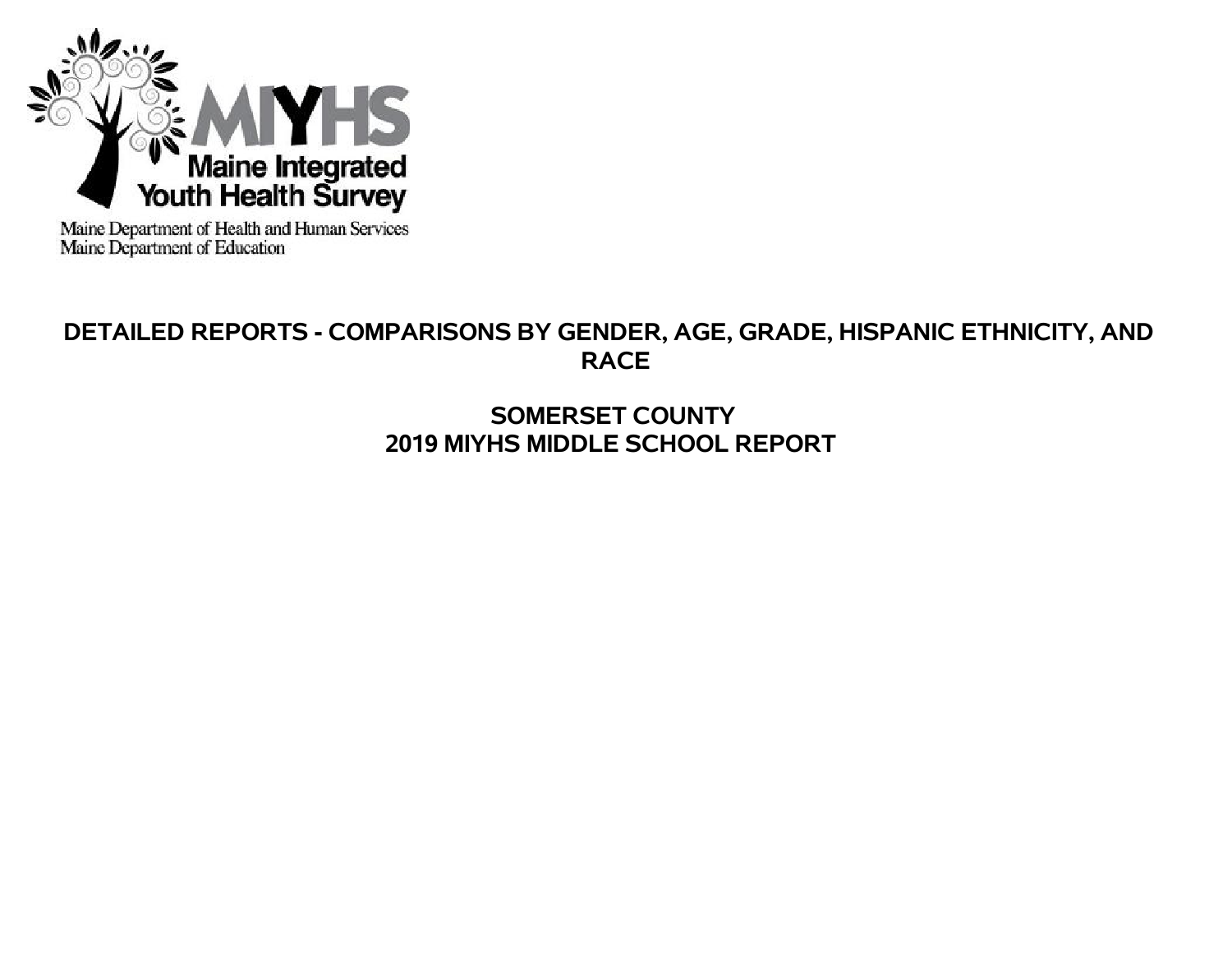|                                           | $\%$  | <b>CI</b>           | N     | n     |
|-------------------------------------------|-------|---------------------|-------|-------|
|                                           |       |                     |       |       |
| Total                                     | 4.6%  |                     | 1,260 | 1,120 |
| ----Sex----                               |       |                     |       |       |
| Female                                    | 48.2% | $(46.2\% - 50.2\%)$ | 607   | 551   |
| Male                                      | 51.0% | $(49.1\% - 52.8\%)$ | 642   | 561   |
| Missing                                   | 0.8%  | $(0.4\% - 1.3\%)$   | 11    | 8     |
| ----Grade----                             |       |                     |       |       |
| Grade 7                                   | 49.1% | $(46.3\% - 51.9\%)$ | 618   | 562   |
| Grade 8                                   | 50.2% | $(47.4\% - 53.0\%)$ | 633   | 548   |
| Missing                                   | 0.7%  | $(0.4\% - 1.0\%)$   | 9     | 10    |
| ----Age----                               |       |                     |       |       |
| 12 or younger                             | 27.6% | $(25.6\% - 29.5\%)$ | 347   | 310   |
| 13                                        | 47.2% | $(43.9\% - 50.5\%)$ | 595   | 533   |
| 14 or older                               | 25.2% | $(21.8\% - 28.7\%)$ | 318   | 277   |
| Missing                                   |       | $(-)$               |       | 0     |
| ----Hispanic Ethnicity----                |       |                     |       |       |
| Hispanic                                  | 1.2%  | $(0.9\% - 1.4\%)$   | 15    | 48    |
| Non-Hispanic                              | 90.0% | $(85.9\% - 94.0\%)$ | 1,134 | 967   |
| Missing                                   | 8.9%  | $(4.9\% - 12.8\%)$  | 112   | 105   |
| ----Race----                              |       |                     |       |       |
| American Indian or Alaskan Native         | 2.4%  | $(1.3\% - 3.5\%)$   | 30    | 78    |
| Asian                                     | 0.2%  | $(0.0\% - 0.4\%)$   | 2     | 5     |
| Black or African American                 | 0.7%  | $(0.2\% - 1.1\%)$   | 8     | 19    |
| Native Hawaiian or Other Pacific Islander | 0.2%  | $(0.0\% - 0.4\%)$   | 2     | 5     |
| White                                     | 92.4% | $(91.5\% - 93.2\%)$ | 1,164 | 913   |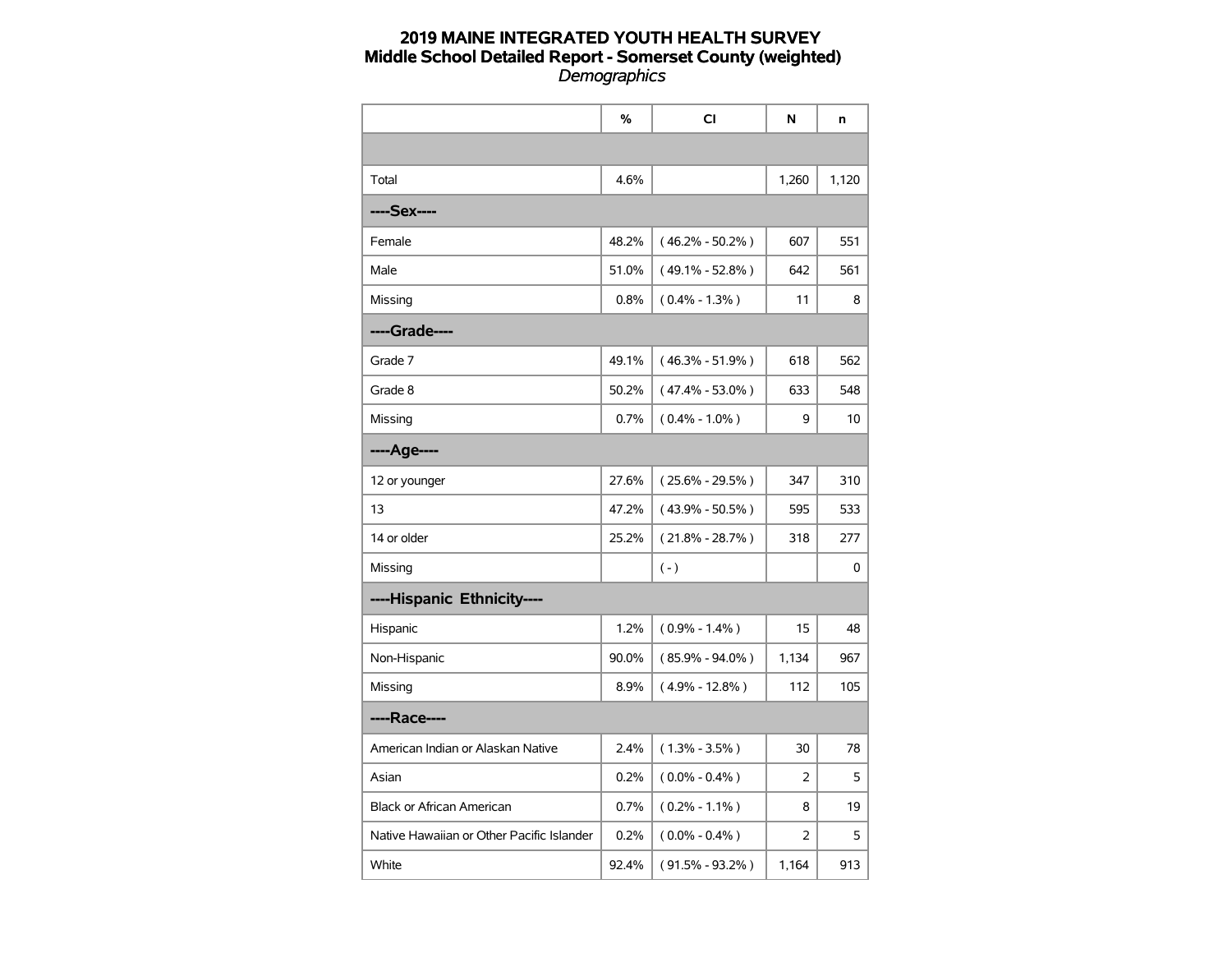|                       | %    | CI                | N  | n  |
|-----------------------|------|-------------------|----|----|
| <b>Multiple Races</b> | 2.0% | $(1.6\% - 2.4\%)$ | 25 | 74 |
| Missing               | 2.2% | $(1.5\% - 2.9\%)$ | 28 | 26 |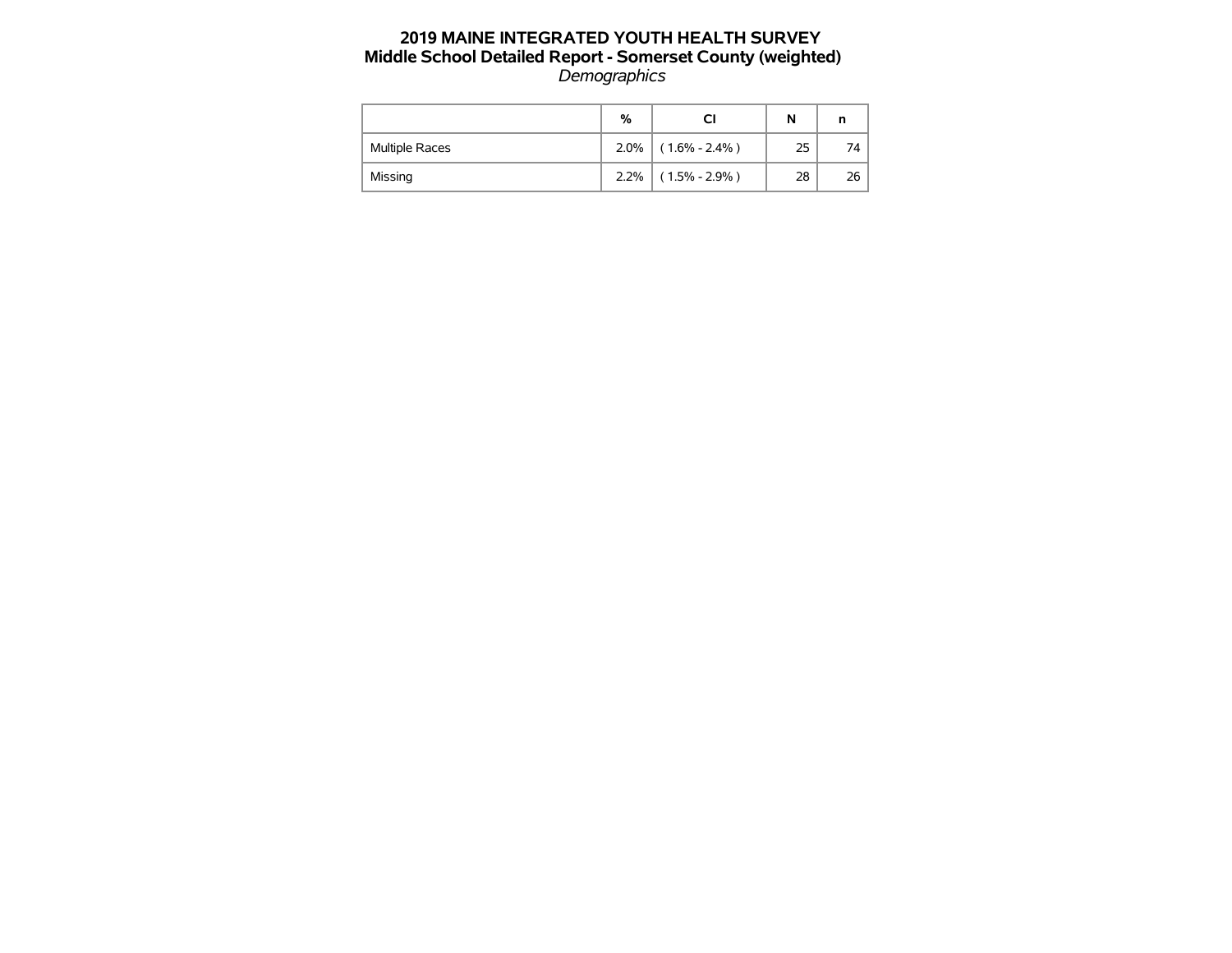*Percentage of students who were overweight (i.e., at or above the 85th percentile but below the 95th percentile for body mass index, by age and sex) -- SELF-REPORTED HEIGHT/WEIGHT (mnowt)*

|                                           |               | <b>Total</b>        |        |        | <b>Female</b>               |        | <b>Male</b> |                        |        |  |
|-------------------------------------------|---------------|---------------------|--------|--------|-----------------------------|--------|-------------|------------------------|--------|--|
|                                           | $\frac{0}{0}$ | <b>CI</b>           | N      | %      | <b>CI</b>                   | N      | %           | <b>CI</b>              | N.     |  |
|                                           |               |                     |        |        |                             |        |             |                        |        |  |
| Total                                     |               | 20.3% (15.6%-25.1%) |        |        | 208 18.2% (12.4%-24.0%)     |        |             | 89 22.2% (16.1%-28.4%) | 120    |  |
| ----Age----                               |               |                     |        |        |                             |        |             |                        |        |  |
| 12 or younger                             | 26.2%         | $(11.9\% - 40.4\%)$ | 67     | 20.4%  | $(10.9\% - 29.9\%)$         |        | 29 33.5%    | $(7.8\% - 59.3\%)$     | 37     |  |
| 13                                        | 17.3%         | $(10.1\% - 24.5\%)$ | 86     | 12.9%  | $(6.3\% - 19.5\%)$          |        | 29 20.9%    | $(11.1\% - 30.6\%)$    | 57     |  |
| 14 or older                               |               | 20.5% (10.7%-30.2%) | 56     | 25.7%  | $(9.1\% - 42.3\%)$          |        | 30 16.5%    | $(9.3\% - 23.7\%)$     | 25     |  |
| ----Grade----                             |               |                     |        |        |                             |        |             |                        |        |  |
| Grade 7                                   | 22.5%         | $(16.3\% - 28.6\%)$ | 109    | 18.6%  | $(13.1\% - 24.2\%)$         |        | 46 26.5%    | $(15.3\% - 37.7\%)$    | 62     |  |
| Grade 8                                   |               | 18.3% (13.8%-22.7%) | 97     | 17.8%  | $(9.3\% - 26.4\%)$          |        |             | 42 18.7% (12.3%-25.0%) | 55     |  |
| ----Hispanic Ethnicity----                |               |                     |        |        |                             |        |             |                        |        |  |
| Hispanic                                  | $\ast$        | $\ast$              | $\ast$ | $\ast$ | $\ast$                      | $\ast$ | $\ast$      | $\ast$                 | $\ast$ |  |
| Non-Hispanic                              | 21.1%         | $(16.2\% - 26.1\%)$ |        |        | 192   18.8%   (12.5%-25.2%) |        | 80 23.1%    | $(16.8\% - 29.5\%)$    | 112    |  |
| ----Race----                              |               |                     |        |        |                             |        |             |                        |        |  |
| American Indian or Alaskan Native         | $\ast$        | $\ast$              | $\ast$ | $\ast$ | $\ast$                      | $\ast$ | $\ast$      | $\ast$                 | $\ast$ |  |
| Asian                                     | $\ast$        | $\ast$              | $\ast$ | $\ast$ | $\ast$                      | $\ast$ | $\ast$      | $\ast$                 | $\ast$ |  |
| <b>Black or African American</b>          | $\ast$        | $\ast$              | $\ast$ | $\ast$ | $\ast$                      | $\ast$ | $\ast$      | $\ast$                 | $\ast$ |  |
| Native Hawaiian or Other Pacific Islander | $\ast$        | $\ast$              | $\ast$ | $\ast$ | $\ast$                      | $\ast$ | $\ast$      | $\ast$                 | $\ast$ |  |
| White                                     | 20.4%         | $(15.7\% - 25.1\%)$ | 195    | 18.2%  | $(12.5\% - 23.9\%)$         |        | 82 22.3%    | $(15.9\% - 28.8\%)$    | 114    |  |
| <b>Multiple Races</b>                     | $\ast$        | *                   | $\ast$ | $\ast$ | $\ast$                      | $\ast$ | $\ast$      | $\ast$                 | $\ast$ |  |

*\*Estimate suppressed due to small cell sizes. ^Data by sex, hispanic ethnicity, and race are not shown due to small cell sizes in several categories.*

*CI = 95% Confidence Interval*

*N = Number of students who were overweight (i.e., at or above the 85th percentile but below the 95th percentile for body mass index, by age and sex) -- SELF-REPORTED HEIGHT/WEIGHT (weighted). Note: Due to missing data, the sum of demographic categories may not equal the overall total.*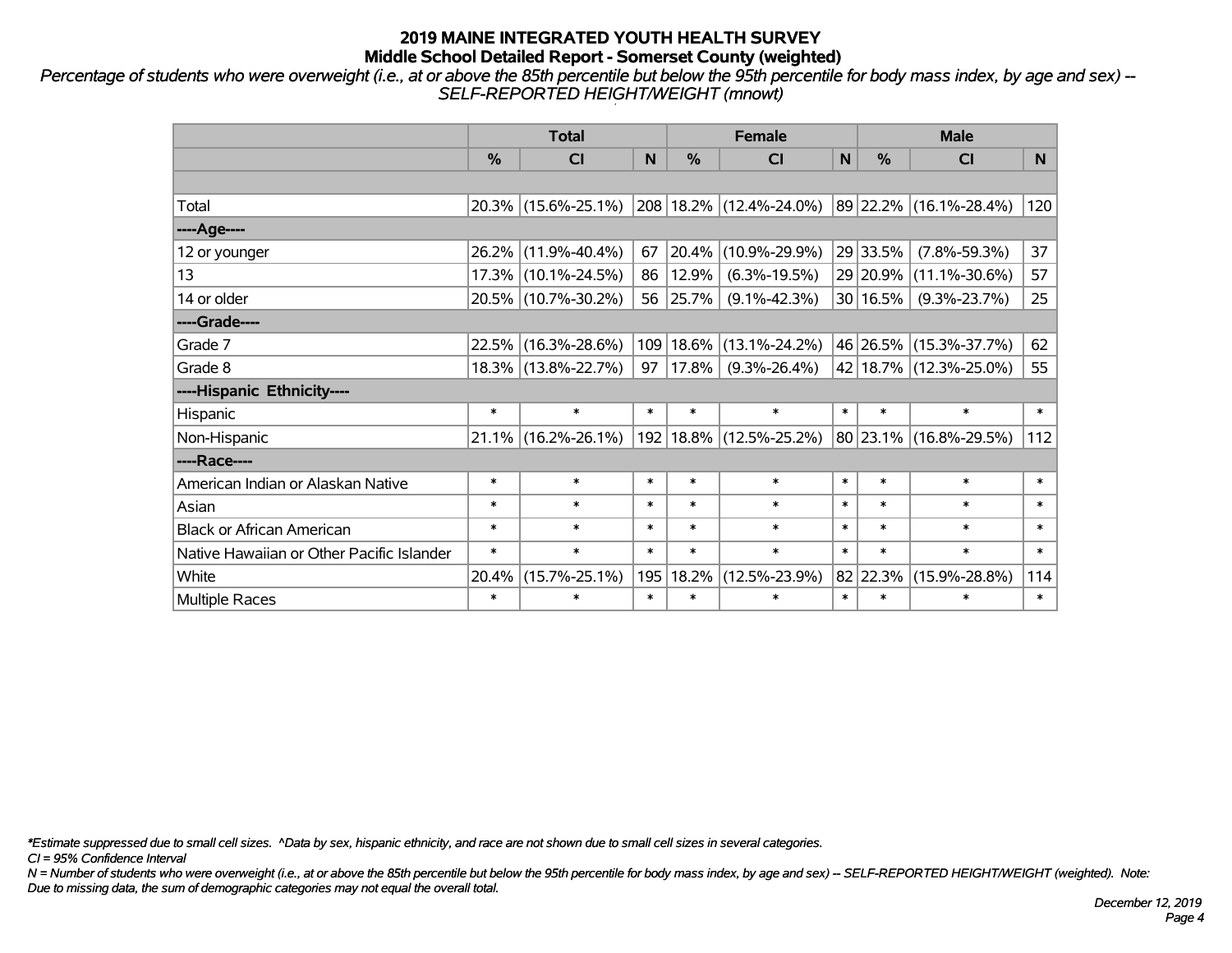*Percentage of students who were obese (i.e., at or above the 95th percentile for body mass index, by age and sex) -- SELF-REPORTED HEIGHT/WEIGHT (mnobese)*

|                                           | <b>Total</b>  |                                             |        |                       | <b>Female</b>           |        | <b>Male</b> |                         |              |  |
|-------------------------------------------|---------------|---------------------------------------------|--------|-----------------------|-------------------------|--------|-------------|-------------------------|--------------|--|
|                                           | $\frac{0}{0}$ | <b>CI</b>                                   | N      | $\frac{9}{6}$         | <b>CI</b>               | N      | %           | <b>CI</b>               | N.           |  |
|                                           |               |                                             |        |                       |                         |        |             |                         |              |  |
| Total                                     |               | 25.9% (20.5%-31.3%)                         |        |                       | 265 23.1% (16.1%-30.1%) |        |             | 112 28.4% (22.3%-34.5%) | 153          |  |
| ----Age----                               |               |                                             |        |                       |                         |        |             |                         |              |  |
| 12 or younger                             |               | 29.0% (16.9%-41.0%)                         |        |                       | 74 29.4% (17.5%-41.3%)  | 42     | 28.5%       | $(4.4\% - 52.5\%)$      | 32           |  |
| 13                                        |               | 28.0% (16.2%-39.9%)                         |        |                       | 139 22.4% (12.8%-32.1%) | 50     |             | 32.6% (16.0%-49.3%)     | 89           |  |
| 14 or older                               |               | 19.1% (11.3%-26.9%)                         |        | $52 \mid 16.8\% \mid$ | $(2.3\% - 31.4\%)$      |        |             | 20 20.9% (14.4%-27.4%)  | 32           |  |
| ----Grade----                             |               |                                             |        |                       |                         |        |             |                         |              |  |
| Grade 7                                   |               | 26.5% (18.5%-34.5%)                         |        |                       | 128 22.0% (12.6%-31.4%) | 54     | 31.2%       | $(22.5\% - 39.8\%)$     | 73           |  |
| Grade 8                                   |               | 25.9% (15.5%-36.3%) 137 24.3% (13.6%-35.1%) |        |                       |                         |        |             | 58 27.2% (14.9%-39.4%)  | 80           |  |
| ----Hispanic Ethnicity----                |               |                                             |        |                       |                         |        |             |                         |              |  |
| Hispanic                                  | $\ast$        | $\ast$                                      | $\ast$ | $\ast$                | $\ast$                  | $\ast$ | $\ast$      | $\ast$                  | $\ast$       |  |
| Non-Hispanic                              | 26.0%         | $(20.2\% - 31.7\%)$                         |        |                       | 236 22.6% (15.8%-29.5%) | 96     | 28.9%       | $(22.0\% - 35.8\%)$     | 140          |  |
| ----Race----                              |               |                                             |        |                       |                         |        |             |                         |              |  |
| American Indian or Alaskan Native         | 39.2%         | $(12.9\% - 65.5\%)$                         | 8      | $\ast$                | $\ast$                  | $\ast$ | $\ast$      | $\ast$                  | $\ast$       |  |
| Asian                                     | $\ast$        | $\ast$                                      | $\ast$ | $\ast$                | $\ast$                  | $\ast$ | $\ast$      | $\ast$                  | $\ast$       |  |
| <b>Black or African American</b>          | $\ast$        | $\ast$                                      | $\ast$ | $\ast$                | $\ast$                  | $\ast$ | $\ast$      | $\ast$                  | $\ast$       |  |
| Native Hawaiian or Other Pacific Islander | $\ast$        | $\ast$                                      | $\ast$ | $\ast$                | $\ast$                  | $\ast$ | $\ast$      | $\ast$                  | $\pmb{\ast}$ |  |
| White                                     | 25.8%         | $(20.4\% - 31.2\%)$                         | 247    | 23.0%                 | $(16.2\% - 29.9\%)$     | 103    | 28.2%       | $(21.8\% - 34.6\%)$     | 143          |  |
| Multiple Races                            | 25.5%         | $(4.1\% - 47.0\%)$                          | 6      | $\ast$                | $\ast$                  | $\ast$ | $\ast$      | *                       | $\ast$       |  |

*\*Estimate suppressed due to small cell sizes. ^Data by sex, hispanic ethnicity, and race are not shown due to small cell sizes in several categories.*

*CI = 95% Confidence Interval*

*N = Number of students who were obese (i.e., at or above the 95th percentile for body mass index, by age and sex) -- SELF-REPORTED HEIGHT/WEIGHT (weighted). Note: Due to missing data, the sum of demographic categories may not equal the overall total.*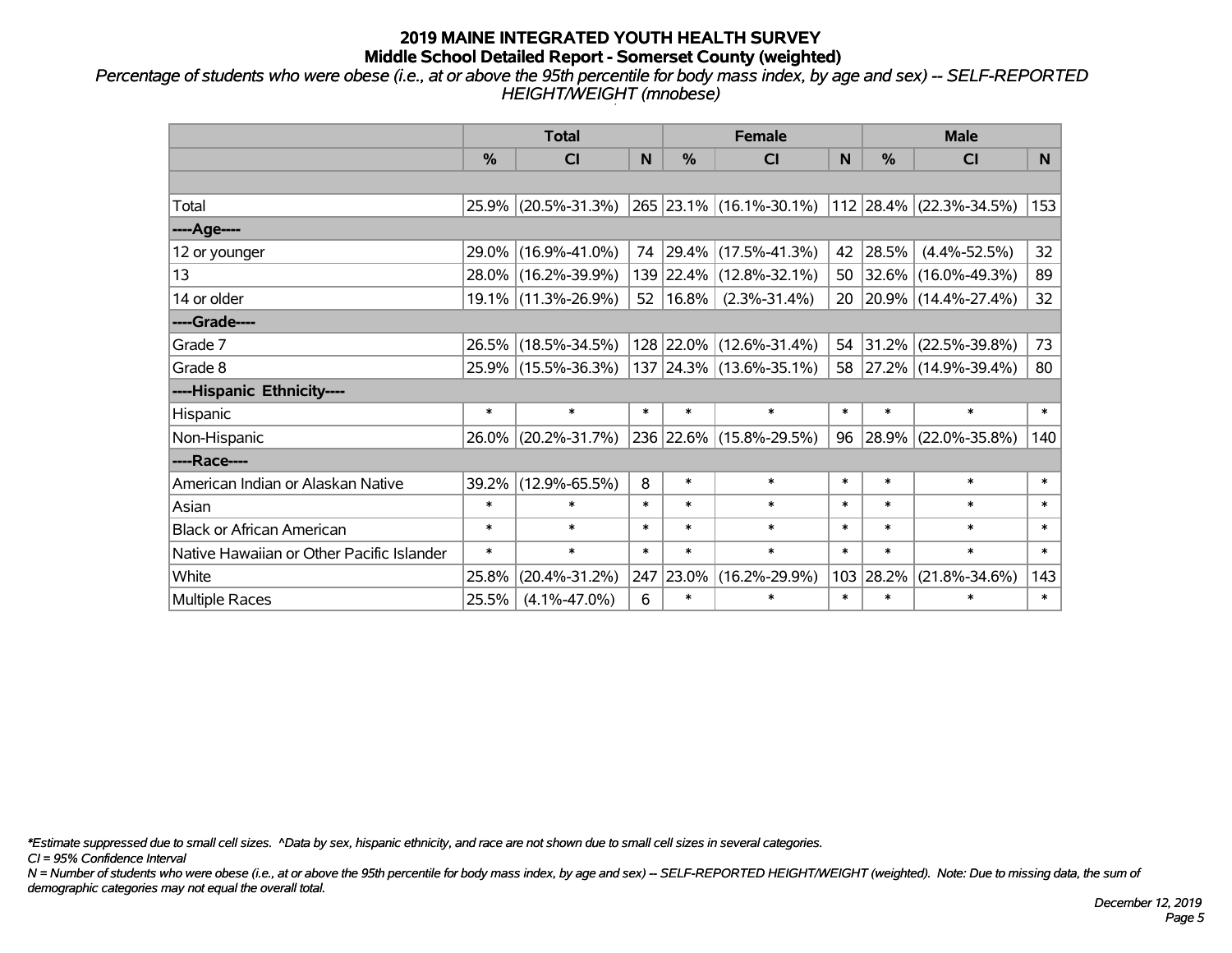*Percentage of students who were either overweight or obese (i.e. at or above the 85th percentile for body mass index, by age and sex) -- SELF-REPORTED HEIGHT/WEIGHT (mnowtob)*

|                                           | <b>Total</b>  |                     |        |               | <b>Female</b>                |        | <b>Male</b>   |                              |        |  |
|-------------------------------------------|---------------|---------------------|--------|---------------|------------------------------|--------|---------------|------------------------------|--------|--|
|                                           | $\frac{0}{0}$ | <b>CI</b>           | N      | $\frac{0}{0}$ | <b>CI</b>                    | N      | $\frac{0}{0}$ | <b>CI</b>                    | N      |  |
|                                           |               |                     |        |               |                              |        |               |                              |        |  |
| Total                                     |               | 46.2% (38.3%-54.2%) |        |               | $ 474 41.3\% $ (30.2%-52.4%) |        |               | 201 50.6% (43.6%-57.7%)      | 273    |  |
| ----Age----                               |               |                     |        |               |                              |        |               |                              |        |  |
| 12 or younger                             | 55.1%         | $(43.7\% - 66.5\%)$ |        | 140 49.8%     | $(38.3\% - 61.3\%)$          | 71     | $62.0\%$      | $(45.9\% - 78.0\%)$          | 69     |  |
| 13                                        |               | 45.3% (38.5%-52.1%) |        |               | 225 35.3% (26.0%-44.6%)      |        |               | 79 53.5% (44.7%-62.3%)       | 146    |  |
| 14 or older                               |               | 39.6% (24.5%-54.8%) |        |               | 108 42.6% (18.0%-67.1%)      |        |               | 50 37.4% $(27.3\% - 47.4\%)$ | 58     |  |
| ----Grade----                             |               |                     |        |               |                              |        |               |                              |        |  |
| Grade 7                                   | 48.9%         | $(39.9\% - 58.0\%)$ |        | 237 40.6%     | $(31.0\% - 50.3\%)$          |        | 101 57.7%     | $(46.7\% - 68.6\%)$          | 136    |  |
| Grade 8                                   |               | 44.2% (32.9%-55.5%) |        |               | 235 42.2% (24.0%-60.3%)      |        |               | 100 45.8% (37.6%-54.1%)      | 134    |  |
| ----Hispanic Ethnicity----                |               |                     |        |               |                              |        |               |                              |        |  |
| Hispanic                                  | $\ast$        | $\ast$              | $\ast$ | $\ast$        | $\ast$                       | $\ast$ | $\ast$        | $\ast$                       | $\ast$ |  |
| Non-Hispanic                              | 47.1%         | $(38.9\% - 55.3\%)$ |        |               | 428 41.5% (30.0%-52.9%)      |        | 176 52.0%     | $(44.9\% - 59.1\%)$          | 252    |  |
| ----Race----                              |               |                     |        |               |                              |        |               |                              |        |  |
| American Indian or Alaskan Native         | 53.2%         | $(29.4\% - 76.9\%)$ | 12     | $\ast$        | $\ast$                       | $\ast$ | $\ast$        | $\ast$                       | $\ast$ |  |
| Asian                                     | $\ast$        | $\ast$              | $\ast$ | $\ast$        | $\ast$                       | $\ast$ | $\ast$        | $\ast$                       | $\ast$ |  |
| <b>Black or African American</b>          | $\ast$        | $\ast$              | $\ast$ | $\ast$        | $\ast$                       | $\ast$ | $\ast$        | $\ast$                       | $\ast$ |  |
| Native Hawaiian or Other Pacific Islander | $\ast$        | $\ast$              | $\ast$ | $\ast$        | $\ast$                       | $\ast$ | $\ast$        | $\ast$                       | $\ast$ |  |
| White                                     | 46.2%         | $(38.4\% - 54.0\%)$ | 442    | 41.2%         | $(30.1\% - 52.3\%)$          | 185    | 50.6%         | $(43.6\% - 57.5\%)$          | 257    |  |
| Multiple Races                            |               | 44.1% (15.5%-72.8%) | 10     | $\ast$        | $\ast$                       | $\ast$ | $\ast$        | $\ast$                       | $\ast$ |  |

*\*Estimate suppressed due to small cell sizes. ^Data by sex, hispanic ethnicity, and race are not shown due to small cell sizes in several categories.*

*CI = 95% Confidence Interval*

*N = Number of students who were either overweight or obese (i.e. at or above the 85th percentile for body mass index, by age and sex) -- SELF-REPORTED HEIGHT/WEIGHT (weighted). Note: Due to missing data, the sum of demographic categories may not equal the overall total.*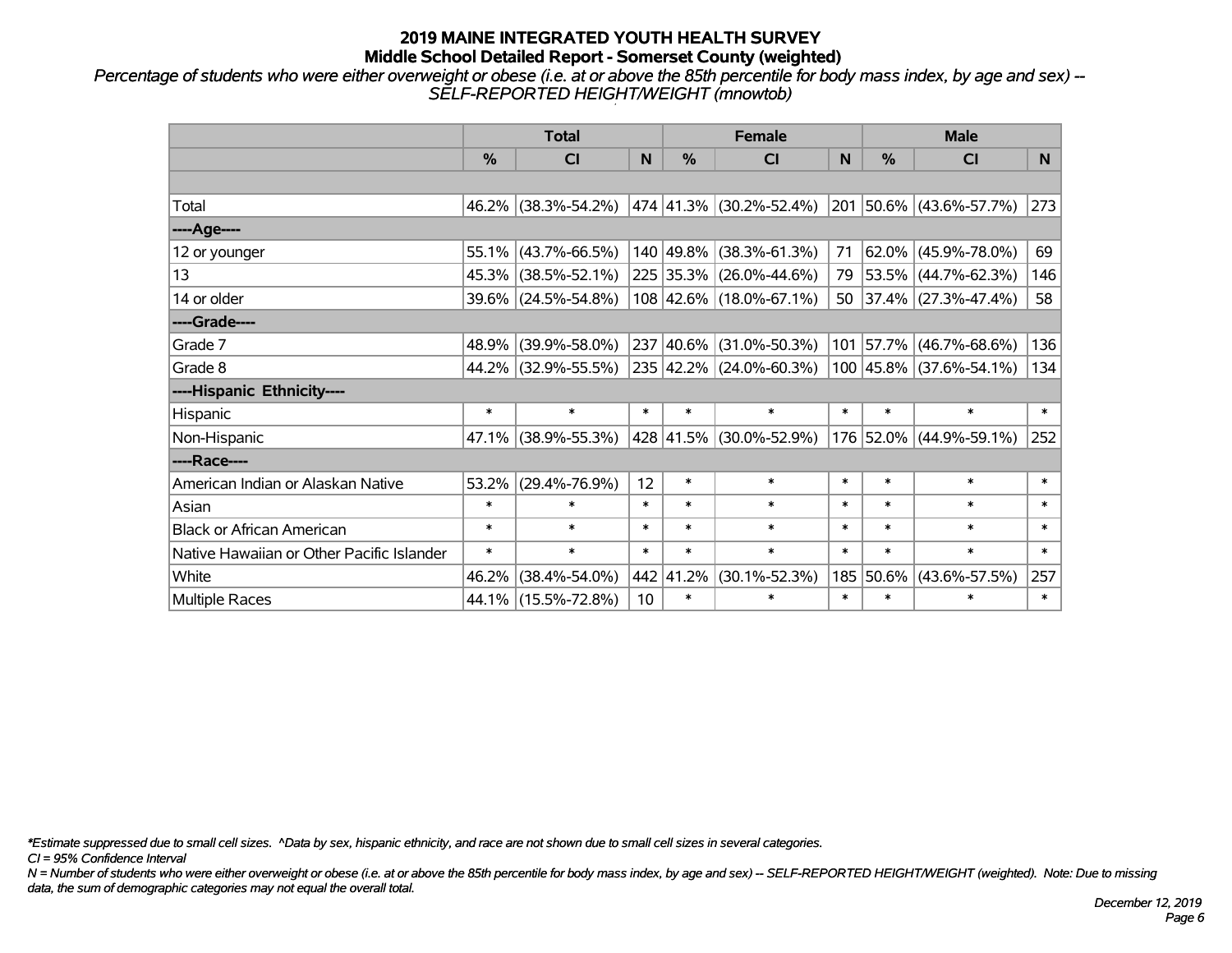*Percentage of students who were at a healthy weight (i.e., at or above the 5th percentile but below the 85th percentile for body mass index, by age and sex) -- SELF-REPORTED HEIGHT/WEIGHT (mnhlthwt)*

|                                           |        | <b>Total</b>           |        |               | <b>Female</b>             |        | <b>Male</b>    |                            |        |  |
|-------------------------------------------|--------|------------------------|--------|---------------|---------------------------|--------|----------------|----------------------------|--------|--|
|                                           | %      | <b>CI</b>              | N      | $\frac{9}{6}$ | <b>CI</b>                 | N      | $\frac{0}{0}$  | <b>CI</b>                  | N.     |  |
|                                           |        |                        |        |               |                           |        |                |                            |        |  |
| Total                                     |        | $51.2\%$ (44.1%-58.3%) |        |               | $525$ 57.6% (46.1%-69.1%) |        |                | 280 45.5% (38.6%-52.3%)    | 245    |  |
| ----Age----                               |        |                        |        |               |                           |        |                |                            |        |  |
| 12 or younger                             |        | 41.0% (31.3%-50.6%)    |        | 104 47.4%     | $(36.1\% - 58.7\%)$       | 68     | 32.7%          | $(17.9\% - 47.6\%)$        | 37     |  |
| 13                                        |        | $53.3\%$ (46.6%-60.1%) |        |               | 265 64.5% (55.3%-73.7%)   |        |                | 145 44.1% (34.2%-54.0%)    | 120    |  |
| 14 or older                               |        | 56.9% (43.4%-70.4%)    |        |               | 155 56.8% (33.0%-80.5%)   |        |                | 67   57.1%   (49.8%-64.3%) | 88     |  |
| ----Grade----                             |        |                        |        |               |                           |        |                |                            |        |  |
| Grade 7                                   |        | 48.9% (41.1%-56.7%)    |        |               | 236 57.6% (47.8%-67.3%)   |        | 143 39.8%      | $(30.1\% - 49.6\%)$        | 94     |  |
| Grade 8                                   |        | $52.8\%$ (42.6%-63.0%) |        |               | 280 57.5% (39.8%-75.2%)   |        |                | 137 49.0% (40.4%-57.7%)    | 144    |  |
| ----Hispanic Ethnicity----                |        |                        |        |               |                           |        |                |                            |        |  |
| Hispanic                                  | $\ast$ | $\ast$                 | $\ast$ | $\ast$        | $\ast$                    | $\ast$ | $\ast$         | $\ast$                     | $\ast$ |  |
| Non-Hispanic                              |        | $50.1\%$ (42.7%-57.5%) |        |               | 455 57.4% (45.4%-69.4%)   |        | $ 244 43.7\% $ | $(37.2\% - 50.1\%)$        | 211    |  |
| ----Race----                              |        |                        |        |               |                           |        |                |                            |        |  |
| American Indian or Alaskan Native         |        | 39.0% (18.4%-59.6%)    | 8      | $\ast$        | $\ast$                    | $\ast$ | $\ast$         | $\ast$                     | $\ast$ |  |
| Asian                                     | $\ast$ | $\ast$                 | $\ast$ | $\ast$        | $\ast$                    | $\ast$ | $\ast$         | $\ast$                     | $\ast$ |  |
| <b>Black or African American</b>          | $\ast$ | $\ast$                 | $\ast$ | $\ast$        | $\ast$                    | $\ast$ | $\ast$         | $\ast$                     | $\ast$ |  |
| Native Hawaiian or Other Pacific Islander | $\ast$ | $\ast$                 | $\ast$ | $\ast$        | $\ast$                    | $\ast$ | $\ast$         | $\ast$                     | $\ast$ |  |
| White                                     | 51.3%  | $(44.3\% - 58.3\%)$    | 491    | 57.8%         | $(46.0\% - 69.6\%)$       |        | 260 45.5%      | $(38.6\% - 52.3\%)$        | 231    |  |
| Multiple Races                            |        | 55.9% (27.2%-84.5%)    | 13     | $\ast$        | $\ast$                    | $\ast$ | $\ast$         | $\ast$                     | $\ast$ |  |

*\*Estimate suppressed due to small cell sizes. ^Data by sex, hispanic ethnicity, and race are not shown due to small cell sizes in several categories.*

*CI = 95% Confidence Interval*

*N = Number of students who were at a healthy weight (i.e., at or above the 5th percentile but below the 85th percentile for body mass index, by age and sex) -- SELF-REPORTED HEIGHT/WEIGHT (weighted). Note: Due to missing data, the sum of demographic categories may not equal the overall total.*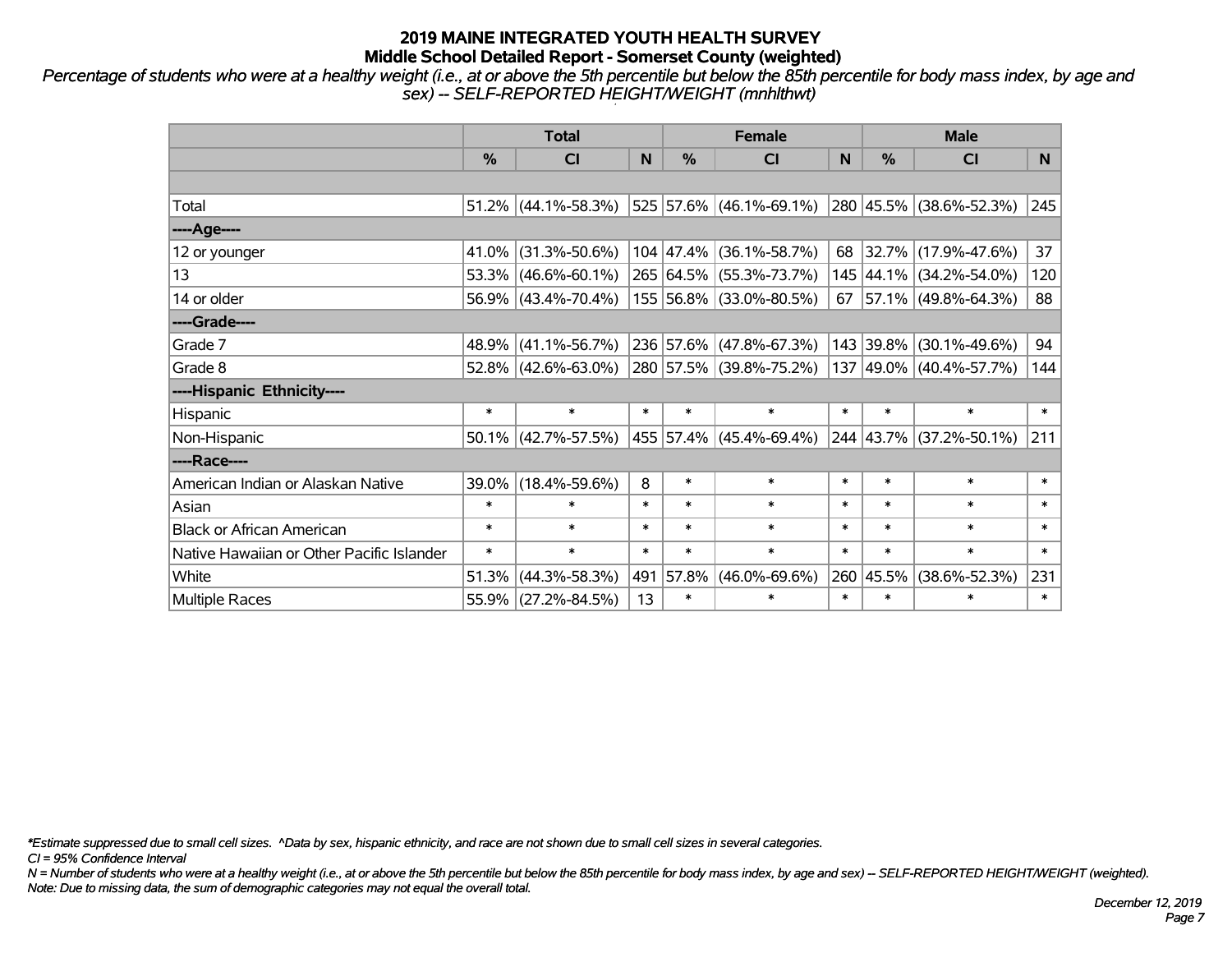#### **2019 MAINE INTEGRATED YOUTH HEALTH SURVEY Middle School Detailed Report - Somerset County (weighted)** *What language is spoken most often at home? (Select only one response.) (mn8b) Percentage of students who answered something other than 'English'*

|                                           |        | <b>Total</b>        |                |               | <b>Female</b>           |        |        | <b>Male</b>         |              |  |
|-------------------------------------------|--------|---------------------|----------------|---------------|-------------------------|--------|--------|---------------------|--------------|--|
|                                           | $\%$   | <b>CI</b>           | $\mathsf{N}$   | $\frac{0}{0}$ | CI                      | N      | %      | <b>CI</b>           | ${\sf N}$    |  |
|                                           |        |                     |                |               |                         |        |        |                     |              |  |
| Total                                     |        | $1.5\%$ (0.9%-2.0%) |                |               | $18 1.1\% $ (0.4%-1.9%) | 7      |        | $1.8\%$ (0.9%-2.7%) | 12           |  |
| ---- Age----                              |        |                     |                |               |                         |        |        |                     |              |  |
| 12 or younger                             | $\ast$ | $\ast$              | $\ast$         | $\ast$        | $\ast$                  | $\ast$ | $\ast$ | $\ast$              | $\ast$       |  |
| 13                                        | 1.4%   | $(0.5\% - 2.4\%)$   | 8              | $\ast$        | $\ast$                  | $\ast$ | $\ast$ | $\ast$              | $\ast$       |  |
| 14 or older                               |        | $2.3\%$ (0.5%-4.1%) | $\overline{7}$ | $\ast$        | $\ast$                  | $\ast$ | $\ast$ | $\ast$              | $\ast$       |  |
| ----Grade----                             |        |                     |                |               |                         |        |        |                     |              |  |
| Grade 7                                   | 1.1%   | $(0.4\% - 1.8\%)$   | $\overline{7}$ | $\ast$        | $\ast$                  | $\ast$ | $\ast$ | $\ast$              | $\pmb{\ast}$ |  |
| Grade 8                                   |        | $1.8\%$ (0.8%-2.8%) | 11             | $\ast$        | $\ast$                  | $\ast$ | $\ast$ | $\ast$              | $\ast$       |  |
| ----Hispanic Ethnicity----                |        |                     |                |               |                         |        |        |                     |              |  |
| Hispanic                                  | $\ast$ | $\ast$              | $\ast$         | $\ast$        | $\ast$                  | $\ast$ | $\ast$ | $\ast$              | $\ast$       |  |
| Non-Hispanic                              |        | $1.1\%$ (0.5%-1.7%) | 12             | $\ast$        | $\ast$                  | $\ast$ | $\ast$ | $\ast$              | $\ast$       |  |
| ----Race----                              |        |                     |                |               |                         |        |        |                     |              |  |
| American Indian or Alaskan Native         | $\ast$ | $\ast$              | $\ast$         | $\ast$        | $\ast$                  | $\ast$ | $\ast$ | $\ast$              | $\ast$       |  |
| Asian                                     | $\ast$ | $\ast$              | $\ast$         | $\ast$        | $\ast$                  | $\ast$ | $\ast$ | $\ast$              | $\ast$       |  |
| <b>Black or African American</b>          | $\ast$ | $\ast$              | $\ast$         | $\ast$        | $\ast$                  | $\ast$ | $\ast$ | $\ast$              | $\ast$       |  |
| Native Hawaiian or Other Pacific Islander | $\ast$ | $\ast$              | $\ast$         | $\ast$        | $\ast$                  | $\ast$ | $\ast$ | $\ast$              | $\ast$       |  |
| White                                     | 0.9%   | $(0.4\% - 1.4\%)$   | 11             | $\ast$        | $\ast$                  | $\ast$ | $\ast$ | $\ast$              | $\ast$       |  |
| Multiple Races                            | $\ast$ | $\ast$              | $\ast$         | $\ast$        | $\ast$                  | $\ast$ | $\ast$ | $\ast$              | $\ast$       |  |

*\*Estimate suppressed due to small cell sizes. ^Data by sex, hispanic ethnicity, and race are not shown due to small cell sizes in several categories.*

*CI = 95% Confidence Interval*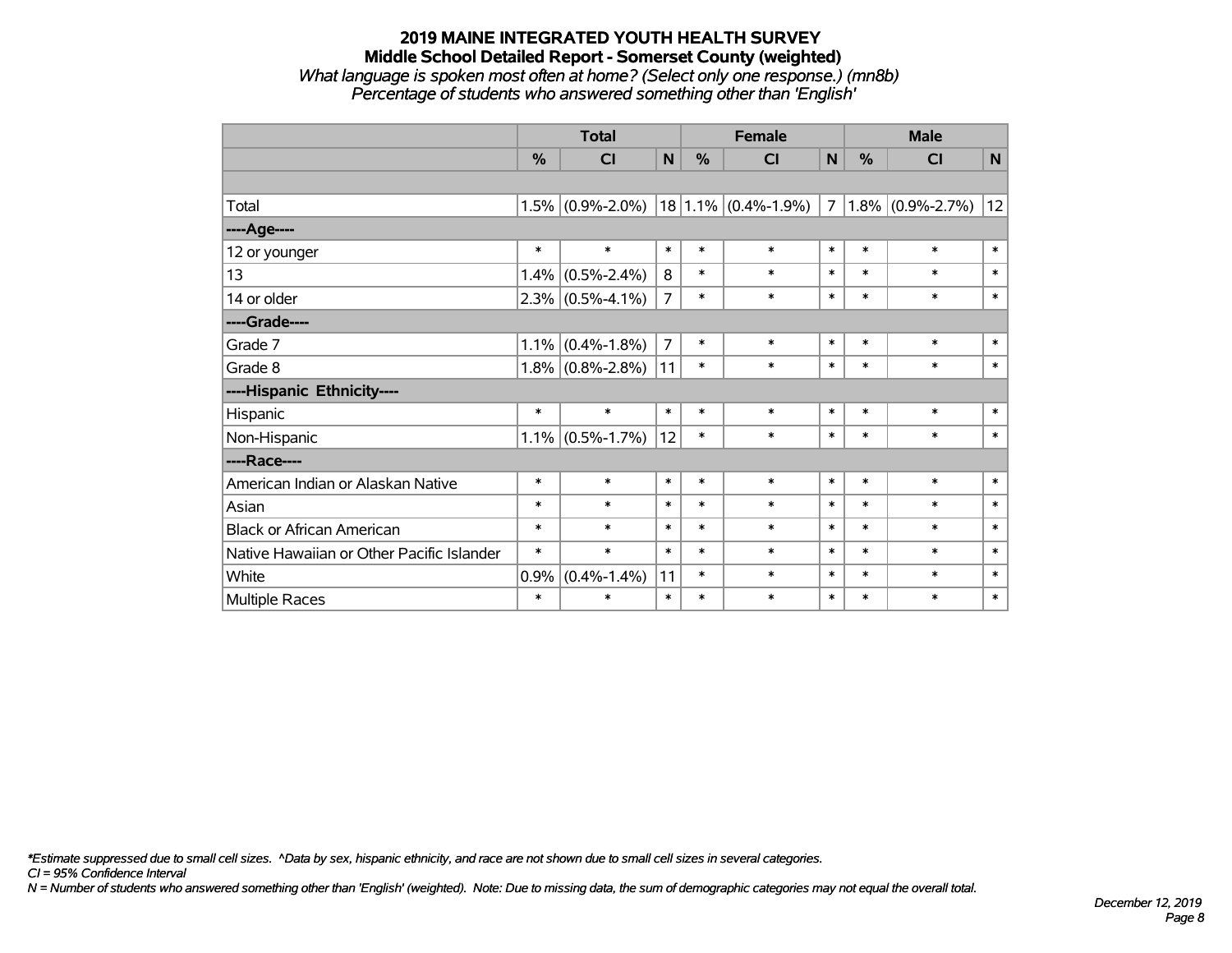*During the past 30 days, where did you usually sleep? (mn187a\_2)*

*Percentage of students who reported housing instability (anything other than 'In my parent's or guardian's home' or school housing)*

|                                           |         | <b>Total</b>        |        | <b>Female</b> |                          |                | <b>Male</b> |                          |        |
|-------------------------------------------|---------|---------------------|--------|---------------|--------------------------|----------------|-------------|--------------------------|--------|
|                                           | %       | <b>CI</b>           | N      | %             | <b>CI</b>                | N <sub>1</sub> | %           | <b>CI</b>                | N      |
|                                           |         |                     |        |               |                          |                |             |                          |        |
| Total                                     | $2.1\%$ | $(1.5\% - 2.7\%)$   |        |               | $26$ 2.5% (1.6%-3.4%)    |                |             | $ 15 1.7\% $ (1.1%-2.4%) | 11     |
| ----Age----                               |         |                     |        |               |                          |                |             |                          |        |
| 12 or younger                             | 1.7%    | $(0.5\% - 2.9\%)$   | 6      | $\ast$        | $\ast$                   | $\ast$         | $\ast$      | $\ast$                   | $\ast$ |
| 13                                        | 1.8%    | $(0.9\% - 2.6\%)$   | 11     | $\ast$        | $\ast$                   | $\ast$         | $\ast$      | $\ast$                   | $\ast$ |
| 14 or older                               |         | $3.1\%$ (1.3%-4.9%) | 10     | $\ast$        | $\ast$                   | $\ast$         | $\ast$      | $\ast$                   | $\ast$ |
| ----Grade----                             |         |                     |        |               |                          |                |             |                          |        |
| Grade 7                                   | 2.0%    | $(0.7\% - 3.3\%)$   | 12     | $\ast$        | $\ast$                   | $\ast$         | $\ast$      | $\ast$                   | $\ast$ |
| Grade 8                                   |         | $2.1\%$ (1.3%-3.0%) |        |               | $ 13 2.3\% $ (1.1%-3.5%) | $\overline{7}$ |             | $2.0\%$ (0.8%-3.2%)      | 6      |
| ----Hispanic Ethnicity----                |         |                     |        |               |                          |                |             |                          |        |
| Hispanic                                  | $\ast$  | $\ast$              | $\ast$ | $\ast$        | $\ast$                   | $\ast$         | $\ast$      | $\ast$                   | $\ast$ |
| Non-Hispanic                              | 1.7%    | $(0.9\% - 2.5\%)$   |        |               | $19 2.0\% $ (0.7%-3.3%)  |                | 11 1.5%     | $(0.4\% - 2.6\%)$        | 9      |
| ----Race----                              |         |                     |        |               |                          |                |             |                          |        |
| American Indian or Alaskan Native         | $\ast$  | $\ast$              | $\ast$ | $\ast$        | $\ast$                   | $\ast$         | $\ast$      | $\ast$                   | $\ast$ |
| Asian                                     | $\ast$  | $\ast$              | $\ast$ | $\ast$        | $\ast$                   | $\ast$         | $\ast$      | $\ast$                   | $\ast$ |
| <b>Black or African American</b>          | $\ast$  | $\ast$              | $\ast$ | $\ast$        | $\ast$                   | $\ast$         | $\ast$      | $\ast$                   | $\ast$ |
| Native Hawaiian or Other Pacific Islander | $\ast$  | $\ast$              | $\ast$ | $\ast$        | $\ast$                   | $\ast$         | $\ast$      | $\ast$                   | $\ast$ |
| White                                     | 1.8%    | $(1.0\% - 2.5\%)$   | 21     | 1.9%          | $(0.6\% - 3.1\%)$        | 10             | 1.7%        | $(1.0\% - 2.4\%)$        | 10     |
| <b>Multiple Races</b>                     | $\ast$  | $\ast$              | $\ast$ | $\ast$        | $\ast$                   | $\ast$         | $\ast$      | $\ast$                   | $\ast$ |

*\*Estimate suppressed due to small cell sizes. ^Data by sex, hispanic ethnicity, and race are not shown due to small cell sizes in several categories.*

*CI = 95% Confidence Interval*

*N = Number of students who reported housing instability (anything other than 'In my parent's or guardian's home' or school housing) (weighted). Note: Due to missing data, the sum of demographic categories may not equal the overall total.*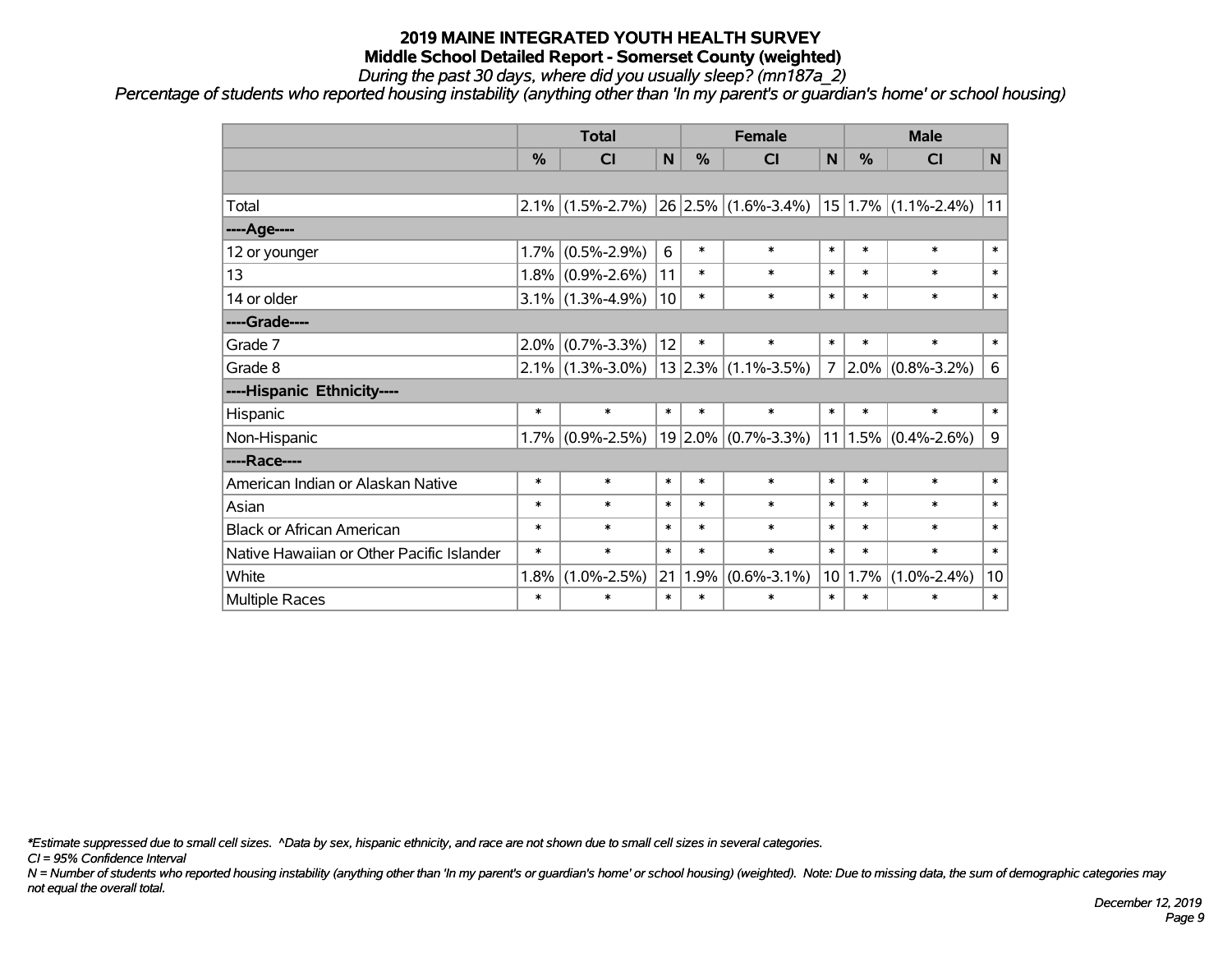#### **2019 MAINE INTEGRATED YOUTH HEALTH SURVEY Middle School Detailed Report - Somerset County (weighted)** *How often do you wear a seat belt when riding in a car? (mn10)*

*Percentage of students who answered 'Never' or 'Rarely'*

|                                           |               | <b>Total</b>        |        | <b>Female</b> |                                  |        | <b>Male</b>     |                                                    |        |
|-------------------------------------------|---------------|---------------------|--------|---------------|----------------------------------|--------|-----------------|----------------------------------------------------|--------|
|                                           | $\frac{0}{0}$ | <b>CI</b>           | N      | $\frac{0}{0}$ | <b>CI</b>                        | N      | %               | <b>CI</b>                                          | N      |
|                                           |               |                     |        |               |                                  |        |                 |                                                    |        |
| Total                                     |               | $4.2\%$ (1.7%-6.6%) |        |               | $ 52 4.1\% $ (1.1%-7.1%) 25 4.3% |        |                 | $(0.6\% - 7.9\%)$                                  | 27     |
| ---- Age----                              |               |                     |        |               |                                  |        |                 |                                                    |        |
| 12 or younger                             | 3.9%          | $(0.2\% - 7.6\%)$   | 14     | $\ast$        | $\ast$                           | $\ast$ | $\ast$          | $\ast$                                             | $\ast$ |
| 13                                        | $3.9\%$       | $(2.1\% - 5.8\%)$   |        | $23 4.0\% $   | $(1.5\% - 6.5\%)$                | 12     | 4.0%            | $(0.4\% - 7.6\%)$                                  | 11     |
| 14 or older                               |               | $4.8\%$ (0.2%-9.5%) | 15     | $\ast$        | $\ast$                           | $\ast$ | $\ast$          | $\ast$                                             | $\ast$ |
| ----Grade----                             |               |                     |        |               |                                  |        |                 |                                                    |        |
| Grade 7                                   | $3.7\%$       | $(1.8\% - 5.6\%)$   |        |               | $ 23 4.1\% $ (0.9%-7.3%)         |        | 13 3.2%         | $(0.5\% - 6.0\%)$                                  | 10     |
| Grade 8                                   |               | $4.5\%$ (1.4%-7.6%) |        |               |                                  |        |                 | $ 29 3.8\% $ (0.6%-7.1%) $ 11 5.3\% $ (0.0%-10.9%) | 17     |
| ----Hispanic Ethnicity----                |               |                     |        |               |                                  |        |                 |                                                    |        |
| Hispanic                                  | $\ast$        | $\ast$              | $\ast$ | $\ast$        | $\ast$                           | $\ast$ | $\ast$          | $\ast$                                             | $\ast$ |
| Non-Hispanic                              | 4.3%          | $(1.9\% - 6.6\%)$   |        |               | $50 4.1\% $ (1.2%-7.0%)          |        | $23 \mid 4.5\%$ | $(0.8\% - 8.2\%)$                                  | 26     |
| ----Race----                              |               |                     |        |               |                                  |        |                 |                                                    |        |
| American Indian or Alaskan Native         | $\ast$        | $\ast$              | $\ast$ | $\ast$        | $\ast$                           | $\ast$ | $\ast$          | $\ast$                                             | $\ast$ |
| Asian                                     | $\ast$        | $\ast$              | $\ast$ | $\ast$        | $\ast$                           | $\ast$ | $\ast$          | $\ast$                                             | $\ast$ |
| <b>Black or African American</b>          | $\ast$        | $\ast$              | $\ast$ | $\ast$        | $\ast$                           | $\ast$ | $\ast$          | $\ast$                                             | $\ast$ |
| Native Hawaiian or Other Pacific Islander | $\ast$        | $\ast$              | $\ast$ | $\ast$        | $\ast$                           | $\ast$ | $\ast$          | $\ast$                                             | $\ast$ |
| White                                     | 4.2%          | $(1.6\% - 6.8\%)$   |        | 49 4.1%       | $(1.1\% - 7.1\%)$                | 23     | 4.4%            | $(0.4\% - 8.4\%)$                                  | 26     |
| Multiple Races                            | $\ast$        | $\ast$              | $\ast$ | $\ast$        | $\ast$                           | $\ast$ | $\ast$          | $\ast$                                             | $\ast$ |

*\*Estimate suppressed due to small cell sizes. ^Data by sex, hispanic ethnicity, and race are not shown due to small cell sizes in several categories.*

*CI = 95% Confidence Interval*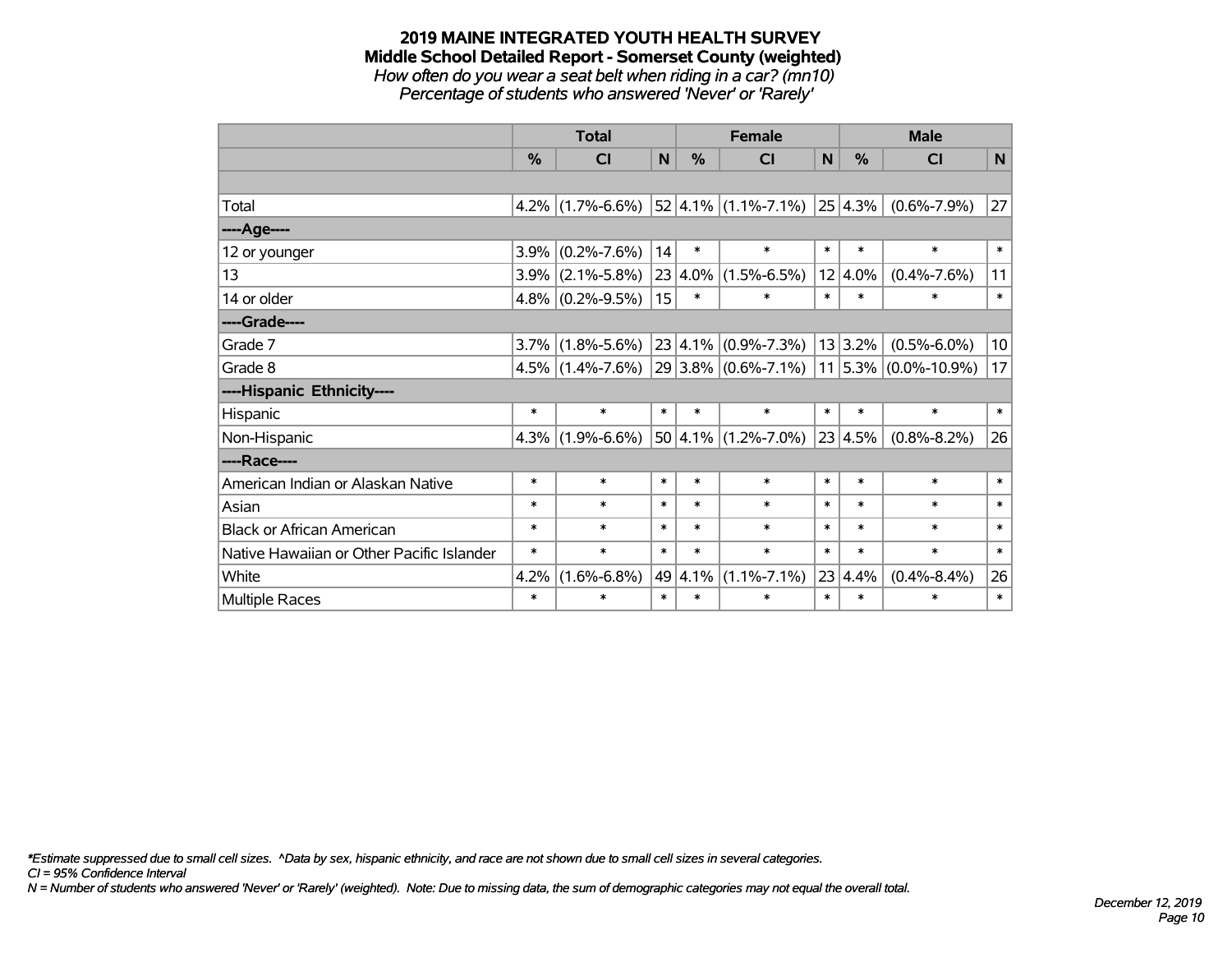#### **2019 MAINE INTEGRATED YOUTH HEALTH SURVEY Middle School Detailed Report - Somerset County (weighted)** *How often do you wear a seat belt when riding in a car? (mn10\_2) Percentage of students who answered 'Always'*

|                                           |               | <b>Total</b>        |        |               | <b>Female</b>           |          | <b>Male</b> |                                 |                |  |
|-------------------------------------------|---------------|---------------------|--------|---------------|-------------------------|----------|-------------|---------------------------------|----------------|--|
|                                           | $\frac{0}{0}$ | <b>CI</b>           | N.     | $\frac{0}{0}$ | <b>CI</b>               | <b>N</b> | %           | <b>CI</b>                       | N <sub>1</sub> |  |
|                                           |               |                     |        |               |                         |          |             |                                 |                |  |
| Total                                     |               | 74.8% (65.1%-84.5%) |        |               | 942 76.6% (69.5%-83.7%) |          |             | 466 73.5% (60.5%-86.5%)         | 471            |  |
| ----Age----                               |               |                     |        |               |                         |          |             |                                 |                |  |
| 12 or younger                             | 83.0%         | $(71.0\% - 95.0\%)$ |        |               | 306 78.9% (65.5%-92.2%) |          | 151 87.5%   | $(75.1\% - 99.9\%)$             | 155            |  |
| 13                                        |               | 72.1% (59.5%-84.7%) |        |               | 421 72.8% (61.2%-84.3%) |          |             | 212 72.0% (56.8%-87.3%)         | 205            |  |
| 14 or older                               |               | 70.2% (62.8%-77.6%) |        |               | 215 82.0% (77.3%-86.6%) |          |             | $104 61.9\%  (47.7\% - 76.1\%)$ | 111            |  |
| ----Grade----                             |               |                     |        |               |                         |          |             |                                 |                |  |
| Grade 7                                   | 79.6%         | $(72.1\% - 87.0\%)$ |        |               | 494 75.7% (69.5%-82.0%) |          |             | 236 83.4% (74.9%-91.9%)         | 257            |  |
| Grade 8                                   |               | 70.3% (59.1%-81.5%) |        |               | 446 77.7% (69.6%-85.9%) |          |             | 230 64.1% (49.5%-78.8%)         | 212            |  |
| ----Hispanic Ethnicity----                |               |                     |        |               |                         |          |             |                                 |                |  |
| Hispanic                                  | 53.4%         | $(31.2\% - 75.7\%)$ | 8      | $\ast$        | $\ast$                  | $\ast$   | $\ast$      | $\ast$                          | $\ast$         |  |
| Non-Hispanic                              |               | 74.6% (64.4%-84.9%) |        |               | 870 77.7% (70.0%-85.4%) | 441      |             | 72.1% (58.5%-85.7%)             | 424            |  |
| ----Race----                              |               |                     |        |               |                         |          |             |                                 |                |  |
| American Indian or Alaskan Native         | 65.2%         | $(55.8\% - 74.7\%)$ | 20     | $\ast$        | $\ast$                  | $\ast$   | $\ast$      | $\ast$                          | $\ast$         |  |
| Asian                                     | $\ast$        | $\ast$              | $\ast$ | $\ast$        | $\ast$                  | $\ast$   | $\ast$      | $\ast$                          | $\ast$         |  |
| <b>Black or African American</b>          | $\ast$        | $\ast$              | $\ast$ | $\ast$        | $\ast$                  | $\ast$   | $\ast$      | $\ast$                          | $\ast$         |  |
| Native Hawaiian or Other Pacific Islander | $\ast$        | $\ast$              | $\ast$ | $\ast$        | $\ast$                  | $\ast$   | $\ast$      | $\ast$                          | $\ast$         |  |
| White                                     | 75.3%         | $(65.8\% - 84.8\%)$ | 877    | 77.4%         | $(70.3\% - 84.6\%)$     | 431      | 73.8%       | $(60.9\% - 86.7\%)$             | 443            |  |
| <b>Multiple Races</b>                     | $\ast$        | $\ast$              | $\ast$ | $\ast$        | $\ast$                  | $\ast$   | $\ast$      | $\ast$                          | $\ast$         |  |

*\*Estimate suppressed due to small cell sizes. ^Data by sex, hispanic ethnicity, and race are not shown due to small cell sizes in several categories.*

*CI = 95% Confidence Interval*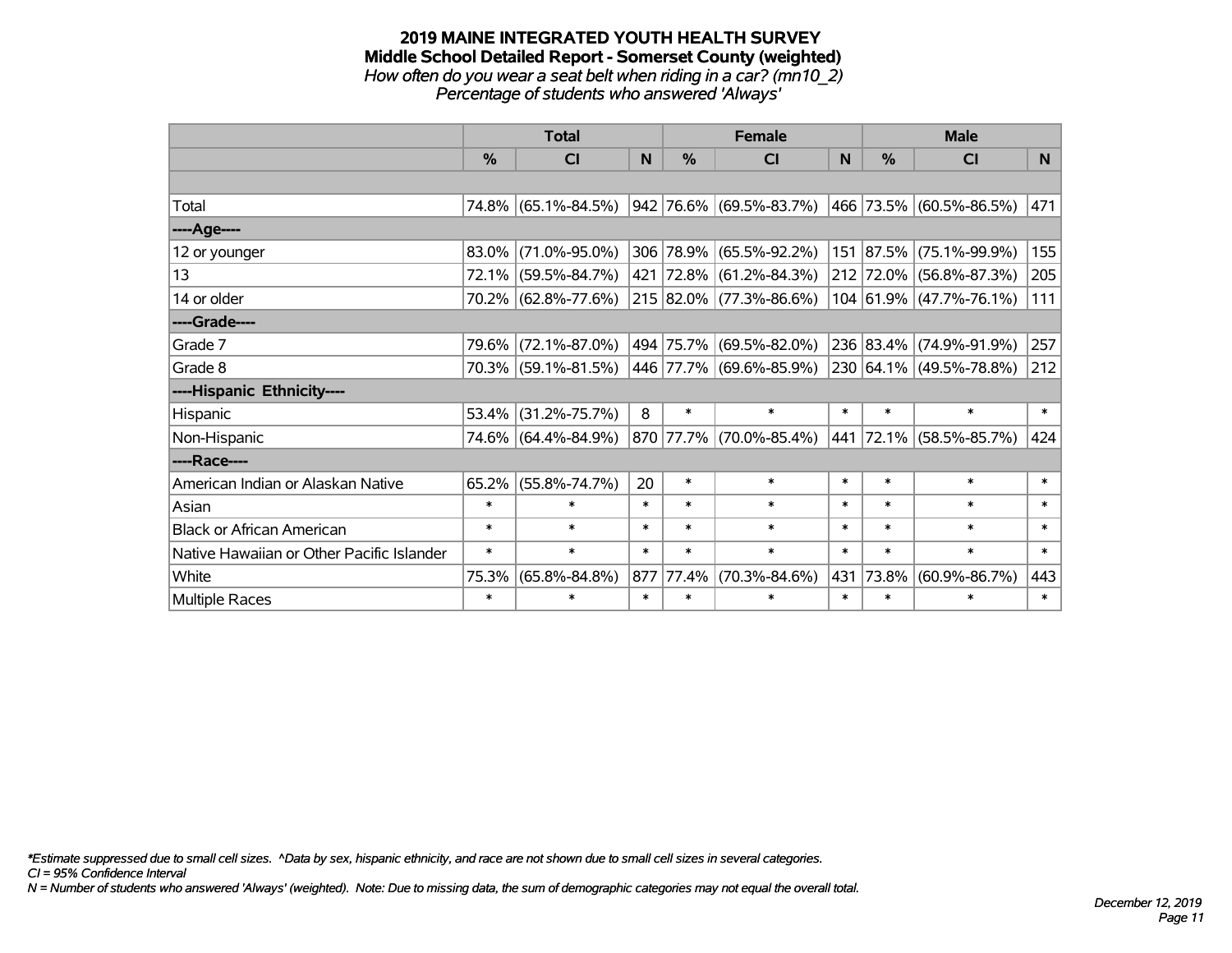## *Have you ever ridden in a car or other vehicle driven by someone who had been drinking alcohol? (mn11) Percentage of students who answered 'Yes'*

|                                           | <b>Total</b>  |                     |        |               | <b>Female</b>            |        | <b>Male</b> |                         |        |  |
|-------------------------------------------|---------------|---------------------|--------|---------------|--------------------------|--------|-------------|-------------------------|--------|--|
|                                           | $\frac{0}{0}$ | CI                  | N      | $\frac{9}{6}$ | CI                       | N      | %           | <b>CI</b>               | N      |  |
|                                           |               |                     |        |               |                          |        |             |                         |        |  |
| Total                                     |               | 24.9% (19.9%-29.8%) |        |               | 306 26.0% (19.1%-32.9%)  |        |             | 153 24.3% (16.5%-32.1%) | 153    |  |
| ----Age----                               |               |                     |        |               |                          |        |             |                         |        |  |
| 12 or younger                             | 21.9%         | $(13.8\% - 30.0\%)$ | 69     |               | $ 31.8\% $ (20.8%-42.8%) | 53     | 10.9%       | $(2.4\% - 19.3\%)$      | 16     |  |
| 13                                        | 23.9%         | $(18.7\% - 29.2\%)$ |        |               | 140 21.1% (13.3%-28.9%)  |        | 57 27.5%    | $(14.9\% - 40.1\%)$     | 83     |  |
| 14 or older                               |               | 29.4% (21.9%-36.9%) | 97     |               | $ 28.5\% $ (13.5%-43.5%) |        |             | 43 30.1% (23.4%-36.8%)  | 54     |  |
| ----Grade----                             |               |                     |        |               |                          |        |             |                         |        |  |
| Grade 7                                   | 22.8%         | $(16.0\% - 29.5\%)$ |        |               | 136 26.3% (19.1%-33.5%)  | 77     | 19.6%       | $(11.3\% - 27.9\%)$     | 59     |  |
| Grade 8                                   |               | 27.0% (19.7%-34.4%) |        |               | 168 26.0% (14.1%-38.0%)  |        |             | 76 28.7% (19.0%-38.5%)  | 92     |  |
| ----Hispanic Ethnicity----                |               |                     |        |               |                          |        |             |                         |        |  |
| Hispanic                                  | $\ast$        | $\ast$              | $\ast$ | $\ast$        | $\ast$                   | $\ast$ | $\ast$      | $\ast$                  | $\ast$ |  |
| Non-Hispanic                              | 25.0%         | $(20.2\% - 29.7\%)$ |        |               | 269 26.3% (20.3%-32.4%)  |        |             | 134 24.3% (15.7%-32.9%) | 135    |  |
| ----Race----                              |               |                     |        |               |                          |        |             |                         |        |  |
| American Indian or Alaskan Native         | 41.3%         | $(15.5\% - 67.1\%)$ | 11     | $\ast$        | $\ast$                   | $\ast$ | $\ast$      | $\ast$                  | $\ast$ |  |
| Asian                                     | $\ast$        | $\ast$              | $\ast$ | $\ast$        | $\ast$                   | $\ast$ | $\ast$      | $\ast$                  | $\ast$ |  |
| <b>Black or African American</b>          | $\ast$        | $\ast$              | $\ast$ | $\ast$        | $\ast$                   | $\ast$ | $\ast$      | $\ast$                  | $\ast$ |  |
| Native Hawaiian or Other Pacific Islander | $\ast$        | $\ast$              | $\ast$ | $\ast$        | $\ast$                   | $\ast$ | $\ast$      | $\ast$                  | $\ast$ |  |
| White                                     | 25.0%         | $(20.6\% - 29.5\%)$ |        | 284 25.6%     | $(18.8\% - 32.3\%)$      | 137    | 25.0%       | $(17.3\% - 32.8\%)$     | 147    |  |
| <b>Multiple Races</b>                     | 23.7%         | $(6.4\% - 40.9\%)$  | 6      | $\ast$        | $\ast$                   | $\ast$ | $\ast$      | $\ast$                  | $\ast$ |  |

*\*Estimate suppressed due to small cell sizes. ^Data by sex, hispanic ethnicity, and race are not shown due to small cell sizes in several categories.*

*CI = 95% Confidence Interval*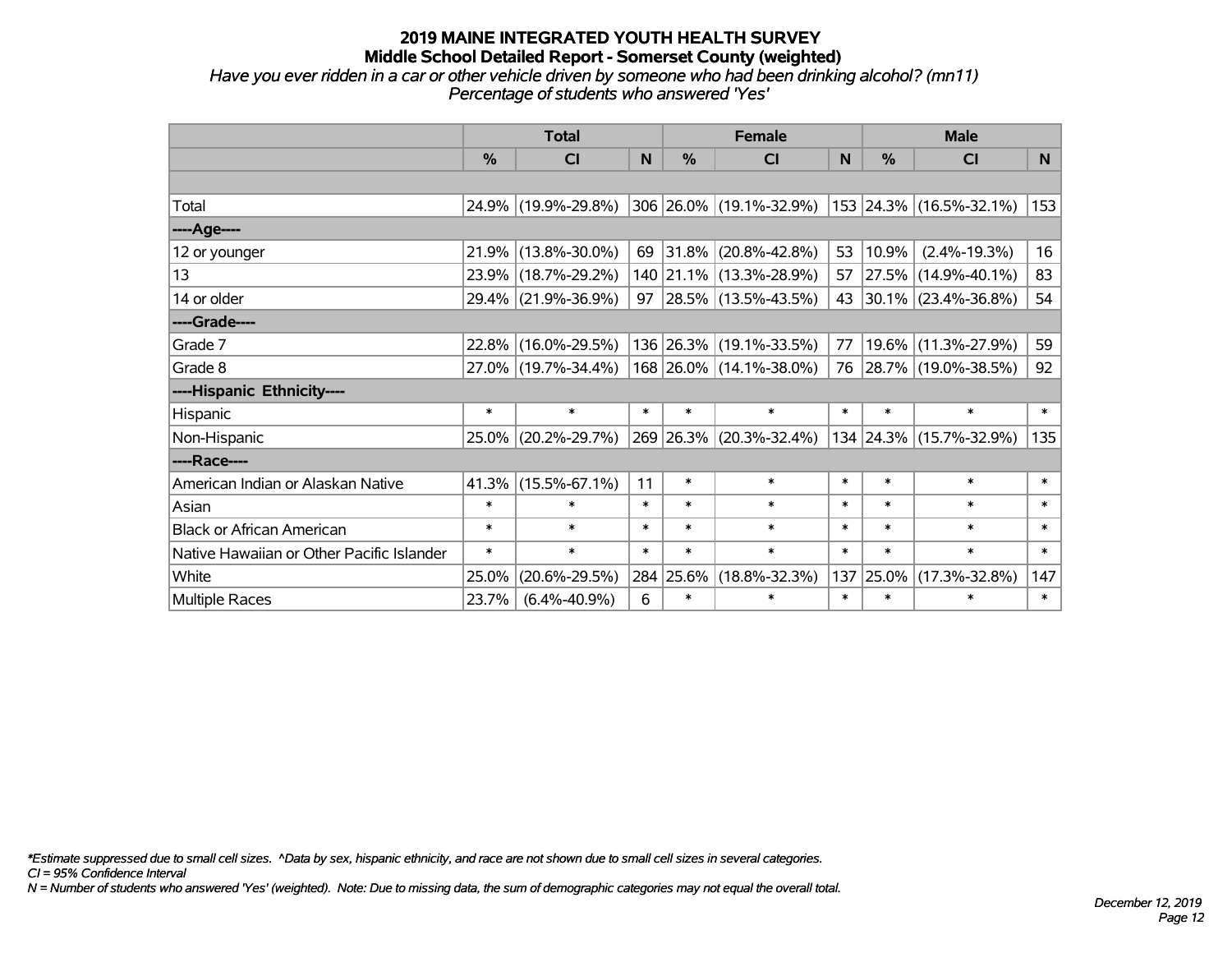*Have you ever ridden in a car or other vehicle driven by someone who had been taking illegal drugs such as marijuana, cocaine, heroin, or LSD? (mn12a)*

*Percentage of students who answered 'Yes'*

|                                           | <b>Total</b> |                       |        | <b>Female</b> |                            |        | <b>Male</b>   |                    |        |  |
|-------------------------------------------|--------------|-----------------------|--------|---------------|----------------------------|--------|---------------|--------------------|--------|--|
|                                           | %            | <b>CI</b>             | N      | %             | <b>CI</b>                  | N      | $\frac{0}{0}$ | <b>CI</b>          | N      |  |
|                                           |              |                       |        |               |                            |        |               |                    |        |  |
| Total                                     | $10.8\%$     | $(7.4\% - 14.2\%)$    |        |               | $134 12.2\% $ (6.7%-17.7%) | 72     | $9.7\%$       | $(5.6\% - 13.8\%)$ | 62     |  |
| ---- Age----                              |              |                       |        |               |                            |        |               |                    |        |  |
| 12 or younger                             | 10.9%        | $(5.6\% - 16.2\%)$    | 35     | 14.4%         | $(8.6\% - 20.3\%)$         | 25     | 6.9%          | $(0.0\% - 15.0\%)$ | 10     |  |
| 13                                        | 11.8%        | $(9.4\% - 14.3\%)$    | 70     | 12.2%         | $(6.3\% - 18.2\%)$         |        | 34 12.0%      | $(5.3\% - 18.7\%)$ | 37     |  |
| 14 or older                               | 8.8%         | $(1.7\% - 16.0\%)$    | 29     | 9.6%          | $(0.4\% - 18.9\%)$         |        | 14 8.2%       | $(1.8\% - 14.5\%)$ | 15     |  |
| ----Grade----                             |              |                       |        |               |                            |        |               |                    |        |  |
| Grade 7                                   | 12.8%        | $(9.0\% - 16.7\%)$    | 78     | 13.3%         | $(8.6\% - 17.9\%)$         |        | 40 12.5%      | $(6.8\% - 18.3\%)$ | 38     |  |
| Grade 8                                   | 8.9%         | $(3.7\% - 14.2\%)$    | 56     | $11.0\%$      | $(3.6\% - 18.5\%)$         |        | $32$ 7.4%     | $(1.0\% - 13.7\%)$ | 24     |  |
| ----Hispanic Ethnicity----                |              |                       |        |               |                            |        |               |                    |        |  |
| Hispanic                                  | $\ast$       | $\ast$                | $\ast$ | $\ast$        | $\ast$                     | $\ast$ | $\ast$        | $\ast$             | $\ast$ |  |
| Non-Hispanic                              |              | $11.0\%$ (7.5%-14.5%) |        |               | 120   13.6%   (6.8%-20.4%) | 70     | 8.8%          | $(4.4\% - 13.2\%)$ | 49     |  |
| ----Race----                              |              |                       |        |               |                            |        |               |                    |        |  |
| American Indian or Alaskan Native         | $\ast$       | $\ast$                | $\ast$ | $\ast$        | $\ast$                     | $\ast$ | $\ast$        | $\ast$             | $\ast$ |  |
| Asian                                     | $\ast$       | $\ast$                | $\ast$ | $\ast$        | $\ast$                     | $\ast$ | $\ast$        | $\ast$             | $\ast$ |  |
| <b>Black or African American</b>          | $\ast$       | $\ast$                | $\ast$ | $\ast$        | $\ast$                     | $\ast$ | $\ast$        | $\ast$             | $\ast$ |  |
| Native Hawaiian or Other Pacific Islander | $\ast$       | $\ast$                | $\ast$ | $\ast$        | $\ast$                     | $\ast$ | $\ast$        | $\ast$             | $\ast$ |  |
| White                                     | 10.3%        | $(7.5\% - 13.2\%)$    |        | 119 12.2%     | $(6.8\% - 17.6\%)$         | 66     | 8.8%          | $(5.4\% - 12.2\%)$ | 52     |  |
| <b>Multiple Races</b>                     | $\ast$       | $\ast$                | $\ast$ | $\ast$        | $\ast$                     | $\ast$ | $\ast$        | $\ast$             | $\ast$ |  |

*\*Estimate suppressed due to small cell sizes. ^Data by sex, hispanic ethnicity, and race are not shown due to small cell sizes in several categories.*

*CI = 95% Confidence Interval*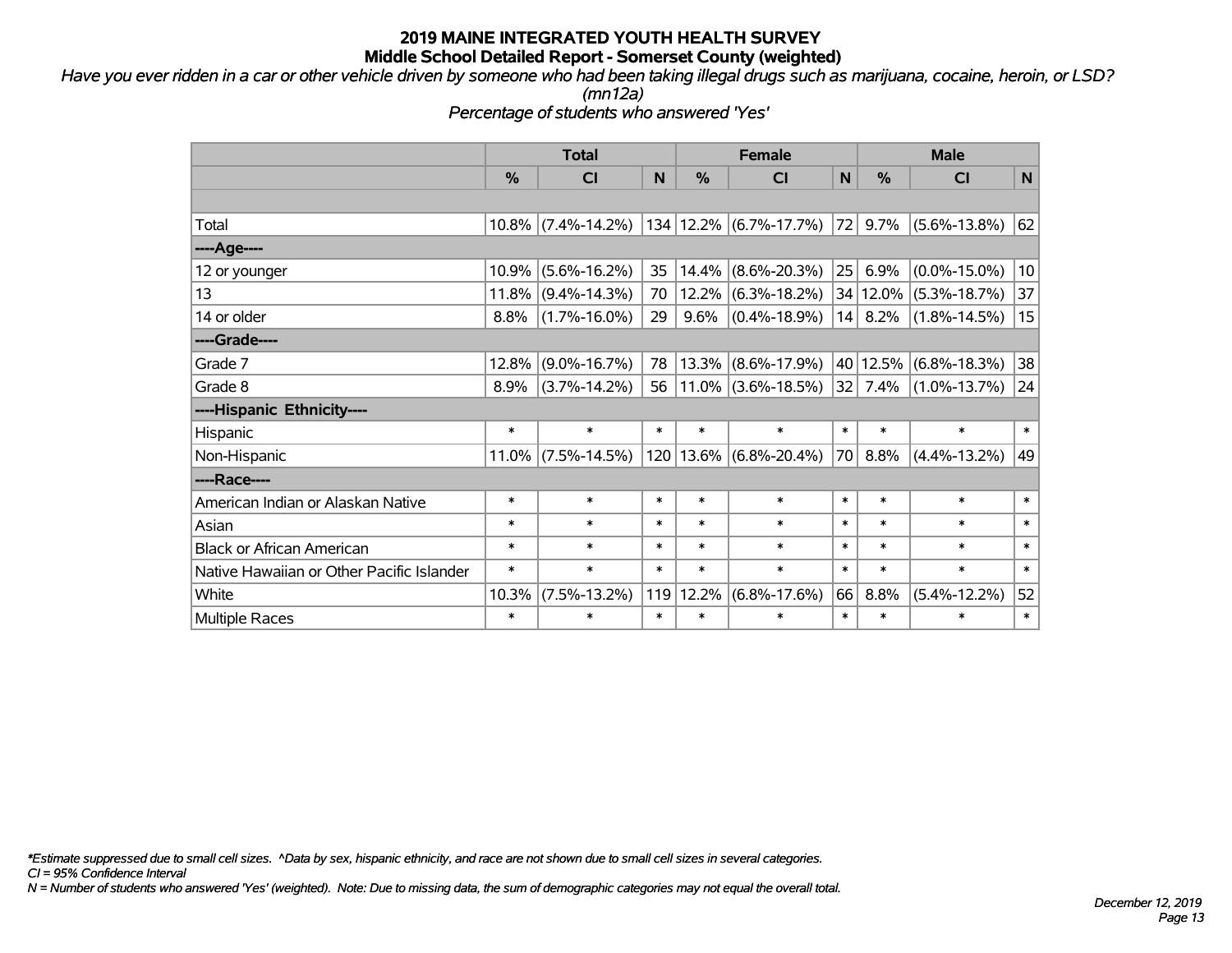*Has violence in your home, or the threat of violence, ever made you want to leave your home, even just for a short while? (mn18) Percentage of students who answered 'Yes'*

|                                           |        | <b>Total</b>           |        |           | <b>Female</b>               |        |            | <b>Male</b>                 |        |
|-------------------------------------------|--------|------------------------|--------|-----------|-----------------------------|--------|------------|-----------------------------|--------|
|                                           | %      | <b>CI</b>              | N      | %         | <b>CI</b>                   | N      | %          | <b>CI</b>                   | N      |
|                                           |        |                        |        |           |                             |        |            |                             |        |
| Total                                     |        | 16.9% (14.7%-19.0%)    |        |           | 208 20.2% (15.4%-24.9%)     |        |            | 120 13.3% (10.7%-15.8%)     | 84     |
| ----Age----                               |        |                        |        |           |                             |        |            |                             |        |
| 12 or younger                             | 12.1%  | $(7.1\% - 17.2\%)$     | 43     | 15.0%     | $(3.6\% - 26.4\%)$          | 28     | $9.0\%$    | $(5.0\% - 13.0\%)$          | 15     |
| 13                                        | 19.3%  | $(16.6\% - 22.1\%)$    |        | 112 22.7% | $(19.0\% - 26.4\%)$         | 65     | 14.8%      | $(11.4\% - 18.2\%)$         | 42     |
| 14 or older                               |        | 17.8% (13.6%-21.9%)    | 53     | 21.9%     | $(9.7\% - 34.2\%)$          | 27     | 14.9%      | $(9.1\% - 20.6\%)$          | 26     |
| ----Grade----                             |        |                        |        |           |                             |        |            |                             |        |
| Grade 7                                   | 16.7%  | $(12.6\% - 20.9\%)$    |        | 102 18.9% | $(10.1\% - 27.7\%)$         | 58     | $ 14.5\% $ | $(12.1\% - 16.9\%)$         | 44     |
| Grade 8                                   |        | 16.9% (15.3%-18.6%)    |        |           | 105 21.2% (15.4%-27.0%)     | 61     | 12.2%      | $(6.8\% - 17.6\%)$          | 40     |
| ----Hispanic Ethnicity----                |        |                        |        |           |                             |        |            |                             |        |
| Hispanic                                  | 34.5%  | $(12.0\% - 57.1\%)$    | 6      | $\ast$    | $\ast$                      | $\ast$ | $\ast$     | $\ast$                      | $\ast$ |
| Non-Hispanic                              |        | $16.0\%$ (13.5%-18.4%) |        |           | 183   19.1%   (14.0%-24.2%) |        |            | 106   12.4%   (10.1%-14.7%) | 72     |
| ----Race----                              |        |                        |        |           |                             |        |            |                             |        |
| American Indian or Alaskan Native         | 31.9%  | $(24.2\% - 39.6\%)$    | 10     | $\ast$    | $\ast$                      | $\ast$ | $\ast$     | $\ast$                      | $\ast$ |
| Asian                                     | $\ast$ | $\ast$                 | $\ast$ | $\ast$    | $\ast$                      | $\ast$ | $\ast$     | $\ast$                      | $\ast$ |
| <b>Black or African American</b>          | $\ast$ | $\ast$                 | $\ast$ | $\ast$    | $\ast$                      | $\ast$ | $\ast$     | $\ast$                      | $\ast$ |
| Native Hawaiian or Other Pacific Islander | $\ast$ | $\ast$                 | $\ast$ | $\ast$    | $\ast$                      | $\ast$ | $\ast$     | $\ast$                      | $\ast$ |
| White                                     | 16.2%  | $(13.6\% - 18.8\%)$    | 185    | 19.3%     | $(13.7\% - 24.9\%)$         | 105    | 12.7%      | $(10.5\% - 15.0\%)$         | 75     |
| Multiple Races                            |        | 33.7% (19.1%-48.2%)    | 8      | $\ast$    | $\ast$                      | $\ast$ | $\ast$     | $\ast$                      | $\ast$ |

*\*Estimate suppressed due to small cell sizes. ^Data by sex, hispanic ethnicity, and race are not shown due to small cell sizes in several categories.*

*CI = 95% Confidence Interval*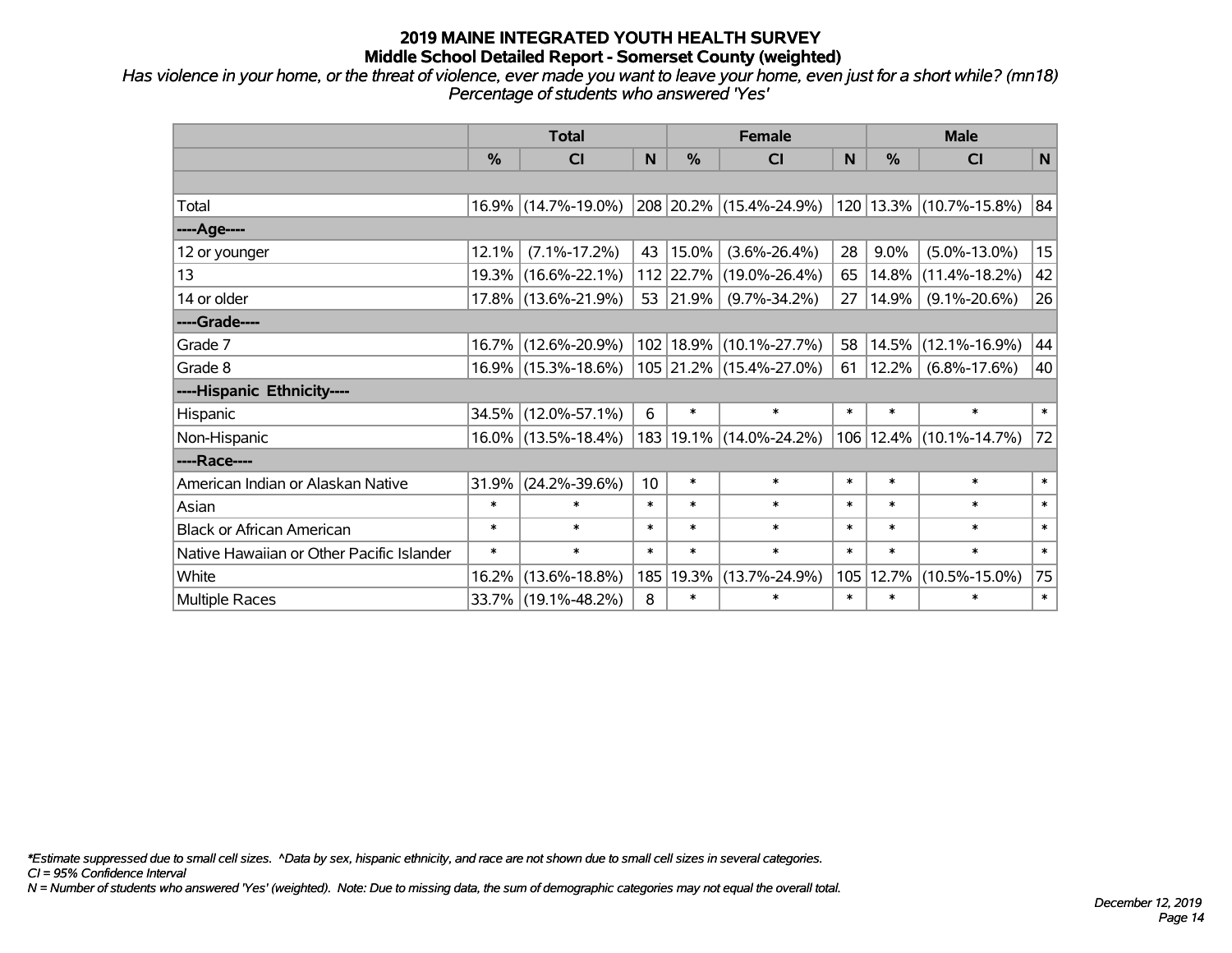## **2019 MAINE INTEGRATED YOUTH HEALTH SURVEY Middle School Detailed Report - Somerset County (weighted)** *Do you agree or disagree with the following statement? I feel safe at my school. (mn21) Percentage of students who answered 'Strongly agree' or 'Agree'*

|                                           |                              | <b>Total</b>                                     |        |               | <b>Female</b>            |        | <b>Male</b>   |                         |        |  |
|-------------------------------------------|------------------------------|--------------------------------------------------|--------|---------------|--------------------------|--------|---------------|-------------------------|--------|--|
|                                           | %                            | <b>CI</b>                                        | N      | $\frac{0}{0}$ | <b>CI</b>                | N      | $\frac{0}{0}$ | <b>CI</b>               | N.     |  |
|                                           |                              |                                                  |        |               |                          |        |               |                         |        |  |
| Total                                     |                              | $87.8\%$ (83.4%-92.1%) 1,095 87.8% (83.4%-92.1%) |        |               |                          |        |               | 528 88.4% (83.1%-93.6%) | 562    |  |
| ----Age----                               |                              |                                                  |        |               |                          |        |               |                         |        |  |
| 12 or younger                             | 87.8%                        | $(80.6\% - 94.9\%)$                              | 303    | $ 87.6\% $    | $(76.7\% - 98.5\%)$      |        |               | 159 88.0% (83.8%-92.1%) | 144    |  |
| 13                                        |                              | 88.5% (85.9%-91.1%)                              | 519    |               | 88.0% (83.9%-92.1%)      |        |               | 248 90.4% (87.0%-93.7%) | 266    |  |
| 14 or older                               |                              | 86.3% (78.1%-94.5%)                              | 273    |               | $ 87.5\% $ (78.7%-96.4%) |        |               | 120 85.4% (72.4%-98.3%) | 152    |  |
| ----Grade----                             |                              |                                                  |        |               |                          |        |               |                         |        |  |
| Grade 7                                   | 87.7%                        | $(82.6\% - 92.9\%)$                              | 537    | $ 87.4\% $    | $(81.2\% - 93.7\%)$      |        |               | 268 88.6% (84.2%-92.9%) | 269    |  |
| Grade 8                                   |                              | 87.7% (82.9%-92.5%)                              | 549    |               | 88.2% (80.9%-95.5%)      |        |               | 257 88.0% (81.0%-95.0%) | 286    |  |
| ----Hispanic Ethnicity----                |                              |                                                  |        |               |                          |        |               |                         |        |  |
| Hispanic                                  | $\ast$                       | $\ast$                                           | $\ast$ | $\ast$        | $\ast$                   | $\ast$ | $\ast$        | $\ast$                  | $\ast$ |  |
| Non-Hispanic                              |                              | $87.6\%$ (83.0%-92.1%)                           | 985    |               | 87.3% (83.3%-91.3%)      |        |               | 473 88.5% (82.7%-94.2%) | 506    |  |
| ----Race----                              |                              |                                                  |        |               |                          |        |               |                         |        |  |
| American Indian or Alaskan Native         | 81.6%                        | $(74.9\% - 88.3\%)$                              | 24     | $\ast$        | $\ast$                   | $\ast$ | $\ast$        | $\ast$                  | $\ast$ |  |
| Asian                                     | $\ast$                       | $\ast$                                           | $\ast$ | $\ast$        | $\ast$                   | $\ast$ | $\ast$        | $\ast$                  | $\ast$ |  |
| <b>Black or African American</b>          | $\ast$                       | $\ast$                                           | $\ast$ | $\ast$        | $\ast$                   | $\ast$ | $\ast$        | $\ast$                  | $\ast$ |  |
| Native Hawaiian or Other Pacific Islander | $\ast$                       | $\ast$                                           | $\ast$ | $\ast$        | $\ast$                   | $\ast$ | $\ast$        | $\ast$                  | $\ast$ |  |
| White                                     | $(83.9\% - 92.3\%)$<br>88.1% |                                                  |        | 1,016 88.1%   | $(83.9\% - 92.3\%)$      |        | 485 88.9%     | $(83.5\% - 94.3\%)$     | 527    |  |
| Multiple Races                            | $\ast$                       | *                                                | $\ast$ | $\ast$        | $\ast$                   | $\ast$ | $\ast$        | $\ast$                  | $\ast$ |  |

*\*Estimate suppressed due to small cell sizes. ^Data by sex, hispanic ethnicity, and race are not shown due to small cell sizes in several categories.*

*CI = 95% Confidence Interval*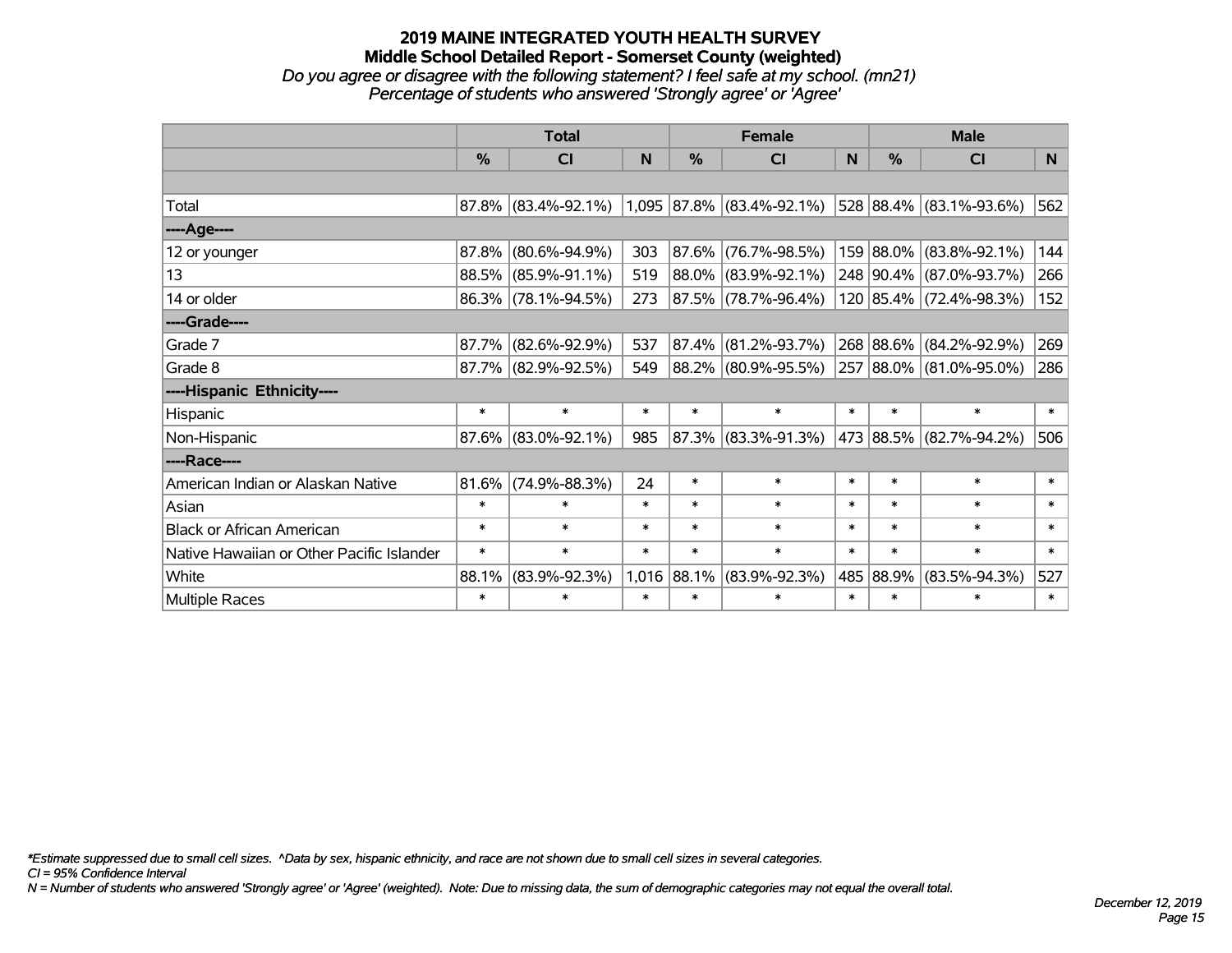#### **2019 MAINE INTEGRATED YOUTH HEALTH SURVEY Middle School Detailed Report - Somerset County (weighted)** *Have you ever been bullied on school property? (mn22) Percentage of students who answered 'Yes'*

|                                           |                        | <b>Total</b>           |        | <b>Female</b> |                         |                  |           | <b>Male</b>             |        |
|-------------------------------------------|------------------------|------------------------|--------|---------------|-------------------------|------------------|-----------|-------------------------|--------|
|                                           | $\frac{0}{0}$          | CI                     | N      | $\frac{0}{0}$ | <b>CI</b>               | N                | %         | <b>CI</b>               | N      |
|                                           |                        |                        |        |               |                         |                  |           |                         |        |
| Total                                     |                        | $46.8\%$ (42.2%-51.4%) |        |               | 581 51.2% (44.8%-57.6%) |                  |           | 308 42.4% (36.3%-48.5%) | 267    |
| ----Age----                               |                        |                        |        |               |                         |                  |           |                         |        |
| 12 or younger                             | $47.1\%$               | $(39.3\% - 54.8\%)$    |        |               | 161 49.4% (40.0%-58.8%) | 89               | 44.5%     | $(35.9\% - 53.1\%)$     | 72     |
| 13                                        |                        | 47.9% (42.7%-53.1%)    |        |               | 280 52.2% (43.9%-60.6%) |                  |           | 149 43.3% (35.2%-51.3%) | 125    |
| 14 or older                               |                        | 44.5% (38.6%-50.3%)    |        |               | 139 51.4% (44.0%-58.8%) |                  |           | 70 39.1% (33.8%-44.4%)  | 69     |
| ----Grade----                             |                        |                        |        |               |                         |                  |           |                         |        |
| Grade 7                                   | 47.8%                  | $(40.5\% - 55.0\%)$    |        |               | 291 50.5% (40.3%-60.6%) |                  | 155 44.7% | $(35.6\% - 53.8\%)$     | 134    |
| Grade 8                                   |                        | $46.1\%$ (42.4%-49.8%) |        |               | 287 51.6% (46.8%-56.3%) |                  |           | 151 41.1% (35.7%-46.5%) | 132    |
| ----Hispanic Ethnicity----                |                        |                        |        |               |                         |                  |           |                         |        |
| Hispanic                                  | 57.8%                  | $(36.0\% - 79.6\%)$    | 8      | $\ast$        | $\ast$                  | $\ast$           | $\ast$    | $\ast$                  | $\ast$ |
| Non-Hispanic                              |                        | $47.1\%$ (42.7%-51.4%) |        |               | 525 52.4% (45.6%-59.2%) |                  |           | 284 41.7% (35.2%-48.3%) | 236    |
| ----Race----                              |                        |                        |        |               |                         |                  |           |                         |        |
| American Indian or Alaskan Native         | 48.1%                  | $(34.8\% - 61.5\%)$    | 14     | $\ast$        | $\ast$                  | $\ast$           | $\ast$    | $\ast$                  | $\ast$ |
| Asian                                     | $\ast$                 | $\ast$                 | $\ast$ | $\ast$        | $\ast$                  | $\ast$           | $\ast$    | $\ast$                  | $\ast$ |
| <b>Black or African American</b>          | $\ast$                 | $\ast$                 | $\ast$ | $\ast$        | $\ast$                  | $\ast$           | $\ast$    | $\ast$                  | $\ast$ |
| Native Hawaiian or Other Pacific Islander | $\ast$<br>$\ast$       |                        | $\ast$ | $\ast$        | $\ast$                  | $\ast$           | $\ast$    | $\ast$                  | $\ast$ |
| White                                     | 46.2%                  | $(41.8\% - 50.7\%)$    |        | 530 50.6%     | $(44.0\% - 57.3\%)$     | 279              | 41.8%     | $(35.1\% - 48.6\%)$     | 246    |
| <b>Multiple Races</b>                     | $69.2\%$ (57.4%-81.0%) |                        | 17     | $\ast$        | $\ast$                  | $\ast$<br>$\ast$ |           | $\ast$                  | $\ast$ |

*\*Estimate suppressed due to small cell sizes. ^Data by sex, hispanic ethnicity, and race are not shown due to small cell sizes in several categories.*

*CI = 95% Confidence Interval*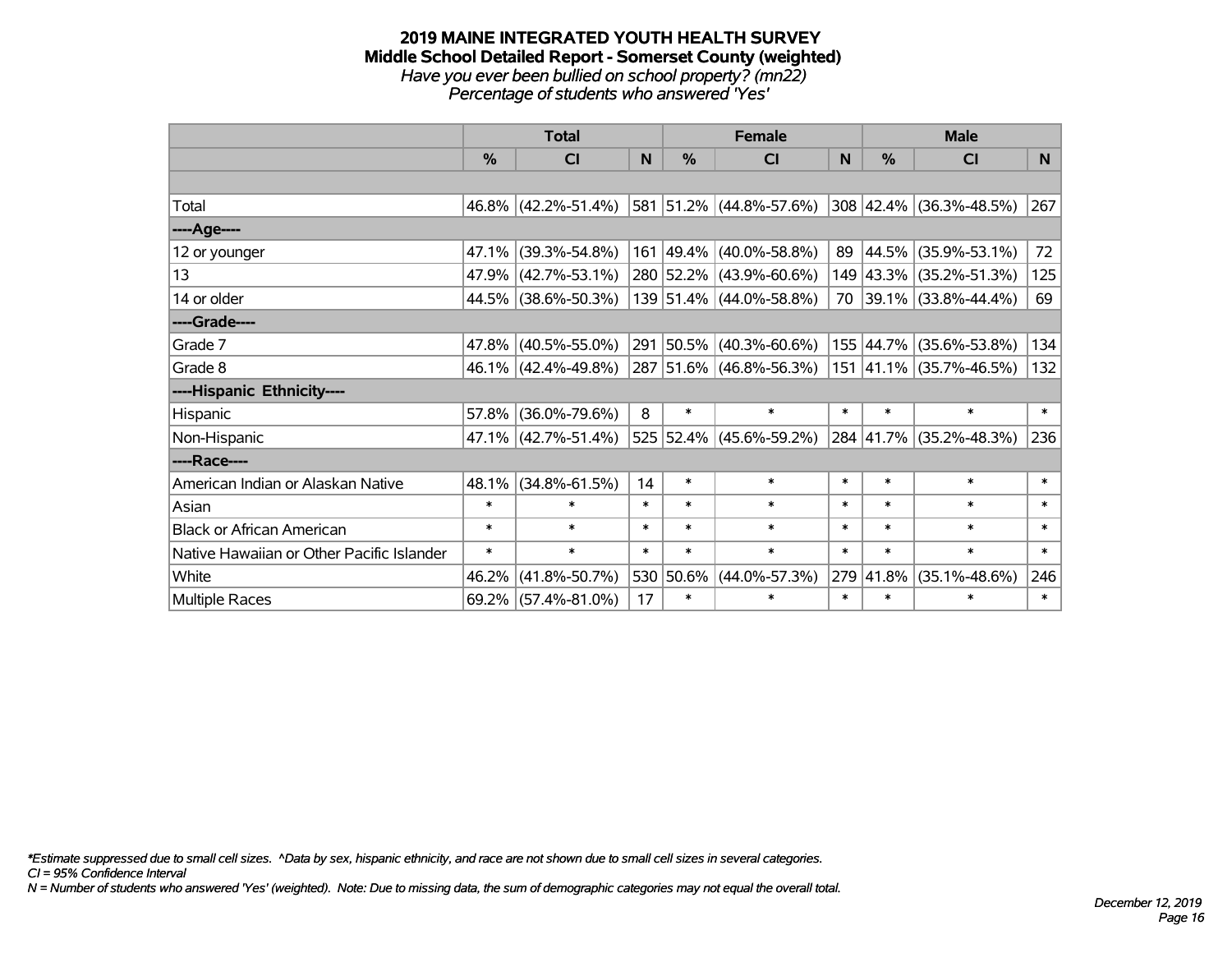*Have you ever felt so sad or hopeless almost every day for two weeks or more in a row that you stopped doing some usual activities? (mn153) Percentage of students who answered 'Yes'*

|                                           |               | <b>Total</b>        |        |           | <b>Female</b>               | <b>Male</b> |        |                        |        |
|-------------------------------------------|---------------|---------------------|--------|-----------|-----------------------------|-------------|--------|------------------------|--------|
|                                           | $\frac{0}{0}$ | CI                  | N      | %         | <b>CI</b>                   | N           | %      | <b>CI</b>              | N      |
|                                           |               |                     |        |           |                             |             |        |                        |        |
| Total                                     |               | 23.2% (18.0%-28.4%) |        |           | 290 33.5% (27.2%-39.9%)     |             |        | 203 13.0% (7.0%-18.9%) | 82     |
| ----Age----                               |               |                     |        |           |                             |             |        |                        |        |
| 12 or younger                             | 18.2%         | $(11.3\% - 25.0\%)$ | 67     |           | 27.3% (12.7%-41.9%)         | 52          | 8.3%   | $(3.0\% - 13.7\%)$     | 15     |
| 13                                        |               | 26.6% (20.0%-33.2%) |        |           | 154 33.4% (27.8%-39.0%)     | 96          | 19.0%  | $(9.3\% - 28.6\%)$     | 54     |
| 14 or older                               |               | 22.8% (13.9%-31.7%) |        |           | 69 $ 43.1\% $ (27.3%-58.8%) | 55          | 7.9%   | $(2.1\% - 13.8\%)$     | 14     |
| ----Grade----                             |               |                     |        |           |                             |             |        |                        |        |
| Grade 7                                   |               | 23.0% (14.7%-31.4%) |        | 143 30.2% | $(18.1\% - 42.2\%)$         | 94          |        | 15.9% (9.0%-22.7%)     | 49     |
| Grade 8                                   |               | 23.4% (17.8%-28.9%) |        |           | 146 36.9% (29.8%-44.0%)     |             |        | 108 10.3% (4.6%-16.0%) | 33     |
| ----Hispanic Ethnicity----                |               |                     |        |           |                             |             |        |                        |        |
| Hispanic                                  | 38.5%         | $(20.3\% - 56.7\%)$ | 6      | $\ast$    | $\ast$                      | $\ast$      | $\ast$ | $\ast$                 | $\ast$ |
| Non-Hispanic                              |               | 23.5% (18.5%-28.5%) |        | 272 33.9% | $(27.1\% - 40.6\%)$         | 191         |        | $13.1\%$ (6.9%-19.3%)  | 77     |
| ----Race----                              |               |                     |        |           |                             |             |        |                        |        |
| American Indian or Alaskan Native         | 28.9%         | $(11.3\% - 46.4\%)$ | 8      | $\ast$    | $\ast$                      | $\ast$      | $\ast$ | $\ast$                 | $\ast$ |
| Asian                                     | $\ast$        | $\ast$              | $\ast$ | $\ast$    | $\ast$                      | $\ast$      | $\ast$ | $\ast$                 | $\ast$ |
| <b>Black or African American</b>          | $\ast$        | $\ast$              | $\ast$ | $\ast$    | $\ast$                      | $\ast$      | $\ast$ | $\ast$                 | $\ast$ |
| Native Hawaiian or Other Pacific Islander | $\ast$        | $\ast$              | $\ast$ | $\ast$    | $\ast$                      | $\ast$      | $\ast$ | $\ast$                 | $\ast$ |
| White                                     | 22.3%         | $(17.9\% - 26.7\%)$ |        | 258 32.0% | $(25.6\% - 38.5\%)$         | 178         | 12.7%  | $(6.9\% - 18.4\%)$     | 75     |
| <b>Multiple Races</b>                     | 32.4%         | $(5.1\% - 59.7\%)$  | 7      | $\ast$    | $\ast$                      | $\ast$      | $\ast$ | $\ast$                 | $\ast$ |

*\*Estimate suppressed due to small cell sizes. ^Data by sex, hispanic ethnicity, and race are not shown due to small cell sizes in several categories.*

*CI = 95% Confidence Interval*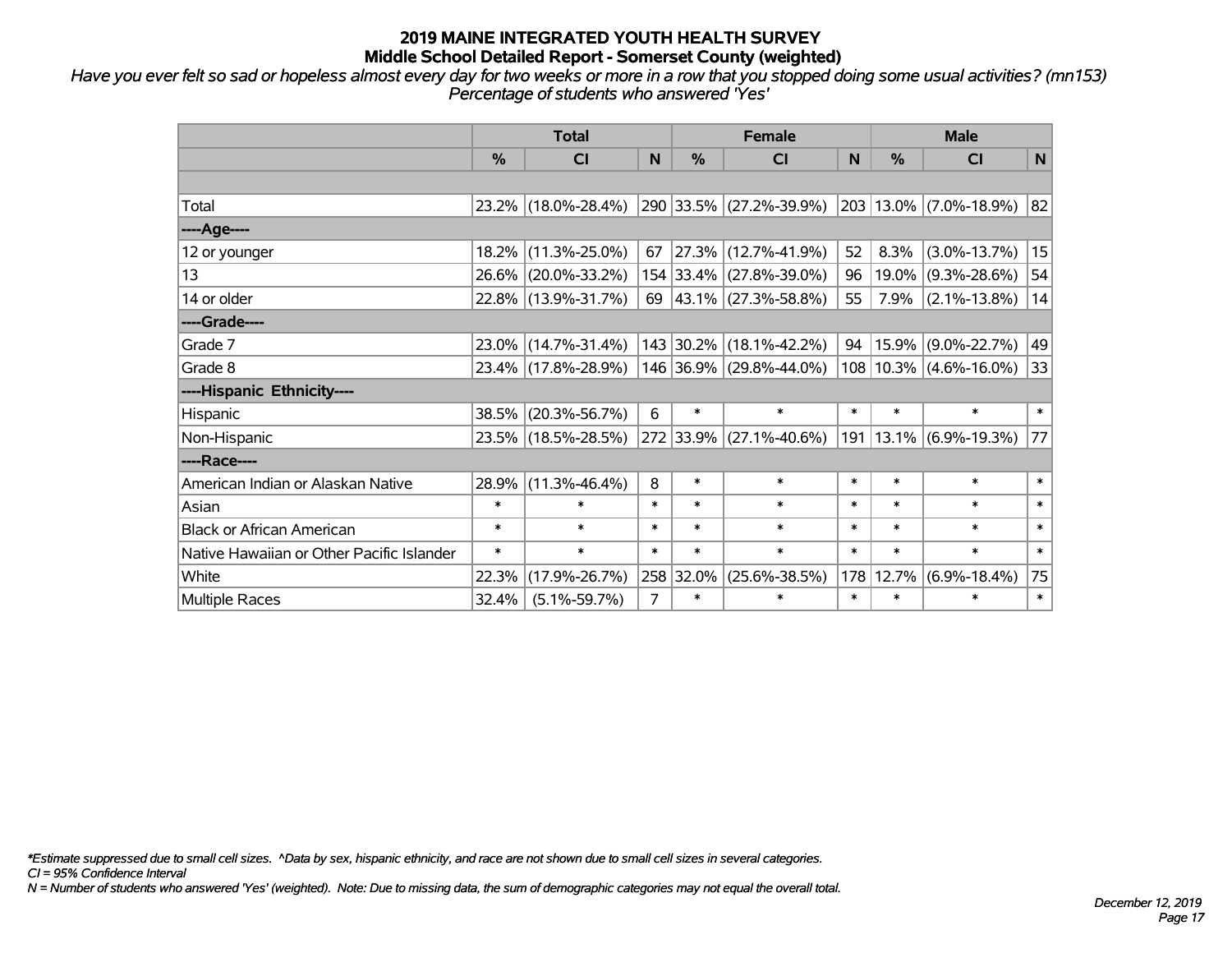*When you have felt sad or hopeless, from whom did you get help? (Select only one response.) (mn154b) Among students who have ever felt sad or hopeless, the percentage of students who answered that they got help from an adult*

|                                           |               | <b>Total</b>           |        | <b>Female</b> |                              |        |        | <b>Male</b>             |                |  |
|-------------------------------------------|---------------|------------------------|--------|---------------|------------------------------|--------|--------|-------------------------|----------------|--|
|                                           | $\frac{0}{0}$ | <b>CI</b>              | N      | %             | <b>CI</b>                    | N      | %      | <b>CI</b>               | N <sub>1</sub> |  |
|                                           |               |                        |        |               |                              |        |        |                         |                |  |
| Total                                     |               | $31.1\%$ (22.1%-40.1%) |        |               | 224 27.2% (20.3%-34.0%)      |        |        | 110 36.6% (23.7%-49.6%) | 115            |  |
| ----Age----                               |               |                        |        |               |                              |        |        |                         |                |  |
| 12 or younger                             | 33.8%         | $(22.5\% - 45.2\%)$    | 68     | $25.6\%$      | $(15.5\% - 35.7\%)$          | 31     | 45.9%  | $(31.2\% - 60.6\%)$     | 38             |  |
| 13                                        | 32.5%         | $(18.7\% - 46.3\%)$    |        |               | 110 32.3% (19.0%-45.7%)      | 62     |        | 33.8% (16.6%-50.9%)     | 48             |  |
| 14 or older                               |               | 25.4% (11.9%-39.0%)    |        | 46   18.5%    | $(9.6\% - 27.5\%)$           | 17     |        | 32.7% (12.5%-53.0%)     | 29             |  |
| ----Grade----                             |               |                        |        |               |                              |        |        |                         |                |  |
| Grade 7                                   | 35.0%         | $(24.6\% - 45.4\%)$    | 127    | $ 28.7\% $    | $(20.9\% - 36.5\%)$          | 61     | 43.9%  | $(30.6\% - 57.1\%)$     | 67             |  |
| Grade 8                                   |               | 27.1% (15.1%-39.0%)    |        |               | 97 25.6% $(14.2\% - 37.0\%)$ | 49     |        | 29.6% (14.0%-45.2%)     | 48             |  |
| ----Hispanic Ethnicity----                |               |                        |        |               |                              |        |        |                         |                |  |
| Hispanic                                  | $\ast$        | $\ast$                 | $\ast$ | $\ast$        | $\ast$                       | $\ast$ | $\ast$ | $\ast$                  | $\ast$         |  |
| Non-Hispanic                              | 31.8%         | $(23.3\% - 40.3\%)$    |        |               | 215 28.2% (21.7%-34.7%)      |        |        | 107 37.1% (24.5%-49.8%) | 108            |  |
| ----Race----                              |               |                        |        |               |                              |        |        |                         |                |  |
| American Indian or Alaskan Native         | 40.1%         | $(22.8\% - 57.3\%)$    | 6      | $\ast$        | $\ast$                       | $\ast$ | $\ast$ | $\ast$                  | $\ast$         |  |
| Asian                                     | $\ast$        | $\ast$                 | $\ast$ | $\ast$        | $\ast$                       | $\ast$ | $\ast$ | $\ast$                  | $\ast$         |  |
| <b>Black or African American</b>          | $\ast$        | $\ast$                 | $\ast$ | $\ast$        | $\ast$                       | $\ast$ | $\ast$ | $\ast$                  | $\ast$         |  |
| Native Hawaiian or Other Pacific Islander | $\ast$        | $\ast$                 | $\ast$ | $\ast$        | $\ast$                       | $\ast$ | $\ast$ | $\ast$                  | $\ast$         |  |
| White                                     | 31.3%         | $(22.1\% - 40.5\%)$    |        | 210 27.6%     | $(19.5\% - 35.6\%)$          | 102    | 36.4%  | $(23.9\% - 48.9\%)$     | 108            |  |
| <b>Multiple Races</b>                     | $\ast$        | $\ast$                 | $\ast$ | $\ast$        | $\ast$                       | $\ast$ | $\ast$ | $\ast$                  | $\ast$         |  |

*\*Estimate suppressed due to small cell sizes. ^Data by sex, hispanic ethnicity, and race are not shown due to small cell sizes in several categories.*

*CI = 95% Confidence Interval*

*N = Among students who have ever felt sad or hopeless, the number of students who answered that they got help from an adult (weighted). Note: Due to missing data, the sum of demographic categories may not equal the overall total.*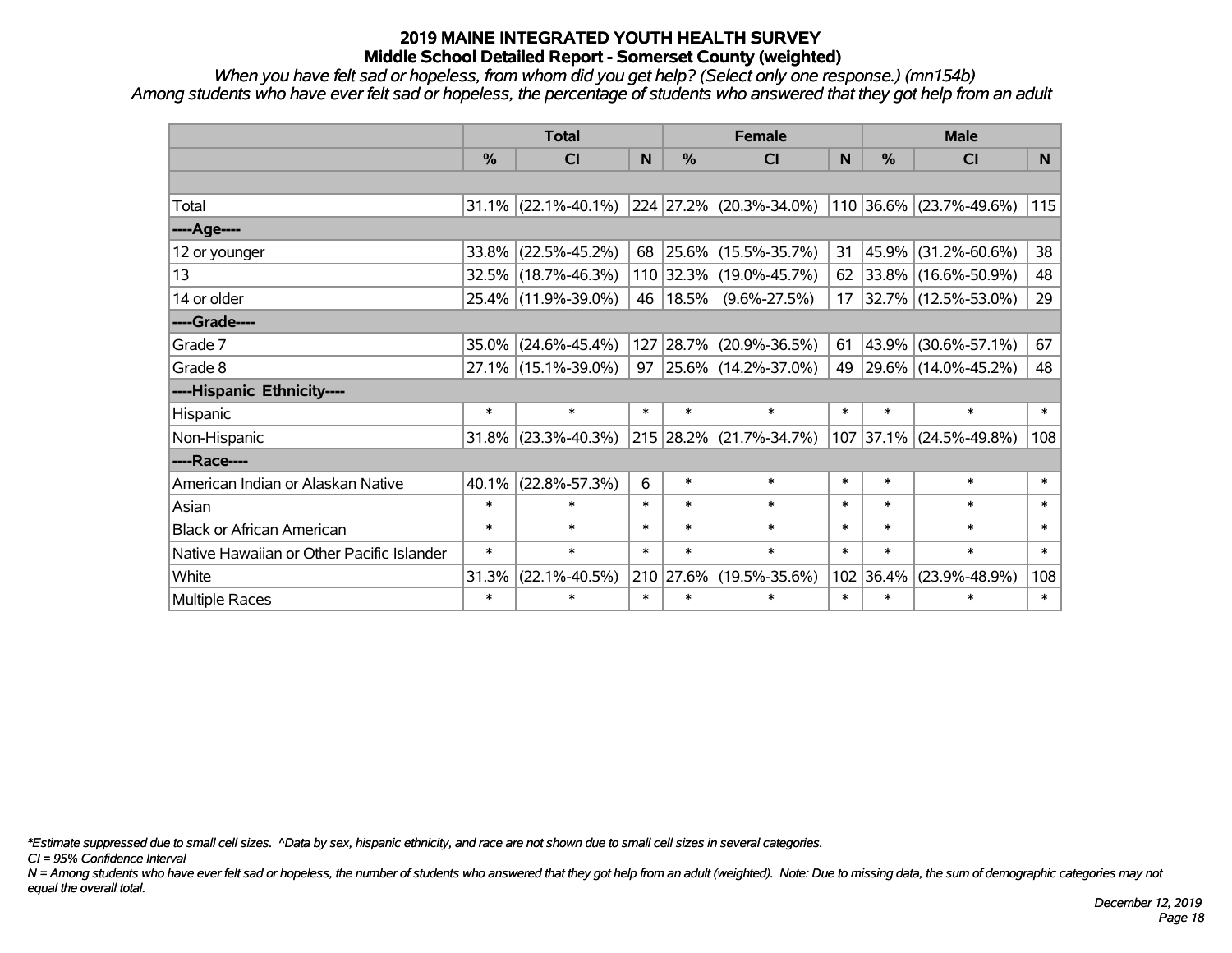*When you have felt sad or hopeless, from whom did you get help? (Select only one response.) (mn154b\_2)*

*Among students who have ever felt sad or hopeless, the percentage of students who answered that they got help from a teacher or other school staff*

|                                           |               | <b>Total</b>        |        |        | <b>Female</b> |        |        | <b>Male</b> |        |  |
|-------------------------------------------|---------------|---------------------|--------|--------|---------------|--------|--------|-------------|--------|--|
|                                           | $\frac{0}{2}$ | <b>CI</b>           | N      | %      | I CII N       |        |        | $%$ CI N    |        |  |
|                                           |               |                     |        |        |               |        |        |             |        |  |
| Total                                     |               | $2.1\%$ (0.2%-4.0%) | 15     | $\ast$ | *             | $\ast$ | *      | $\ast$      | $\ast$ |  |
| ----Age----                               |               |                     |        |        |               |        |        |             |        |  |
| 12 or younger                             | $\ast$        | $\ast$              | *      | $\ast$ | $\ast$        | $\ast$ | $\ast$ | $\ast$      | $\ast$ |  |
| 13                                        | 3.2%          | $(0.0\% - 7.1\%)$   | 11     | *      | *             | $\ast$ | $\ast$ | $\ast$      | $\ast$ |  |
| 14 or older                               | $\ast$        | $\ast$              | $\ast$ | $\ast$ | $\ast$        | $\ast$ | $\ast$ | $\ast$      | $\ast$ |  |
| ----Grade----                             |               |                     |        |        |               |        |        |             |        |  |
| Grade 7                                   | 2.2%          | $(0.0\% - 5.8\%)$   | 8      | $\ast$ | *             | $\ast$ | $\ast$ | $\ast$      | $\ast$ |  |
| Grade 8                                   |               | $2.0\%$ (0.2%-3.9%) | 7      | $\ast$ | *             | $\ast$ | $\ast$ | $\ast$      | $\ast$ |  |
| ----Hispanic Ethnicity----                |               |                     |        |        |               |        |        |             |        |  |
| Hispanic                                  | $\ast$        | $\ast$              | $\ast$ | $\ast$ | $\ast$        | $\ast$ | *      | $\ast$      | $\ast$ |  |
| Non-Hispanic                              |               | $2.3\%$ (0.1%-4.4%) | 15     | $\ast$ | *             | $\ast$ | *      | $\ast$      | $\ast$ |  |
| ----Race----                              |               |                     |        |        |               |        |        |             |        |  |
| American Indian or Alaskan Native         | $\ast$        | $\ast$              | $\ast$ | $\ast$ | *             | $\ast$ | *      | $\ast$      | $\ast$ |  |
| Asian                                     | $\ast$        | $\ast$              | $\ast$ | $\ast$ | $\ast$        | $\ast$ | $\ast$ | $\ast$      | $\ast$ |  |
| <b>Black or African American</b>          | $\ast$        | $\ast$              | $\ast$ | $\ast$ | $\ast$        | $\ast$ | $\ast$ | $\ast$      | $\ast$ |  |
| Native Hawaiian or Other Pacific Islander | $\ast$        | $\ast$              | $\ast$ | $\ast$ | $\ast$        | $\ast$ | $\ast$ | $\ast$      | $\ast$ |  |
| White                                     | 2.0%          | $(0.0\% - 4.3\%)$   | 13     | $\ast$ | *             | $\ast$ | *      | $\ast$      | $\ast$ |  |
| Multiple Races                            | $\ast$        | $\ast$              | $\ast$ | $\ast$ | $\ast$        | $\ast$ | $\ast$ | $\ast$      | $\ast$ |  |

*\*Estimate suppressed due to small cell sizes. ^Data by sex, hispanic ethnicity, and race are not shown due to small cell sizes in several categories.*

*CI = 95% Confidence Interval*

*N = Among students who have ever felt sad or hopeless, the number of students who answered that they got help from a teacher or other school staff (weighted). Note: Due to missing data, the sum of demographic categories may not equal the overall total.*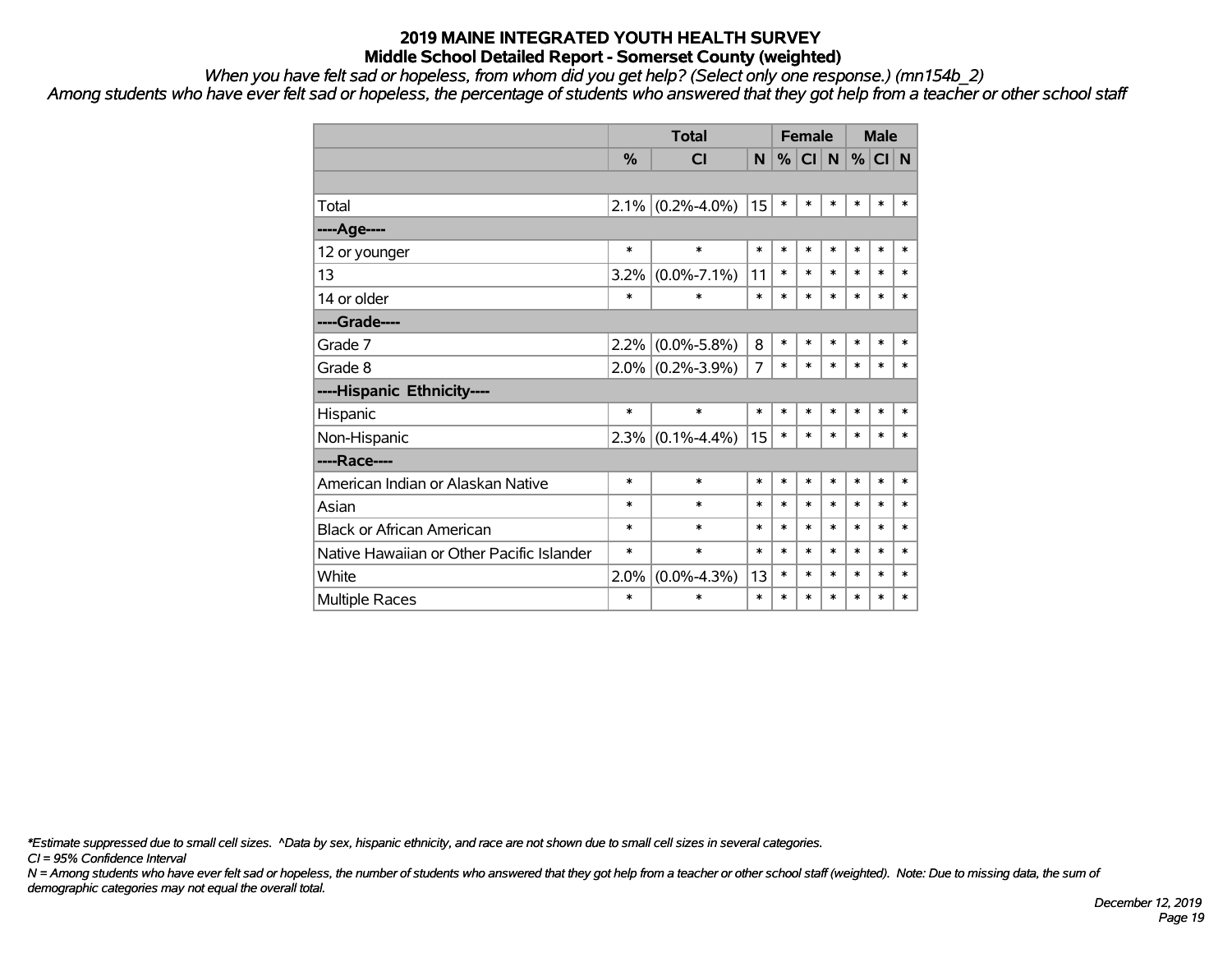#### **2019 MAINE INTEGRATED YOUTH HEALTH SURVEY Middle School Detailed Report - Somerset County (weighted)** *Have you ever seriously thought about killing yourself? (mn25) Percentage of students who answered 'Yes'*

|                                           |                                                                                                                       | <b>Total</b>                                                 |                |                    | <b>Female</b>                                             |        |           | <b>Male</b>         |        |
|-------------------------------------------|-----------------------------------------------------------------------------------------------------------------------|--------------------------------------------------------------|----------------|--------------------|-----------------------------------------------------------|--------|-----------|---------------------|--------|
|                                           | $\frac{0}{0}$                                                                                                         | <b>CI</b>                                                    | N              | $\%$               | <b>CI</b>                                                 | N      | $\%$      | <b>CI</b>           | N      |
|                                           |                                                                                                                       |                                                              |                |                    |                                                           |        |           |                     |        |
| Total                                     |                                                                                                                       | 19.8% (16.2%-23.5%)                                          |                |                    | $ 246 25.7\% $ (20.5%-30.9%) $ 154 13.9\% $ (10.5%-17.3%) |        |           |                     | 88     |
| ----Age----                               |                                                                                                                       |                                                              |                |                    |                                                           |        |           |                     |        |
| 12 or younger                             | 16.5%                                                                                                                 | $(10.9\% - 22.1\%)$                                          | 57             | 25.3%              | $(16.2\% - 34.3\%)$                                       | 46     | 6.8%      | $(3.6\% - 9.9\%)$   | 11     |
| 13                                        | 19.8%                                                                                                                 | $(14.8\% - 24.8\%)$                                          |                |                    | 115 23.2% (17.6%-28.8%)                                   | 65     | 15.7%     | $(8.6\% - 22.9\%)$  | 46     |
| 14 or older                               |                                                                                                                       | 23.6% (17.7%-29.5%)<br>74 31.3% (24.5%-38.2%)<br>17.5%<br>43 |                | $(7.1\% - 28.0\%)$ | 31                                                        |        |           |                     |        |
| ----Grade----                             |                                                                                                                       |                                                              |                |                    |                                                           |        |           |                     |        |
| Grade 7                                   | $(13.1\% - 24.9\%)$<br>116 25.9% (17.3%-34.5%)<br>19.0%<br>80<br>20.4% (18.8%-21.9%)<br>126 25.0% (18.4%-31.6%)<br>73 |                                                              | 11.6%          | $(7.2\% - 16.0\%)$ | 35                                                        |        |           |                     |        |
| Grade 8                                   |                                                                                                                       |                                                              |                |                    |                                                           |        |           | 15.9% (10.1%-21.7%) | 51     |
| ----Hispanic Ethnicity----                |                                                                                                                       |                                                              |                |                    |                                                           |        |           |                     |        |
| Hispanic                                  | $\ast$                                                                                                                | $\ast$                                                       | $\ast$         | $\ast$             | $\ast$                                                    | $\ast$ | $\ast$    | $\ast$              | $\ast$ |
| Non-Hispanic                              | 20.0%                                                                                                                 | $(16.8\% - 23.3\%)$                                          |                |                    | 224 26.7% (21.8%-31.6%)                                   |        | 144 13.3% | $(9.6\% - 17.0\%)$  | 75     |
| ----Race----                              |                                                                                                                       |                                                              |                |                    |                                                           |        |           |                     |        |
| American Indian or Alaskan Native         | 23.3%                                                                                                                 | $(11.3\% - 35.3\%)$                                          | 7              | $\ast$             | $\ast$                                                    | $\ast$ | $\ast$    | $\ast$              | $\ast$ |
| Asian                                     | $\ast$                                                                                                                | $\ast$                                                       | $\ast$         | $\ast$             | $\ast$                                                    | $\ast$ | $\ast$    | $\ast$              | $\ast$ |
| <b>Black or African American</b>          | $\ast$                                                                                                                | $\ast$                                                       | $\ast$         | $\ast$             | $\ast$                                                    | $\ast$ | $\ast$    | $\ast$              | $\ast$ |
| Native Hawaiian or Other Pacific Islander | $\ast$                                                                                                                | $\ast$                                                       | $\ast$         | $\ast$             | $\ast$                                                    | $\ast$ | $\ast$    | $\ast$              | $\ast$ |
| White                                     | 19.5%                                                                                                                 | $(16.2\% - 22.8\%)$                                          |                | 224 25.6%          | $(20.5\% - 30.6\%)$                                       | 140    | 13.4%     | $(9.9\% - 16.9\%)$  | 79     |
| <b>Multiple Races</b>                     |                                                                                                                       | 30.5% (22.6%-38.4%)                                          | $\overline{7}$ | $\ast$             | $\ast$                                                    | $\ast$ | $\ast$    | $\ast$              | $\ast$ |

*\*Estimate suppressed due to small cell sizes. ^Data by sex, hispanic ethnicity, and race are not shown due to small cell sizes in several categories.*

*CI = 95% Confidence Interval*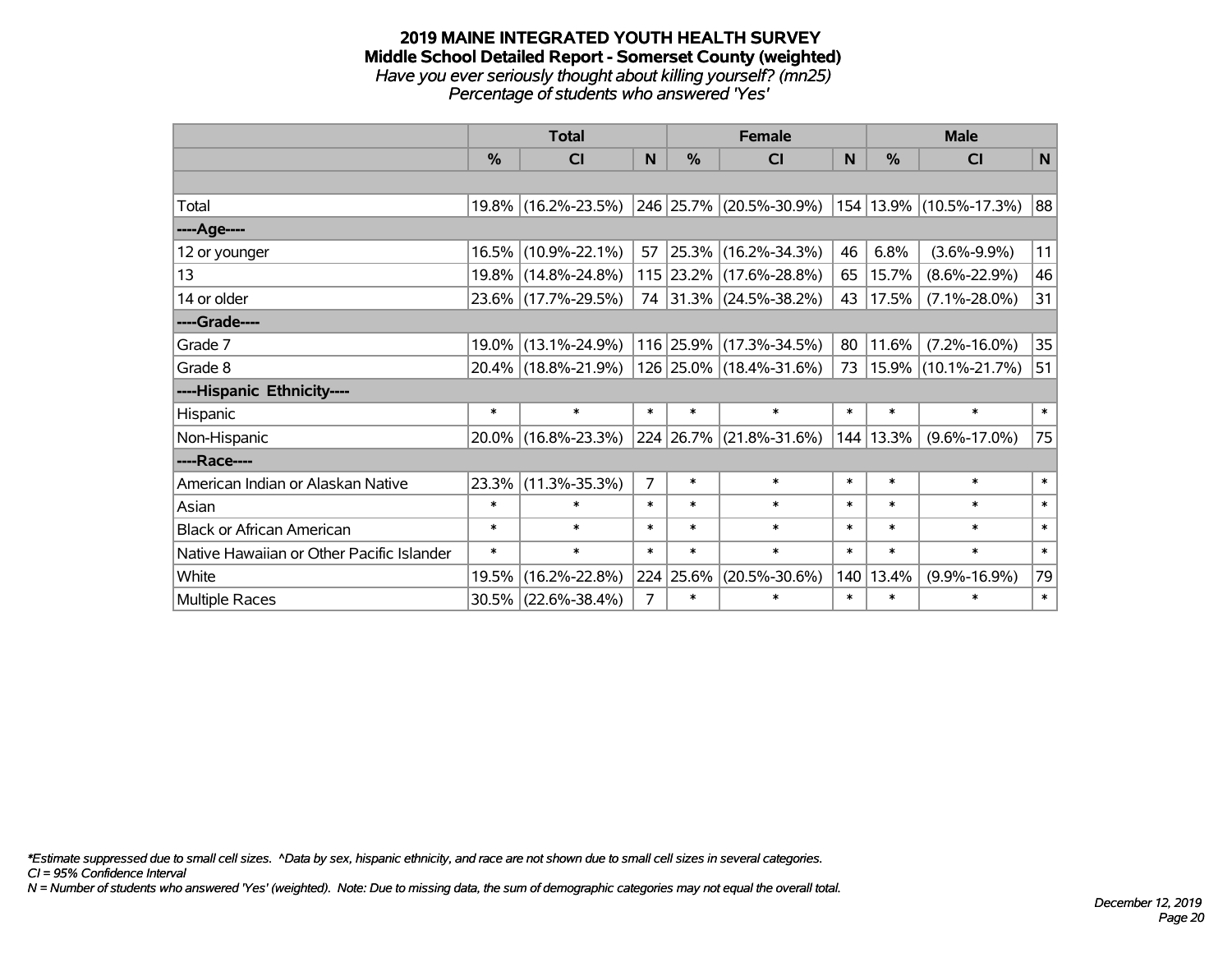*Have you ever done something to purposely hurt yourself without wanting to die, such as cutting or burning yourself on purpose? (mn28) Percentage of students who answered 'Yes'*

|                                           | <b>Total</b> |                     |                                         | <b>Female</b> |                          | <b>Male</b>        |        |                       |        |
|-------------------------------------------|--------------|---------------------|-----------------------------------------|---------------|--------------------------|--------------------|--------|-----------------------|--------|
|                                           | $\%$         | <b>CI</b>           | N                                       | %             | <b>CI</b>                | <sub>N</sub>       | $\%$   | <b>CI</b>             | N      |
|                                           |              |                     |                                         |               |                          |                    |        |                       |        |
| Total                                     |              | 19.4% (15.9%-22.9%) |                                         |               | 242 30.2% (26.2%-34.1%)  | 181                | 8.8%   | $(4.2\% - 13.4\%)$    | 56     |
| ----Age----                               |              |                     |                                         |               |                          |                    |        |                       |        |
| 12 or younger                             | 17.7%        | $(10.9\% - 24.4\%)$ | 64                                      |               | $ 26.8\% $ (18.9%-34.7%) | 50                 | 7.8%   | $(0.0\% - 17.0\%)$    | 14     |
| 13                                        |              | 21.5% (15.9%-27.1%) |                                         |               | 124 31.4% (22.7%-40.1%)  | 90                 |        | $10.5\%$ (3.6%-17.3%) | 30     |
| 14 or older                               |              | 17.6% (12.9%-22.3%) |                                         |               | 53 32.5% (21.1%-43.9%)   | 41                 | 7.1%   | $(3.2\% - 10.9\%)$    | 13     |
| ----Grade----                             |              |                     |                                         |               |                          |                    |        |                       |        |
| Grade 7                                   |              | 19.7% (12.4%-26.9%) |                                         |               | 121 30.4% (21.3%-39.6%)  | 94<br>8.8%         |        | $(0.9\% - 16.7\%)$    | 27     |
| Grade 8                                   |              | 19.1% (15.3%-22.9%) |                                         |               | 120 29.7% (24.2%-35.2%)  | 86                 | 8.7%   | $(5.5\% - 11.9\%)$    | 29     |
| ----Hispanic Ethnicity----                |              |                     |                                         |               |                          |                    |        |                       |        |
| Hispanic                                  | 38.2%        | $(19.7\% - 56.8\%)$ | 6                                       | $\ast$        | $\ast$                   | $\ast$             | $\ast$ | $\ast$                | $\ast$ |
| Non-Hispanic                              |              | 19.1% (16.1%-22.1%) |                                         |               | 221 30.3% (25.9%-34.7%)  | 171                | 7.8%   | $(4.0\% - 11.5\%)$    | 46     |
| ----Race----                              |              |                     |                                         |               |                          |                    |        |                       |        |
| American Indian or Alaskan Native         | 21.3%        | $(9.9\% - 32.7\%)$  | 6                                       | $\ast$        | $\ast$                   | $\ast$             | $\ast$ | $\ast$                | $\ast$ |
| Asian                                     | $\ast$       | $\ast$              | $\ast$                                  | $\ast$        | $\ast$                   | $\ast$             | $\ast$ | $\ast$                | $\ast$ |
| <b>Black or African American</b>          | $\ast$       | $\ast$              | $\ast$                                  | $\ast$        | $\ast$                   | $\ast$             | $\ast$ | $\ast$                | $\ast$ |
| Native Hawaiian or Other Pacific Islander | $\ast$       | $\ast$              | $\ast$<br>$\ast$<br>$\ast$              |               |                          | $\ast$             | $\ast$ | $\ast$                | $\ast$ |
| White                                     | 18.8%        | $(15.8\% - 21.8\%)$ | 216 29.1%<br>$(25.4\% - 32.7\%)$<br>160 |               | 8.7%                     | $(3.9\% - 13.5\%)$ |        |                       |        |
| Multiple Races                            |              | 45.7% (15.2%-76.3%) | 10                                      | $\ast$        | $\ast$                   | $\ast$             | $\ast$ | $\ast$                | $\ast$ |

*\*Estimate suppressed due to small cell sizes. ^Data by sex, hispanic ethnicity, and race are not shown due to small cell sizes in several categories.*

*CI = 95% Confidence Interval*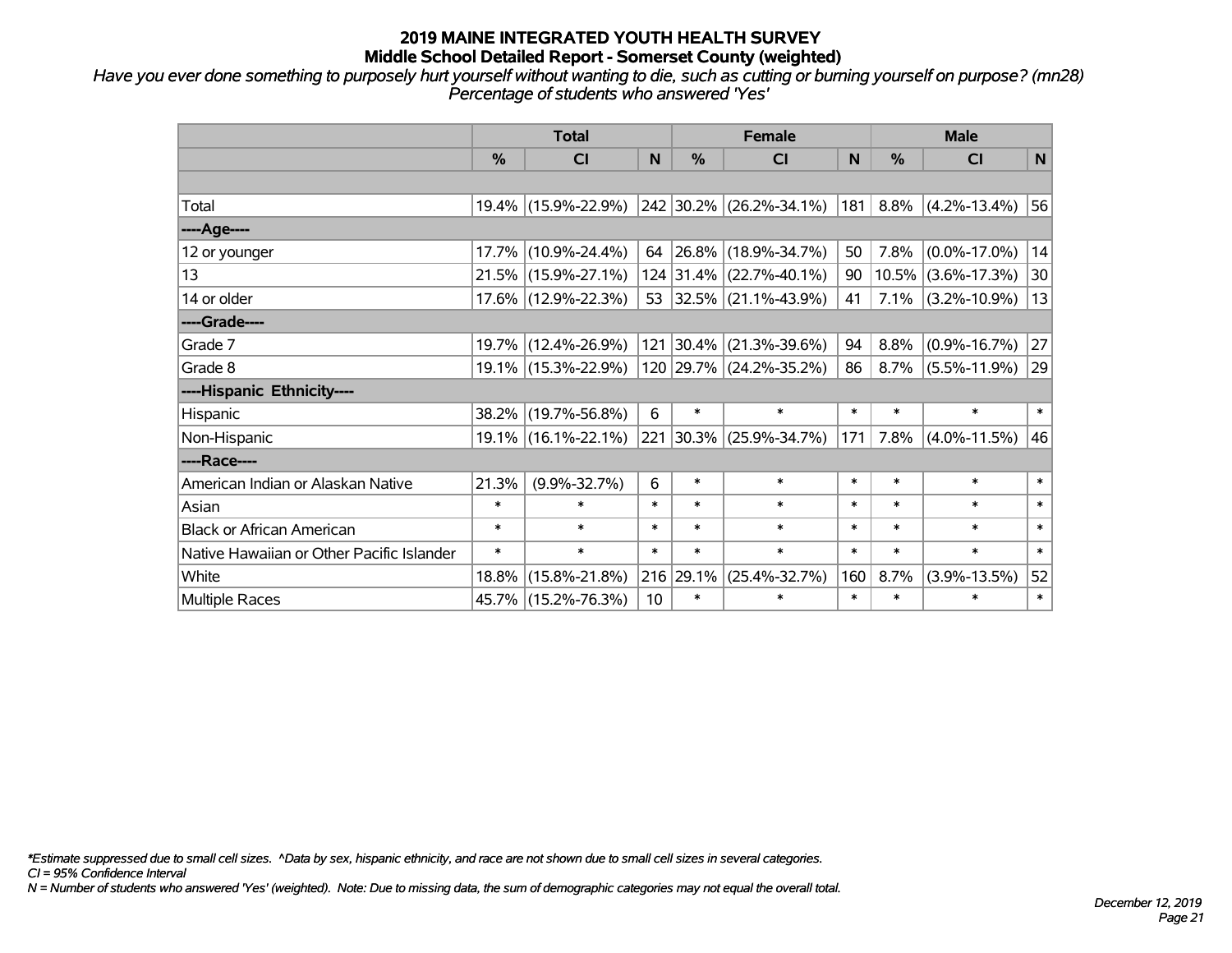## **2019 MAINE INTEGRATED YOUTH HEALTH SURVEY Middle School Detailed Report - Somerset County (weighted)** *During the past 30 days, on how many days did you smoke cigarettes? (mn29) Percentage of students who answered at least 1 day*

|                                           | <b>Total</b> |                     |        |         | <b>Female</b>           |        | <b>Male</b>      |                          |              |  |
|-------------------------------------------|--------------|---------------------|--------|---------|-------------------------|--------|------------------|--------------------------|--------------|--|
|                                           | %            | <b>CI</b>           | N      | %       | <b>CI</b>               | N      | $\%$             | <b>CI</b>                | $\mathsf{N}$ |  |
|                                           |              |                     |        |         |                         |        |                  |                          |              |  |
| Total                                     |              | $2.1\%$ (1.0%-3.1%) |        |         | $26 2.0\% $ (0.7%-3.3%) |        |                  | $ 12 1.9\% $ (0.8%-3.0%) | 12           |  |
| ----Age----                               |              |                     |        |         |                         |        |                  |                          |              |  |
| 12 or younger                             | $\ast$       | $\ast$              | $\ast$ | $\ast$  | $\ast$                  | $\ast$ | $\ast$           | $\ast$                   | $\ast$       |  |
| 13                                        | 1.6%         | $(0.6\% - 2.6\%)$   | 10     | $\ast$  | $\ast$                  | $\ast$ | $\ast$<br>$\ast$ |                          | $\ast$       |  |
| 14 or older                               | 4.2%         | $(2.5\% - 6.0\%)$   | 13     | $\ast$  | $\ast$                  | $\ast$ | $\ast$           | $\ast$                   |              |  |
| ----Grade----                             |              |                     |        |         |                         |        |                  |                          |              |  |
| Grade 7                                   | 1.3%         | $(0.3\% - 2.4\%)$   | 8      | $\ast$  | $\ast$                  | $\ast$ | $\ast$           | $\ast$                   | $\ast$       |  |
| Grade 8                                   | 2.8%         | $(1.3\% - 4.2\%)$   |        |         | $17 2.8\% $ (1.0%-4.5%) | 8      | 2.9%             | $(0.8\% - 5.0\%)$        | 9            |  |
| ----Hispanic Ethnicity----                |              |                     |        |         |                         |        |                  |                          |              |  |
| Hispanic                                  | $\ast$       | $\ast$              | $\ast$ | $\ast$  | $\ast$                  | $\ast$ | $\ast$           | $\ast$                   | $\ast$       |  |
| Non-Hispanic                              | $2.1\%$      | $(1.1\% - 3.2\%)$   |        |         | $24$ 2.1% (0.6%-3.6%)   | 11     | 1.9%             | $(0.8\% - 3.0\%)$        | 11           |  |
| ----Race----                              |              |                     |        |         |                         |        |                  |                          |              |  |
| American Indian or Alaskan Native         | $\ast$       | $\ast$              | $\ast$ | $\ast$  | $\ast$                  | $\ast$ | $\ast$           | $\ast$                   | $\ast$       |  |
| Asian                                     | $\ast$       | $\ast$              | $\ast$ | $\ast$  | $\ast$                  | $\ast$ | $\ast$           | $\ast$                   | $\ast$       |  |
| <b>Black or African American</b>          | $\ast$       | $\ast$              | $\ast$ | $\ast$  | $\ast$                  | $\ast$ | $\ast$           | $\ast$                   | $\ast$       |  |
| Native Hawaiian or Other Pacific Islander | $\ast$       | $\ast$              | $\ast$ | $\ast$  | $\ast$                  | $\ast$ | $\ast$           | $\ast$                   | $\ast$       |  |
| White                                     | 2.1%         | $(1.0\% - 3.1\%)$   |        | 24 2.0% | $(0.5\% - 3.4\%)$       | 11     | 1.9%             | $(0.8\% - 3.0\%)$        | 11           |  |
| Multiple Races                            | $\ast$       | $\ast$              | $\ast$ | $\ast$  | $\ast$                  | $\ast$ | $\ast$           | $\ast$                   | $\ast$       |  |

*\*Estimate suppressed due to small cell sizes. ^Data by sex, hispanic ethnicity, and race are not shown due to small cell sizes in several categories.*

*CI = 95% Confidence Interval*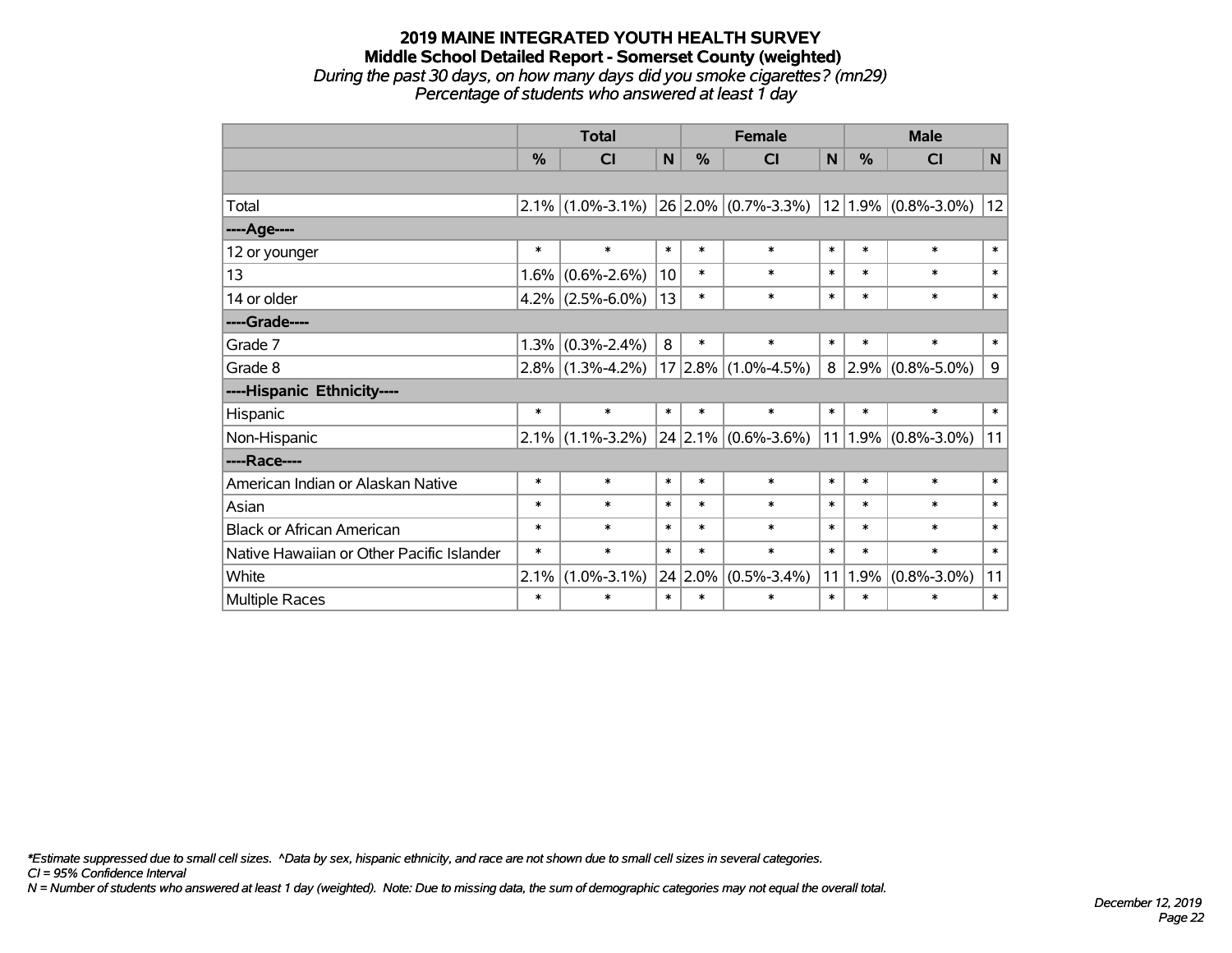#### *How old were you when you smoked a whole cigarette for the first time? (mn32)*

*Among students who have smoked a whole cigarette, the percentage of students who answered before age 11*

|                                           | <b>Total</b>  |                     |        |        | <b>Female</b>   |              |        | <b>Male</b> |        |  |
|-------------------------------------------|---------------|---------------------|--------|--------|-----------------|--------------|--------|-------------|--------|--|
|                                           | $\frac{9}{6}$ | <b>CI</b>           | N      | %      | Cl <sub>1</sub> | <sub>N</sub> | %      | $CI$ N      |        |  |
|                                           |               |                     |        |        |                 |              |        |             |        |  |
| Total                                     | 31.1%         | $(20.5\% - 41.6\%)$ | 24     | $\ast$ | $\ast$          | $\ast$       | $\ast$ | $\ast$      | $\ast$ |  |
| ----Age----                               |               |                     |        |        |                 |              |        |             |        |  |
| 12 or younger                             | 34.7%         | $(10.2\% - 59.1\%)$ | 6      | $\ast$ | $\ast$          | $\ast$       | *      | $\ast$      | ∗      |  |
| 13                                        | 25.3%         | $(9.6\% - 41.0\%)$  | 9      | $\ast$ | $\ast$          | $\ast$       | $\ast$ | $\ast$      | $\ast$ |  |
| 14 or older                               |               | 37.3% (19.6%-54.9%) | 9      | $\ast$ | $\ast$          | $\ast$       | $\ast$ | $\ast$      | $\ast$ |  |
| ----Grade----                             |               |                     |        |        |                 |              |        |             |        |  |
| Grade 7                                   | 31.3%         | $(11.8\% - 50.7\%)$ | 11     | $\ast$ | $\ast$          | $\ast$       | $\ast$ | $\ast$      | $\ast$ |  |
| Grade 8                                   |               | 30.3% (18.5%-42.1%) | 13     | $\ast$ | $\ast$          | $\ast$       | $\ast$ | $\ast$      | $\ast$ |  |
| ----Hispanic Ethnicity----                |               |                     |        |        |                 |              |        |             |        |  |
| Hispanic                                  | $\ast$        | $\ast$              | $\ast$ | $\ast$ | $\ast$          | $\ast$       | $\ast$ | $\ast$      | $\ast$ |  |
| Non-Hispanic                              | 31.1%         | $(20.4\% - 41.7\%)$ | 22     | $\ast$ | $\ast$          | $\ast$       | $\ast$ | $\ast$      | $\ast$ |  |
| ----Race----                              |               |                     |        |        |                 |              |        |             |        |  |
| American Indian or Alaskan Native         | $\ast$        | $\ast$              | $\ast$ | $\ast$ | $\ast$          | $\ast$       | $\ast$ | $\ast$      | $\ast$ |  |
| Asian                                     | $\ast$        | $\ast$              | $\ast$ | $\ast$ | $\ast$          | $\ast$       | $\ast$ | $\ast$      | $\ast$ |  |
| <b>Black or African American</b>          | ∗             | $\ast$              | $\ast$ | $\ast$ | $\ast$          | $\ast$       | $\ast$ | $\ast$      | $\ast$ |  |
| Native Hawaiian or Other Pacific Islander | *             | $\ast$              | $\ast$ | $\ast$ | $\ast$          | $\ast$       | $\ast$ | $\ast$      | $\ast$ |  |
| White                                     | 30.2%         | $(19.0\% - 41.3\%)$ | 21     | $\ast$ | $\ast$          | $\ast$       | $\ast$ | *           | $\ast$ |  |
| <b>Multiple Races</b>                     | $\ast$        | $\ast$              | $\ast$ | $\ast$ | $\ast$          | $\ast$       | $\ast$ | $\ast$      | $\ast$ |  |

*\*Estimate suppressed due to small cell sizes. ^Data by sex, hispanic ethnicity, and race are not shown due to small cell sizes in several categories.*

*CI = 95% Confidence Interval*

*N = Among students who have smoked a whole cigarette, the number of students who answered before age 11 (weighted). Note: Due to missing data, the sum of demographic categories may not equal the overall total.*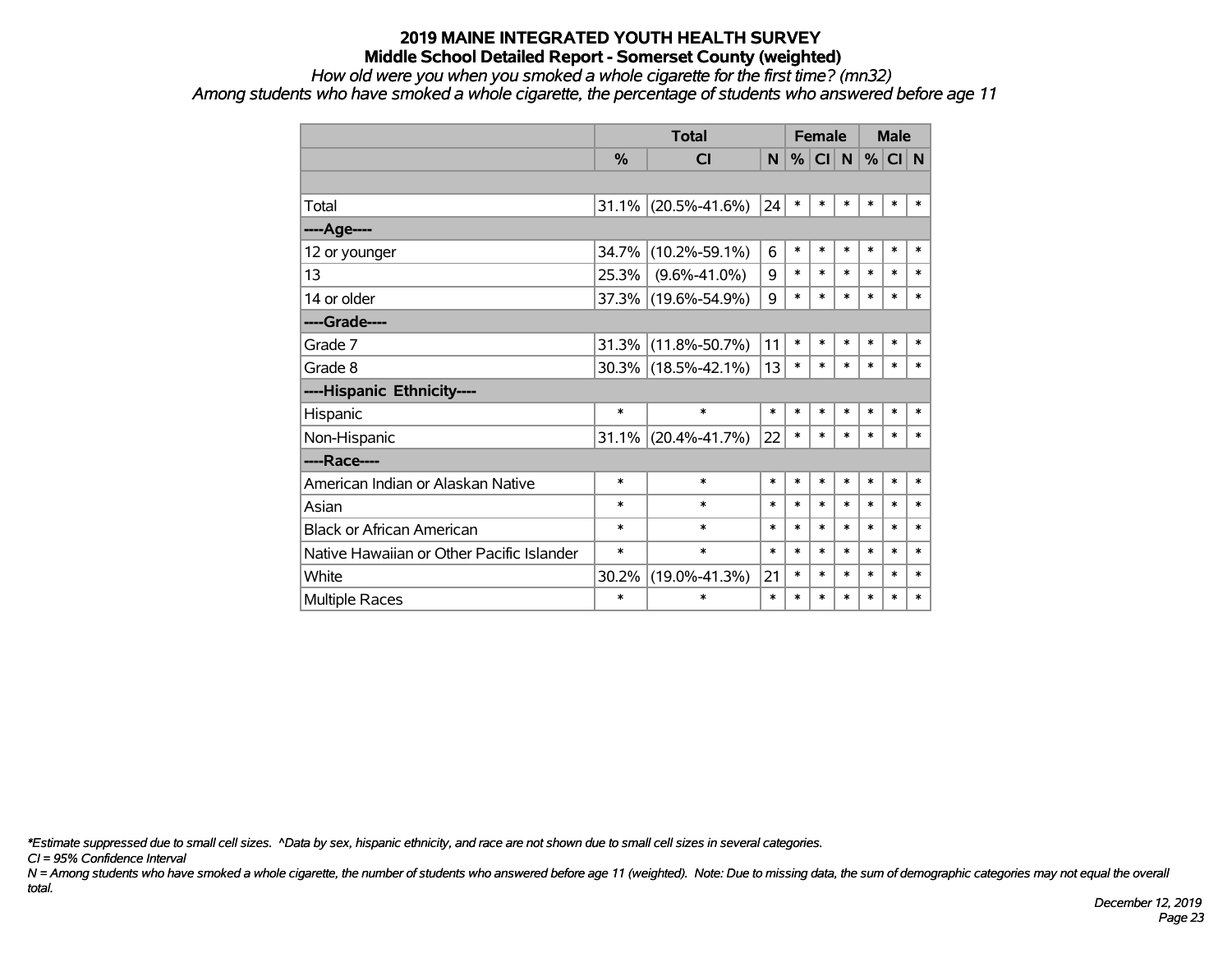#### **2019 MAINE INTEGRATED YOUTH HEALTH SURVEY Middle School Detailed Report - Somerset County (weighted)** *How old were you when you smoked a whole cigarette for the first time? (mn32\_2) Percentage of students who answered before age 11*

|                                           |               | <b>Total</b>        |        |        | <b>Female</b> |           | <b>Male</b> |          |        |
|-------------------------------------------|---------------|---------------------|--------|--------|---------------|-----------|-------------|----------|--------|
|                                           | $\frac{9}{6}$ | <b>CI</b>           | N      | %      | <b>CI</b>     | ${\sf N}$ |             | $%$ CI N |        |
|                                           |               |                     |        |        |               |           |             |          |        |
| Total                                     |               | $1.9\%$ (1.3%-2.6%) | 24     | $\ast$ | *             | $\ast$    | $\ast$      | $\ast$   | *      |
| ----Age----                               |               |                     |        |        |               |           |             |          |        |
| 12 or younger                             | 1.7%          | $(0.6\% - 2.8\%)$   | 6      | $\ast$ | *             | $\ast$    | $\ast$      | $\ast$   | $\ast$ |
| 13                                        | 1.6%          | $(0.7\% - 2.5\%)$   | 9      | $\ast$ | *             | *         | $\ast$      | $\ast$   | $\ast$ |
| 14 or older                               |               | $2.9\%$ (1.0%-4.8%) | 9      | $\ast$ | $\ast$        | $\ast$    | $\ast$      | $\ast$   | $\ast$ |
| ----Grade----                             |               |                     |        |        |               |           |             |          |        |
| Grade 7                                   | 1.8%          | $(0.6\% - 3.0\%)$   | 11     | $\ast$ | *             | $\ast$    | *           | $\ast$   | $\ast$ |
| Grade 8                                   |               | $2.0\%$ (0.9%-3.2%) | 13     | $\ast$ | *             | $\ast$    | *           | $\ast$   | *      |
| ----Hispanic Ethnicity----                |               |                     |        |        |               |           |             |          |        |
| Hispanic                                  | $\ast$        | $\ast$              | $\ast$ | $\ast$ | *             | $\ast$    | *           | *        | $\ast$ |
| Non-Hispanic                              |               | $2.0\%$ (1.3%-2.7%) | 22     | $\ast$ | $\ast$        | $\ast$    | *           | $\ast$   | $\ast$ |
| ----Race----                              |               |                     |        |        |               |           |             |          |        |
| American Indian or Alaskan Native         | $\ast$        | $\ast$              | $\ast$ | $\ast$ | $\ast$        | $\ast$    | $\ast$      | $\ast$   | $\ast$ |
| Asian                                     | $\ast$        | $\ast$              | $\ast$ | $\ast$ | $\ast$        | $\ast$    | $\ast$      | *        | $\ast$ |
| <b>Black or African American</b>          | $\ast$        | $\ast$              | $\ast$ | $\ast$ | $\ast$        | *         | $\ast$      | *        | $\ast$ |
| Native Hawaiian or Other Pacific Islander | $\ast$        | $\ast$              | $\ast$ | $\ast$ | *             | *         | *           | *        | *      |
| White                                     | 1.8%          | $(1.1\% - 2.6\%)$   | 21     | $\ast$ | $\ast$        | $\ast$    | $\ast$      | *        | $\ast$ |
| Multiple Races                            | *             | $\ast$              | $\ast$ | $\ast$ | *             | $\ast$    | $\ast$      | *        | *      |

*\*Estimate suppressed due to small cell sizes. ^Data by sex, hispanic ethnicity, and race are not shown due to small cell sizes in several categories.*

*CI = 95% Confidence Interval*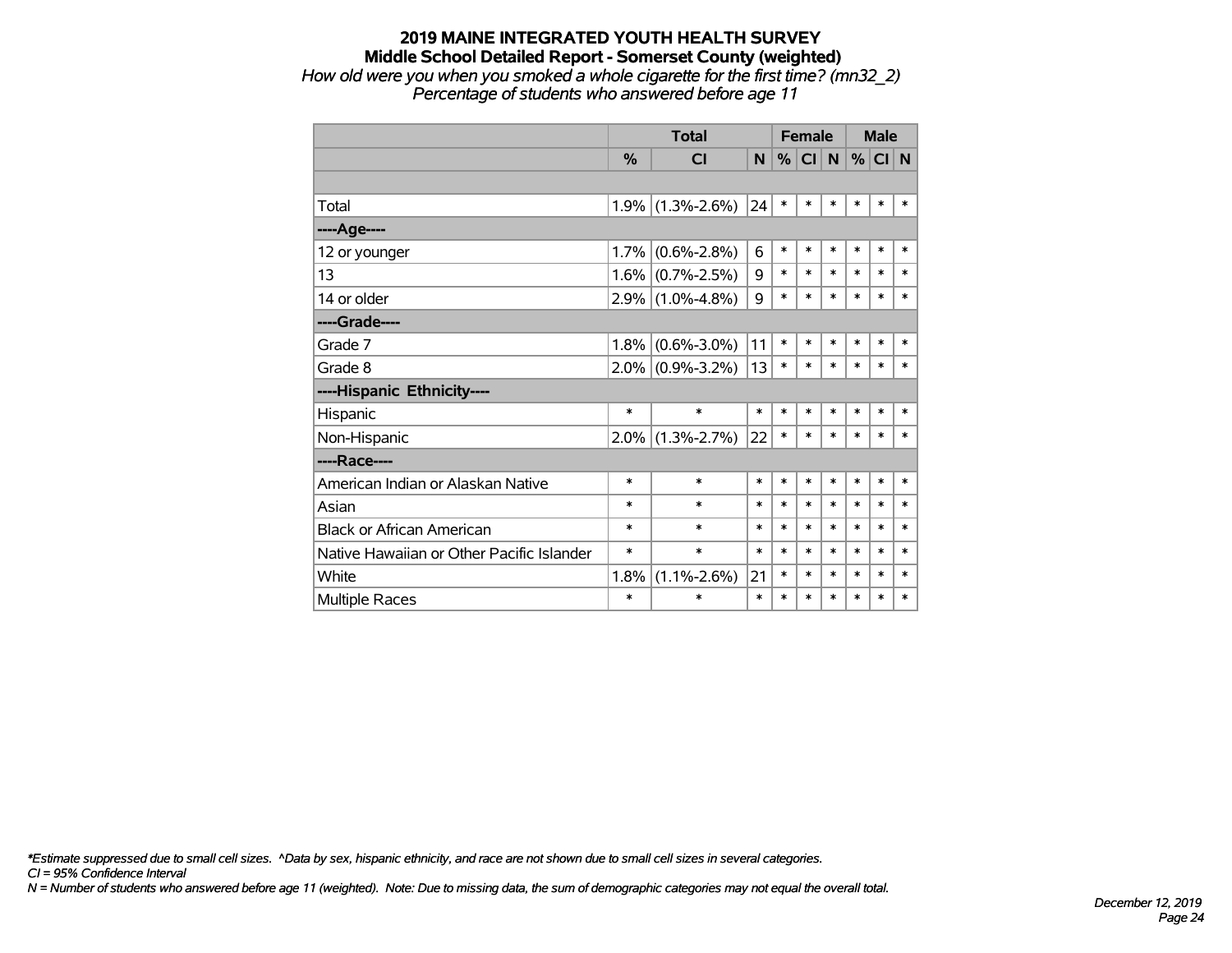*During the past 30 days, on how many days did you use chewing tobacco, snuff, dip, snus, or dissolvable tobacco products, such as Copenhagen, Grizzly, Skoal, or Camel Snus? (Do not count any electronic vapor products.) (mn181a)*

*Percentage of students who answered at least 1 day*

|                                           |               | <b>Total</b>        |        | <b>Female</b> |           |        | <b>Male</b> |         |             |
|-------------------------------------------|---------------|---------------------|--------|---------------|-----------|--------|-------------|---------|-------------|
|                                           | $\frac{0}{2}$ | <b>CI</b>           | N      | %             | <b>CI</b> | N      |             | $\%$ CI | $\mathbf N$ |
|                                           |               |                     |        |               |           |        |             |         |             |
| Total                                     |               | $2.1\%$ (1.0%-3.1%) | 26     | *             | *         | $\ast$ | $\ast$      | $\ast$  | $\ast$      |
| ---- Age----                              |               |                     |        |               |           |        |             |         |             |
| 12 or younger                             | 2.3%          | $(0.4\% - 4.2\%)$   | 8      | $\ast$        | $\ast$    | $\ast$ | $\ast$      | $\ast$  | $\ast$      |
| 13                                        |               | $1.3\%$ (0.2%-2.5%) | 8      | $\ast$        | $\ast$    | $\ast$ | $\ast$      | $\ast$  | $\ast$      |
| 14 or older                               |               | $3.2\%$ (1.4%-5.0%) | 10     | $\ast$        | $\ast$    | $\ast$ | $\ast$      | $\ast$  | $\ast$      |
| ----Grade----                             |               |                     |        |               |           |        |             |         |             |
| Grade 7                                   | $1.6\%$       | $(0.2\% - 3.1\%)$   | 10     | $\ast$        | *         | $\ast$ | $\ast$      | $\ast$  | $\ast$      |
| Grade 8                                   |               | $2.5\%$ (0.9%-4.0%) | 15     | $\ast$        | *         | $\ast$ | $\ast$      | $\ast$  | *           |
| ----Hispanic Ethnicity----                |               |                     |        |               |           |        |             |         |             |
| Hispanic                                  | $\ast$        | $\ast$              | $\ast$ | $\ast$        | $\ast$    | $\ast$ | $\ast$      | $\ast$  | *           |
| Non-Hispanic                              |               | $1.8\%$ (1.0%-2.6%) | 20     | $\ast$        | *         | $\ast$ | $\ast$      | $\ast$  | $\ast$      |
| ----Race----                              |               |                     |        |               |           |        |             |         |             |
| American Indian or Alaskan Native         | $\ast$        | $\ast$              | $\ast$ | $\ast$        | *         | $\ast$ | $\ast$      | $\ast$  | $\ast$      |
| Asian                                     | $\ast$        | $\ast$              | $\ast$ | $\ast$        | $\ast$    | $\ast$ | $\ast$      | $\ast$  | $\ast$      |
| <b>Black or African American</b>          | $\ast$        | $\ast$              | $\ast$ | *             | $\ast$    | $\ast$ | $\ast$      | $\ast$  | *           |
| Native Hawaiian or Other Pacific Islander | $\ast$        | $\ast$              | $\ast$ | $\ast$        | $\ast$    | $\ast$ | $\ast$      | $\ast$  | $\ast$      |
| White                                     | 1.7%          | $(0.9\% - 2.5\%)$   | 20     | $\ast$        | $\ast$    | $\ast$ | $\ast$      | $\ast$  | *           |
| <b>Multiple Races</b>                     | *             | $\ast$              | $\ast$ | $\ast$        | $\ast$    | $\ast$ | $\ast$      | $\ast$  | $\ast$      |

*\*Estimate suppressed due to small cell sizes. ^Data by sex, hispanic ethnicity, and race are not shown due to small cell sizes in several categories.*

*CI = 95% Confidence Interval*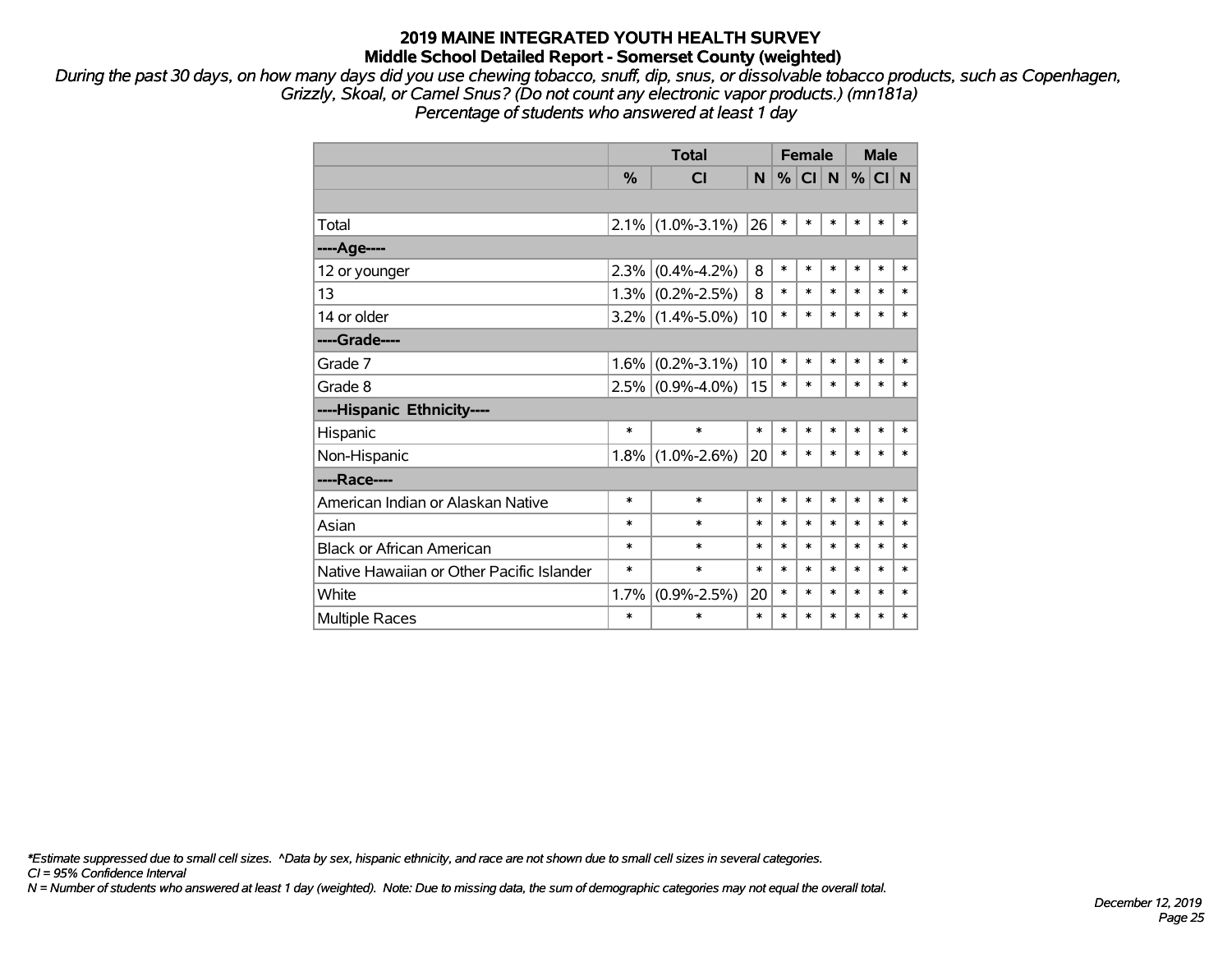*During the past 30 days, on how many days did you smoke cigars, cigarillos, or little cigars? (mn30) Percentage of students who answered at least 1 day*

|                                           |               | <b>Total</b>      |        | <b>Female</b> |        |          | <b>Male</b> |        |        |
|-------------------------------------------|---------------|-------------------|--------|---------------|--------|----------|-------------|--------|--------|
|                                           | $\frac{0}{0}$ | <b>CI</b>         | N      | %             | CI     | <b>N</b> |             | % CI N |        |
|                                           |               |                   |        |               |        |          |             |        |        |
| Total                                     | 1.3%          | $(0.8\% - 1.8\%)$ | 16     | $\ast$        | $\ast$ | *        | *           | *      | $\ast$ |
| ----Age----                               |               |                   |        |               |        |          |             |        |        |
| 12 or younger                             | $\ast$        | $\ast$            | $\ast$ | $\ast$        | $\ast$ | $\ast$   | $\ast$      | $\ast$ | $\ast$ |
| 13                                        | 2.0%          | $(0.6\% - 3.4\%)$ | 12     | $\ast$        | $\ast$ | $\ast$   | $\ast$      | $\ast$ | $\ast$ |
| 14 or older                               | $\ast$        | $\ast$            | $\ast$ | $\ast$        | $\ast$ | $\ast$   | $\ast$      | $\ast$ | $\ast$ |
| ----Grade----                             |               |                   |        |               |        |          |             |        |        |
| Grade 7                                   | 1.4%          | $(0.8\% - 2.0\%)$ | 9      | $\ast$        | $\ast$ | $\ast$   | $\ast$      | $\ast$ | $\ast$ |
| Grade 8                                   | 1.2%          | $(0.2\% - 2.2\%)$ | 7      | $\ast$        | $\ast$ | $\ast$   | $\ast$      | $\ast$ | $\ast$ |
| ----Hispanic Ethnicity----                |               |                   |        |               |        |          |             |        |        |
| Hispanic                                  | $\ast$        | $\ast$            | $\ast$ | $\ast$        | *      | *        | *           | *      | ∗      |
| Non-Hispanic                              | 1.3%          | $(0.7\% - 1.8\%)$ | 14     | $\ast$        | *      | $\ast$   | *           | $\ast$ | $\ast$ |
| ----Race----                              |               |                   |        |               |        |          |             |        |        |
| American Indian or Alaskan Native         | $\ast$        | $\ast$            | $\ast$ | $\ast$        | $\ast$ | *        | $\ast$      | $\ast$ | $\ast$ |
| Asian                                     | $\ast$        | $\ast$            | $\ast$ | $\ast$        | $\ast$ | *        | $\ast$      | $\ast$ | $\ast$ |
| <b>Black or African American</b>          | $\ast$        | $\ast$            | $\ast$ | $\ast$        | $\ast$ | $\ast$   | $\ast$      | $\ast$ | $\ast$ |
| Native Hawaiian or Other Pacific Islander | *             | $\ast$            | $\ast$ | $\ast$        | $\ast$ | *        | $\ast$      | $\ast$ | $\ast$ |
| White                                     | 1.0%          | $(0.4\% - 1.7\%)$ | 12     | $\ast$        | $\ast$ | $\ast$   | $\ast$      | $\ast$ | $\ast$ |
| Multiple Races                            | $\ast$        | $\ast$            | $\ast$ | $\ast$        | $\ast$ | $\ast$   | $\ast$      | $\ast$ | *      |

*\*Estimate suppressed due to small cell sizes. ^Data by sex, hispanic ethnicity, and race are not shown due to small cell sizes in several categories.*

*CI = 95% Confidence Interval*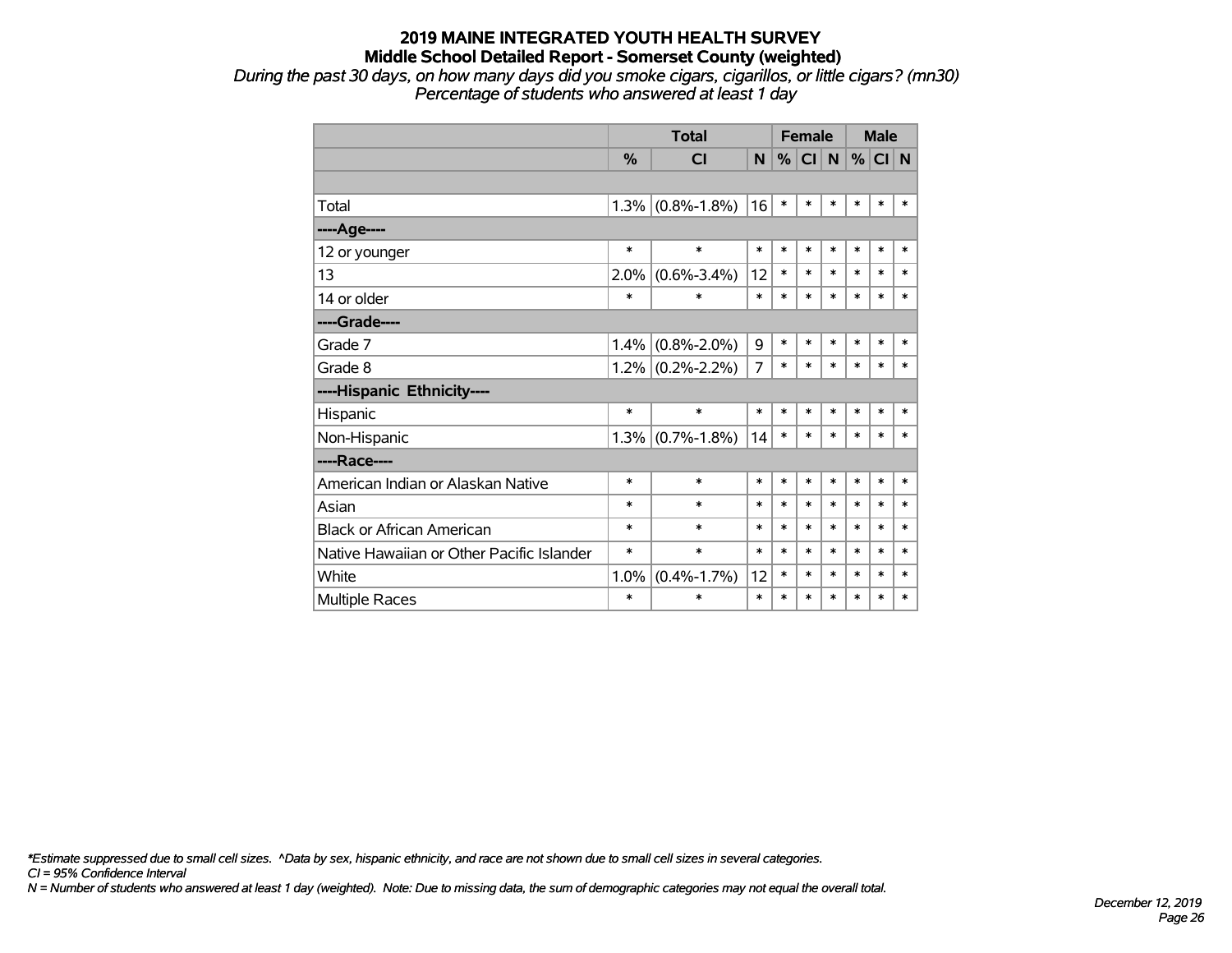*During the past 7 days, on how many days were you in the same room with someone who was smoking cigarettes? (mn33a) Percentage of students who answered at least 1 day*

|                                           | <b>Total</b> |                        |        |                | <b>Female</b>           |        | <b>Male</b> |                         |        |  |
|-------------------------------------------|--------------|------------------------|--------|----------------|-------------------------|--------|-------------|-------------------------|--------|--|
|                                           | $\%$         | <b>CI</b>              | N      | $\%$           | <b>CI</b>               | N      | $\%$        | <b>CI</b>               | N      |  |
|                                           |              |                        |        |                |                         |        |             |                         |        |  |
| Total                                     |              | $27.9\%$ (25.3%-30.5%) |        |                | 346 30.5% (26.6%-34.3%) |        |             | 183 25.1% (22.3%-27.9%) | 158    |  |
| ----Age----                               |              |                        |        |                |                         |        |             |                         |        |  |
| 12 or younger                             | 24.7%        | $(20.9\% - 28.6\%)$    | 84     | $30.8\%$       | $(26.0\% - 35.5\%)$     | 56     | 17.9%       | $(9.7\% - 26.2\%)$      | 29     |  |
| 13                                        | 27.8%        | $(22.7\% - 32.9\%)$    |        |                | 163 30.1% (22.6%-37.6%) | 85     |             | 24.8% (18.6%-30.9%)     | 73     |  |
| 14 or older                               |              | $31.7\%$ (27.2%-36.1%) |        |                | 99 30.9% (21.2%-40.6%)  | 43     |             | 32.2% (29.0%-35.5%)     | 57     |  |
| ----Grade----                             |              |                        |        |                |                         |        |             |                         |        |  |
| Grade 7                                   | 26.5%        | $(23.3\% - 29.7\%)$    |        | 161 30.6%      | $(27.1\% - 34.0\%)$     | 93     | 22.0%       | $(17.3\% - 26.7\%)$     | 66     |  |
| Grade 8                                   |              | 29.6% (27.2%-32.0%)    |        |                | 185 30.5% (24.7%-36.3%) | 90     |             | 28.5% (25.2%-31.9%)     | 92     |  |
| ----Hispanic Ethnicity----                |              |                        |        |                |                         |        |             |                         |        |  |
| Hispanic                                  | $\ast$       | $\ast$                 | $\ast$ | $\ast$         | $\ast$                  | $\ast$ | $\ast$      | $\ast$                  | $\ast$ |  |
| Non-Hispanic                              | 28.2%        | $(25.4\% - 31.1\%)$    |        | $ 316 31.0\% $ | $(26.8\% - 35.2\%)$     |        |             | 168 25.2% (22.3%-28.0%) | 142    |  |
| ----Race----                              |              |                        |        |                |                         |        |             |                         |        |  |
| American Indian or Alaskan Native         | 35.8%        | $(19.7\% - 51.8\%)$    | 10     | $\ast$         | $\ast$                  | $\ast$ | $\ast$      | $\ast$                  | $\ast$ |  |
| Asian                                     | $\ast$       | $\ast$                 | $\ast$ | $\ast$         | $\ast$                  | $\ast$ | $\ast$      | $\ast$                  | $\ast$ |  |
| <b>Black or African American</b>          | $\ast$       | $\ast$                 | $\ast$ | $\ast$         | $\ast$                  | $\ast$ | $\ast$      | $\ast$                  | $\ast$ |  |
| Native Hawaiian or Other Pacific Islander | $\ast$       | $\ast$                 | $\ast$ | $\ast$         | $\ast$                  | $\ast$ | $\ast$      | $\ast$                  | $\ast$ |  |
| White                                     | 27.9%        | $(25.7\% - 30.1\%)$    | 321    | 30.8%          | $(26.7\% - 34.8\%)$     | 170    | 24.8%       | $(22.2\% - 27.4\%)$     | 146    |  |
| <b>Multiple Races</b>                     |              | 30.9% (18.8%-43.0%)    | 7      | $\ast$         | $\ast$                  | $\ast$ | $\ast$      | $\ast$                  | $\ast$ |  |

*\*Estimate suppressed due to small cell sizes. ^Data by sex, hispanic ethnicity, and race are not shown due to small cell sizes in several categories.*

*CI = 95% Confidence Interval*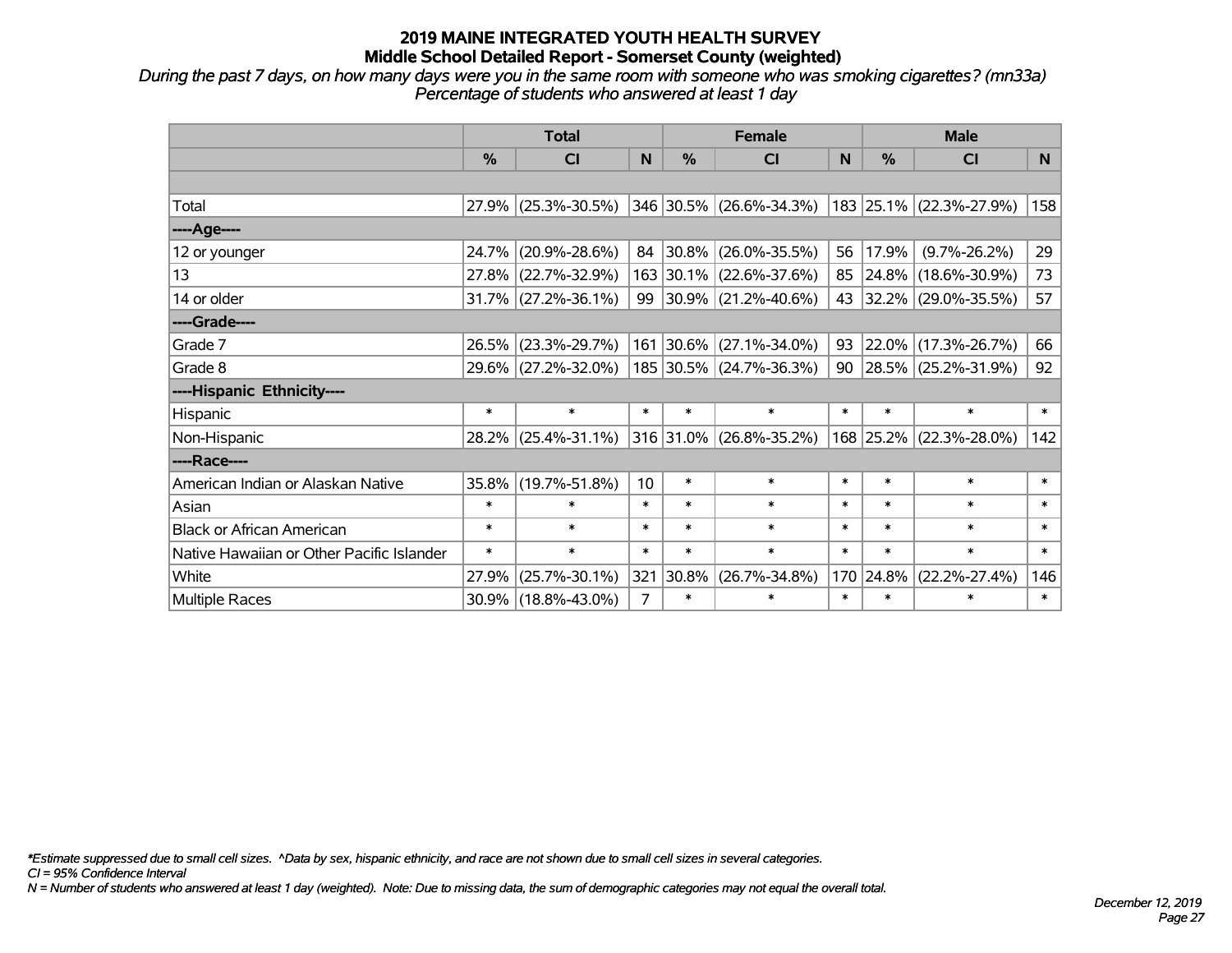*During the past 7 days, on how many days were you in the same car with someone who was smoking cigarettes? (mn56a) Percentage of students who answered at least 1 day*

|                                           | <b>Total</b> |                        |        |               | <b>Female</b>                    |              | <b>Male</b> |                         |                |  |
|-------------------------------------------|--------------|------------------------|--------|---------------|----------------------------------|--------------|-------------|-------------------------|----------------|--|
|                                           | %            | <b>CI</b>              | N      | $\frac{0}{0}$ | <b>CI</b>                        | <sub>N</sub> | %           | <b>CI</b>               | N <sub>1</sub> |  |
|                                           |              |                        |        |               |                                  |              |             |                         |                |  |
| Total                                     |              | 21.8% (19.4%-24.3%)    |        |               | 272 26.0% (21.0%-31.0%)          |              |             | 156 17.4% (13.8%-21.0%) | 110            |  |
| ----Age----                               |              |                        |        |               |                                  |              |             |                         |                |  |
| 12 or younger                             |              | 22.7% (15.7%-29.7%)    |        |               | 74 26.4% (10.3%-42.4%)           | 45           | 18.6%       | $(8.7\% - 28.4\%)$      | 29             |  |
| 13                                        |              | 20.0% (17.0%-23.1%)    |        |               | 117 24.0% (18.2%-29.8%)          | 66           | 15.2%       | $(10.0\% - 20.5\%)$     | 45             |  |
| 14 or older                               |              | 24.2% (18.4%-30.0%)    |        |               | 80   29.3%   $(18.3\% - 40.4\%)$ | 44           |             | 19.9% (16.8%-23.0%)     | 36             |  |
| ----Grade----                             |              |                        |        |               |                                  |              |             |                         |                |  |
| Grade 7                                   | $21.1\%$     | $(15.3\% - 26.9\%)$    |        |               | 128 24.8% (15.1%-34.5%)          | 75           | 16.5%       | $(8.6\% - 24.4\%)$      | 49             |  |
| Grade 8                                   |              | $23.0\%$ (21.3%-24.8%) |        |               | $144$ 27.6% (23.1%-32.2%)        | 81           |             | $18.8\%$ (15.3%-22.2%)  | 61             |  |
| ----Hispanic Ethnicity----                |              |                        |        |               |                                  |              |             |                         |                |  |
| Hispanic                                  | $\ast$       | $\ast$                 | $\ast$ | $\ast$        | $\ast$                           | $\ast$       | $\ast$      | $\ast$                  | $\ast$         |  |
| Non-Hispanic                              |              | 21.5% (19.0%-24.0%)    |        | 235 25.2%     | $(20.9\% - 29.6\%)$              | 131          |             | $17.4\%$ (12.4%-22.5%)  | 98             |  |
| ----Race----                              |              |                        |        |               |                                  |              |             |                         |                |  |
| American Indian or Alaskan Native         | 43.8%        | $(22.9\% - 64.7\%)$    | 11     | 38.8%         | $(9.7\% - 67.8\%)$               | 6            | 50.2%       | $(30.0\% - 70.5\%)$     | 6              |  |
| Asian                                     | $\ast$       | $\ast$                 | $\ast$ | $\ast$        | $\ast$                           | $\ast$       | $\ast$      | $\ast$                  | $\ast$         |  |
| <b>Black or African American</b>          | $\ast$       | $\ast$                 | $\ast$ | $\ast$        | $\ast$                           | $\ast$       | $\ast$      | $\ast$                  | $\ast$         |  |
| Native Hawaiian or Other Pacific Islander | $\ast$       | $\ast$                 | $\ast$ | $\ast$        | $\ast$                           | $\ast$       | $\ast$      | $\ast$                  | $\ast$         |  |
| White                                     | 21.0%        | $(18.5\% - 23.5\%)$    |        | 242 25.1%     | $(20.2\% - 30.0\%)$              | 138          | 16.6%       | $(12.7\% - 20.5\%)$     | 99             |  |
| Multiple Races                            | 24.0%        | $(5.6\% - 42.4\%)$     | 6      | $\ast$        | $\ast$                           | $\ast$       | $\ast$      | $\ast$                  | $\ast$         |  |

*\*Estimate suppressed due to small cell sizes. ^Data by sex, hispanic ethnicity, and race are not shown due to small cell sizes in several categories.*

*CI = 95% Confidence Interval*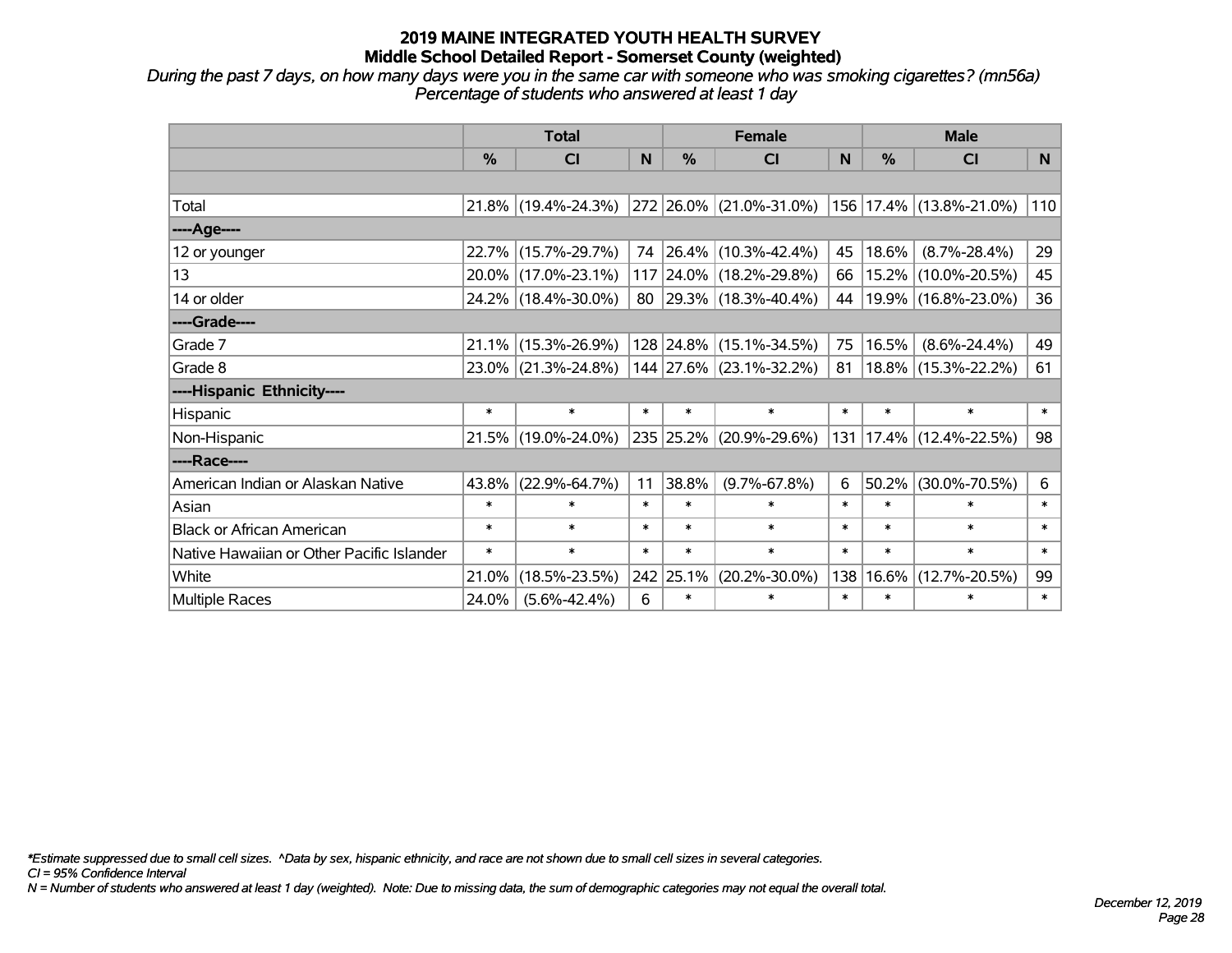#### **2019 MAINE INTEGRATED YOUTH HEALTH SURVEY Middle School Detailed Report - Somerset County (weighted)** *Besides yourself, does anyone who lives in your home smoke cigarettes now? (mn57) Percentage of students who answered 'Yes'*

|                                           | <b>Total</b>  |                        |        |        | <b>Female</b>           |              | <b>Male</b> |                         |        |  |
|-------------------------------------------|---------------|------------------------|--------|--------|-------------------------|--------------|-------------|-------------------------|--------|--|
|                                           | $\frac{0}{0}$ | <b>CI</b>              | N      | $\%$   | <b>CI</b>               | <sub>N</sub> | $\%$        | <b>CI</b>               | N      |  |
|                                           |               |                        |        |        |                         |              |             |                         |        |  |
| Total                                     |               | 43.7% (39.2%-48.1%)    |        |        | 541 44.2% (37.6%-50.9%) |              |             | 265 42.7% (37.5%-47.8%) | 268    |  |
| ----Age----                               |               |                        |        |        |                         |              |             |                         |        |  |
| 12 or younger                             | $40.9\%$      | $(28.3\% - 53.5\%)$    |        |        | 131 38.9% (20.2%-57.6%) | 67           | 43.2%       | $(30.5\% - 55.8\%)$     | 64     |  |
| 13                                        |               | 41.9% (36.0%-47.8%)    |        |        | 248 42.4% (36.1%-48.8%) |              |             | 119 40.4% (32.4%-48.3%) | 120    |  |
| 14 or older                               |               | 49.6% (45.1%-54.0%)    |        |        | 163 53.9% (39.5%-68.4%) |              |             | 79 46.1% (34.9%-57.3%)  | 84     |  |
| ----Grade----                             |               |                        |        |        |                         |              |             |                         |        |  |
| Grade 7                                   | $41.6\%$      | $(33.0\% - 50.2\%)$    |        |        | 251 41.9% (30.1%-53.7%) |              | 128 40.7%   | $(32.6\% - 48.7\%)$     | 120    |  |
| Grade 8                                   |               | $46.0\%$ (41.1%-50.8%) |        |        | 286 47.4% (43.0%-51.7%) |              |             | 137 44.4% (35.1%-53.7%) | 144    |  |
| ----Hispanic Ethnicity----                |               |                        |        |        |                         |              |             |                         |        |  |
| Hispanic                                  | $\ast$        | $\ast$                 | $\ast$ | $\ast$ | $\ast$                  | $\ast$       | $\ast$      | $\ast$                  | $\ast$ |  |
| Non-Hispanic                              |               | 44.0% (38.7%-49.4%)    |        |        | 480 45.0% (38.4%-51.6%) |              |             | 235 42.6% (35.6%-49.7%) | 237    |  |
| ----Race----                              |               |                        |        |        |                         |              |             |                         |        |  |
| American Indian or Alaskan Native         | 52.8%         | $(29.0\% - 76.6\%)$    | 13     | $\ast$ | $\ast$                  | $\ast$       | $\ast$      | $\ast$                  | $\ast$ |  |
| Asian                                     | $\ast$        | $\ast$                 | $\ast$ | $\ast$ | $\ast$                  | $\ast$       | $\ast$      | $\ast$                  | $\ast$ |  |
| <b>Black or African American</b>          | $\ast$        | $\ast$                 | $\ast$ | $\ast$ | $\ast$                  | $\ast$       | $\ast$      | $\ast$                  | $\ast$ |  |
| Native Hawaiian or Other Pacific Islander | $\ast$        | $\ast$                 | $\ast$ | $\ast$ | $\ast$                  | $\ast$       | $\ast$      | $\ast$                  | $\ast$ |  |
| White                                     | 43.5%         | $(38.7\% - 48.3\%)$    | 502    | 44.0%  | $(36.7\% - 51.4\%)$     | 243          | 42.5%       | $(36.6\% - 48.4\%)$     | 250    |  |
| Multiple Races                            |               | 41.3% (27.0%-55.5%)    | 11     | $\ast$ | $\ast$                  | $\ast$       | $\ast$      | $\ast$                  | $\ast$ |  |

*\*Estimate suppressed due to small cell sizes. ^Data by sex, hispanic ethnicity, and race are not shown due to small cell sizes in several categories.*

*CI = 95% Confidence Interval*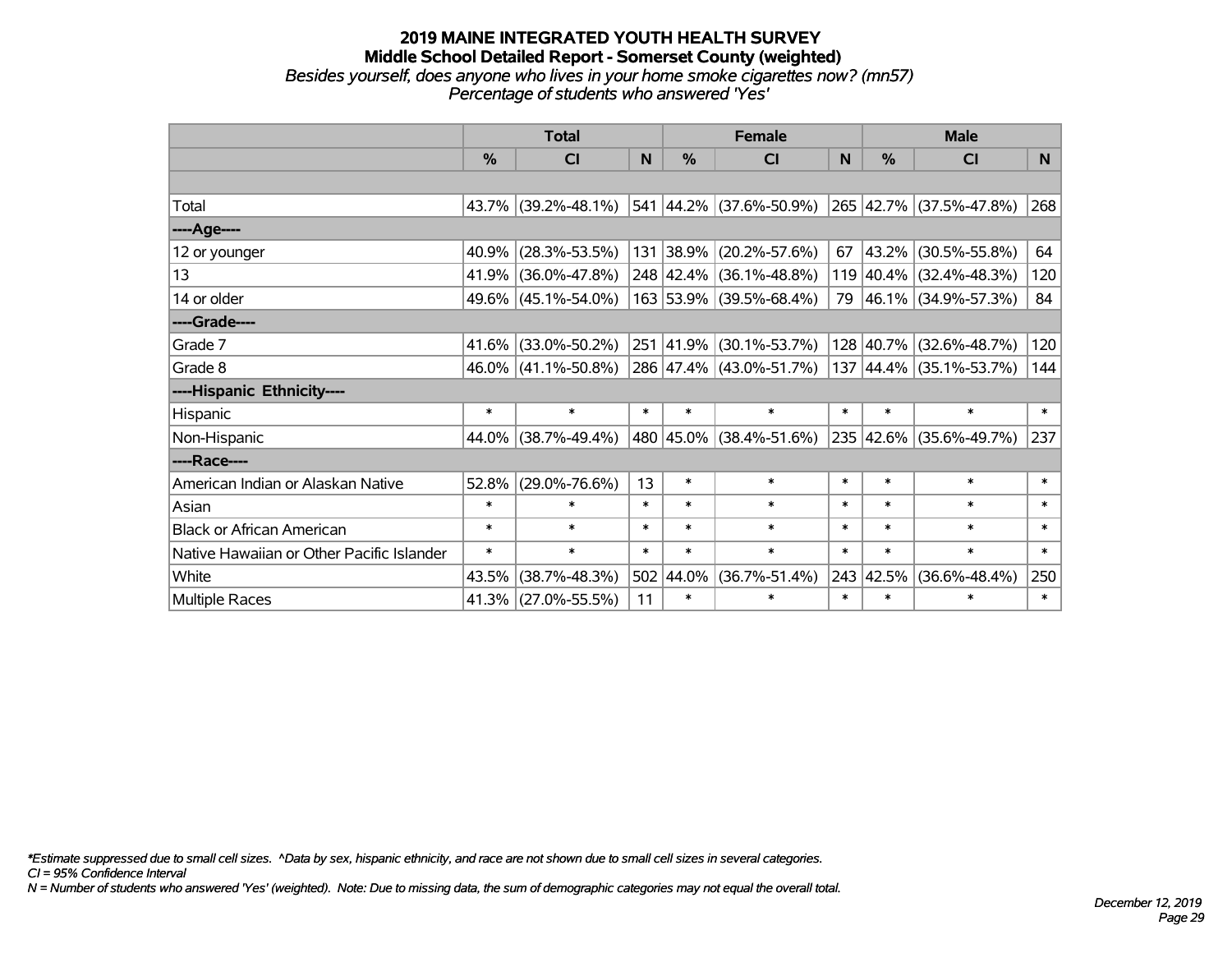## **2019 MAINE INTEGRATED YOUTH HEALTH SURVEY Middle School Detailed Report - Somerset County (weighted)** *If you wanted to get some cigarettes, how easy would it be for you to get some? (mn37) Percentage of students who answered 'Sort of easy' or 'Very easy'*

|                                           | <b>Total</b>  |                     |                |        | <b>Female</b>           |        | <b>Male</b> |                         |        |  |
|-------------------------------------------|---------------|---------------------|----------------|--------|-------------------------|--------|-------------|-------------------------|--------|--|
|                                           | $\frac{0}{2}$ | CI                  | N              | $\%$   | <b>CI</b>               | N      | $\%$        | <b>CI</b>               | N      |  |
|                                           |               |                     |                |        |                         |        |             |                         |        |  |
| Total                                     |               | 23.1% (20.0%-26.2%) |                |        | 283 21.5% (19.9%-23.1%) |        |             | 128 24.2% (18.5%-30.0%) | 150    |  |
| ----Age----                               |               |                     |                |        |                         |        |             |                         |        |  |
| 12 or younger                             |               | 18.0% (14.4%-21.5%) | 61             |        | $17.2\%$ (10.1%-24.4%)  | 31     | 18.7%       | $(14.8\% - 22.7\%)$     | 30     |  |
| 13                                        |               | 23.9% (16.7%-31.1%) |                |        | 139 20.9% (14.7%-27.1%) | 59     |             | 26.1% (17.1%-35.0%)     | 75     |  |
| 14 or older                               |               | 27.2% (19.3%-35.1%) |                |        | 83 28.5% (22.6%-34.3%)  | 38     |             | 26.3% (13.6%-38.9%)     | 45     |  |
| ----Grade----                             |               |                     |                |        |                         |        |             |                         |        |  |
| Grade 7                                   |               | 19.6% (16.8%-22.3%) |                |        | 117 17.1% (12.9%-21.3%) | 52     |             | $22.2\%$ (17.4%-27.0%)  | 66     |  |
| Grade 8                                   |               | 26.8% (21.3%-32.3%) |                |        | 165 26.2% (23.5%-28.8%) |        |             | 76 26.6% (16.2%-37.0%)  | 84     |  |
| ----Hispanic Ethnicity----                |               |                     |                |        |                         |        |             |                         |        |  |
| Hispanic                                  | $\ast$        | $\ast$              | $\ast$         | $\ast$ | $\ast$                  | $\ast$ | $\ast$      | $\ast$                  | $\ast$ |  |
| Non-Hispanic                              |               | 23.7% (20.4%-27.0%) |                |        | 263 22.3% (20.4%-24.2%) |        |             | 120 24.6% (18.5%-30.8%) | 137    |  |
| ----Race----                              |               |                     |                |        |                         |        |             |                         |        |  |
| American Indian or Alaskan Native         | $\ast$        | $\ast$              | $\ast$         | $\ast$ | $\ast$                  | $\ast$ | $\ast$      | $\ast$                  | $\ast$ |  |
| Asian                                     | $\ast$        | $\ast$              | $\ast$         | $\ast$ | $\ast$                  | $\ast$ | $\ast$      | $\ast$                  | $\ast$ |  |
| <b>Black or African American</b>          | $\ast$        | $\ast$              | $\ast$         | $\ast$ | $\ast$                  | $\ast$ | $\ast$      | $\ast$                  | $\ast$ |  |
| Native Hawaiian or Other Pacific Islander | $\ast$        | $\ast$              | $\ast$         | $\ast$ | $\ast$                  | $\ast$ | $\ast$      | $\ast$                  | $\ast$ |  |
| White                                     | 23.0%         | $(19.6\% - 26.4\%)$ | 261            | 21.8%  | $(19.9\% - 23.7\%)$     | 119    | 23.9%       | $(17.6\% - 30.1\%)$     | 139    |  |
| Multiple Races                            |               | 26.4% (19.2%-33.5%) | $\overline{7}$ | $\ast$ | $\ast$                  | $\ast$ | $\ast$      | $\ast$                  | $\ast$ |  |

*\*Estimate suppressed due to small cell sizes. ^Data by sex, hispanic ethnicity, and race are not shown due to small cell sizes in several categories.*

*CI = 95% Confidence Interval*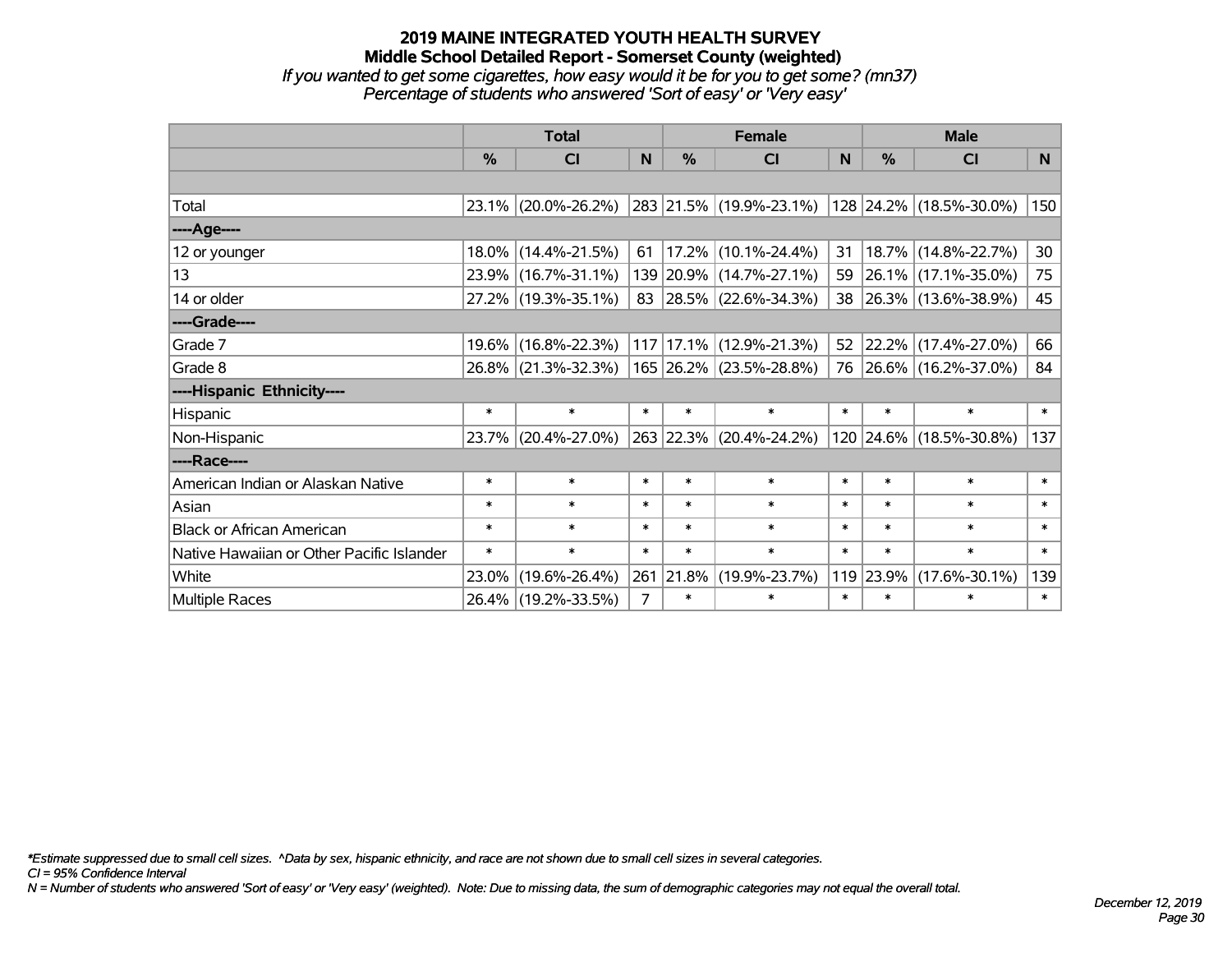*Do you think that you will try a cigarette soon? (mn47)*

*Percentage of students who answered 'I definitely will', 'I probably will' or 'I probably will not'*

|                                           | <b>Total</b>  |                     |        |               | <b>Female</b>                                   |          |          | <b>Male</b>             |        |  |  |
|-------------------------------------------|---------------|---------------------|--------|---------------|-------------------------------------------------|----------|----------|-------------------------|--------|--|--|
|                                           | $\frac{0}{0}$ | <b>CI</b>           | N      | $\frac{9}{6}$ | <b>CI</b>                                       | <b>N</b> | %        | <b>CI</b>               | N.     |  |  |
|                                           |               |                     |        |               |                                                 |          |          |                         |        |  |  |
| Total                                     |               | 19.3% (14.4%-24.3%) |        |               | $\vert$ 241 $\vert$ 21.6% $\vert$ (14.3%-28.8%) |          |          | 130 17.4% (11.5%-23.4%) | 111    |  |  |
| ----Age----                               |               |                     |        |               |                                                 |          |          |                         |        |  |  |
| 12 or younger                             | 18.3%         | $(9.9\% - 26.8\%)$  |        |               | 60   19.5%   $(13.3\% - 25.6\%)$                | 34       | 17.0%    | $(0.9\% - 33.1\%)$      | 26     |  |  |
| 13                                        |               | 20.0% (14.9%-25.0%) |        |               | 118 21.4% (13.0%-29.8%)                         | 60       |          | 19.2% (13.7%-24.8%)     | 58     |  |  |
| 14 or older                               |               | 19.1% (11.8%-26.5%) |        |               | 64 24.4% (10.8%-37.9%)                          | 36       |          | $14.9\%$ (11.3%-18.4%)  | 27     |  |  |
| ----Grade----                             |               |                     |        |               |                                                 |          |          |                         |        |  |  |
| Grade 7                                   | $19.2\%$      | $(13.4\% - 24.9\%)$ |        |               | 117 20.1% (14.8%-25.3%)                         | 61       | 18.3%    | $(7.0\% - 29.6\%)$      | 55     |  |  |
| Grade 8                                   |               | 19.4% (10.7%-28.0%) |        |               | 121 23.2% (10.0%-36.4%)                         | 68       |          | 16.4% (10.9%-22.0%)     | 53     |  |  |
| ----Hispanic Ethnicity----                |               |                     |        |               |                                                 |          |          |                         |        |  |  |
| Hispanic                                  | $\ast$        | $\ast$              | $\ast$ | $\ast$        | $\ast$                                          | $\ast$   | $\ast$   | $\ast$                  | $\ast$ |  |  |
| Non-Hispanic                              |               | 20.6% (14.9%-26.2%) |        |               | 225 24.1% (16.0%-32.3%)                         | 126      | $17.6\%$ | $(11.6\% - 23.6\%)$     | 99     |  |  |
| ----Race----                              |               |                     |        |               |                                                 |          |          |                         |        |  |  |
| American Indian or Alaskan Native         | 36.2%         | $(18.8\% - 53.5\%)$ | 9      | $\ast$        | $\ast$                                          | $\ast$   | $\ast$   | $\ast$                  | $\ast$ |  |  |
| Asian                                     | $\ast$        | $\ast$              | $\ast$ | $\ast$        | $\ast$                                          | $\ast$   | $\ast$   | $\ast$                  | $\ast$ |  |  |
| <b>Black or African American</b>          | $\ast$        | $\ast$              | $\ast$ | $\ast$        | $\ast$                                          | $\ast$   | $\ast$   | $\ast$                  | $\ast$ |  |  |
| Native Hawaiian or Other Pacific Islander | $\ast$        | $\ast$              | $\ast$ | $\ast$        | $\ast$                                          | $\ast$   | $\ast$   | $\ast$                  | $\ast$ |  |  |
| White                                     | 19.0%         | $(14.1\% - 23.9\%)$ |        | 220 22.2%     | $(14.7\% - 29.7\%)$                             | 123      | 16.4%    | $(11.2\% - 21.5\%)$     | 97     |  |  |
| Multiple Races                            | $\ast$        | $\ast$              | $\ast$ | $\ast$        | $\ast$                                          | $\ast$   | $\ast$   | $\ast$                  | $\ast$ |  |  |

*\*Estimate suppressed due to small cell sizes. ^Data by sex, hispanic ethnicity, and race are not shown due to small cell sizes in several categories.*

*CI = 95% Confidence Interval*

*N = Number of students who answered 'I definitely will', 'I probably will' or 'I probably will not' (weighted). Note: Due to missing data, the sum of demographic categories may not equal the overall total.*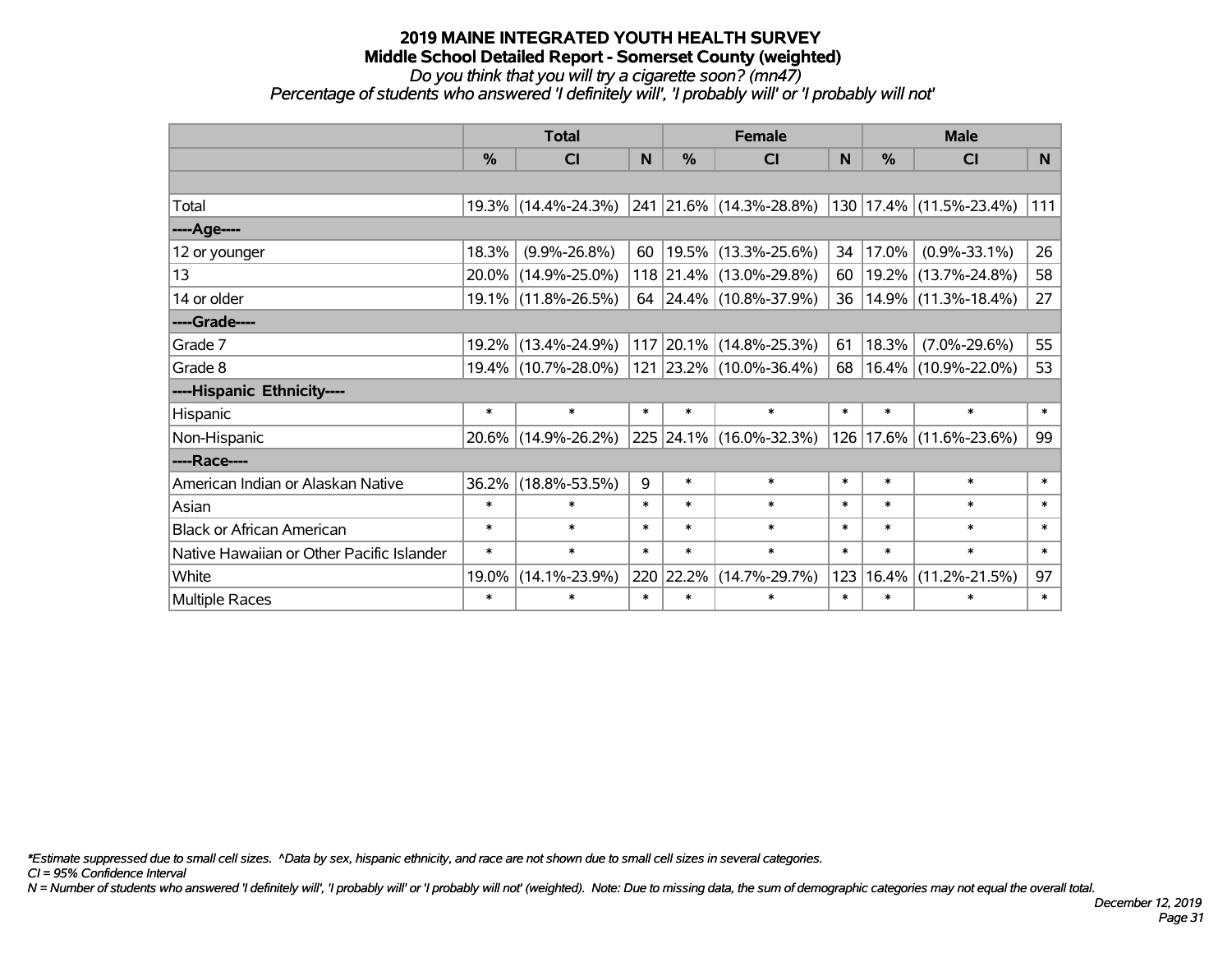*Do you think you will smoke a cigarette at any time during the next year? (mn48) Percentage of students who answered 'I definitely will', 'I probably will' or 'I probably will not'*

|                                           | <b>Total</b> |                     |              |           | <b>Female</b>            | <b>Male</b> |               |                     |              |
|-------------------------------------------|--------------|---------------------|--------------|-----------|--------------------------|-------------|---------------|---------------------|--------------|
|                                           | %            | <b>CI</b>           | $\mathsf{N}$ | %         | <b>CI</b>                | N           | $\frac{0}{0}$ | <b>CI</b>           | $\mathsf{N}$ |
|                                           |              |                     |              |           |                          |             |               |                     |              |
| Total                                     |              | 17.2% (12.7%-21.7%) |              |           | 213 19.3% (13.0%-25.5%)  |             | $115$ 15.0%   | $(8.4\% - 21.7\%)$  | 95           |
| ----Age----                               |              |                     |              |           |                          |             |               |                     |              |
| 12 or younger                             | 15.4%        | $(4.3\% - 26.6\%)$  | 50           | 16.4%     | $(7.7\% - 25.1\%)$       | 28          | 14.2%         | $(0.0\% - 31.8\%)$  | 21           |
| 13                                        | 18.2%        | $(13.4\% - 22.9\%)$ |              | 108 16.9% | $(11.1\% - 22.7\%)$      | 47          | $19.0\%$      | $(12.6\% - 25.4\%)$ | 57           |
| 14 or older                               |              | 17.2% (10.7%-23.7%) | 56           |           | $ 27.2\% $ (14.8%-39.5%) | 40          | 9.1%          | $(2.3\% - 16.0\%)$  | 16           |
| ----Grade----                             |              |                     |              |           |                          |             |               |                     |              |
| Grade 7                                   | 18.0%        | $(9.0\% - 26.9\%)$  | 109          | 16.6%     | $(10.7\% - 22.6\%)$      | 51          | 18.4%         | $(4.6\% - 32.2\%)$  | 55           |
| Grade 8                                   | 15.8%        | $(8.9\% - 22.6\%)$  | 98           |           | $ 20.9\% $ (10.9%-30.9%) | 60          | 11.6%         | $(4.5\% - 18.7\%)$  | 37           |
| ----Hispanic Ethnicity----                |              |                     |              |           |                          |             |               |                     |              |
| Hispanic                                  | $\ast$       | $\ast$              | $\ast$       | $\ast$    | $\ast$                   | $\ast$      | $\ast$        | $\ast$              | $*1$         |
| Non-Hispanic                              |              | 17.3% (12.5%-22.0%) |              |           | 189 19.3% (12.5%-26.0%)  |             | 101 15.2%     | $(9.0\% - 21.5\%)$  | 85           |
| ----Race----                              |              |                     |              |           |                          |             |               |                     |              |
| American Indian or Alaskan Native         | 28.8%        | $(14.3\% - 43.3\%)$ | 7            | $\ast$    | $\ast$                   | $\ast$      | $\ast$        | $\ast$              | $\ast$       |
| Asian                                     | $\ast$       | $\ast$              | $\ast$       | $\ast$    | $\ast$                   | $\ast$      | $\ast$        | $\ast$              | $\ast$       |
| <b>Black or African American</b>          | $\ast$       | $\ast$              | $\ast$       | $\ast$    | $\ast$                   | $\ast$      | $\ast$        | $\ast$              | $\ast$       |
| Native Hawaiian or Other Pacific Islander | $\ast$       | $\ast$              | $\ast$       | $\ast$    | $\ast$                   | $\ast$      | $\ast$        | $\ast$              | $\ast$       |
| White                                     | 16.6%        | $(12.5\% - 20.8\%)$ | 192          | 19.3%     | $(12.9\% - 25.7\%)$      | 107         | 14.0%         | $(8.3\% - 19.6\%)$  | 82           |
| <b>Multiple Races</b>                     | $\ast$       | $\ast$              | $\ast$       | $\ast$    | $\ast$                   | $\ast$      | $\ast$        | $\ast$              | $\ast$       |

*\*Estimate suppressed due to small cell sizes. ^Data by sex, hispanic ethnicity, and race are not shown due to small cell sizes in several categories.*

*CI = 95% Confidence Interval*

*N = Number of students who answered 'I definitely will', 'I probably will' or 'I probably will not' (weighted). Note: Due to missing data, the sum of demographic categories may not equal the overall total.*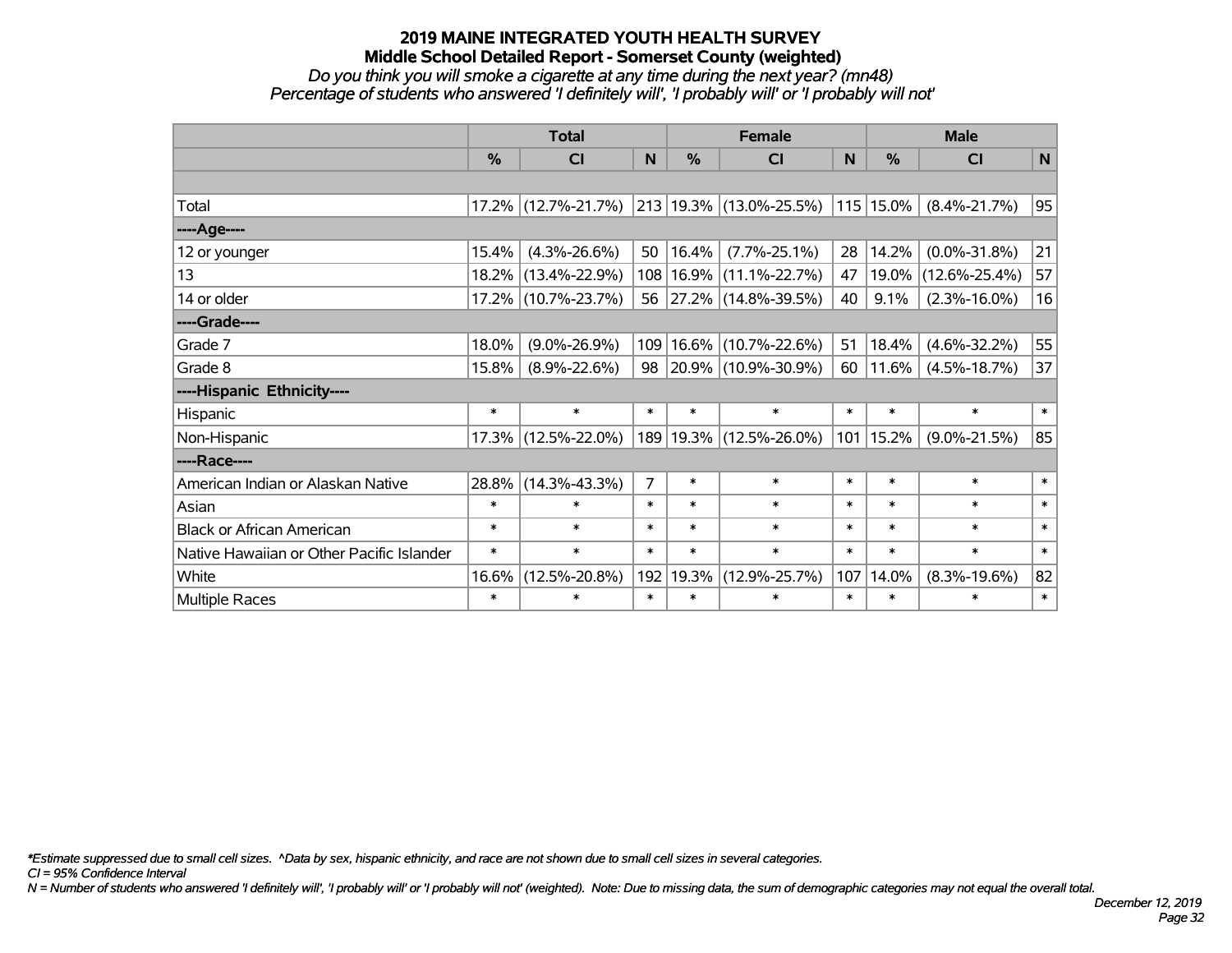## **2019 MAINE INTEGRATED YOUTH HEALTH SURVEY Middle School Detailed Report - Somerset County (weighted)** *Do you think you will smoke a cigarette at any time during the next year? (mn48\_2) Percentage of students who answered 'I definitely will not'*

|                                           | <b>Total</b> |                        |        | <b>Female</b> |                             |        | <b>Male</b>   |                      |                |  |
|-------------------------------------------|--------------|------------------------|--------|---------------|-----------------------------|--------|---------------|----------------------|----------------|--|
|                                           | %            | <b>CI</b>              | N      | $\frac{0}{0}$ | <b>CI</b>                   | N      | $\frac{0}{0}$ | <b>CI</b>            | N <sub>1</sub> |  |
|                                           |              |                        |        |               |                             |        |               |                      |                |  |
| Total                                     | 82.8%        | $(78.3\% - 87.3\%)$    |        |               | $1,027$ 80.7% (74.5%-87.0%) |        | 483 85.0%     | $(78.3\% - 91.6\%)$  | 535            |  |
| ----Age----                               |              |                        |        |               |                             |        |               |                      |                |  |
| 12 or younger                             | 84.6%        | $(73.4\% - 95.7\%)$    | 272    |               | 83.6% (74.9%-92.3%)         | 144    | 85.8%         | $(68.2\% - 100.0\%)$ | 128            |  |
| 13                                        | 81.8%        | $(77.1\% - 86.6\%)$    | 485    |               | 83.1% (77.3%-88.9%)         |        | 233 81.0%     | $(74.6\% - 87.4\%)$  | 243            |  |
| 14 or older                               | 82.8%        | $(76.3\% - 89.3\%)$    | 270    |               | 72.8% (60.5%-85.2%)         |        | 106 90.9%     | $(84.0\% - 97.7\%)$  | 164            |  |
| ----Grade----                             |              |                        |        |               |                             |        |               |                      |                |  |
| Grade 7                                   | 82.0%        | $(73.1\% - 91.0\%)$    | 498    |               | 83.4% (77.4%-89.3%)         |        | 254 81.6%     | $(67.8\% - 95.4\%)$  | 244            |  |
| Grade 8                                   |              | $84.2\%$ (77.4%-91.1%) | 521    |               | 79.1% (69.1%-89.1%)         |        | 228 88.4%     | $(81.3\% - 95.5\%)$  | 284            |  |
| ----Hispanic Ethnicity----                |              |                        |        |               |                             |        |               |                      |                |  |
| Hispanic                                  | $\ast$       | $\ast$                 | $\ast$ | $\ast$        | $\ast$                      | $\ast$ | $\ast$        | $\ast$               | $\ast$         |  |
| Non-Hispanic                              | 82.7%        | $(78.0\% - 87.5\%)$    | 906    |               | 80.7% (74.0%-87.5%)         |        | 422 84.8%     | $(78.5\% - 91.0\%)$  | 475            |  |
| ----Race----                              |              |                        |        |               |                             |        |               |                      |                |  |
| American Indian or Alaskan Native         | 71.2%        | $(56.7\% - 85.7\%)$    | 18     | $\ast$        | $\ast$                      | $\ast$ | $\ast$        | $\ast$               | $\ast$         |  |
| Asian                                     | $\ast$       | $\ast$                 | $\ast$ | $\ast$        | $\ast$                      | $\ast$ | $\ast$        | $\ast$               | $\ast$         |  |
| <b>Black or African American</b>          | $\ast$       | $\ast$                 | $\ast$ | $\ast$        | $\ast$                      | $\ast$ | $\ast$        | $\ast$               | $\ast$         |  |
| Native Hawaiian or Other Pacific Islander | $\ast$       | $\ast$                 | $\ast$ | $\ast$        | $\ast$                      | $\ast$ | $\ast$        | $\ast$               | $\ast$         |  |
| White                                     | 83.4%        | $(79.2\% - 87.5\%)$    | 961    | 80.7%         | $(74.3\% - 87.1\%)$         |        | 446 86.0%     | $(80.4\% - 91.7\%)$  | 506            |  |
| <b>Multiple Races</b>                     | $\ast$       | $\ast$                 | $\ast$ | $\ast$        | $\ast$                      | $\ast$ | $\ast$        | $\ast$               | $\ast$         |  |

*\*Estimate suppressed due to small cell sizes. ^Data by sex, hispanic ethnicity, and race are not shown due to small cell sizes in several categories.*

*CI = 95% Confidence Interval*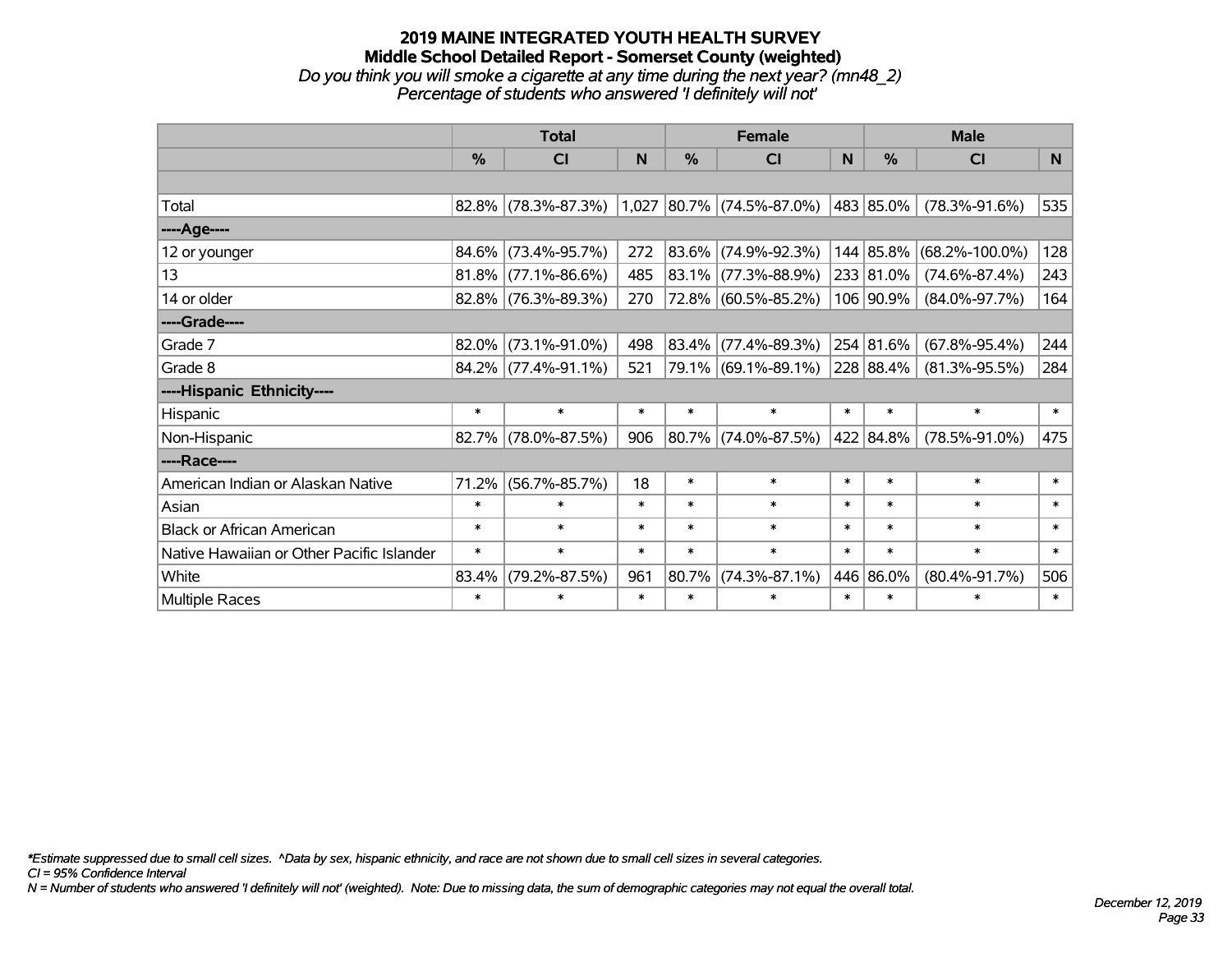## **2019 MAINE INTEGRATED YOUTH HEALTH SURVEY Middle School Detailed Report - Somerset County (weighted)** *If one of your best friends offered you a cigarette, would you smoke it? (mn51) Percentage of students who answered 'Definitely yes', 'Probably yes' or 'Probably not'*

|                                           | <b>Total</b>  |                     |                |               | <b>Female</b>               |          | <b>Male</b> |                         |                |  |
|-------------------------------------------|---------------|---------------------|----------------|---------------|-----------------------------|----------|-------------|-------------------------|----------------|--|
|                                           | $\frac{0}{0}$ | CI                  | N.             | $\frac{0}{0}$ | CI                          | <b>N</b> | %           | <b>CI</b>               | N <sub>1</sub> |  |
|                                           |               |                     |                |               |                             |          |             |                         |                |  |
| Total                                     |               | 18.1% (14.3%-21.9%) |                |               | 225 18.1% (13.1%-23.0%)     |          |             | 109 18.0% (11.6%-24.5%) | 113            |  |
| ----Age----                               |               |                     |                |               |                             |          |             |                         |                |  |
| 12 or younger                             |               | 20.4% (11.0%-29.7%) | 66             |               | 20.1% (12.6%-27.5%)         | 34       | 20.7%       | $(6.2\% - 35.3\%)$      | 31             |  |
| 13                                        |               | 18.0% (14.4%-21.6%) |                | 106 16.2%     | $(9.0\% - 23.5\%)$          | 45       | 19.2%       | $(14.7\% - 23.8\%)$     | 58             |  |
| 14 or older                               |               | 16.2% (10.6%-21.8%) |                | 53   19.1%    | $(9.1\% - 29.2\%)$          | 29       | 13.7%       | $(4.5\% - 22.9\%)$      | 24             |  |
| ----Grade----                             |               |                     |                |               |                             |          |             |                         |                |  |
| Grade 7                                   | 21.4%         | $(15.1\% - 27.6\%)$ |                | 130 18.9%     | $(14.5\% - 23.3\%)$         | 58       | 23.0%       | $(12.5\% - 33.5\%)$     | 69             |  |
| Grade 8                                   | 15.2%         | $(8.3\% - 22.2\%)$  |                | 94   17.1%    | $(8.0\% - 26.3\%)$          | 50       | 13.9%       | $(5.8\% - 22.0\%)$      | 44             |  |
| ----Hispanic Ethnicity----                |               |                     |                |               |                             |          |             |                         |                |  |
| Hispanic                                  | $\ast$        | $\ast$              | $\ast$         | $\ast$        | $\ast$                      | $\ast$   | $\ast$      | $\ast$                  | $\ast$         |  |
| Non-Hispanic                              |               | 18.3% (14.5%-22.2%) |                |               | 200   19.2%   (14.4%-23.9%) | 100      |             | $17.4\%$ (10.7%-24.1%)  | 97             |  |
| ----Race----                              |               |                     |                |               |                             |          |             |                         |                |  |
| American Indian or Alaskan Native         | 39.3%         | $(20.1\% - 58.6\%)$ | 10             | $\ast$        | $\ast$                      | $\ast$   | $\ast$      | $\ast$                  | $\ast$         |  |
| Asian                                     | $\ast$        | $\ast$              | $\ast$         | $\ast$        | $\ast$                      | $\ast$   | $\ast$      | $\ast$                  | $\ast$         |  |
| <b>Black or African American</b>          | $\ast$        | $\ast$              | $\ast$         | $\ast$        | $\ast$                      | $\ast$   | $\ast$      | $\ast$                  | $\ast$         |  |
| Native Hawaiian or Other Pacific Islander | $\ast$        | $\ast$              | $\ast$         | $\ast$        | $\ast$                      | $\ast$   | $\ast$      | $\ast$                  | $\ast$         |  |
| White                                     | 17.0%         | $(13.3\% - 20.6\%)$ | 195            | 17.7%         | $(13.1\% - 22.4\%)$         | 98       | 16.1%       | $(10.1\% - 22.1\%)$     | 94             |  |
| <b>Multiple Races</b>                     |               | 26.3% (14.5%-38.1%) | $\overline{7}$ | $\ast$        | $\ast$                      | $\ast$   | $\ast$      | $\ast$                  | $\ast$         |  |

*\*Estimate suppressed due to small cell sizes. ^Data by sex, hispanic ethnicity, and race are not shown due to small cell sizes in several categories.*

*CI = 95% Confidence Interval*

*N = Number of students who answered 'Definitely yes', 'Probably yes' or 'Probably not' (weighted). Note: Due to missing data, the sum of demographic categories may not equal the overall total.*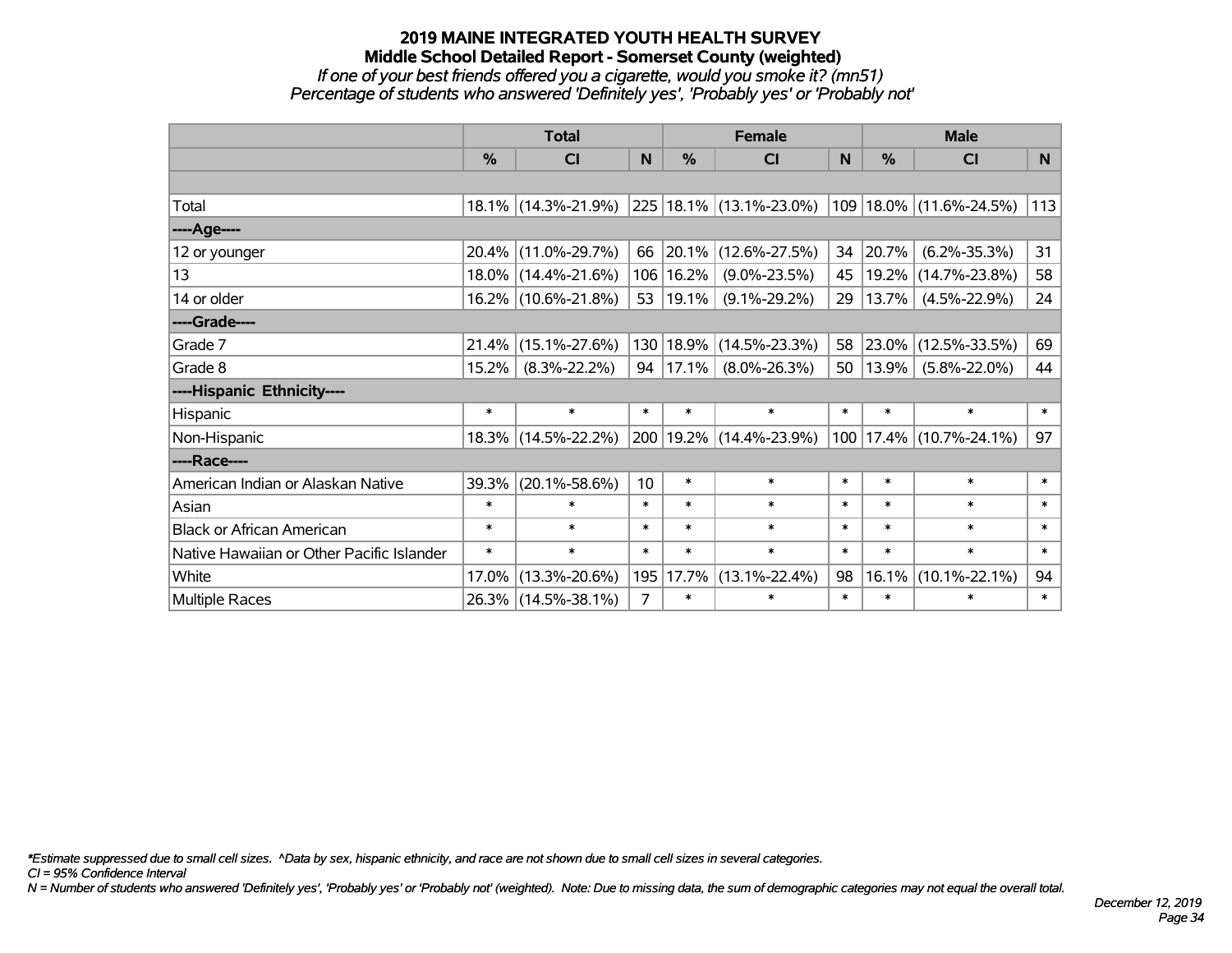*During the past 12 months, were you taught in any of your classes about the dangers of tobacco use? (mn156) Percentage of students who answered 'Yes'*

|                                           | <b>Total</b>  |                        |                |           | <b>Female</b>                               |        | <b>Male</b>   |                              |        |  |
|-------------------------------------------|---------------|------------------------|----------------|-----------|---------------------------------------------|--------|---------------|------------------------------|--------|--|
|                                           | $\frac{0}{0}$ | <b>CI</b>              | N              | $\%$      | <b>CI</b>                                   | N      | $\%$          | <b>CI</b>                    | N.     |  |
|                                           |               |                        |                |           |                                             |        |               |                              |        |  |
| Total                                     |               |                        |                |           | 52.7% (40.9%-64.4%) 651 52.3% (37.3%-67.4%) |        |               | $ 313 53.1\% $ (43.4%-62.9%) | 333    |  |
| ----Age----                               |               |                        |                |           |                                             |        |               |                              |        |  |
| 12 or younger                             | $65.1\%$      | $(54.7\% - 75.4\%)$    |                |           | $211 64.1\% (46.7\% - 81.6\%)$              |        | $111 66.1\% $ | $(53.3\% - 78.9\%)$          | 100    |  |
| 13                                        |               | 47.6% (34.4%-60.9%)    |                |           | 277 43.3% (27.7%-58.8%)                     |        |               | 119 51.7% (39.9%-63.5%)      | 152    |  |
| 14 or older                               |               | 49.4% (31.9%-66.9%)    |                |           | 163 55.3% (37.3%-73.3%)                     |        |               | 83 44.5% (26.5%-62.5%)       | 80     |  |
| ----Grade----                             |               |                        |                |           |                                             |        |               |                              |        |  |
| Grade 7                                   | 59.3%         | $(47.9\% - 70.7\%)$    |                |           | 355 56.2% (37.7%-74.8%)                     |        | 169 62.0%     | $(49.5\% - 74.5\%)$          | 183    |  |
| Grade 8                                   |               | $46.2\%$ (31.5%-61.0%) |                |           | 288 49.1% (33.9%-64.3%)                     |        |               | 144 44.2% (29.6%-58.8%)      | 142    |  |
| ----Hispanic Ethnicity----                |               |                        |                |           |                                             |        |               |                              |        |  |
| Hispanic                                  | 46.7%         | $(26.0\% - 67.4\%)$    | $\overline{7}$ | $\ast$    | $\ast$                                      | $\ast$ | $\ast$        | $\ast$                       | $\ast$ |  |
| Non-Hispanic                              |               | 52.3% (40.3%-64.3%)    |                |           | 570 52.6% (37.9%-67.2%)                     |        |               | 272 52.3% (41.8%-62.8%)      | 293    |  |
| ----Race----                              |               |                        |                |           |                                             |        |               |                              |        |  |
| American Indian or Alaskan Native         | 52.8%         | $(31.6\% - 74.0\%)$    | 13             | $\ast$    | $\ast$                                      | $\ast$ | $\ast$        | $\ast$                       | $\ast$ |  |
| Asian                                     | $\ast$        | $\ast$                 | $\ast$         | $\ast$    | $\ast$                                      | $\ast$ | $\ast$        | $\ast$                       | $\ast$ |  |
| <b>Black or African American</b>          | $\ast$        | $\ast$                 | $\ast$         | $\ast$    | $\ast$                                      | $\ast$ | $\ast$        | $\ast$                       | $\ast$ |  |
| Native Hawaiian or Other Pacific Islander | $\ast$        | $\ast$                 | $\ast$         | $\ast$    | $\ast$                                      | $\ast$ | $\ast$        | $\ast$                       | $\ast$ |  |
| White                                     | 52.5%         | $(40.6\% - 64.4\%)$    |                | 604 52.5% | $(36.9\% - 68.2\%)$                         | 288    | 52.6%         | $(43.0\% - 62.2\%)$          | 310    |  |
| Multiple Races                            |               | $63.2\%$ (44.9%-81.6%) | 17             | $\ast$    | $\ast$                                      | $\ast$ | $\ast$        | $\ast$                       | $\ast$ |  |

*\*Estimate suppressed due to small cell sizes. ^Data by sex, hispanic ethnicity, and race are not shown due to small cell sizes in several categories.*

*CI = 95% Confidence Interval*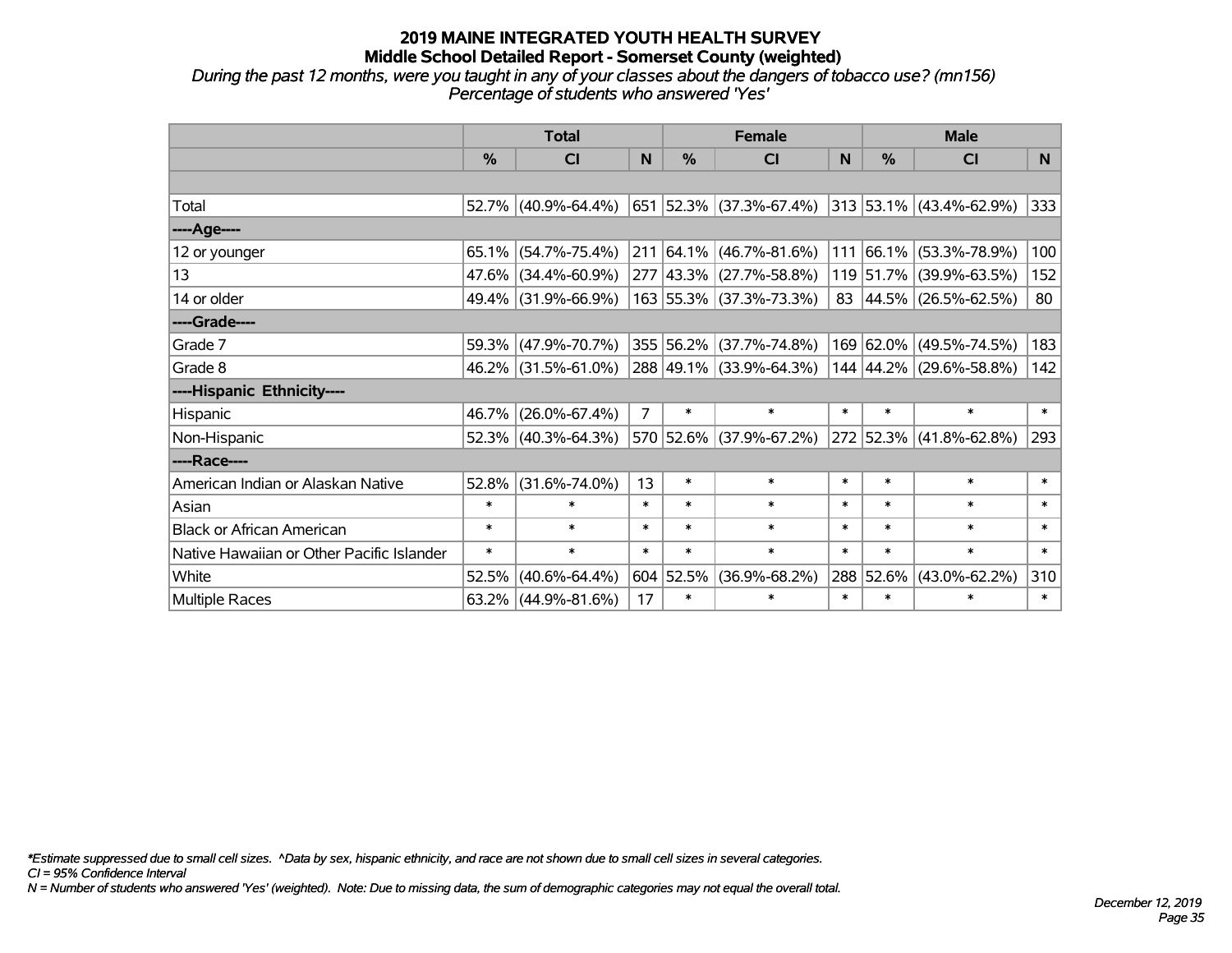*How much do you think people risk harming themselves (physically or in other ways) if they smoke one or more packs of cigarettes per day? (mn36) Percentage of students who answered 'No risk' or 'Slight risk'*

|                                           | <b>Total</b>  |                     |        |           | <b>Female</b>                |        | <b>Male</b> |                        |          |  |
|-------------------------------------------|---------------|---------------------|--------|-----------|------------------------------|--------|-------------|------------------------|----------|--|
|                                           | $\frac{0}{0}$ | <b>CI</b>           | N      | %         | CI                           | N      | %           | <b>CI</b>              | <b>N</b> |  |
|                                           |               |                     |        |           |                              |        |             |                        |          |  |
| Total                                     |               | 15.5% (12.3%-18.8%) |        |           | $ 192 14.1\% $ (10.2%-18.0%) |        |             | 85 17.2% (12.0%-22.4%) | 108      |  |
| ----Age----                               |               |                     |        |           |                              |        |             |                        |          |  |
| 12 or younger                             | 18.4%         | $(13.5\% - 23.3\%)$ | 62     | 18.3%     | $(6.7\% - 29.8\%)$           |        | 33 18.5%    | $(9.5\% - 27.6\%)$     | 30       |  |
| 13                                        | 13.1%         | $(9.7\% - 16.5\%)$  | 77     | 11.4%     | $(7.5\% - 15.3\%)$           |        | 32 15.2%    | $(11.7\% - 18.7\%)$    | 44       |  |
| 14 or older                               | $17.0\%$      | $(10.7\% - 23.3\%)$ | 53     | 14.2%     | $(6.9\% - 21.6\%)$           |        | 19 19.2%    | $(9.0\% - 29.4\%)$     | 34       |  |
| ----Grade----                             |               |                     |        |           |                              |        |             |                        |          |  |
| Grade 7                                   | 18.1%         | $(14.1\% - 22.1\%)$ |        | 109 16.2% | $(9.9\% - 22.5\%)$           |        | 49 20.1%    | $(14.0\% - 26.2\%)$    | 60       |  |
| Grade 8                                   | 13.2%         | $(7.6\% - 18.9\%)$  | 83     | 11.9%     | $(7.6\% - 16.3\%)$           |        | 35 14.8%    | $(7.2\% - 22.4\%)$     | 48       |  |
| ----Hispanic Ethnicity----                |               |                     |        |           |                              |        |             |                        |          |  |
| Hispanic                                  | $\ast$        | $\ast$              | $\ast$ | $\ast$    | $\ast$                       | $\ast$ | $\ast$      | $\ast$                 | $\ast$   |  |
| Non-Hispanic                              | $15.4\%$      | $(11.9\% - 19.0\%)$ |        |           | 172   14.4%   (10.1%-18.6%)  |        | 77 16.8%    | $(10.5\% - 23.0\%)$    | 95       |  |
| ----Race----                              |               |                     |        |           |                              |        |             |                        |          |  |
| American Indian or Alaskan Native         | $\ast$        | $\ast$              | $\ast$ | $\ast$    | $\ast$                       | $\ast$ | $\ast$      | $\ast$                 | $\ast$   |  |
| Asian                                     | $\ast$        | $\ast$              | $\ast$ | $\ast$    | $\ast$                       | $\ast$ | $\ast$      | $\ast$                 | $\ast$   |  |
| <b>Black or African American</b>          | $\ast$        | $\ast$              | $\ast$ | $\ast$    | $\ast$                       | $\ast$ | $\ast$      | $\ast$                 | $\ast$   |  |
| Native Hawaiian or Other Pacific Islander | $\ast$        | $\ast$              | $\ast$ | $\ast$    | $\ast$                       | $\ast$ | $\ast$      | $\ast$                 | $\ast$   |  |
| White                                     | 15.4%         | $(12.4\% - 18.5\%)$ | 177    | 14.1%     | $(10.3\% - 17.9\%)$          |        | 78 16.9%    | $(11.8\% - 22.0\%)$    | 99       |  |
| <b>Multiple Races</b>                     | $\ast$        | *                   | $\ast$ | $\ast$    | $\ast$                       | $\ast$ | $\ast$      | $\ast$                 | $\ast$   |  |

*\*Estimate suppressed due to small cell sizes. ^Data by sex, hispanic ethnicity, and race are not shown due to small cell sizes in several categories.*

*CI = 95% Confidence Interval*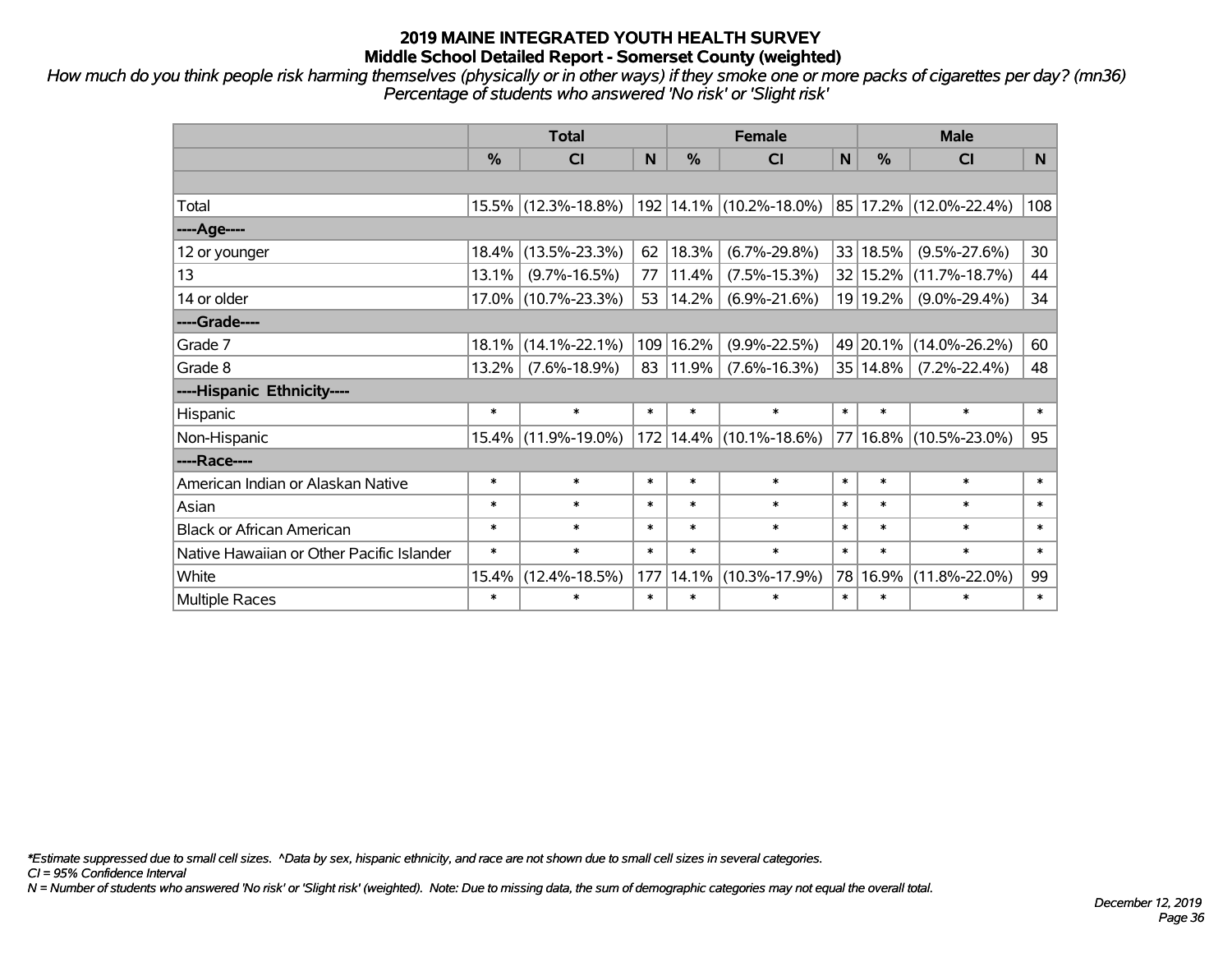# **2019 MAINE INTEGRATED YOUTH HEALTH SURVEY Middle School Detailed Report - Somerset County (weighted)** *How wrong do you think it is for someone your age to smoke cigarettes? (mn58) Percentage of students who answered 'A little bit wrong' or 'Not wrong at all'*

|                                           | <b>Total</b> |                      |                |                 | <b>Female</b>            |             | <b>Male</b>     |                          |             |  |
|-------------------------------------------|--------------|----------------------|----------------|-----------------|--------------------------|-------------|-----------------|--------------------------|-------------|--|
|                                           | %            | <b>CI</b>            | N              | $\%$            | <b>CI</b>                | $\mathbf N$ | %               | <b>CI</b>                | $\mathbf N$ |  |
|                                           |              |                      |                |                 |                          |             |                 |                          |             |  |
| Total                                     | 4.1%         | $(2.3\% - 6.0\%)$    |                | 51 3.8%         | $(1.3\% - 6.3\%)$        |             | 23 4.5%         | $(2.0\% - 7.0\%)$        | 28          |  |
| ----Age----                               |              |                      |                |                 |                          |             |                 |                          |             |  |
| 12 or younger                             | 2.1%         | $(0.0\% - 4.4\%)$    | $\overline{7}$ | $\ast$          | $\ast$                   | $\ast$      | $\ast$          | $\ast$                   | $\ast$      |  |
| 13                                        | 4.3%         | $(2.2\% - 6.4\%)$    |                | 26 4.1%         | $(0.0\% - 8.6\%)$        | 11          | 4.7%            | $(2.2\% - 7.2\%)$        | 14          |  |
| 14 or older                               |              | $5.7\%$ (1.1%-10.3%) |                |                 | $19 5.0\% $ (0.0%-10.5%) | 7           |                 | $6.3\%$ (0.9%-11.7%)     | 11          |  |
| ----Grade----                             |              |                      |                |                 |                          |             |                 |                          |             |  |
| Grade 7                                   | 3.4%         | $(1.6\% - 5.2\%)$    |                | $21 \mid 4.2\%$ | $(0.4\% - 8.0\%)$        |             | 13 2.7%         | $(0.0\% - 5.4\%)$        | 8           |  |
| Grade 8                                   | 4.9%         | $(1.5\% - 8.2\%)$    |                | 30 3.4%         | $(1.3\% - 5.6\%)$        |             |                 | $10 6.3\% $ (1.1%-11.6%) | 20          |  |
| ----Hispanic Ethnicity----                |              |                      |                |                 |                          |             |                 |                          |             |  |
| Hispanic                                  | $\ast$       | $\ast$               | $\ast$         | $\ast$          | $\ast$                   | $\ast$      | $\ast$          | $\ast$                   | $\ast$      |  |
| Non-Hispanic                              | 4.3%         | $(2.3\% - 6.4\%)$    |                | 47 4.2%         | $(1.3\% - 7.2\%)$        |             | $22 \mid 4.5\%$ | $(2.2\% - 6.9\%)$        | 25          |  |
| ----Race----                              |              |                      |                |                 |                          |             |                 |                          |             |  |
| American Indian or Alaskan Native         | $\ast$       | $\ast$               | $\ast$         | $\ast$          | $\ast$                   | $\ast$      | $\ast$          | $\ast$                   | $\ast$      |  |
| Asian                                     | $\ast$       | $\ast$               | $\ast$         | $\ast$          | $\ast$                   | $\ast$      | $\ast$          | $\ast$                   | $\ast$      |  |
| <b>Black or African American</b>          | $\ast$       | $\ast$               | $\ast$         | $\ast$          | $\ast$                   | $\ast$      | $\ast$          | $\ast$                   | $\ast$      |  |
| Native Hawaiian or Other Pacific Islander | $\ast$       | $\ast$               | $\ast$         | $\ast$          | $\ast$                   | $\ast$      | $\ast$          | $\ast$                   | $\ast$      |  |
| White                                     | 4.1%         | $(2.3\% - 5.9\%)$    |                | 47 3.9%         | $(1.3\% - 6.5\%)$        |             | 22 4.3%         | $(2.2\% - 6.4\%)$        | 25          |  |
| Multiple Races                            | $\ast$       | $\ast$               | $\ast$         | $\ast$          | $\ast$                   | $\ast$      | $\ast$          | $\ast$                   | $\ast$      |  |

*\*Estimate suppressed due to small cell sizes. ^Data by sex, hispanic ethnicity, and race are not shown due to small cell sizes in several categories.*

*CI = 95% Confidence Interval*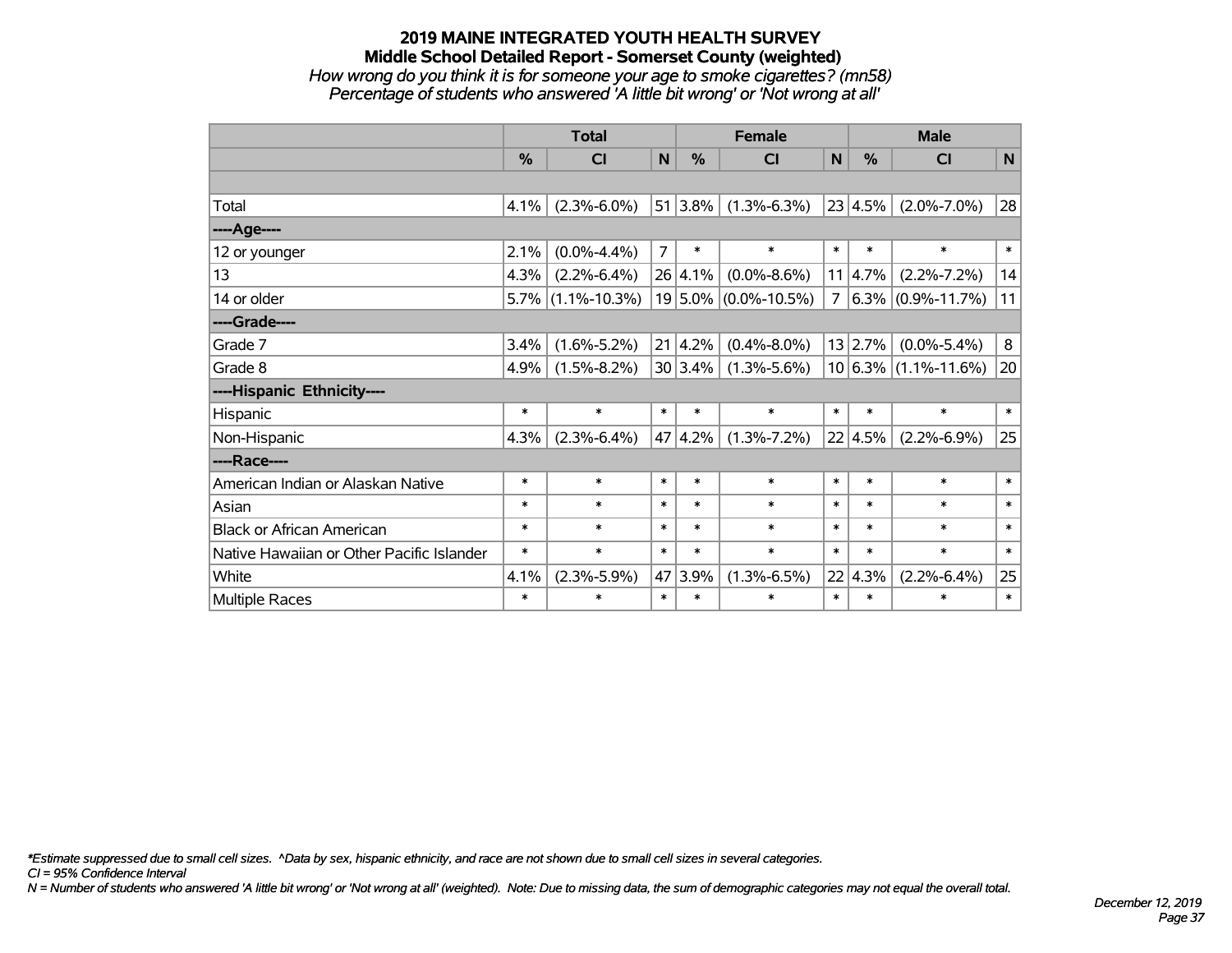# **2019 MAINE INTEGRATED YOUTH HEALTH SURVEY Middle School Detailed Report - Somerset County (weighted)** *How wrong do your parents feel it would be for you to smoke cigarettes? (mn35) Percentage of students who answered 'A little bit wrong' or 'Not wrong at all'*

|                                           | <b>Total</b> |                     |        |         | <b>Female</b>           | <b>Male</b> |        |                         |                |
|-------------------------------------------|--------------|---------------------|--------|---------|-------------------------|-------------|--------|-------------------------|----------------|
|                                           | %            | <b>CI</b>           | N      | %       | <b>CI</b>               | N           | $\%$   | <b>CI</b>               | $\mathsf{N}$   |
|                                           |              |                     |        |         |                         |             |        |                         |                |
| Total                                     |              | $2.1\%$ (0.7%-3.6%) |        |         | $26 2.6\% $ (0.0%-5.6%) |             |        | $15 1.8\% $ (0.0%-3.6%) | 11             |
| ----Age----                               |              |                     |        |         |                         |             |        |                         |                |
| 12 or younger                             | $\ast$       | $\ast$              | $\ast$ | $\ast$  | $\ast$                  | $\ast$      | $\ast$ | $\ast$                  | $\ast$         |
| 13                                        | 2.7%         | $(1.1\% - 4.3\%)$   |        | 16 2.8% | $(0.5\% - 5.1\%)$       | 8           | 2.7%   | $(0.1\% - 5.4\%)$       | 8              |
| 14 or older                               |              | $1.7\%$ (0.0%-4.6%) | 6      | $\ast$  | $\ast$                  | $\ast$      | $\ast$ | $\ast$                  | $\ast$         |
| ----Grade----                             |              |                     |        |         |                         |             |        |                         |                |
| Grade 7                                   | 2.0%         | $(0.1\% - 3.9\%)$   | 12     | $\ast$  | $\ast$                  | $\ast$      | $\ast$ | $\ast$                  | $\ast$         |
| Grade 8                                   |              | $2.3\%$ (0.2%-4.4%) | 14     | $\ast$  | $\ast$                  | $\ast$      | $\ast$ | $\ast$                  | $\ast$         |
| ----Hispanic Ethnicity----                |              |                     |        |         |                         |             |        |                         |                |
| Hispanic                                  | $\ast$       | $\ast$              | $\ast$ | $\ast$  | $\ast$                  | $\ast$      | $\ast$ | $\ast$                  | $\ast$         |
| Non-Hispanic                              | 2.1%         | $(0.8\% - 3.5\%)$   |        |         | $23 2.5\% $ (0.0%-5.2%) | 13          | 1.8%   | $(0.0\% - 3.9\%)$       | 10             |
| ----Race----                              |              |                     |        |         |                         |             |        |                         |                |
| American Indian or Alaskan Native         | $\ast$       | $\ast$              | $\ast$ | $\ast$  | $\ast$                  | $\ast$      | $\ast$ | $\ast$                  | $\ast$         |
| Asian                                     | $\ast$       | $\ast$              | $\ast$ | $\ast$  | $\ast$                  | $\ast$      | $\ast$ | $\ast$                  | $\ast$         |
| <b>Black or African American</b>          | $\ast$       | $\ast$              | $\ast$ | $\ast$  | $\ast$                  | $\ast$      | $\ast$ | $\ast$                  | $\ast$         |
| Native Hawaiian or Other Pacific Islander | $\ast$       | $\ast$              | $\ast$ | $\ast$  | $\ast$                  | $\ast$      | $\ast$ | $\ast$                  | $\ast$         |
| White                                     | 1.7%         | $(0.5\% - 2.8\%)$   | 19     | 2.2%    | $(0.0\% - 4.8\%)$       | 12          | 1.3%   | $(0.0\% - 2.8\%)$       | $\overline{7}$ |
| Multiple Races                            | $\ast$       | $\ast$              | $\ast$ | $\ast$  | $\ast$                  | $\ast$      | $\ast$ | $\ast$                  | $\ast$         |

*\*Estimate suppressed due to small cell sizes. ^Data by sex, hispanic ethnicity, and race are not shown due to small cell sizes in several categories.*

*CI = 95% Confidence Interval*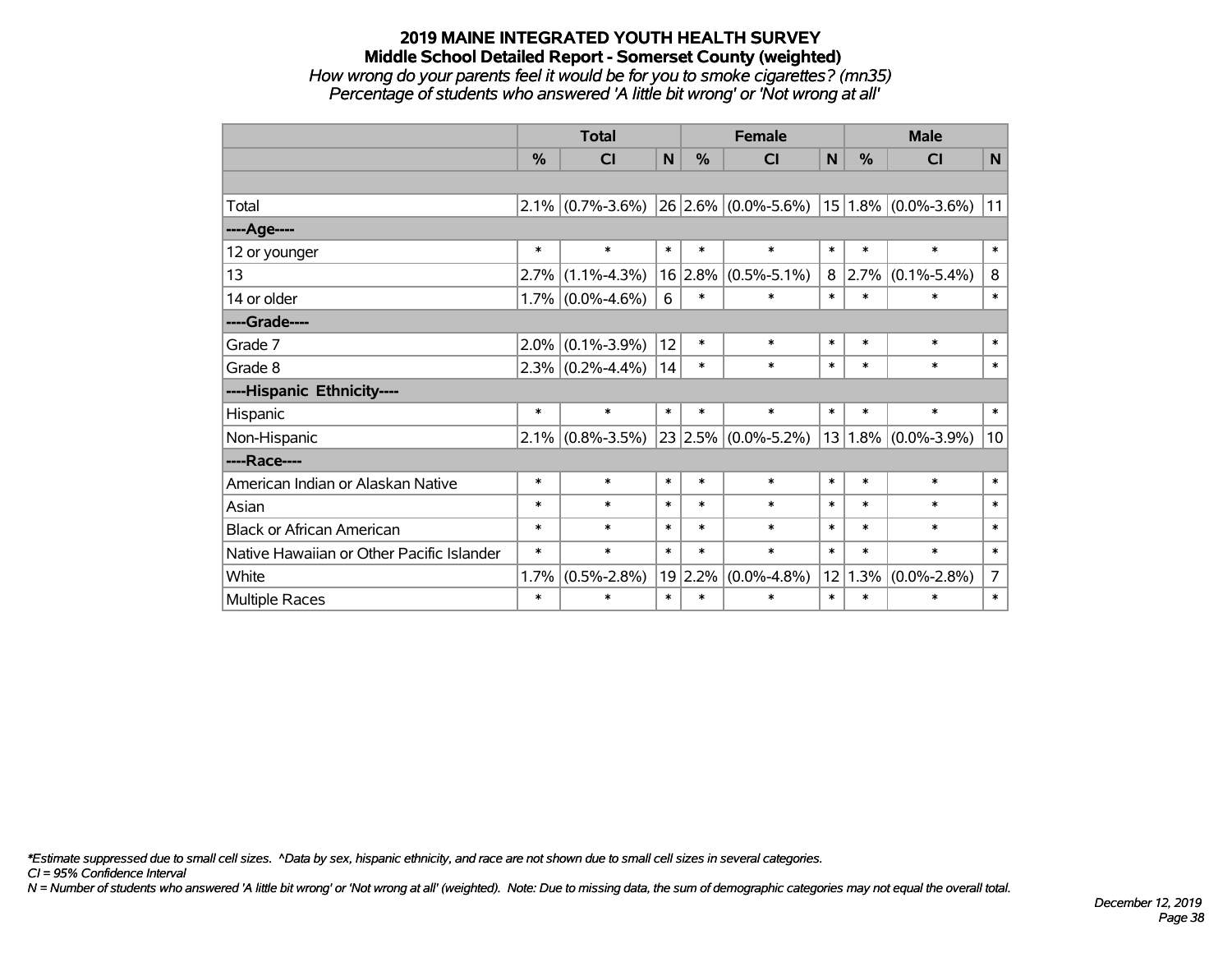# **2019 MAINE INTEGRATED YOUTH HEALTH SURVEY Middle School Detailed Report - Somerset County (weighted)** *How wrong do your friends feel it would be for you to smoke cigarettes? (mn172) Percentage of students who answered 'A little bit wrong' or 'Not wrong at all'*

|                                           | <b>Total</b> |                     |                |               | <b>Female</b>               |              | <b>Male</b> |                            |                |  |
|-------------------------------------------|--------------|---------------------|----------------|---------------|-----------------------------|--------------|-------------|----------------------------|----------------|--|
|                                           | %            | <b>CI</b>           | N              | $\frac{9}{6}$ | <b>CI</b>                   | $\mathsf{N}$ | %           | <b>CI</b>                  | N <sub>1</sub> |  |
|                                           |              |                     |                |               |                             |              |             |                            |                |  |
| Total                                     |              | 16.8% (12.9%-20.6%) |                |               | 206 15.9% (12.1%-19.6%)     |              |             | 94   17.9%   (13.3%-22.6%) | 112            |  |
| ----Age----                               |              |                     |                |               |                             |              |             |                            |                |  |
| 12 or younger                             | 16.7%        | $(11.4\% - 21.9\%)$ | 54             | 15.9%         | $(11.0\% - 20.7\%)$         |              | 27 17.6%    | $(11.3\% - 23.9\%)$        | 27             |  |
| 13                                        | 16.3%        | $(10.8\% - 21.9\%)$ | 94             |               | $ 17.3\% $ (13.8%-20.8%)    |              | 47 16.1%    | $(8.0\% - 24.3\%)$         | 47             |  |
| 14 or older                               |              | 17.6% (10.3%-24.9%) | 58             | 13.2%         | $(1.5\% - 24.9\%)$          |              |             | 20 21.2% (16.4%-26.0%)     | 38             |  |
| ----Grade----                             |              |                     |                |               |                             |              |             |                            |                |  |
| Grade 7                                   | 20.3%        | $(15.9\% - 24.7\%)$ |                | 120 20.1%     | $(16.5\% - 23.7\%)$         |              | 60 20.7%    | $(14.2\% - 27.2\%)$        | 61             |  |
| Grade 8                                   | 13.8%        | $(6.0\% - 21.6\%)$  |                | 85   11.7%    | $(3.4\% - 20.1\%)$          |              | 34 16.0%    | $(8.3\% - 23.7\%)$         | 51             |  |
| ----Hispanic Ethnicity----                |              |                     |                |               |                             |              |             |                            |                |  |
| Hispanic                                  | $\ast$       | $\ast$              | $\ast$         | $\ast$        | $\ast$                      | $\ast$       | $\ast$      | $\ast$                     | $\ast$         |  |
| Non-Hispanic                              |              | 17.2% (13.0%-21.5%) |                |               | 185   16.6%   (13.0%-20.3%) |              | 85 18.1%    | $(12.7\% - 23.6\%)$        | 100            |  |
| ----Race----                              |              |                     |                |               |                             |              |             |                            |                |  |
| American Indian or Alaskan Native         | 29.7%        | $(12.8\% - 46.7\%)$ | 7              | $\ast$        | $\ast$                      | $\ast$       | $\ast$      | $\ast$                     | $\ast$         |  |
| Asian                                     | $\ast$       | $\ast$              | $\ast$         | $\ast$        | $\ast$                      | $\ast$       | $\ast$      | $\ast$                     | $\ast$         |  |
| <b>Black or African American</b>          | $\ast$       | $\ast$              | $\ast$         | $\ast$        | $\ast$                      | $\ast$       | $\ast$      | $\ast$                     | $\ast$         |  |
| Native Hawaiian or Other Pacific Islander | $\ast$       | $\ast$              | $\ast$         | $\ast$        | $\ast$                      | $\ast$       | $\ast$      | $\ast$                     | $\ast$         |  |
| White                                     | 16.3%        | $(12.1\% - 20.5\%)$ |                | 186 15.7%     | $(11.7\% - 19.6\%)$         |              | 85 17.2%    | $(12.0\% - 22.5\%)$        | 101            |  |
| Multiple Races                            | 24.5%        | $(5.5\% - 43.5\%)$  | $\overline{7}$ | $\ast$        | $\ast$                      | $\ast$       | $\ast$      | $\ast$                     | $\ast$         |  |

*\*Estimate suppressed due to small cell sizes. ^Data by sex, hispanic ethnicity, and race are not shown due to small cell sizes in several categories.*

*CI = 95% Confidence Interval*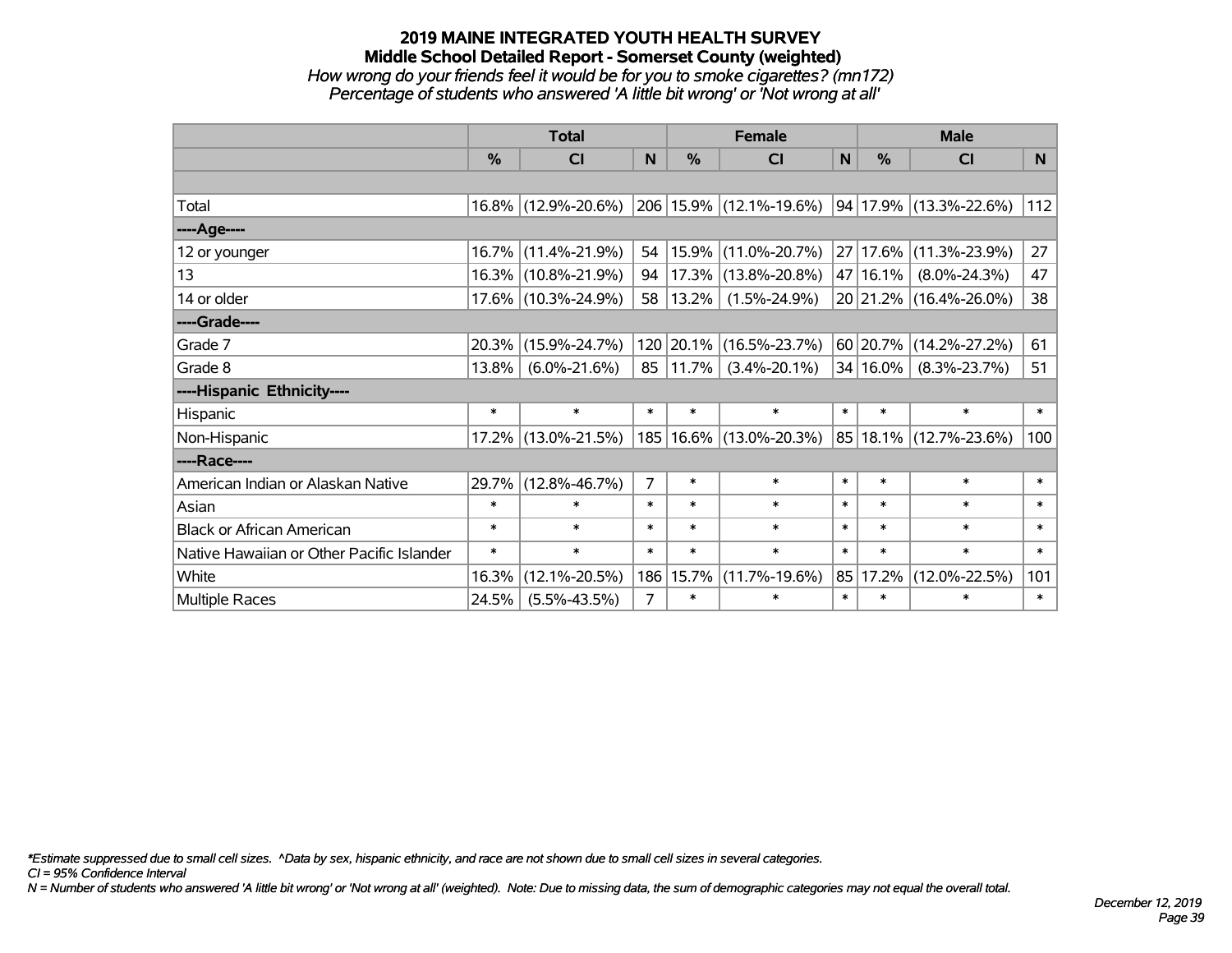#### **2019 MAINE INTEGRATED YOUTH HEALTH SURVEY Middle School Detailed Report - Somerset County (weighted)** *Have you ever used an electronic vapor product? (mn173) Percentage of students who answered 'Yes'*

|                                           | <b>Total</b>  |                     |        |             | <b>Female</b>                                             |        | <b>Male</b> |                         |        |  |
|-------------------------------------------|---------------|---------------------|--------|-------------|-----------------------------------------------------------|--------|-------------|-------------------------|--------|--|
|                                           | $\frac{0}{2}$ | <b>CI</b>           | N      | $\%$        | <b>CI</b>                                                 | N      | $\%$        | <b>CI</b>               | N      |  |
|                                           |               |                     |        |             |                                                           |        |             |                         |        |  |
| Total                                     |               | 19.1% (14.3%-23.9%) |        |             | 234   19.1%   (14.5%-23.6%)   113   19.5%   (12.7%-26.2%) |        |             |                         | 120    |  |
| ----Age----                               |               |                     |        |             |                                                           |        |             |                         |        |  |
| 12 or younger                             | 20.6%         | $(12.9\% - 28.4\%)$ | 66     | $19.8\%$    | $(13.3\% - 26.3\%)$                                       | 33     | 21.5%       | $(9.4\% - 33.7\%)$      | 33     |  |
| 13                                        |               | 17.4% (10.6%-24.3%) |        | 101   15.7% | $(8.6\% - 22.8\%)$                                        | 44     |             | 19.8% (11.0%-28.6%)     | 58     |  |
| 14 or older                               |               | 20.5% (14.6%-26.4%) |        |             | 66 24.4% (13.2%-35.7%)                                    | 37     | 17.1%       | $(7.8\% - 26.3\%)$      | 30     |  |
| ----Grade----                             |               |                     |        |             |                                                           |        |             |                         |        |  |
| Grade 7                                   | 21.9%         | $(12.7\% - 31.2\%)$ |        |             | 131   19.7%   (11.7%-27.8%)                               | 59     |             | 24.4% (12.0%-36.7%)     | 72     |  |
| Grade 8                                   |               | 16.6% (10.7%-22.5%) |        |             | $102$   18.3%   (12.7%-24.0%)                             | 54     | $ 15.5\% $  | $(6.3\% - 24.6\%)$      | 48     |  |
| ----Hispanic Ethnicity----                |               |                     |        |             |                                                           |        |             |                         |        |  |
| Hispanic                                  | $\ast$        | $\ast$              | $\ast$ | $\ast$      | $\ast$                                                    | $\ast$ | $\ast$      | $\ast$                  | $\ast$ |  |
| Non-Hispanic                              |               | 20.3% (15.0%-25.6%) |        |             | 218 21.4% (16.0%-26.8%)                                   |        |             | 110 19.7% (12.7%-26.6%) | 107    |  |
| ----Race----                              |               |                     |        |             |                                                           |        |             |                         |        |  |
| American Indian or Alaskan Native         | 21.0%         | $(9.5\% - 32.4\%)$  | 6      | $\ast$      | $\ast$                                                    | $\ast$ | $\ast$      | $\ast$                  | $\ast$ |  |
| Asian                                     | $\ast$        | $\ast$              | $\ast$ | $\ast$      | $\ast$                                                    | $\ast$ | $\ast$      | $\ast$                  | $\ast$ |  |
| <b>Black or African American</b>          | $\ast$        | $\ast$              | $\ast$ | $\ast$      | $\ast$                                                    | $\ast$ | $\ast$      | $\ast$                  | $\ast$ |  |
| Native Hawaiian or Other Pacific Islander | $\ast$        | $\ast$              | $\ast$ | $\ast$      | $\ast$                                                    | $\ast$ | $\ast$      | $\ast$                  | $\ast$ |  |
| White                                     | 19.1%         | $(14.0\% - 24.2\%)$ | 216    | 19.0%       | $(14.5\% - 23.4\%)$                                       | 104    | 19.5%       | $(12.2\% - 26.8\%)$     | 113    |  |
| <b>Multiple Races</b>                     |               | 32.5% (19.8%-45.2%) | 8      | $\ast$      | $\ast$                                                    | $\ast$ | $\ast$      | $\ast$                  | $\ast$ |  |

*\*Estimate suppressed due to small cell sizes. ^Data by sex, hispanic ethnicity, and race are not shown due to small cell sizes in several categories.*

*CI = 95% Confidence Interval*

*N = Number of students who answered 'Yes' (weighted). Note: Due to missing data, the sum of demographic categories may not equal the overall total.*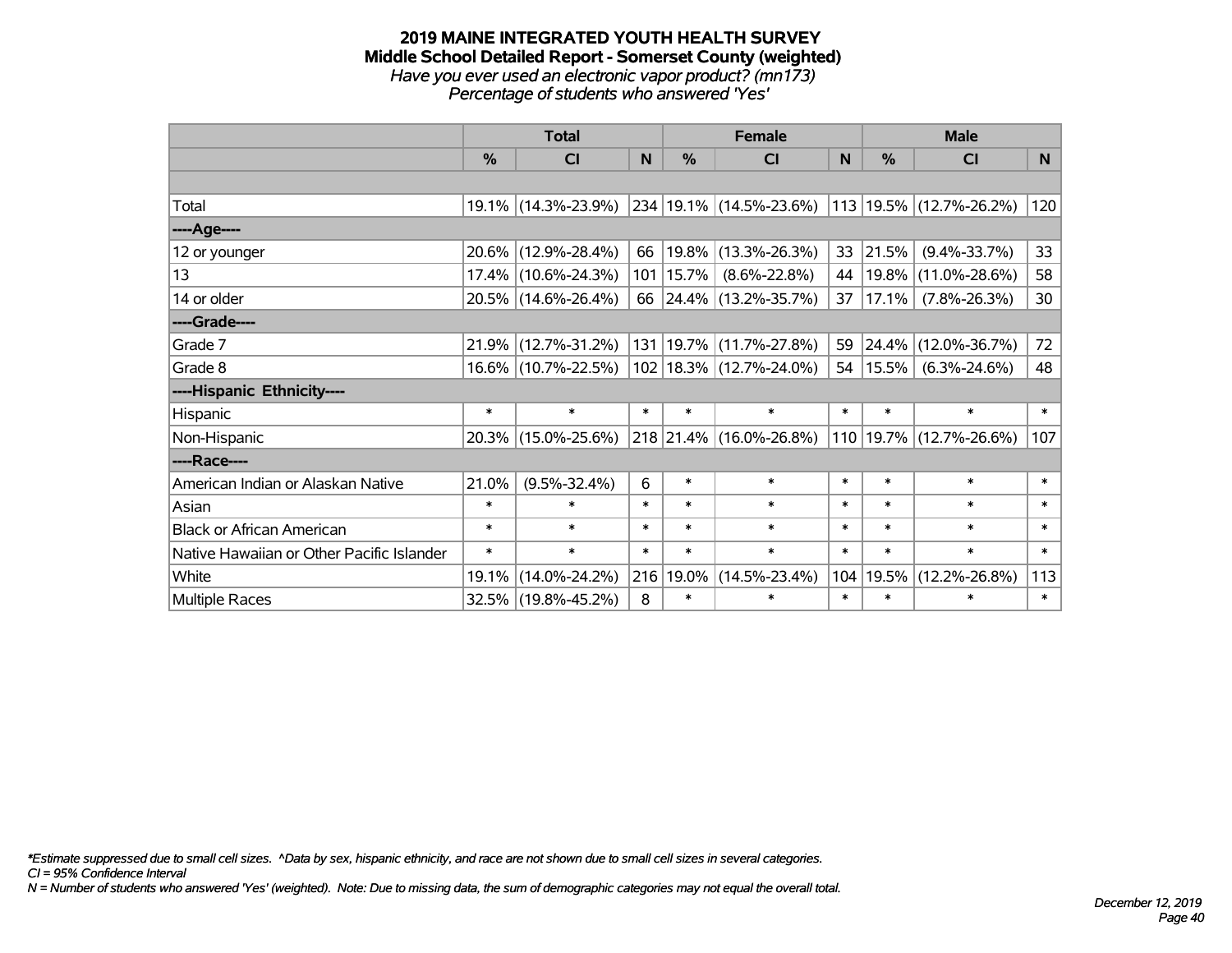### **2019 MAINE INTEGRATED YOUTH HEALTH SURVEY Middle School Detailed Report - Somerset County (weighted)** *During the past 30 days, on how many days did you use an electronic vapor product? (mn174) Percentage of students who answered at least 1 day*

|                                           | <b>Total</b>  |                    |        |                 | <b>Female</b>                |             | <b>Male</b> |                          |        |  |
|-------------------------------------------|---------------|--------------------|--------|-----------------|------------------------------|-------------|-------------|--------------------------|--------|--|
|                                           | $\frac{0}{0}$ | <b>CI</b>          | N      | $\frac{0}{0}$   | <b>CI</b>                    | $\mathbf N$ | %           | <b>CI</b>                | N      |  |
|                                           |               |                    |        |                 |                              |             |             |                          |        |  |
| Total                                     | 6.2%          | $(5.0\% - 7.4\%)$  |        | 77 4.7%         | $(2.1\% - 7.3\%)$            |             |             | 28 7.7% (5.0%-10.5%)     | 49     |  |
| ----Age----                               |               |                    |        |                 |                              |             |             |                          |        |  |
| 12 or younger                             | 6.4%          | $(2.2\% - 10.5\%)$ |        |                 | $21 6.5\%  (0.0\% - 13.5\%)$ | 11          |             | $ 6.2\% $ (0.0%-12.6%)   | 10     |  |
| 13                                        | 5.4%          | $(2.6\% - 8.2\%)$  |        | 32 2.2%         | $(0.4\% - 4.1\%)$            | 6           |             | $ 8.6\% $ (3.1%-14.1%)   | 26     |  |
| 14 or older                               | 7.5%          | $(5.0\% - 9.9\%)$  |        |                 | $24$ 7.3% (2.0%-12.6%)       | 11          |             | $ 7.6\% $ (0.8%-14.5%)   | 14     |  |
| ----Grade----                             |               |                    |        |                 |                              |             |             |                          |        |  |
| Grade 7                                   | 6.2%          | $(4.3\% - 8.0\%)$  |        | 38 4.6%         | $(1.0\% - 8.3\%)$            |             | 14 7.8%     | $(2.8\% - 12.9\%)$       | 24     |  |
| Grade 8                                   | 6.3%          | $(3.6\% - 8.9\%)$  |        | 39 4.6%         | $(2.0\% - 7.2\%)$            |             |             | $13 7.9\% $ (3.6%-12.3%) | 25     |  |
| ----Hispanic Ethnicity----                |               |                    |        |                 |                              |             |             |                          |        |  |
| Hispanic                                  | $\ast$        | $\ast$             | $\ast$ | $\ast$          | $\ast$                       | $\ast$      | $\ast$      | $\ast$                   | $\ast$ |  |
| Non-Hispanic                              | 6.3%          | $(5.0\% - 7.6\%)$  |        | $68$ 5.0%       | $(2.2\% - 7.8\%)$            |             |             | 26 7.6% (4.7%-10.4%)     | 42     |  |
| ----Race----                              |               |                    |        |                 |                              |             |             |                          |        |  |
| American Indian or Alaskan Native         | $\ast$        | $\ast$             | $\ast$ | $\ast$          | $\ast$                       | $\ast$      | $\ast$      | $\ast$                   | $\ast$ |  |
| Asian                                     | $\ast$        | $\ast$             | $\ast$ | $\ast$          | $\ast$                       | $\ast$      | $\ast$      | $\ast$                   | $\ast$ |  |
| <b>Black or African American</b>          | $\ast$        | $\ast$             | $\ast$ | $\ast$          | $\ast$                       | $\ast$      | $\ast$      | $\ast$                   | $\ast$ |  |
| Native Hawaiian or Other Pacific Islander | $\ast$        | $\ast$             | $\ast$ | $\ast$          | $\ast$                       | $\ast$      | $\ast$      | $\ast$                   | $\ast$ |  |
| White                                     | 5.8%          | $(4.7\% - 7.0\%)$  |        | $67 \,   4.5\%$ | $(1.5\% - 7.4\%)$            |             | 24 7.2%     | $(4.7\% - 9.7\%)$        | 42     |  |
| Multiple Races                            | $\ast$        | $\ast$             | $\ast$ | $\ast$          | $\ast$                       | $\ast$      | $\ast$      | $\ast$                   | $\ast$ |  |

*\*Estimate suppressed due to small cell sizes. ^Data by sex, hispanic ethnicity, and race are not shown due to small cell sizes in several categories.*

*CI = 95% Confidence Interval*

*N = Number of students who answered at least 1 day (weighted). Note: Due to missing data, the sum of demographic categories may not equal the overall total.*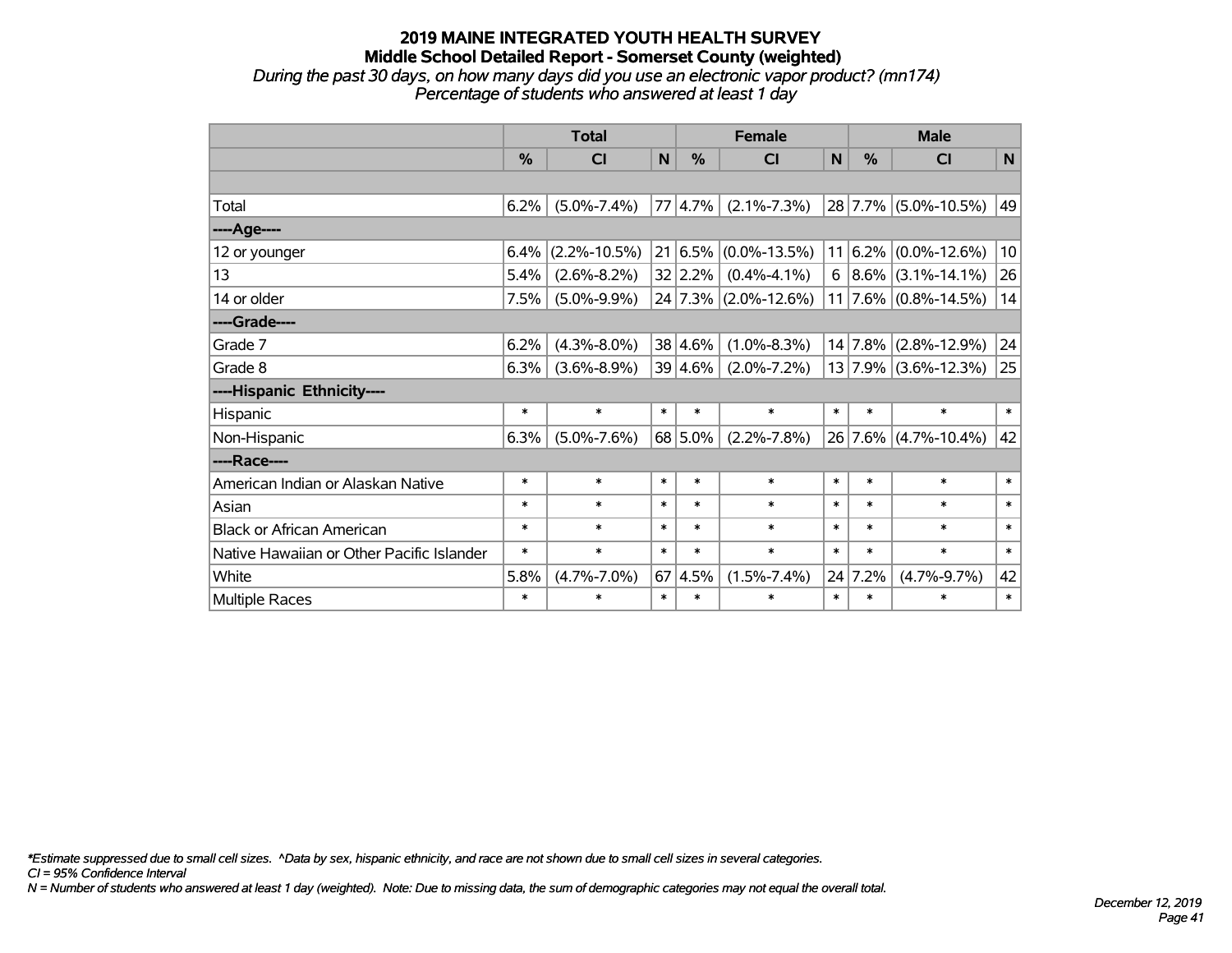#### **2019 MAINE INTEGRATED YOUTH HEALTH SURVEY Middle School Detailed Report - Somerset County (weighted)** *The last time you used an electronic vapor product, what was in the vapor you inhaled? (mn182) Percentage of students who answered 'Nicotine'*

|                                           |        | <b>Total</b>        |        |          | <b>Female</b>              |        |          | <b>Male</b>            |        |
|-------------------------------------------|--------|---------------------|--------|----------|----------------------------|--------|----------|------------------------|--------|
|                                           | %      | CI                  | N      | %        | CI                         | N      | %        | CI                     | N      |
|                                           |        |                     |        |          |                            |        |          |                        |        |
| Total                                     |        | 25.3% (13.6%-37.0%) |        |          | $ 51 18.0\% $ (0.6%-35.3%) |        |          | 17 31.9% (16.0%-47.9%) | 34     |
| ----Age----                               |        |                     |        |          |                            |        |          |                        |        |
| 12 or younger                             | 20.2%  | $(0.0\% - 42.2\%)$  | 9      | $\ast$   | $\ast$                     | $\ast$ | $\ast$   | $\ast$                 | $\ast$ |
| 13                                        | 34.9%  | $(23.5\% - 46.3\%)$ | 35     | 14.7%    | $(0.0\% - 39.5\%)$         | 6      | 47.4%    | $(21.7\% - 73.1\%)$    | 29     |
| 14 or older                               | 13.0%  | $(0.0\% - 31.4\%)$  | 8      | $\ast$   | $\ast$                     | $\ast$ | $\ast$   | $\ast$                 | $\ast$ |
| ----Grade----                             |        |                     |        |          |                            |        |          |                        |        |
| Grade 7                                   | 30.9%  | $(14.4\% - 47.4\%)$ |        | 33 20.6% | $(3.7\% - 37.4\%)$         | 9      | 38.6%    | $(15.2\% - 62.0\%)$    | 24     |
| Grade 8                                   | 19.1%  | $(4.6\% - 33.6\%)$  |        |          | 18 15.8% (0.0%-40.4%)      | 8      | 22.7%    | $(8.8\% - 36.6\%)$     | 10     |
| ----Hispanic Ethnicity----                |        |                     |        |          |                            |        |          |                        |        |
| Hispanic                                  | $\ast$ | $\ast$              | $\ast$ | $\ast$   | $\ast$                     | $\ast$ | $\ast$   | $\ast$                 | $\ast$ |
| Non-Hispanic                              | 21.0%  | $(12.6\% - 29.4\%)$ |        |          | 39 18.4% (0.2%-36.6%)      |        |          | 17 23.5% (12.9%-34.2%) | 22     |
| ----Race----                              |        |                     |        |          |                            |        |          |                        |        |
| American Indian or Alaskan Native         | *      | $\ast$              | $\ast$ | $\ast$   | $\ast$                     | $\ast$ | $\ast$   | $\ast$                 | $\ast$ |
| Asian                                     | *      | $\ast$              | $\ast$ | $\ast$   | $\ast$                     | $\ast$ | $\ast$   | $\ast$                 | $\ast$ |
| <b>Black or African American</b>          | $\ast$ | $\ast$              | $\ast$ | $\ast$   | $\ast$                     | $\ast$ | $\ast$   | $\ast$                 | $\ast$ |
| Native Hawaiian or Other Pacific Islander | $\ast$ | $\ast$              | $\ast$ | $\ast$   | $\ast$                     | $\ast$ | $\ast$   | $\ast$                 | $\ast$ |
| White                                     | 23.8%  | $(12.3\% - 35.2\%)$ | 44     | 18.4%    | $(0.0\% - 37.3\%)$         |        | 16 28.7% | $(16.3\% - 41.1\%)$    | 28     |
| Multiple Races                            | $\ast$ | $\ast$              | $\ast$ | $\ast$   | $\ast$                     | $\ast$ | $\ast$   | $\ast$                 | $\ast$ |

*\*Estimate suppressed due to small cell sizes. ^Data by sex, hispanic ethnicity, and race are not shown due to small cell sizes in several categories.*

*CI = 95% Confidence Interval*

*N = Number of students who answered 'Nicotine' (weighted). Note: Due to missing data, the sum of demographic categories may not equal the overall total.*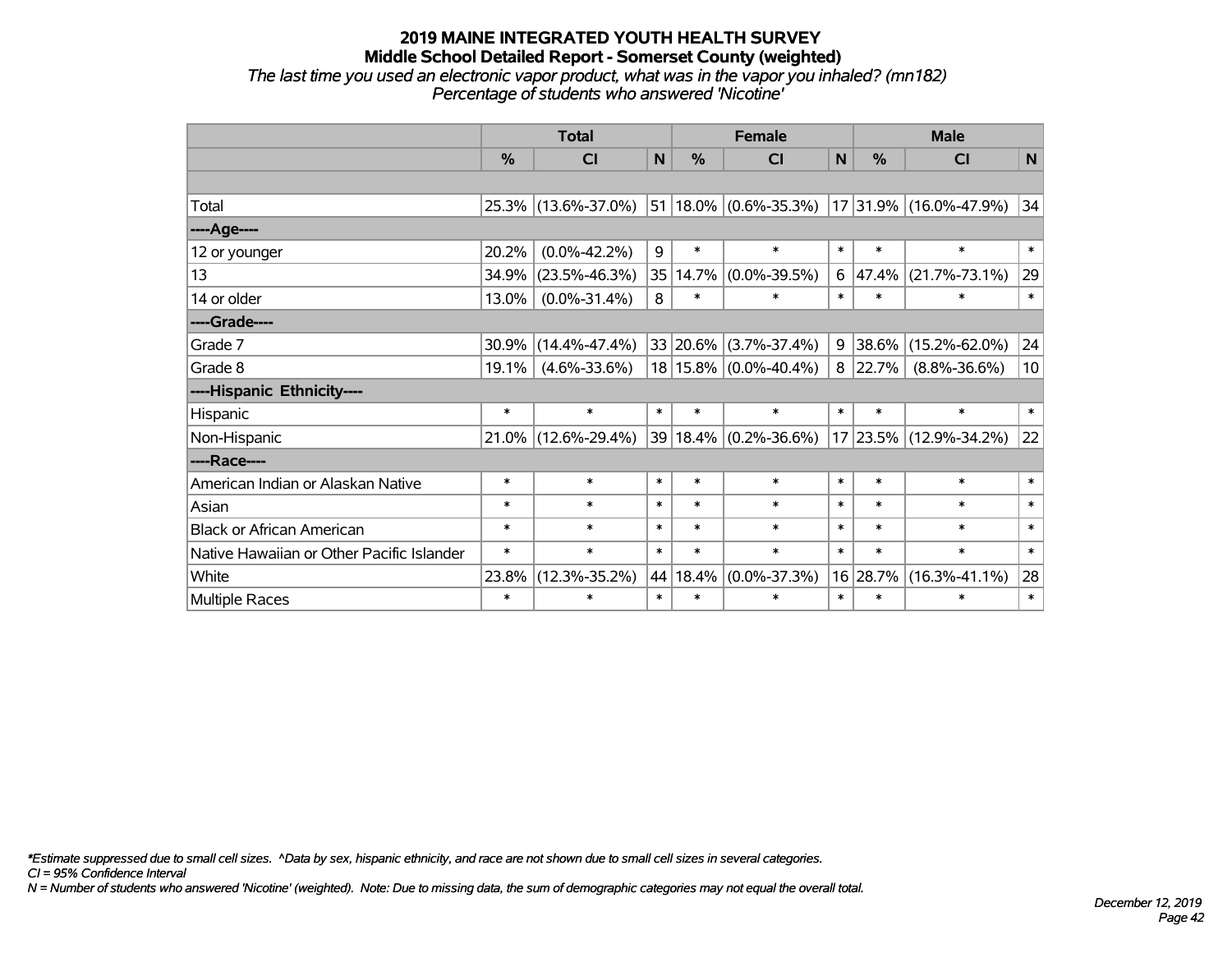*The last time you used an electronic vapor product, what was in the vapor you inhaled? (mn182\_2) Percentage of students who answered 'Marijuana or Hash Oil'*

|                                           |         | <b>Total</b>        | <b>Female</b> |        |        |              |        | <b>Male</b> |        |
|-------------------------------------------|---------|---------------------|---------------|--------|--------|--------------|--------|-------------|--------|
|                                           | $\%$    | <b>CI</b>           | N             | %      | CI     | $\mathsf{N}$ |        | % CI N      |        |
|                                           |         |                     |               |        |        |              |        |             |        |
| Total                                     | $3.1\%$ | $(0.0\% - 6.9\%)$   | 6             | $\ast$ | $\ast$ | *            | *      | $\ast$      | $\ast$ |
| ---- Age----                              |         |                     |               |        |        |              |        |             |        |
| 12 or younger                             | $\ast$  | $\ast$              | $\ast$        | $\ast$ | $\ast$ | $\ast$       | *      | $\ast$      | $\ast$ |
| 13                                        | $\ast$  | $\ast$              | $\ast$        | $\ast$ | $\ast$ | $\ast$       | *      | $\ast$      | $\ast$ |
| 14 or older                               | *       | $\ast$              | $\ast$        | $\ast$ | $\ast$ | $\ast$       | *      | $\ast$      | $\ast$ |
| ----Grade----                             |         |                     |               |        |        |              |        |             |        |
| Grade 7                                   | $\ast$  | $\ast$              | $\ast$        | $\ast$ | $\ast$ | $\ast$       | $\ast$ | $\ast$      | $\ast$ |
| Grade 8                                   | $\ast$  | $\ast$              | $\ast$        | $\ast$ | $\ast$ | $\ast$       | *      | $\ast$      | $\ast$ |
| ----Hispanic Ethnicity----                |         |                     |               |        |        |              |        |             |        |
| Hispanic                                  | $\ast$  | $\ast$              | $\ast$        | $\ast$ | $\ast$ | $\ast$       | *      | $\ast$      | *      |
| Non-Hispanic                              |         | $3.1\%$ (0.0%-7.2%) | 6             | $\ast$ | $\ast$ | $\ast$       | $\ast$ | *           | $\ast$ |
| ----Race----                              |         |                     |               |        |        |              |        |             |        |
| American Indian or Alaskan Native         | $\ast$  | $\ast$              | $\ast$        | $\ast$ | $\ast$ | $\ast$       | $\ast$ | $\ast$      | $\ast$ |
| Asian                                     | $\ast$  | $\ast$              | $\ast$        | $\ast$ | $\ast$ | $\ast$       | $\ast$ | $\ast$      | $\ast$ |
| <b>Black or African American</b>          | *       | $\ast$              | $\ast$        | $\ast$ | $\ast$ | $\ast$       | $\ast$ | $\ast$      | $\ast$ |
| Native Hawaiian or Other Pacific Islander | $\ast$  | $\ast$              | $\ast$        | $\ast$ | $\ast$ | $\ast$       | $\ast$ | $\ast$      | $\ast$ |
| White                                     | *       | $\ast$              | $\ast$        | $\ast$ | $\ast$ | $\ast$       | $\ast$ | $\ast$      | $\ast$ |
| <b>Multiple Races</b>                     | *       | $\ast$              | $\ast$        | $\ast$ | $\ast$ | $\ast$       | $\ast$ | $\ast$      | $\ast$ |

*\*Estimate suppressed due to small cell sizes. ^Data by sex, hispanic ethnicity, and race are not shown due to small cell sizes in several categories.*

*CI = 95% Confidence Interval*

*N = Number of students who answered 'Marijuana or Hash Oil' (weighted). Note: Due to missing data, the sum of demographic categories may not equal the overall total.*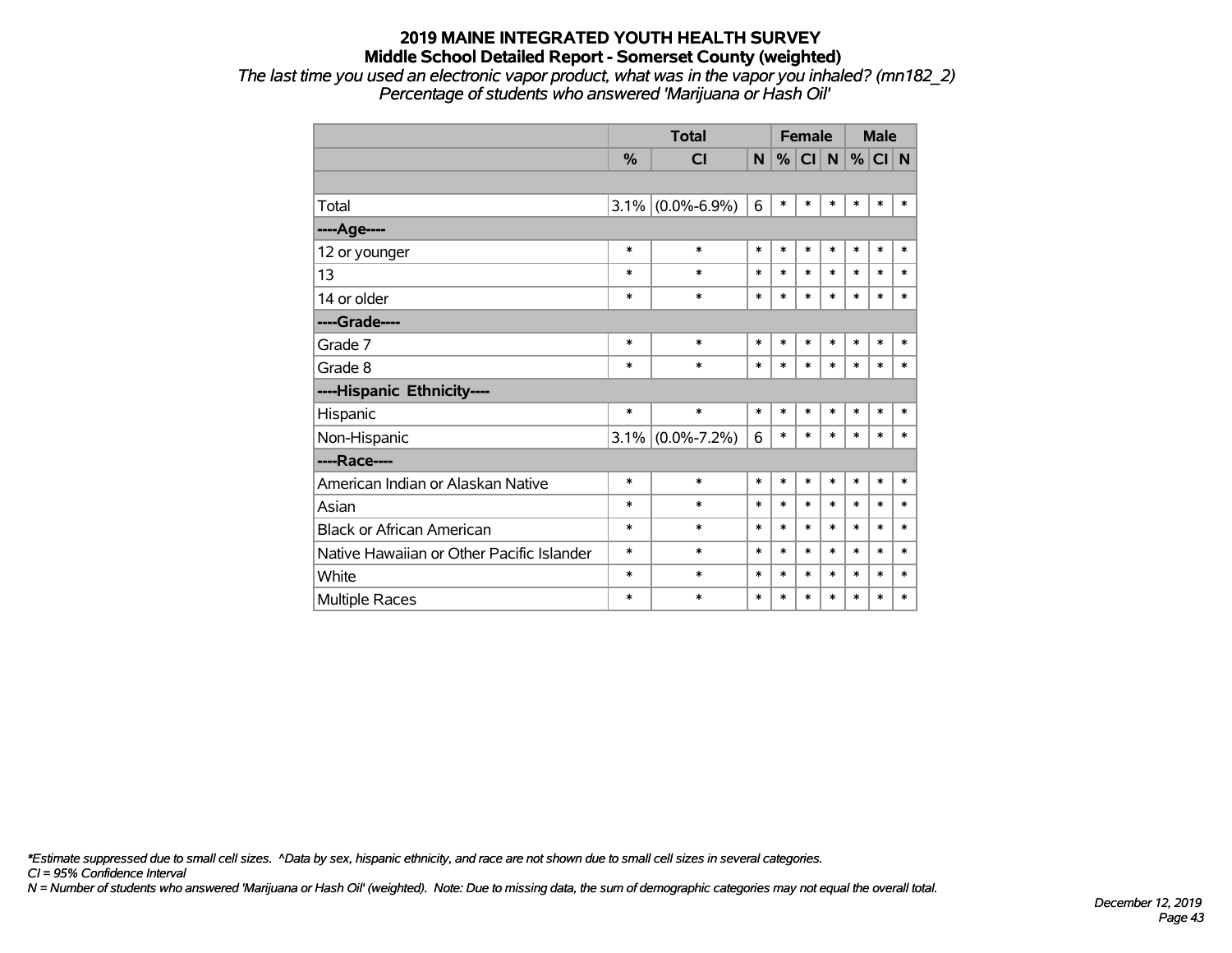*Percentage of students who are susceptible to cigarette use (among all students including those who have tried cigarettes or are current cigarette users) (mntobsus)*

|                                           | <b>Total</b>  |                     |                |           | <b>Female</b>           |        | <b>Male</b>   |                         |        |  |
|-------------------------------------------|---------------|---------------------|----------------|-----------|-------------------------|--------|---------------|-------------------------|--------|--|
|                                           | $\frac{0}{0}$ | C <sub>l</sub>      | N              | %         | <b>CI</b>               | N      | $\frac{0}{0}$ | <b>CI</b>               | N.     |  |
|                                           |               |                     |                |           |                         |        |               |                         |        |  |
| Total                                     |               | 26.9% (22.7%-31.0%) |                |           | 331 29.6% (22.6%-36.6%) |        |               | 177 24.6% (20.2%-29.0%) | 154    |  |
| ----Age----                               |               |                     |                |           |                         |        |               |                         |        |  |
| 12 or younger                             |               | 25.6% (16.3%-34.8%) |                |           | 82 28.0% (17.8%-38.2%)  |        | 48 22.8%      | $(8.1\% - 37.5\%)$      | 34     |  |
| 13                                        |               | 27.8% (23.2%-32.4%) |                |           | 164 28.6% (22.3%-34.8%) |        | 80 27.9%      | $(21.4\% - 34.5\%)$     | 84     |  |
| 14 or older                               |               | 26.4% (18.9%-33.9%) |                |           | 85 33.6% (17.0%-50.2%)  |        |               | 49 20.4% (12.6%-28.3%)  | 36     |  |
| ----Grade----                             |               |                     |                |           |                         |        |               |                         |        |  |
| Grade 7                                   |               | 27.9% (20.7%-35.1%) |                | 168 29.6% | $(21.9\% - 37.3\%)$     | 90     | 26.2%         | $(17.5\% - 34.8\%)$     | 78     |  |
| Grade 8                                   |               | 25.0% (17.5%-32.4%) |                |           | 153 28.7% (14.9%-42.5%) |        |               | 83 22.3% (18.1%-26.6%)  | 71     |  |
| ----Hispanic Ethnicity----                |               |                     |                |           |                         |        |               |                         |        |  |
| Hispanic                                  | $\ast$        | $\ast$              | $\ast$         | $\ast$    | $\ast$                  | $\ast$ | $\ast$        | $\ast$                  | $\ast$ |  |
| Non-Hispanic                              |               | 27.4% (22.7%-32.0%) |                |           | 298 30.7% (23.1%-38.2%) |        | 160 24.7%     | $(20.2\% - 29.3\%)$     | 138    |  |
| ----Race----                              |               |                     |                |           |                         |        |               |                         |        |  |
| American Indian or Alaskan Native         | 41.4%         | $(20.3\% - 62.4\%)$ | 10             | $\ast$    | $\ast$                  | $\ast$ | $\ast$        | $\ast$                  | $\ast$ |  |
| Asian                                     | $\ast$        | $\ast$              | $\ast$         | $\ast$    | $\ast$                  | $\ast$ | $\ast$        | $\ast$                  | $\ast$ |  |
| <b>Black or African American</b>          | $\ast$        | $\ast$              | $\ast$         | $\ast$    | $\ast$                  | $\ast$ | $\ast$        | $\ast$                  | $\ast$ |  |
| Native Hawaiian or Other Pacific Islander | $\ast$        | $\ast$              | $\ast$         | $\ast$    | $\ast$                  | $\ast$ | $\ast$        | $\ast$                  | $\ast$ |  |
| White                                     | 26.2%         | $(21.9\% - 30.5\%)$ |                | 300 30.1% | $(22.8\% - 37.4\%)$     | 166    | 22.9%         | $(19.2\% - 26.7\%)$     | 134    |  |
| <b>Multiple Races</b>                     |               | 27.7% (17.4%-38.1%) | $\overline{7}$ | $\ast$    | $\ast$                  | $\ast$ | $\ast$        | $\ast$                  | $\ast$ |  |

*\*Estimate suppressed due to small cell sizes. ^Data by sex, hispanic ethnicity, and race are not shown due to small cell sizes in several categories.*

*CI = 95% Confidence Interval*

*N = Number of students who are susceptible to cigarette use (among all students including those who have tried cigarettes or are current cigarette users) (weighted). Note: Due to missing data, the sum of demographic categories may not equal the overall total.*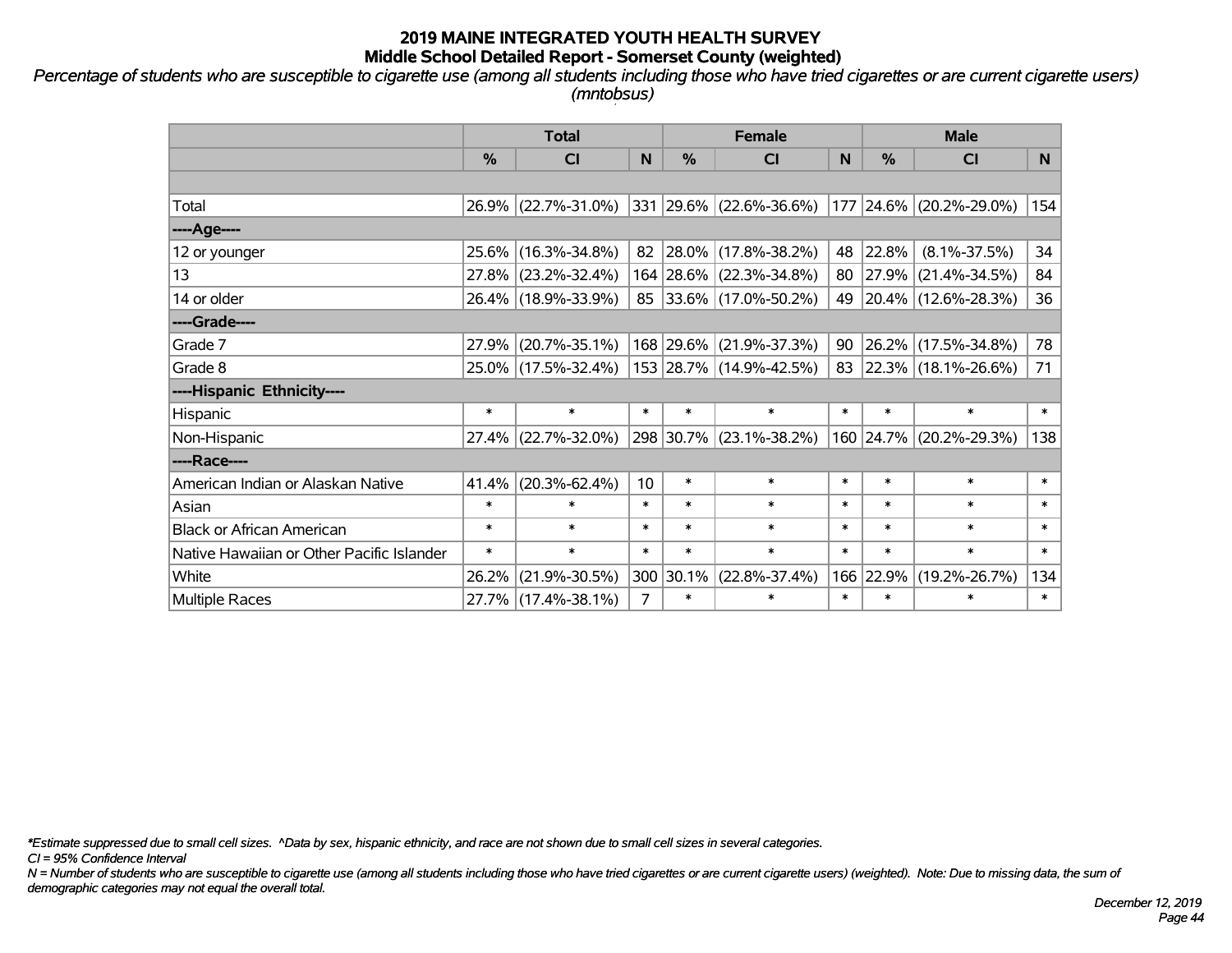*Percentage of students who are susceptible to cigarette use (among students who have never tried cigarettes) (mntobsus\_2)*

|                                           |        | <b>Total</b>        | <b>Female</b>  |               |                         |        | <b>Male</b> |                         |        |  |
|-------------------------------------------|--------|---------------------|----------------|---------------|-------------------------|--------|-------------|-------------------------|--------|--|
|                                           | %      | C <sub>l</sub>      | $\mathsf{N}$   | $\frac{0}{0}$ | <b>CI</b>               | N      | %           | <b>CI</b>               | N      |  |
|                                           |        |                     |                |               |                         |        |             |                         |        |  |
| Total                                     |        | 23.6% (19.0%-28.2%) |                |               | 267 26.9% (19.4%-34.4%) |        |             | 150 20.7% (17.2%-24.1%) | 117    |  |
| ---- Age----                              |        |                     |                |               |                         |        |             |                         |        |  |
| 12 or younger                             |        | 21.7% (13.8%-29.5%) |                | 64   24.1%    | $(12.7\% - 35.6\%)$     | 39     | 18.6%       | $(4.1\% - 33.1\%)$      | 25     |  |
| 13                                        |        | 24.1% (17.9%-30.3%) |                |               | 130 27.6% (22.1%-33.1%) | 73     |             | 21.4% (12.0%-30.9%)     | 57     |  |
| 14 or older                               |        | 24.5% (16.0%-32.9%) |                | 73 28.9%      | $(9.1\% - 48.8\%)$      | 38     |             | $21.0\%$ (13.1%-29.0%)  | 36     |  |
| ----Grade----                             |        |                     |                |               |                         |        |             |                         |        |  |
| Grade 7                                   |        | 22.8% (15.3%-30.3%) |                | $124$ 26.6%   | $(17.0\% - 36.3\%)$     | 77     | 18.5%       | $(9.7\% - 27.4\%)$      | 47     |  |
| Grade 8                                   |        | 23.3% (16.2%-30.3%) |                |               | 134 26.1% (11.7%-40.5%) | 69     |             | $21.5\%$ (17.7%-25.3%)  | 65     |  |
| ----Hispanic Ethnicity----                |        |                     |                |               |                         |        |             |                         |        |  |
| Hispanic                                  | $\ast$ | $\ast$              | $\ast$         | $\ast$        | $\ast$                  | $\ast$ | $\ast$      | $\ast$                  | $\ast$ |  |
| Non-Hispanic                              |        | 24.2% (19.0%-29.5%) |                |               | 242 28.0% (20.0%-36.0%) |        |             | 136 21.0% (16.6%-25.5%) | 107    |  |
| ----Race----                              |        |                     |                |               |                         |        |             |                         |        |  |
| American Indian or Alaskan Native         | 36.4%  | $(11.2\% - 61.5\%)$ | $\overline{7}$ | $\ast$        | $\ast$                  | $\ast$ | $\ast$      | $\ast$                  | $\ast$ |  |
| Asian                                     | $\ast$ | $\ast$              | $\ast$         | $\ast$        | $\ast$                  | $\ast$ | $\ast$      | $\ast$                  | $\ast$ |  |
| <b>Black or African American</b>          | $\ast$ | $\ast$              | $\ast$         | $\ast$        | $\ast$                  | $\ast$ | $\ast$      | $\ast$                  | $\ast$ |  |
| Native Hawaiian or Other Pacific Islander | $\ast$ | $\ast$              | $\ast$         | $\ast$        | $\ast$                  | $\ast$ | $\ast$      | $\ast$                  | $\ast$ |  |
| White                                     | 23.4%  | $(18.7\% - 28.2\%)$ |                | 249 27.4%     | $(19.4\% - 35.3\%)$     | 141    | 20.0%       | $(16.5\% - 23.6\%)$     | 108    |  |
| Multiple Races                            | $\ast$ | $\ast$              | $\ast$         | $\ast$        | $\ast$                  | $\ast$ | $\ast$      | $\ast$                  | $\ast$ |  |

*\*Estimate suppressed due to small cell sizes. ^Data by sex, hispanic ethnicity, and race are not shown due to small cell sizes in several categories.*

*CI = 95% Confidence Interval*

*N = Number of students who are susceptible to cigarette use (among students who have never tried cigarettes) (weighted). Note: Due to missing data, the sum of demographic categories may not equal the overall total.*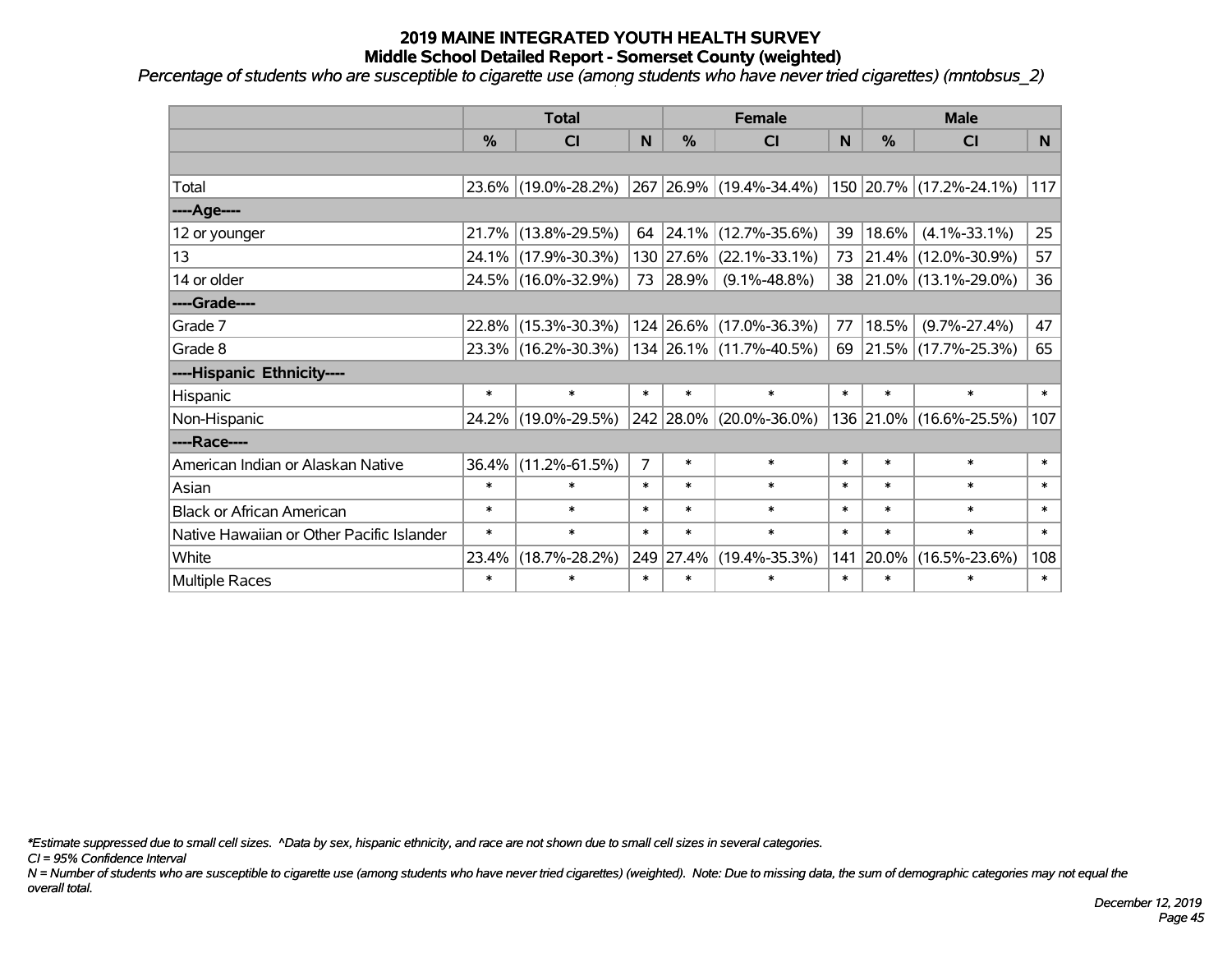*Percentage of students who smoked cigarettes or cigars or used chewing tobacco, snuff, dip, or dissolvable tobacco products on one or more of the past 30 days (mnanytoba)*

|                                           | <b>Total</b> |                     |        |               | <b>Female</b>                |        | <b>Male</b> |                      |        |  |
|-------------------------------------------|--------------|---------------------|--------|---------------|------------------------------|--------|-------------|----------------------|--------|--|
|                                           | %            | CI                  | N      | $\frac{0}{0}$ | <b>CI</b>                    | N      | %           | <b>CI</b>            | N      |  |
|                                           |              |                     |        |               |                              |        |             |                      |        |  |
| Total                                     |              | $3.8\%$ (2.6%-4.9%) |        |               | $ 46 2.6\% $ (0.9%-4.3%)     |        | 15 4.5%     | $(3.0\% - 6.0\%)$    | 28     |  |
| ----Age----                               |              |                     |        |               |                              |        |             |                      |        |  |
| 12 or younger                             | 2.5%         | $(0.0\% - 5.1\%)$   | 8      | $\ast$        | $\ast$                       | $\ast$ | $\ast$      | $\ast$               | $\ast$ |  |
| 13                                        |              | $3.3\%$ (1.4%-5.3%) |        | 19 2.1%       | $(0.3\% - 3.9\%)$            | 6      | $3.7\%$     | $(1.0\% - 6.3\%)$    | 11     |  |
| 14 or older                               |              | $6.0\%$ (4.1%-7.9%) |        |               | $18 5.1\% $ (1.8%-8.5%)      | 7      |             | $6.6\%$ (3.3%-10.0%) | 11     |  |
| ----Grade----                             |              |                     |        |               |                              |        |             |                      |        |  |
| Grade 7                                   |              | $2.6\%$ (0.9%-4.2%) | 15     | $\ast$        | $\ast$                       | $\ast$ | $\ast$      | $\ast$               | $\ast$ |  |
| Grade 8                                   |              | $5.0\%$ (3.1%-6.9%) |        |               | $ 31 3.5\%  (1.4\% - 5.7\%)$ |        | 10 6.1%     | $(3.1\% - 9.0\%)$    | 19     |  |
| ----Hispanic Ethnicity----                |              |                     |        |               |                              |        |             |                      |        |  |
| Hispanic                                  | $\ast$       | $\ast$              | $\ast$ | $\ast$        | $\ast$                       | $\ast$ | $\ast$      | $\ast$               | $\ast$ |  |
| Non-Hispanic                              | 3.9%         | $(2.7\% - 5.2\%)$   |        |               | $ 43 2.4\%  (0.5\% - 4.3\%)$ |        | 13 4.9%     | $(3.2\% - 6.6\%)$    | 27     |  |
| ----Race----                              |              |                     |        |               |                              |        |             |                      |        |  |
| American Indian or Alaskan Native         | $\ast$       | $\ast$              | $\ast$ | $\ast$        | $\ast$                       | $\ast$ | $\ast$      | $\ast$               | $\ast$ |  |
| Asian                                     | $\ast$       | $\ast$              | $\ast$ | $\ast$        | $\ast$                       | $\ast$ | $\ast$      | $\ast$               | $\ast$ |  |
| <b>Black or African American</b>          | $\ast$       | $\ast$              | $\ast$ | $\ast$        | $\ast$                       | $\ast$ | $\ast$      | $\ast$               | $\ast$ |  |
| Native Hawaiian or Other Pacific Islander | $\ast$       | $\ast$              | $\ast$ | $\ast$        | $\ast$                       | $\ast$ | $\ast$      | $\ast$               | $\ast$ |  |
| White                                     | 3.6%         | $(2.3\% - 4.8\%)$   |        | 40 2.3%       | $(0.5\% - 4.0\%)$            | 12     | 4.5%        | $(2.9\% - 6.2\%)$    | 26     |  |
| <b>Multiple Races</b>                     | $\ast$       | $\ast$              | $\ast$ | $\ast$        | $\ast$                       | $\ast$ | $\ast$      | $\ast$               | $\ast$ |  |

*\*Estimate suppressed due to small cell sizes. ^Data by sex, hispanic ethnicity, and race are not shown due to small cell sizes in several categories.*

*CI = 95% Confidence Interval*

*N = Number of students who smoked cigarettes or cigars or used chewing tobacco, snuff, dip, or dissolvable tobacco products on one or more of the past 30 days (weighted). Note: Due to missing data, the sum of demographic categories may not equal the overall total.*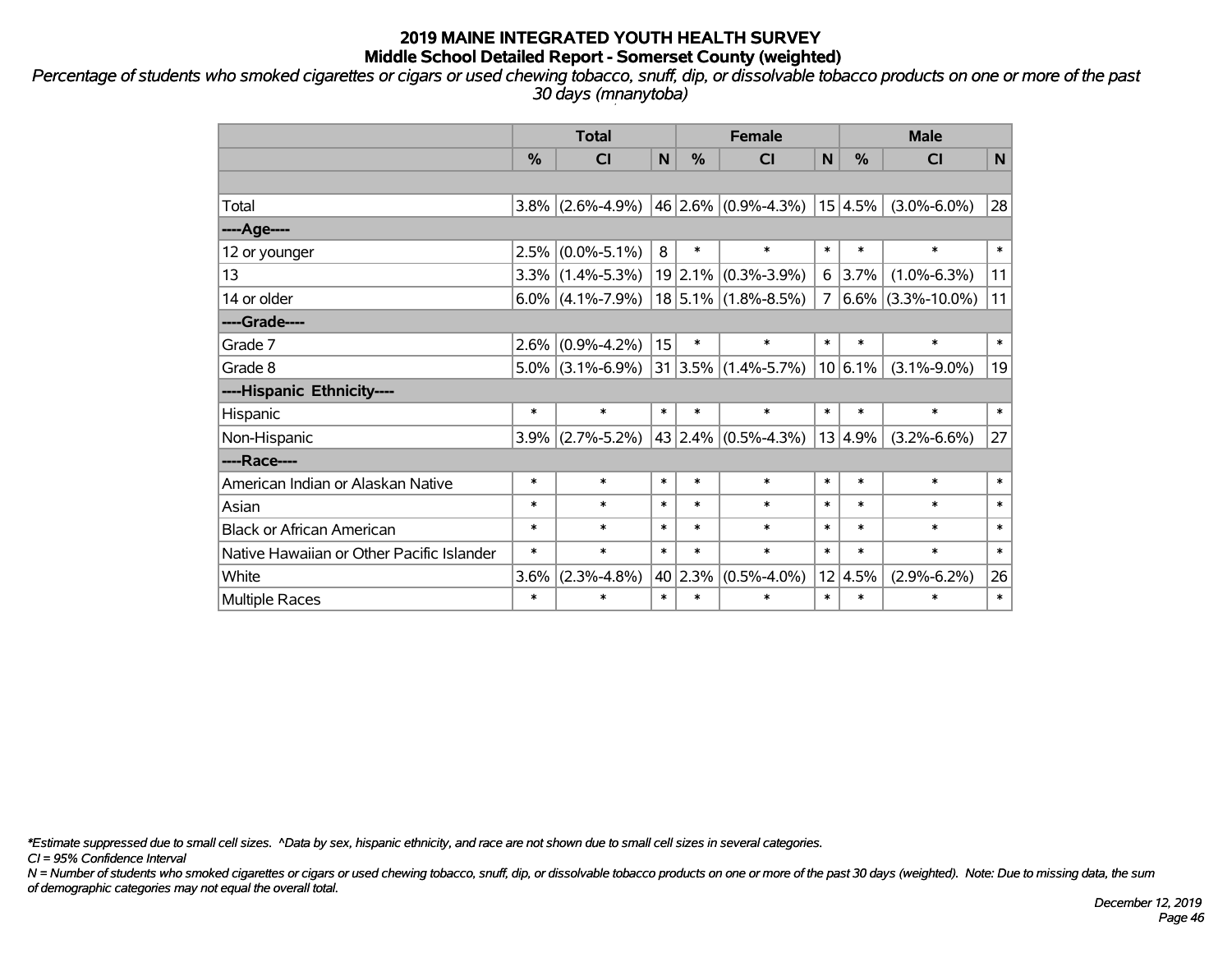*Percentage of students who smoked cigarettes or cigars; used an electronic vapor product; or used chewing tobacco, snuff, dip, or dissolvable tobacco products on one or more of the past 30 days (mnanytob\_2a)*

|                                           | <b>Total</b> |                      |        | <b>Female</b> |                       |        | <b>Male</b>    |                              |                |  |
|-------------------------------------------|--------------|----------------------|--------|---------------|-----------------------|--------|----------------|------------------------------|----------------|--|
|                                           | %            | <b>CI</b>            | N      | $\%$          | <b>CI</b>             | N      | $\frac{0}{0}$  | <b>CI</b>                    | N              |  |
|                                           |              |                      |        |               |                       |        |                |                              |                |  |
| Total                                     | 6.3%         | $(4.9\% - 7.8\%)$    | 76     | 6.4%          | $(3.5\% - 9.2\%)$     |        | 38 5.9%        | $(3.8\% - 8.0\%)$            | 35             |  |
| ----Age----                               |              |                      |        |               |                       |        |                |                              |                |  |
| 12 or younger                             | 6.6%         | $(2.4\% - 10.7\%)$   | 21     | 6.5%          | $(0.0\% - 13.6\%)$    |        |                | $11 6.6\%  (0.0\% - 13.2\%)$ | 10             |  |
| 13                                        | 4.8%         | $(3.0\% - 6.5\%)$    | 27     | $\ast$        | $\ast$                | $\ast$ | $\ast$         | $\ast$                       | $\ast$         |  |
| 14 or older                               |              | $9.0\%$ (6.9%-11.0%) | 29     |               | $14.4\%$ (8.2%-20.7%) |        | $21   4.3\%  $ | $(0.5\% - 8.1\%)$            | $\overline{7}$ |  |
| ----Grade----                             |              |                      |        |               |                       |        |                |                              |                |  |
| Grade 7                                   | 6.0%         | $(3.3\% - 8.8\%)$    | 35     | 5.2%          | $(0.8\% - 9.6\%)$     |        | 16 5.9%        | $(1.2\% - 10.6\%)$           | 17             |  |
| Grade 8                                   | 6.7%         | $(4.4\% - 8.9\%)$    | 40     | 7.4%          | $(4.7\% - 10.1\%)$    |        | 21   6.2%      | $(2.7\% - 9.6\%)$            | 19             |  |
| ----Hispanic Ethnicity----                |              |                      |        |               |                       |        |                |                              |                |  |
| Hispanic                                  | $\ast$       | $\ast$               | $\ast$ | $\ast$        | $\ast$                | $\ast$ | $\ast$         | $\ast$                       | $\ast$         |  |
| Non-Hispanic                              | 6.5%         | $(5.0\% - 8.0\%)$    | 69     | 6.1%          | $(3.1\% - 9.1\%)$     |        | 31 6.5%        | $(4.3\% - 8.7\%)$            | 34             |  |
| ----Race----                              |              |                      |        |               |                       |        |                |                              |                |  |
| American Indian or Alaskan Native         | $\ast$       | $\ast$               | $\ast$ | $\ast$        | $\ast$                | $\ast$ | $\ast$         | $\ast$                       | $\ast$         |  |
| Asian                                     | $\ast$       | $\ast$               | $\ast$ | $\ast$        | $\ast$                | $\ast$ | $\ast$         | $\ast$                       | $\ast$         |  |
| <b>Black or African American</b>          | $\ast$       | $\ast$               | $\ast$ | $\ast$        | $\ast$                | $\ast$ | $\ast$         | $\ast$                       | $\ast$         |  |
| Native Hawaiian or Other Pacific Islander | $\ast$       | $\ast$               | $\ast$ | $\ast$        | $\ast$                | $\ast$ | $\ast$         | $\ast$                       | $\ast$         |  |
| White                                     | 5.8%         | $(4.4\% - 7.2\%)$    | 65     | 5.4%          | $(1.9\% - 8.8\%)$     |        | 29 5.8%        | $(3.5\% - 8.1\%)$            | 32             |  |
| Multiple Races                            | $\ast$       | $\ast$               | $\ast$ | $\ast$        | $\ast$                | $\ast$ | $\ast$         | $\ast$                       | $\ast$         |  |

*\*Estimate suppressed due to small cell sizes. ^Data by sex, hispanic ethnicity, and race are not shown due to small cell sizes in several categories.*

*CI = 95% Confidence Interval*

*N = Number of students who smoked cigarettes or cigars; used an electronic vapor product; or used chewing tobacco, snuff, dip, or dissolvable tobacco products on one or more of the past 30 days (weighted). Note: Due to missing data, the sum of demographic categories may not equal the overall total.*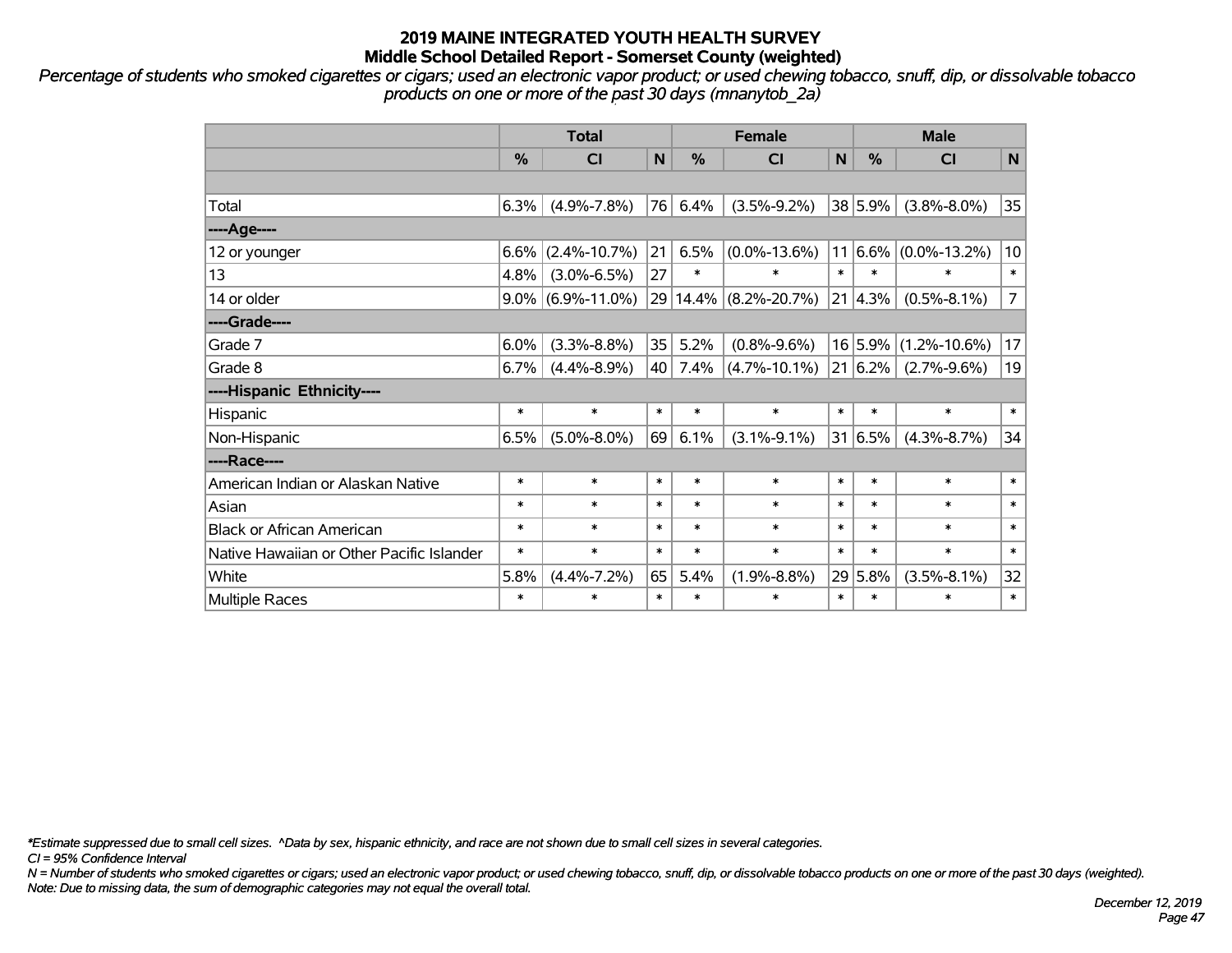*Percentage of students who smoked cigarettes or cigars; used an electronic vapor product with nicotine; or used chewing tobacco, snuff, dip, or dissolvable tobacco products on one or more of the past 30 days (mnanytob\_3)*

|                                           | <b>Total</b> |                     |              |        | <b>Female</b>            | <b>Male</b> |        |                          |              |
|-------------------------------------------|--------------|---------------------|--------------|--------|--------------------------|-------------|--------|--------------------------|--------------|
|                                           | %            | CI                  | $\mathsf{N}$ | %      | <b>CI</b>                | N           | $\%$   | <b>CI</b>                | $\mathsf{N}$ |
|                                           |              |                     |              |        |                          |             |        |                          |              |
| Total                                     |              | $2.7\%$ (1.4%-4.0%) |              |        | $ 32 3.3\% $ (0.3%-6.2%) |             |        | $ 19 1.7\% $ (0.5%-2.9%) | 10           |
| ----Age----                               |              |                     |              |        |                          |             |        |                          |              |
| 12 or younger                             | $\ast$       | $\ast$              | $\ast$       | $\ast$ | $\ast$                   | $\ast$      | $\ast$ | $\ast$                   | $\ast$       |
| 13                                        | 2.3%         | $(1.3\% - 3.2\%)$   | 13           | $\ast$ | $\ast$                   | $\ast$      | $\ast$ | $\ast$                   | $\ast$       |
| 14 or older                               |              | $4.9\%$ (1.3%-8.5%) | 16           | $\ast$ | $\ast$                   | $\ast$      | $\ast$ | $\ast$                   | $\ast$       |
| ----Grade----                             |              |                     |              |        |                          |             |        |                          |              |
| Grade 7                                   | $2.0\%$      | $(0.5\% - 3.5\%)$   | 12           | $\ast$ | $\ast$                   | $\ast$      | $\ast$ | $\ast$                   | $\ast$       |
| Grade 8                                   |              | $3.5\%$ (1.7%-5.2%) |              |        | 21 4.6% (1.2%-7.9%)      |             |        | $13 2.5\% $ (0.8%-4.3%)  | 8            |
| ----Hispanic Ethnicity----                |              |                     |              |        |                          |             |        |                          |              |
| Hispanic                                  | $\ast$       | $\ast$              | $\ast$       | $\ast$ | $\ast$                   | $\ast$      | $\ast$ | $\ast$                   | $\ast$       |
| Non-Hispanic                              | $ 2.7\% $    | $(1.2\% - 4.1\%)$   |              |        | $28 3.0\% $ (0.0%-6.3%)  | 15          |        | $1.8\%$ (0.5%-3.1%)      | 10           |
| ----Race----                              |              |                     |              |        |                          |             |        |                          |              |
| American Indian or Alaskan Native         | $\ast$       | $\ast$              | $\ast$       | $\ast$ | $\ast$                   | $\ast$      | $\ast$ | $\ast$                   | $\ast$       |
| Asian                                     | $\ast$       | $\ast$              | $\ast$       | $\ast$ | $\ast$                   | $\ast$      | $\ast$ | $\ast$                   | $\ast$       |
| <b>Black or African American</b>          | $\ast$       | $\ast$              | $\ast$       | $\ast$ | $\ast$                   | $\ast$      | $\ast$ | $\ast$                   | $\ast$       |
| Native Hawaiian or Other Pacific Islander | $\ast$       | $\ast$              | $\ast$       | $\ast$ | $\ast$                   | $\ast$      | $\ast$ | $\ast$                   | $\ast$       |
| White                                     | 2.4%         | $(1.0\% - 3.8\%)$   | 26           | 2.6%   | $(0.0\% - 5.8\%)$        | 14          | 1.7%   | $(0.4\% - 3.0\%)$        | 10           |
| Multiple Races                            | $\ast$       | $\ast$              | $\ast$       | $\ast$ | $\ast$                   | $\ast$      | $\ast$ | $\ast$                   | $\ast$       |

*\*Estimate suppressed due to small cell sizes. ^Data by sex, hispanic ethnicity, and race are not shown due to small cell sizes in several categories.*

*CI = 95% Confidence Interval*

*N = Number of students who smoked cigarettes or cigars; used an electronic vapor product with nicotine; or used chewing tobacco, snuff, dip, or dissolvable tobacco products on one or more of the past 30 days (weighted). Note: Due to missing data, the sum of demographic categories may not equal the overall total.*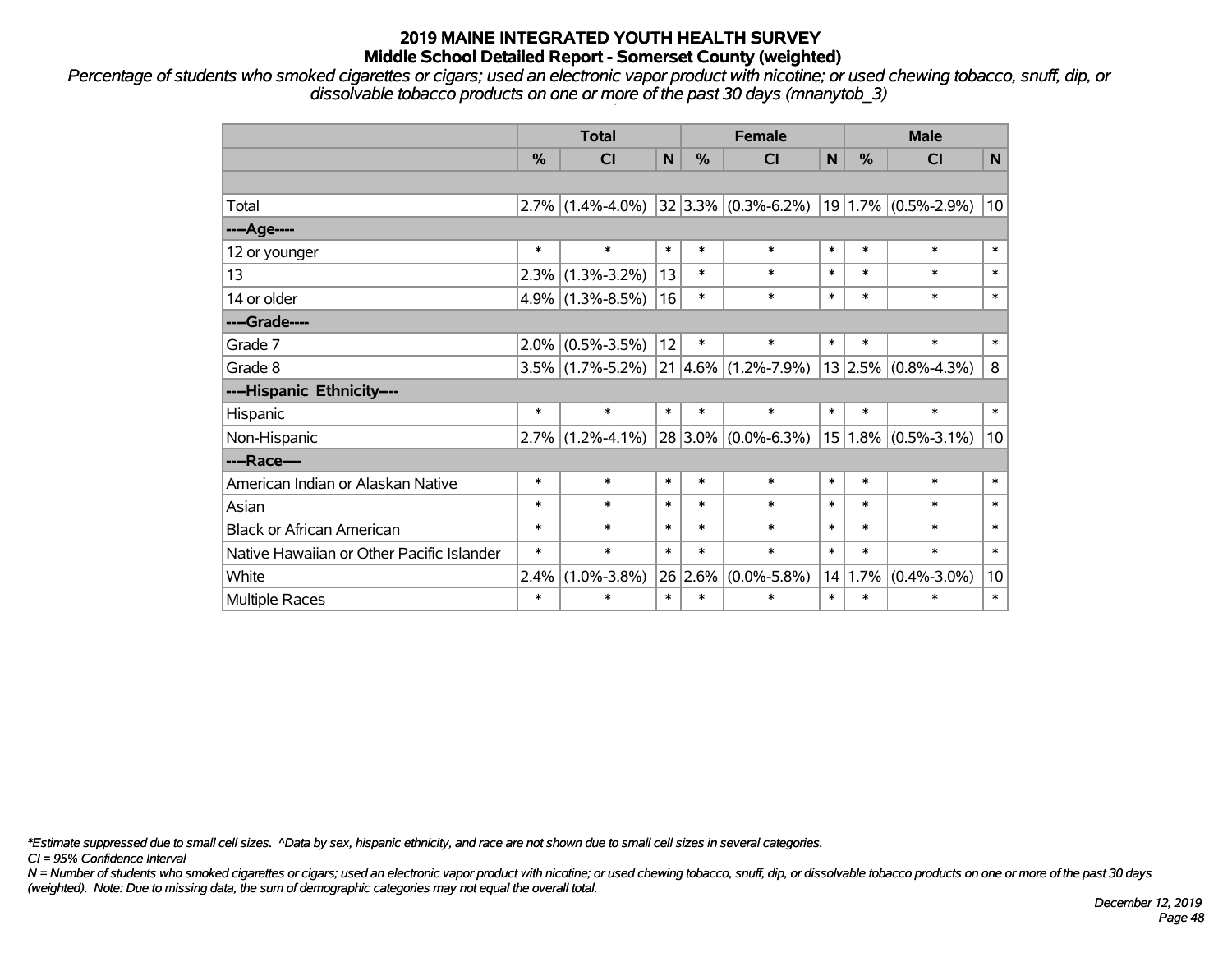#### **2019 MAINE INTEGRATED YOUTH HEALTH SURVEY Middle School Detailed Report - Somerset County (weighted)** *Have you ever had a drink of alcohol, other than a few sips? (mn59a) Percentage of students who answered 'Yes'*

|                                           | <b>Total</b> |                        |        |               | <b>Female</b>               | <b>Male</b> |                                  |                        |                 |
|-------------------------------------------|--------------|------------------------|--------|---------------|-----------------------------|-------------|----------------------------------|------------------------|-----------------|
|                                           | $\%$         | <b>CI</b>              | N      | $\frac{0}{0}$ | <b>CI</b>                   | N           | $\%$                             | <b>CI</b>              | $\mathsf{N}$    |
|                                           |              |                        |        |               |                             |             |                                  |                        |                 |
| Total                                     |              | 15.7% (10.9%-20.4%)    |        |               | 182 14.2% (10.3%-18.2%)     |             | $\vert$ 80 $\vert$ 16.6% $\vert$ | $(9.4\% - 23.8\%)$     | 98              |
| ----Age----                               |              |                        |        |               |                             |             |                                  |                        |                 |
| 12 or younger                             | 12.7%        | $(6.1\% - 19.4\%)$     | 40     | 14.0%         | $(7.5\% - 20.5\%)$          |             | 24 11.3%                         | $(1.3\% - 21.3\%)$     | 17              |
| 13                                        | 15.0%        | $(9.9\% - 20.2\%)$     | 82     | 11.0%         | $(7.0\% - 14.9\%)$          |             |                                  | 29 18.0% (10.3%-25.8%) | 49              |
| 14 or older                               |              | 20.0% (13.0%-27.0%)    | 59     |               | $ 21.4\% $ (13.9%-28.8%)    |             | 27 19.0%                         | $(9.2\% - 28.7\%)$     | 32              |
| ----Grade----                             |              |                        |        |               |                             |             |                                  |                        |                 |
| Grade 7                                   | 14.1%        | $(8.8\% - 19.5\%)$     | 79     | 13.0%         | $(7.7\% - 18.3\%)$          |             | 37 14.7%                         | $(6.0\% - 23.5\%)$     | 40              |
| Grade 8                                   |              | $17.2\%$ (11.1%-23.3%) |        |               | 101   15.4%   (10.2%-20.5%) |             |                                  | 42 18.5% (10.4%-26.7%) | 57              |
| ----Hispanic Ethnicity----                |              |                        |        |               |                             |             |                                  |                        |                 |
| Hispanic                                  | $\ast$       | $\ast$                 | $\ast$ | $\ast$        | $\ast$                      | $\ast$      | $\ast$                           | $\ast$                 | $*1$            |
| Non-Hispanic                              |              | 15.9% (11.5%-20.3%)    |        |               | 167   14.2%   (10.3%-18.2%) |             |                                  | 72 17.0% (10.5%-23.6%) | 90 <sup>°</sup> |
| ----Race----                              |              |                        |        |               |                             |             |                                  |                        |                 |
| American Indian or Alaskan Native         | 31.5%        | $(18.9\% - 44.0\%)$    | 8      | $\ast$        | $\ast$                      | $\ast$      | $\ast$                           | $\ast$                 | $\ast$          |
| Asian                                     | $\ast$       | $\ast$                 | $\ast$ | $\ast$        | $\ast$                      | $\ast$      | $\ast$                           | $\ast$                 | $\ast$          |
| <b>Black or African American</b>          | $\ast$       | $\ast$                 | $\ast$ | $\ast$        | $\ast$                      | $\ast$      | $\ast$                           | $\ast$                 | $\ast$          |
| Native Hawaiian or Other Pacific Islander | $\ast$       | $\ast$                 | $\ast$ | $\ast$        | $\ast$                      | $\ast$      | $\ast$                           | $\ast$                 | $\ast$          |
| White                                     | 15.0%        | $(10.7\% - 19.3\%)$    | 162    | 13.2%         | $(9.3\% - 17.0\%)$          | 68          | 16.2%                            | $(9.4\% - 23.0\%)$     | 90              |
| Multiple Races                            | $\ast$       | $\ast$                 | $\ast$ | $\ast$        | $\ast$                      | $\ast$      | $\ast$                           | $\ast$                 | $\ast$          |

*\*Estimate suppressed due to small cell sizes. ^Data by sex, hispanic ethnicity, and race are not shown due to small cell sizes in several categories.*

*CI = 95% Confidence Interval*

*N = Number of students who answered 'Yes' (weighted). Note: Due to missing data, the sum of demographic categories may not equal the overall total.*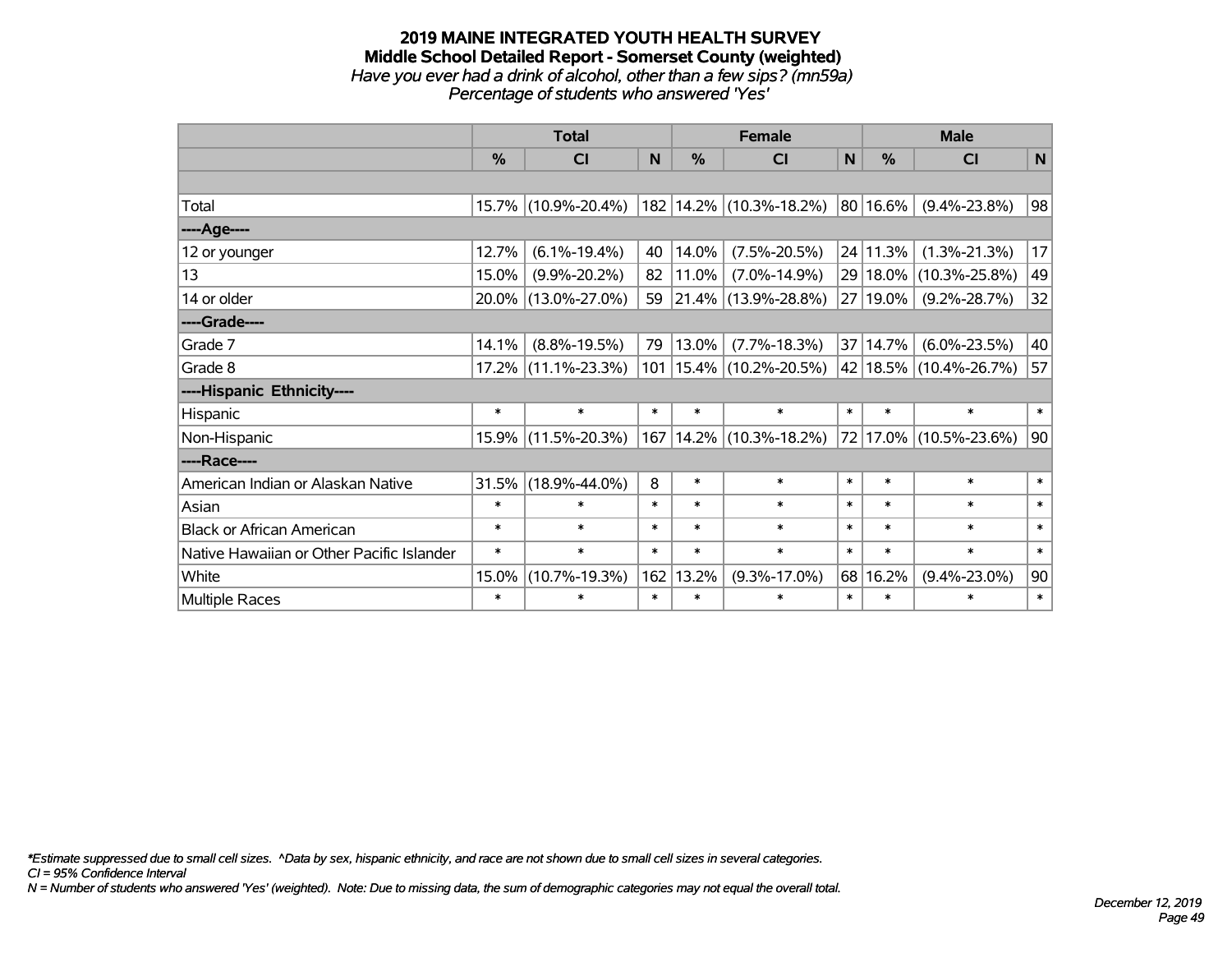*How old were you when you had your first drink of alcohol other than a few sips? (mn60)*

*Among students who have had more than a few sips of alcohol, the percentage of students who answered before age 11*

|                                           | <b>Total</b>  |                     |        |          | <b>Female</b>                  | <b>Male</b>    |            |                        |                |
|-------------------------------------------|---------------|---------------------|--------|----------|--------------------------------|----------------|------------|------------------------|----------------|
|                                           | $\frac{0}{0}$ | C <sub>1</sub>      | N      | %        | <b>CI</b>                      | N              | %          | <b>CI</b>              | N              |
|                                           |               |                     |        |          |                                |                |            |                        |                |
| Total                                     | 34.8%         | $(30.4\% - 39.2\%)$ |        |          | 63 37.3% (25.2%-49.4%)         |                |            | 29 33.0% (21.3%-44.7%) | 33             |
| ---- Age----                              |               |                     |        |          |                                |                |            |                        |                |
| 12 or younger                             | 53.4%         | $(36.6\% - 70.2\%)$ |        | 21 54.7% | $(36.2\% - 73.3\%)$            |                | 12 51.5%   | $(31.3\% - 71.8\%)$    | 9 <sup>1</sup> |
| 13                                        | $32.8\%$      | $(23.4\% - 42.3\%)$ |        |          | $ 27 32.9\% $ (14.6%-51.2%)    |                |            | 10 33.0% (13.9%-52.1%) | 17             |
| 14 or older                               |               | 25.3% (15.9%-34.8%) |        |          | 15 27.7% (21.6%-33.8%)         | $\overline{7}$ | $ 23.4\% $ | $(5.8\% - 41.0\%)$     | 7 <sup>1</sup> |
| ----Grade----                             |               |                     |        |          |                                |                |            |                        |                |
| Grade 7                                   | 48.9%         | $(35.7\% - 62.0\%)$ |        | 38 50.7% | $(32.2\% - 69.2\%)$            |                | 18 49.2%   | $(26.3\% - 72.2\%)$    | 20             |
| Grade 8                                   |               | 24.2% (16.1%-32.3%) |        |          | $ 25 25.5\% (15.6\% - 35.4\%)$ |                | 11 22.1%   | $(7.0\% - 37.2\%)$     | 13             |
| ----Hispanic Ethnicity----                |               |                     |        |          |                                |                |            |                        |                |
| Hispanic                                  | $\ast$        | $\ast$              | $\ast$ | $\ast$   | $\ast$                         | $\ast$         | $\ast$     | $\ast$                 | $\ast$         |
| Non-Hispanic                              | 34.2%         | $(29.0\% - 39.3\%)$ |        |          | 57 37.1% (27.2%-47.1%)         |                |            | 26 32.1% (19.3%-44.8%) | 29             |
| ----Race----                              |               |                     |        |          |                                |                |            |                        |                |
| American Indian or Alaskan Native         | $\ast$        | $\ast$              | $\ast$ | $\ast$   | $\ast$                         | $\ast$         | $\ast$     | $\ast$                 | $\ast$         |
| Asian                                     | $\ast$        | $\ast$              | $\ast$ | $\ast$   | $\ast$                         | $\ast$         | $\ast$     | $\ast$                 | $\ast$         |
| <b>Black or African American</b>          | $\ast$        | $\ast$              | $\ast$ | $\ast$   | $\ast$                         | $\ast$         | $\ast$     | $\ast$                 | $\ast$         |
| Native Hawaiian or Other Pacific Islander | $\ast$        | $\ast$              | $\ast$ | $\ast$   | $\ast$                         | $\ast$         | $\ast$     | $\ast$                 | $\ast$         |
| White                                     | 34.2%         | $(28.8\% - 39.5\%)$ |        | 55 40.9% | $(28.3\% - 53.4\%)$            | 27             | 29.4%      | $(15.8\% - 43.0\%)$    | 27             |
| Multiple Races                            | $\ast$        | $\ast$              | $\ast$ | $\ast$   | $\ast$                         | $\ast$         | $\ast$     | $\ast$                 | $\ast$         |

*\*Estimate suppressed due to small cell sizes. ^Data by sex, hispanic ethnicity, and race are not shown due to small cell sizes in several categories.*

*CI = 95% Confidence Interval*

*N = Among students who have had more than a few sips of alcohol, the number of students who answered before age 11 (weighted). Note: Due to missing data, the sum of demographic categories may not equal the overall total.*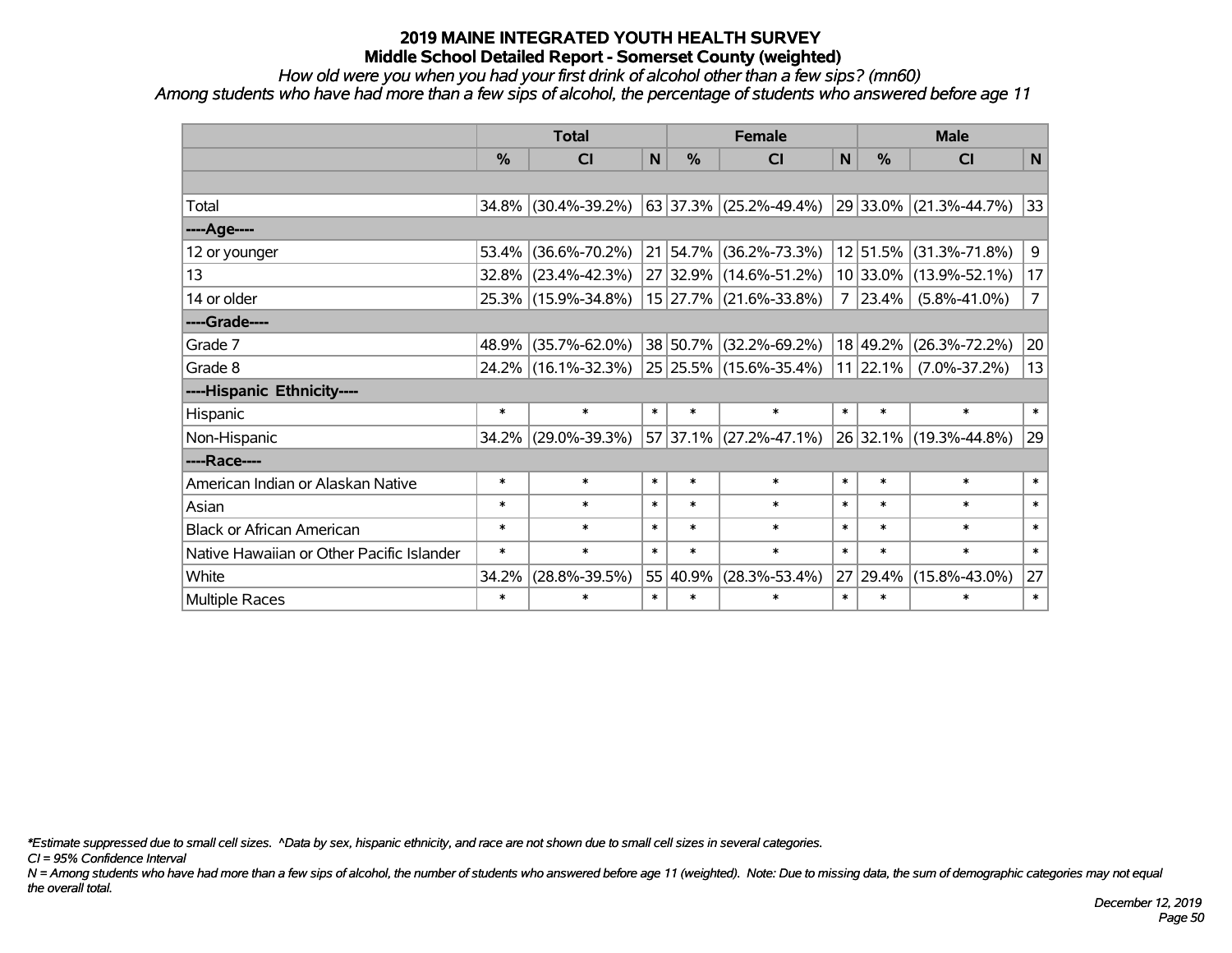### **2019 MAINE INTEGRATED YOUTH HEALTH SURVEY Middle School Detailed Report - Somerset County (weighted)** *How old were you when you had your first drink of alcohol other than a few sips? (mn60\_2) Percentage of students who answered before age 11*

|                                           | <b>Total</b> |                    |        |               | <b>Female</b>      |        | <b>Male</b>   |                    |                |  |
|-------------------------------------------|--------------|--------------------|--------|---------------|--------------------|--------|---------------|--------------------|----------------|--|
|                                           | %            | <b>CI</b>          | N      | $\frac{0}{0}$ | <b>CI</b>          | N      | $\frac{0}{0}$ | <b>CI</b>          | N              |  |
|                                           |              |                    |        |               |                    |        |               |                    |                |  |
| Total                                     | 5.6%         | $(3.8\% - 7.4\%)$  |        | 63 5.4%       | $(2.4\% - 8.3\%)$  |        | 29 5.7%       | $(3.5\% - 7.9\%)$  | 33             |  |
| ---- Age----                              |              |                    |        |               |                    |        |               |                    |                |  |
| 12 or younger                             | 6.8%         | $(2.6\% - 11.1\%)$ |        | 21   7.4%     | $(2.4\% - 12.5\%)$ |        | 12 6.1%       | $(1.4\% - 10.8\%)$ | 9              |  |
| 13                                        | 5.1%         | $(3.1\% - 7.1\%)$  |        | 27 3.7%       | $(0.9\% - 6.6\%)$  |        | $10 6.2\% $   | $(2.3\% - 10.1\%)$ | 17             |  |
| 14 or older                               | 5.3%         | $(2.7\% - 7.8\%)$  |        | $15 6.1\% $   | $(3.4\% - 8.8\%)$  | 7      | $ 4.6\% $     | $(0.8\% - 8.5\%)$  | $\overline{7}$ |  |
| ----Grade----                             |              |                    |        |               |                    |        |               |                    |                |  |
| Grade 7                                   | 7.1%         | $(4.1\% - 10.0\%)$ |        | 38 6.6%       | $(2.4\% - 10.8\%)$ |        | 18 7.6%       | $(2.8\% - 12.4\%)$ | 20             |  |
| Grade 8                                   | 4.3%         | $(2.5\% - 6.1\%)$  |        | $25 4.0\% $   | $(1.3\% - 6.6\%)$  |        | 11 4.3%       | $(1.7\% - 6.8\%)$  | 13             |  |
| ----Hispanic Ethnicity----                |              |                    |        |               |                    |        |               |                    |                |  |
| Hispanic                                  | $\ast$       | $\ast$             | $\ast$ | $\ast$        | $\ast$             | $\ast$ | $\ast$        | $\ast$             | $\ast$         |  |
| Non-Hispanic                              | 5.6%         | $(4.2\% - 6.9\%)$  |        | 57 5.3%       | $(2.7\% - 8.0\%)$  |        | 26 5.7%       | $(3.6\% - 7.7\%)$  | 29             |  |
| ----Race----                              |              |                    |        |               |                    |        |               |                    |                |  |
| American Indian or Alaskan Native         | $\ast$       | $\ast$             | $\ast$ | $\ast$        | $\ast$             | $\ast$ | $\ast$        | $\ast$             | $\ast$         |  |
| Asian                                     | $\ast$       | $\ast$             | $\ast$ | $\ast$        | $\ast$             | $\ast$ | $\ast$        | $\ast$             | $\ast$         |  |
| <b>Black or African American</b>          | $\ast$       | $\ast$             | $\ast$ | $\ast$        | $\ast$             | $\ast$ | $\ast$        | $\ast$             | $\ast$         |  |
| Native Hawaiian or Other Pacific Islander | $\ast$       | $\ast$             | $\ast$ | $\ast$        | $\ast$             | $\ast$ | $\ast$        | $\ast$             | $\ast$         |  |
| White                                     | 5.3%         | $(3.9\% - 6.6\%)$  |        | 55 5.4%       | $(2.5\% - 8.4\%)$  | 27     | 5.0%          | $(3.0\% - 7.0\%)$  | 27             |  |
| <b>Multiple Races</b>                     | $\ast$       | $\ast$             | $\ast$ | $\ast$        | $\ast$             | $\ast$ | $\ast$        | $\ast$             | $\ast$         |  |

*\*Estimate suppressed due to small cell sizes. ^Data by sex, hispanic ethnicity, and race are not shown due to small cell sizes in several categories.*

*CI = 95% Confidence Interval*

*N = Number of students who answered before age 11 (weighted). Note: Due to missing data, the sum of demographic categories may not equal the overall total.*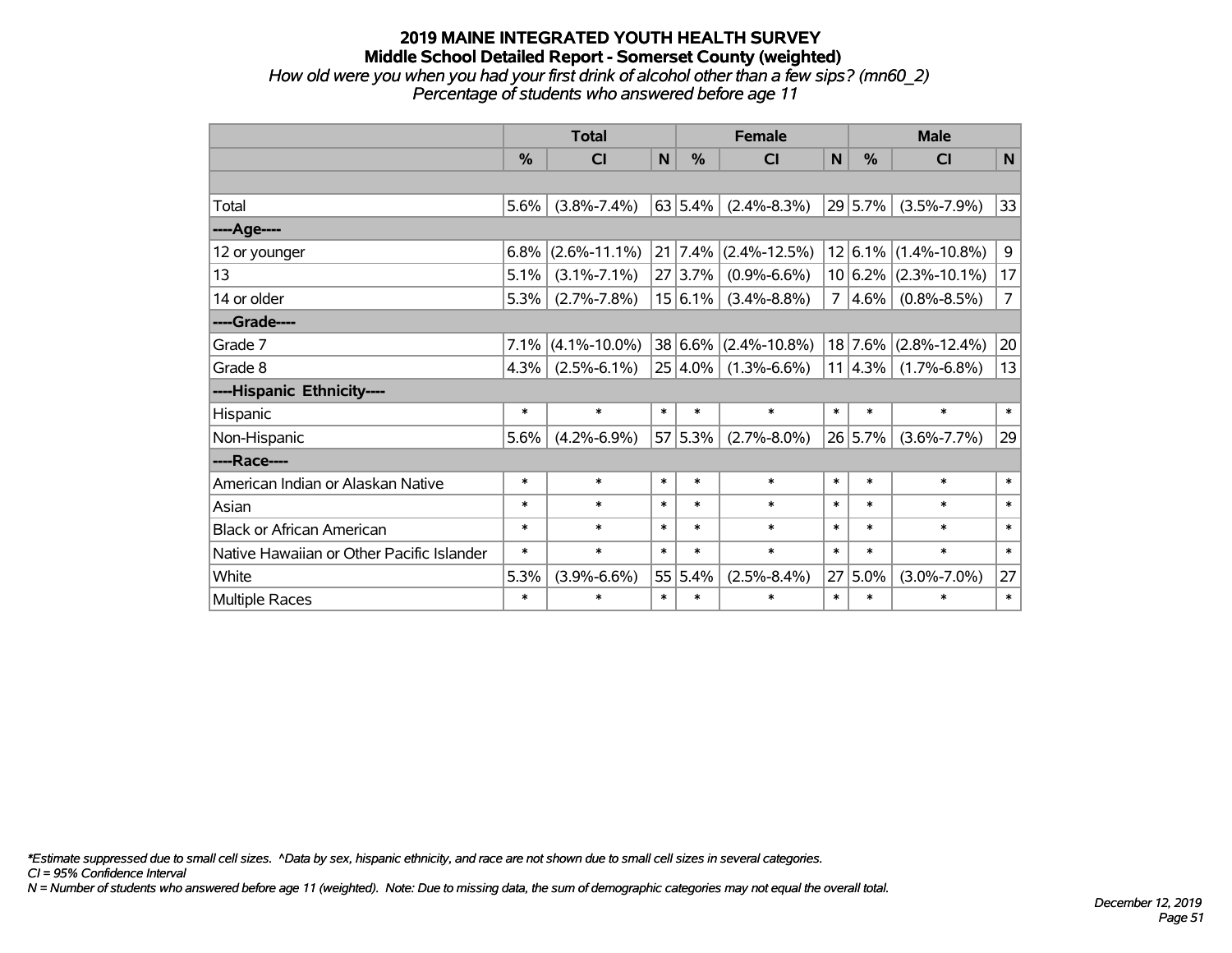### **2019 MAINE INTEGRATED YOUTH HEALTH SURVEY Middle School Detailed Report - Somerset County (weighted)** *During the past 30 days, on how many days did you have at least one drink of alcohol? (mn61) Percentage of students who answered at least 1 day*

|                                           | <b>Total</b>  |                                              |        |               | <b>Female</b>            |        | <b>Male</b> |                          |        |  |
|-------------------------------------------|---------------|----------------------------------------------|--------|---------------|--------------------------|--------|-------------|--------------------------|--------|--|
|                                           | $\frac{0}{0}$ | <b>CI</b>                                    | N      | $\frac{0}{0}$ | CI                       | N      | %           | <b>CI</b>                | N      |  |
|                                           |               |                                              |        |               |                          |        |             |                          |        |  |
| Total                                     |               | 4.0% (2.4%-5.6%) 48 3.7% (2.4%-5.0%) 21 4.1% |        |               |                          |        |             | $(1.9\% - 6.2\%)$        | 25     |  |
| ----Age----                               |               |                                              |        |               |                          |        |             |                          |        |  |
| 12 or younger                             | $\ast$        | $\ast$                                       | $\ast$ | $\ast$        | $\ast$                   | $\ast$ | $\ast$      | $\ast$                   | $\ast$ |  |
| 13                                        | 4.7%          | $(2.3\% - 7.1\%)$                            |        |               | $26 4.1\% $ (1.4%-6.8%)  | 11     | 4.8%        | $(1.9\% - 7.7\%)$        | 13     |  |
| 14 or older                               |               | $5.6\%$ (1.6%-9.6%)                          | 16     | $\ast$        | $\ast$                   | $\ast$ | $\ast$      | $\ast$                   | $\ast$ |  |
| ----Grade----                             |               |                                              |        |               |                          |        |             |                          |        |  |
| Grade 7                                   | $2.8\%$       | $(1.8\% - 3.8\%)$                            | 16     | $\ast$        | $\ast$                   | $\ast$ | $\ast$      | $\ast$                   | $\ast$ |  |
| Grade 8                                   |               | $5.1\%$ (2.0%-8.2%)                          |        |               | $31 3.8\% $ (1.1%-6.4%)  |        |             | $11 6.5\% $ (2.6%-10.4%) | 20     |  |
| ----Hispanic Ethnicity----                |               |                                              |        |               |                          |        |             |                          |        |  |
| Hispanic                                  | *             | $\ast$                                       | $\ast$ | $\ast$        | $\ast$                   | $\ast$ | $\ast$      | $\ast$                   | $\ast$ |  |
| Non-Hispanic                              |               | $4.2\%$ (2.7%-5.7%)                          |        |               | $ 45 3.9\% $ (2.6%-5.2%) |        | 20 4.2%     | $(2.2\% - 6.1\%)$        | 23     |  |
| ----Race----                              |               |                                              |        |               |                          |        |             |                          |        |  |
| American Indian or Alaskan Native         | *             | $\ast$                                       | $\ast$ | $\ast$        | $\ast$                   | $\ast$ | $\ast$      | $\ast$                   | $\ast$ |  |
| Asian                                     | $\ast$        | $\ast$                                       | $\ast$ | $\ast$        | $\ast$                   | $\ast$ | $\ast$      | $\ast$                   | $\ast$ |  |
| <b>Black or African American</b>          | $\ast$        | $\ast$                                       | $\ast$ | $\ast$        | $\ast$                   | $\ast$ | $\ast$      | $\ast$                   | $\ast$ |  |
| Native Hawaiian or Other Pacific Islander | $\ast$        | $\ast$                                       | $\ast$ | $\ast$        | $\ast$                   | $\ast$ | $\ast$      | $\ast$                   | $\ast$ |  |
| White                                     | 3.8%          | $(2.1\% - 5.6\%)$                            |        | 43 3.3%       | $(1.8\% - 4.7\%)$        | 17     | 4.1%        | $(1.8\% - 6.5\%)$        | 24     |  |
| <b>Multiple Races</b>                     | *             | $\ast$                                       | $\ast$ | $\ast$        | $\ast$                   | $\ast$ | $\ast$      | $\ast$                   | $\ast$ |  |

*\*Estimate suppressed due to small cell sizes. ^Data by sex, hispanic ethnicity, and race are not shown due to small cell sizes in several categories.*

*CI = 95% Confidence Interval*

*N = Number of students who answered at least 1 day (weighted). Note: Due to missing data, the sum of demographic categories may not equal the overall total.*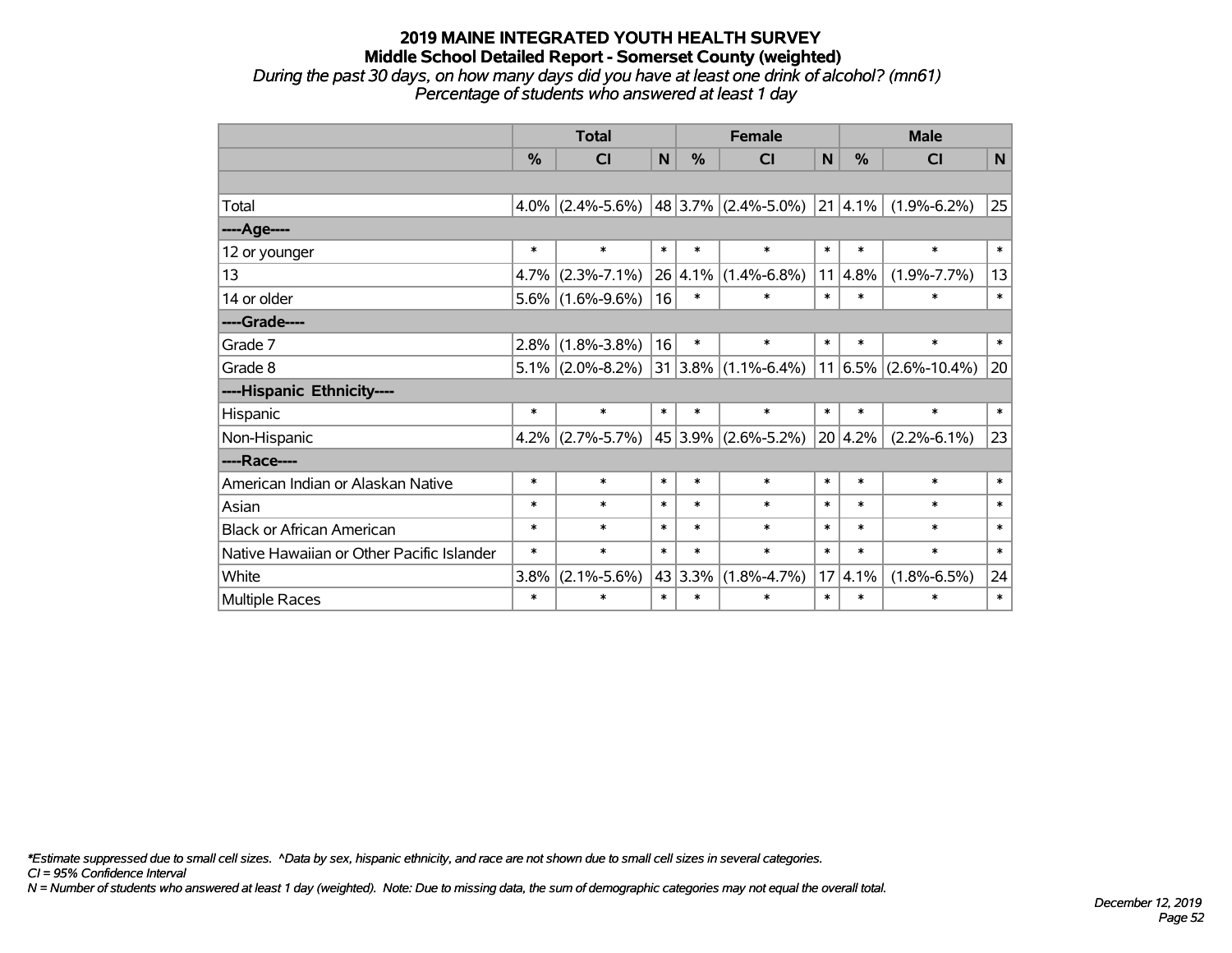*During the past 30 days, on how many days did you have 5 or more drinks of alcohol in a row, that is, within a couple of hours? (mn62a) Percentage of students who answered at least 1 day*

|                                           | <b>Total</b> |                   |                | <b>Female</b> |                         |                | <b>Male</b> |                     |        |  |
|-------------------------------------------|--------------|-------------------|----------------|---------------|-------------------------|----------------|-------------|---------------------|--------|--|
|                                           | $\%$         | <b>CI</b>         | $\mathbf N$    | %             | <b>CI</b>               | $\mathbf N$    | $\%$        | <b>CI</b>           | N      |  |
|                                           |              |                   |                |               |                         |                |             |                     |        |  |
| Total                                     | 1.5%         | $(0.7\% - 2.4\%)$ |                |               | $19 1.2\% $ (0.5%-1.8%) | $\overline{7}$ |             | $1.6\%$ (0.2%-3.0%) | 10     |  |
| ----Age----                               |              |                   |                |               |                         |                |             |                     |        |  |
| 12 or younger                             | $\ast$       | $\ast$            | $\ast$         | $\ast$        | $\ast$                  | $\ast$         | $\ast$      | $\ast$              | $\ast$ |  |
| 13                                        | 2.2%         | $(0.8\% - 3.7\%)$ | 13             | $\ast$        | $\ast$                  | $\ast$         | $\ast$      | $\ast$              | $\ast$ |  |
| 14 or older                               | $\ast$       | $\ast$            | $\ast$         | $\ast$        | $\ast$                  | $\ast$         | $\ast$      | $\ast$              | $\ast$ |  |
| ----Grade----                             |              |                   |                |               |                         |                |             |                     |        |  |
| Grade 7                                   | 1.2%         | $(0.4\% - 2.0\%)$ | $\overline{7}$ | $\ast$        | $\ast$                  | $\ast$         | $\ast$      | $\ast$              | $\ast$ |  |
| Grade 8                                   | 1.8%         | $(0.2\% - 3.3\%)$ | 11             | $\ast$        | $\ast$                  | $\ast$         | $\ast$      | $\ast$              | $\ast$ |  |
| ----Hispanic Ethnicity----                |              |                   |                |               |                         |                |             |                     |        |  |
| Hispanic                                  | $\ast$       | $\ast$            | $\ast$         | $\ast$        | $\ast$                  | $\ast$         | $\ast$      | $\ast$              | $\ast$ |  |
| Non-Hispanic                              | 1.5%         | $(0.7\% - 2.2\%)$ |                |               | $16 1.1\% $ (0.5%-1.8%) | 6              |             | $1.5\%$ (0.4%-2.6%) | 8      |  |
| ----Race----                              |              |                   |                |               |                         |                |             |                     |        |  |
| American Indian or Alaskan Native         | $\ast$       | $\ast$            | $\ast$         | $\ast$        | $\ast$                  | $\ast$         | $\ast$      | $\ast$              | $\ast$ |  |
| Asian                                     | $\ast$       | $\ast$            | $\ast$         | $\ast$        | $\ast$                  | $\ast$         | $\ast$      | $\ast$              | $\ast$ |  |
| <b>Black or African American</b>          | $\ast$       | $\ast$            | $\ast$         | $\ast$        | $\ast$                  | $\ast$         | $\ast$      | $\ast$              | $\ast$ |  |
| Native Hawaiian or Other Pacific Islander | $\ast$       | $\ast$            | $\ast$         | $\ast$        | $\ast$                  | $\ast$         | $\ast$      | $\ast$              | $\ast$ |  |
| White                                     | 1.4%         | $(0.6\% - 2.3\%)$ | 16             | $\ast$        | $\ast$                  | $\ast$         | $\ast$      | $\ast$              | $\ast$ |  |
| Multiple Races                            | $\ast$       | $\ast$            | $\ast$         | $\ast$        | $\ast$                  | $\ast$         | $\ast$      | $\ast$              | $\ast$ |  |

*\*Estimate suppressed due to small cell sizes. ^Data by sex, hispanic ethnicity, and race are not shown due to small cell sizes in several categories.*

*CI = 95% Confidence Interval*

*N = Number of students who answered at least 1 day (weighted). Note: Due to missing data, the sum of demographic categories may not equal the overall total.*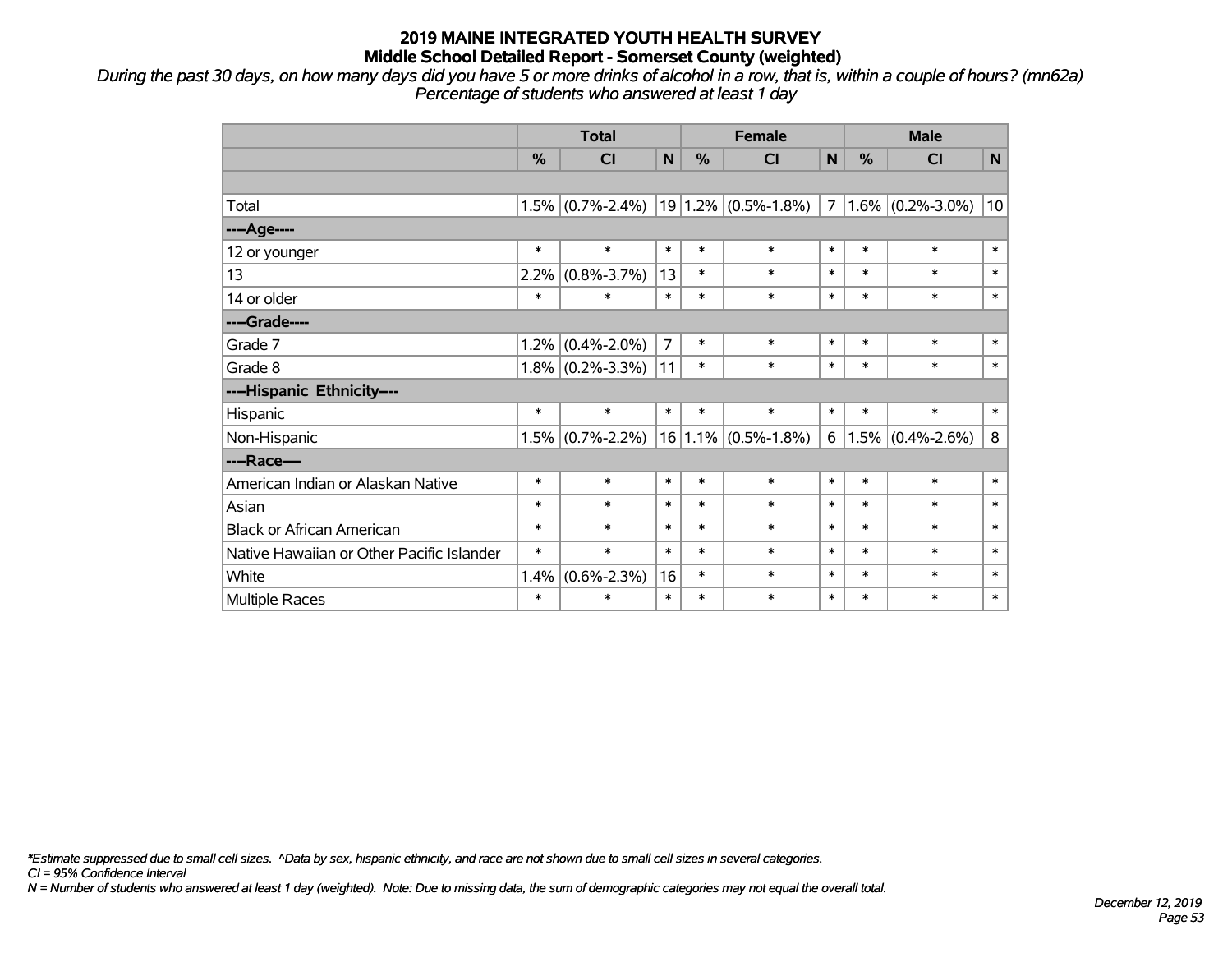*During the past 30 days, how did you usually get the alcohol you drank? (mn63b)*

*Among students who reported alcohol use during the past 30 days, the percentage of students who answered 'Someone gave it to me'*

|                                           |        | <b>Total</b> |        |        | <b>Female</b> |        | <b>Male</b> |        |        |
|-------------------------------------------|--------|--------------|--------|--------|---------------|--------|-------------|--------|--------|
|                                           |        | $\%$ CI      | N      |        | $\%$ CI       | N      | %           | CI     | N      |
|                                           |        |              |        |        |               |        |             |        |        |
| Total                                     | $\ast$ | $\ast$       | $\ast$ | $\ast$ | $\ast$        | $\ast$ | $\ast$      | *      | $\ast$ |
| ----Age----                               |        |              |        |        |               |        |             |        |        |
| 12 or younger                             | $\ast$ | $\ast$       | $\ast$ | $\ast$ | $\ast$        | $\ast$ | $\ast$      | $\ast$ | $\ast$ |
| 13                                        | $\ast$ | $\ast$       | $\ast$ | $\ast$ | $\ast$        | $\ast$ | $\ast$      | $\ast$ | $\ast$ |
| 14 or older                               | $\ast$ | $\ast$       | $\ast$ | $\ast$ | $\ast$        | $\ast$ | $\ast$      | $\ast$ | $\ast$ |
| ----Grade----                             |        |              |        |        |               |        |             |        |        |
| Grade 7                                   | $\ast$ | $\ast$       | $\ast$ | $\ast$ | $\ast$        | $\ast$ | $\ast$      | $\ast$ | $\ast$ |
| Grade 8                                   | $\ast$ | $\ast$       | $\ast$ | $\ast$ | $\ast$        | $\ast$ | $\ast$      | $\ast$ | $\ast$ |
| ----Hispanic Ethnicity----                |        |              |        |        |               |        |             |        |        |
| Hispanic                                  | $\ast$ | $\ast$       | $\ast$ | $\ast$ | $\ast$        | $\ast$ | $\ast$      | $\ast$ | $\ast$ |
| Non-Hispanic                              | $\ast$ | $\ast$       | $\ast$ | $\ast$ | $\ast$        | $\ast$ | $\ast$      | $\ast$ | $\ast$ |
| ----Race----                              |        |              |        |        |               |        |             |        |        |
| American Indian or Alaskan Native         | $\ast$ | $\ast$       | $\ast$ | $\ast$ | $\ast$        | $\ast$ | $\ast$      | $\ast$ | $\ast$ |
| Asian                                     | $\ast$ | $\ast$       | $\ast$ | $\ast$ | $\ast$        | $\ast$ | $\ast$      | $\ast$ | $\ast$ |
| <b>Black or African American</b>          | $\ast$ | $\ast$       | *      | $\ast$ | $\ast$        | $\ast$ | $\ast$      | $\ast$ | $\ast$ |
| Native Hawaiian or Other Pacific Islander | $\ast$ | $\ast$       | $\ast$ | $\ast$ | $\ast$        | $\ast$ | $\ast$      | $\ast$ | $\ast$ |
| White                                     | $\ast$ | $\ast$       | *      | $\ast$ | $\ast$        | $\ast$ | $\ast$      | $\ast$ | $\ast$ |
| <b>Multiple Races</b>                     | $\ast$ | $\ast$       | $\ast$ | $\ast$ | $\ast$        | $\ast$ | $\ast$      | $\ast$ | $\ast$ |

*\*Estimate suppressed due to small cell sizes. ^Data by sex, hispanic ethnicity, and race are not shown due to small cell sizes in several categories.*

*CI = 95% Confidence Interval*

*N = Among students who reported alcohol use during the past 30 days, the number of students who answered 'Someone gave it to me' (weighted). Note: Due to missing data, the sum of demographic categories may not equal the overall total.*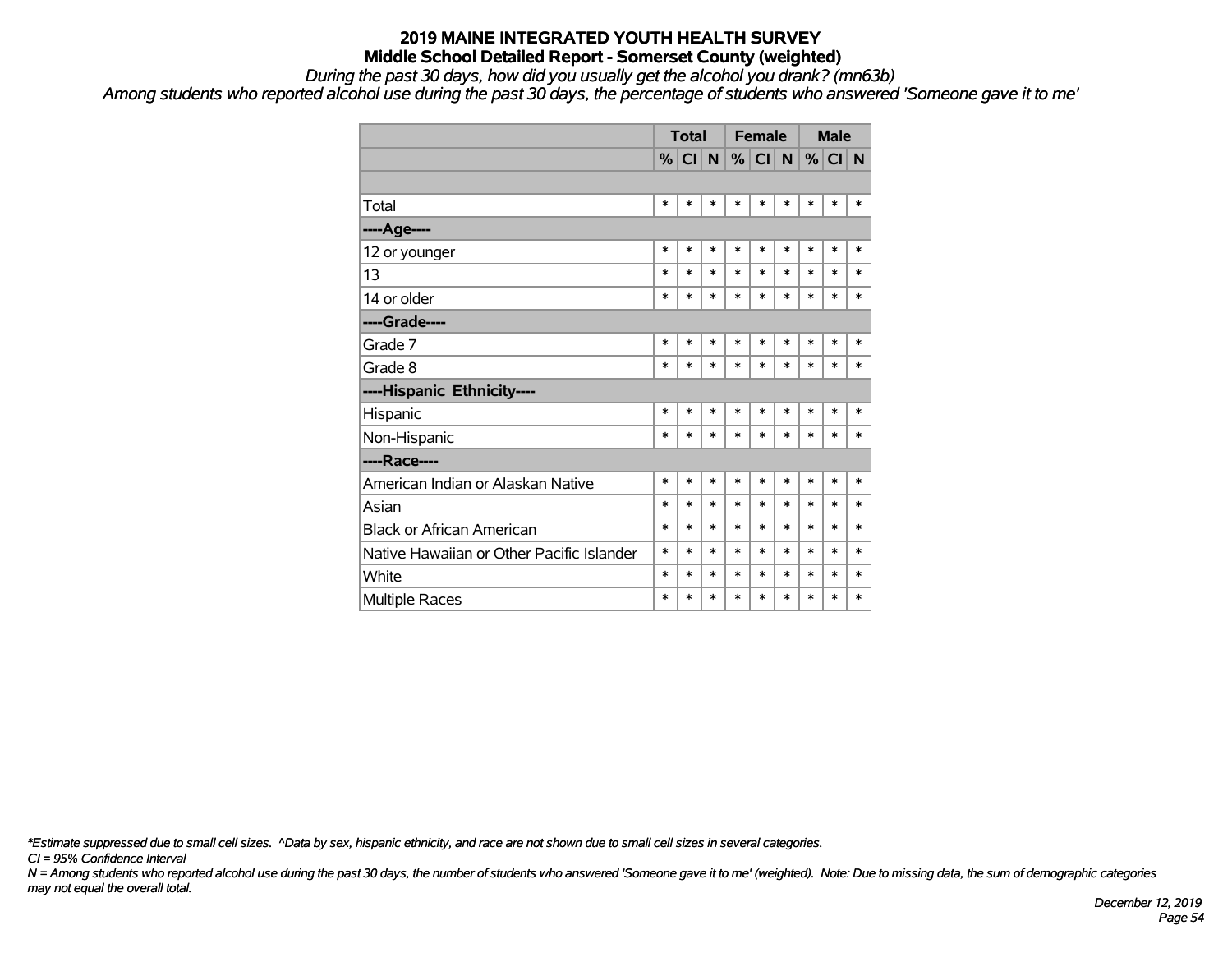# **2019 MAINE INTEGRATED YOUTH HEALTH SURVEY Middle School Detailed Report - Somerset County (weighted)** *If you wanted to get some alcohol, how easy would it be for you to get some? (mn64) Percentage of students who answered 'Sort of easy' or 'Very easy'*

|                                           | <b>Total</b>  |                        |                | <b>Female</b> | <b>Male</b>             |          |        |                          |                |
|-------------------------------------------|---------------|------------------------|----------------|---------------|-------------------------|----------|--------|--------------------------|----------------|
|                                           | $\frac{0}{0}$ | CI                     | N.             | $\frac{0}{0}$ | CI                      | <b>N</b> | %      | CI                       | N <sub>1</sub> |
|                                           |               |                        |                |               |                         |          |        |                          |                |
| Total                                     |               | $30.0\%$ (27.0%-33.1%) |                |               | 365 29.9% (26.7%-33.0%) |          |        | 176 30.1% (25.7%-34.4%)  | 185            |
| ----Age----                               |               |                        |                |               |                         |          |        |                          |                |
| 12 or younger                             | $26.3\%$      | $(21.4\% - 31.2\%)$    | 87             |               | 27.8% (18.3%-37.3%)     | 48       | 24.6%  | $(19.8\% - 29.4\%)$      | 39             |
| 13                                        |               | $31.1\%$ (25.8%-36.3%) |                |               | 180 28.4% (22.7%-34.1%) | 80       |        | $ 33.4\% $ (26.8%-39.9%) | 96             |
| 14 or older                               |               | 32.2% (24.3%-40.0%)    |                |               | 98 35.6% (27.5%-43.6%)  |          |        | 48 29.5% (17.7%-41.3%)   | 50             |
| ----Grade----                             |               |                        |                |               |                         |          |        |                          |                |
| Grade 7                                   | 27.3%         | $(22.0\% - 32.6\%)$    |                |               | 162 28.4% (21.5%-35.3%) | 84       | 25.8%  | $(19.3\% - 32.3\%)$      | 76             |
| Grade 8                                   |               | 32.6% (28.2%-37.0%)    |                |               | 200 31.3% (27.1%-35.6%) | 91       |        | $ 33.9\% $ (26.7%-41.1%) | 107            |
| ----Hispanic Ethnicity----                |               |                        |                |               |                         |          |        |                          |                |
| Hispanic                                  | $\ast$        | $\ast$                 | $\ast$         | $\ast$        | $\ast$                  | $\ast$   | $\ast$ | $\ast$                   | $\ast$         |
| Non-Hispanic                              |               | $31.2\%$ (27.9%-34.5%) |                |               | 342 31.3% (27.7%-35.0%) |          |        | 167 30.9% (26.4%-35.4%)  | 171            |
| ----Race----                              |               |                        |                |               |                         |          |        |                          |                |
| American Indian or Alaskan Native         |               | 22.1% (10.9%-33.3%)    | 6              | $\ast$        | $\ast$                  | $\ast$   | $\ast$ | $\ast$                   | $\ast$         |
| Asian                                     | $\ast$        | $\ast$                 | $\ast$         | $\ast$        | $\ast$                  | $\ast$   | $\ast$ | $\ast$                   | $\ast$         |
| <b>Black or African American</b>          | $\ast$        | $\ast$                 | $\ast$         | $\ast$        | $\ast$                  | $\ast$   | $\ast$ | $\ast$                   | $\ast$         |
| Native Hawaiian or Other Pacific Islander | $\ast$        | $\ast$                 | $\ast$         | $\ast$        | $\ast$                  | $\ast$   | $\ast$ | $\ast$                   | $\ast$         |
| White                                     | 30.5%         | $(27.8\% - 33.3\%)$    |                | 344 30.6%     | $(27.7\% - 33.6\%)$     | 166      | 30.5%  | $(26.4\% - 34.5\%)$      | 175            |
| <b>Multiple Races</b>                     |               | 31.5% (19.2%-43.8%)    | $\overline{7}$ | $\ast$        | $\ast$                  | $\ast$   | $\ast$ | $\ast$                   | $\ast$         |

*\*Estimate suppressed due to small cell sizes. ^Data by sex, hispanic ethnicity, and race are not shown due to small cell sizes in several categories.*

*CI = 95% Confidence Interval*

*N = Number of students who answered 'Sort of easy' or 'Very easy' (weighted). Note: Due to missing data, the sum of demographic categories may not equal the overall total.*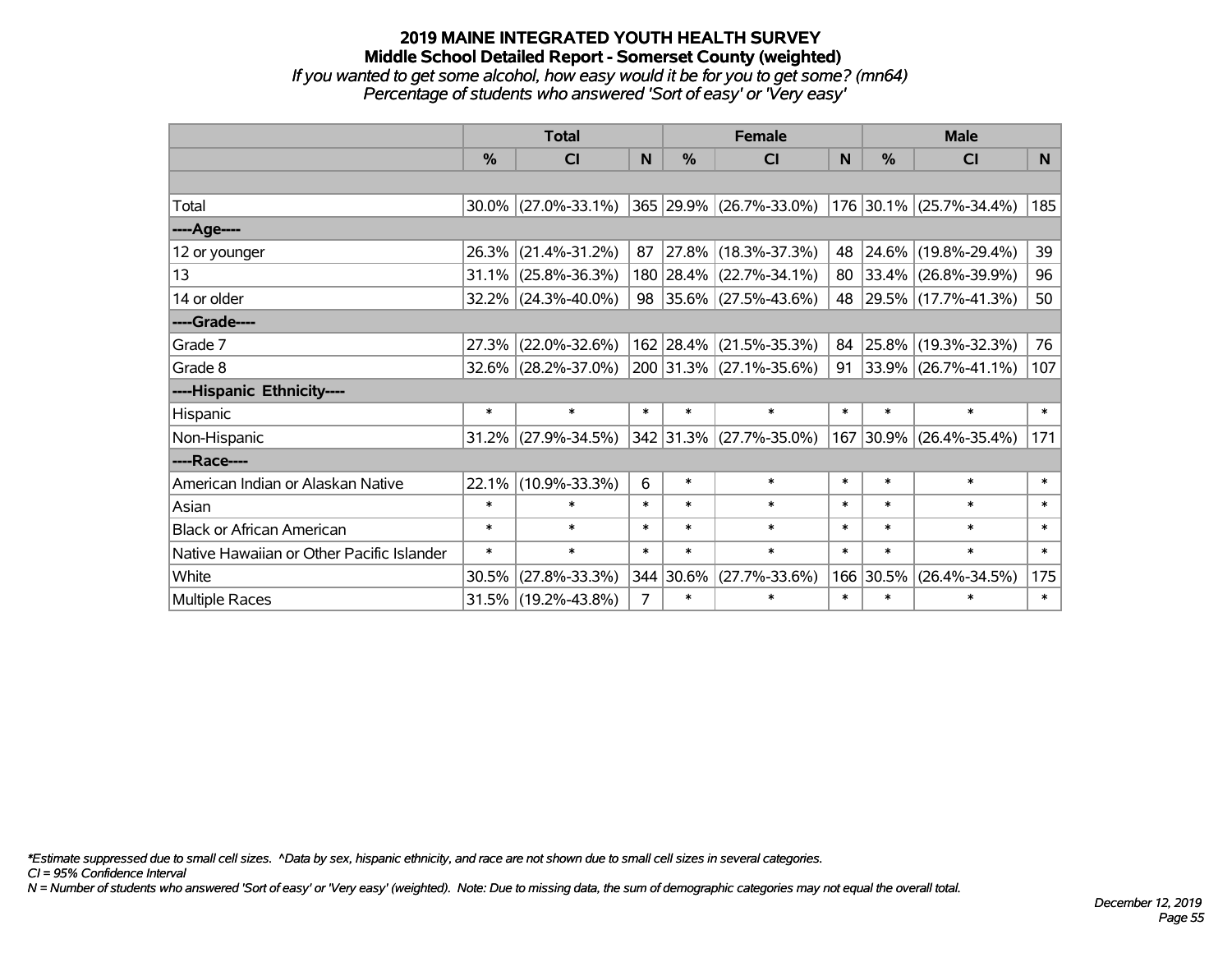*If you drank some alcohol without your parents' permission, would you be caught by your parents? (mn66) Percentage of students who answered 'Probably not' or 'Definitely not'*

|                                           | <b>Total</b>  |                     |                |               | <b>Female</b>            |        | <b>Male</b> |                            |        |  |
|-------------------------------------------|---------------|---------------------|----------------|---------------|--------------------------|--------|-------------|----------------------------|--------|--|
|                                           | $\frac{0}{0}$ | CI                  | N              | $\frac{9}{6}$ | CI                       | N      | %           | <b>CI</b>                  | N.     |  |
|                                           |               |                     |                |               |                          |        |             |                            |        |  |
| Total                                     |               | 20.8% (17.2%-24.4%) |                |               | 256 21.2% (19.2%-23.2%)  |        |             | 127 20.1% (13.9%-26.3%)    | 125    |  |
| ----Age----                               |               |                     |                |               |                          |        |             |                            |        |  |
| 12 or younger                             | 17.9%         | $(10.3\% - 25.5\%)$ | 60             |               | $ 19.6\% $ (13.0%-26.3%) | 35     | 15.9%       | $(4.5\% - 27.4\%)$         | 25     |  |
| 13                                        |               | 20.1% (14.0%-26.3%) |                |               | 118 20.2% (12.4%-28.0%)  | 57     | 19.4%       | $(13.6\% - 25.2\%)$        | 56     |  |
| 14 or older                               |               | 25.1% (20.7%-29.6%) |                |               | 78 25.3% (16.6%-33.9%)   |        |             | 34 25.0% (15.5%-34.6%)     | 43     |  |
| ----Grade----                             |               |                     |                |               |                          |        |             |                            |        |  |
| Grade 7                                   | $19.6\%$      | $(14.7\% - 24.4\%)$ |                |               | 118 21.3% (17.7%-25.0%)  | 65     | 17.3%       | $(9.2\% - 25.5\%)$         | 51     |  |
| Grade 8                                   |               | 21.9% (17.4%-26.4%) |                |               | 136 20.9% (17.3%-24.6%)  |        |             | 61   22.7%   (15.6%-29.7%) | 72     |  |
| ----Hispanic Ethnicity----                |               |                     |                |               |                          |        |             |                            |        |  |
| Hispanic                                  | $\ast$        | $\ast$              | $\ast$         | $\ast$        | $\ast$                   | $\ast$ | $\ast$      | $\ast$                     | $\ast$ |  |
| Non-Hispanic                              | 22.0%         | $(18.4\% - 25.6\%)$ |                |               | 244 22.7% (20.1%-25.4%)  |        | 123 20.9%   | $(15.1\% - 26.7\%)$        | 117    |  |
| ----Race----                              |               |                     |                |               |                          |        |             |                            |        |  |
| American Indian or Alaskan Native         | 23.0%         | $(16.7\% - 29.3\%)$ | $\overline{7}$ | $\ast$        | $\ast$                   | $\ast$ | $\ast$      | $\ast$                     | $\ast$ |  |
| Asian                                     | $\ast$        | $\ast$              | $\ast$         | $\ast$        | $\ast$                   | $\ast$ | $\ast$      | $\ast$                     | $\ast$ |  |
| <b>Black or African American</b>          | $\ast$        | $\ast$              | $\ast$         | $\ast$        | $\ast$                   | $\ast$ | $\ast$      | $\ast$                     | $\ast$ |  |
| Native Hawaiian or Other Pacific Islander | $\ast$        | $\ast$              | $\ast$         | $\ast$        | $\ast$                   | $\ast$ | $\ast$      | $\ast$                     | $\ast$ |  |
| White                                     | 21.0%         | $(17.4\% - 24.6\%)$ |                | 240 21.4%     | $(19.5\% - 23.3\%)$      | 118    | 20.2%       | $(13.6\% - 26.8\%)$        | 118    |  |
| Multiple Races                            | $\ast$        | $\ast$              | $\ast$         | $\ast$        | $\ast$                   | $\ast$ | $\ast$      | $\ast$                     | $\ast$ |  |

*\*Estimate suppressed due to small cell sizes. ^Data by sex, hispanic ethnicity, and race are not shown due to small cell sizes in several categories.*

*CI = 95% Confidence Interval*

*N = Number of students who answered 'Probably not' or 'Definitely not' (weighted). Note: Due to missing data, the sum of demographic categories may not equal the overall total.*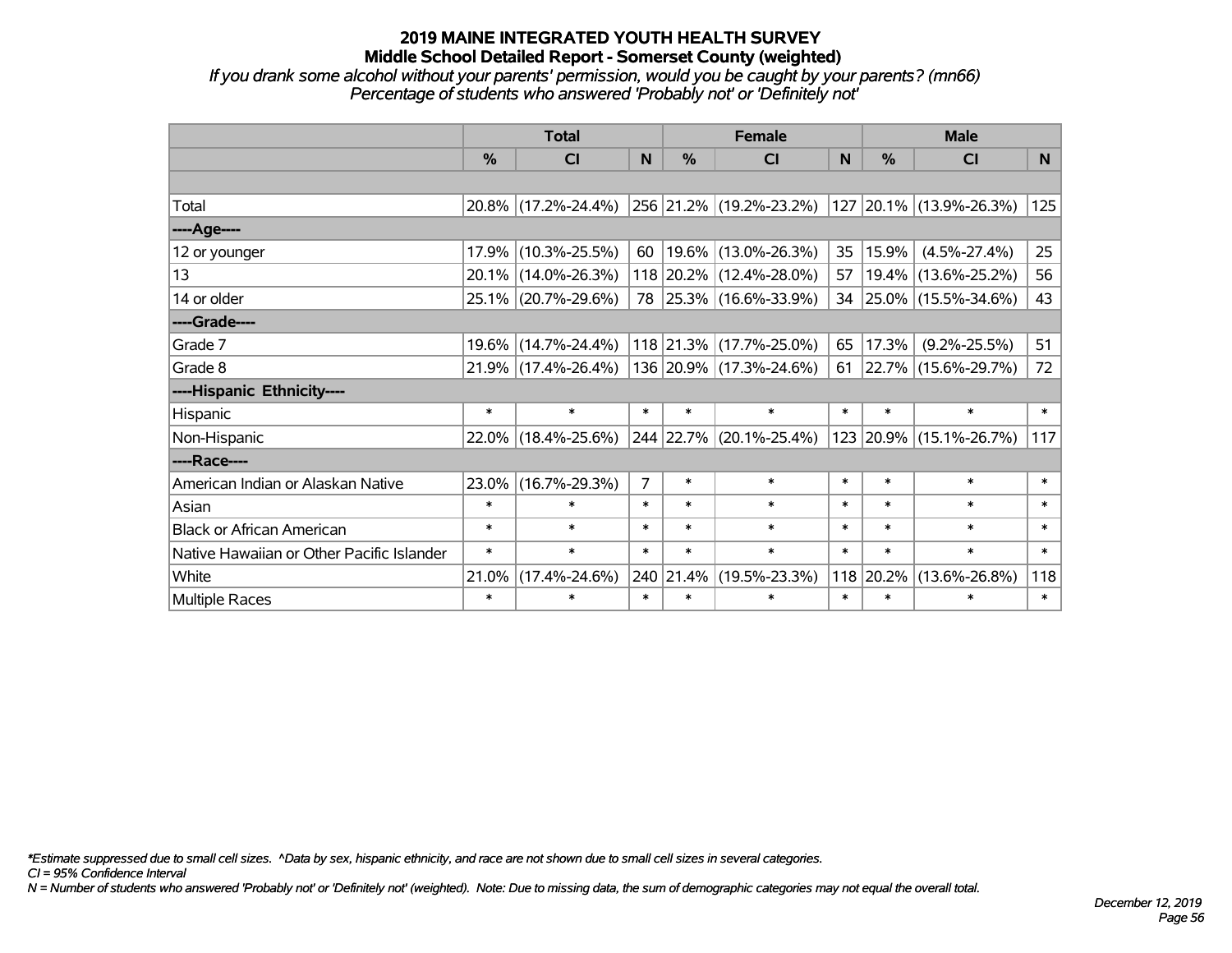*How much do you think people risk harming themselves (physically or in other ways) if they have 1 or 2 drinks of an alcoholic beverage nearly every day? (mn67b)*

*Percentage of students who answered 'No risk' or 'Slight risk'*

|                                           | <b>Total</b> |                        |                | <b>Female</b> |                         |        |               | <b>Male</b>             |        |  |  |
|-------------------------------------------|--------------|------------------------|----------------|---------------|-------------------------|--------|---------------|-------------------------|--------|--|--|
|                                           | $\%$         | C <sub>l</sub>         | N              | $\frac{9}{6}$ | <b>CI</b>               | N      | $\frac{0}{0}$ | <b>CI</b>               | N.     |  |  |
|                                           |              |                        |                |               |                         |        |               |                         |        |  |  |
| Total                                     |              | 36.3% (30.1%-42.6%)    |                |               | 445 30.4% (25.0%-35.8%) |        |               | 181 42.7% (33.9%-51.6%) | 264    |  |  |
| ----Age----                               |              |                        |                |               |                         |        |               |                         |        |  |  |
| 12 or younger                             | $30.6\%$     | $(24.6\% - 36.5\%)$    | 95             | 33.8%         | $(23.5\% - 44.1\%)$     | 57     | 26.8%         | $(10.8\% - 42.8\%)$     | 38     |  |  |
| 13                                        |              | 36.8% (27.1%-46.5%)    |                | 216 29.8%     | $(21.8\% - 37.7\%)$     | 82     | $ 44.8\% $    | $(32.5\% - 57.1\%)$     | 134    |  |  |
| 14 or older                               |              | 41.0% (35.5%-46.5%)    |                |               | 134 27.9% (20.2%-35.6%) |        |               | 42 52.0% (44.7%-59.4%)  | 92     |  |  |
| ----Grade----                             |              |                        |                |               |                         |        |               |                         |        |  |  |
| Grade 7                                   |              | 35.0% (26.4%-43.7%)    |                | 206 31.7%     | $(24.2\% - 39.1\%)$     | 94     | 38.9%         | $(25.0\% - 52.9\%)$     | 112    |  |  |
| Grade 8                                   |              | $37.5\%$ (32.3%-42.6%) |                |               | 233 29.3% (23.2%-35.5%) |        |               | 86 45.9% (38.3%-53.5%)  | 148    |  |  |
| ----Hispanic Ethnicity----                |              |                        |                |               |                         |        |               |                         |        |  |  |
| Hispanic                                  | $\ast$       | $\ast$                 | $\ast$         | $\ast$        | $\ast$                  | $\ast$ | $\ast$        | $\ast$                  | $\ast$ |  |  |
| Non-Hispanic                              |              | 38.6% (31.4%-45.9%)    |                |               | 417 33.4% (26.7%-40.0%) |        | 171 44.4%     | $(34.3\% - 54.6\%)$     | 245    |  |  |
| ----Race----                              |              |                        |                |               |                         |        |               |                         |        |  |  |
| American Indian or Alaskan Native         |              | $33.2\%$ (18.0%-48.3%) | 8              | $\ast$        | $\ast$                  | $\ast$ | $\ast$        | $\ast$                  | $\ast$ |  |  |
| Asian                                     | $\ast$       | $\ast$                 | $\ast$         | $\ast$        | $\ast$                  | $\ast$ | $\ast$        | $\ast$                  | $\ast$ |  |  |
| <b>Black or African American</b>          | $\ast$       | $\ast$                 | $\ast$         | $\ast$        | $\ast$                  | $\ast$ | $\ast$        | $\ast$                  | $\ast$ |  |  |
| Native Hawaiian or Other Pacific Islander | $\ast$       | $\ast$                 | $\ast$         | $\ast$        | $\ast$                  | $\ast$ | $\ast$        | $\ast$                  | $\ast$ |  |  |
| White                                     | 36.9%        | $(29.7\% - 44.0\%)$    |                | 418 30.7%     | $(24.2\% - 37.2\%)$     | 167    | 43.5%         | $(33.2\% - 53.8\%)$     | 251    |  |  |
| <b>Multiple Races</b>                     | 28.4%        | $(9.4\% - 47.5\%)$     | $\overline{7}$ | $\ast$        | $\ast$                  | $\ast$ | $\ast$        | $\ast$                  | $\ast$ |  |  |

*\*Estimate suppressed due to small cell sizes. ^Data by sex, hispanic ethnicity, and race are not shown due to small cell sizes in several categories.*

*CI = 95% Confidence Interval*

*N = Number of students who answered 'No risk' or 'Slight risk' (weighted). Note: Due to missing data, the sum of demographic categories may not equal the overall total.*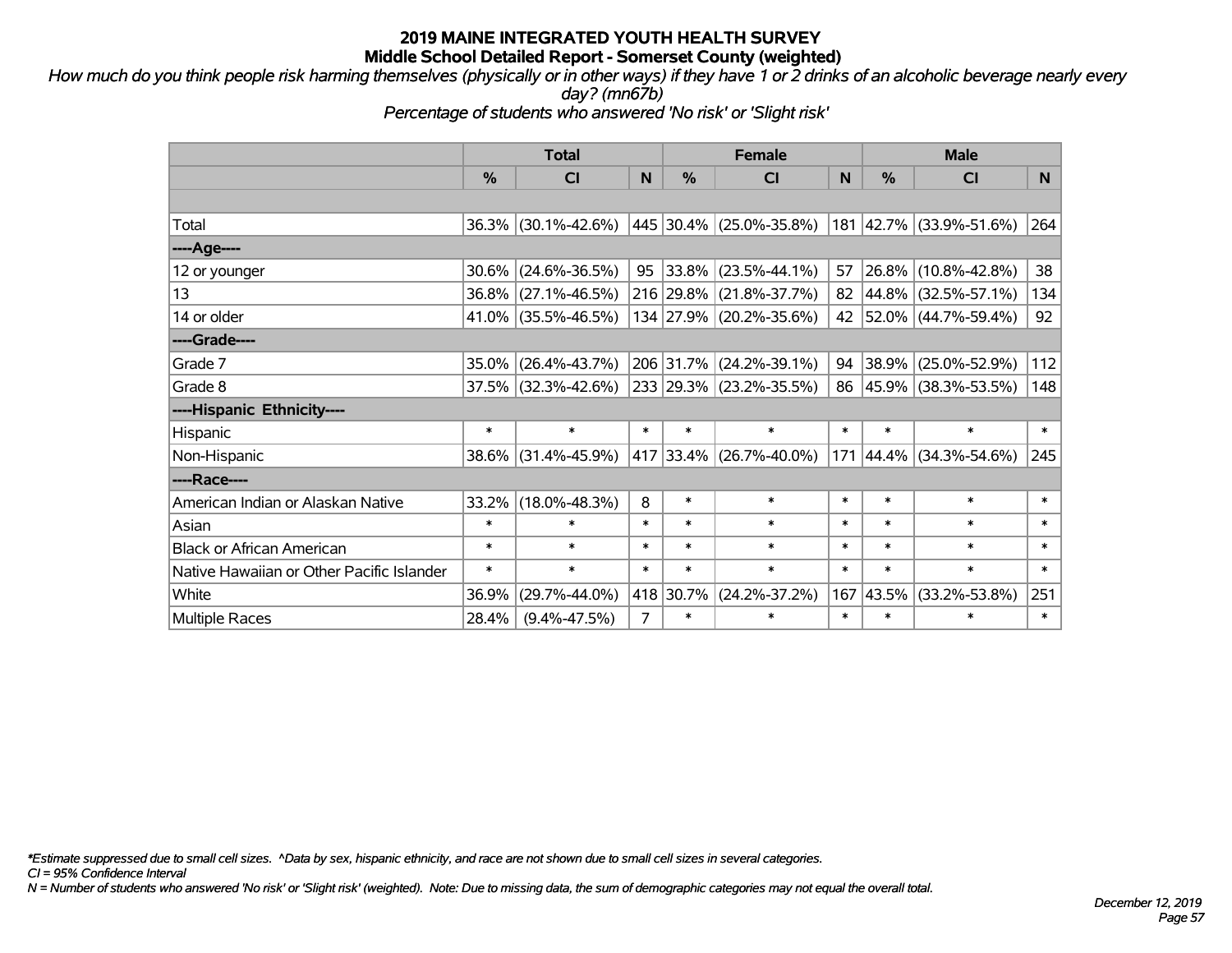*How much do you think people risk harming themselves (physically or in other ways) if they have 5 or more drinks of an alcoholic beverage in a row once or twice a week? (mn68b)*

*Percentage of students who answered 'No risk' or 'Slight risk'*

|                                           | <b>Total</b> |                     |        |               | <b>Female</b>           |        | <b>Male</b> |                            |        |  |
|-------------------------------------------|--------------|---------------------|--------|---------------|-------------------------|--------|-------------|----------------------------|--------|--|
|                                           | %            | CI                  | N      | $\frac{0}{0}$ | CI                      | N      | %           | <b>CI</b>                  | N      |  |
|                                           |              |                     |        |               |                         |        |             |                            |        |  |
| Total                                     |              | 16.5% (11.8%-21.3%) |        | 199 13.8%     | $(9.3\% - 18.2\%)$      |        |             | 80 19.5% (12.0%-27.0%)     | 119    |  |
| ----Age----                               |              |                     |        |               |                         |        |             |                            |        |  |
| 12 or younger                             | 20.7%        | $(12.7\% - 28.6\%)$ | 62     | 15.8%         | $(6.6\% - 25.1\%)$      |        | 25 26.0%    | $(12.4\% - 39.7\%)$        | 37     |  |
| 13                                        | 15.0%        | $(8.0\% - 22.0\%)$  | 88     | 13.4%         | $(7.7\% - 19.0\%)$      |        | 37 17.2%    | $(6.6\% - 27.8\%)$         | 51     |  |
| 14 or older                               | 15.4%        | $(8.9\% - 21.9\%)$  | 49     | 12.3%         | $(9.0\% - 15.6\%)$      |        | $17 18.0\%$ | $(8.7\% - 27.4\%)$         | 31     |  |
| ----Grade----                             |              |                     |        |               |                         |        |             |                            |        |  |
| Grade 7                                   | 20.1%        | $(12.4\% - 27.8\%)$ | 116    | 16.3%         | $(9.4\% - 23.1\%)$      |        | 47 24.2%    | $(11.5\% - 36.8\%)$        | 70     |  |
| Grade 8                                   | 12.7%        | $(9.5\% - 16.0\%)$  | 78     | 11.5%         | $(6.9\% - 16.1\%)$      |        |             | 33 14.2% (10.6%-17.8%)     | 44     |  |
| ----Hispanic Ethnicity----                |              |                     |        |               |                         |        |             |                            |        |  |
| Hispanic                                  | $\ast$       | $\ast$              | $\ast$ | $\ast$        | $\ast$                  | $\ast$ | $\ast$      | $\ast$                     | $\ast$ |  |
| Non-Hispanic                              | $16.7\%$     | $(11.9\% - 21.4\%)$ |        |               | 176 14.1% (10.3%-17.9%) |        |             | 71   19.4%   (11.9%-27.0%) | 105    |  |
| ----Race----                              |              |                     |        |               |                         |        |             |                            |        |  |
| American Indian or Alaskan Native         | $\ast$       | $\ast$              | $\ast$ | $\ast$        | $\ast$                  | $\ast$ | $\ast$      | $\ast$                     | $\ast$ |  |
| Asian                                     | $\ast$       | $\ast$              | $\ast$ | $\ast$        | $\ast$                  | $\ast$ | $\ast$      | $\ast$                     | $\ast$ |  |
| <b>Black or African American</b>          | $\ast$       | $\ast$              | $\ast$ | $\ast$        | $\ast$                  | $\ast$ | $\ast$      | $\ast$                     | $\ast$ |  |
| Native Hawaiian or Other Pacific Islander | $\ast$       | $\ast$              | $\ast$ | $\ast$        | $\ast$                  | $\ast$ | $\ast$      | $\ast$                     | $\ast$ |  |
| White                                     | 16.3%        | $(11.8\% - 20.8\%)$ | 182    | 13.8%         | $(9.2\% - 18.4\%)$      |        | 74 19.0%    | $(12.1\% - 26.0\%)$        | 109    |  |
| <b>Multiple Races</b>                     | $\ast$       | $\ast$              | $\ast$ | $\ast$        | $\ast$                  | $\ast$ | $\ast$      | $\ast$                     | $\ast$ |  |

*\*Estimate suppressed due to small cell sizes. ^Data by sex, hispanic ethnicity, and race are not shown due to small cell sizes in several categories.*

*CI = 95% Confidence Interval*

*N = Number of students who answered 'No risk' or 'Slight risk' (weighted). Note: Due to missing data, the sum of demographic categories may not equal the overall total.*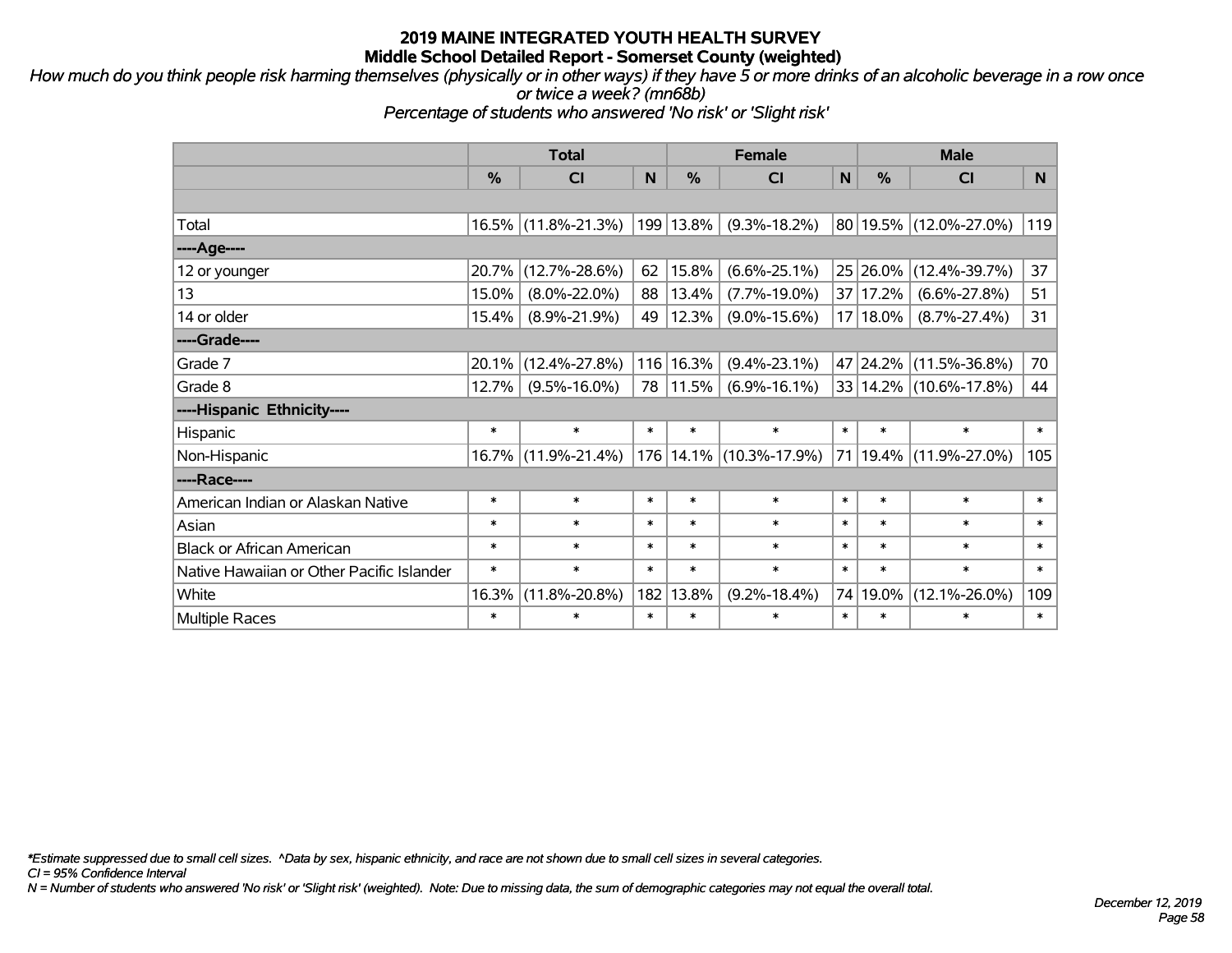# **2019 MAINE INTEGRATED YOUTH HEALTH SURVEY Middle School Detailed Report - Somerset County (weighted)** *If a kid drank some alcohol in your neighborhood, would he or she be caught by the police? (mn69)*

*Percentage of students who answered 'Probably not' or 'Definitely not'*

|                                           | <b>Total</b>  |                        |                |               | <b>Female</b>                      |        | <b>Male</b>   |                              |        |  |
|-------------------------------------------|---------------|------------------------|----------------|---------------|------------------------------------|--------|---------------|------------------------------|--------|--|
|                                           | $\frac{0}{0}$ | <b>CI</b>              | N              | $\frac{0}{0}$ | <b>CI</b>                          | N      | $\frac{0}{0}$ | <b>CI</b>                    | N.     |  |
|                                           |               |                        |                |               |                                    |        |               |                              |        |  |
| Total                                     |               | 59.2% (50.4%-68.0%)    |                |               | $ 711 59.4\% $ (50.4%-68.4%)       |        |               | $ 345 59.2\% $ (49.7%-68.8%) | 360    |  |
| ----Age----                               |               |                        |                |               |                                    |        |               |                              |        |  |
| 12 or younger                             | 55.2%         | $(38.7\% - 71.7\%)$    |                |               | 166 60.5% (42.0%-78.9%)            | 97     | 49.2%         | $(31.6\% - 66.8\%)$          | 69     |  |
| 13                                        | 60.9%         | $(51.7\% - 70.1\%)$    |                |               | 353 58.1% (50.2%-66.0%)            |        |               | 161 64.2% (51.7%-76.7%)      | 187    |  |
| 14 or older                               |               | 59.8% (46.0%-73.6%)    |                |               | 192 60.8% (44.9%-76.6%)            |        |               | 87 59.0% (43.8%-74.1%)       | 104    |  |
| ----Grade----                             |               |                        |                |               |                                    |        |               |                              |        |  |
| Grade 7                                   | $55.8\%$      | $(41.5\% - 70.1\%)$    |                |               | 320 58.1% (44.7%-71.5%)            |        | 169 52.9%     | $(36.1\% - 69.6\%)$          | 148    |  |
| Grade 8                                   |               | $61.9\%$ (56.1%-67.6%) |                |               | $ 379 60.2\% $ (54.5%-65.9%)       |        |               | 172 64.3% (56.0%-72.7%)      | 205    |  |
| ----Hispanic Ethnicity----                |               |                        |                |               |                                    |        |               |                              |        |  |
| Hispanic                                  | 54.0%         | $(34.2\% - 73.8\%)$    | $\overline{7}$ | $\ast$        | $\ast$                             | $\ast$ | $\ast$        | $\ast$                       | $\ast$ |  |
| Non-Hispanic                              |               | 59.4% (50.8%-67.9%)    |                |               | $624   61.0\%   (53.2\% - 68.9\%)$ |        |               | 306 58.1% (48.3%-67.9%)      | 313    |  |
| ----Race----                              |               |                        |                |               |                                    |        |               |                              |        |  |
| American Indian or Alaskan Native         | 56.3%         | $(35.3\% - 77.3\%)$    | 14             | $\ast$        | $\ast$                             | $\ast$ | $\ast$        | $\ast$                       | $\ast$ |  |
| Asian                                     | $\ast$        | $\ast$                 | $\ast$         | $\ast$        | $\ast$                             | $\ast$ | $\ast$        | $\ast$                       | $\ast$ |  |
| <b>Black or African American</b>          | $\ast$        | $\ast$                 | $\ast$         | $\ast$        | $\ast$                             | $\ast$ | $\ast$        | $\ast$                       | $\ast$ |  |
| Native Hawaiian or Other Pacific Islander | $\ast$        | $\ast$                 | $\ast$         | $\ast$        | $\ast$                             | $\ast$ | $\ast$        | $\ast$                       | $\ast$ |  |
| White                                     | 59.6%         | $(50.5\% - 68.8\%)$    | 663            | 59.8%         | $(50.1\% - 69.6\%)$                | 318    | 59.7%         | $(50.1\% - 69.3\%)$          | 339    |  |
| <b>Multiple Races</b>                     |               | $67.7\%$ (53.1%-82.2%) | 18             | $\ast$        | $\ast$                             | $\ast$ | $\ast$        | $\ast$                       | $\ast$ |  |

*\*Estimate suppressed due to small cell sizes. ^Data by sex, hispanic ethnicity, and race are not shown due to small cell sizes in several categories.*

*CI = 95% Confidence Interval*

*N = Number of students who answered 'Probably not' or 'Definitely not' (weighted). Note: Due to missing data, the sum of demographic categories may not equal the overall total.*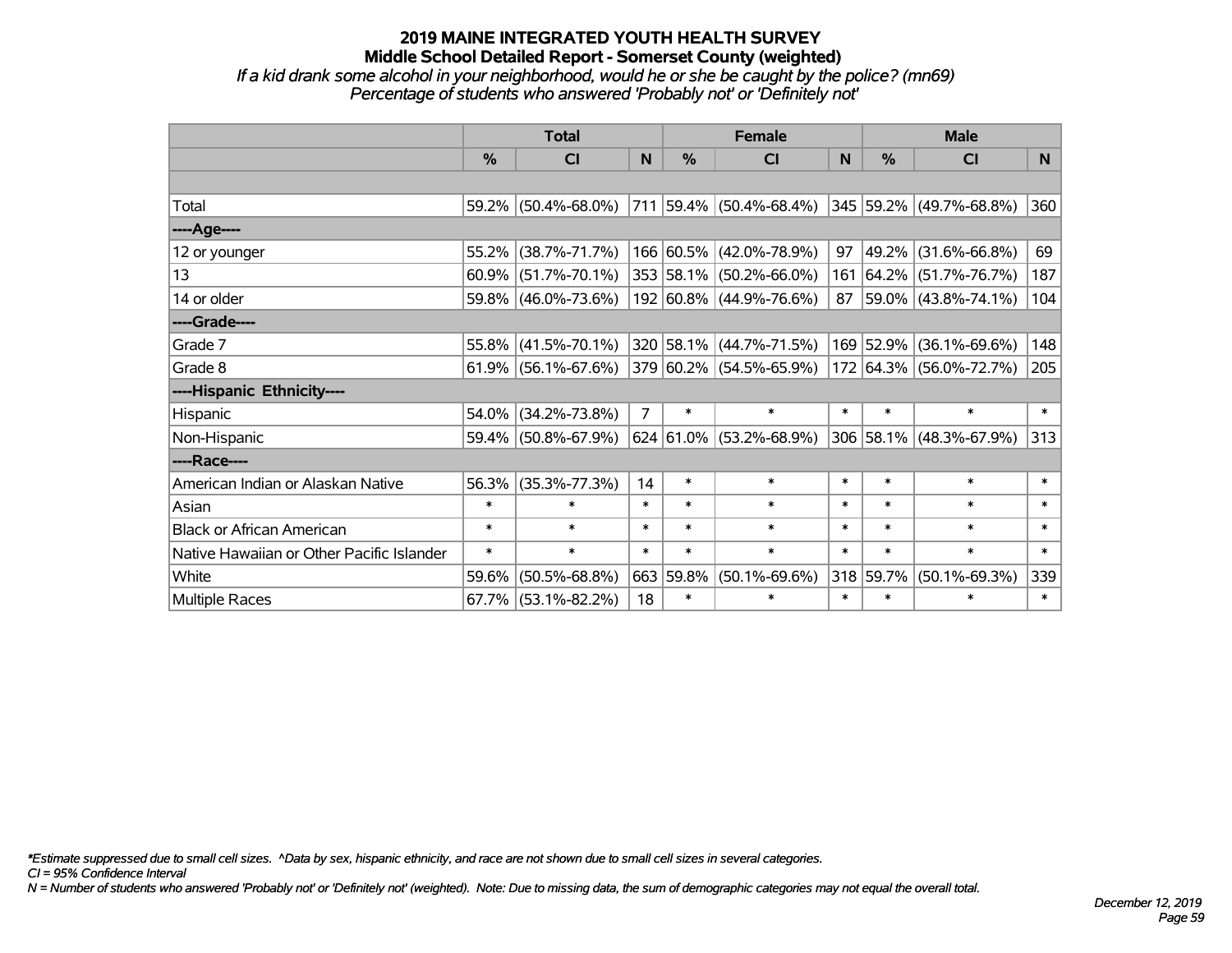*How wrong would most adults over 21 in your neighborhood think it is for kids your age to drink alcohol? (mn71a) Percentage of students who answered 'A little bit wrong' or 'Not wrong at all'*

|                                           | <b>Total</b>  |                     |        |               | <b>Female</b>       | <b>Male</b>  |               |                        |              |
|-------------------------------------------|---------------|---------------------|--------|---------------|---------------------|--------------|---------------|------------------------|--------------|
|                                           | $\frac{0}{0}$ | CI                  | N      | $\frac{0}{0}$ | <b>CI</b>           | $\mathsf{N}$ | $\frac{0}{0}$ | <b>CI</b>              | $\mathsf{N}$ |
|                                           |               |                     |        |               |                     |              |               |                        |              |
| Total                                     | 12.7%         | $(8.9\% - 16.5\%)$  | 157    | 12.4%         | $(7.2\% - 17.7\%)$  |              | 75 13.1%      | $(9.8\% - 16.3\%)$     | 82           |
| ----Age----                               |               |                     |        |               |                     |              |               |                        |              |
| 12 or younger                             | 6.3%          | $(0.9\% - 11.8\%)$  | 23     | 4.8%          | $(0.0\% - 10.3\%)$  | 9            | 8.1%          | $(0.0\% - 16.2\%)$     | 14           |
| 13                                        | 16.7%         | $(11.2\% - 22.2\%)$ | 96     | 17.9%         | $(11.2\% - 24.6\%)$ |              | 51 15.9%      | $(9.6\% - 22.2\%)$     | 45           |
| 14 or older                               | 12.6%         | $(8.5\% - 16.6\%)$  | 38     | 11.5%         | $(5.0\% - 18.0\%)$  |              | 14 13.3%      | $(8.6\% - 18.0\%)$     | 23           |
| ----Grade----                             |               |                     |        |               |                     |              |               |                        |              |
| Grade 7                                   | 10.2%         | $(6.2\% - 14.2\%)$  | 62     | 8.1%          | $(2.3\% - 13.8\%)$  |              | 25 12.4%      | $(8.4\% - 16.4\%)$     | 37           |
| Grade 8                                   | 15.0%         | $(9.9\% - 20.1\%)$  | 94     |               | 16.7% (10.5%-23.0%) |              | 49 13.8%      | $(8.8\% - 18.7\%)$     | 45           |
| ----Hispanic Ethnicity----                |               |                     |        |               |                     |              |               |                        |              |
| Hispanic                                  | $\ast$        | $\ast$              | $\ast$ | $\ast$        | $\ast$              | $\ast$       | $\ast$        | $\ast$                 | $\ast$       |
| Non-Hispanic                              | 12.4%         | $(9.1\% - 15.6\%)$  |        | 142 11.6%     | $(7.1\% - 16.2\%)$  |              |               | 65 13.3% (10.0%-16.6%) | 77           |
| ----Race----                              |               |                     |        |               |                     |              |               |                        |              |
| American Indian or Alaskan Native         | $\ast$        | $\ast$              | $\ast$ | $\ast$        | $\ast$              | $\ast$       | $\ast$        | $\ast$                 | $\ast$       |
| Asian                                     | $\ast$        | $\ast$              | $\ast$ | $\ast$        | $\ast$              | $\ast$       | $\ast$        | $\ast$                 | $\ast$       |
| <b>Black or African American</b>          | $\ast$        | $\ast$              | $\ast$ | $\ast$        | $\ast$              | $\ast$       | $\ast$        | $\ast$                 | $\ast$       |
| Native Hawaiian or Other Pacific Islander | $\ast$        | $\ast$              | $\ast$ | $\ast$        | $\ast$              | $\ast$       | $\ast$        | $\ast$                 | $\ast$       |
| White                                     | 12.8%         | $(8.8\% - 16.8\%)$  | 147    | 12.6%         | $(6.8\% - 18.4\%)$  | 69           | 13.1%         | $(9.5\% - 16.7\%)$     | 77           |
| <b>Multiple Races</b>                     | $\ast$        | $\ast$              | $\ast$ | $\ast$        | $\ast$              | $\ast$       | $\ast$        | $\ast$                 | $\ast$       |

*\*Estimate suppressed due to small cell sizes. ^Data by sex, hispanic ethnicity, and race are not shown due to small cell sizes in several categories.*

*CI = 95% Confidence Interval*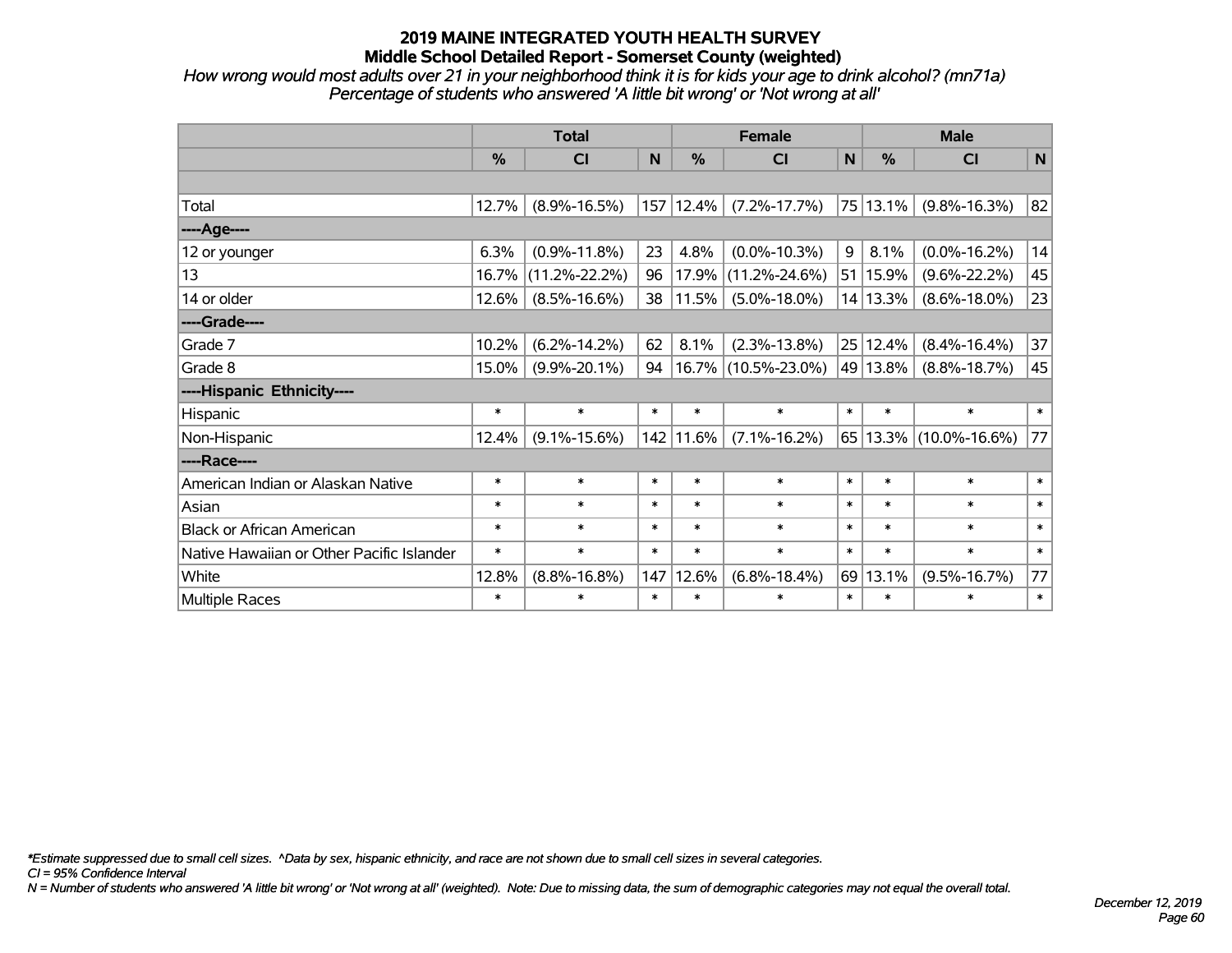*How do you feel about someone your age having 1 or 2 drinks of an alcoholic beverage nearly every day? (mn164) Percentage of students who answered 'Strongly approve' or 'Approve'*

|                                           | <b>Total</b> |                    |              |        | <b>Female</b>               |                | <b>Male</b> |                      |        |  |
|-------------------------------------------|--------------|--------------------|--------------|--------|-----------------------------|----------------|-------------|----------------------|--------|--|
|                                           | %            | <b>CI</b>          | $\mathsf{N}$ | %      | <b>CI</b>                   | N              | %           | <b>CI</b>            | N      |  |
|                                           |              |                    |              |        |                             |                |             |                      |        |  |
| Total                                     | 3.8%         | $(0.2\% - 7.4\%)$  |              |        | 45   1.2% $(0.0\% - 2.4\%)$ | $\overline{7}$ |             | $6.3\%$ (0.0%-13.3%) | 39     |  |
| ----Age----                               |              |                    |              |        |                             |                |             |                      |        |  |
| 12 or younger                             | 4.0%         | $(0.0\% - 10.6\%)$ | 12           | $\ast$ | $\ast$                      | $\ast$         | $\ast$      | $\ast$               | $\ast$ |  |
| 13                                        | 4.8%         | $(1.0\% - 8.7\%)$  | 28           | $\ast$ | $\ast$                      | $\ast$         | $\ast$      | $\ast$               | $\ast$ |  |
| 14 or older                               | $\ast$       | $\ast$             | $\ast$       | $\ast$ | $\ast$                      | $\ast$         | $\ast$      | $\ast$               | $\ast$ |  |
| ----Grade----                             |              |                    |              |        |                             |                |             |                      |        |  |
| Grade 7                                   | 4.7%         | $(0.0\% - 11.9\%)$ | 27           | $\ast$ | $\ast$                      | $\ast$         | $\ast$      | $\ast$               | $\ast$ |  |
| Grade 8                                   | 2.3%         | $(1.7\% - 2.9\%)$  | 14           | $\ast$ | $\ast$                      | $\ast$         | $\ast$      | $\ast$               | $\ast$ |  |
| ----Hispanic Ethnicity----                |              |                    |              |        |                             |                |             |                      |        |  |
| Hispanic                                  | $\ast$       | $\ast$             | $\ast$       | $\ast$ | $\ast$                      | $\ast$         | $\ast$      | $\ast$               | $\ast$ |  |
| Non-Hispanic                              | 3.4%         | $(0.0\% - 6.9\%)$  | 37           | $\ast$ | $\ast$                      | $\ast$         | $\ast$      | $\ast$               | $\ast$ |  |
| ----Race----                              |              |                    |              |        |                             |                |             |                      |        |  |
| American Indian or Alaskan Native         | $\ast$       | $\ast$             | $\ast$       | $\ast$ | $\ast$                      | $\ast$         | $\ast$      | $\ast$               | $\ast$ |  |
| Asian                                     | $\ast$       | $\ast$             | $\ast$       | $\ast$ | $\ast$                      | $\ast$         | $\ast$      | $\ast$               | $\ast$ |  |
| <b>Black or African American</b>          | $\ast$       | $\ast$             | $\ast$       | $\ast$ | $\ast$                      | $\ast$         | $\ast$      | $\ast$               | $\ast$ |  |
| Native Hawaiian or Other Pacific Islander | $\ast$       | $\ast$             | $\ast$       | $\ast$ | $\ast$                      | $\ast$         | $\ast$      | $\ast$               | $\ast$ |  |
| White                                     | 3.4%         | $(0.2\% - 6.6\%)$  | 38           | *      | $\ast$                      | $\ast$         | $\ast$      | $\ast$               | $\ast$ |  |
| Multiple Races                            | $\ast$       | $\ast$             | $\ast$       | $\ast$ | $\ast$                      | $\ast$         | $\ast$      | $\ast$               | $\ast$ |  |

*\*Estimate suppressed due to small cell sizes. ^Data by sex, hispanic ethnicity, and race are not shown due to small cell sizes in several categories.*

*CI = 95% Confidence Interval*

*N = Number of students who answered 'Strongly approve' or 'Approve' (weighted). Note: Due to missing data, the sum of demographic categories may not equal the overall total.*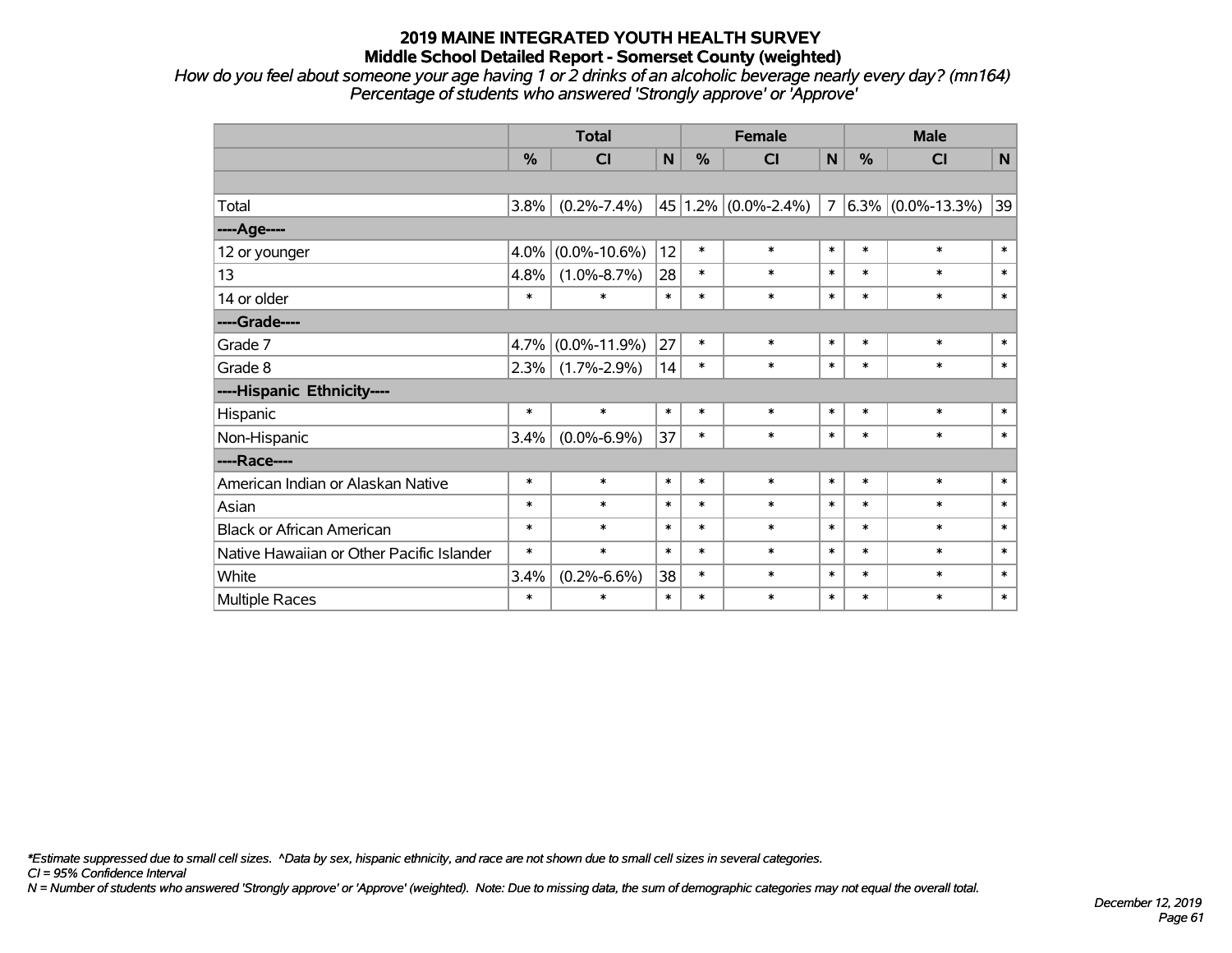*How wrong do your parents feel it would be for you to have 1 or 2 drinks of an alcoholic beverage nearly every day? (mn165) Percentage of students who answered 'A little bit wrong' or 'Not wrong at all'*

|                                           | <b>Total</b> |                     |                |             | <b>Female</b>           |                | <b>Male</b>   |                          |                |  |
|-------------------------------------------|--------------|---------------------|----------------|-------------|-------------------------|----------------|---------------|--------------------------|----------------|--|
|                                           | %            | <b>CI</b>           | N              | %           | CI                      | N              | $\frac{0}{0}$ | <b>CI</b>                | N <sub>1</sub> |  |
|                                           |              |                     |                |             |                         |                |               |                          |                |  |
| Total                                     |              | $3.1\%$ (2.2%-3.9%) |                |             | $37 2.5\% $ (1.7%-3.2%) |                |               | $15$ 3.7% (1.7%-5.7%)    | 23             |  |
| ---- Age----                              |              |                     |                |             |                         |                |               |                          |                |  |
| 12 or younger                             | 2.8%         | $(1.7\% - 4.0\%)$   | 9              | $\ast$      | $\ast$                  | $\ast$         | $\ast$        | $\ast$                   | $\ast$         |  |
| 13                                        |              | $3.5\%$ (2.1%-5.0%) | 21             | 2.1%        | $(1.1\% - 3.1\%)$       | 6              | $5.1\%$       | $(1.6\% - 8.5\%)$        | 15             |  |
| 14 or older                               |              | $2.4\%$ (1.0%-3.8%) | $\overline{7}$ | $\ast$      | $\ast$                  | $\ast$         | $\ast$        | $\ast$                   | $\ast$         |  |
| ----Grade----                             |              |                     |                |             |                         |                |               |                          |                |  |
| Grade 7                                   | 3.5%         | $(2.3\% - 4.8\%)$   |                | $21 3.1\% $ | $(2.0\% - 4.3\%)$       | 9 <sup>°</sup> | $ 4.0\% $     | $(0.6\% - 7.4\%)$        | 12             |  |
| Grade 8                                   |              | $2.4\%$ (1.1%-3.7%) | 15             | $\ast$      | $\ast$                  | $\ast$         | $\ast$        | $\ast$                   | $\ast$         |  |
| ----Hispanic Ethnicity----                |              |                     |                |             |                         |                |               |                          |                |  |
| Hispanic                                  | $\ast$       | $\ast$              | $\ast$         | $\ast$      | $\ast$                  | $\ast$         | $\ast$        | $\ast$                   | $\ast$         |  |
| Non-Hispanic                              | 2.9%         | $(2.0\% - 3.8\%)$   |                |             | $32 2.5\% $ (1.5%-3.5%) |                |               | $ 13 3.3\% $ (1.3%-5.3%) | 18             |  |
| ----Race----                              |              |                     |                |             |                         |                |               |                          |                |  |
| American Indian or Alaskan Native         | $\ast$       | $\ast$              | $\ast$         | $\ast$      | $\ast$                  | $\ast$         | $\ast$        | $\ast$                   | $\ast$         |  |
| Asian                                     | $\ast$       | $\ast$              | $\ast$         | $\ast$      | $\ast$                  | $\ast$         | $\ast$        | $\ast$                   | $\ast$         |  |
| <b>Black or African American</b>          | $\ast$       | $\ast$              | $\ast$         | $\ast$      | $\ast$                  | $\ast$         | $\ast$        | $\ast$                   | $\ast$         |  |
| Native Hawaiian or Other Pacific Islander | $\ast$       | $\ast$              | $\ast$         | $\ast$      | $\ast$                  | $\ast$         | $\ast$        | $\ast$                   | $\ast$         |  |
| White                                     | 2.8%         | $(2.1\% - 3.6\%)$   | 32             | 2.4%        | $(1.5\% - 3.3\%)$       |                | 13 3.3%       | $(1.6\% - 5.0\%)$        | 19             |  |
| Multiple Races                            | $\ast$       | $\ast$              | $\ast$         | $\ast$      | $\ast$                  | $\ast$         | $\ast$        | $\ast$                   | $\ast$         |  |

*\*Estimate suppressed due to small cell sizes. ^Data by sex, hispanic ethnicity, and race are not shown due to small cell sizes in several categories.*

*CI = 95% Confidence Interval*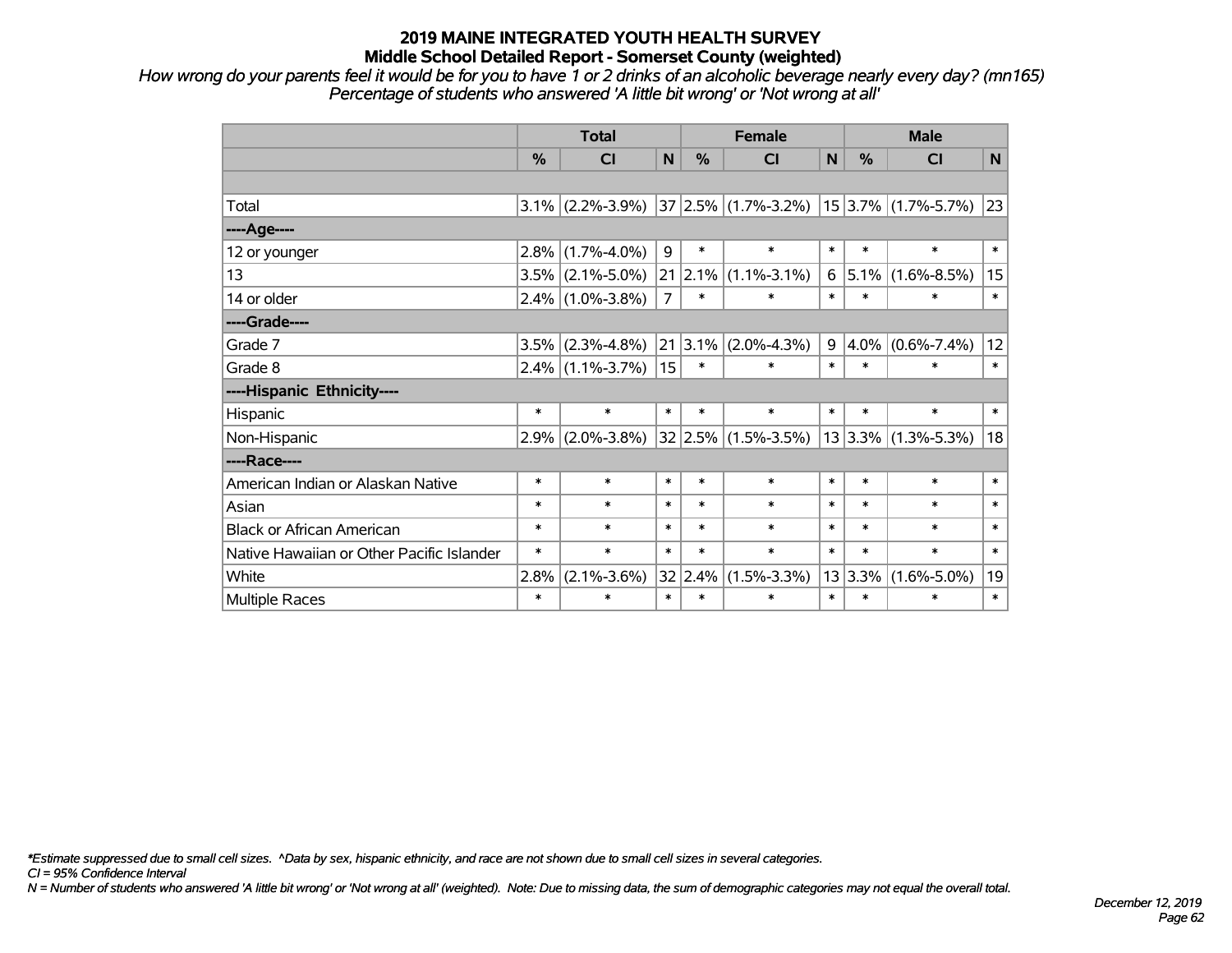*How wrong do your friends feel it would be for you to have 1 or 2 drinks of an alcoholic beverage nearly every day? (mn175) Percentage of students who answered 'A little bit wrong' or 'Not wrong at all'*

|                                           | <b>Total</b> |                       |        |               | <b>Female</b>               |        | <b>Male</b>     |                       |                 |  |
|-------------------------------------------|--------------|-----------------------|--------|---------------|-----------------------------|--------|-----------------|-----------------------|-----------------|--|
|                                           | %            | CI                    | N      | $\frac{0}{0}$ | CI                          | N      | $\frac{0}{0}$   | CI                    | $\mathsf{N}$    |  |
|                                           |              |                       |        |               |                             |        |                 |                       |                 |  |
| Total                                     |              | $12.3\%$ (8.1%-16.4%) |        |               | $ 148 13.3\% $ (7.3%-19.4%) |        |                 | 77 11.6% (6.9%-16.2%) | 71              |  |
| ----Age----                               |              |                       |        |               |                             |        |                 |                       |                 |  |
| 12 or younger                             |              | $10.1\%$ (4.3%-15.9%) | 31     | $ 11.9\% $    | $(4.4\% - 19.3\%)$          |        | $19 \mid 8.1\%$ | $(2.1\% - 14.2\%)$    | 12              |  |
| 13                                        |              | $12.7\%$ (6.1%-19.2%) | 73     | $ 14.1\% $    | $(4.7\% - 23.5\%)$          |        | 38 11.9%        | $(6.2\% - 17.6\%)$    | 35              |  |
| 14 or older                               |              | 13.7% (5.5%-21.9%)    | 44     |               | $ 13.6\% $ (4.7%-22.5%)     |        |                 | 20 13.7% (2.7%-24.8%) | $\overline{24}$ |  |
| ----Grade----                             |              |                       |        |               |                             |        |                 |                       |                 |  |
| Grade 7                                   | 11.6%        | $(6.3\% - 17.0\%)$    | 67     | 13.2%         | $(6.4\% - 20.0\%)$          |        | 38 10.2%        | $(5.7\% - 14.7\%)$    | 29              |  |
| Grade 8                                   |              | $12.8\%$ (6.8%-18.7%) | 78     |               | 13.7%  (6.7%-20.6%)         |        |                 | 39 12.4% (2.8%-21.9%) | 39              |  |
| ----Hispanic Ethnicity----                |              |                       |        |               |                             |        |                 |                       |                 |  |
| Hispanic                                  | $\ast$       | $\ast$                | $\ast$ | $\ast$        | $\ast$                      | $\ast$ | $\ast$          | $\ast$                | $\ast$          |  |
| Non-Hispanic                              |              | $12.5\%$ (8.2%-16.8%) |        |               | $132 14.5\% $ (7.3%-21.6%)  |        | 72 11.0%        | $(6.7\% - 15.3\%)$    | 60              |  |
| ----Race----                              |              |                       |        |               |                             |        |                 |                       |                 |  |
| American Indian or Alaskan Native         | 25.2%        | $(9.8\% - 40.7\%)$    | 6      | $\ast$        | $\ast$                      | $\ast$ | $\ast$          | $\ast$                | $\ast$          |  |
| Asian                                     | $\ast$       | $\ast$                | $\ast$ | $\ast$        | $\ast$                      | $\ast$ | $\ast$          | $\ast$                | $\ast$          |  |
| <b>Black or African American</b>          | $\ast$       | $\ast$                | $\ast$ | $\ast$        | $\ast$                      | $\ast$ | $\ast$          | $\ast$                | $\ast$          |  |
| Native Hawaiian or Other Pacific Islander | $\ast$       | $\ast$                | $\ast$ | $\ast$        | $\ast$                      | $\ast$ | $\ast$          | $\ast$                | $\ast$          |  |
| White                                     | 12.1%        | $(8.0\% - 16.2\%)$    | 135    | 13.3%         | $(6.8\% - 19.7\%)$          |        | 70 11.3%        | $(7.1\% - 15.5\%)$    | 65              |  |
| Multiple Races                            | $\ast$       | $\ast$                | $\ast$ | $\ast$        | $\ast$                      | $\ast$ | $\ast$          | $\ast$                | $\ast$          |  |

*\*Estimate suppressed due to small cell sizes. ^Data by sex, hispanic ethnicity, and race are not shown due to small cell sizes in several categories.*

*CI = 95% Confidence Interval*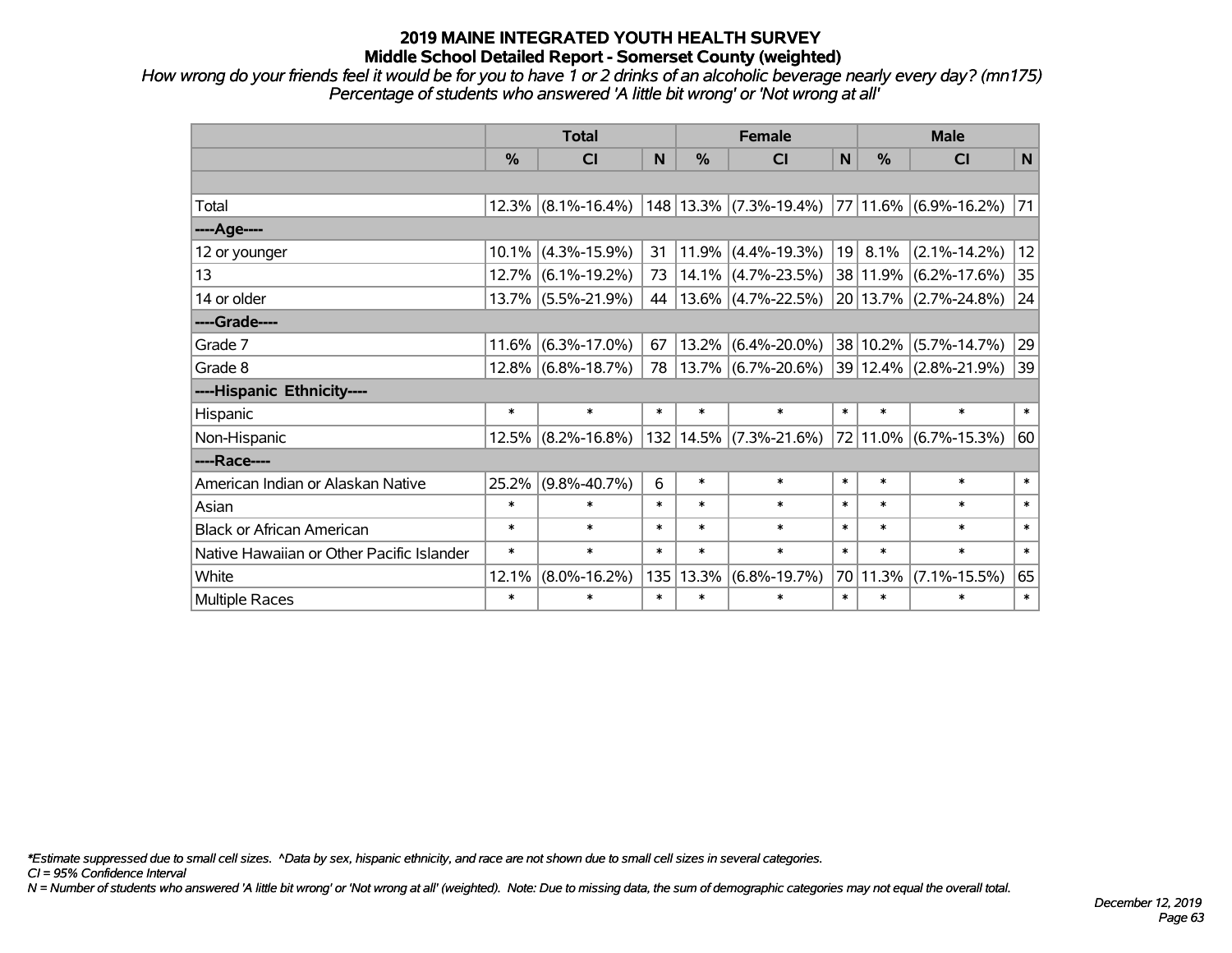#### **2019 MAINE INTEGRATED YOUTH HEALTH SURVEY Middle School Detailed Report - Somerset County (weighted)** *Have you ever used marijuana? (mn74) Percentage of students who answered 'Yes'*

|                                           | <b>Total</b> |                     |        |        | <b>Female</b>          |        | <b>Male</b>   |                        |        |  |
|-------------------------------------------|--------------|---------------------|--------|--------|------------------------|--------|---------------|------------------------|--------|--|
|                                           | %            | <b>CI</b>           | N      | %      | <b>CI</b>              | N      | $\frac{0}{0}$ | <b>CI</b>              | N      |  |
|                                           |              |                     |        |        |                        |        |               |                        |        |  |
| Total                                     | 12.4%        | $(7.6\% - 17.1\%)$  |        |        | 148 10.8% (7.1%-14.5%) |        | 63 13.9%      | $(6.9\% - 20.9\%)$     | 83     |  |
| ----Age----                               |              |                     |        |        |                        |        |               |                        |        |  |
| 12 or younger                             | 9.0%         | $(2.0\% - 16.0\%)$  | 29     | 10.3%  | $(3.9\% - 16.7\%)$     | 18     | 7.4%          | $(0.0\% - 16.1\%)$     | 11     |  |
| 13                                        | 11.9%        | $(6.5\% - 17.4\%)$  | 67     | 8.2%   | $(5.3\% - 11.1\%)$     |        | 23 15.7%      | $(6.5\% - 25.0\%)$     | 44     |  |
| 14 or older                               | $16.7\%$     | $(10.8\% - 22.6\%)$ | 51     |        | $17.0\%$ (8.4%-25.6%)  |        |               | 23 16.5% (10.0%-23.0%) | 29     |  |
| ----Grade----                             |              |                     |        |        |                        |        |               |                        |        |  |
| Grade 7                                   | 10.4%        | $(4.2\% - 16.5\%)$  | 59     | 9.4%   | $(4.8\% - 13.9\%)$     |        | 28 11.5%      | $(2.5\% - 20.6\%)$     | 32     |  |
| Grade 8                                   | 14.3%        | $(9.7\% - 18.9\%)$  | 88     |        | $12.2\%$ (8.5%-16.0%)  |        | 35 16.2%      | $(9.6\% - 22.9\%)$     | 52     |  |
| ----Hispanic Ethnicity----                |              |                     |        |        |                        |        |               |                        |        |  |
| Hispanic                                  | $\ast$       | $\ast$              | $\ast$ | $\ast$ | $\ast$                 | $\ast$ | $\ast$        | $\ast$                 | $\ast$ |  |
| Non-Hispanic                              | 12.8%        | $(7.6\% - 17.9\%)$  |        |        | 137 11.3% (7.0%-15.5%) |        | 59 14.2%      | $(7.2\% - 21.3\%)$     | 77     |  |
| ----Race----                              |              |                     |        |        |                        |        |               |                        |        |  |
| American Indian or Alaskan Native         | $\ast$       | $\ast$              | $\ast$ | $\ast$ | $\ast$                 | $\ast$ | $\ast$        | $\ast$                 | $\ast$ |  |
| Asian                                     | $\ast$       | $\ast$              | $\ast$ | $\ast$ | $\ast$                 | $\ast$ | $\ast$        | $\ast$                 | $\ast$ |  |
| <b>Black or African American</b>          | $\ast$       | $\ast$              | $\ast$ | $\ast$ | $\ast$                 | $\ast$ | $\ast$        | $\ast$                 | $\ast$ |  |
| Native Hawaiian or Other Pacific Islander | $\ast$       | $\ast$              | $\ast$ | $\ast$ | $\ast$                 | $\ast$ | $\ast$        | $\ast$                 | $\ast$ |  |
| White                                     | 11.9%        | $(7.0\% - 16.9\%)$  | 132    | 10.2%  | $(6.0\% - 14.4\%)$     | 55     | 13.6%         | $(6.5\% - 20.6\%)$     | 76     |  |
| <b>Multiple Races</b>                     | $\ast$       | $\ast$              | $\ast$ | $\ast$ | $\ast$                 | $\ast$ | $\ast$        | $\ast$                 | $\ast$ |  |

*\*Estimate suppressed due to small cell sizes. ^Data by sex, hispanic ethnicity, and race are not shown due to small cell sizes in several categories.*

*CI = 95% Confidence Interval*

*N = Number of students who answered 'Yes' (weighted). Note: Due to missing data, the sum of demographic categories may not equal the overall total.*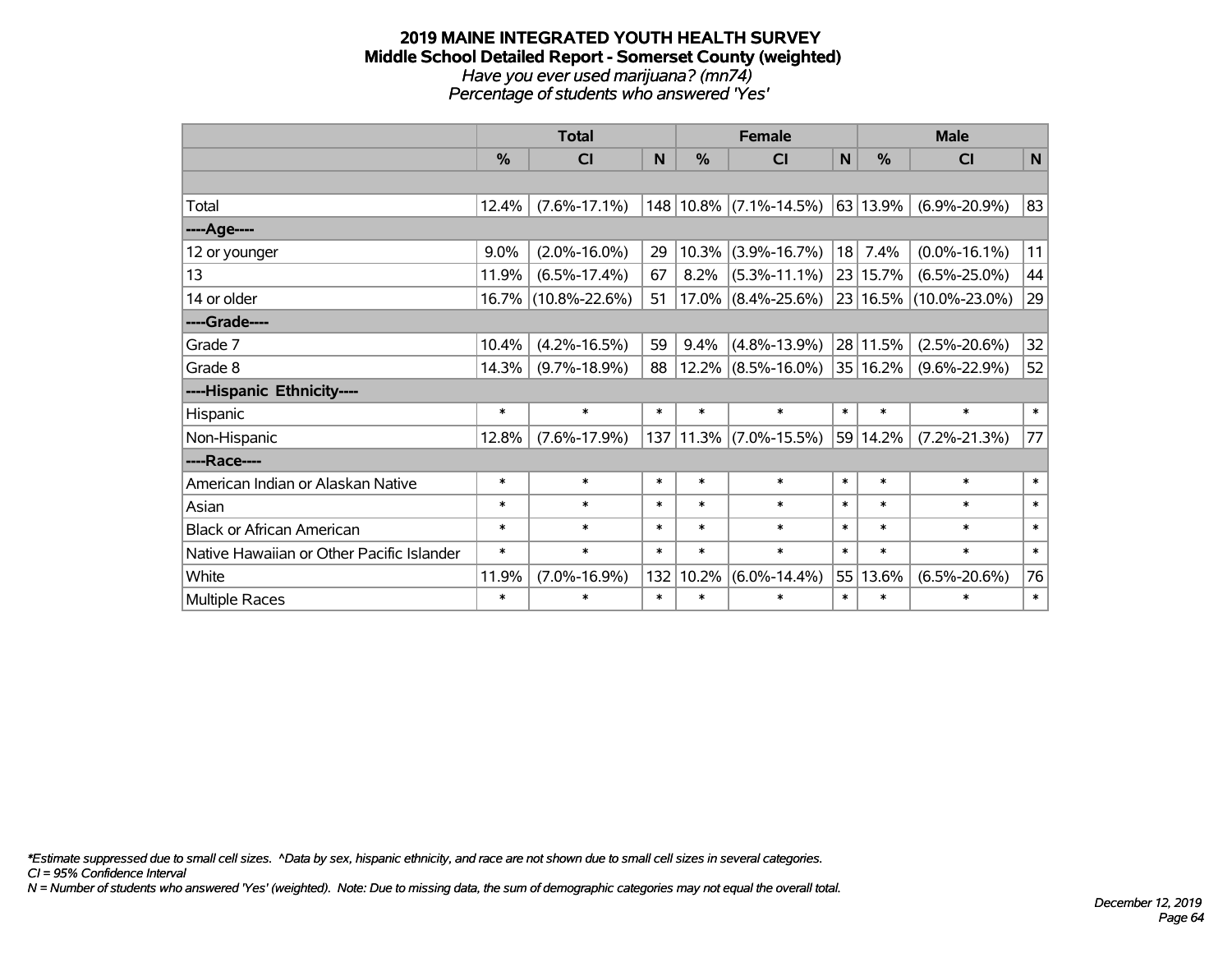*How old were you when you tried marijuana for the first time? (mn75)*

*Among students who have tried marijuana, the percentage of students who answered before age 11*

|                                           | <b>Total</b> |                     |              |          | <b>Female</b>               |              | <b>Male</b>   |                            |                |  |
|-------------------------------------------|--------------|---------------------|--------------|----------|-----------------------------|--------------|---------------|----------------------------|----------------|--|
|                                           | %            | <b>CI</b>           | $\mathsf{N}$ | %        | <b>CI</b>                   | $\mathsf{N}$ | $\frac{0}{0}$ | <b>CI</b>                  | $\mathsf{N}$   |  |
|                                           |              |                     |              |          |                             |              |               |                            |                |  |
| Total                                     |              | 21.6% (14.9%-28.2%) |              |          | $ 32 22.2\% $ (13.2%-31.1%) |              |               | $ 14 21.4\% $ (8.2%-34.6%) | 18             |  |
| ----Age----                               |              |                     |              |          |                             |              |               |                            |                |  |
| 12 or younger                             | $\ast$       | $\ast$              | $\ast$       | $\ast$   | $\ast$                      | $\ast$       | $\ast$        | $\ast$                     | $\ast$         |  |
| 13                                        | 23.4%        | $(13.0\% - 33.8\%)$ | 16           | $\ast$   | $\ast$                      | $\ast$       | $\ast$        | $\ast$                     | $\ast$         |  |
| 14 or older                               |              | 21.3% (11.3%-31.4%) | 11           | $\ast$   | $\ast$                      | $\ast$       | $\ast$        | $\ast$                     | $\ast$         |  |
| ----Grade----                             |              |                     |              |          |                             |              |               |                            |                |  |
| Grade 7                                   | 23.6%        | $(11.2\% - 35.9\%)$ |              | 14 26.9% | $(10.7\% - 43.2\%)$         | 7            | $ 20.7\% $    | $(0.2\% - 41.1\%)$         | $\overline{7}$ |  |
| Grade 8                                   |              | 19.9% (13.7%-26.1%) |              | 18 17.9% | $(5.3\% - 30.4\%)$          | 7            |               | $ 21.9\% $ (8.6%-35.1%)    | 11             |  |
| ----Hispanic Ethnicity----                |              |                     |              |          |                             |              |               |                            |                |  |
| Hispanic                                  | $\ast$       | $\ast$              | $\ast$       | $\ast$   | $\ast$                      | $\ast$       | $\ast$        | $\ast$                     | $\ast$         |  |
| Non-Hispanic                              |              | 20.2% (13.5%-26.9%) |              |          | 28 20.5% (11.2%-29.7%)      |              | 13 20.4%      | $(7.3\% - 33.4\%)$         | 16             |  |
| ----Race----                              |              |                     |              |          |                             |              |               |                            |                |  |
| American Indian or Alaskan Native         | $\ast$       | $\ast$              | $\ast$       | $\ast$   | $\ast$                      | $\ast$       | $\ast$        | $\ast$                     | $\ast$         |  |
| Asian                                     | $\ast$       | $\ast$              | $\ast$       | $\ast$   | $\ast$                      | $\ast$       | $\ast$        | $\ast$                     | $\ast$         |  |
| <b>Black or African American</b>          | $\ast$       | $\ast$              | $\ast$       | $\ast$   | $\ast$                      | $\ast$       | $\ast$        | $\ast$                     | $\ast$         |  |
| Native Hawaiian or Other Pacific Islander | $\ast$       | $\ast$              | $\ast$       | $\ast$   | $\ast$                      | $\ast$       | $\ast$        | $\ast$                     | $\ast$         |  |
| White                                     | 20.5%        | $(13.8\% - 27.1\%)$ | 27           | 23.6%    | $(12.5\% - 34.6\%)$         |              | 13 18.5%      | $(5.3\% - 31.6\%)$         | 14             |  |
| Multiple Races                            | $\ast$       | $\ast$              | $\ast$       | $\ast$   | $\ast$                      | $\ast$       | $\ast$        | $\ast$                     | $\ast$         |  |

*\*Estimate suppressed due to small cell sizes. ^Data by sex, hispanic ethnicity, and race are not shown due to small cell sizes in several categories.*

*CI = 95% Confidence Interval*

*N = Among students who have tried marijuana, the number of students who answered before age 11 (weighted). Note: Due to missing data, the sum of demographic categories may not equal the overall total.*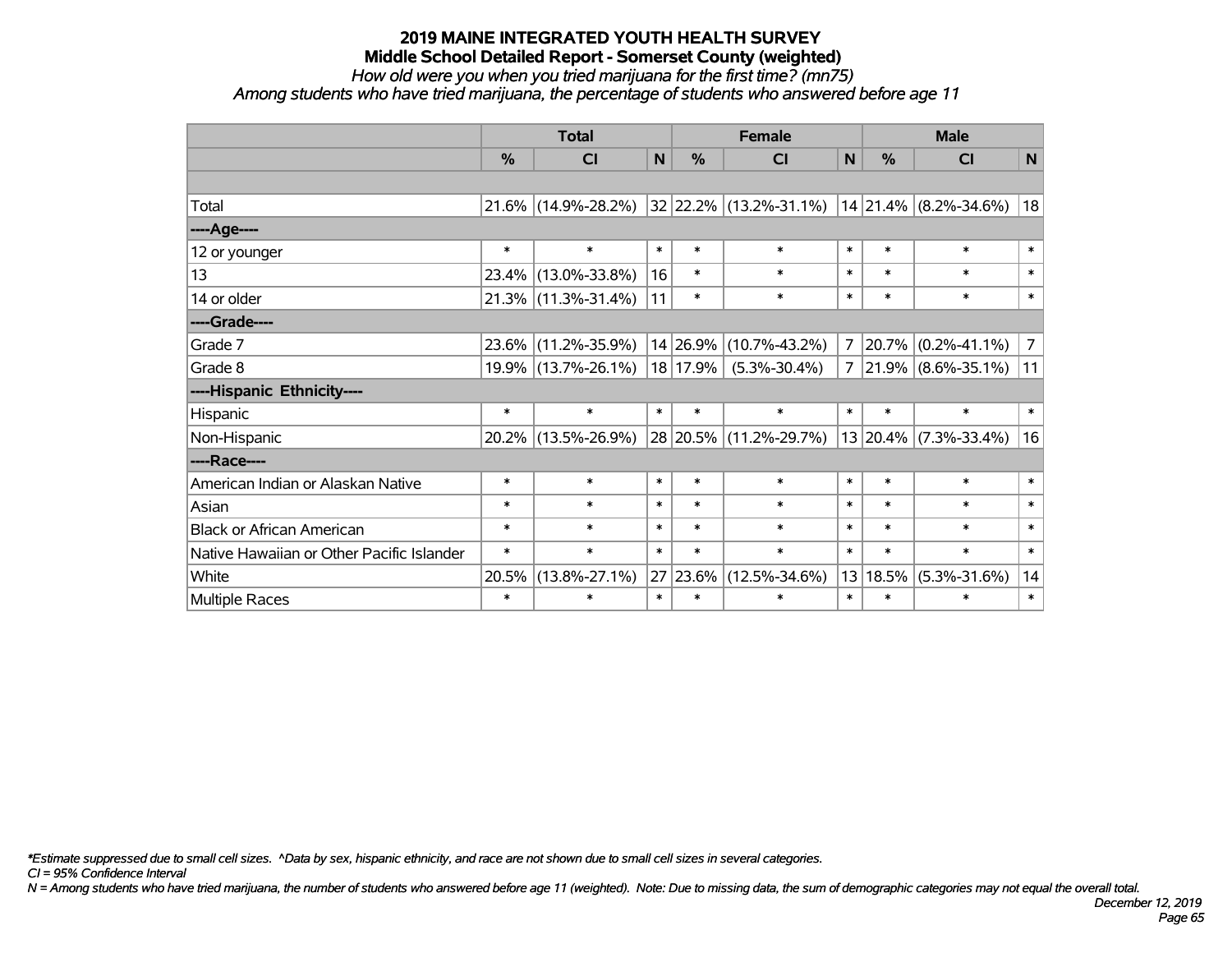#### **2019 MAINE INTEGRATED YOUTH HEALTH SURVEY Middle School Detailed Report - Somerset County (weighted)** *How old were you when you tried marijuana for the first time? (mn75\_2) Percentage of students who answered before age 11*

|                                           | <b>Total</b> |                                         |             |         | <b>Female</b>            |                | <b>Male</b> |                         |                |  |
|-------------------------------------------|--------------|-----------------------------------------|-------------|---------|--------------------------|----------------|-------------|-------------------------|----------------|--|
|                                           | %            | <b>CI</b>                               | $\mathbf N$ | %       | <b>CI</b>                | N              | %           | <b>CI</b>               | N              |  |
|                                           |              |                                         |             |         |                          |                |             |                         |                |  |
| Total                                     |              | $2.7\%$ (1.3%-4.1%) 32 2.5% (1.1%-3.9%) |             |         |                          |                |             | $14 3.0\% $ (0.4%-5.6%) | 18             |  |
| ----Age----                               |              |                                         |             |         |                          |                |             |                         |                |  |
| 12 or younger                             | $\ast$       | $\ast$                                  | $\ast$      | $\ast$  | $\ast$                   | $\ast$         | $\ast$      | $\ast$                  | $\ast$         |  |
| 13                                        | 2.9%         | $(1.1\% - 4.6\%)$                       | 16          | $\ast$  | $\ast$                   | $\ast$         | $\ast$      | $\ast$                  | $\ast$         |  |
| 14 or older                               |              | $3.6\%$ (1.7%-5.6%)                     | 11          | $\ast$  | $\ast$                   | $\ast$         | $\ast$      | $\ast$                  | $\ast$         |  |
| ----Grade----                             |              |                                         |             |         |                          |                |             |                         |                |  |
| Grade 7                                   | 2.5%         | $(0.4\% - 4.5\%)$                       |             | 14 2.5% | $(0.0\% - 5.1\%)$        | $\overline{7}$ | 2.4%        | $(0.0\% - 5.0\%)$       | $\overline{7}$ |  |
| Grade 8                                   |              | $2.9\%$ (1.8%-4.0%)                     |             |         | $ 18 2.3\% $ (0.7%-3.9%) | $\overline{7}$ |             | $3.5\%$ (0.6%-6.5%)     | 11             |  |
| ----Hispanic Ethnicity----                |              |                                         |             |         |                          |                |             |                         |                |  |
| Hispanic                                  | $\ast$       | $\ast$                                  | $\ast$      | $\ast$  | $\ast$                   | $\ast$         | $\ast$      | $\ast$                  | $\ast$         |  |
| Non-Hispanic                              | $2.6\%$      | $(1.4\% - 3.9\%)$                       |             |         | 28 2.4% (1.0%-3.7%)      |                |             | $13 2.9\% $ (0.6%-5.2%) | 16             |  |
| ----Race----                              |              |                                         |             |         |                          |                |             |                         |                |  |
| American Indian or Alaskan Native         | $\ast$       | $\ast$                                  | $\ast$      | $\ast$  | $\ast$                   | $\ast$         | $\ast$      | $\ast$                  | $\ast$         |  |
| Asian                                     | $\ast$       | $\ast$                                  | $\ast$      | $\ast$  | $\ast$                   | $\ast$         | $\ast$      | $\ast$                  | $\ast$         |  |
| <b>Black or African American</b>          | $\ast$       | $\ast$                                  | $\ast$      | $\ast$  | $\ast$                   | $\ast$         | $\ast$      | $\ast$                  | $\ast$         |  |
| Native Hawaiian or Other Pacific Islander | $\ast$       | $\ast$                                  | $\ast$      | $\ast$  | $\ast$                   | $\ast$         | $\ast$      | $\ast$                  | $\ast$         |  |
| White                                     | 2.5%         | $(1.2\% - 3.7\%)$                       | 27          | 2.5%    | $(0.9\% - 4.1\%)$        |                | 13 2.5%     | $(0.2\% - 4.8\%)$       | 14             |  |
| Multiple Races                            | $\ast$       | $\ast$                                  | $\ast$      | $\ast$  | $\ast$                   | $\ast$         | $\ast$      | $\ast$                  | $\ast$         |  |

*\*Estimate suppressed due to small cell sizes. ^Data by sex, hispanic ethnicity, and race are not shown due to small cell sizes in several categories.*

*CI = 95% Confidence Interval*

*N = Number of students who answered before age 11 (weighted). Note: Due to missing data, the sum of demographic categories may not equal the overall total.*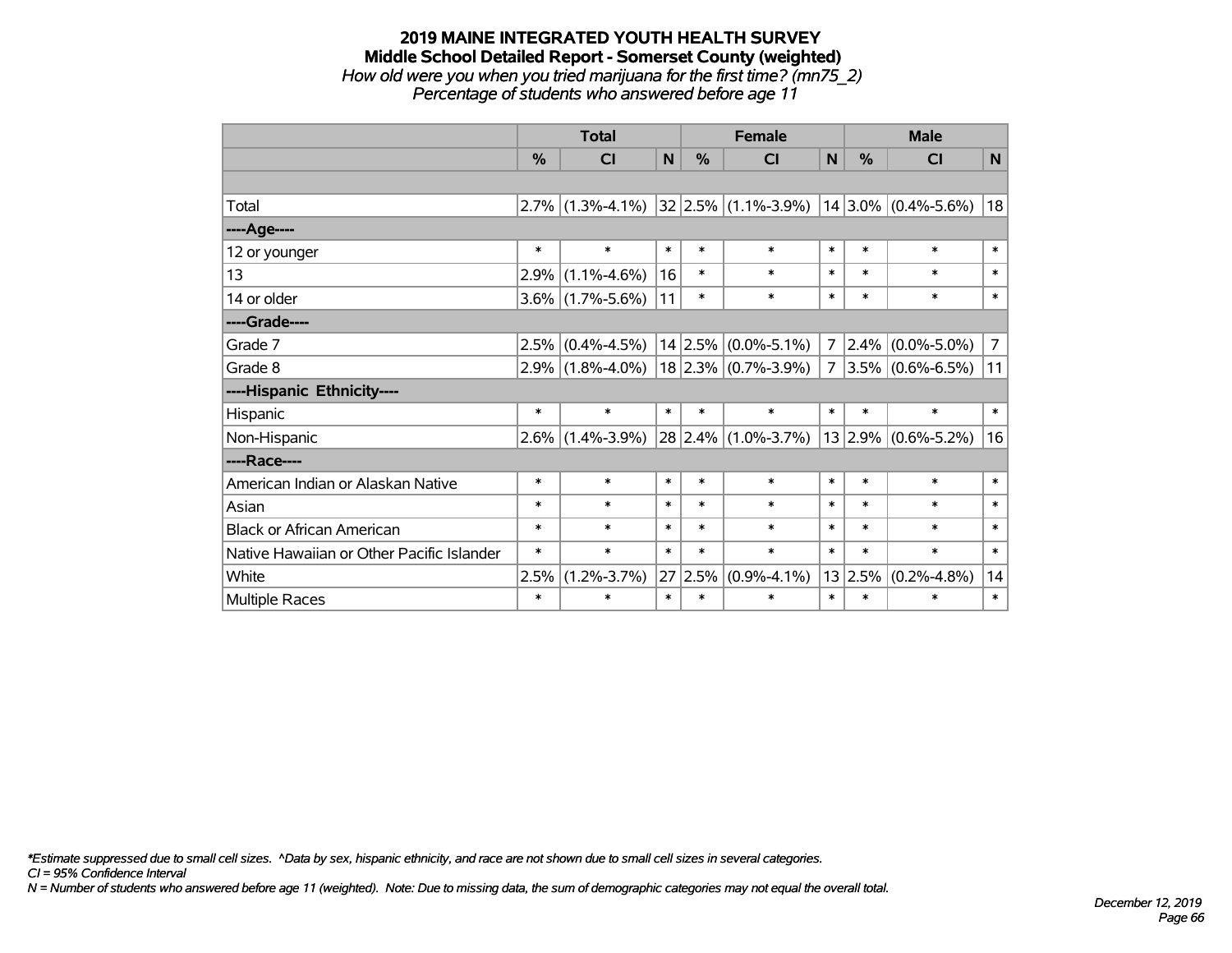#### **2019 MAINE INTEGRATED YOUTH HEALTH SURVEY Middle School Detailed Report - Somerset County (weighted)** *During the past 30 days, how many times did you use marijuana? (mn76) Percentage of students who answered at least 1 time*

|                                           | <b>Total</b> |                      |        | <b>Female</b> |                    |        | <b>Male</b> |                            |        |  |
|-------------------------------------------|--------------|----------------------|--------|---------------|--------------------|--------|-------------|----------------------------|--------|--|
|                                           | %            | <b>CI</b>            | N      | $\%$          | <b>CI</b>          | N      | $\%$        | <b>CI</b>                  | N      |  |
|                                           |              |                      |        |               |                    |        |             |                            |        |  |
| Total                                     | $6.0\%$      | $(3.4\% - 8.6\%)$    |        | 73 6.1%       | $(3.9\% - 8.3\%)$  |        | 36 6.0%     | $(2.6\% - 9.5\%)$          | 37     |  |
| ---- Age----                              |              |                      |        |               |                    |        |             |                            |        |  |
| 12 or younger                             | 3.8%         | $(0.6\% - 7.0\%)$    | 13     | $\ast$        | $\ast$             | $\ast$ | $\ast$      | $\ast$                     | $\ast$ |  |
| 13                                        | 5.3%         | $(2.9\% - 7.6\%)$    | 30     | 4.8%          | $(3.1\% - 6.4\%)$  |        |             | 14 5.9% (1.2%-10.7%)       | 17     |  |
| 14 or older                               | $9.7\%$      | $(4.5\% - 14.9\%)$   |        | 30 10.3%      | $(4.8\% - 15.8\%)$ |        |             | $14$   9.2%   (3.5%-15.0%) | 16     |  |
| ----Grade----                             |              |                      |        |               |                    |        |             |                            |        |  |
| Grade 7                                   | 4.4%         | $(2.3\% - 6.5\%)$    | 26     | 4.6%          | $(2.2\% - 6.9\%)$  |        | 14 4.2%     | $(1.2\% - 7.2\%)$          | 12     |  |
| Grade 8                                   |              | $7.5\%$ (4.4%-10.7%) | 47     | 7.5%          | $(5.2\% - 9.9\%)$  |        |             | $22$ 7.7% (3.3%-12.2%)     | 25     |  |
| ----Hispanic Ethnicity----                |              |                      |        |               |                    |        |             |                            |        |  |
| Hispanic                                  | $\ast$       | $\ast$               | $\ast$ | $\ast$        | $\ast$             | $\ast$ | $\ast$      | $\ast$                     | $\ast$ |  |
| Non-Hispanic                              | 6.1%         | $(3.6\% - 8.6\%)$    | 67     | 6.4%          | $(3.7\% - 9.1\%)$  |        | 34 5.9%     | $(3.1\% - 8.7\%)$          | 33     |  |
| ----Race----                              |              |                      |        |               |                    |        |             |                            |        |  |
| American Indian or Alaskan Native         | $\ast$       | $\ast$               | $\ast$ | $\ast$        | $\ast$             | $\ast$ | $\ast$      | $\ast$                     | $\ast$ |  |
| Asian                                     | $\ast$       | $\ast$               | $\ast$ | $\ast$        | $\ast$             | $\ast$ | $\ast$      | $\ast$                     | $\ast$ |  |
| <b>Black or African American</b>          | $\ast$       | $\ast$               | $\ast$ | $\ast$        | $\ast$             | $\ast$ | $\ast$      | $\ast$                     | $\ast$ |  |
| Native Hawaiian or Other Pacific Islander | $\ast$       | $\ast$               | $\ast$ | $\ast$        | $\ast$             | $\ast$ | $\ast$      | $\ast$                     | $\ast$ |  |
| White                                     | 5.6%         | $(3.2\% - 8.0\%)$    | 63     | 5.7%          | $(3.5\% - 8.0\%)$  |        | 31 5.6%     | $(2.4\% - 8.7\%)$          | 32     |  |
| Multiple Races                            | $\ast$       | $\ast$               | $\ast$ | $\ast$        | $\ast$             | $\ast$ | $\ast$      | $\ast$                     | $\ast$ |  |

*\*Estimate suppressed due to small cell sizes. ^Data by sex, hispanic ethnicity, and race are not shown due to small cell sizes in several categories.*

*CI = 95% Confidence Interval*

*N = Number of students who answered at least 1 time (weighted). Note: Due to missing data, the sum of demographic categories may not equal the overall total.*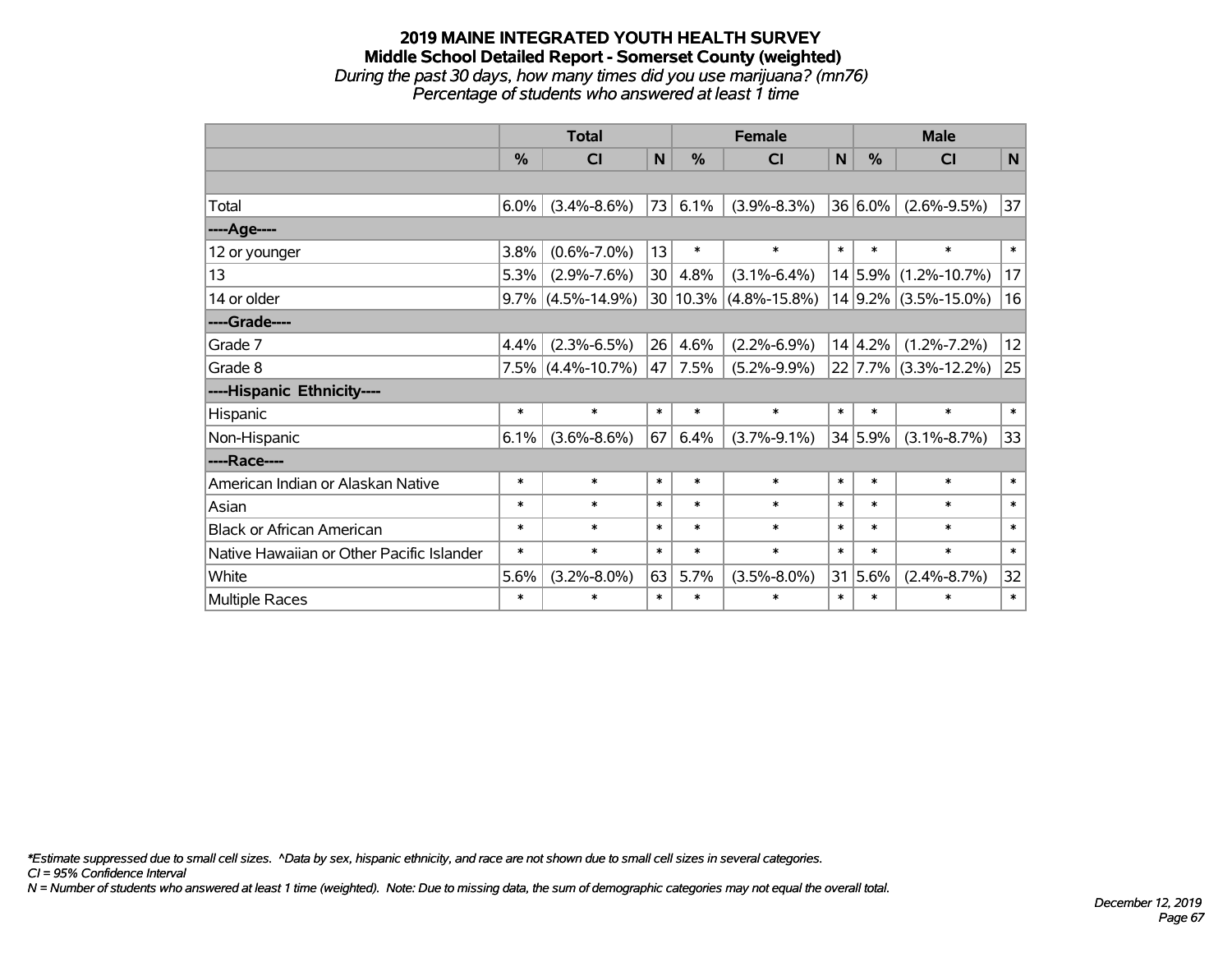# **2019 MAINE INTEGRATED YOUTH HEALTH SURVEY Middle School Detailed Report - Somerset County (weighted)** *If you wanted to get some marijuana, how easy would it be for you to get some? (mn77)*

|                                                                   |  | a matematica de la construcción de la construcción de la construcción de la construcción de la construcción de |  |  |
|-------------------------------------------------------------------|--|----------------------------------------------------------------------------------------------------------------|--|--|
| Percentage of students who answered 'Sort of easy' or 'Very easy' |  |                                                                                                                |  |  |

|                                           | <b>Total</b>  |                        |        | <b>Female</b> | <b>Male</b>                 |        |        |                         |                  |
|-------------------------------------------|---------------|------------------------|--------|---------------|-----------------------------|--------|--------|-------------------------|------------------|
|                                           | $\frac{0}{0}$ | CI                     | N      | $\frac{9}{6}$ | C <sub>l</sub>              | N      | %      | <b>CI</b>               | N.               |
|                                           |               |                        |        |               |                             |        |        |                         |                  |
| Total                                     |               | $18.3\%$ (14.1%-22.5%) |        |               | 221 18.9% (15.2%-22.6%)     |        |        | 112 17.1% (10.4%-23.8%) | 104              |
| ----Age----                               |               |                        |        |               |                             |        |        |                         |                  |
| 12 or younger                             | 12.1%         | $(6.1\% - 18.2\%)$     | 40     | 14.1%         | $(6.7\% - 21.5\%)$          | 25     | 9.9%   | $(3.3\% - 16.5\%)$      | 15 <sub>15</sub> |
| 13                                        |               | 19.1% (14.4%-23.9%)    |        |               | 110   18.0%   (13.7%-22.3%) | 51     | 19.1%  | $(11.1\% - 27.0\%)$     | 54               |
| 14 or older                               |               | 23.4% (16.0%-30.8%)    |        |               | 72 27.2% (20.5%-33.9%)      |        |        | 36 20.4% (10.9%-30.0%)  | 35 <sub>2</sub>  |
| ----Grade----                             |               |                        |        |               |                             |        |        |                         |                  |
| Grade 7                                   |               | 14.7% (10.2%-19.2%)    | 85     | 14.6%         | $(9.5\% - 19.7\%)$          | 43     | 14.4%  | $(7.2\% - 21.5\%)$      | 41               |
| Grade 8                                   |               | $21.8\%$ (17.1%-26.6%) |        |               | 136 23.4% (19.9%-26.8%)     | 68     |        | 19.9% (11.2%-28.7%)     | 63               |
| ----Hispanic Ethnicity----                |               |                        |        |               |                             |        |        |                         |                  |
| Hispanic                                  | $\ast$        | $\ast$                 | $\ast$ | $\ast$        | $\ast$                      | $\ast$ | $\ast$ | $\ast$                  | $\ast$           |
| Non-Hispanic                              |               | 18.7% (14.6%-22.8%)    |        |               | 205 19.5% (15.3%-23.8%)     |        |        | 105 17.4% (11.3%-23.4%) | 95               |
| ----Race----                              |               |                        |        |               |                             |        |        |                         |                  |
| American Indian or Alaskan Native         | $\ast$        | $\ast$                 | $\ast$ | $\ast$        | $\ast$                      | $\ast$ | $\ast$ | $\ast$                  | $\ast$           |
| Asian                                     | $\ast$        | $\ast$                 | $\ast$ | $\ast$        | $\ast$                      | $\ast$ | $\ast$ | $\ast$                  | $\ast$           |
| <b>Black or African American</b>          | $\ast$        | $\ast$                 | $\ast$ | $\ast$        | $\ast$                      | $\ast$ | $\ast$ | $\ast$                  | $\ast$           |
| Native Hawaiian or Other Pacific Islander | $\ast$        | $\ast$                 | $\ast$ | $\ast$        | $\ast$                      | $\ast$ | $\ast$ | $\ast$                  | $\ast$           |
| White                                     | 18.0%         | $(13.9\% - 22.2\%)$    |        | 202 19.0%     | $(14.8\% - 23.2\%)$         | 103    | 16.5%  | $(9.5\% - 23.4\%)$      | 94               |
| Multiple Races                            |               | 22.7% (12.9%-32.6%)    | 6      | $\ast$        | $\ast$                      | $\ast$ | $\ast$ | $\ast$                  | $\ast$           |

*\*Estimate suppressed due to small cell sizes. ^Data by sex, hispanic ethnicity, and race are not shown due to small cell sizes in several categories.*

*CI = 95% Confidence Interval*

*N = Number of students who answered 'Sort of easy' or 'Very easy' (weighted). Note: Due to missing data, the sum of demographic categories may not equal the overall total.*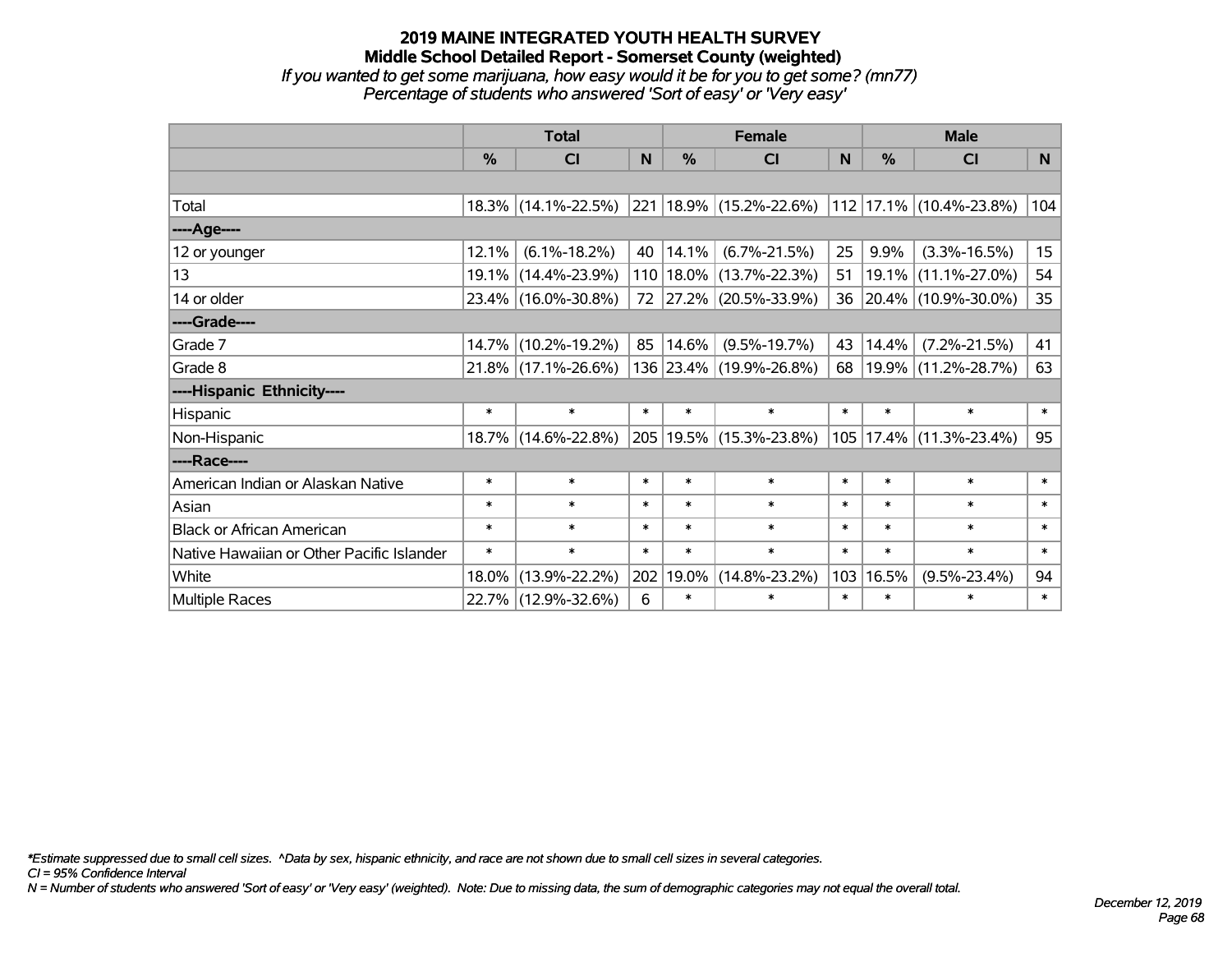# **2019 MAINE INTEGRATED YOUTH HEALTH SURVEY Middle School Detailed Report - Somerset County (weighted)** *How wrong do your parents feel it would be for you to use marijuana? (mn193) Percentage of students who answered 'A little bit wrong' or 'Not wrong at all'*

|                                           | <b>Total</b> |                       |        | <b>Female</b> |                    |        | <b>Male</b>   |                    |                |  |
|-------------------------------------------|--------------|-----------------------|--------|---------------|--------------------|--------|---------------|--------------------|----------------|--|
|                                           | %            | <b>CI</b>             | N      | %             | <b>CI</b>          | N      | $\frac{0}{0}$ | <b>CI</b>          | N              |  |
|                                           |              |                       |        |               |                    |        |               |                    |                |  |
| Total                                     | 7.6%         | $(5.4\% - 9.8\%)$     | 93     | 8.6%          | $(6.3\% - 10.8\%)$ | 51     | 6.6%          | $(3.0\% - 10.2\%)$ | 41             |  |
| ---- Age----                              |              |                       |        |               |                    |        |               |                    |                |  |
| 12 or younger                             | 3.5%         | $(1.5\% - 5.6\%)$     | 12     | $\ast$        | $\ast$             | $\ast$ | $\ast$        | $\ast$             | $\ast$         |  |
| 13                                        | 7.7%         | $(4.7\% - 10.8\%)$    | 45     | $8.0\%$       | $(4.3\% - 11.7\%)$ | 23     | 7.3%          | $(3.0\% - 11.7\%)$ | 21             |  |
| 14 or older                               |              | $11.6\%$ (7.4%-15.9%) |        | 36 12.7%      | $(8.5\% - 16.9\%)$ |        | 17 10.8%      | $(4.8\% - 16.8\%)$ | 19             |  |
| ----Grade----                             |              |                       |        |               |                    |        |               |                    |                |  |
| Grade 7                                   | 4.5%         | $(3.1\% - 5.9\%)$     | 26     | 6.4%          | $(3.5\% - 9.2\%)$  | 19     | 2.6%          | $(0.7\% - 4.5\%)$  | $\overline{7}$ |  |
| Grade 8                                   |              | $10.5\%$ (7.3%-13.7%) |        | 66 10.7%      | $(7.8\% - 13.6\%)$ |        | 31 10.2%      | $(5.0\% - 15.4\%)$ | 33             |  |
| ----Hispanic Ethnicity----                |              |                       |        |               |                    |        |               |                    |                |  |
| Hispanic                                  | $\ast$       | $\ast$                | $\ast$ | $\ast$        | $\ast$             | $\ast$ | $\ast$        | $\ast$             | $\ast$         |  |
| Non-Hispanic                              | 7.5%         | $(5.2\% - 9.9\%)$     | 83     | 8.3%          | $(6.0\% - 10.6\%)$ | 44     | 6.7%          | $(3.3\% - 10.2\%)$ | 37             |  |
| ----Race----                              |              |                       |        |               |                    |        |               |                    |                |  |
| American Indian or Alaskan Native         | $\ast$       | $\ast$                | $\ast$ | $\ast$        | $\ast$             | $\ast$ | $\ast$        | $\ast$             | $\ast$         |  |
| Asian                                     | $\ast$       | $\ast$                | $\ast$ | $\ast$        | $\ast$             | $\ast$ | $\ast$        | $\ast$             | $\ast$         |  |
| <b>Black or African American</b>          | $\ast$       | $\ast$                | $\ast$ | $\ast$        | $\ast$             | $\ast$ | $\ast$        | $\ast$             | $\ast$         |  |
| Native Hawaiian or Other Pacific Islander | $\ast$       | $\ast$                | $\ast$ | $\ast$        | $\ast$             | $\ast$ | $\ast$        | $\ast$             | $\ast$         |  |
| White                                     | 7.0%         | $(4.7\% - 9.3\%)$     | 79     | 8.2%          | $(5.5\% - 10.8\%)$ | 44     | 5.8%          | $(2.3\% - 9.3\%)$  | 34             |  |
| <b>Multiple Races</b>                     | $\ast$       | $\ast$                | $\ast$ | $\ast$        | $\ast$             | $\ast$ | $\ast$        | $\ast$             | $\ast$         |  |

*\*Estimate suppressed due to small cell sizes. ^Data by sex, hispanic ethnicity, and race are not shown due to small cell sizes in several categories.*

*CI = 95% Confidence Interval*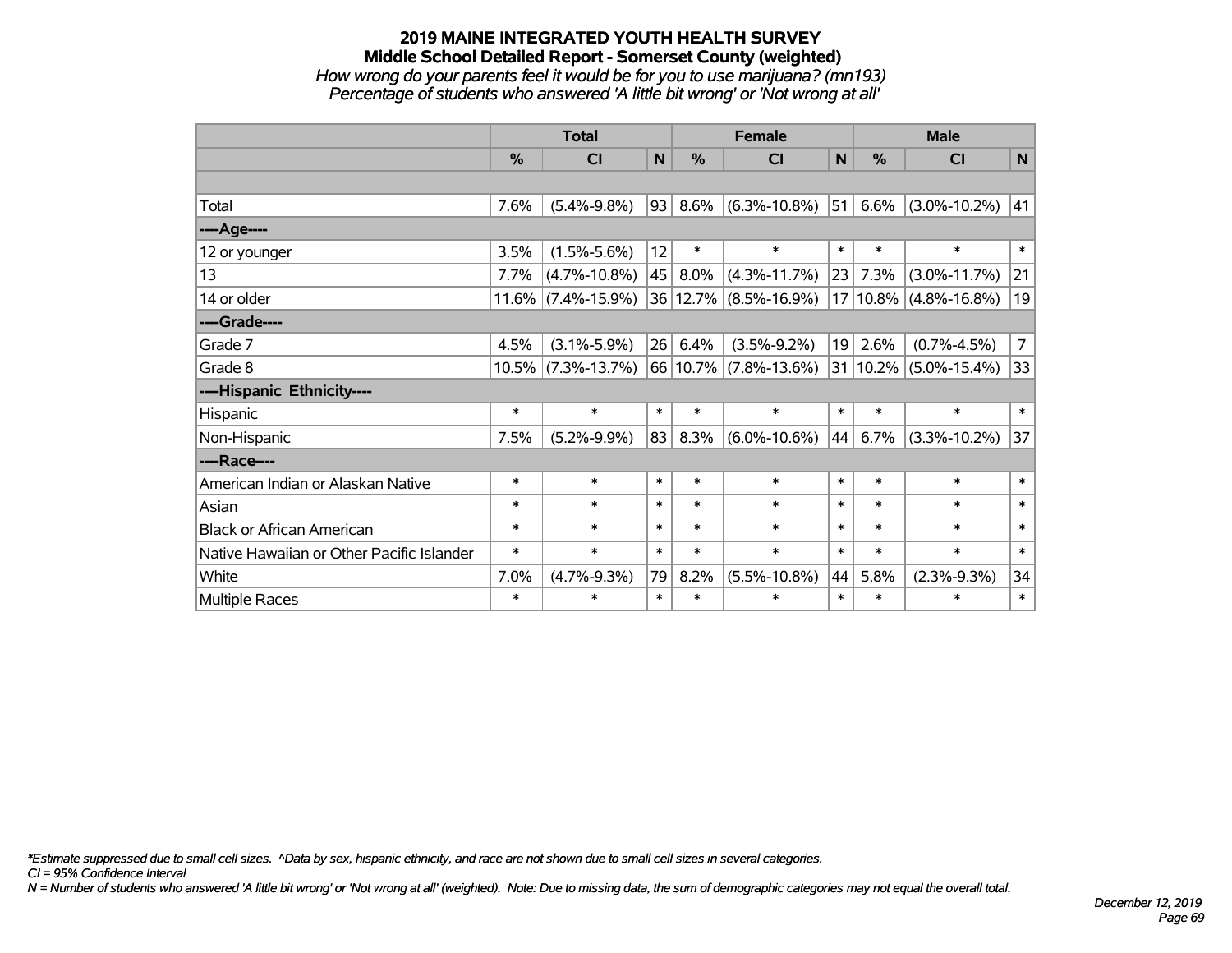*How much do you think people risk harming themselves (physically or in other ways) if they use marijuana once or twice a week? (mn194) Percentage of students who answered 'No risk' or 'Slight risk'*

|                                           | <b>Total</b>  |                                                |        | <b>Female</b> |                         | <b>Male</b> |               |                                  |        |
|-------------------------------------------|---------------|------------------------------------------------|--------|---------------|-------------------------|-------------|---------------|----------------------------------|--------|
|                                           | $\frac{0}{0}$ | <b>CI</b>                                      | N      | $\frac{9}{6}$ | <b>CI</b>               | N           | $\frac{0}{0}$ | <b>CI</b>                        | N.     |
|                                           |               |                                                |        |               |                         |             |               |                                  |        |
| Total                                     |               | 45.3% (37.7%-52.8%)                            |        |               | 552 41.9% (35.8%-48.1%) |             |               | 249 48.2% (38.7%-57.7%)          | 297    |
| ----Age----                               |               |                                                |        |               |                         |             |               |                                  |        |
| 12 or younger                             | 35.7%         | $(26.1\% - 45.3\%)$                            |        |               | 118 36.5% (27.5%-45.4%) | 64          | 34.9%         | $(20.5\% - 49.4\%)$              | 54     |
| 13                                        |               | 47.9% (39.0%-56.7%)                            |        |               | 276 42.8% (34.4%-51.3%) |             |               | 121 52.4% (41.5%-63.4%)          | 149    |
| 14 or older                               |               | $50.6\%$ (44.8%-56.3%)                         |        |               | 158 47.2% (39.5%-54.9%) |             |               | 64   53.1%   $(41.4\% - 64.8\%)$ | 94     |
| ----Grade----                             |               |                                                |        |               |                         |             |               |                                  |        |
| Grade 7                                   | 39.9%         | $(30.5\% - 49.3\%)$                            |        |               | 233 37.9% (30.1%-45.8%) |             | 113 41.6%     | $(29.8\% - 53.3\%)$              | 119    |
| Grade 8                                   |               | $50.2\%$ (43.6%-56.8%) 315 45.6% (38.5%-52.6%) |        |               |                         |             |               | 134 54.4% (45.7%-63.1%)          | 175    |
| ----Hispanic Ethnicity----                |               |                                                |        |               |                         |             |               |                                  |        |
| Hispanic                                  | 56.5%         | $(36.8\% - 76.2\%)$                            | 8      | $\ast$        | $\ast$                  | $\ast$      | $\ast$        | $\ast$                           | $\ast$ |
| Non-Hispanic                              |               | 45.9% (38.3%-53.5%)                            |        |               | 504 42.7% (36.0%-49.4%) |             | 228 48.7%     | $(39.5\% - 57.8\%)$              | 270    |
| ----Race----                              |               |                                                |        |               |                         |             |               |                                  |        |
| American Indian or Alaskan Native         | 52.4%         | $(38.7\% - 66.0\%)$                            | 15     | $\ast$        | $\ast$                  | $\ast$      | $\ast$        | $\ast$                           | $\ast$ |
| Asian                                     | $\ast$        | $\ast$                                         | $\ast$ | $\ast$        | $\ast$                  | $\ast$      | $\ast$        | $\ast$                           | $\ast$ |
| <b>Black or African American</b>          | $\ast$        | $\ast$                                         | $\ast$ | $\ast$        | $\ast$                  | $\ast$      | $\ast$        | $\ast$                           | $\ast$ |
| Native Hawaiian or Other Pacific Islander | $\ast$        | $\ast$                                         | $\ast$ | $\ast$        | $\ast$                  | $\ast$      | $\ast$        | $\ast$                           | $\ast$ |
| White                                     | 45.0%         | $(37.3\% - 52.7\%)$                            | 509    | 42.1%         | $(35.4\% - 48.8\%)$     | 229         | 47.4%         | $(38.1\% - 56.7\%)$              | 273    |
| Multiple Races                            |               | 52.5% (38.1%-66.9%)                            | 13     | $\ast$        | $\ast$                  | $\ast$      | $\ast$        | $\ast$                           | $\ast$ |

*\*Estimate suppressed due to small cell sizes. ^Data by sex, hispanic ethnicity, and race are not shown due to small cell sizes in several categories.*

*CI = 95% Confidence Interval*

*N = Number of students who answered 'No risk' or 'Slight risk' (weighted). Note: Due to missing data, the sum of demographic categories may not equal the overall total.*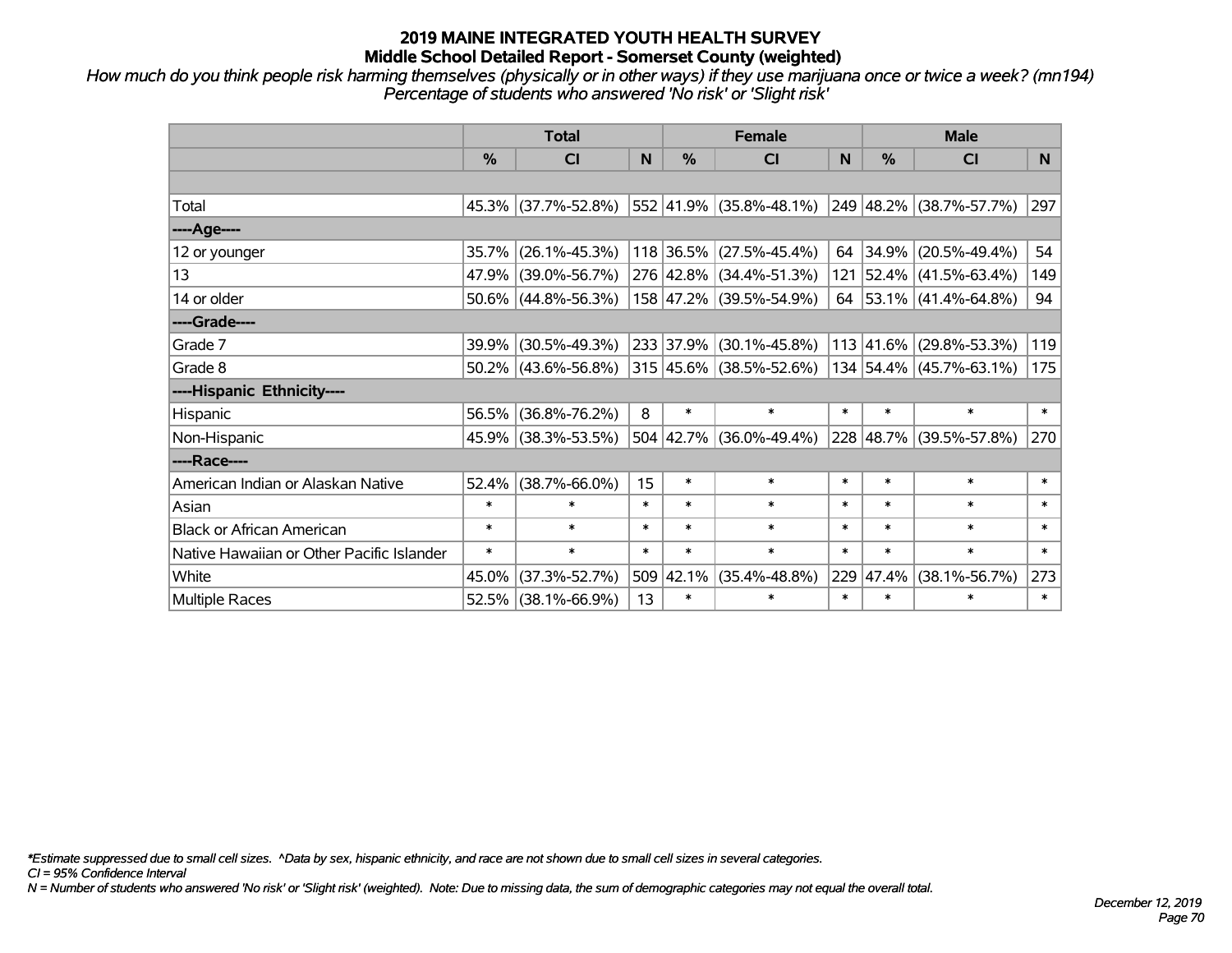# **2019 MAINE INTEGRATED YOUTH HEALTH SURVEY Middle School Detailed Report - Somerset County (weighted)** *How wrong do your friends feel it would be for you to use marijuana? (mn195) Percentage of students who answered 'A little bit wrong' or 'Not wrong at all'*

|                                           | <b>Total</b>  |                     |        |               | <b>Female</b>               |        | <b>Male</b>   |                         |                |  |
|-------------------------------------------|---------------|---------------------|--------|---------------|-----------------------------|--------|---------------|-------------------------|----------------|--|
|                                           | $\frac{0}{0}$ | CI                  | N      | $\frac{0}{0}$ | <b>CI</b>                   | N      | $\frac{0}{0}$ | <b>CI</b>               | N <sub>1</sub> |  |
|                                           |               |                     |        |               |                             |        |               |                         |                |  |
| Total                                     |               | 20.6% (14.5%-26.6%) |        |               | 245 21.1% (15.1%-27.1%)     |        |               | 120 20.1% (13.4%-26.8%) | 122            |  |
| ----Age----                               |               |                     |        |               |                             |        |               |                         |                |  |
| 12 or younger                             | 17.1%         | $(9.8\% - 24.4\%)$  | 51     |               | $18.5\%$ (11.1%-25.9%)      | 29     | 15.6%         | $(4.5\% - 26.8\%)$      | 22             |  |
| 13                                        | 19.1%         | $(11.9\% - 26.3\%)$ |        |               | 109   18.9%   (10.8%-26.9%) | 51     |               | 19.2% (11.3%-27.1%)     | 56             |  |
| 14 or older                               |               | 26.5% (14.9%-38.2%) |        |               | 85 28.1% (16.0%-40.2%)      | 40     |               | 25.2% (10.2%-40.3%)     | 44             |  |
| ----Grade----                             |               |                     |        |               |                             |        |               |                         |                |  |
| Grade 7                                   | $18.5\%$      | $(10.4\% - 26.6\%)$ |        |               | 105 18.6% (11.0%-26.2%)     | 53     | 18.7%         | $(8.2\% - 29.1\%)$      | 52             |  |
| Grade 8                                   |               | 22.9% (12.8%-33.0%) |        |               | $140$ 23.6% (14.6%-32.5%)   | 67     | 22.1%         | $(9.0\% - 35.1\%)$      | 70             |  |
| ----Hispanic Ethnicity----                |               |                     |        |               |                             |        |               |                         |                |  |
| Hispanic                                  | $\ast$        | $\ast$              | $\ast$ | $\ast$        | $\ast$                      | $\ast$ | $\ast$        | $\ast$                  | $\ast$         |  |
| Non-Hispanic                              |               | 20.4% (13.6%-27.2%) |        |               | 214 22.3% (15.0%-29.6%)     | 111    |               | 18.6% (11.5%-25.7%)     | 100            |  |
| ----Race----                              |               |                     |        |               |                             |        |               |                         |                |  |
| American Indian or Alaskan Native         | $\ast$        | $\ast$              | $\ast$ | $\ast$        | $\ast$                      | $\ast$ | $\ast$        | $\ast$                  | $\ast$         |  |
| Asian                                     | $\ast$        | $\ast$              | $\ast$ | $\ast$        | $\ast$                      | $\ast$ | $\ast$        | $\ast$                  | $\ast$         |  |
| <b>Black or African American</b>          | $\ast$        | $\ast$              | $\ast$ | $\ast$        | $\ast$                      | $\ast$ | $\ast$        | $\ast$                  | $\ast$         |  |
| Native Hawaiian or Other Pacific Islander | $\ast$        | $\ast$              | $\ast$ | $\ast$        | $\ast$                      | $\ast$ | $\ast$        | $\ast$                  | $\ast$         |  |
| White                                     | 19.7%         | $(13.2\% - 26.2\%)$ | 217    | 21.4%         | $(14.7\% - 28.1\%)$         | 113    | 18.1%         | $(11.0\% - 25.1\%)$     | 102            |  |
| <b>Multiple Races</b>                     |               | 41.8% (26.2%-57.4%) | 11     | $\ast$        | $\ast$                      | $\ast$ | $\ast$        | $\ast$                  | $\ast$         |  |

*\*Estimate suppressed due to small cell sizes. ^Data by sex, hispanic ethnicity, and race are not shown due to small cell sizes in several categories.*

*CI = 95% Confidence Interval*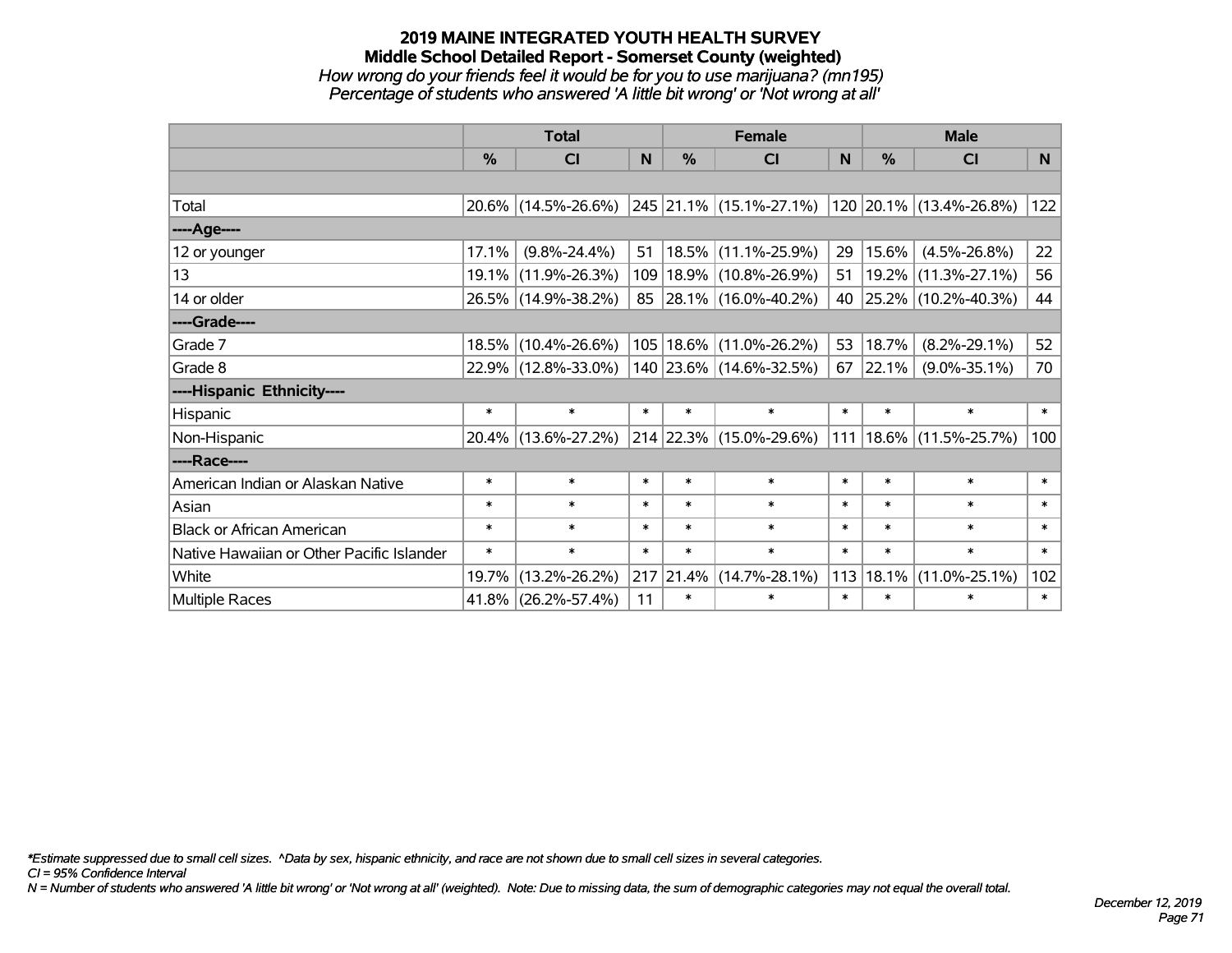# **2019 MAINE INTEGRATED YOUTH HEALTH SURVEY Middle School Detailed Report - Somerset County (weighted)** *If a kid used marijuana in your neighborhood, would he or she be caught by the police? (mn196) Percentage of students who answered 'Probably not' or 'Definitely not'*

|                                           | <b>Total</b> |                        |        | <b>Female</b> |                             |        | <b>Male</b> |                              |        |
|-------------------------------------------|--------------|------------------------|--------|---------------|-----------------------------|--------|-------------|------------------------------|--------|
|                                           | $\%$         | <b>CI</b>              | N      | $\%$          | <b>CI</b>                   | N      | $\%$        | <b>CI</b>                    | N.     |
|                                           |              |                        |        |               |                             |        |             |                              |        |
| Total                                     |              | 52.7% (42.9%-62.6%)    |        |               | 629   55.6%   (44.2%-67.0%) |        |             | $ 317 50.3\% $ (38.0%-62.6%) | 307    |
| ----Age----                               |              |                        |        |               |                             |        |             |                              |        |
| 12 or younger                             | 45.8%        | $(33.1\% - 58.4\%)$    |        |               | 137 54.4% (40.2%-68.7%)     | 86     | $36.2\%$    | $(19.1\% - 53.2\%)$          | 51     |
| 13                                        |              | 54.4% (47.2%-61.6%)    |        |               | 310 55.8% (43.0%-68.5%)     |        |             | 150 53.7% (42.1%-65.4%)      | 155    |
| 14 or older                               |              | 56.2% (37.6%-74.7%)    |        |               | 182 56.5% (37.4%-75.6%)     |        |             | 81 55.9% (32.4%-79.4%)       | 100    |
| ----Grade----                             |              |                        |        |               |                             |        |             |                              |        |
| Grade 7                                   | 47.2%        | $(36.7\% - 57.7\%)$    |        |               | 266 53.9% (43.8%-64.0%)     |        | 152 41.0%   | $(26.8\% - 55.2\%)$          | 115    |
| Grade 8                                   |              | $57.2\%$ (46.3%-68.1%) |        |               | 352 56.8% (41.8%-71.8%)     |        |             | 162 57.6% (45.0%-70.2%)      | 185    |
| ----Hispanic Ethnicity----                |              |                        |        |               |                             |        |             |                              |        |
| Hispanic                                  | $46.1\%$     | $(27.6\% - 64.6\%)$    | 6      | $\ast$        | $\ast$                      | $\ast$ | $\ast$      | $\ast$                       | $\ast$ |
| Non-Hispanic                              |              | $53.6\%$ (43.6%-63.6%) |        |               | 559 58.5% (46.8%-70.3%)     |        |             | 288 49.3% (36.2%-62.5%)      | 265    |
| ----Race----                              |              |                        |        |               |                             |        |             |                              |        |
| American Indian or Alaskan Native         | 42.2%        | $(22.9\% - 61.4\%)$    | 10     | $\ast$        | $\ast$                      | $\ast$ | $\ast$      | $\ast$                       | $\ast$ |
| Asian                                     | $\ast$       | $\ast$                 | $\ast$ | $\ast$        | $\ast$                      | $\ast$ | $\ast$      | $\ast$                       | $\ast$ |
| <b>Black or African American</b>          | $\ast$       | $\ast$                 | $\ast$ | $\ast$        | $\ast$                      | $\ast$ | $\ast$      | $\ast$                       | $\ast$ |
| Native Hawaiian or Other Pacific Islander | $\ast$       | $\ast$                 | $\ast$ | $\ast$        | $\ast$                      | $\ast$ | $\ast$      | $\ast$                       | $\ast$ |
| White                                     | 53.0%        | $(42.8\% - 63.3\%)$    | 587    | 57.3%         | $(45.0\% - 69.6\%)$         | 300    | 49.4%       | $(36.8\% - 62.0\%)$          | 282    |
| <b>Multiple Races</b>                     |              | 56.2% (42.3%-70.2%)    | 14     | $\ast$        | $\ast$                      | $\ast$ | $\ast$      | $\ast$                       | $\ast$ |

*\*Estimate suppressed due to small cell sizes. ^Data by sex, hispanic ethnicity, and race are not shown due to small cell sizes in several categories.*

*CI = 95% Confidence Interval*

*N = Number of students who answered 'Probably not' or 'Definitely not' (weighted). Note: Due to missing data, the sum of demographic categories may not equal the overall total.*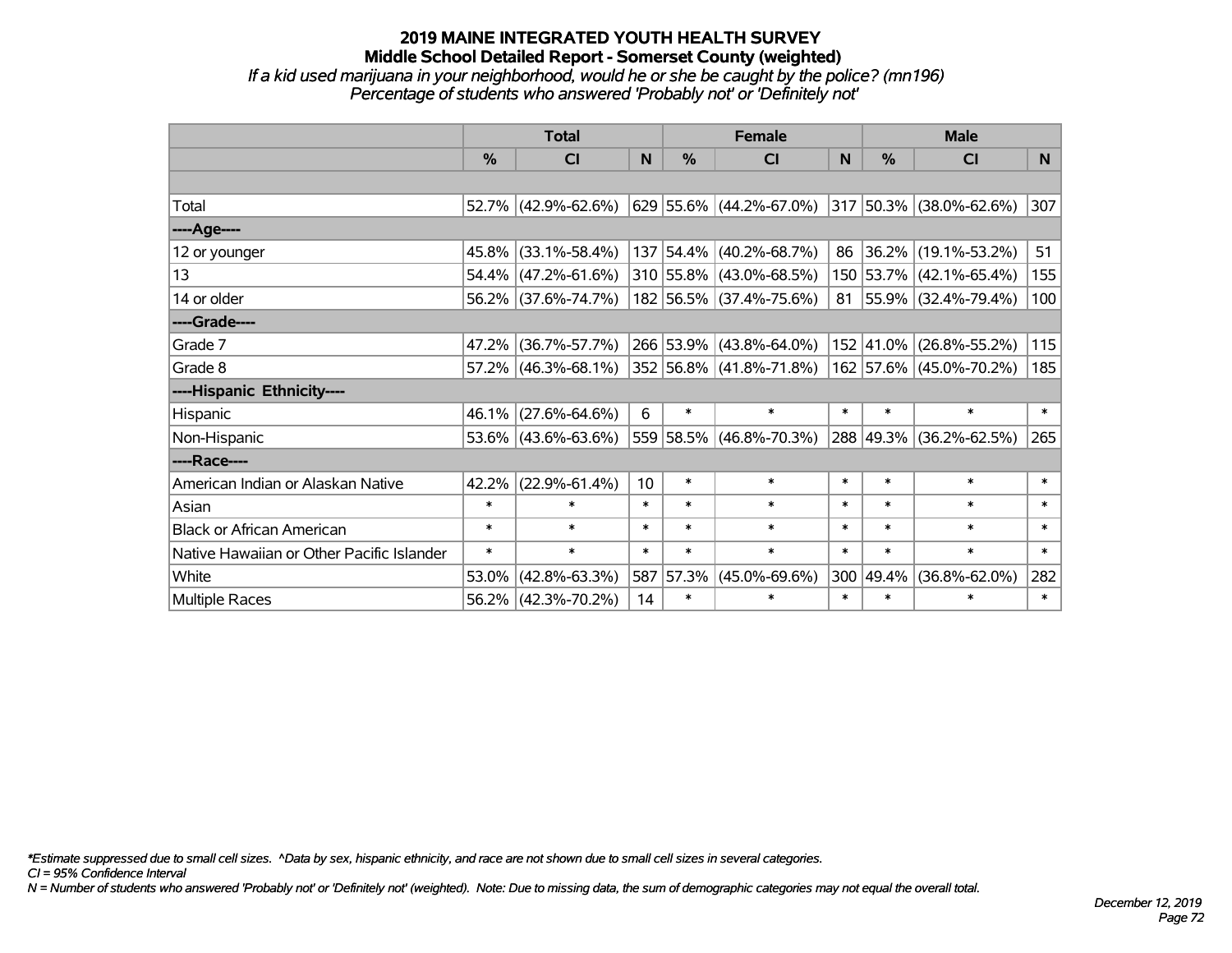### **2019 MAINE INTEGRATED YOUTH HEALTH SURVEY Middle School Detailed Report - Somerset County (weighted)** *How wrong do you think it is for someone your age to use marijuana? (mn197) Percentage of students who answered 'A little bit wrong' or 'Not wrong at all'*

|                                           | <b>Total</b>  |                     |        | <b>Female</b> | <b>Male</b>         |              |          |                            |        |
|-------------------------------------------|---------------|---------------------|--------|---------------|---------------------|--------------|----------|----------------------------|--------|
|                                           | $\frac{0}{0}$ | <b>CI</b>           | N      | $\frac{0}{0}$ | <b>CI</b>           | $\mathsf{N}$ | %        | <b>CI</b>                  | N      |
|                                           |               |                     |        |               |                     |              |          |                            |        |
| Total                                     |               | 14.9% (10.2%-19.6%) |        | 180 15.4%     | $(9.0\% - 21.8\%)$  | 90           | 14.7%    | $(9.4\% - 19.9\%)$         | 90     |
| ----Age----                               |               |                     |        |               |                     |              |          |                            |        |
| 12 or younger                             | 12.1%         | $(4.6\% - 19.6\%)$  | 37     | 12.7%         | $(3.8\% - 21.5\%)$  | 21           | 11.5%    | $(0.0\% - 23.8\%)$         | 16     |
| 13                                        | 14.9%         | $(8.1\% - 21.6\%)$  | 86     | 15.2%         | $(5.0\% - 25.3\%)$  |              | 42 15.2% | $(9.5\% - 20.9\%)$         | 44     |
| 14 or older                               |               | 17.4% (12.4%-22.5%) | 57     |               | 18.8% (10.4%-27.1%) |              |          | 27 16.4% (10.4%-22.3%)     | 30     |
| ----Grade----                             |               |                     |        |               |                     |              |          |                            |        |
| Grade 7                                   | 13.6%         | $(6.9\% - 20.4\%)$  | 78     | 13.3%         | $(5.5\% - 21.1\%)$  | 39           | 14.2%    | $(4.5\% - 23.9\%)$         | 40     |
| Grade 8                                   |               | 16.3% (10.5%-22.1%) |        | 102 17.6%     | $(9.6\% - 25.6\%)$  |              |          | 51   15.6%   (10.5%-20.6%) | 50     |
| ----Hispanic Ethnicity----                |               |                     |        |               |                     |              |          |                            |        |
| Hispanic                                  | $\ast$        | $\ast$              | $\ast$ | $\ast$        | $\ast$              | $\ast$       | $\ast$   | $\ast$                     | $\ast$ |
| Non-Hispanic                              | 14.8%         | $(9.2\% - 20.4\%)$  |        | 157 15.7%     | $(8.1\% - 23.3\%)$  | 80           | 14.3%    | $(8.9\% - 19.7\%)$         | 77     |
| ----Race----                              |               |                     |        |               |                     |              |          |                            |        |
| American Indian or Alaskan Native         | 23.1%         | $(7.5\% - 38.8\%)$  | 6      | $\ast$        | $\ast$              | $\ast$       | $\ast$   | $\ast$                     | $\ast$ |
| Asian                                     | $\ast$        | $\ast$              | $\ast$ | $\ast$        | $\ast$              | $\ast$       | $\ast$   | $\ast$                     | $\ast$ |
| <b>Black or African American</b>          | $\ast$        | $\ast$              | $\ast$ | $\ast$        | $\ast$              | $\ast$       | $\ast$   | $\ast$                     | $\ast$ |
| Native Hawaiian or Other Pacific Islander | $\ast$        | $\ast$              | $\ast$ | $\ast$        | $\ast$              | $\ast$       | $\ast$   | $\ast$                     | $\ast$ |
| White                                     | 13.6%         | $(8.8\% - 18.4\%)$  | 152    | 14.8%         | $(7.7\% - 21.9\%)$  | 80           | 12.7%    | $(8.0\% - 17.4\%)$         | 73     |
| <b>Multiple Races</b>                     |               | 34.7% (18.3%-51.2%) | 9      | $\ast$        | $\ast$              | $\ast$       | $\ast$   | $\ast$                     | $\ast$ |

*\*Estimate suppressed due to small cell sizes. ^Data by sex, hispanic ethnicity, and race are not shown due to small cell sizes in several categories.*

*CI = 95% Confidence Interval*

*N = Number of students who answered 'A little bit wrong' or 'Not wrong at all' (weighted). Note: Due to missing data, the sum of demographic categories may not equal the overall total.*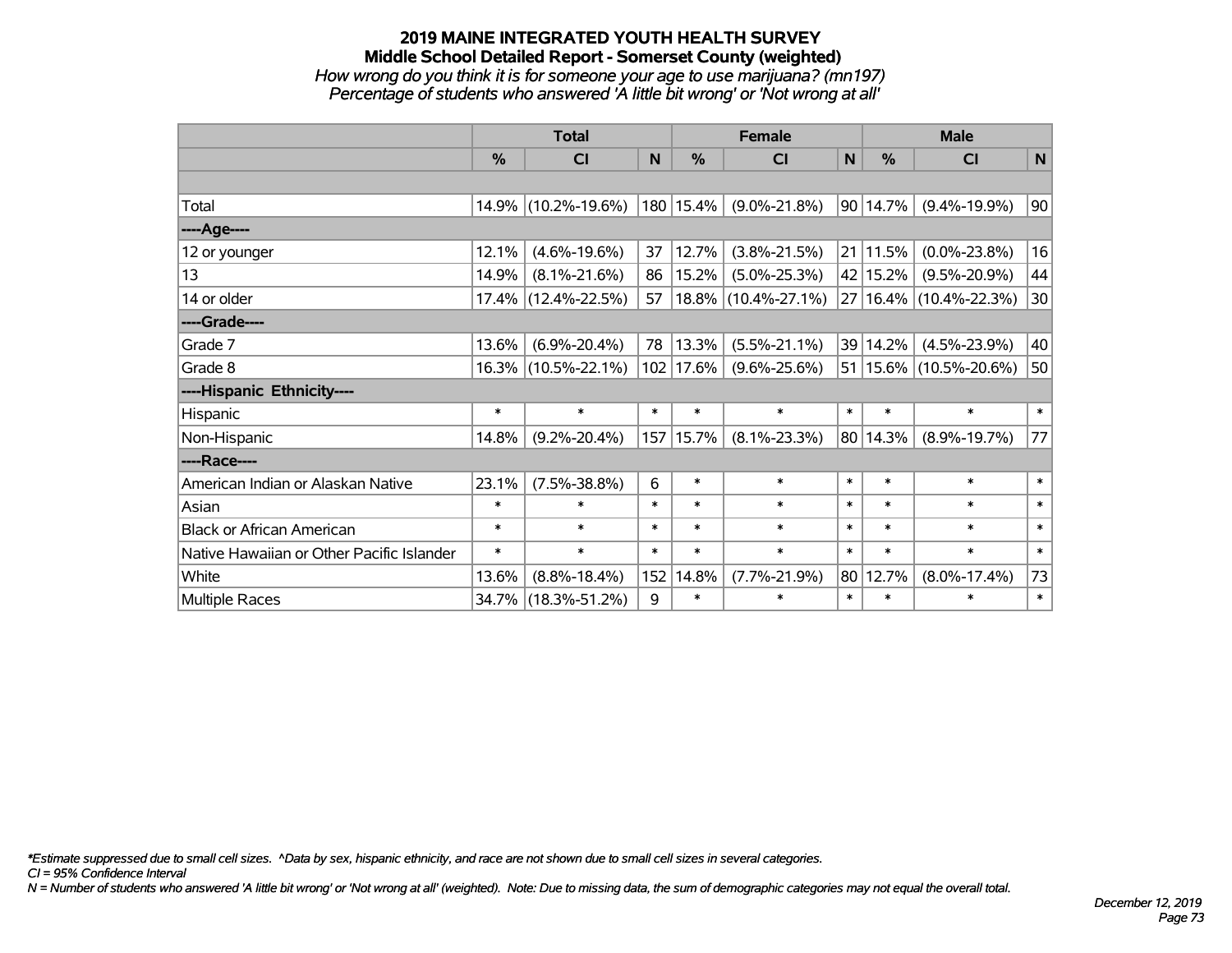*Have you ever sniffed glue, breathed the contents of spray cans, or inhaled any paints or sprays to get high? (mn86a) Percentage of students who answered 'Yes'*

|                                           | <b>Total</b> |                      |        | <b>Female</b> |                          |        | <b>Male</b>   |                          |        |  |
|-------------------------------------------|--------------|----------------------|--------|---------------|--------------------------|--------|---------------|--------------------------|--------|--|
|                                           | %            | CI                   | N      | $\frac{0}{0}$ | CI                       | N      | $\frac{0}{0}$ | <b>CI</b>                | N      |  |
|                                           |              |                      |        |               |                          |        |               |                          |        |  |
| Total                                     | 7.2%         | $(4.7\% - 9.8\%)$    |        | 87 7.2%       | $(4.8\% - 9.6\%)$        |        |               | $42 6.9\% $ (2.7%-11.1%) | 42     |  |
| ---- Age----                              |              |                      |        |               |                          |        |               |                          |        |  |
| 12 or younger                             | 7.5%         | $(3.4\% - 11.6\%)$   |        |               | $25 9.3\% $ (5.5%-13.2%) |        |               | $16 5.5\% $ (0.0%-12.9%) | 8      |  |
| 13                                        | 7.1%         | $(4.4\% - 9.9\%)$    |        |               | $41 6.4\% $ (2.5%-10.4%) |        |               | $18$ 7.0% (3.3%-10.8%)   | 20     |  |
| 14 or older                               |              | $7.1\%$ (4.1%-10.1%) |        |               | $22 5.9\% $ (0.5%-11.3%) |        |               | $8 8.0\% $ (4.3%-11.7%)  | 14     |  |
| ----Grade----                             |              |                      |        |               |                          |        |               |                          |        |  |
| Grade 7                                   | 8.3%         | $(4.3\% - 12.3\%)$   |        | 48 9.0%       | $(6.2\% - 11.8\%)$       |        |               | $26$ 7.1% (0.6%-13.5%)   | 20     |  |
| Grade 8                                   | 6.2%         | $(4.2\% - 8.3\%)$    |        | 38 5.2%       | $(2.3\% - 8.2\%)$        |        |               | $15 6.9\% $ (3.6%-10.2%) | 22     |  |
| ----Hispanic Ethnicity----                |              |                      |        |               |                          |        |               |                          |        |  |
| Hispanic                                  | $\ast$       | $\ast$               | $\ast$ | $\ast$        | $\ast$                   | $\ast$ | $\ast$        | $\ast$                   | $\ast$ |  |
| Non-Hispanic                              | 6.9%         | $(5.0\% - 8.9\%)$    |        | 75 7.4%       | $(5.0\% - 9.8\%)$        |        | $39 6.0\%$    | $(3.1\% - 8.9\%)$        | 33     |  |
| ----Race----                              |              |                      |        |               |                          |        |               |                          |        |  |
| American Indian or Alaskan Native         | $\ast$       | $\ast$               | $\ast$ | $\ast$        | $\ast$                   | $\ast$ | $\ast$        | $\ast$                   | $\ast$ |  |
| Asian                                     | $\ast$       | $\ast$               | $\ast$ | $\ast$        | $\ast$                   | $\ast$ | $\ast$        | $\ast$                   | $\ast$ |  |
| <b>Black or African American</b>          | $\ast$       | $\ast$               | $\ast$ | $\ast$        | $\ast$                   | $\ast$ | $\ast$        | $\ast$                   | $\ast$ |  |
| Native Hawaiian or Other Pacific Islander | $\ast$       | $\ast$               | $\ast$ | $\ast$        | $\ast$                   | $\ast$ | $\ast$        | $\ast$                   | $\ast$ |  |
| White                                     | 6.8%         | $(4.7\% - 8.9\%)$    |        | 75 6.6%       | $(4.3\% - 8.9\%)$        |        | 35 6.5%       | $(2.7\% - 10.4\%)$       | 37     |  |
| Multiple Races                            | $\ast$       | $\ast$               | $\ast$ | $\ast$        | $\ast$                   | $\ast$ | $\ast$        | $\ast$                   | $\ast$ |  |

*\*Estimate suppressed due to small cell sizes. ^Data by sex, hispanic ethnicity, and race are not shown due to small cell sizes in several categories.*

*CI = 95% Confidence Interval*

*N = Number of students who answered 'Yes' (weighted). Note: Due to missing data, the sum of demographic categories may not equal the overall total.*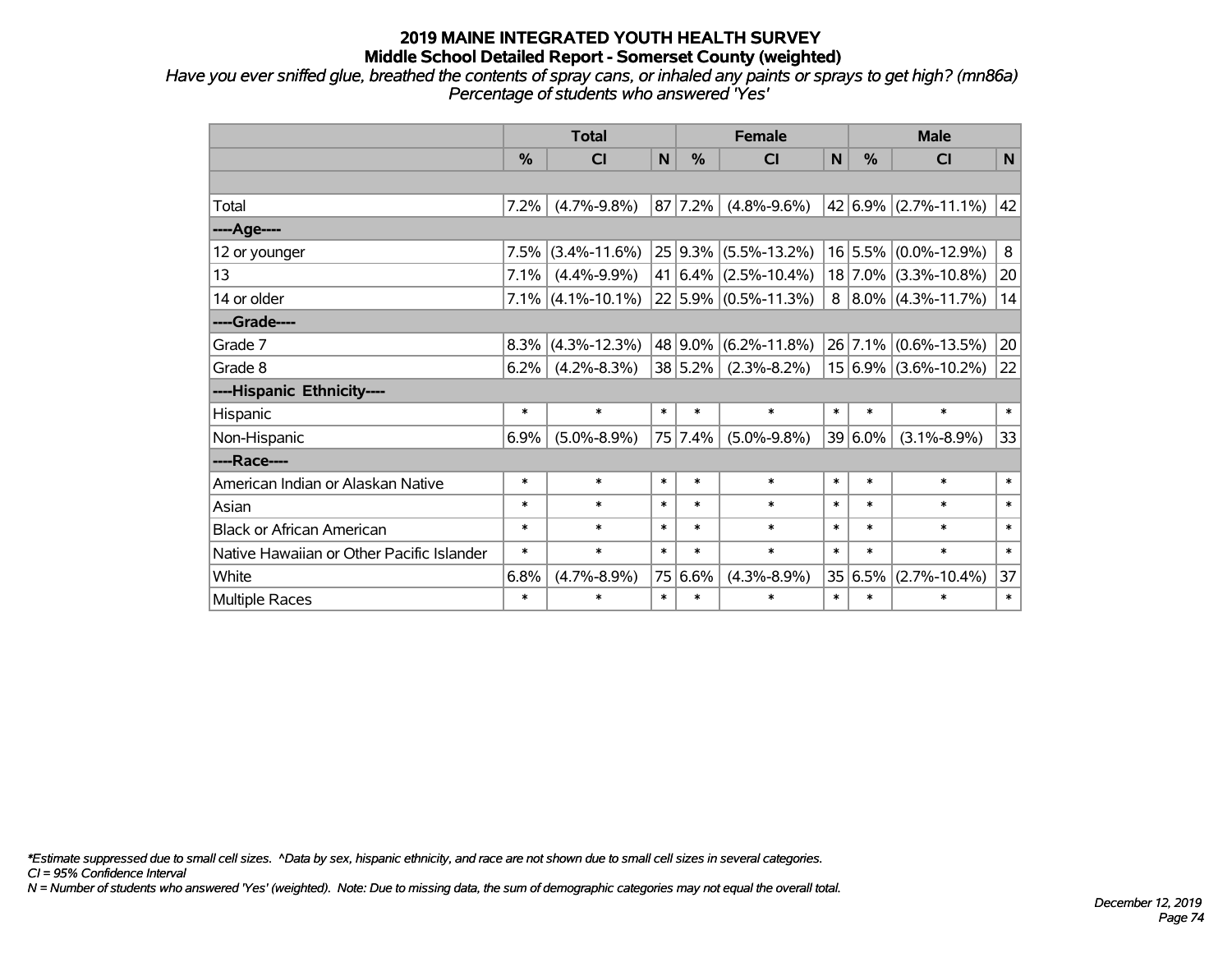*During the past 30 days, how many times did you sniff glue, breathe the contents of spray cans, or inhale any paints or sprays to get high? (mn91a) Percentage of students who answered at least 1 time*

|                                           | <b>Total</b>  |                                                                |                | <b>Female</b> |                            |          | <b>Male</b> |                          |        |
|-------------------------------------------|---------------|----------------------------------------------------------------|----------------|---------------|----------------------------|----------|-------------|--------------------------|--------|
|                                           | $\frac{9}{6}$ | <b>CI</b>                                                      | N              | $\frac{0}{0}$ | <b>CI</b>                  | N        | $\%$        | <b>CI</b>                | N      |
|                                           |               |                                                                |                |               |                            |          |             |                          |        |
| Total                                     |               | $3.1\%$ (2.2%-4.1%) 37 2.6% (1.2%-4.0%) 15 3.2% (1.3%-5.1%) 20 |                |               |                            |          |             |                          |        |
| ----Age----                               |               |                                                                |                |               |                            |          |             |                          |        |
| 12 or younger                             | 2.1%          | $(0.9\% - 3.2\%)$                                              | $\overline{7}$ | $\ast$        | $\ast$                     | $\ast$   | $\ast$      | $\ast$                   | $\ast$ |
| 13                                        |               | $3.4\%$ (1.5%-5.4%)                                            |                | 19 2.1%       | $(0.5\% - 3.7\%)$          | $6 \mid$ | $3.8\%$     | $(1.0\% - 6.7\%)$        | 11     |
| 14 or older                               |               | $3.7\%$ (2.2%-5.1%)                                            | 11             | $\ast$        | *                          | $\ast$   | $\ast$      | $\ast$                   | $\ast$ |
| ----Grade----                             |               |                                                                |                |               |                            |          |             |                          |        |
| Grade 7                                   | 3.3%          | $(2.3\% - 4.2\%)$                                              |                |               | $19$ 2.9% (2.0%-3.7%)      |          |             | $8$   3.1%   (1.1%-5.1%) | 9      |
| Grade 8                                   |               | $3.0\%$ (1.6%-4.3%)   18 2.1% (0.0%-4.4%)                      |                |               |                            |          |             | $6$   3.4%   (1.3%-5.4%) | 11     |
| ----Hispanic Ethnicity----                |               |                                                                |                |               |                            |          |             |                          |        |
| Hispanic                                  | $\ast$        | $\ast$                                                         | $\ast$         | $\ast$        | $\ast$                     | $\ast$   | $\ast$      | $\ast$                   | $\ast$ |
| Non-Hispanic                              | $2.8\%$       | $(2.0\% - 3.6\%)$                                              |                |               | $30 2.5\% (1.4\% - 3.6\%)$ |          |             | $ 13 2.5\% $ (0.9%-4.1%) | 14     |
| ----Race----                              |               |                                                                |                |               |                            |          |             |                          |        |
| American Indian or Alaskan Native         | $\ast$        | $\ast$                                                         | $\ast$         | $\ast$        | $\ast$                     | $\ast$   | $\ast$      | $\ast$                   | $\ast$ |
| Asian                                     | $\ast$        | $\ast$                                                         | $\ast$         | $\ast$        | $\ast$                     | $\ast$   | $\ast$      | $\ast$                   | $\ast$ |
| <b>Black or African American</b>          | $\ast$        | $\ast$                                                         | $\ast$         | $\ast$        | $\ast$                     | $\ast$   | $\ast$      | $\ast$                   | $\ast$ |
| Native Hawaiian or Other Pacific Islander | $\ast$        | $\ast$                                                         | $\ast$         | $\ast$        | $\ast$                     | $\ast$   | $\ast$      | $\ast$                   | $\ast$ |
| White                                     | 2.6%          | $(1.8\% - 3.5\%)$                                              | 29             | 2.1%          | $(0.7\% - 3.5\%)$          |          | 11 2.6%     | $(0.8\% - 4.4\%)$        | 15     |
| Multiple Races                            | $\ast$        | $\ast$                                                         | $\ast$         | $\ast$        | $\ast$                     | $\ast$   | $\ast$      | $\ast$                   | $\ast$ |

*\*Estimate suppressed due to small cell sizes. ^Data by sex, hispanic ethnicity, and race are not shown due to small cell sizes in several categories.*

*CI = 95% Confidence Interval*

*N = Number of students who answered at least 1 time (weighted). Note: Due to missing data, the sum of demographic categories may not equal the overall total.*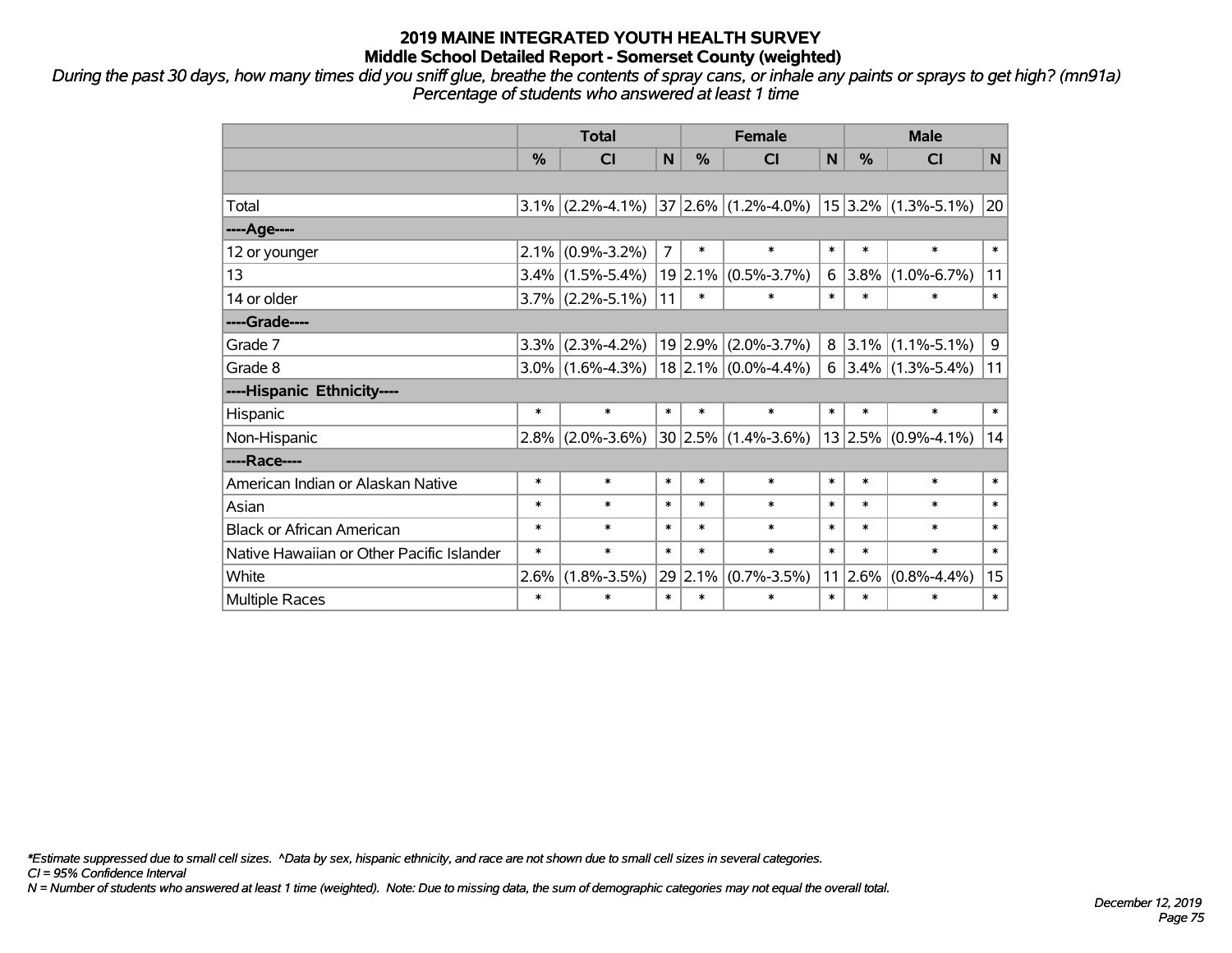*Have you ever taken prescription pain medicine without a doctor's prescription or differently than how a doctor told you to use it? (mn183) Percentage of students who answered 'Yes'*

|                                           | <b>Total</b> |                      |        |               | <b>Female</b>                   |        | <b>Male</b> |                           |        |  |
|-------------------------------------------|--------------|----------------------|--------|---------------|---------------------------------|--------|-------------|---------------------------|--------|--|
|                                           | %            | <b>CI</b>            | N      | $\frac{0}{0}$ | <b>CI</b>                       | N      | %           | <b>CI</b>                 | N      |  |
|                                           |              |                      |        |               |                                 |        |             |                           |        |  |
| Total                                     |              | $7.1\%$ (3.5%-10.6%) |        |               | 86 7.1% (3.6%-10.7%)            |        |             | $ 42 6.9\% $ (2.8%-11.1%) | 43     |  |
| ----Age----                               |              |                      |        |               |                                 |        |             |                           |        |  |
| 12 or younger                             | 7.2%         | $(1.5\% - 12.9\%)$   |        | 24 9.9%       | $(2.5\% - 17.2\%)$              | 17     | 4.2%        | $(0.0\% - 9.9\%)$         | 6      |  |
| 13                                        | 7.1%         | $(3.6\% - 10.7\%)$   |        | 41 5.7%       | $(1.9\% - 9.5\%)$               |        |             | $16 8.4\% $ (3.8%-12.9%)  | 24     |  |
| 14 or older                               |              | $6.9\%$ (3.8%-10.0%) |        |               | $21   6.6\%   (2.7\% - 10.5\%)$ | 9      |             | $ 7.1\% $ (3.1%-11.2%)    | 13     |  |
| ----Grade----                             |              |                      |        |               |                                 |        |             |                           |        |  |
| Grade 7                                   | 8.8%         | $(3.6\% - 13.9\%)$   |        |               | 51 9.5% (3.6%-15.3%)            |        | 28 8.1%     | $(2.4\% - 13.9\%)$        | 23     |  |
| Grade 8                                   | 5.5%         | $(2.6\% - 8.4\%)$    |        | 34 4.7%       | $(2.2\% - 7.2\%)$               |        | $14 6.0\% $ | $(2.6\% - 9.4\%)$         | 19     |  |
| ----Hispanic Ethnicity----                |              |                      |        |               |                                 |        |             |                           |        |  |
| Hispanic                                  | $\ast$       | $\ast$               | $\ast$ | $\ast$        | $\ast$                          | $\ast$ | $\ast$      | $\ast$                    | $\ast$ |  |
| Non-Hispanic                              | 6.4%         | $(3.4\% - 9.3\%)$    |        |               | $69 6.8\% $ (3.5%-10.2%)        |        | 36 5.8%     | $(2.6\% - 9.0\%)$         | 32     |  |
| ----Race----                              |              |                      |        |               |                                 |        |             |                           |        |  |
| American Indian or Alaskan Native         | $\ast$       | $\ast$               | $\ast$ | $\ast$        | $\ast$                          | $\ast$ | $\ast$      | $\ast$                    | $\ast$ |  |
| Asian                                     | $\ast$       | $\ast$               | $\ast$ | $\ast$        | $\ast$                          | $\ast$ | $\ast$      | $\ast$                    | $\ast$ |  |
| <b>Black or African American</b>          | $\ast$       | $\ast$               | $\ast$ | $\ast$        | $\ast$                          | $\ast$ | $\ast$      | $\ast$                    | $\ast$ |  |
| Native Hawaiian or Other Pacific Islander | $\ast$       | $\ast$               | $\ast$ | $\ast$        | $\ast$                          | $\ast$ | $\ast$      | $\ast$                    | $\ast$ |  |
| White                                     | 6.6%         | $(3.5\% - 9.7\%)$    |        | 74 7.1%       | $(3.6\% - 10.5\%)$              |        | 38 6.0%     | $(2.6\% - 9.5\%)$         | 35     |  |
| <b>Multiple Races</b>                     | $\ast$       | $\ast$               | $\ast$ | $\ast$        | $\ast$                          | $\ast$ | $\ast$      | $\ast$                    | $\ast$ |  |

*\*Estimate suppressed due to small cell sizes. ^Data by sex, hispanic ethnicity, and race are not shown due to small cell sizes in several categories.*

*CI = 95% Confidence Interval*

*N = Number of students who answered 'Yes' (weighted). Note: Due to missing data, the sum of demographic categories may not equal the overall total.*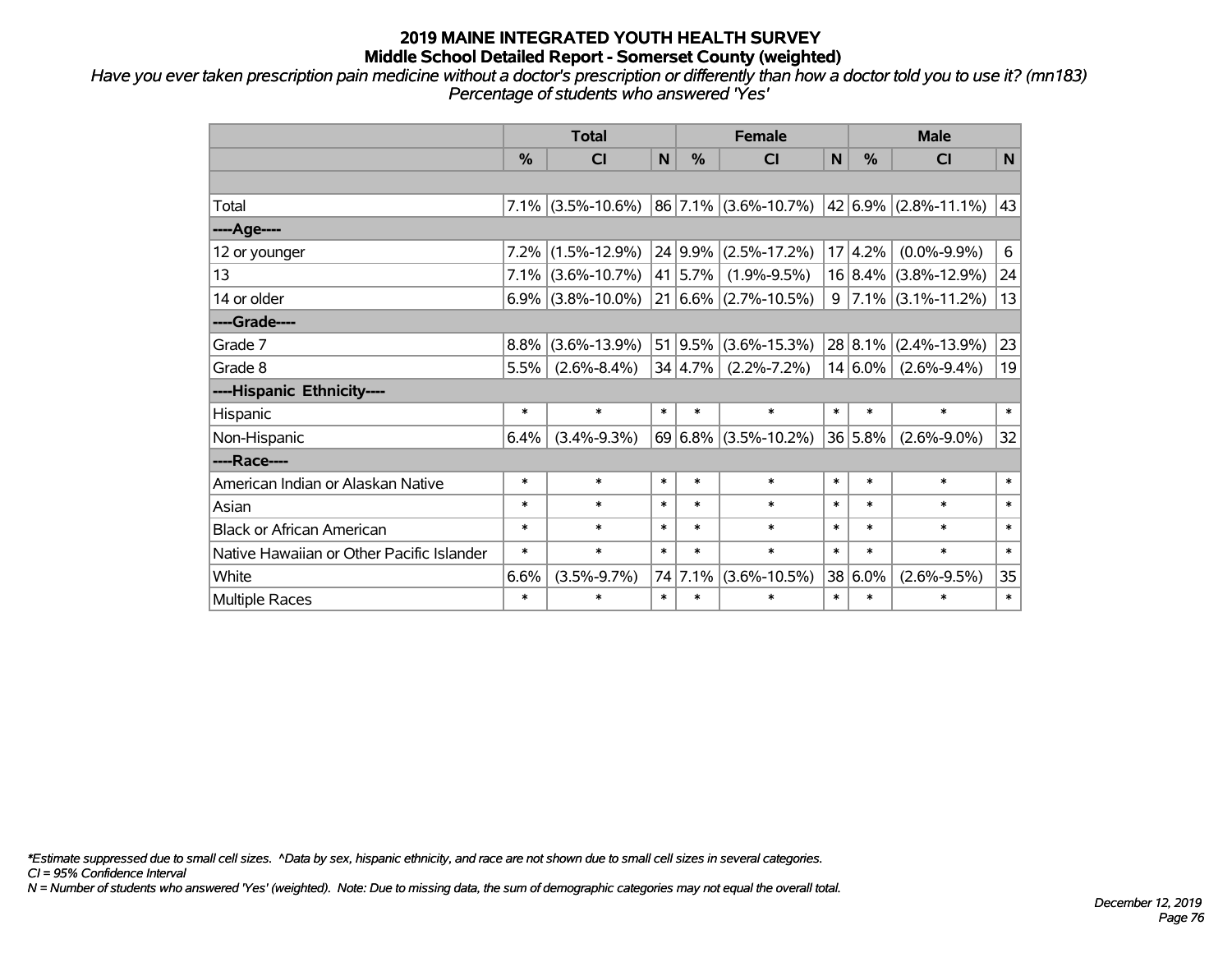*During the past 30 days, how many times did you take a prescription drug (such as OxyContin, Percocet, Vicodin, codeine, Adderall, Ritalin, or Xanax) without a doctor's prescription? (mn88a)*

*Percentage of students who answered at least 1 time*

|                                           | <b>Total</b> |                     |        | <b>Female</b> |                         |                | <b>Male</b>  |                          |                |  |
|-------------------------------------------|--------------|---------------------|--------|---------------|-------------------------|----------------|--------------|--------------------------|----------------|--|
|                                           | %            | <b>CI</b>           | N      | %             | <b>CI</b>               | N              | %            | <b>CI</b>                | N              |  |
|                                           |              |                     |        |               |                         |                |              |                          |                |  |
| Total                                     | 2.4%         | $(1.3\% - 3.6\%)$   |        |               | $29 2.0\% $ (0.8%-3.2%) |                |              | $ 12 2.8\% $ (1.2%-4.5%) | 17             |  |
| ----Age----                               |              |                     |        |               |                         |                |              |                          |                |  |
| 12 or younger                             | 2.3%         | $(0.3\% - 4.3\%)$   | 8      | $\ast$        | $\ast$                  | $\ast$         | $\ast$       | $\ast$                   | $\ast$         |  |
| 13                                        | 2.3%         | $(0.7\% - 3.9\%)$   | 13     | 2.6%          | $(0.0\% - 5.2\%)$       | $\overline{7}$ | 2.0%         | $(0.3\% - 3.7\%)$        | 6              |  |
| 14 or older                               |              | $2.8\%$ (0.2%-5.3%) | 9      | $\ast$        | $\ast$                  | $\ast$         | $\ast$       | $\ast$                   | $\ast$         |  |
| ----Grade----                             |              |                     |        |               |                         |                |              |                          |                |  |
| Grade 7                                   | 2.3%         | $(1.6\% - 2.9\%)$   |        | 13 2.2%       | $(0.8\% - 3.6\%)$       | $6 \mid$       | 2.4%         | $(0.8\% - 4.0\%)$        | $\overline{7}$ |  |
| Grade 8                                   |              | $2.5\%$ (0.6%-4.4%) | 16     | $\ast$        | $\ast$                  | $\ast$         | $\ast$       | $\ast$                   | $\ast$         |  |
| ----Hispanic Ethnicity----                |              |                     |        |               |                         |                |              |                          |                |  |
| Hispanic                                  | $\ast$       | $\ast$              | $\ast$ | $\ast$        | $\ast$                  | $\ast$         | $\ast$       | $\ast$                   | $\ast$         |  |
| Non-Hispanic                              | 2.5%         | $(1.4\% - 3.7\%)$   |        |               | 27 2.0% (0.9%-3.1%)     |                | $ 11 3.0\% $ | $(1.3\% - 4.8\%)$        | 17             |  |
| ----Race----                              |              |                     |        |               |                         |                |              |                          |                |  |
| American Indian or Alaskan Native         | $\ast$       | $\ast$              | $\ast$ | *             | $\ast$                  | $\ast$         | $\ast$       | $\ast$                   | $\ast$         |  |
| Asian                                     | $\ast$       | $\ast$              | $\ast$ | $\ast$        | $\ast$                  | $\ast$         | $\ast$       | $\ast$                   | $\ast$         |  |
| <b>Black or African American</b>          | $\ast$       | $\ast$              | $\ast$ | $\ast$        | $\ast$                  | $\ast$         | $\ast$       | $\ast$                   | $\ast$         |  |
| Native Hawaiian or Other Pacific Islander | $\ast$       | $\ast$              | $\ast$ | $\ast$        | $\ast$                  | $\ast$         | $\ast$       | $\ast$                   | $\ast$         |  |
| White                                     | 2.3%         | $(1.2\% - 3.5\%)$   | 26     | 1.8%          | $(0.6\text{-}3.1\%)$    |                | 10 2.8%      | $(1.1\% - 4.6\%)$        | 16             |  |
| <b>Multiple Races</b>                     | $\ast$       | $\ast$              | $\ast$ | $\ast$        | $\ast$                  | $\ast$         | $\ast$       | $\ast$                   | $\ast$         |  |

*\*Estimate suppressed due to small cell sizes. ^Data by sex, hispanic ethnicity, and race are not shown due to small cell sizes in several categories.*

*CI = 95% Confidence Interval*

*N = Number of students who answered at least 1 time (weighted). Note: Due to missing data, the sum of demographic categories may not equal the overall total.*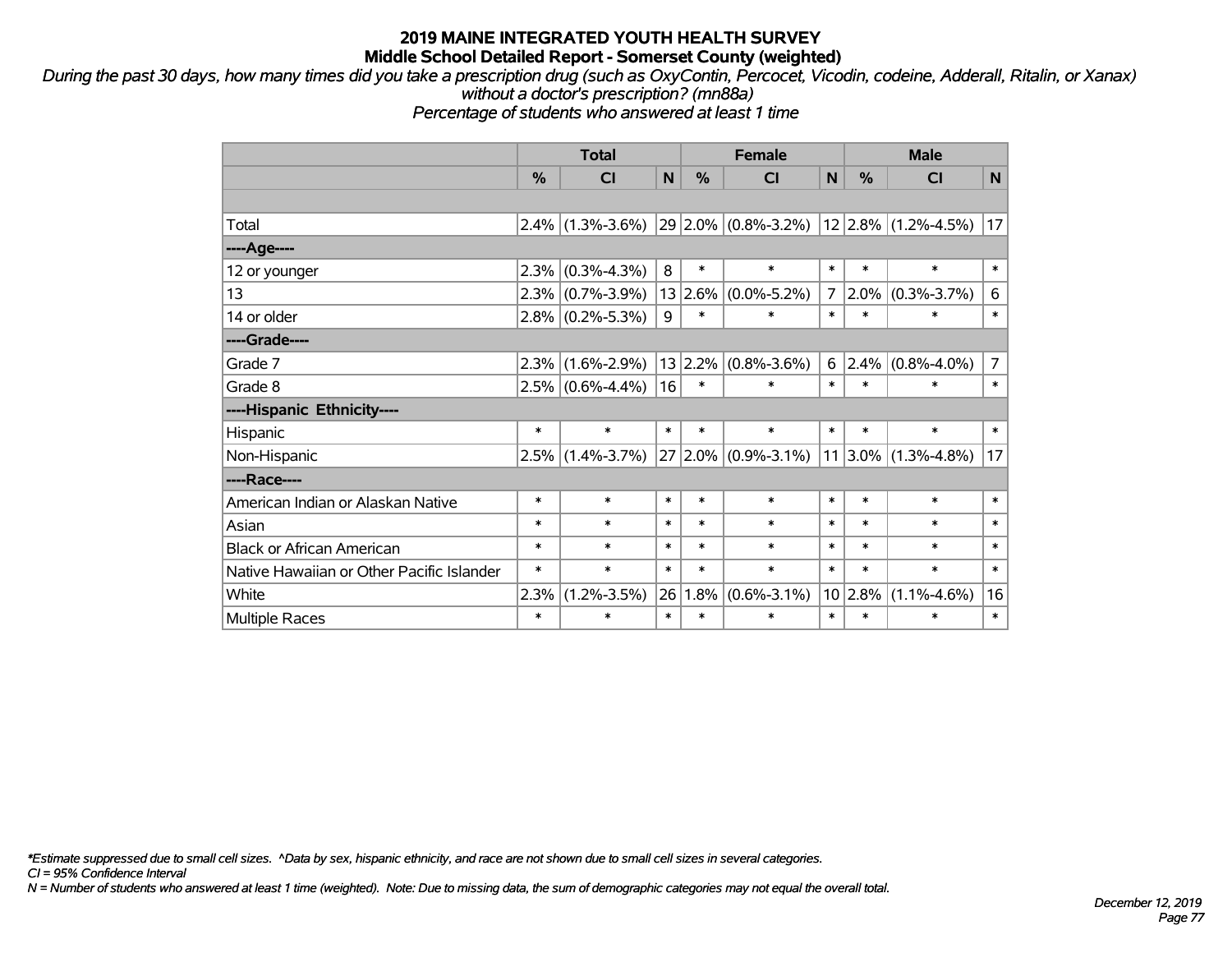*How wrong do your parents feel it would be for you to take prescription drugs not prescribed to you? (mn176) Percentage of students who answered 'A little bit wrong' or 'Not wrong at all'*

|                                           | <b>Total</b>  |                                             |        | <b>Female</b> |                         |        | <b>Male</b> |                         |              |
|-------------------------------------------|---------------|---------------------------------------------|--------|---------------|-------------------------|--------|-------------|-------------------------|--------------|
|                                           | $\frac{0}{2}$ | CI                                          | N      | %             | <b>CI</b>               | N      | $\%$        | <b>CI</b>               | $\mathsf{N}$ |
|                                           |               |                                             |        |               |                         |        |             |                         |              |
| Total                                     | $2.4\%$       | $(0.2\% - 4.7\%)$ 29 2.9% $(0.4\% - 5.3\%)$ |        |               |                         |        |             | $16$ 2.1% (0.0%-4.6%)   | 13           |
| ----Age----                               |               |                                             |        |               |                         |        |             |                         |              |
| 12 or younger                             | 4.5%          | $(0.7\% - 8.3\%)$                           | 14     | $\ast$        | $\ast$                  | $\ast$ | $\ast$      | $\ast$                  | $\ast$       |
| 13                                        | 1.7%          | $(0.0\% - 3.9\%)$                           | 10     | $\ast$        | $\ast$                  | $\ast$ | $\ast$      | $\ast$                  | $\ast$       |
| 14 or older                               |               | $1.8\%$ (0.0%-4.1%)                         | 6      | $\ast$        | $\ast$                  | $\ast$ | $\ast$      | $\ast$                  | $\ast$       |
| ----Grade----                             |               |                                             |        |               |                         |        |             |                         |              |
| Grade 7                                   | 3.6%          | $(0.1\% - 7.1\%)$                           | 20     | $\ast$        | $\ast$                  | $\ast$ | $\ast$      | $\ast$                  | $\ast$       |
| Grade 8                                   |               | $1.4\%$ (0.0%-3.5%)                         | 9      | $\ast$        | $\ast$                  | $\ast$ | $\ast$      | $\ast$                  | $\ast$       |
| ----Hispanic Ethnicity----                |               |                                             |        |               |                         |        |             |                         |              |
| Hispanic                                  | $\ast$        | $\ast$                                      | $\ast$ | $\ast$        | $\ast$                  | $\ast$ | $\ast$      | $\ast$                  | $\ast$       |
| Non-Hispanic                              | $2.2\%$       | $(0.1\% - 4.3\%)$                           |        |               | $23 3.1\% $ (0.1%-6.0%) |        |             | $15 1.5\% $ (0.0%-3.9%) | 8            |
| ----Race----                              |               |                                             |        |               |                         |        |             |                         |              |
| American Indian or Alaskan Native         | $\ast$        | $\ast$                                      | $\ast$ | $\ast$        | $\ast$                  | $\ast$ | $\ast$      | $\ast$                  | $\ast$       |
| Asian                                     | $\ast$        | $\ast$                                      | $\ast$ | $\ast$        | $\ast$                  | $\ast$ | $\ast$      | $\ast$                  | $\ast$       |
| <b>Black or African American</b>          | $\ast$        | $\ast$                                      | $\ast$ | $\ast$        | $\ast$                  | $\ast$ | $\ast$      | $\ast$                  | $\ast$       |
| Native Hawaiian or Other Pacific Islander | $\ast$        | $\ast$                                      | $\ast$ | $\ast$        | $\ast$                  | $\ast$ | $\ast$      | $\ast$                  | $\ast$       |
| White                                     | 2.1%          | $(0.3\% - 3.9\%)$                           | 23     | 2.8%          | $(0.4\% - 5.3\%)$       | 15     | 1.4%        | $(0.0\% - 3.6\%)$       | 8            |
| Multiple Races                            | $\ast$        | $\ast$                                      | $\ast$ | $\ast$        | $\ast$                  | $\ast$ | $\ast$      | $\ast$                  | $\ast$       |

*\*Estimate suppressed due to small cell sizes. ^Data by sex, hispanic ethnicity, and race are not shown due to small cell sizes in several categories.*

*CI = 95% Confidence Interval*

*N = Number of students who answered 'A little bit wrong' or 'Not wrong at all' (weighted). Note: Due to missing data, the sum of demographic categories may not equal the overall total.*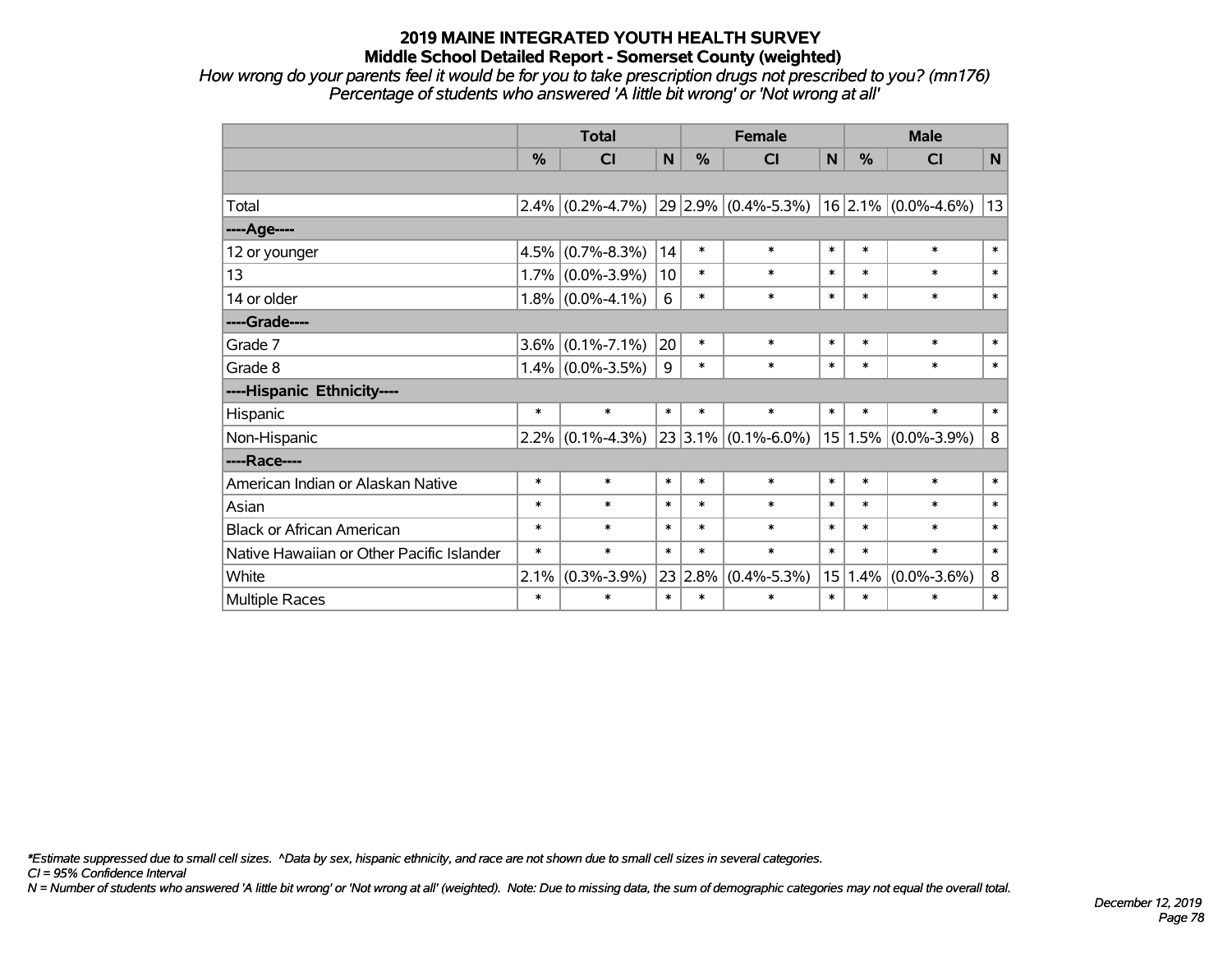*How wrong do your friends feel it would be for you to take prescription drugs not prescribed to you? (mn177) Percentage of students who answered 'A little bit wrong' or 'Not wrong at all'*

|                                           | <b>Total</b>  |                      |        |               | <b>Female</b>      |        | <b>Male</b> |                           |        |  |
|-------------------------------------------|---------------|----------------------|--------|---------------|--------------------|--------|-------------|---------------------------|--------|--|
|                                           | $\frac{9}{6}$ | CI                   | N      | $\frac{0}{0}$ | <b>CI</b>          | N      | $\%$        | <b>CI</b>                 | N      |  |
|                                           |               |                      |        |               |                    |        |             |                           |        |  |
| Total                                     | 7.6%          | $(5.9\% - 9.3\%)$    |        | $91 6.0\%$    | $(3.8\% - 8.2\%)$  | 34     | 9.2%        | $(4.8\% - 13.6\%)$        | 56     |  |
| ----Age----                               |               |                      |        |               |                    |        |             |                           |        |  |
| 12 or younger                             | $8.4\%$       | $(4.9\% - 11.8\%)$   |        | 25 8.9%       | $(4.6\% - 13.2\%)$ | 14     | 7.9%        | $(1.4\% - 14.3\%)$        | 11     |  |
| 13                                        | 6.2%          | $(4.5\% - 7.9\%)$    |        | 35 5.3%       | $(2.2\% - 8.4\%)$  | 14     | 7.2%        | $(3.6\% - 10.9\%)$        | 21     |  |
| 14 or older                               |               | $9.3\%$ (4.2%-14.5%) |        | 30 4.2%       | $(0.0\% - 9.2\%)$  | 6      |             | $13.7\%$ (2.9%-24.4%)     | 24     |  |
| ----Grade----                             |               |                      |        |               |                    |        |             |                           |        |  |
| Grade 7                                   | $8.1\%$       | $(5.8\% - 10.5\%)$   |        | 46 8.7%       | $(6.7\% - 10.7\%)$ | 24     | 7.7%        | $(3.3\% - 12.0\%)$        | 22     |  |
| Grade 8                                   | 7.2%          | $(4.8\% - 9.7\%)$    |        | 45 3.4%       | $(0.1\% - 6.7\%)$  |        |             | $10 10.9\% $ (4.8%-17.1%) | 35     |  |
| ----Hispanic Ethnicity----                |               |                      |        |               |                    |        |             |                           |        |  |
| Hispanic                                  | $\ast$        | $\ast$               | $\ast$ | $\ast$        | $\ast$             | $\ast$ | $\ast$      | $\ast$                    | $\ast$ |  |
| Non-Hispanic                              | 7.6%          | $(5.8\% - 9.4\%)$    |        | 79 6.7%       | $(4.3\% - 9.1\%)$  | 33     | 8.6%        | $(4.3\% - 12.8\%)$        | 46     |  |
| ----Race----                              |               |                      |        |               |                    |        |             |                           |        |  |
| American Indian or Alaskan Native         | $\ast$        | $\ast$               | $\ast$ | $\ast$        | $\ast$             | $\ast$ | $\ast$      | $\ast$                    | $\ast$ |  |
| Asian                                     | $\ast$        | $\ast$               | $\ast$ | $\ast$        | $\ast$             | $\ast$ | $\ast$      | $\ast$                    | $\ast$ |  |
| <b>Black or African American</b>          | $\ast$        | $\ast$               | $\ast$ | $\ast$        | $\ast$             | $\ast$ | $\ast$      | $\ast$                    | $\ast$ |  |
| Native Hawaiian or Other Pacific Islander | $\ast$        | $\ast$               | $\ast$ | $\ast$        | $\ast$             | $\ast$ | $\ast$      | $\ast$                    | $\ast$ |  |
| White                                     | 7.8%          | $(6.0\% - 9.6\%)$    |        | 86 6.1%       | $(3.8\% - 8.5\%)$  | 32     | 9.5%        | $(5.1\% - 13.9\%)$        | 54     |  |
| Multiple Races                            | $\ast$        | $\ast$               | $\ast$ | $\ast$        | $\ast$             | $\ast$ | $\ast$      | $\ast$                    | $\ast$ |  |

*\*Estimate suppressed due to small cell sizes. ^Data by sex, hispanic ethnicity, and race are not shown due to small cell sizes in several categories.*

*CI = 95% Confidence Interval*

*N = Number of students who answered 'A little bit wrong' or 'Not wrong at all' (weighted). Note: Due to missing data, the sum of demographic categories may not equal the overall total.*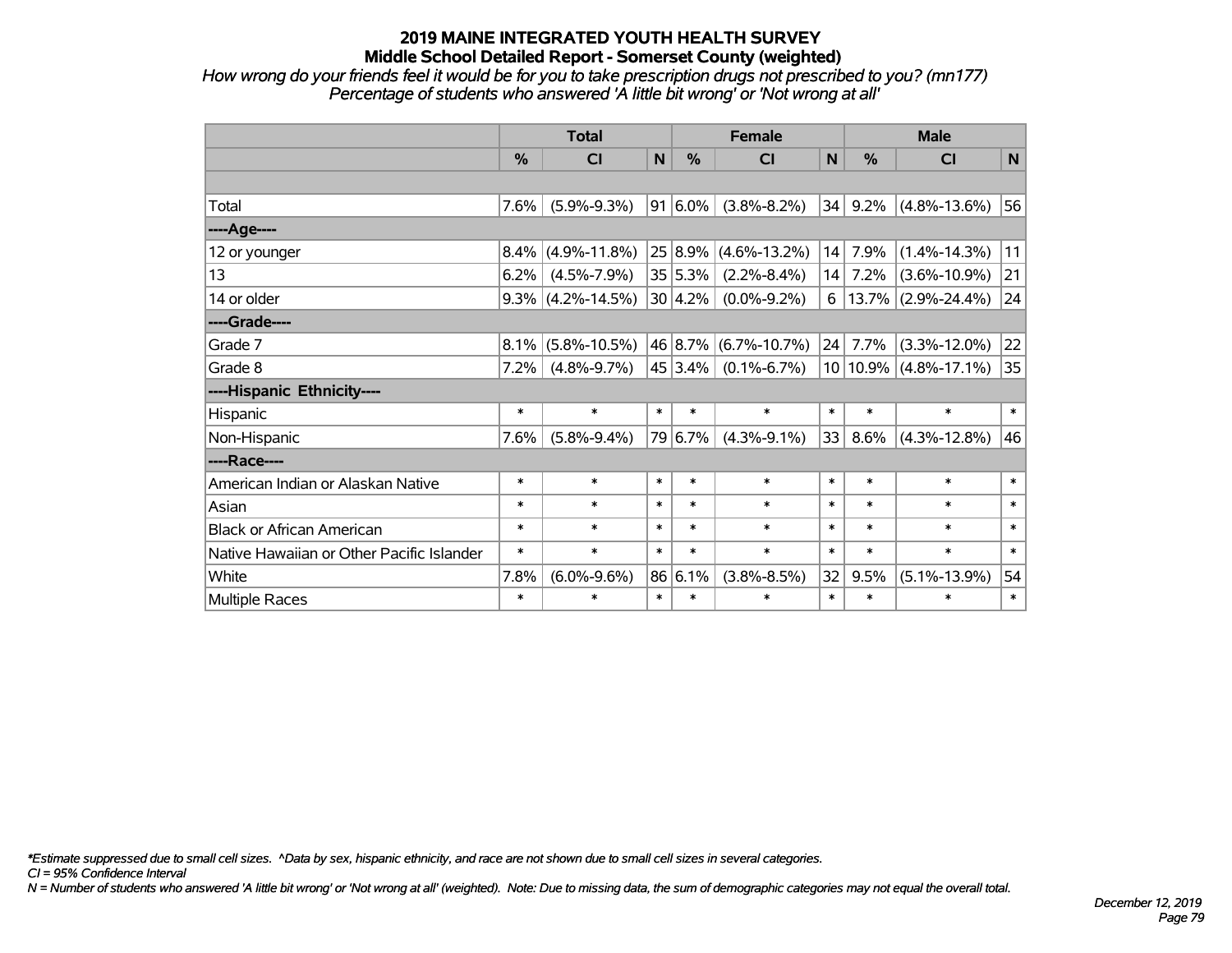*Do you agree or disagree with the following statement? My family has clear rules about alcohol and drug use. (mn90) Percentage of students who answered 'Strongly agree' or 'Agree'*

|                                           | <b>Total</b> |                     |        | <b>Female</b> | <b>Male</b>             |        |        |                         |        |
|-------------------------------------------|--------------|---------------------|--------|---------------|-------------------------|--------|--------|-------------------------|--------|
|                                           | %            | <b>CI</b>           | N      | $\%$          | <b>CI</b>               | N      | %      | <b>CI</b>               | N.     |
|                                           |              |                     |        |               |                         |        |        |                         |        |
| Total                                     | 95.2%        | $(93.3\% - 97.2\%)$ |        | 1,131 95.2%   | $(92.5\% - 98.0\%)$     |        |        | 546 95.1% (93.0%-97.3%) | 572    |
| ---- Age----                              |              |                     |        |               |                         |        |        |                         |        |
| 12 or younger                             | 95.5%        | $(91.2\% - 99.8\%)$ | 288    | $\ast$        | $\ast$                  | $\ast$ | $\ast$ | $\ast$                  | $\ast$ |
| 13                                        | 95.4%        | $(93.3\% - 97.6\%)$ | 541    | 97.7%         | $(96.0\% - 99.3\%)$     | 265    |        | 93.1% (89.6%-96.6%)     | 263    |
| 14 or older                               | 94.7%        | $(92.1\% - 97.2\%)$ | 302    |               | $94.9\%$ (89.7%-100.0%) |        |        | 137 94.5% (90.7%-98.3%) | 166    |
| ----Grade----                             |              |                     |        |               |                         |        |        |                         |        |
| Grade 7                                   | 94.9%        | $(91.8\% - 98.0\%)$ | 532    | 93.7%         | $(89.5\% - 98.0\%)$     | 263    |        | 96.0% (92.7%-99.3%)     | 266    |
| Grade 8                                   | 95.5%        | $(93.1\% - 97.8\%)$ | 585    |               | 96.7% (93.4%-100.0%)    |        |        | 280 94.2% (90.6%-97.9%) | 296    |
| ----Hispanic Ethnicity----                |              |                     |        |               |                         |        |        |                         |        |
| Hispanic                                  | $\ast$       | $\ast$              | $\ast$ | $\ast$        | $\ast$                  | $\ast$ | $\ast$ | $\ast$                  | $\ast$ |
| Non-Hispanic                              | 95.7%        | $(94.4\% - 97.1\%)$ | 992    | 95.1%         | $(92.1\% - 98.1\%)$     |        |        | 470 96.2% (94.3%-98.1%) | 509    |
| ----Race----                              |              |                     |        |               |                         |        |        |                         |        |
| American Indian or Alaskan Native         | $\ast$       | $\ast$              | $\ast$ | $\ast$        | $\ast$                  | $\ast$ | $\ast$ | $\ast$                  | $\ast$ |
| Asian                                     | $\ast$       | $\ast$              | $\ast$ | $\ast$        | $\ast$                  | $\ast$ | $\ast$ | $\ast$                  | $\ast$ |
| <b>Black or African American</b>          | $\ast$       | $\ast$              | $\ast$ | $\ast$        | $\ast$                  | $\ast$ | $\ast$ | $\ast$                  | $\ast$ |
| Native Hawaiian or Other Pacific Islander | $\ast$       | $\ast$              | $\ast$ | $\ast$        | $\ast$                  | $\ast$ | $\ast$ | $\ast$                  | $\ast$ |
| White                                     | 95.9%        | $(94.6\% - 97.2\%)$ |        | 1,055 95.5%   | $(92.9\% - 98.1\%)$     | 502    | 96.1%  | $(94.2\% - 98.1\%)$     | 540    |
| Multiple Races                            | $\ast$       | $\ast$              | $\ast$ | $\ast$        | $\ast$                  | $\ast$ | $\ast$ | $\ast$                  | $\ast$ |

*\*Estimate suppressed due to small cell sizes. ^Data by sex, hispanic ethnicity, and race are not shown due to small cell sizes in several categories.*

*CI = 95% Confidence Interval*

*N = Number of students who answered 'Strongly agree' or 'Agree' (weighted). Note: Due to missing data, the sum of demographic categories may not equal the overall total.*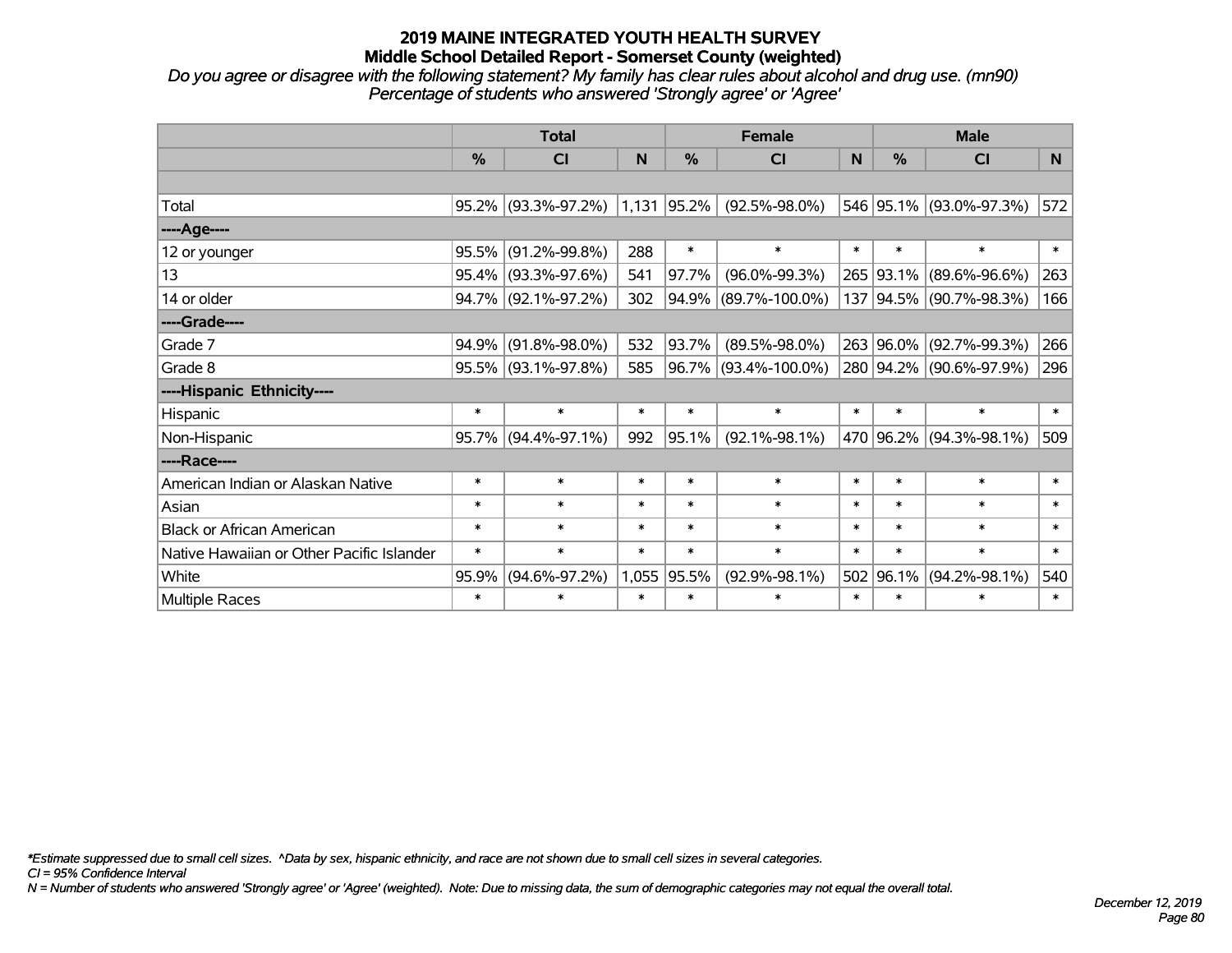*If you wanted to get prescription drugs (such as OxyContin, Percocet, Vicodin, codeine, Adderall, Ritalin, or Xanax) that were not prescribed to you, how easy would it be to get some? (mn184)*

*Percentage of students who answered 'Sort of easy' or 'Very easy'*

|                                           | <b>Total</b>  |                      |              | <b>Female</b> |                           |        | <b>Male</b> |                          |                |  |
|-------------------------------------------|---------------|----------------------|--------------|---------------|---------------------------|--------|-------------|--------------------------|----------------|--|
|                                           | $\frac{0}{0}$ | <b>CI</b>            | $\mathsf{N}$ | $\frac{0}{0}$ | <b>CI</b>                 | N      | %           | <b>CI</b>                | N              |  |
|                                           |               |                      |              |               |                           |        |             |                          |                |  |
| Total                                     | 6.9%          | $(4.4\% - 9.3\%)$    |              |               | $ 80 7.0\% $ (3.3%-10.6%) |        |             | 40 6.4% (2.7%-10.0%)     | 37             |  |
| ----Age----                               |               |                      |              |               |                           |        |             |                          |                |  |
| 12 or younger                             | 4.8%          | $(1.7\% - 7.8\%)$    |              |               | $14 4.5\% $ (0.0%-10.2%)  | 7      | 5.0%        | $(1.2\% - 8.9\%)$        | $\overline{7}$ |  |
| 13                                        | $9.7\%$       | $(5.9\% - 13.4\%)$   |              | 55 9.9%       | $(5.0\% - 14.9\%)$        |        | 27 8.7%     | $(2.0\% - 15.5\%)$       | 24             |  |
| 14 or older                               | 3.7%          | $(1.4\% - 6.0\%)$    |              | 11 3.9%       | $(0.0\% - 8.9\%)$         | 6      | 3.5%        | $(1.8\% - 5.1\%)$        | 6              |  |
| ----Grade----                             |               |                      |              |               |                           |        |             |                          |                |  |
| Grade 7                                   | 7.6%          | $(3.8\% - 11.3\%)$   |              | 42 5.4%       | $(1.2\% - 9.6\%)$         |        | 15 8.7%     | $(3.2\% - 14.3\%)$       | 23             |  |
| Grade 8                                   |               | $6.4\%$ (2.1%-10.6%) |              |               | 39 8.5% (1.2%-15.8%)      |        | $25 4.5\% $ | $(1.6\% - 7.4\%)$        | 14             |  |
| ----Hispanic Ethnicity----                |               |                      |              |               |                           |        |             |                          |                |  |
| Hispanic                                  | $\ast$        | $\ast$               | $\ast$       | $\ast$        | $\ast$                    | $\ast$ | $\ast$      | $\ast$                   | $\ast$         |  |
| Non-Hispanic                              | 7.1%          | $(4.3\% - 9.9\%)$    |              |               | 73 7.3% (3.4%-11.2%)      |        |             | $36 6.5\% $ (2.8%-10.1%) | 33             |  |
| ----Race----                              |               |                      |              |               |                           |        |             |                          |                |  |
| American Indian or Alaskan Native         | $\ast$        | $\ast$               | $\ast$       | $\ast$        | $\ast$                    | $\ast$ | $\ast$      | $\ast$                   | $\ast$         |  |
| Asian                                     | $\ast$        | $\ast$               | $\ast$       | $\ast$        | $\ast$                    | $\ast$ | $\ast$      | $\ast$                   | $\ast$         |  |
| <b>Black or African American</b>          | $\ast$        | $\ast$               | $\ast$       | $\ast$        | $\ast$                    | $\ast$ | $\ast$      | $\ast$                   | $\ast$         |  |
| Native Hawaiian or Other Pacific Islander | $\ast$        | $\ast$               | $\ast$       | $\ast$        | $\ast$                    | $\ast$ | $\ast$      | $\ast$                   | $\ast$         |  |
| White                                     | 6.9%          | $(4.0\% - 9.7\%)$    |              | 75 6.9%       | $(2.5\% - 11.3\%)$        | 37     | 6.4%        | $(2.0\% - 10.8\%)$       | 35             |  |
| Multiple Races                            | $\ast$        | $\ast$               | $\ast$       | $\ast$        | $\ast$                    | $\ast$ | $\ast$      | $\ast$                   | $\ast$         |  |

*\*Estimate suppressed due to small cell sizes. ^Data by sex, hispanic ethnicity, and race are not shown due to small cell sizes in several categories.*

*CI = 95% Confidence Interval*

*N = Number of students who answered 'Sort of easy' or 'Very easy' (weighted). Note: Due to missing data, the sum of demographic categories may not equal the overall total.*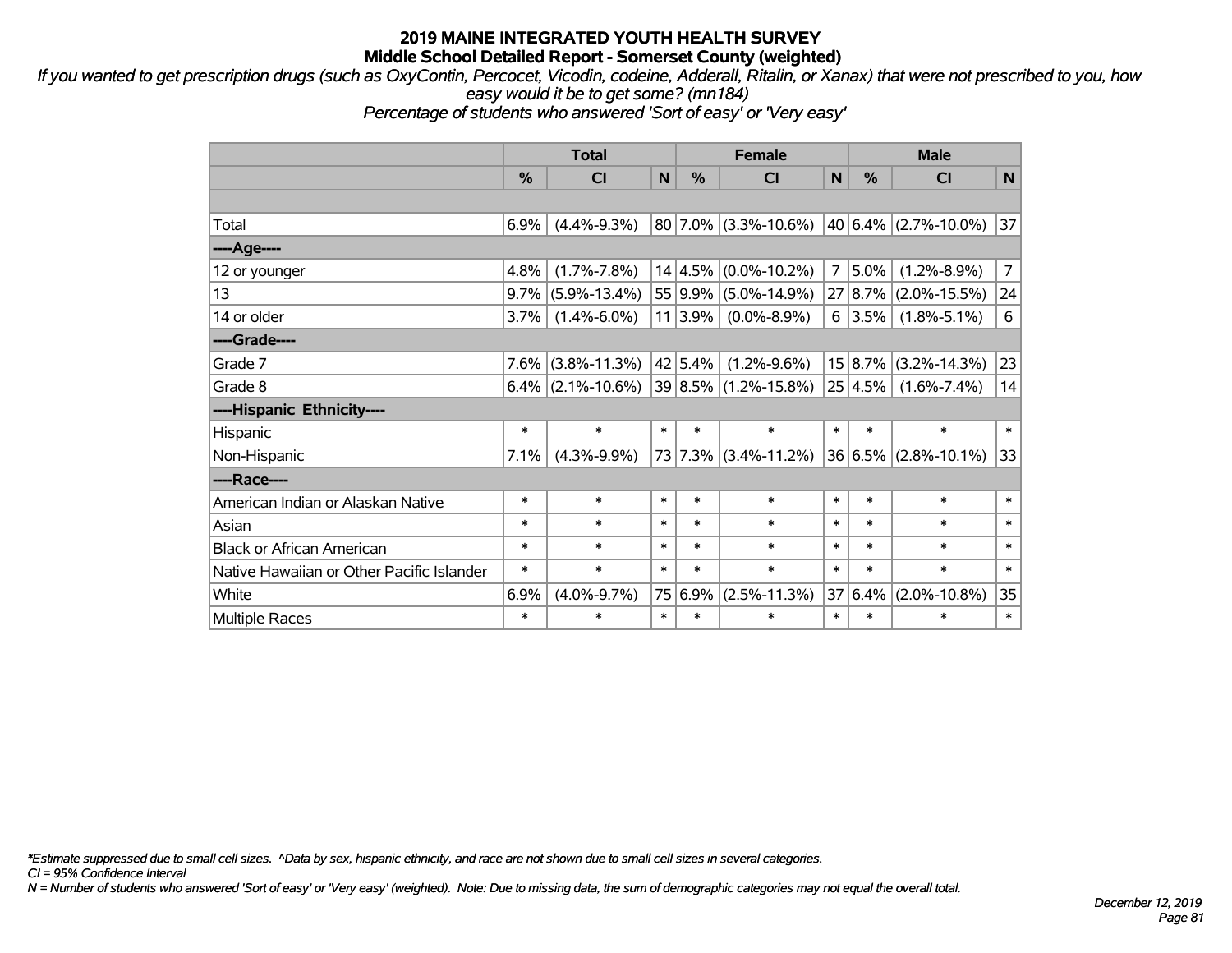*During the past 12 months, do you recall hearing, reading or watching an advertisement about the prevention of substance use? (mn93) Percentage of students who answered 'Yes'*

|                                           | <b>Total</b>  |                        |                 | <b>Female</b> | <b>Male</b>              |          |                   |                         |        |
|-------------------------------------------|---------------|------------------------|-----------------|---------------|--------------------------|----------|-------------------|-------------------------|--------|
|                                           | $\frac{0}{0}$ | CI                     | N               | $\%$          | <b>CI</b>                | <b>N</b> | %                 | <b>CI</b>               | N.     |
|                                           |               |                        |                 |               |                          |          |                   |                         |        |
| Total                                     |               | 48.5% (45.0%-52.0%)    |                 |               | 573 47.6% (42.0%-53.1%)  |          |                   | 274 49.5% (41.3%-57.6%) | 294    |
| ----Age----                               |               |                        |                 |               |                          |          |                   |                         |        |
| 12 or younger                             | 45.2%         | $(35.9\% - 54.5\%)$    |                 |               | 137 41.7% (27.2%-56.1%)  | 67       | 49.3%             | $(34.9\% - 63.6\%)$     | 70     |
| 13                                        |               | 49.4% (40.4%-58.4%)    |                 |               | 280 47.3% (41.6%-53.0%)  |          |                   | 128 51.6% (37.5%-65.7%) | 145    |
| 14 or older                               |               | $50.0\%$ (40.1%-60.0%) |                 |               | 157 54.8% (42.5%-67.1%)  |          |                   | 78 46.1% (29.2%-63.0%)  | 79     |
| ----Grade----                             |               |                        |                 |               |                          |          |                   |                         |        |
| Grade 7                                   |               | 44.6% (37.8%-51.4%)    |                 |               | 249 40.4% (33.5%-47.4%)  |          | $115 \,   48.3\%$ | $(36.5\% - 60.2\%)$     | 131    |
| Grade 8                                   |               | 52.7% (49.4%-55.9%)    |                 |               | 321 55.1% (47.3%-62.9%)  |          |                   | 159 51.1% (41.7%-60.6%) | 159    |
| ----Hispanic Ethnicity----                |               |                        |                 |               |                          |          |                   |                         |        |
| Hispanic                                  | 49.0%         | $(29.2\% - 68.9\%)$    | $\overline{7}$  | $\ast$        | $\ast$                   | $\ast$   | $\ast$            | $\ast$                  | $\ast$ |
| Non-Hispanic                              |               | $50.5\%$ (46.1%-54.8%) |                 |               | 523 50.5% (45.0%-55.9%)  |          |                   | 251 50.5% (40.8%-60.3%) | 267    |
| ----Race----                              |               |                        |                 |               |                          |          |                   |                         |        |
| American Indian or Alaskan Native         |               | $31.3\%$ (17.5%-45.0%) | 8               | $\ast$        | $\ast$                   | $\ast$   | $\ast$            | $\ast$                  | $\ast$ |
| Asian                                     | $\ast$        | $\ast$                 | $\ast$          | $\ast$        | $\ast$                   | $\ast$   | $\ast$            | $\ast$                  | $\ast$ |
| <b>Black or African American</b>          | $\ast$        | $\ast$                 | $\ast$          | $\ast$        | $\ast$                   | $\ast$   | $\ast$            | $\ast$                  | $\ast$ |
| Native Hawaiian or Other Pacific Islander | $\ast$        | $\ast$                 | $\ast$          | $\ast$        | $\ast$                   | $\ast$   | $\ast$            | $\ast$                  | $\ast$ |
| White                                     | 49.4%         | $(45.9\% - 52.8\%)$    | 539             |               | 49.0% (43.6%-54.5%)      |          | 258 49.8%         | $(42.8\% - 56.7\%)$     | 275    |
| Multiple Races                            |               | 55.0% (31.8%-78.2%)    | 15 <sub>1</sub> |               | $ 58.4\% $ (41.8%-75.1%) | 9        | 50.5%             | $(9.2\% - 91.7\%)$      | 6      |

*\*Estimate suppressed due to small cell sizes. ^Data by sex, hispanic ethnicity, and race are not shown due to small cell sizes in several categories.*

*CI = 95% Confidence Interval*

*N = Number of students who answered 'Yes' (weighted). Note: Due to missing data, the sum of demographic categories may not equal the overall total.*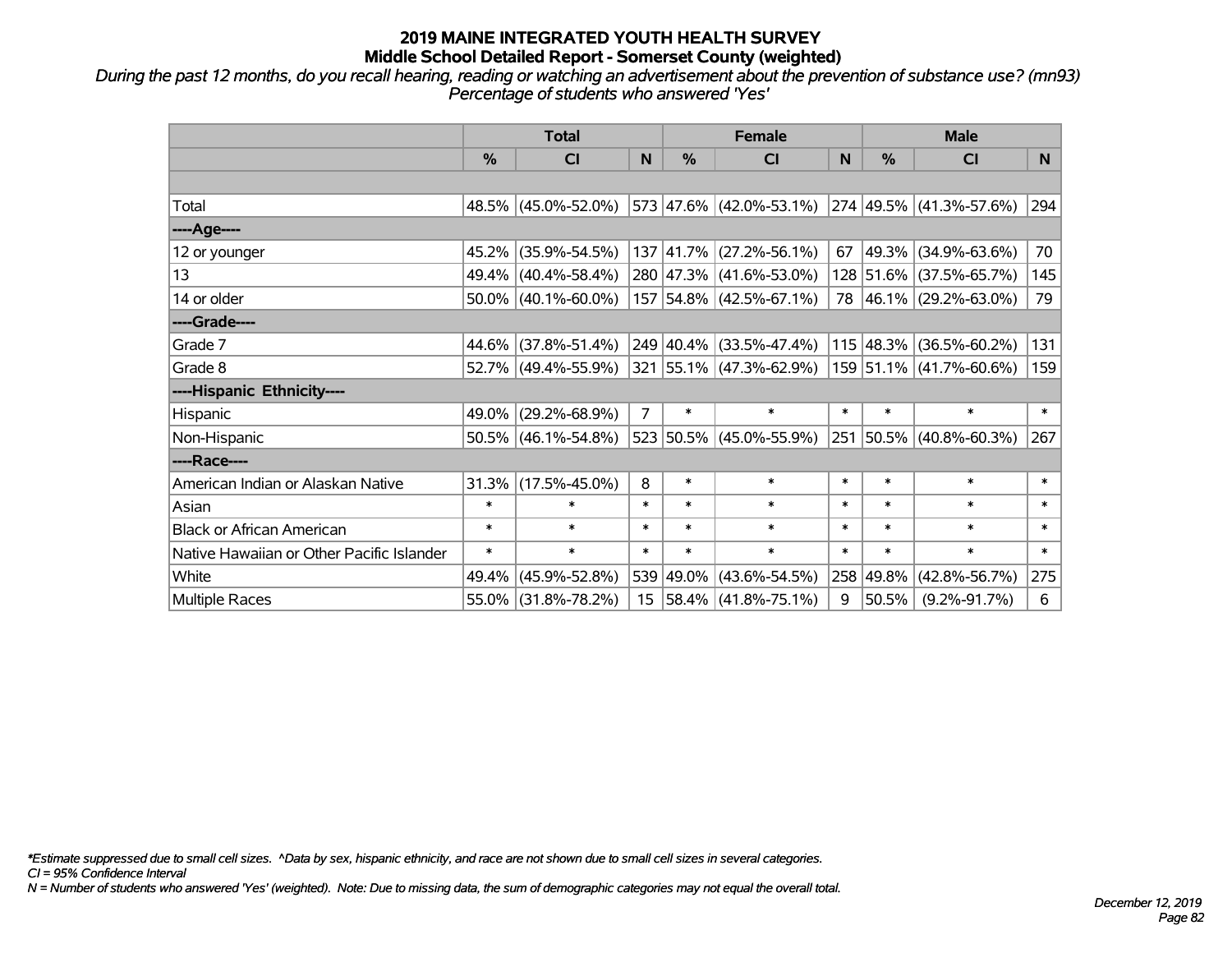*How much do you think people risk harming themselves (physically or in other ways) if they take prescription drugs that are not prescribed to them? (mn95)*

*Percentage of students who answered 'No risk' or 'Slight risk'*

|                                           | <b>Total</b> |                    |        |         | <b>Female</b>             | <b>Male</b> |          |                               |             |
|-------------------------------------------|--------------|--------------------|--------|---------|---------------------------|-------------|----------|-------------------------------|-------------|
|                                           | %            | CI                 | N      | %       | CI                        | N           | %        | CI                            | $\mathbf N$ |
|                                           |              |                    |        |         |                           |             |          |                               |             |
| Total                                     | 11.3%        | $(6.0\% - 16.5\%)$ | 132    | 9.6%    | $(6.4\% - 12.7\%)$        |             |          | $54 13.1\%  (5.1\% - 21.1\%)$ | 78          |
| ----Age----                               |              |                    |        |         |                           |             |          |                               |             |
| 12 or younger                             | 10.2%        | $(0.4\% - 20.1\%)$ | 31     | 8.5%    | $(1.9\% - 15.1\%)$        |             | 14 12.2% | $(0.0\% - 26.6\%)$            | 17          |
| 13                                        | 9.7%         | $(5.1\% - 14.3\%)$ | 55     | 9.2%    | $(4.9\% - 13.6\%)$        |             | 25 10.6% | $(4.1\% - 17.1\%)$            | 30          |
| 14 or older                               | $15.1\%$     | $(2.1\% - 28.1\%)$ | 46     | 11.4%   | $(0.3\textdegree-22.4\%)$ |             | 16 18.2% | $(2.9\% - 33.5\%)$            | 31          |
| ----Grade----                             |              |                    |        |         |                           |             |          |                               |             |
| Grade 7                                   | 12.6%        | $(5.1\% - 20.0\%)$ | 70     | 10.0%   | $(4.1\% - 15.8\%)$        |             | 28 15.3% | $(4.7\% - 26.0\%)$            | 42          |
| Grade 8                                   | $10.2\%$     | $(3.3\% - 17.1\%)$ | 61     | 9.2%    | $(3.1\% - 15.2\%)$        |             | 26 11.4% | $(2.1\% - 20.7\%)$            | 35          |
| ----Hispanic Ethnicity----                |              |                    |        |         |                           |             |          |                               |             |
| Hispanic                                  | $\ast$       | $\ast$             | $\ast$ | $\ast$  | $\ast$                    | $\ast$      | $\ast$   | $\ast$                        | $\ast$      |
| Non-Hispanic                              | $11.1\%$     | $(5.4\% - 16.9\%)$ | 115    | $9.6\%$ | $(6.2\% - 13.0\%)$        |             |          | 47 12.8% (4.1%-21.5%)         | 67          |
| ----Race----                              |              |                    |        |         |                           |             |          |                               |             |
| American Indian or Alaskan Native         | $\ast$       | $\ast$             | $\ast$ | $\ast$  | $\ast$                    | $\ast$      | $\ast$   | $\ast$                        | $\ast$      |
| Asian                                     | $\ast$       | $\ast$             | $\ast$ | $\ast$  | $\ast$                    | $\ast$      | $\ast$   | $\ast$                        | $\ast$      |
| <b>Black or African American</b>          | $\ast$       | $\ast$             | $\ast$ | $\ast$  | $\ast$                    | $\ast$      | $\ast$   | $\ast$                        | $\ast$      |
| Native Hawaiian or Other Pacific Islander | $\ast$       | $\ast$             | $\ast$ | $\ast$  | $\ast$                    | $\ast$      | $\ast$   | $\ast$                        | $\ast$      |
| White                                     | 11.1%        | $(5.9\% - 16.4\%)$ | 121    | 8.7%    | $(5.7\% - 11.7\%)$        | 45          | 13.7%    | $(5.5\% - 22.0\%)$            | 76          |
| <b>Multiple Races</b>                     | $\ast$       | $\ast$             | $\ast$ | $\ast$  | $\ast$                    | $\ast$      | $\ast$   | $\ast$                        | $\ast$      |

*\*Estimate suppressed due to small cell sizes. ^Data by sex, hispanic ethnicity, and race are not shown due to small cell sizes in several categories.*

*CI = 95% Confidence Interval*

*N = Number of students who answered 'No risk' or 'Slight risk' (weighted). Note: Due to missing data, the sum of demographic categories may not equal the overall total.*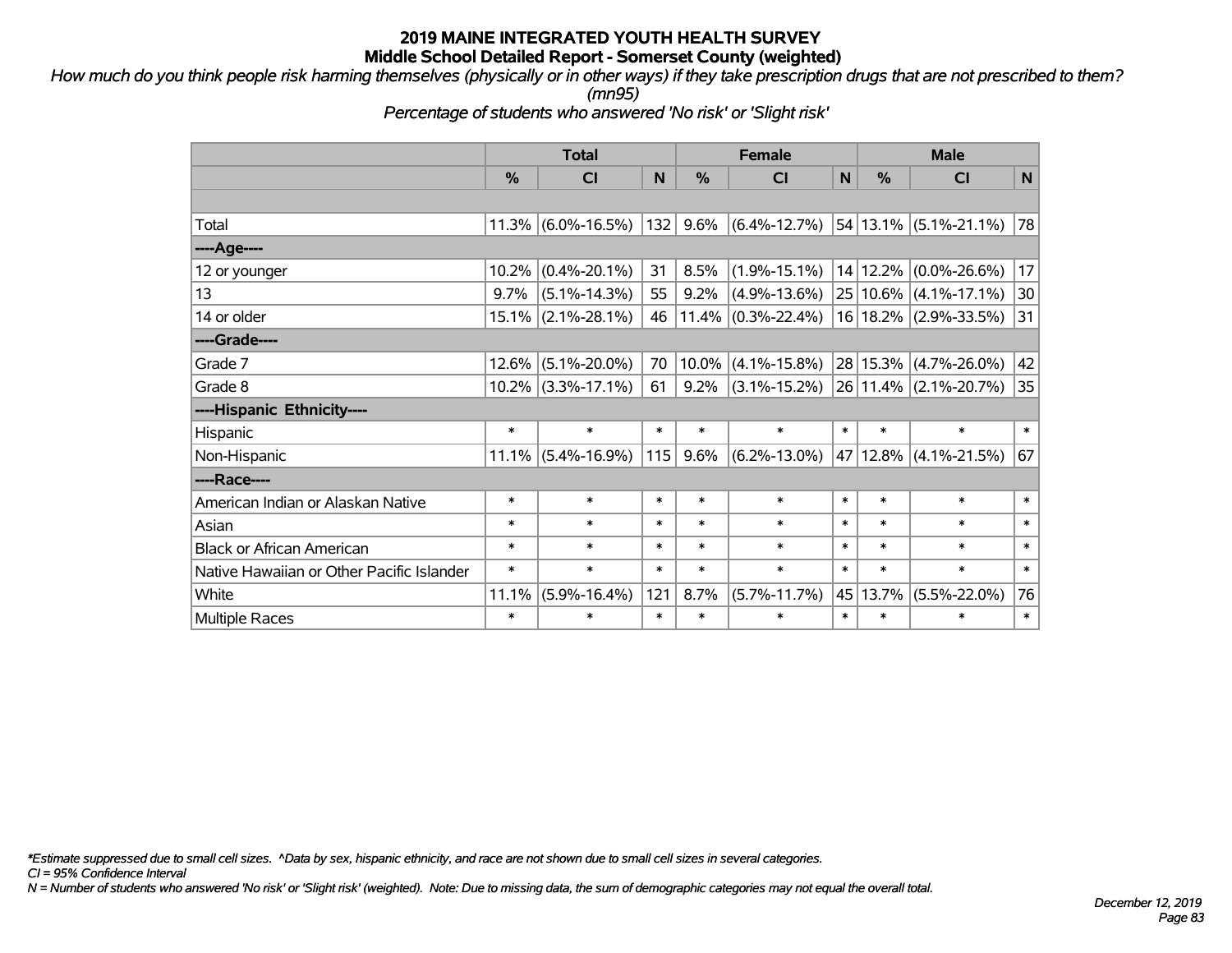#### **2019 MAINE INTEGRATED YOUTH HEALTH SURVEY Middle School Detailed Report - Somerset County (weighted)** *How many times in the past year (12 months) have you been drunk or high at school? (mn96) Percentage of students who answered at least 1 time*

|                                           | <b>Total</b> |                      |        |                 | <b>Female</b>            |        | <b>Male</b> |                    |        |  |
|-------------------------------------------|--------------|----------------------|--------|-----------------|--------------------------|--------|-------------|--------------------|--------|--|
|                                           | %            | <b>CI</b>            | N      | %               | CI                       | N      | %           | <b>CI</b>          | N      |  |
|                                           |              |                      |        |                 |                          |        |             |                    |        |  |
| Total                                     | 5.8%         | $(3.7\% - 7.9\%)$    |        | 69 4.3%         | $(2.3\% - 6.2\%)$        | 25     | 7.3%        | $(3.7\% - 10.8\%)$ | 44     |  |
| ---- Age----                              |              |                      |        |                 |                          |        |             |                    |        |  |
| 12 or younger                             | 4.3%         | $(1.0\% - 7.5\%)$    | 13     | $\ast$          | $\ast$                   | $\ast$ | $\ast$      | $\ast$             | $\ast$ |  |
| 13                                        | $6.7\%$      | $(3.4\% - 10.1\%)$   |        | 38 3.1%         | $(1.4\% - 4.8\%)$        | 9      | 10.5%       | $(3.3\% - 17.7\%)$ | 29     |  |
| 14 or older                               |              | $5.5\%$ (0.0%-12.0%) |        |                 | $18 4.6\% $ (0.0%-11.1%) | 7      | 6.1%        | $(0.0\% - 13.2\%)$ | 11     |  |
| ----Grade----                             |              |                      |        |                 |                          |        |             |                    |        |  |
| Grade 7                                   | 7.8%         | $(4.8\% - 10.8\%)$   |        | 43 6.3%         | $(3.3\% - 9.2\%)$        | 18     | 9.3%        | $(2.0\% - 16.6\%)$ | 25     |  |
| Grade 8                                   | $3.6\%$      | $(1.4\% - 5.7\%)$    | 22     | $\ast$          | $\ast$                   | $\ast$ | $\ast$      | $\ast$             | $\ast$ |  |
| ----Hispanic Ethnicity----                |              |                      |        |                 |                          |        |             |                    |        |  |
| Hispanic                                  | $\ast$       | $\ast$               | $\ast$ | $\ast$          | $\ast$                   | $\ast$ | $\ast$      | $\ast$             | $\ast$ |  |
| Non-Hispanic                              | 5.8%         | $(3.9\% - 7.7\%)$    |        | $60 \mid 4.3\%$ | $(2.9\% - 5.7\%)$        | 22     | 7.2%        | $(3.9\% - 10.6\%)$ | 38     |  |
| ----Race----                              |              |                      |        |                 |                          |        |             |                    |        |  |
| American Indian or Alaskan Native         | $\ast$       | $\ast$               | $\ast$ | $\ast$          | $\ast$                   | $\ast$ | $\ast$      | $\ast$             | $\ast$ |  |
| Asian                                     | $\ast$       | $\ast$               | $\ast$ | $\ast$          | $\ast$                   | $\ast$ | $\ast$      | $\ast$             | $\ast$ |  |
| <b>Black or African American</b>          | $\ast$       | $\ast$               | $\ast$ | $\ast$          | $\ast$                   | $\ast$ | $\ast$      | $\ast$             | $\ast$ |  |
| Native Hawaiian or Other Pacific Islander | $\ast$       | $\ast$               | $\ast$ | $\ast$          | $\ast$                   | $\ast$ | $\ast$      | $\ast$             | $\ast$ |  |
| White                                     | 5.3%         | $(3.5\% - 7.1\%)$    | 59     | 3.9%            | $(2.3\% - 5.5\%)$        | 21     | 6.7%        | $(3.5\% - 9.9\%)$  | 38     |  |
| Multiple Races                            | $\ast$       | $\ast$               | $\ast$ | $\ast$          | $\ast$                   | $\ast$ | $\ast$      | $\ast$             | $\ast$ |  |

*\*Estimate suppressed due to small cell sizes. ^Data by sex, hispanic ethnicity, and race are not shown due to small cell sizes in several categories.*

*CI = 95% Confidence Interval*

*N = Number of students who answered at least 1 time (weighted). Note: Due to missing data, the sum of demographic categories may not equal the overall total.*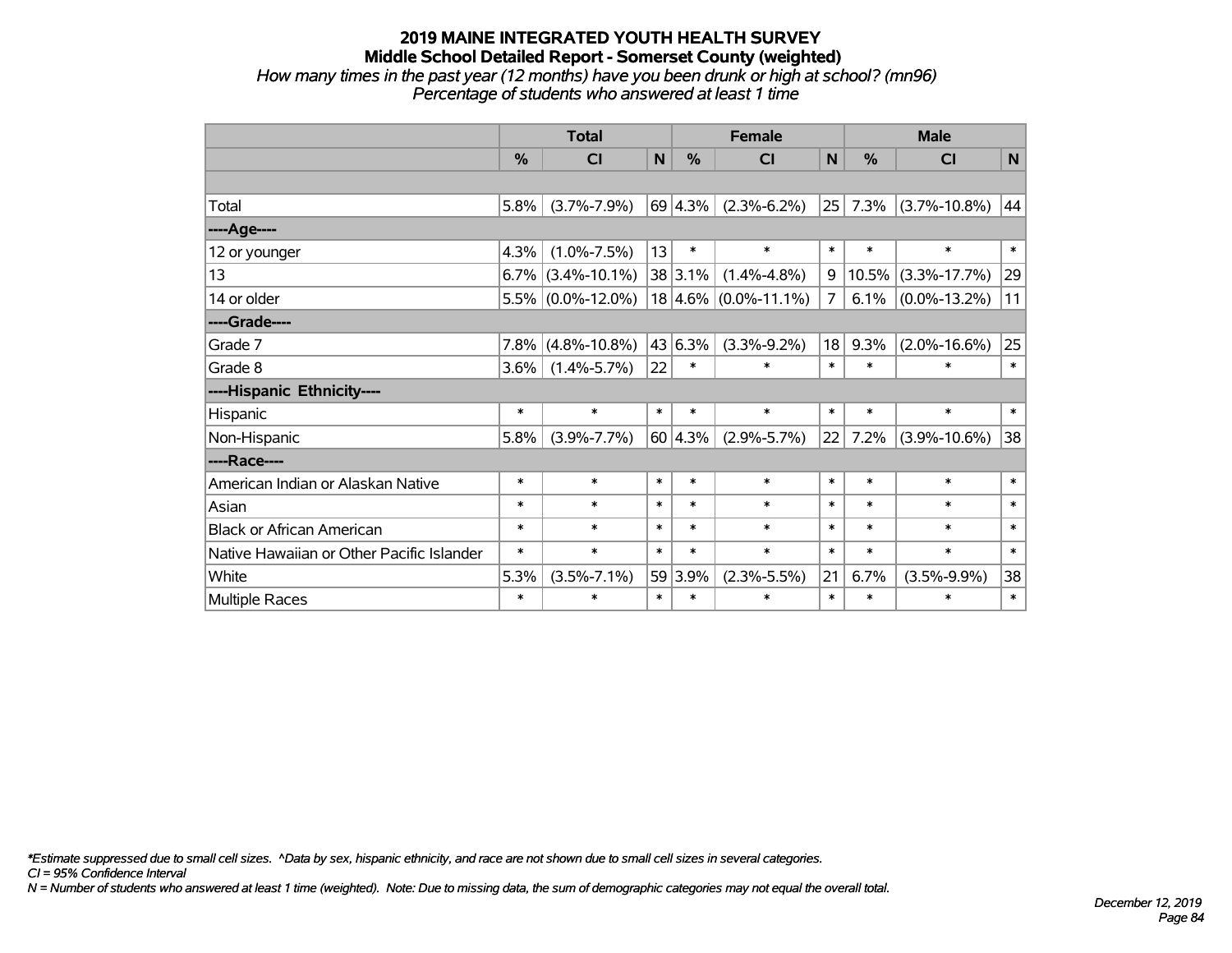#### **2019 MAINE INTEGRATED YOUTH HEALTH SURVEY Middle School Detailed Report - Somerset County (weighted)** *Has anyone offered, sold, or given you an illegal drug on school property? (mn97) Percentage of students who answered 'Yes'*

|                                           | <b>Total</b>  |                      |        |               | <b>Female</b>            |        |         | <b>Male</b>                   |        |  |  |
|-------------------------------------------|---------------|----------------------|--------|---------------|--------------------------|--------|---------|-------------------------------|--------|--|--|
|                                           | $\frac{0}{2}$ | <b>CI</b>            | N      | $\frac{0}{0}$ | CI                       | N      | $\%$    | <b>CI</b>                     | N      |  |  |
|                                           |               |                      |        |               |                          |        |         |                               |        |  |  |
| Total                                     |               | $6.4\%$ (2.4%-10.4%) |        | 79 6.6%       | $(3.6\% - 9.6\%)$        |        |         | 40 $ 6.4\%  (0.5\% - 12.2\%)$ | 40     |  |  |
| ----Age----                               |               |                      |        |               |                          |        |         |                               |        |  |  |
| 12 or younger                             | 4.7%          | $(1.8\% - 7.5\%)$    | 17     | $\ast$        | $\ast$                   | $\ast$ | $\ast$  | $\ast$                        | $\ast$ |  |  |
| 13                                        | $7.3\%$       | $(2.2\% - 12.3\%)$   |        | 41 7.6%       | $(3.3\% - 11.9\%)$       | 21     | 7.2%    | $(0.0\% - 15.3\%)$            | 20     |  |  |
| 14 or older                               |               | $7.0\%$ (0.6%-13.4%) | 21     | $\ast$        | $\ast$                   | $\ast$ | $\ast$  | $\ast$                        | $\ast$ |  |  |
| ----Grade----                             |               |                      |        |               |                          |        |         |                               |        |  |  |
| Grade 7                                   | 6.0%          | $(2.4\% - 9.6\%)$    |        |               | $36 8.3\% $ (4.6%-12.0%) |        | 25 3.7% | $(0.2\% - 7.2\%)$             | 11     |  |  |
| Grade 8                                   |               | $6.7\%$ (1.9%-11.5%) |        | $ 42 4.6\% $  | $(1.5\% - 7.6\%)$        |        |         | $14 8.8\% $ (0.9%-16.8%)      | 29     |  |  |
| ----Hispanic Ethnicity----                |               |                      |        |               |                          |        |         |                               |        |  |  |
| Hispanic                                  | $\ast$        | $\ast$               | $\ast$ | $\ast$        | $\ast$                   | $\ast$ | $\ast$  | $\ast$                        | $\ast$ |  |  |
| Non-Hispanic                              | 6.2%          | $(2.4\% - 9.9\%)$    |        | 70 6.1%       | $(3.1\% - 9.1\%)$        |        |         | $34 6.4\%  (0.7\% - 12.0\%)$  | 36     |  |  |
| ----Race----                              |               |                      |        |               |                          |        |         |                               |        |  |  |
| American Indian or Alaskan Native         | $\ast$        | $\ast$               | $\ast$ | $\ast$        | $\ast$                   | $\ast$ | $\ast$  | $\ast$                        | $\ast$ |  |  |
| Asian                                     | $\ast$        | $\ast$               | $\ast$ | $\ast$        | $\ast$                   | $\ast$ | $\ast$  | $\ast$                        | $\ast$ |  |  |
| <b>Black or African American</b>          | $\ast$        | $\ast$               | $\ast$ | $\ast$        | $\ast$                   | $\ast$ | $\ast$  | $\ast$                        | $\ast$ |  |  |
| Native Hawaiian or Other Pacific Islander | $\ast$        | $\ast$               | $\ast$ | $\ast$        | $\ast$                   | $\ast$ | $\ast$  | $\ast$                        | $\ast$ |  |  |
| White                                     | 6.2%          | $(2.0\% - 10.4\%)$   |        | 71 6.0%       | $(2.7\% - 9.4\%)$        |        | 33 6.4% | $(0.4\% - 12.5\%)$            | 38     |  |  |
| <b>Multiple Races</b>                     | $\ast$        | $\ast$               | $\ast$ | $\ast$        | $\ast$                   | $\ast$ | $\ast$  | $\ast$                        | $\ast$ |  |  |

*\*Estimate suppressed due to small cell sizes. ^Data by sex, hispanic ethnicity, and race are not shown due to small cell sizes in several categories.*

*CI = 95% Confidence Interval*

*N = Number of students who answered 'Yes' (weighted). Note: Due to missing data, the sum of demographic categories may not equal the overall total.*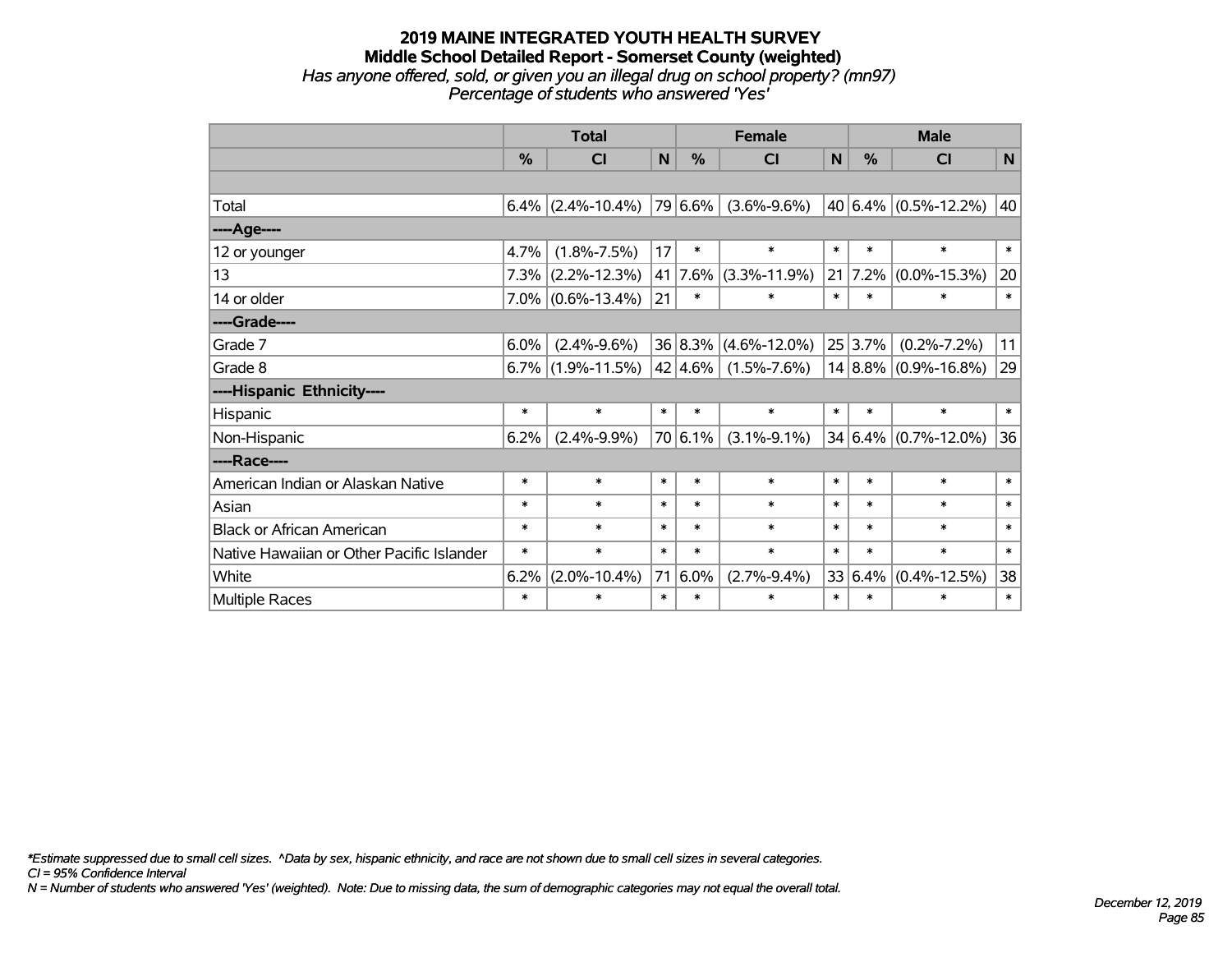#### **2019 MAINE INTEGRATED YOUTH HEALTH SURVEY Middle School Detailed Report - Somerset County (weighted)** *Have you ever had sexual intercourse? (mn100) Percentage of students who answered 'Yes'*

|                                           | <b>Total</b>  |                       |        |               | <b>Female</b>                   |                 | <b>Male</b> |                       |          |  |
|-------------------------------------------|---------------|-----------------------|--------|---------------|---------------------------------|-----------------|-------------|-----------------------|----------|--|
|                                           | $\frac{0}{0}$ | <b>CI</b>             | N      | $\frac{0}{0}$ | <b>CI</b>                       | N               | %           | <b>CI</b>             | <b>N</b> |  |
|                                           |               |                       |        |               |                                 |                 |             |                       |          |  |
| Total                                     | 7.9%          | $(5.2\% - 10.7\%)$    |        | $ 93 7.0\% $  | $(5.3\% - 8.7\%)$               | 40              | 8.7%        | $(3.8\% - 13.6\%)$    | 52       |  |
| ----Age----                               |               |                       |        |               |                                 |                 |             |                       |          |  |
| 12 or younger                             | 6.5%          | $(0.3\% - 12.7\%)$    |        |               | $21   7.6\%   (0.0\% - 15.3\%)$ | 13              | 5.2%        | $(0.0\% - 12.8\%)$    | 8        |  |
| 13                                        | 7.2%          | $(4.4\% - 10.1\%)$    |        | $ 40 5.4\% $  | $(3.5\% - 7.3\%)$               | 15 <sup>2</sup> | $8.6\%$     | $(4.3\% - 12.8\%)$    | 23       |  |
| 14 or older                               |               | $10.9\%$ (7.1%-14.6%) |        |               | 32 9.4% (5.6%-13.1%)            |                 |             | 12 12.0% (5.1%-18.9%) | 20       |  |
| ----Grade----                             |               |                       |        |               |                                 |                 |             |                       |          |  |
| Grade 7                                   | 7.1%          | $(2.5\% - 11.7\%)$    |        |               | $ 40 6.1\% (1.9\% - 10.3\%)$    | 18              | 8.2%        | $(1.0\% - 15.4\%)$    | 23       |  |
| Grade 8                                   | 8.8%          | $(5.6\% - 11.9\%)$    |        |               | 53 7.8% (5.4%-10.2%)            | 22              | $9.3\%$     | $(4.0\% - 14.6\%)$    | 29       |  |
| ----Hispanic Ethnicity----                |               |                       |        |               |                                 |                 |             |                       |          |  |
| Hispanic                                  | $\ast$        | $\ast$                | $\ast$ | $\ast$        | $\ast$                          | $\ast$          | $\ast$      | $\ast$                | $\ast$   |  |
| Non-Hispanic                              | 8.3%          | $(5.5\% - 11.0\%)$    |        | 88 7.5%       | $(5.7\% - 9.3\%)$               | 39              | 8.8%        | $(4.2\% - 13.4\%)$    | 47       |  |
| ----Race----                              |               |                       |        |               |                                 |                 |             |                       |          |  |
| American Indian or Alaskan Native         | $\ast$        | $\ast$                | $\ast$ | $\ast$        | $\ast$                          | $\ast$          | $\ast$      | $\ast$                | $\ast$   |  |
| Asian                                     | $\ast$        | $\ast$                | $\ast$ | $\ast$        | $\ast$                          | $\ast$          | $\ast$      | $\ast$                | $\ast$   |  |
| <b>Black or African American</b>          | $\ast$        | $\ast$                | $\ast$ | $\ast$        | $\ast$                          | $\ast$          | $\ast$      | $\ast$                | $\ast$   |  |
| Native Hawaiian or Other Pacific Islander | $\ast$        | $\ast$                | $\ast$ | $\ast$        | $\ast$                          | $\ast$          | $\ast$      | $\ast$                | $\ast$   |  |
| White                                     | 7.6%          | $(5.2\% - 10.0\%)$    |        | 83 6.6%       | $(4.9\% - 8.2\%)$               | 35              | 8.3%        | $(3.6\% - 13.0\%)$    | 46       |  |
| Multiple Races                            | $\ast$        | $\ast$                | $\ast$ | $\ast$        | $\ast$                          | $\ast$          | $\ast$      | $\ast$                | $\ast$   |  |

*\*Estimate suppressed due to small cell sizes. ^Data by sex, hispanic ethnicity, and race are not shown due to small cell sizes in several categories.*

*CI = 95% Confidence Interval*

*N = Number of students who answered 'Yes' (weighted). Note: Due to missing data, the sum of demographic categories may not equal the overall total.*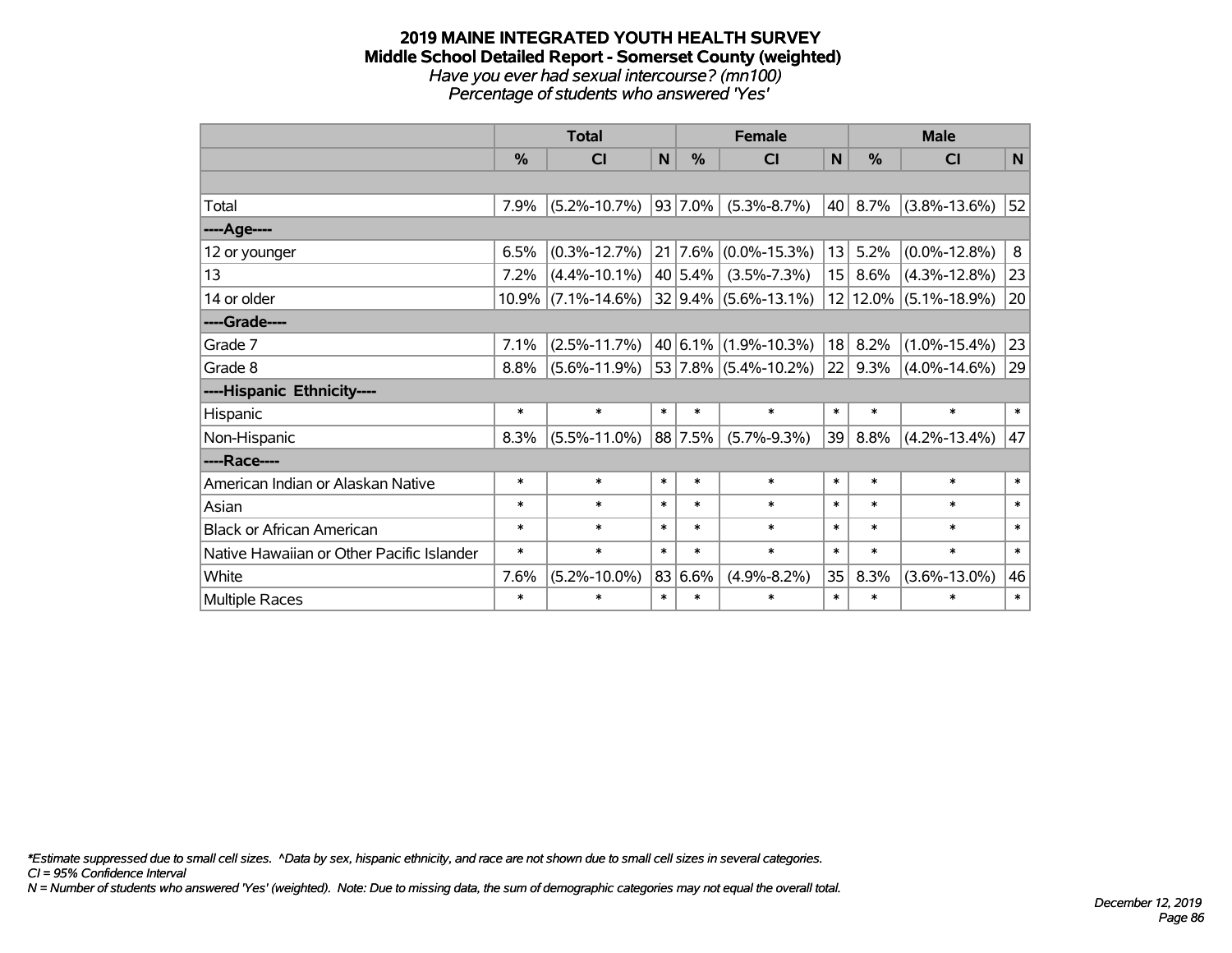*The last time you had sexual intercourse, did you or your partner use a condom? (mn101) Among students who ever had sexual intercourse, the percentage of students who answered 'Yes'*

|                                           | <b>Total</b>  |                        | <b>Female</b> |               |                      | <b>Male</b> |               |                            |              |
|-------------------------------------------|---------------|------------------------|---------------|---------------|----------------------|-------------|---------------|----------------------------|--------------|
|                                           | $\frac{0}{0}$ | C <sub>l</sub>         | $\mathsf{N}$  | $\frac{0}{0}$ | <b>CI</b>            | N           | $\frac{0}{0}$ | <b>CI</b>                  | N            |
|                                           |               |                        |               |               |                      |             |               |                            |              |
| Total                                     |               | $63.7\%$ (50.0%-77.5%) |               | 45 70.2%      | $(48.2\% - 92.1\%)$  |             |               | 23 58.0% (34.2%-81.8%)     | $ 21\rangle$ |
| ----Age----                               |               |                        |               |               |                      |             |               |                            |              |
| 12 or younger                             | $\ast$        | $\ast$                 | $\ast$        | $\ast$        | $\ast$               | $\ast$      | $\ast$        | $\ast$                     | $\ast$       |
| 13                                        | 62.7%         | $(31.0\% - 94.4\%)$    | 18            | $\ast$        | $\ast$               | $\ast$      | $\ast$        | $\ast$                     | $\ast$       |
| 14 or older                               |               | 56.4% (18.1%-94.8%)    | 15            | $\ast$        | $\ast$               | $\ast$      | $\ast$        | $\ast$                     | $\ast$       |
| ----Grade----                             |               |                        |               |               |                      |             |               |                            |              |
| Grade 7                                   | $\ast$        | $\ast$                 | $\ast$        | $\ast$        | $\ast$               | $\ast$      | $\ast$        | $\ast$                     | $\ast$       |
| Grade 8                                   |               | $51.4\%$ (28.0%-74.7%) |               | 22 55.2%      | $(22.1\% - 88.2\%)$  |             |               | $11 47.9\% $ (20.4%-75.4%) | 11           |
| ----Hispanic Ethnicity----                |               |                        |               |               |                      |             |               |                            |              |
| Hispanic                                  | $\ast$        | $\ast$                 | $\ast$        | $\ast$        | $\ast$               | $\ast$      | $\ast$        | $\ast$                     | $\ast$       |
| Non-Hispanic                              |               | $67.5\%$ (52.6%-82.5%) |               | 44 71.5%      | $(46.9\% - 96.1\%)$  |             |               | 22 63.8% (33.5%-94.1%)     | 21           |
| ----Race----                              |               |                        |               |               |                      |             |               |                            |              |
| American Indian or Alaskan Native         | $\ast$        | $\ast$                 | $\ast$        | $\ast$        | $\ast$               | $\ast$      | $\ast$        | $\ast$                     | $\ast$       |
| Asian                                     | $\ast$        | $\ast$                 | $\ast$        | $\ast$        | $\ast$               | $\ast$      | $\ast$        | $\ast$                     | $\ast$       |
| <b>Black or African American</b>          | $\ast$        | $\ast$                 | $\ast$        | $\ast$        | $\ast$               | $\ast$      | $\ast$        | $\ast$                     | $\ast$       |
| Native Hawaiian or Other Pacific Islander | $\ast$        | $\ast$                 | $\ast$        | $\ast$        | $\ast$               | $\ast$      | $\ast$        | $\ast$                     | $\ast$       |
| White                                     | 66.5%         | $(51.8\% - 81.2\%)$    | 41            | 76.8%         | $(47.3\% - 100.0\%)$ |             | 22 57.8%      | $(29.5\% - 86.0\%)$        | 19           |
| Multiple Races                            | $\ast$        | $\ast$                 | $\ast$        | $\ast$        | $\ast$               | $\ast$      | $\ast$        | $\ast$                     | $\ast$       |

*\*Estimate suppressed due to small cell sizes. ^Data by sex, hispanic ethnicity, and race are not shown due to small cell sizes in several categories.*

*CI = 95% Confidence Interval*

*N = Among students who ever had sexual intercourse, the number of students who answered 'Yes' (weighted). Note: Due to missing data, the sum of demographic categories may not equal the overall total.*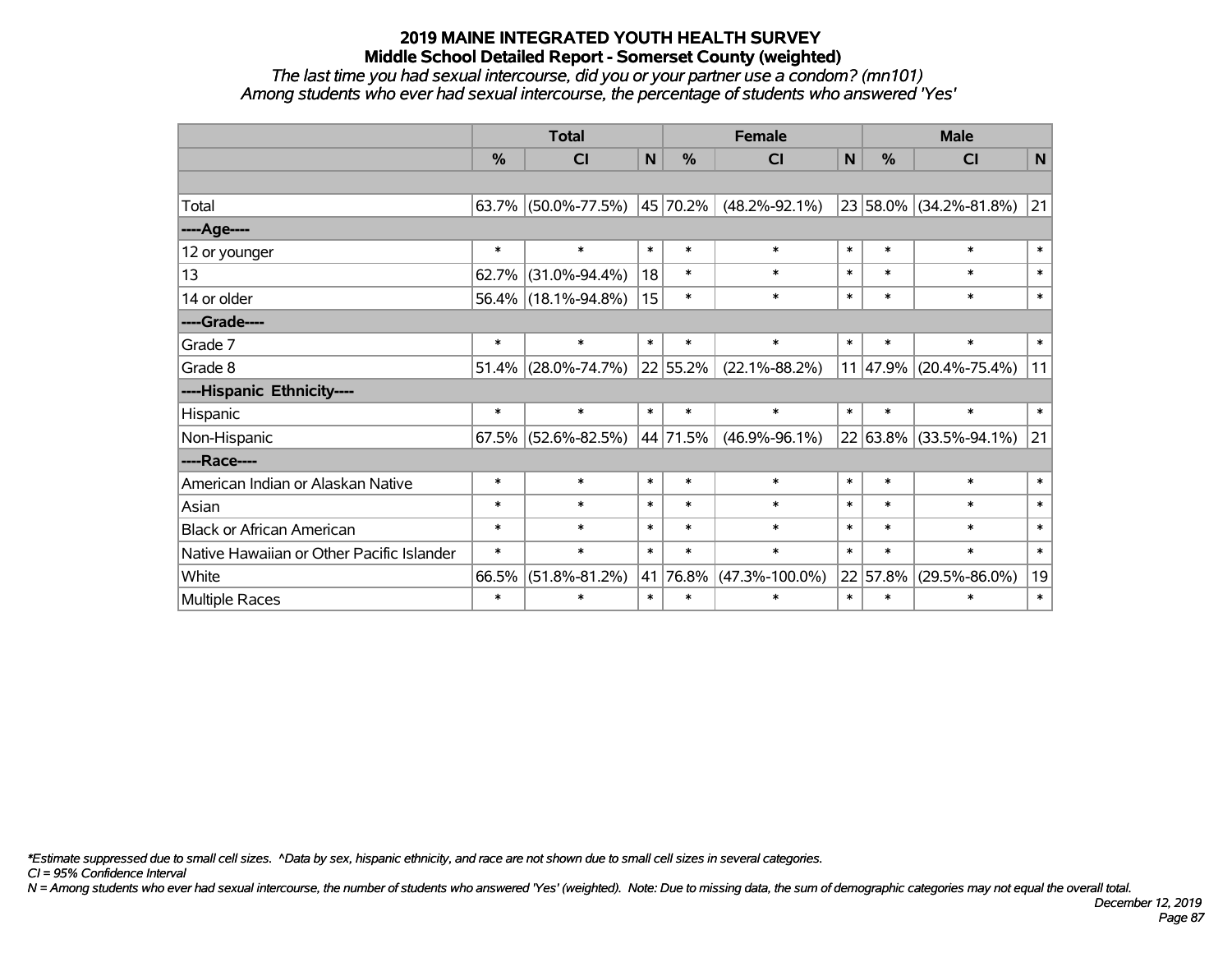*Percentage of students who drank 100% fruit juice and/or ate fruit two or more times per day during the past seven days (mnfruit)*

|                                           | <b>Total</b>  |                        | <b>Female</b>  |        |                         | <b>Male</b> |           |                         |        |
|-------------------------------------------|---------------|------------------------|----------------|--------|-------------------------|-------------|-----------|-------------------------|--------|
|                                           | $\frac{0}{0}$ | <b>CI</b>              | N              | $\%$   | <b>CI</b>               | N           | %         | <b>CI</b>               | N.     |
|                                           |               |                        |                |        |                         |             |           |                         |        |
| Total                                     |               | 32.6% (26.4%-38.8%)    |                |        | 391 33.8% (30.4%-37.2%) |             |           | 198 32.0% (21.6%-42.4%) | 193    |
| ----Age----                               |               |                        |                |        |                         |             |           |                         |        |
| 12 or younger                             | 38.0%         | $(32.2\% - 43.8\%)$    |                |        | 124 39.6% (31.8%-47.4%) | 69          | 36.1%     | $(27.3\% - 44.8\%)$     | 55     |
| 13                                        |               | 31.3% (24.2%-38.5%)    |                |        | 178 31.9% (27.3%-36.5%) |             |           | 89 31.7% (21.1%-42.3%)  | 88     |
| 14 or older                               |               | 29.3% (21.5%-37.1%)    |                |        | 90 30.1% (20.7%-39.4%)  |             |           | 40 28.7% (13.5%-43.9%)  | 50     |
| ----Grade----                             |               |                        |                |        |                         |             |           |                         |        |
| Grade 7                                   | 35.3%         | $(30.8\% - 39.9\%)$    |                |        | 203 38.1% (33.8%-42.4%) |             | 112 32.5% | $(23.4\% - 41.5\%)$     | 91     |
| Grade 8                                   |               | $30.1\%$ (22.4%-37.7%) |                |        | 185 29.7% (25.2%-34.1%) |             |           | 86 31.3% (19.8%-42.8%)  | 99     |
| ----Hispanic Ethnicity----                |               |                        |                |        |                         |             |           |                         |        |
| Hispanic                                  | $\ast$        | $\ast$                 | $\ast$         | $\ast$ | $\ast$                  | $\ast$      | $\ast$    | $\ast$                  | $\ast$ |
| Non-Hispanic                              | 31.8%         | $(25.6\% - 37.9\%)$    |                |        | 344 32.9% (29.5%-36.3%) |             | 174 31.2% | $(20.7\% - 41.7\%)$     | 170    |
| ----Race----                              |               |                        |                |        |                         |             |           |                         |        |
| American Indian or Alaskan Native         | 38.6%         | $(25.4\% - 51.7\%)$    | 11             | $\ast$ | $\ast$                  | $\ast$      | $\ast$    | $\ast$                  | $\ast$ |
| Asian                                     | $\ast$        | $\ast$                 | $\ast$         | $\ast$ | $\ast$                  | $\ast$      | $\ast$    | $\ast$                  | $\ast$ |
| <b>Black or African American</b>          | $\ast$        | $\ast$                 | $\ast$         | $\ast$ | $\ast$                  | $\ast$      | $\ast$    | $\ast$                  | $\ast$ |
| Native Hawaiian or Other Pacific Islander | $\ast$        | $\ast$                 | $\ast$         | $\ast$ | $\ast$                  | $\ast$      | $\ast$    | $\ast$                  | $\ast$ |
| White                                     | 33.1%         | $(26.8\% - 39.3\%)$    | 367            | 34.0%  | $(30.9\% - 37.0\%)$     | 183         | 32.7%     | $(21.7\% - 43.7\%)$     | 184    |
| Multiple Races                            |               | 30.9% (24.7%-37.0%)    | $\overline{7}$ | $\ast$ | $\ast$                  | $\ast$      | $\ast$    | $\ast$                  | $\ast$ |

*\*Estimate suppressed due to small cell sizes. ^Data by sex, hispanic ethnicity, and race are not shown due to small cell sizes in several categories.*

*CI = 95% Confidence Interval*

*N = Number of students who drank 100% fruit juice and/or ate fruit two or more times per day during the past seven days (weighted). Note: Due to missing data, the sum of demographic categories may not equal the overall total.*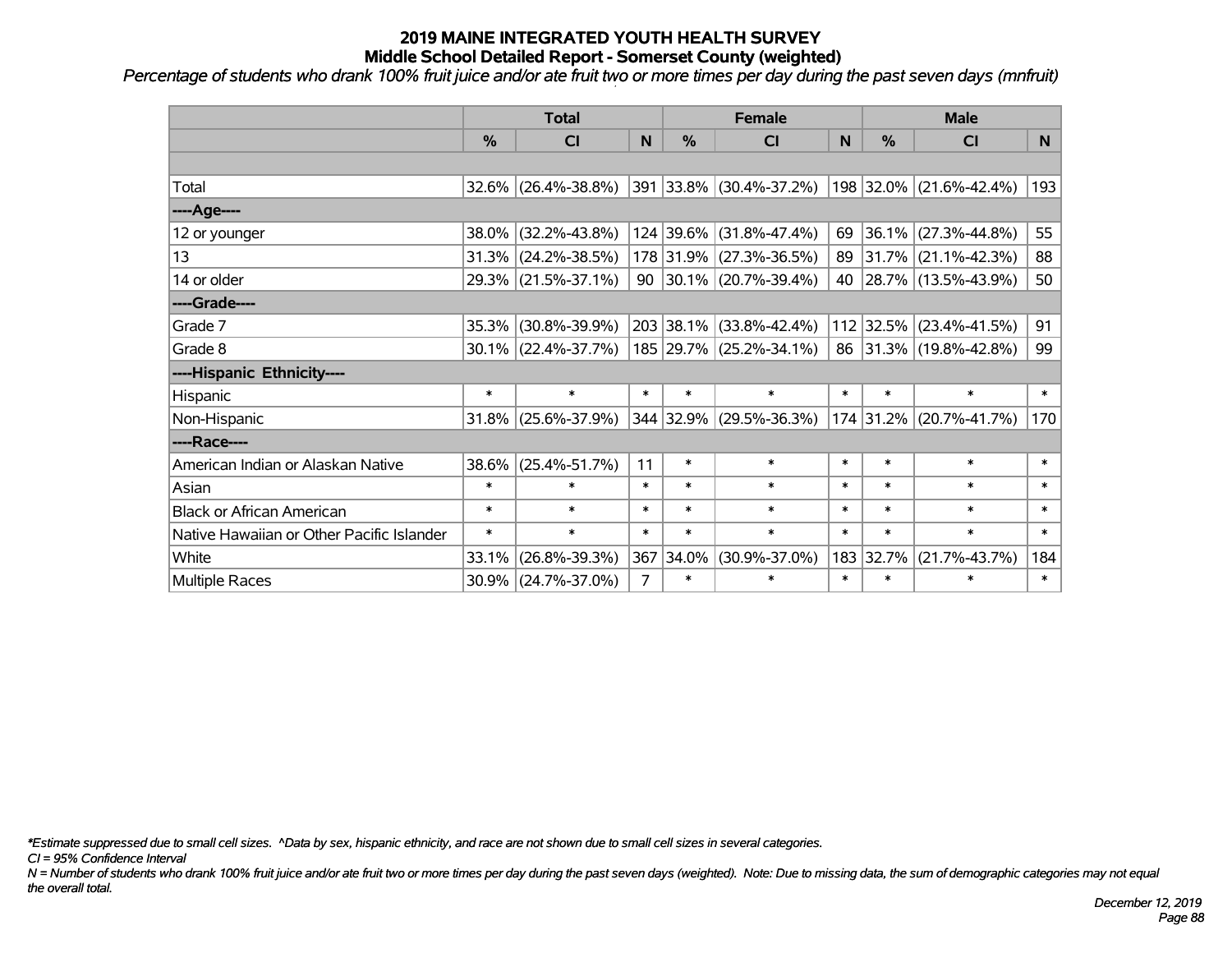*Percentage of students who drank 100% fruit juice and/or ate fruit less then 1 time per day during the past seven days (mnonefrt)*

|                                           | <b>Total</b>  |                     |        | <b>Female</b> | <b>Male</b>                  |                |           |                         |        |
|-------------------------------------------|---------------|---------------------|--------|---------------|------------------------------|----------------|-----------|-------------------------|--------|
|                                           | $\frac{0}{6}$ | <b>CI</b>           | N      | $\%$          | CI                           | N              | %         | <b>CI</b>               | N.     |
|                                           |               |                     |        |               |                              |                |           |                         |        |
| Total                                     |               | 42.5% (37.4%-47.6%) |        |               | 509 40.2% (35.3%-45.0%)      |                |           | 236 44.1% (36.3%-51.8%) | 266    |
| ----Age----                               |               |                     |        |               |                              |                |           |                         |        |
| 12 or younger                             | 39.2%         | $(33.1\% - 45.3\%)$ |        |               | 128 38.8% (29.1%-48.5%)      | 67             | 39.6%     | $(28.9\% - 50.3\%)$     | 61     |
| 13                                        | 43.9%         | $(37.3\% - 50.6\%)$ |        |               | 249 40.7% (36.9%-44.4%)      |                |           | 114 45.8% (35.6%-56.0%) | 127    |
| 14 or older                               |               | 43.3% (35.3%-51.4%) |        |               | 132 40.9% (32.1%-49.7%)      |                |           | 54 45.2% (35.6%-54.8%)  | 78     |
| ----Grade----                             |               |                     |        |               |                              |                |           |                         |        |
| Grade 7                                   | $40.8\%$      | $(35.4\% - 46.3\%)$ |        |               | 235 39.0% (33.2%-44.7%)      |                | 115 42.8% | $(32.7\% - 52.9\%)$     | 120    |
| Grade 8                                   |               | 44.1% (38.7%-49.6%) |        |               | $ 271 41.5\% $ (36.6%-46.5%) |                |           | 121 45.3% (37.6%-53.0%) | 143    |
| ----Hispanic Ethnicity----                |               |                     |        |               |                              |                |           |                         |        |
| Hispanic                                  | $\ast$        | $\ast$              | $\ast$ | $\ast$        | $\ast$                       | $\ast$         | $\ast$    | $\ast$                  | $\ast$ |
| Non-Hispanic                              | 42.8%         | $(37.9\% - 47.7\%)$ |        |               | 462 41.3% (36.7%-46.0%)      |                | 218 43.4% | $(35.9\% - 51.0\%)$     | 237    |
| ----Race----                              |               |                     |        |               |                              |                |           |                         |        |
| American Indian or Alaskan Native         | 48.3%         | $(40.7\% - 56.0\%)$ | 14     | 48.8%         | $(34.0\% - 63.6\%)$          | $\overline{7}$ | 47.9%     | $(36.6\% - 59.3\%)$     | 8      |
| Asian                                     | $\ast$        | $\ast$              | $\ast$ | $\ast$        | $\ast$                       | $\ast$         | $\ast$    | $\ast$                  | $\ast$ |
| <b>Black or African American</b>          | $\ast$        | $\ast$              | $\ast$ | $\ast$        | $\ast$                       | $\ast$         | $\ast$    | $\ast$                  | $\ast$ |
| Native Hawaiian or Other Pacific Islander | $\ast$        | $\ast$              | $\ast$ | $\ast$        | $\ast$                       | $\ast$         | $\ast$    | $\ast$                  | $\ast$ |
| White                                     | 42.2%         | $(36.8\% - 47.6\%)$ |        | 468 40.2%     | $(34.7\% - 45.7\%)$          |                | 216 43.3% | $(35.6\% - 51.1\%)$     | 244    |
| Multiple Races                            |               | 39.4% (34.6%-44.3%) | 9      | $\ast$        | $\ast$                       | $\ast$         | $\ast$    | $\ast$                  | $\ast$ |

*\*Estimate suppressed due to small cell sizes. ^Data by sex, hispanic ethnicity, and race are not shown due to small cell sizes in several categories.*

*CI = 95% Confidence Interval*

*N = Number of students who drank 100% fruit juice and/or ate fruit less then 1 time per day during the past seven days (weighted). Note: Due to missing data, the sum of demographic categories may not equal the overall total.*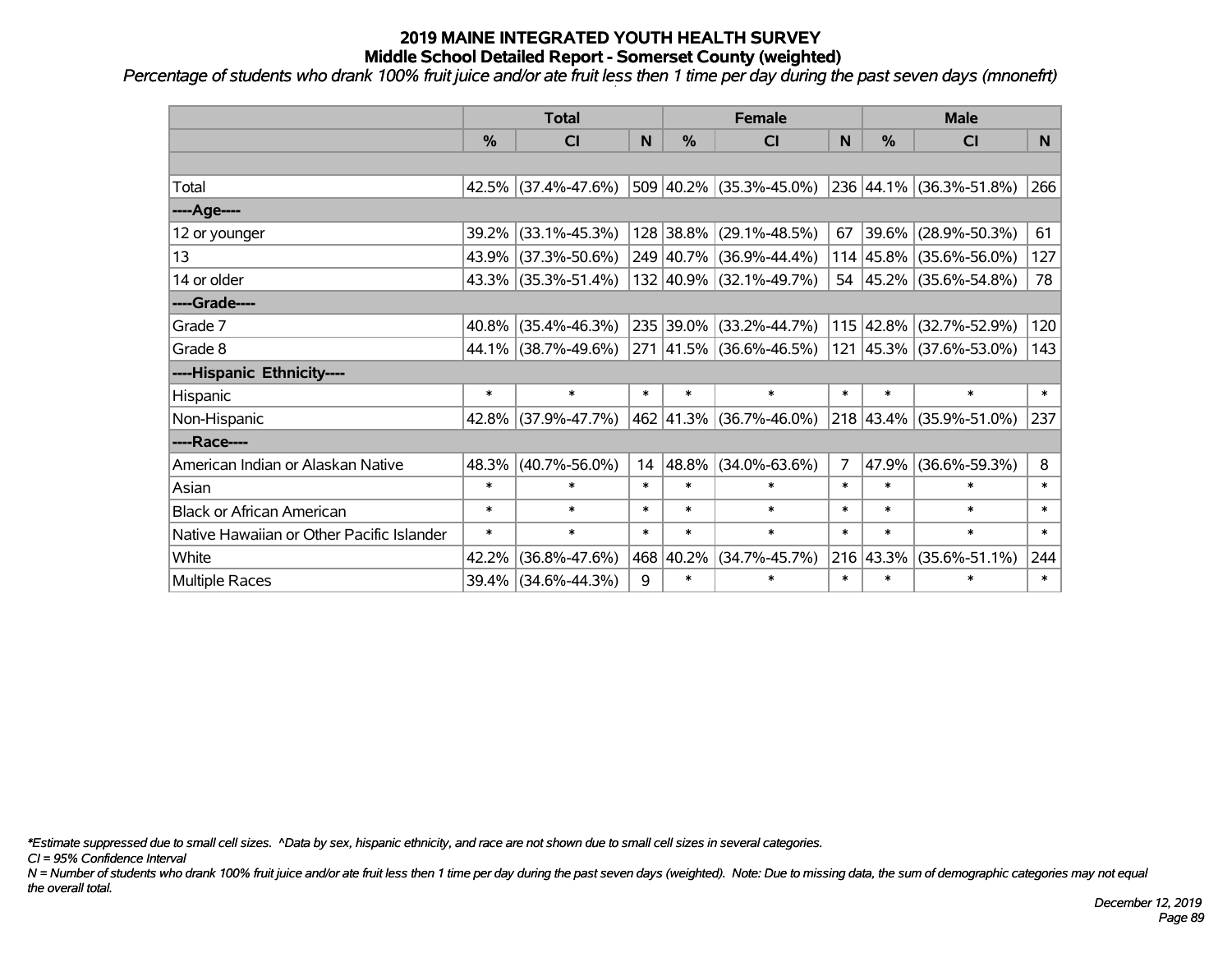*Percentage of students who ate vegetables three or more times per day during the past seven days (mnveg)*

|                                           | <b>Total</b>  |                     |        | <b>Female</b> | <b>Male</b>         |              |          |                        |             |
|-------------------------------------------|---------------|---------------------|--------|---------------|---------------------|--------------|----------|------------------------|-------------|
|                                           | $\frac{0}{0}$ | <b>CI</b>           | N      | %             | <b>CI</b>           | $\mathsf{N}$ | %        | <b>CI</b>              | $\mathbf N$ |
|                                           |               |                     |        |               |                     |              |          |                        |             |
| Total                                     | 13.2%         | $(9.3\% - 17.2\%)$  |        | 160 13.5%     | $(9.3\% - 17.8\%)$  |              | 80 13.1% | $(8.5\% - 17.8\%)$     | 80          |
| ----Age----                               |               |                     |        |               |                     |              |          |                        |             |
| 12 or younger                             | 11.5%         | $(7.6\% - 15.5\%)$  | 38     | 9.5%          | $(4.4\% - 14.5\%)$  |              | 16 13.8% | $(9.4\% - 18.3\%)$     | 22          |
| 13                                        | 13.1%         | $(7.7\% - 18.4\%)$  | 74     | 17.5%         | $(10.5\% - 24.4\%)$ | 49           | 9.0%     | $(4.2\% - 13.9\%)$     | 25          |
| 14 or older                               |               | 15.4% (11.6%-19.2%) | 48     | 10.5%         | $(4.9\% - 16.2\%)$  |              |          | 14 19.1% (11.4%-26.8%) | 33          |
| ----Grade----                             |               |                     |        |               |                     |              |          |                        |             |
| Grade 7                                   | 13.5%         | $(9.0\% - 17.9\%)$  | 78     | 14.2%         | $(8.7\% - 19.7\%)$  |              | 42 12.7% | $(8.1\% - 17.4\%)$     | 36          |
| Grade 8                                   | 13.0%         | $(9.1\% - 16.8\%)$  | 81     | 13.0%         | $(9.3\% - 16.7\%)$  |              | 38 13.4% | $(8.4\% - 18.3\%)$     | 43          |
| ----Hispanic Ethnicity----                |               |                     |        |               |                     |              |          |                        |             |
| <b>Hispanic</b>                           | $\ast$        | $\ast$              | $\ast$ | $\ast$        | $\ast$              | $\ast$       | $\ast$   | $\ast$                 | $\ast$      |
| Non-Hispanic                              | 13.5%         | $(9.5\% - 17.4\%)$  | 147    | 13.5%         | $(8.8\% - 18.1\%)$  |              | 72 13.6% | $(8.7\% - 18.6\%)$     | 75          |
| ----Race----                              |               |                     |        |               |                     |              |          |                        |             |
| American Indian or Alaskan Native         | $\ast$        | $\ast$              | $\ast$ | $\ast$        | $\ast$              | $\ast$       | $\ast$   | $\ast$                 | $\ast$      |
| Asian                                     | $\ast$        | $\ast$              | $\ast$ | $\ast$        | $\ast$              | $\ast$       | $\ast$   | $\ast$                 | $\ast$      |
| <b>Black or African American</b>          | $\ast$        | $\ast$              | $\ast$ | $\ast$        | $\ast$              | $\ast$       | $\ast$   | $\ast$                 | $\ast$      |
| Native Hawaiian or Other Pacific Islander | $\ast$        | $\ast$              | $\ast$ | $\ast$        | $\ast$              | $\ast$       | $\ast$   | $\ast$                 | $\ast$      |
| White                                     | 13.2%         | $(9.0\% - 17.5\%)$  | 148    | 13.2%         | $(8.2\% - 18.3\%)$  | 72           | 13.4%    | $(8.7\% - 18.1\%)$     | 76          |
| Multiple Races                            | $\ast$        | $\ast$              | $\ast$ | $\ast$        | $\ast$              | $\ast$       | $\ast$   | $\ast$                 | $\ast$      |

*\*Estimate suppressed due to small cell sizes. ^Data by sex, hispanic ethnicity, and race are not shown due to small cell sizes in several categories.*

*CI = 95% Confidence Interval*

*N = Number of students who ate vegetables three or more times per day during the past seven days (weighted). Note: Due to missing data, the sum of demographic categories may not equal the overall total.*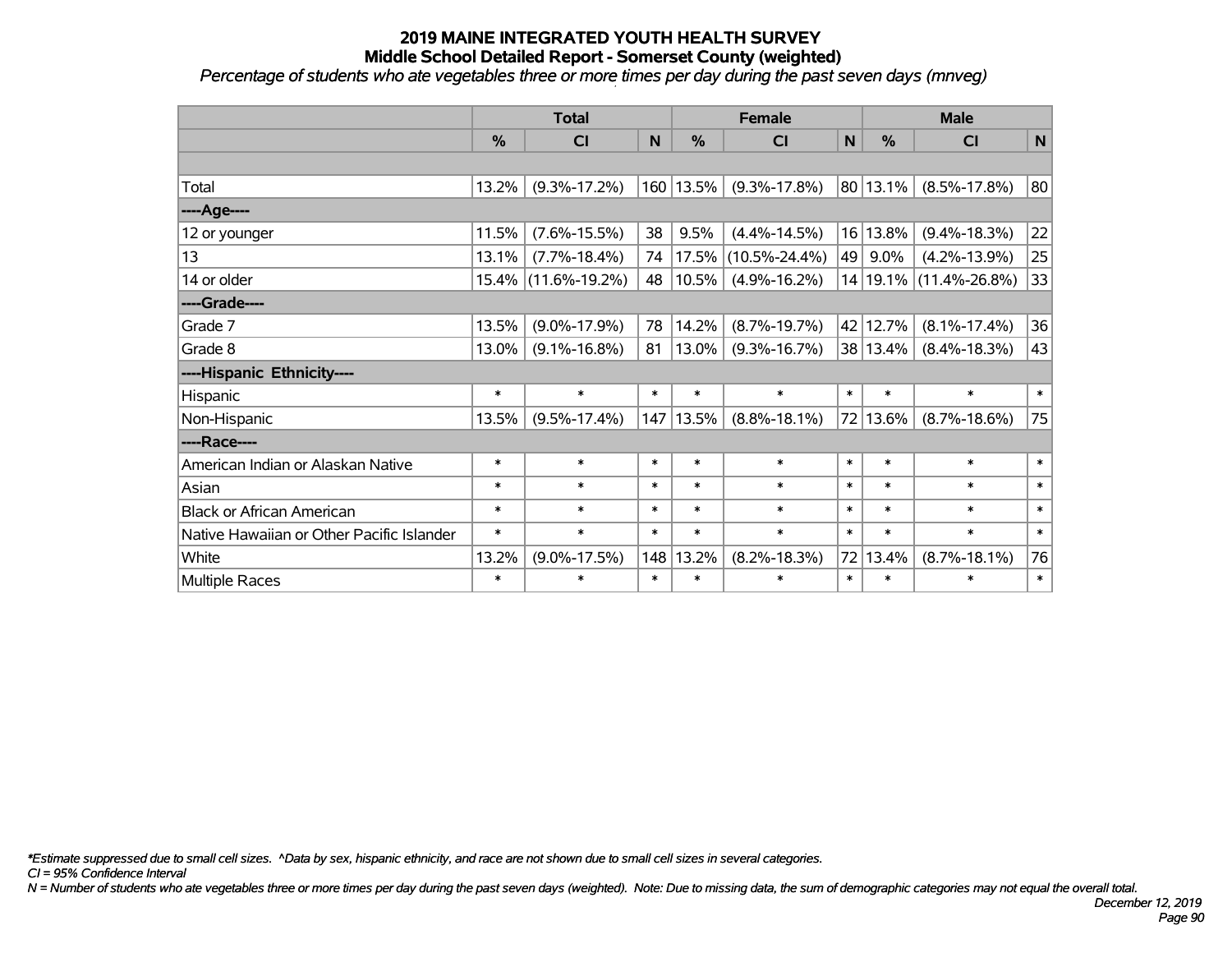*Percentage of students who ate vegetables less than 1 time per day during the past seven days (mnoneveg)*

|                                           | <b>Total</b> |                        |                | <b>Female</b> | <b>Male</b>               |        |               |                         |                |
|-------------------------------------------|--------------|------------------------|----------------|---------------|---------------------------|--------|---------------|-------------------------|----------------|
|                                           | %            | <b>CI</b>              | N              | %             | CI                        | N      | $\frac{0}{0}$ | <b>CI</b>               | N <sub>1</sub> |
|                                           |              |                        |                |               |                           |        |               |                         |                |
| Total                                     |              | $56.0\%$ (49.1%-63.0%) |                |               | 678 53.7% (46.4%-61.0%)   |        |               | 317 58.3% (50.5%-66.2%) | 356            |
| ----Age----                               |              |                        |                |               |                           |        |               |                         |                |
| 12 or younger                             | 56.7%        | $(49.8\% - 63.6\%)$    |                |               | 187 55.7% (46.3%-65.0%)   | 96     | 57.8%         | $(50.8\% - 64.8\%)$     | 91             |
| 13                                        | 53.6%        | $(46.0\% - 61.2\%)$    |                |               | 305 50.3% (41.1%-59.6%)   |        |               | 142 56.7% (49.2%-64.1%) | 158            |
| 14 or older                               |              | 59.9% (51.4%-68.4%)    |                |               | 186 58.0% (47.1%-68.8%)   |        |               | 78 61.4% (45.6%-77.2%)  | 107            |
| ----Grade----                             |              |                        |                |               |                           |        |               |                         |                |
| Grade 7                                   | 54.5%        | $(47.2\% - 61.8\%)$    |                |               | 315 50.5% (43.8%-57.2%)   |        | 149 58.6%     | $(49.8\% - 67.4\%)$     | 166            |
| Grade 8                                   |              | 57.3% (49.9%-64.7%)    |                |               | 358 56.4% (48.3%-64.6%)   |        |               | 166 58.0% (49.4%-66.7%) | 186            |
| ----Hispanic Ethnicity----                |              |                        |                |               |                           |        |               |                         |                |
| Hispanic                                  | 52.9%        | $(38.4\% - 67.4\%)$    | $\overline{7}$ | $\ast$        | $\ast$                    | $\ast$ | $\ast$        | $\ast$                  | $\ast$         |
| Non-Hispanic                              |              | 56.5% (49.7%-63.2%)    |                |               | $616$ 54.1% (46.6%-61.6%) |        | 288 58.7%     | $(51.5\% - 65.9\%)$     | 323            |
| ----Race----                              |              |                        |                |               |                           |        |               |                         |                |
| American Indian or Alaskan Native         | 58.0%        | $(47.2\% - 68.8\%)$    | 17             | $\ast$        | $\ast$                    | $\ast$ | $\ast$        | $\ast$                  | $\ast$         |
| Asian                                     | $\ast$       | $\ast$                 | $\ast$         | $\ast$        | $\ast$                    | $\ast$ | $\ast$        | $\ast$                  | $\ast$         |
| <b>Black or African American</b>          | $\ast$       | $\ast$                 | $\ast$         | $\ast$        | $\ast$                    | $\ast$ | $\ast$        | $\ast$                  | $\ast$         |
| Native Hawaiian or Other Pacific Islander | $\ast$       | $\ast$                 | $\ast$         | $\ast$        | $\ast$                    | $\ast$ | $\ast$        | $\ast$                  | $\ast$         |
| White                                     | 56.0%        | $(48.7\% - 63.3\%)$    | 627            | 54.2%         | $(47.1\% - 61.2\%)$       | 294    | 57.6%         | $(49.2\% - 66.0\%)$     | 328            |
| Multiple Races                            |              | 50.9% (35.9%-65.8%)    | 12             | $\ast$        | $\ast$                    | $\ast$ | $\ast$        | *                       | $\ast$         |

*\*Estimate suppressed due to small cell sizes. ^Data by sex, hispanic ethnicity, and race are not shown due to small cell sizes in several categories.*

*CI = 95% Confidence Interval*

*N = Number of students who ate vegetables less than 1 time per day during the past seven days (weighted). Note: Due to missing data, the sum of demographic categories may not equal the overall total.*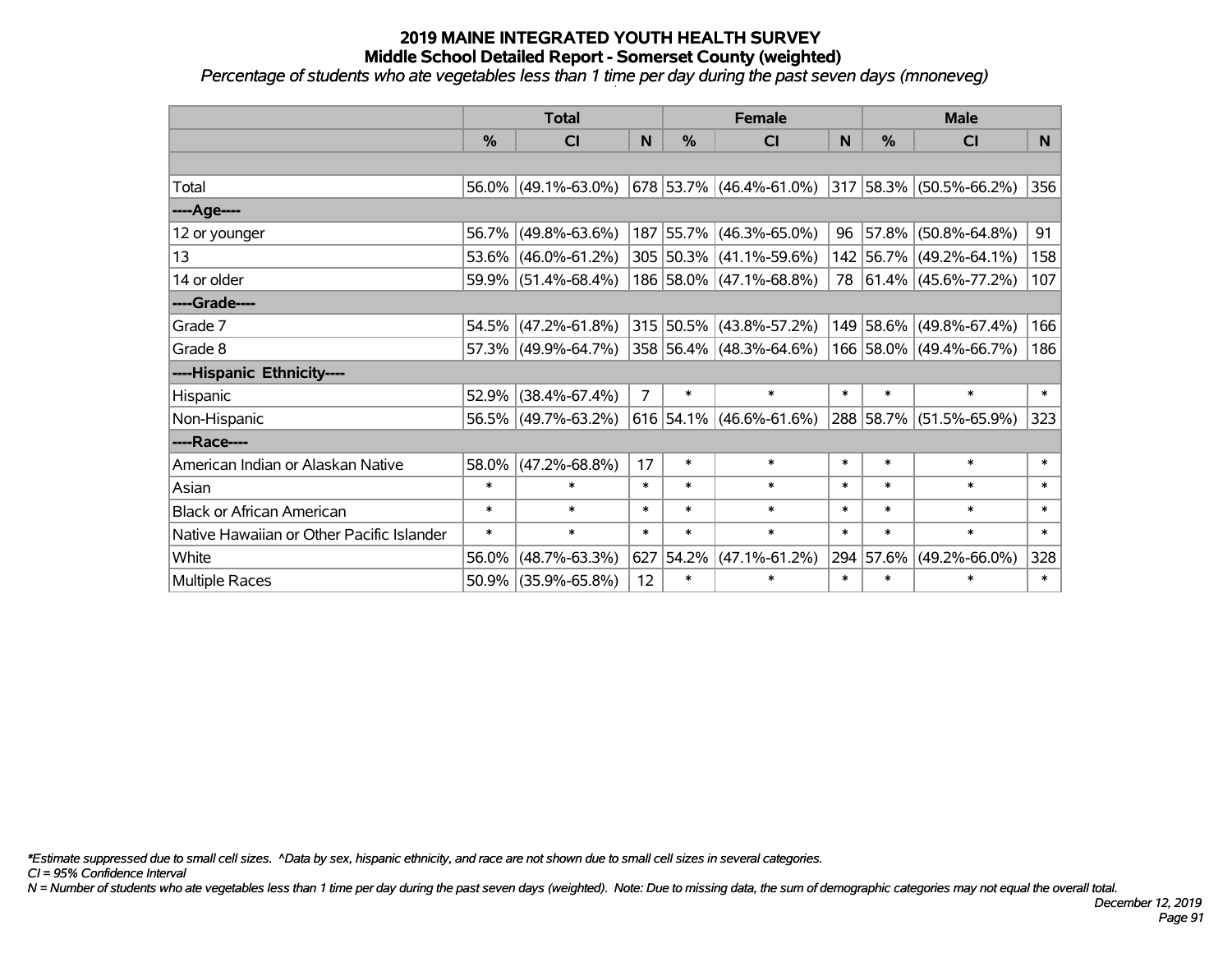*Percentage of students who drank 100% fruit juice, ate fruit and/or ate vegetables five or more times per day during the past seven days (mnfrvg)*

|                                           | <b>Total</b>  |                     |        | <b>Female</b> | <b>Male</b>                 |        |               |                        |        |
|-------------------------------------------|---------------|---------------------|--------|---------------|-----------------------------|--------|---------------|------------------------|--------|
|                                           | $\frac{0}{0}$ | <b>CI</b>           | N      | $\%$          | <b>CI</b>                   | N      | $\frac{0}{0}$ | <b>CI</b>              | N.     |
|                                           |               |                     |        |               |                             |        |               |                        |        |
| Total                                     |               | 17.8% (13.9%-21.7%) |        |               | 213 18.7% (16.4%-21.0%)     | 109    |               | $17.2\%$ (11.0%-23.4%) | 103    |
| ----Age----                               |               |                     |        |               |                             |        |               |                        |        |
| 12 or younger                             |               | 18.1% (14.8%-21.4%) | 59     | 15.2%         | $(11.2\% - 19.2\%)$         | 26     | 21.4%         | $(14.9\% - 28.0\%)$    | 33     |
| 13                                        |               | 18.3% (14.3%-22.2%) |        | 103 23.3%     | $(18.5\% - 28.0\%)$         | 65     | 13.8%         | $(8.9\% - 18.7\%)$     | 38     |
| 14 or older                               |               | 16.6% (10.2%-23.0%) | 51     | 13.7%         | $(8.0\% - 19.3\%)$          | 18     | 18.9%         | $(8.1\% - 29.7\%)$     | 33     |
| ----Grade----                             |               |                     |        |               |                             |        |               |                        |        |
| Grade 7                                   |               | 19.2% (16.6%-21.8%) |        | 110 19.6%     | $(16.4\% - 22.9\%)$         | 57     | 18.8%         | $(14.6\% - 23.0\%)$    | 52     |
| Grade 8                                   |               | 16.5% (11.2%-21.9%) |        |               | 101   17.9%   (13.7%-22.1%) | 52     | $15.8\%$      | $(8.0\% - 23.6\%)$     | 49     |
| ----Hispanic Ethnicity----                |               |                     |        |               |                             |        |               |                        |        |
| Hispanic                                  | $\ast$        | $\ast$              | $\ast$ | $\ast$        | $\ast$                      | $\ast$ | $\ast$        | $\ast$                 | $\ast$ |
| Non-Hispanic                              |               | 17.0% (12.8%-21.3%) |        |               | 184   17.6%   (14.5%-20.6%) | 92     | $16.8\%$      | $(10.4\% - 23.2\%)$    | 91     |
| ----Race----                              |               |                     |        |               |                             |        |               |                        |        |
| American Indian or Alaskan Native         |               | 30.8% (15.7%-45.9%) | 9      | $\ast$        | $\ast$                      | $\ast$ | $\ast$        | $\ast$                 | $\ast$ |
| Asian                                     | $\ast$        | $\ast$              | $\ast$ | $\ast$        | $\ast$                      | $\ast$ | $\ast$        | $\ast$                 | $\ast$ |
| <b>Black or African American</b>          | $\ast$        | $\ast$              | $\ast$ | $\ast$        | $\ast$                      | $\ast$ | $\ast$        | $\ast$                 | $\ast$ |
| Native Hawaiian or Other Pacific Islander | $\ast$        | $\ast$              | $\ast$ | $\ast$        | $\ast$                      | $\ast$ | $\ast$        | $\ast$                 | $\ast$ |
| White                                     | 17.7%         | $(13.6\% - 21.7\%)$ | 195    | 18.3%         | $(16.1\% - 20.6\%)$         | 98     | 17.3%         | $(10.7\% - 23.8\%)$    | 97     |
| <b>Multiple Races</b>                     | $\ast$        | $\ast$              | $\ast$ | $\ast$        | $\ast$                      | $\ast$ | $\ast$        | $\ast$                 | $\ast$ |

*\*Estimate suppressed due to small cell sizes. ^Data by sex, hispanic ethnicity, and race are not shown due to small cell sizes in several categories.*

*CI = 95% Confidence Interval*

*N = Number of students who drank 100% fruit juice, ate fruit and/or ate vegetables five or more times per day during the past seven days (weighted). Note: Due to missing data, the sum of demographic categories may not equal the overall total.*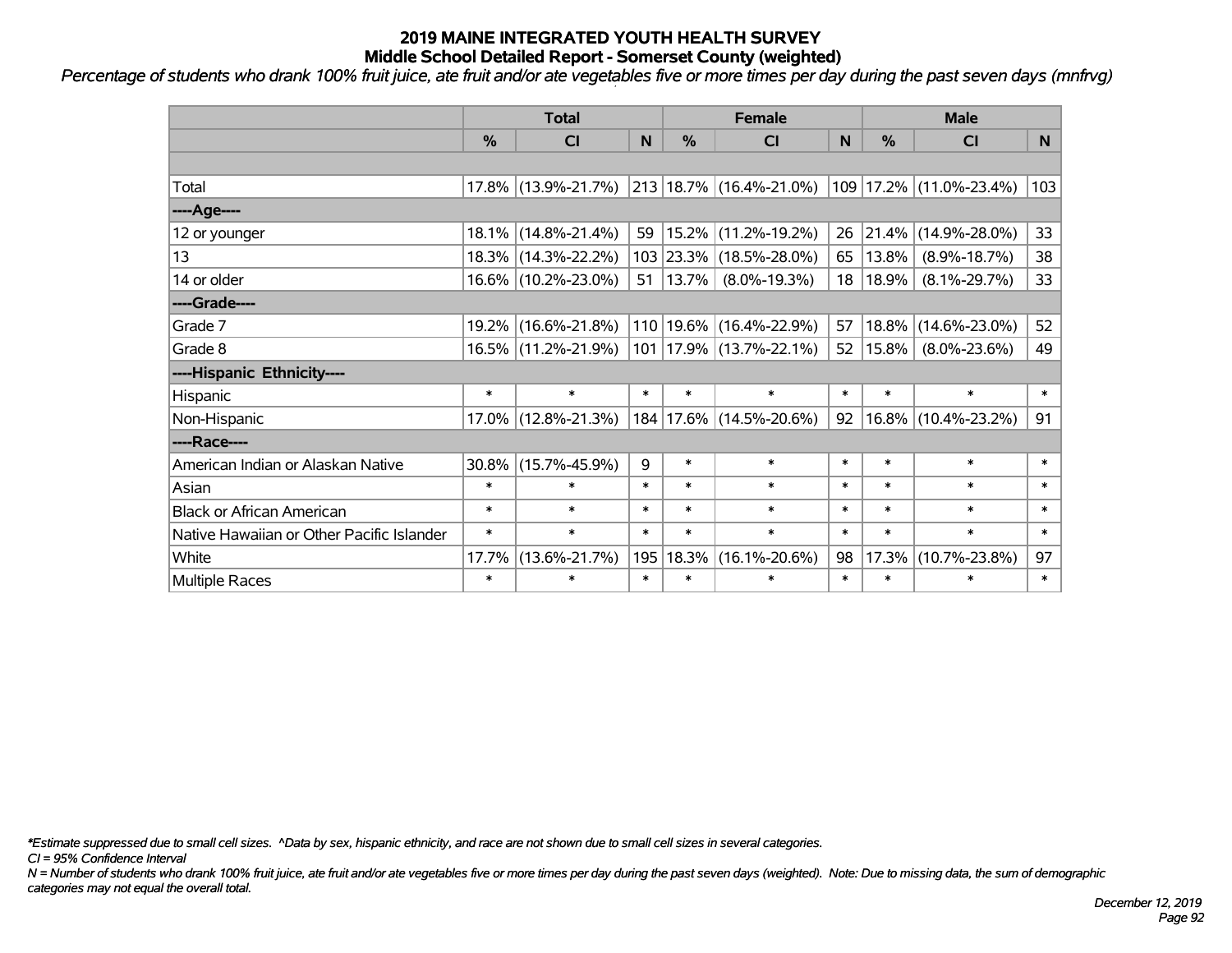*During the past 7 days, how many times did you drink a can, bottle, or glass of soda, sports drink, energy drink, or other sugar-sweetened beverage such as Gatorade, Red Bull, lemonade, sweetened tea or coffee drinks, flavored milk, Snapple, or Sunny D? (Do not count diet soda, other diet drinks, or 100% fruit juice.) (mn159a)*

*Percentage of students who answered at least one time per day in the past week*

|                                           | <b>Total</b>  |                     |        | <b>Female</b> | <b>Male</b>                 |          |        |                         |                |
|-------------------------------------------|---------------|---------------------|--------|---------------|-----------------------------|----------|--------|-------------------------|----------------|
|                                           | $\frac{0}{0}$ | CI                  | N      | $\frac{9}{6}$ | <b>CI</b>                   | <b>N</b> | %      | <b>CI</b>               | N <sub>1</sub> |
|                                           |               |                     |        |               |                             |          |        |                         |                |
| Total                                     |               | 20.3% (17.0%-23.7%) |        |               | 243 18.8% (15.3%-22.2%)     |          |        | 108 21.9% (18.1%-25.8%) | 133            |
| ----Age----                               |               |                     |        |               |                             |          |        |                         |                |
| 12 or younger                             |               | 17.0% (13.7%-20.3%) | 55     | $ 14.5\% $    | $(9.8\% - 19.3\%)$          | 24       | 19.6%  | $(14.1\% - 25.2\%)$     | 31             |
| 13                                        |               | 21.1% (13.8%-28.4%) |        |               | 119   19.4%   (12.5%-26.2%) |          |        | 54 23.1% (14.9%-31.3%)  | 64             |
| 14 or older                               |               | 22.4% (18.9%-26.0%) |        |               | 69 22.9% (18.5%-27.3%)      |          |        | 30 22.1% (16.5%-27.7%)  | 38             |
| ----Grade----                             |               |                     |        |               |                             |          |        |                         |                |
| Grade 7                                   | $17.8\%$      | $(14.4\% - 21.3\%)$ |        |               | 102 15.1% (10.0%-20.2%)     | 43       | 20.6%  | $(15.6\% - 25.5\%)$     | 59             |
| Grade 8                                   |               | 22.9% (18.9%-26.8%) |        |               | 141 22.4% (17.6%-27.3%)     |          |        | 65 23.5% (19.1%-28.0%)  | 75             |
| ----Hispanic Ethnicity----                |               |                     |        |               |                             |          |        |                         |                |
| Hispanic                                  | $\ast$        | $\ast$              | $\ast$ | $\ast$        | $\ast$                      | $\ast$   | $\ast$ | $\ast$                  | $\ast$         |
| Non-Hispanic                              |               | 20.7% (17.1%-24.4%) |        |               | 223 19.3% (15.8%-22.7%)     |          |        | 100 22.3% (18.0%-26.5%) | 122            |
| ----Race----                              |               |                     |        |               |                             |          |        |                         |                |
| American Indian or Alaskan Native         | 20.3%         | $(9.5\% - 31.1\%)$  | 6      | $\ast$        | $\ast$                      | $\ast$   | $\ast$ | $\ast$                  | $\ast$         |
| Asian                                     | $\ast$        | $\ast$              | $\ast$ | $\ast$        | $\ast$                      | $\ast$   | $\ast$ | $\ast$                  | $\ast$         |
| <b>Black or African American</b>          | $\ast$        | $\ast$              | $\ast$ | $\ast$        | $\ast$                      | $\ast$   | $\ast$ | $\ast$                  | $\ast$         |
| Native Hawaiian or Other Pacific Islander | $\ast$        | $\ast$              | $\ast$ | $\ast$        | $\ast$                      | $\ast$   | $\ast$ | $\ast$                  | $\ast$         |
| White                                     | 20.5%         | $(17.0\% - 23.9\%)$ | 226    | 18.4%         | $(15.0\% - 21.8\%)$         | 98       | 22.5%  | $(18.5\% - 26.4\%)$     | 127            |
| <b>Multiple Races</b>                     | $\ast$        | $\ast$              | $\ast$ | $\ast$        | $\ast$                      | $\ast$   | $\ast$ | $\ast$                  | $\ast$         |

*\*Estimate suppressed due to small cell sizes. ^Data by sex, hispanic ethnicity, and race are not shown due to small cell sizes in several categories.*

*CI = 95% Confidence Interval*

*N = Number of students who answered at least one time per day in the past week (weighted). Note: Due to missing data, the sum of demographic categories may not equal the overall total.*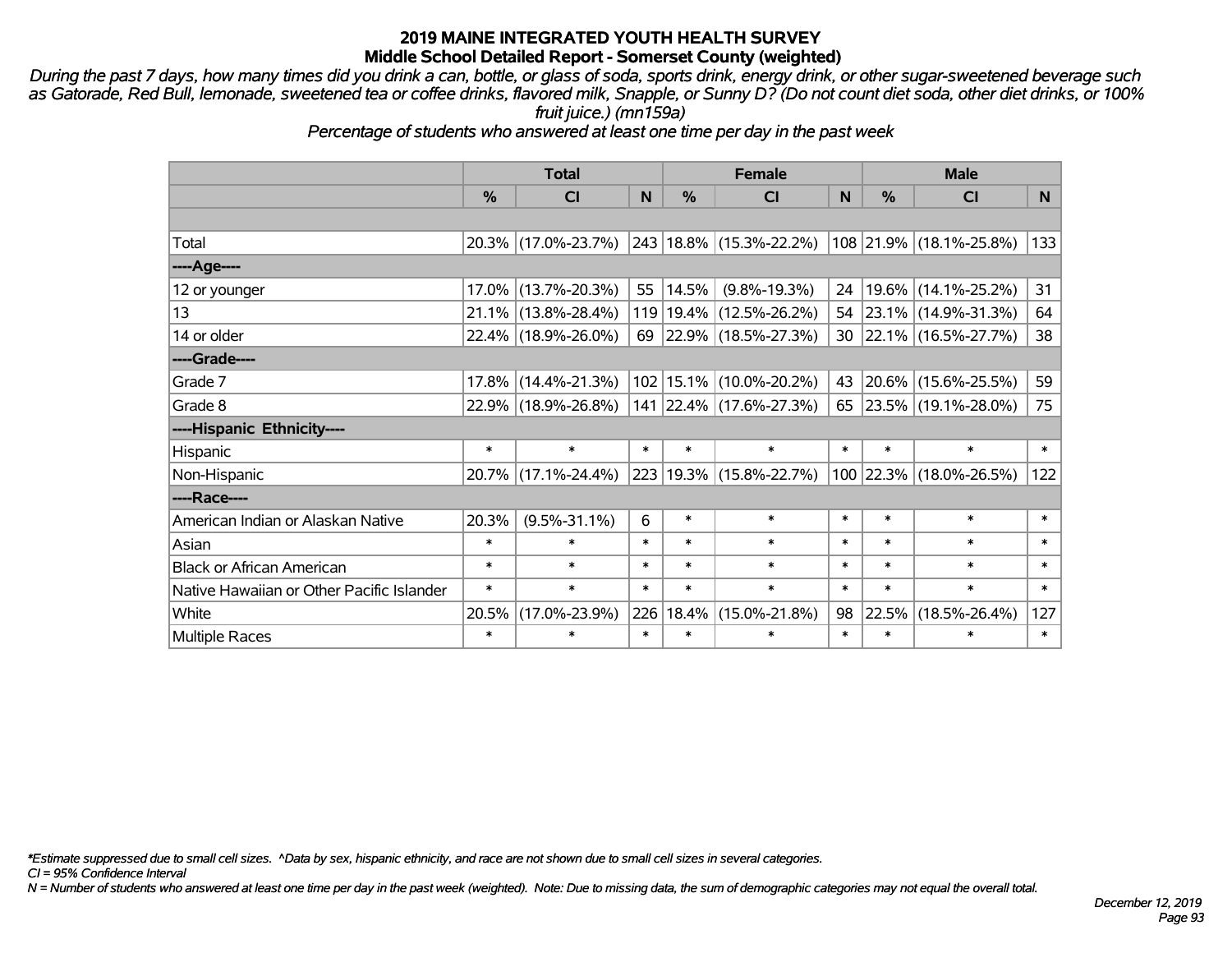*During the past 7 days, on how many days did you eat dinner at home with at least one of your parents or guardians? (mn185b) Percentage of students who answered at least 5 days*

|                                           | <b>Total</b>  |                        |        |               | <b>Female</b>               |        | <b>Male</b>   |                      |        |  |
|-------------------------------------------|---------------|------------------------|--------|---------------|-----------------------------|--------|---------------|----------------------|--------|--|
|                                           | $\frac{0}{0}$ | <b>CI</b>              | N      | $\frac{0}{0}$ | <b>CI</b>                   | N      | $\frac{0}{0}$ | <b>CI</b>            | N      |  |
|                                           |               |                        |        |               |                             |        |               |                      |        |  |
| Total                                     |               | 81.3% (75.3%-87.3%)    |        |               | $1,000$ 77.3% (67.7%-86.8%) |        | 462 85.6%     | $(80.6\% - 90.5\%)$  | 534    |  |
| ----Age----                               |               |                        |        |               |                             |        |               |                      |        |  |
| 12 or younger                             | 82.5%         | $(70.5\% - 94.4\%)$    | 300    |               | 74.1% (58.9%-89.4%)         | 141    | $ 91.7\%$     | $(82.5\% - 100.0\%)$ | 159    |  |
| 13                                        |               | $81.7\%$ (76.3%-87.0%) | 462    |               | $81.4\%$ (72.6%-90.2%)      |        | 230 83.0%     | $(76.2\% - 89.8\%)$  | 227    |  |
| 14 or older                               |               | 79.1% (69.3%-88.9%)    | 238    |               | 72.7% (59.0%-86.4%)         | 91     | 83.6%         | $(73.6\% - 93.6\%)$  | 147    |  |
| ----Grade----                             |               |                        |        |               |                             |        |               |                      |        |  |
| Grade 7                                   | 81.0%         | $(73.4\% - 88.6\%)$    | 484    |               | 75.4% (63.4%-87.4%)         |        | 229 86.9%     | $(79.8\% - 93.9\%)$  | 255    |  |
| Grade 8                                   |               | $81.6\%$ (75.4%-87.8%) | 514    |               | 79.5% (69.3%-89.6%)         |        | 233 84.3%     | $(78.6\% - 90.1\%)$  | 276    |  |
| ----Hispanic Ethnicity----                |               |                        |        |               |                             |        |               |                      |        |  |
| Hispanic                                  | $\ast$        | $\ast$                 | $\ast$ | $\ast$        | $\ast$                      | $\ast$ | $\ast$        | $\ast$               | $\ast$ |  |
| Non-Hispanic                              |               | 80.8% (74.5%-87.1%)    | 923    |               | 76.4% (66.4%-86.4%)         |        | 427 85.6%     | $(80.4\% - 90.8\%)$  | 491    |  |
| ----Race----                              |               |                        |        |               |                             |        |               |                      |        |  |
| American Indian or Alaskan Native         | $\ast$        | $\ast$                 | $\ast$ | $\ast$        | $\ast$                      | $\ast$ | $\ast$        | $\ast$               | $\ast$ |  |
| Asian                                     | $\ast$        | $\ast$                 | $\ast$ | $\ast$        | $\ast$                      | $\ast$ | $\ast$        | $\ast$               | $\ast$ |  |
| <b>Black or African American</b>          | $\ast$        | $\ast$                 | $\ast$ | $\ast$        | $\ast$                      | $\ast$ | $\ast$        | $\ast$               | $\ast$ |  |
| Native Hawaiian or Other Pacific Islander | $\ast$        | $\ast$                 | $\ast$ | $\ast$        | $\ast$                      | $\ast$ | $\ast$        | $\ast$               | $\ast$ |  |
| White                                     | 81.1%         | $(75.3\% - 86.8\%)$    | 929    | 76.4%         | $(66.6\% - 86.2\%)$         |        | 422 86.0%     | $(80.8\% - 91.3\%)$  | 505    |  |
| Multiple Races                            | $\ast$        | $\ast$                 | $\ast$ | $\ast$        | $\ast$                      | $\ast$ | $\ast$        | $\ast$               | $\ast$ |  |

*\*Estimate suppressed due to small cell sizes. ^Data by sex, hispanic ethnicity, and race are not shown due to small cell sizes in several categories.*

*CI = 95% Confidence Interval*

*N = Number of students who answered at least 5 days (weighted). Note: Due to missing data, the sum of demographic categories may not equal the overall total.*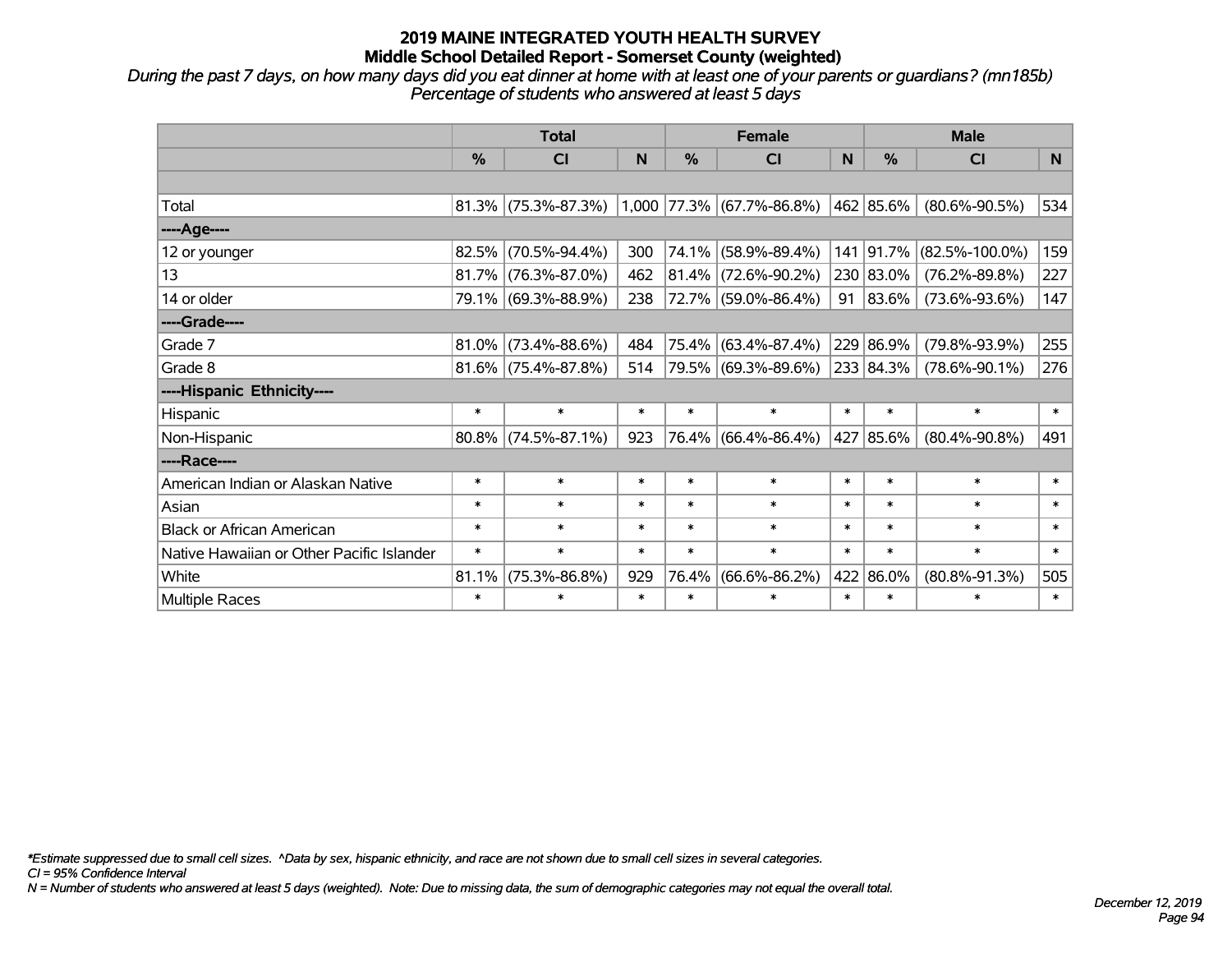*During the past 7 days, on how many days were you physically active for a total of at least 60 minutes per day? (Add up all the time you spent in any kind of physical activity that increased your heart rate and made you breathe hard some of the time.) (mn161) Percentage of students who answered at least 5 days*

|                                           | <b>Total</b>  |                        |                 | <b>Female</b> | <b>Male</b>                              |        |               |                              |              |
|-------------------------------------------|---------------|------------------------|-----------------|---------------|------------------------------------------|--------|---------------|------------------------------|--------------|
|                                           | $\frac{0}{0}$ | C <sub>l</sub>         | N               | $\frac{0}{0}$ | <b>CI</b>                                | N      | $\frac{0}{0}$ | <b>CI</b>                    | N            |
|                                           |               |                        |                 |               |                                          |        |               |                              |              |
| Total                                     |               | $47.1\%$ (43.3%-51.0%) |                 |               | 568 43.3% (39.7%-46.9%)                  |        |               | 255 51.2% (44.5%-57.9%)      | 310          |
| ----Age----                               |               |                        |                 |               |                                          |        |               |                              |              |
| 12 or younger                             |               | 45.7% (40.4%-50.9%)    |                 |               | 152 42.6% (36.9%-48.2%)                  | 74     | 49.1%         | $(36.8\% - 61.4\%)$          | 77           |
| 13                                        |               | 49.6% (44.2%-54.9%)    |                 |               | 280 48.6% (42.8%-54.4%)                  |        |               | 137 51.2% (40.9%-61.5%)      | 141          |
| 14 or older                               |               | 44.3% (39.9%-48.7%)    |                 |               | 136 33.0% (27.5%-38.5%)                  |        |               | 44 53.0% (48.4%-57.6%)       | 92           |
| ----Grade----                             |               |                        |                 |               |                                          |        |               |                              |              |
| Grade 7                                   |               | 47.0% (42.3%-51.7%)    |                 | 270 43.5%     | $(38.9\% - 48.0\%)$                      |        | 128 50.7%     | $(42.1\% - 59.3\%)$          | 142          |
| Grade 8                                   |               | 47.1% (42.6%-51.5%)    |                 |               | 292 42.9% (38.1%-47.7%)                  |        |               | 125 51.5% (45.7%-57.2%)      | 165          |
| ----Hispanic Ethnicity----                |               |                        |                 |               |                                          |        |               |                              |              |
| Hispanic                                  |               | 45.9% (37.7%-54.1%)    | 6               | $\ast$        | $\ast$                                   | $\ast$ | $\ast$        | $\ast$                       | $\ast$       |
| Non-Hispanic                              |               | 47.2% (43.2%-51.2%)    |                 |               | $512 \mid 42.6\% \mid (39.1\% - 46.1\%)$ |        |               | $ 226 52.0\% $ (44.8%-59.2%) | 283          |
| ----Race----                              |               |                        |                 |               |                                          |        |               |                              |              |
| American Indian or Alaskan Native         |               | 41.5% (29.2%-53.7%)    | 12              | $\ast$        | $\ast$                                   | $\ast$ | $\ast$        | $\ast$                       | $\ast$       |
| Asian                                     | $\ast$        | $\ast$                 | $\ast$          | $\ast$        | $\ast$                                   | $\ast$ | $\ast$        | $\ast$                       | $\ast$       |
| <b>Black or African American</b>          | $\ast$        | $\ast$                 | $\ast$          | $\ast$        | $\ast$                                   | $\ast$ | $\ast$        | $\ast$                       | $\ast$       |
| Native Hawaiian or Other Pacific Islander | $\ast$        | $\ast$                 | $\ast$          | $\ast$        | $\ast$                                   | $\ast$ | $\ast$        | $\ast$                       | $\pmb{\ast}$ |
| White                                     | 47.6%         | $(43.8\% - 51.3\%)$    | 531             | 42.8%         | $(39.6\% - 46.0\%)$                      | 232    | 52.6%         | $(46.0\% - 59.2\%)$          | 298          |
| <b>Multiple Races</b>                     |               | 41.9% (30.4%-53.3%)    | 10 <sup>1</sup> | $\ast$        | $\ast$                                   | $\ast$ | $\ast$        | $\ast$                       | $\ast$       |

*\*Estimate suppressed due to small cell sizes. ^Data by sex, hispanic ethnicity, and race are not shown due to small cell sizes in several categories.*

*CI = 95% Confidence Interval*

*N = Number of students who answered at least 5 days (weighted). Note: Due to missing data, the sum of demographic categories may not equal the overall total.*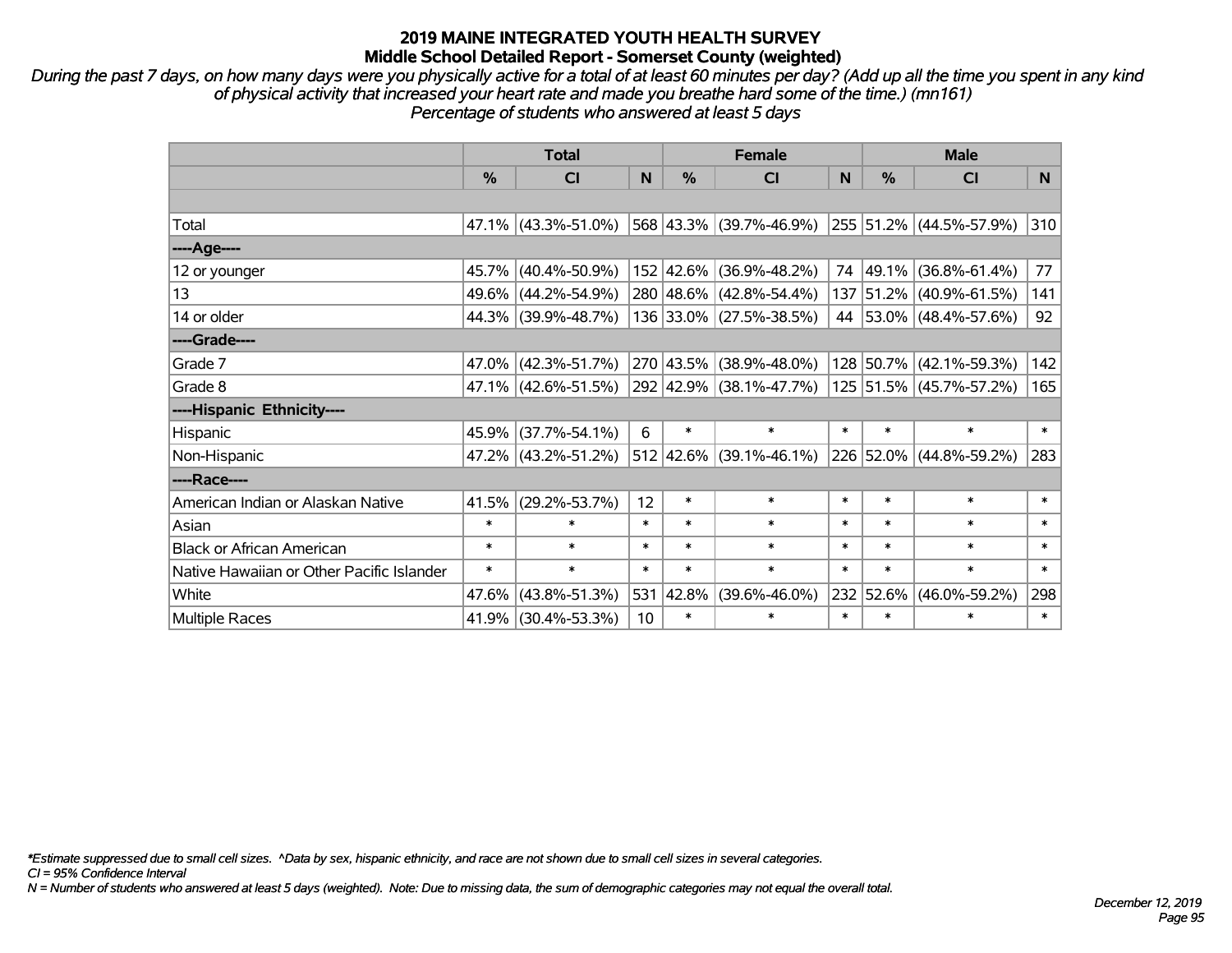*Percentage of students who were physically active for a total of at least 60 minutes per day on all of the past seven days (mnpa7day)*

|                                           | <b>Total</b>  |                     |        | <b>Female</b> | <b>Male</b>             |        |        |                                         |          |
|-------------------------------------------|---------------|---------------------|--------|---------------|-------------------------|--------|--------|-----------------------------------------|----------|
|                                           | $\frac{0}{0}$ | <b>CI</b>           | N      | $\%$          | CI                      | N      | %      | <b>CI</b>                               | <b>N</b> |
|                                           |               |                     |        |               |                         |        |        |                                         |          |
| Total                                     |               | 26.2% (22.7%-29.6%) |        |               | 315 18.5% (14.0%-22.9%) |        |        | 109 33.8% (28.5%-39.2%)                 | 205      |
| ----Age----                               |               |                     |        |               |                         |        |        |                                         |          |
| 12 or younger                             | 24.8%         | $(20.3\% - 29.2\%)$ | 82     |               | 23.5% (15.2%-31.9%)     | 41     | 26.1%  | $(18.4\% - 33.8\%)$                     | 41       |
| 13                                        | 28.0%         | $(24.0\% - 32.1\%)$ |        | 158 19.9%     | $(12.9\% - 26.9\%)$     |        |        | 56 36.8% (27.6%-46.1%)                  | 101      |
| 14 or older                               |               | 24.2% (18.9%-29.6%) | 75     | 8.8%          | $(3.5\% - 14.2\%)$      |        |        | $12 \mid 36.1\% \mid (28.8\% - 43.4\%)$ | 63       |
| ----Grade----                             |               |                     |        |               |                         |        |        |                                         |          |
| Grade 7                                   | 26.6%         | $(21.6\% - 31.6\%)$ |        | 153 21.7%     | $(16.3\% - 27.1\%)$     | 64     | 31.8%  | $(23.5\% - 40.0\%)$                     | 89       |
| Grade 8                                   |               | 25.8% (22.5%-29.0%) |        | $160$   15.3% | $(9.8\% - 20.9\%)$      |        |        | 45 35.6% (30.4%-40.8%)                  | 114      |
| ----Hispanic Ethnicity----                |               |                     |        |               |                         |        |        |                                         |          |
| Hispanic                                  | $\ast$        | $\ast$              | $\ast$ | $\ast$        | $\ast$                  | $\ast$ | $\ast$ | $\ast$                                  | $\ast$   |
| Non-Hispanic                              | 25.8%         | $(22.3\% - 29.4\%)$ |        |               | 280 17.4% (13.4%-21.4%) | 92     | 34.2%  | $(28.8\% - 39.6\%)$                     | 186      |
| ----Race----                              |               |                     |        |               |                         |        |        |                                         |          |
| American Indian or Alaskan Native         | 20.5%         | $(7.0\% - 34.0\%)$  | 6      | $\ast$        | $\ast$                  | $\ast$ | $\ast$ | $\ast$                                  | $\ast$   |
| Asian                                     | $\ast$        | $\ast$              | $\ast$ | $\ast$        | $\ast$                  | $\ast$ | $\ast$ | $\ast$                                  | $\ast$   |
| <b>Black or African American</b>          | $\ast$        | $\ast$              | $\ast$ | $\ast$        | $\ast$                  | $\ast$ | $\ast$ | $\ast$                                  | $\ast$   |
| Native Hawaiian or Other Pacific Islander | $\ast$        | $\ast$              | $\ast$ | $\ast$        | $\ast$                  | $\ast$ | $\ast$ | $\ast$                                  | $\ast$   |
| White                                     | 26.5%         | $(22.7\% - 30.2\%)$ |        | 295 18.1%     | $(13.2\% - 23.0\%)$     | 98     | 34.8%  | $(29.3\% - 40.2\%)$                     | 197      |
| Multiple Races                            | $\ast$        | $\ast$              | $\ast$ | $\ast$        | $\ast$                  | $\ast$ | $\ast$ | *                                       | $\ast$   |

*\*Estimate suppressed due to small cell sizes. ^Data by sex, hispanic ethnicity, and race are not shown due to small cell sizes in several categories.*

*CI = 95% Confidence Interval*

*N = Number of students who were physically active for a total of at least 60 minutes per day on all of the past seven days (weighted). Note: Due to missing data, the sum of demographic categories may not equal the overall total.*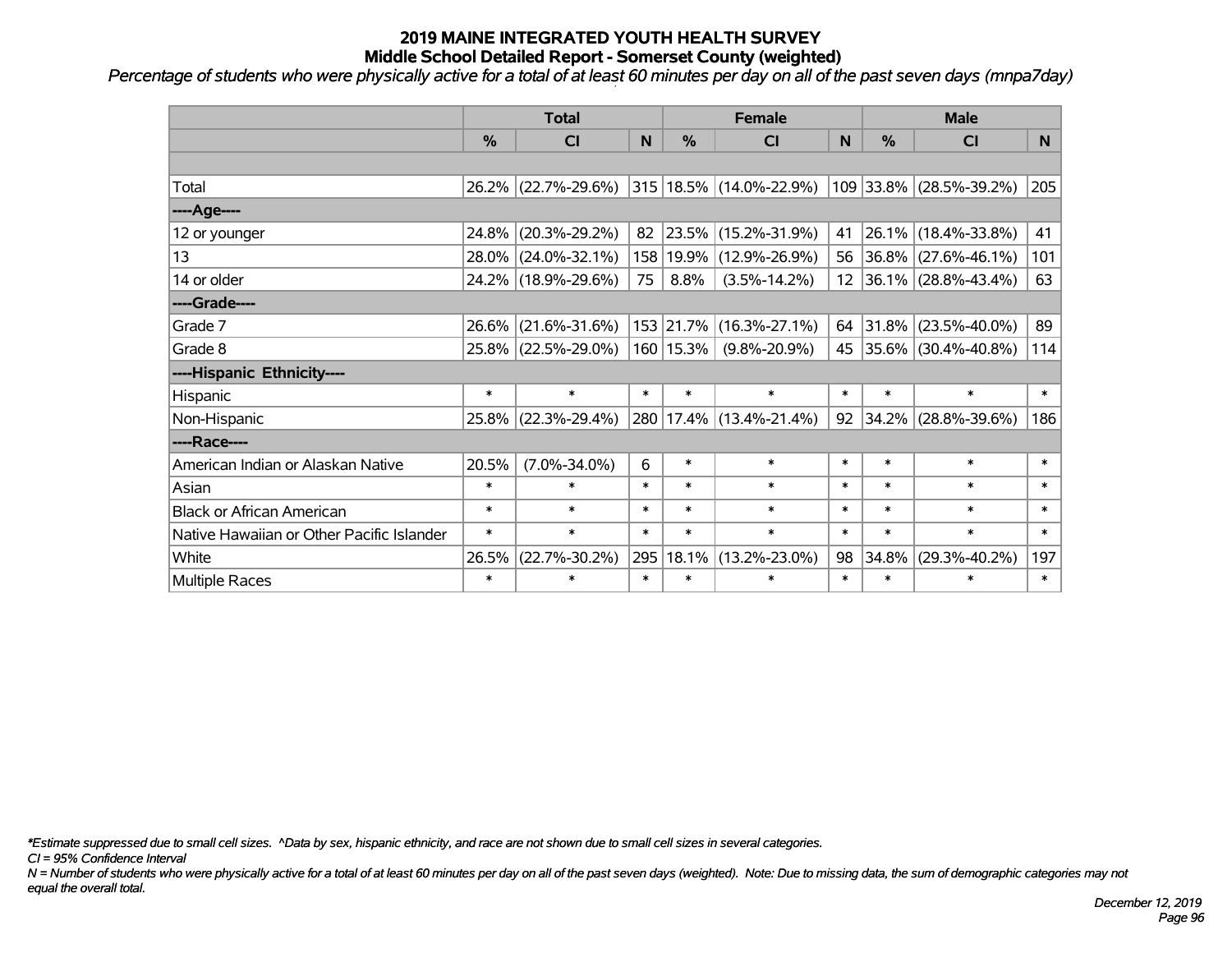#### **2019 MAINE INTEGRATED YOUTH HEALTH SURVEY Middle School Detailed Report - Somerset County (weighted)** *On an average school day, how many hours do you watch TV? (mn125) Percentage of students who answered at least 3 hours*

|                                           | <b>Total</b> |                        |        |               | <b>Female</b>           | <b>Male</b> |        |                         |        |
|-------------------------------------------|--------------|------------------------|--------|---------------|-------------------------|-------------|--------|-------------------------|--------|
|                                           | %            | CI                     | N      | $\frac{0}{0}$ | <b>CI</b>               | <b>N</b>    | %      | <b>CI</b>               | N      |
|                                           |              |                        |        |               |                         |             |        |                         |        |
| Total                                     |              | 29.3% (22.2%-36.4%)    |        |               | 356 25.8% (18.2%-33.5%) |             |        | 154 32.4% (23.7%-41.0%) | 198    |
| ----Age----                               |              |                        |        |               |                         |             |        |                         |        |
| 12 or younger                             | 19.2%        | $(12.9\% - 25.5\%)$    | 69     | 18.0%         | $(9.7\% - 26.4\%)$      | 34          |        | 20.5% (13.5%-27.5%)     | 35     |
| 13                                        | 32.4%        | $(24.6\% - 40.2\%)$    |        |               | 181 28.8% (13.6%-44.0%) | 82          |        | 35.7% (28.4%-43.0%)     | 94     |
| 14 or older                               |              | 35.6% (20.8%-50.3%)    |        |               | 106 30.8% (18.3%-43.3%) | 37          |        | 38.9% (18.9%-58.8%)     | 69     |
| ----Grade----                             |              |                        |        |               |                         |             |        |                         |        |
| Grade 7                                   | 23.1%        | $(19.1\% - 27.1\%)$    |        |               | 135 20.6% (15.9%-25.3%) | 63          |        | 25.8% (19.3%-32.4%)     | 73     |
| Grade 8                                   |              | $35.0\%$ (24.1%-45.9%) |        |               | 220 31.0% (17.9%-44.1%) | 90          |        | 38.2% (26.4%-50.0%)     | 125    |
| ----Hispanic Ethnicity----                |              |                        |        |               |                         |             |        |                         |        |
| Hispanic                                  | $\ast$       | $\ast$                 | $\ast$ | $\ast$        | $\ast$                  | $\ast$      | $\ast$ | $\ast$                  | $\ast$ |
| Non-Hispanic                              |              | 29.7% (23.0%-36.3%)    |        |               | 334 26.0% (18.8%-33.3%) |             |        | 145 33.0% (24.6%-41.4%) | 185    |
| ----Race----                              |              |                        |        |               |                         |             |        |                         |        |
| American Indian or Alaskan Native         | 42.2%        | $(22.1\% - 62.4\%)$    | 12     | $\ast$        | $\ast$                  | $\ast$      | $\ast$ | $\ast$                  | $\ast$ |
| Asian                                     | $\ast$       | $\ast$                 | $\ast$ | $\ast$        | $\ast$                  | $\ast$      | $\ast$ | $\ast$                  | $\ast$ |
| <b>Black or African American</b>          | $\ast$       | $\ast$                 | $\ast$ | $\ast$        | $\ast$                  | $\ast$      | $\ast$ | $\ast$                  | $\ast$ |
| Native Hawaiian or Other Pacific Islander | $\ast$       | $\ast$                 | $\ast$ | $\ast$        | $\ast$                  | $\ast$      | $\ast$ | $\ast$                  | $\ast$ |
| White                                     | 29.1%        | $(22.0\% - 36.2\%)$    |        | 330 25.8%     | $(17.4\% - 34.1\%)$     | 141         | 32.3%  | $(24.1\% - 40.4\%)$     | 187    |
| <b>Multiple Races</b>                     | 31.5%        | $(20.7\% - 42.3\%)$    | 6      | $\ast$        | $\ast$                  | $\ast$      | $\ast$ | $\ast$                  | $\ast$ |

*\*Estimate suppressed due to small cell sizes. ^Data by sex, hispanic ethnicity, and race are not shown due to small cell sizes in several categories.*

*CI = 95% Confidence Interval*

*N = Number of students who answered at least 3 hours (weighted). Note: Due to missing data, the sum of demographic categories may not equal the overall total.*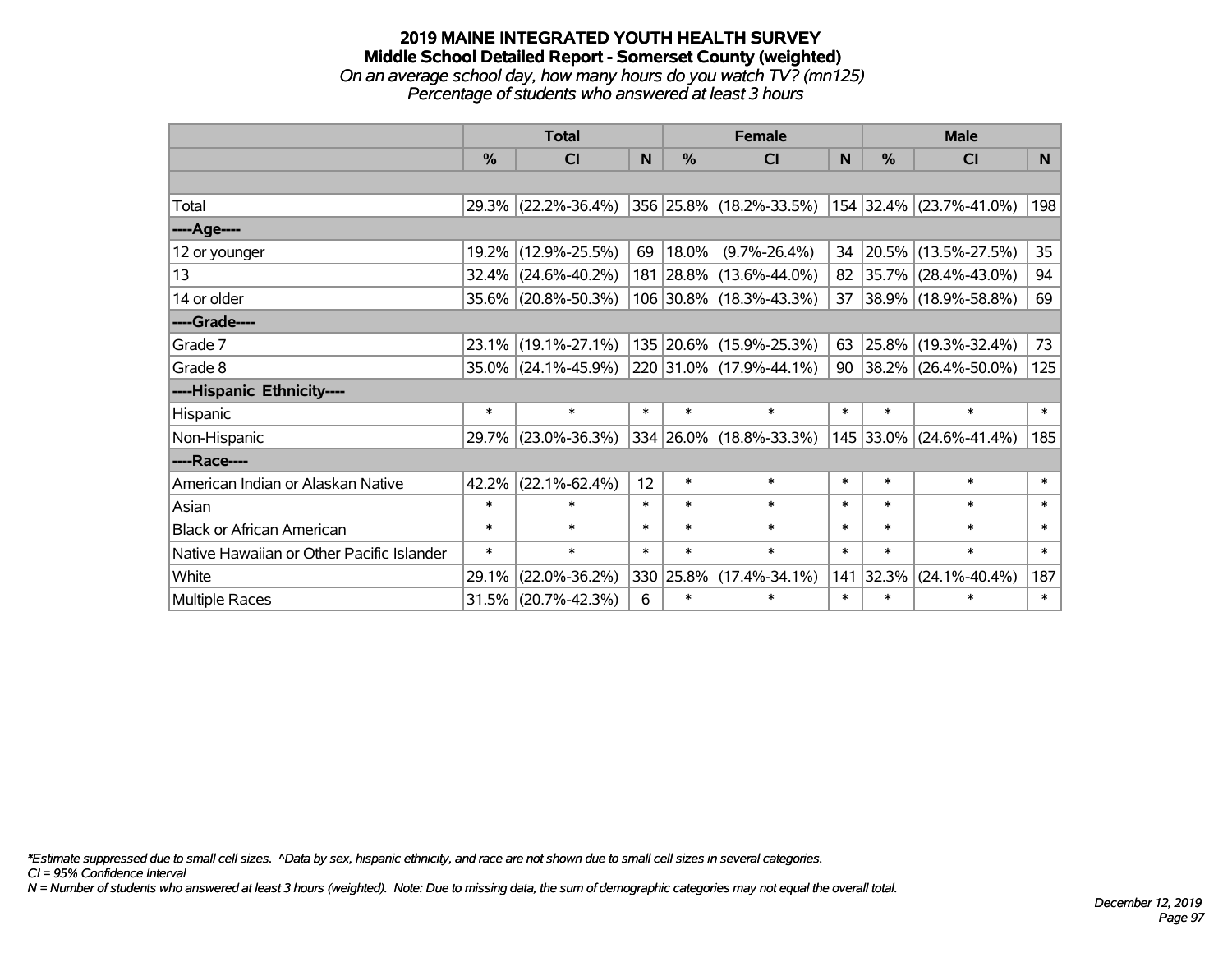### **2019 MAINE INTEGRATED YOUTH HEALTH SURVEY Middle School Detailed Report - Somerset County (weighted)** *On an average school day, how many hours do you watch TV? (mn125\_2) Percentage of students who answered 2 or fewer hours*

|                                           | <b>Total</b>  |                        |        | <b>Female</b> | <b>Male</b>             |              |           |                             |        |
|-------------------------------------------|---------------|------------------------|--------|---------------|-------------------------|--------------|-----------|-----------------------------|--------|
|                                           | $\frac{0}{0}$ | <b>CI</b>              | N      | $\%$          | <b>CI</b>               | <sub>N</sub> | $\%$      | <b>CI</b>                   | N      |
|                                           |               |                        |        |               |                         |              |           |                             |        |
| Total                                     |               | 70.7% (63.6%-77.8%)    |        |               | 860 74.2% (66.5%-81.8%) |              |           | 442 67.6% (59.0%-76.3%)     | 413    |
| ----Age----                               |               |                        |        |               |                         |              |           |                             |        |
| 12 or younger                             |               | $80.8\%$ (74.5%-87.1%) |        |               | 291 82.0% (73.6%-90.3%) | 155          | 79.5%     | $(72.5\% - 86.5\%)$         | 136    |
| 13                                        |               | $67.6\%$ (59.8%-75.4%) |        |               | 377 71.2% (56.0%-86.4%) |              |           | 203 64.3% (57.0%-71.6%)     | 169    |
| 14 or older                               |               | 64.4% (49.7%-79.2%)    |        |               | 192 69.2% (56.7%-81.7%) |              |           | 84 $ 61.1\% $ (41.2%-81.1%) | 108    |
| ----Grade----                             |               |                        |        |               |                         |              |           |                             |        |
| Grade 7                                   | 76.9%         | $(72.9\% - 80.9\%)$    |        |               | 450 79.4% (74.7%-84.1%) |              | 242 74.2% | $(67.6\% - 80.7\%)$         | 208    |
| Grade 8                                   |               | $65.0\%$ (54.1%-75.9%) |        |               | 407 69.0% (55.9%-82.1%) |              |           | 200 61.8% (50.0%-73.6%)     | 203    |
| ----Hispanic Ethnicity----                |               |                        |        |               |                         |              |           |                             |        |
| Hispanic                                  | $\ast$        | $\ast$                 | $\ast$ | $\ast$        | $\ast$                  | $\ast$       | $\ast$    | $\ast$                      | $\ast$ |
| Non-Hispanic                              |               | 70.3% (63.7%-77.0%)    |        |               | 792 74.0% (66.7%-81.2%) |              |           | 411 67.0% (58.6%-75.4%)     | 376    |
| ----Race----                              |               |                        |        |               |                         |              |           |                             |        |
| American Indian or Alaskan Native         | 57.8%         | $(37.6\% - 77.9\%)$    | 17     | $\ast$        | $\ast$                  | $\ast$       | $\ast$    | $\ast$                      | $\ast$ |
| Asian                                     | $\ast$        | $\ast$                 | $\ast$ | $\ast$        | $\ast$                  | $\ast$       | $\ast$    | $\ast$                      | $\ast$ |
| <b>Black or African American</b>          | $\ast$        | $\ast$                 | $\ast$ | $\ast$        | $\ast$                  | $\ast$       | $\ast$    | $\ast$                      | $\ast$ |
| Native Hawaiian or Other Pacific Islander | $\ast$        | $\ast$                 | $\ast$ | $\ast$        | $\ast$                  | $\ast$       | $\ast$    | $\ast$                      | $\ast$ |
| White                                     | 70.9%         | $(63.8\% - 78.0\%)$    | 802    | 74.2%         | $(65.9\% - 82.6\%)$     |              | 406 67.7% | $(59.6\% - 75.9\%)$         | 391    |
| <b>Multiple Races</b>                     |               | 68.5% (57.7%-79.3%)    | 14     | $\ast$        | $\ast$                  | $\ast$       | $\ast$    | $\ast$                      | $\ast$ |

*\*Estimate suppressed due to small cell sizes. ^Data by sex, hispanic ethnicity, and race are not shown due to small cell sizes in several categories.*

*CI = 95% Confidence Interval*

*N = Number of students who answered 2 or fewer hours (weighted). Note: Due to missing data, the sum of demographic categories may not equal the overall total.*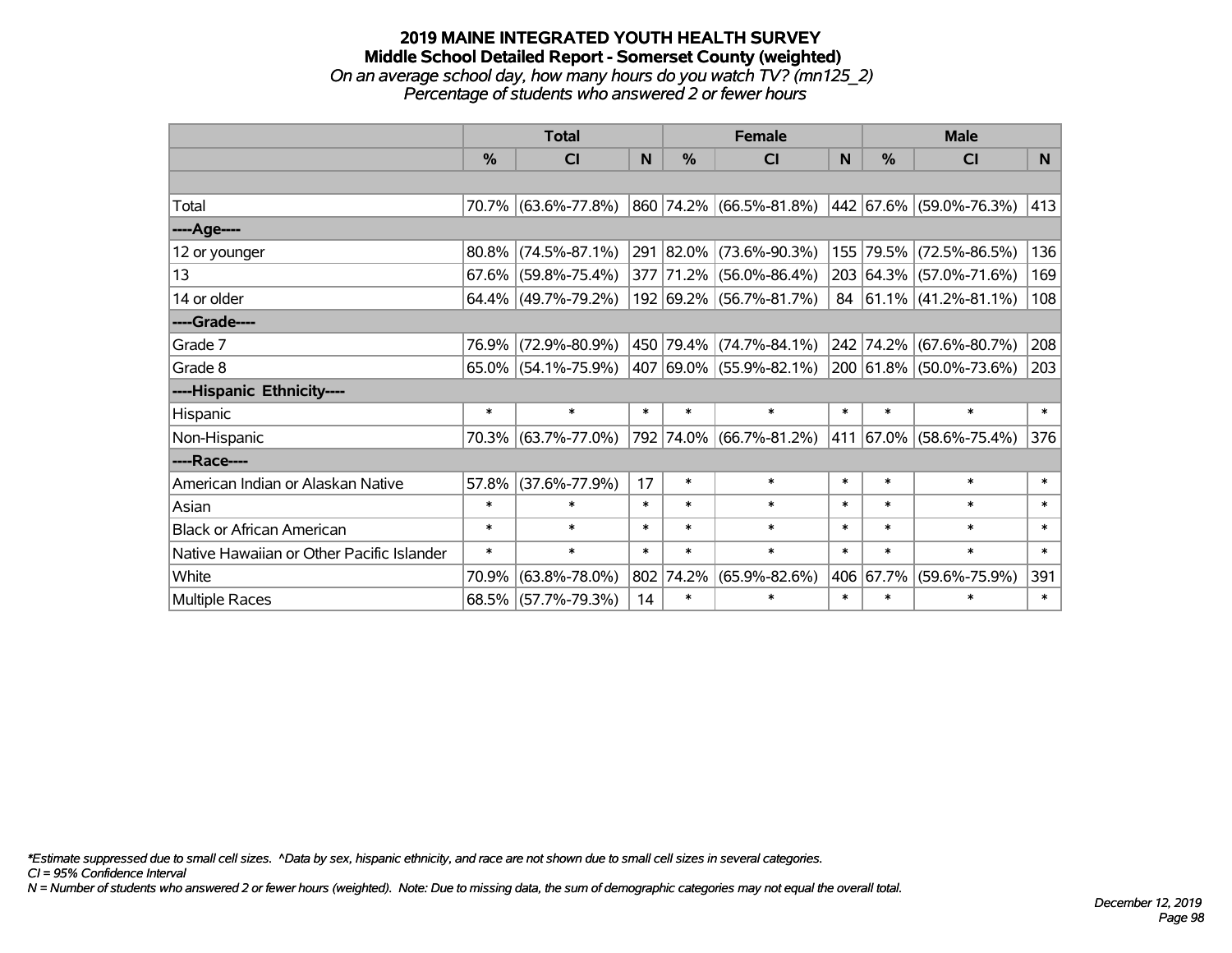*On an average school day, how many hours do you play video or computer games or use a computer for something that is not school work? (Count time spent playing games, watching videos, texting, or using social media on your smartphone, computer, Xbox, PlayStation, iPad, or other tablet.) (mn126c) Percentage of students who answered at least 3 hours*

|                                           | <b>Total</b>  |                        |                | <b>Female</b> | <b>Male</b>                 |        |           |                         |        |
|-------------------------------------------|---------------|------------------------|----------------|---------------|-----------------------------|--------|-----------|-------------------------|--------|
|                                           | $\frac{0}{0}$ | C <sub>l</sub>         | N              | $\%$          | CI                          | N      | $\%$      | <b>CI</b>               | N.     |
|                                           |               |                        |                |               |                             |        |           |                         |        |
| Total                                     |               | 42.3% (39.4%-45.3%)    |                |               | $517 40.2\% $ (36.4%-44.0%) |        |           | 238 44.3% (37.9%-50.7%) | 275    |
| ----Age----                               |               |                        |                |               |                             |        |           |                         |        |
| 12 or younger                             |               | 35.1% (27.7%-42.6%)    |                |               | 126 40.1% (31.6%-48.6%)     | 75     | 29.6%     | $(21.6\% - 37.7\%)$     | 51     |
| 13                                        |               | 43.8% (36.3%-51.4%)    |                |               | 248 38.2% (31.6%-44.8%)     |        |           | 108 49.5% (34.6%-64.4%) | 136    |
| 14 or older                               |               | 48.3% (42.9%-53.6%)    |                |               | 143 45.1% (39.3%-51.0%)     |        |           | 55 50.4% (43.1%-57.7%)  | 88     |
| ----Grade----                             |               |                        |                |               |                             |        |           |                         |        |
| Grade 7                                   |               | 38.1% (33.7%-42.6%)    |                |               | 228 40.1% (33.5%-46.7%)     |        | 122 36.1% | $(29.6\% - 42.6\%)$     | 106    |
| Grade 8                                   |               | 46.1% (39.9%-52.3%)    |                |               | 286 40.1% (33.1%-47.1%)     |        |           | 116 51.3% (40.6%-62.1%) | 166    |
| ----Hispanic Ethnicity----                |               |                        |                |               |                             |        |           |                         |        |
| Hispanic                                  |               | 44.9% (24.3%-65.5%)    | $\overline{7}$ | $\ast$        | $\ast$                      | $\ast$ | $\ast$    | $\ast$                  | $\ast$ |
| Non-Hispanic                              |               | 43.0% (40.5%-45.5%)    |                |               | 486 41.4% (36.1%-46.7%)     |        | 229 44.5% | $(38.6\% - 50.4\%)$     | 252    |
| ----Race----                              |               |                        |                |               |                             |        |           |                         |        |
| American Indian or Alaskan Native         |               | $52.4\%$ (36.0%-68.8%) | 16             | $\ast$        | $\ast$                      | $\ast$ | $\ast$    | $\ast$                  | $\ast$ |
| Asian                                     | $\ast$        | $\ast$                 | $\ast$         | $\ast$        | $\ast$                      | $\ast$ | $\ast$    | $\ast$                  | $\ast$ |
| <b>Black or African American</b>          | $\ast$        | $\ast$                 | $\ast$         | $\ast$        | $\ast$                      | $\ast$ | $\ast$    | $\ast$                  | $\ast$ |
| Native Hawaiian or Other Pacific Islander | $\ast$        | $\ast$                 | $\ast$         | $\ast$        | $\ast$                      | $\ast$ | $\ast$    | $\ast$                  | $\ast$ |
| White                                     | 41.9%         | $(39.1\% - 44.6\%)$    |                | 473 40.4%     | $(36.5\% - 44.3\%)$         |        | 220 43.3% | $(36.8\% - 49.9\%)$     | 251    |
| Multiple Races                            |               | 53.7% (37.2%-70.2%)    | 11             | $\ast$        | $\ast$                      | $\ast$ | $\ast$    | $\ast$                  | $\ast$ |

*\*Estimate suppressed due to small cell sizes. ^Data by sex, hispanic ethnicity, and race are not shown due to small cell sizes in several categories.*

*CI = 95% Confidence Interval*

*N = Number of students who answered at least 3 hours (weighted). Note: Due to missing data, the sum of demographic categories may not equal the overall total.*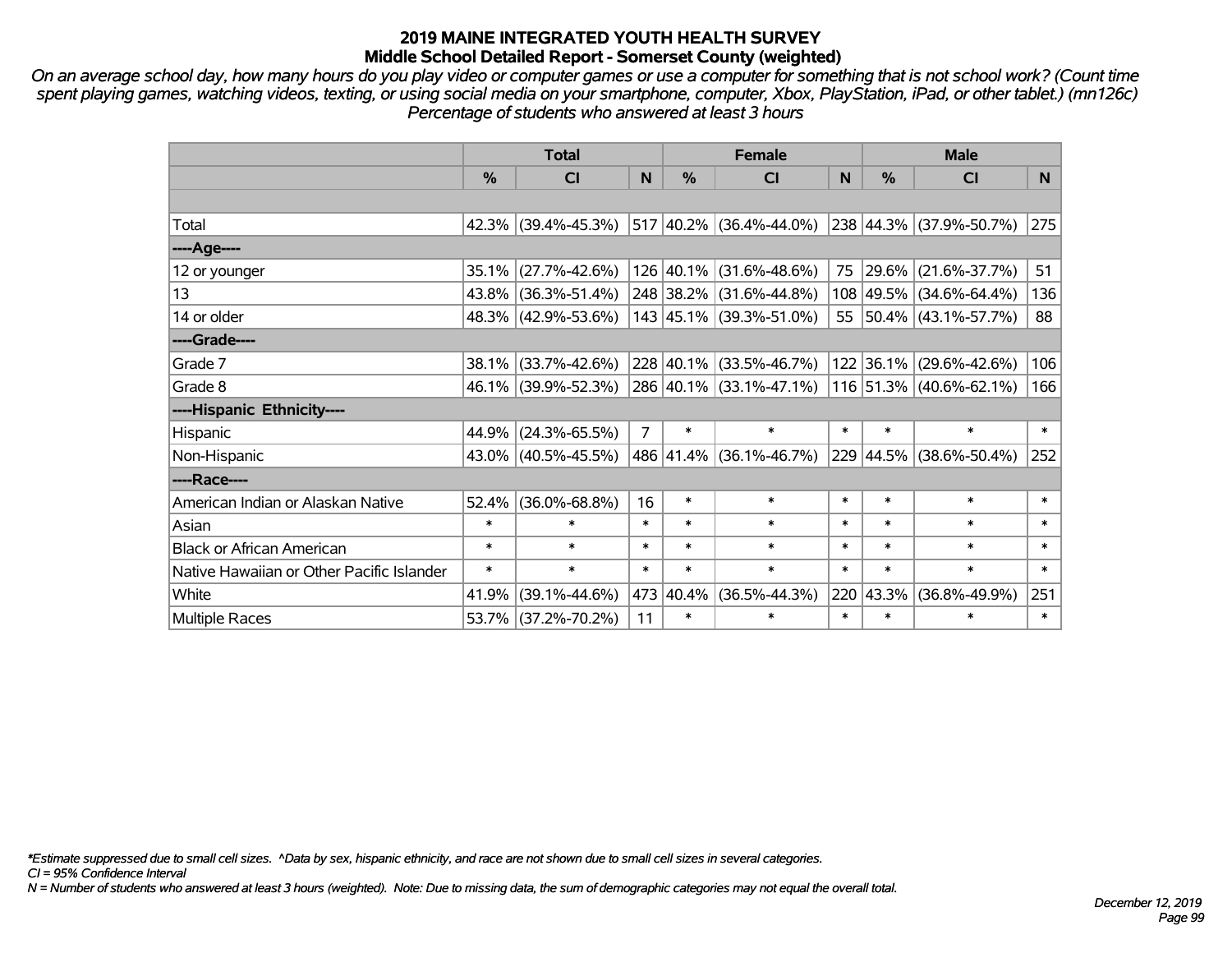*On an average school day, how many hours do you play video or computer games or use a computer for something that is not school work? (Count time spent playing games, watching videos, texting, or using social media on your smartphone, computer, Xbox, PlayStation, iPad, or other tablet.) (mn126c\_2) Percentage of students who answered 2 or fewer hours*

|                                           | <b>Total</b> |                        |        |               | <b>Female</b>           |        | <b>Male</b>   |                              |        |  |
|-------------------------------------------|--------------|------------------------|--------|---------------|-------------------------|--------|---------------|------------------------------|--------|--|
|                                           | %            | <b>CI</b>              | N      | $\frac{0}{0}$ | <b>CI</b>               | N      | $\frac{0}{0}$ | <b>CI</b>                    | N.     |  |
|                                           |              |                        |        |               |                         |        |               |                              |        |  |
| Total                                     |              | $57.7\%$ (54.7%-60.6%) |        |               | 704 59.8% (56.0%-63.6%) |        |               | $ 354 55.7\% $ (49.3%-62.1%) | 345    |  |
| ----Age----                               |              |                        |        |               |                         |        |               |                              |        |  |
| 12 or younger                             |              | $64.9\%$ (57.4%-72.3%) |        |               | 233 59.9% (51.4%-68.4%) | 113    | $70.4\%$      | $(62.3\% - 78.4\%)$          | 120    |  |
| 13                                        |              | $56.2\%$ (48.6%-63.7%) |        |               | 318 61.8% (55.2%-68.4%) |        |               | 175 50.5% (35.6%-65.4%)      | 139    |  |
| 14 or older                               |              | $51.7\%$ (46.4%-57.1%) |        |               | 153 54.9% (49.0%-60.7%) |        |               | 67   49.6%   (42.3%-56.9%)   | 86     |  |
| ----Grade----                             |              |                        |        |               |                         |        |               |                              |        |  |
| Grade 7                                   |              | $61.9\%$ (57.4%-66.3%) |        |               | 370 59.9% (53.3%-66.5%) |        | 182 63.9%     | $(57.4\% - 70.4\%)$          | 188    |  |
| Grade 8                                   |              | $53.9\%$ (47.7%-60.1%) |        |               | 334 59.9% (52.9%-66.9%) |        |               | 173 48.7% (37.9%-59.4%)      | 157    |  |
| ----Hispanic Ethnicity----                |              |                        |        |               |                         |        |               |                              |        |  |
| Hispanic                                  | 55.1%        | $(34.5\% - 75.7\%)$    | 8      | $\ast$        | $\ast$                  | $\ast$ | $\ast$        | $\ast$                       | $\ast$ |  |
| Non-Hispanic                              |              | 57.0% (54.5%-59.5%)    |        |               | 644 58.6% (53.3%-63.9%) |        | 325 55.5%     | $(49.6\% - 61.4\%)$          | 315    |  |
| ----Race----                              |              |                        |        |               |                         |        |               |                              |        |  |
| American Indian or Alaskan Native         | 47.6%        | $(31.2\% - 64.0\%)$    | 14     | $\ast$        | $\ast$                  | $\ast$ | $\ast$        | $\ast$                       | $\ast$ |  |
| Asian                                     | $\ast$       | $\ast$                 | $\ast$ | $\ast$        | $\ast$                  | $\ast$ | $\ast$        | $\ast$                       | $\ast$ |  |
| <b>Black or African American</b>          | $\ast$       | $\ast$                 | $\ast$ | $\ast$        | $\ast$                  | $\ast$ | $\ast$        | $\ast$                       | $\ast$ |  |
| Native Hawaiian or Other Pacific Islander | $\ast$       | $\ast$                 | $\ast$ | $\ast$        | $\ast$                  | $\ast$ | $\ast$        | $\ast$                       | $\ast$ |  |
| White                                     | 58.1%        | $(55.4\% - 60.9\%)$    |        | 658 59.6%     | $(55.7\% - 63.5\%)$     | 325    | 56.7%         | $(50.1\% - 63.2\%)$          | 329    |  |
| Multiple Races                            |              | 46.3% (29.8%-62.8%)    | 9      | $\ast$        | $\ast$                  | $\ast$ | $\ast$        | $\ast$                       | $\ast$ |  |

*\*Estimate suppressed due to small cell sizes. ^Data by sex, hispanic ethnicity, and race are not shown due to small cell sizes in several categories.*

*CI = 95% Confidence Interval*

*N = Number of students who answered 2 or fewer hours (weighted). Note: Due to missing data, the sum of demographic categories may not equal the overall total.*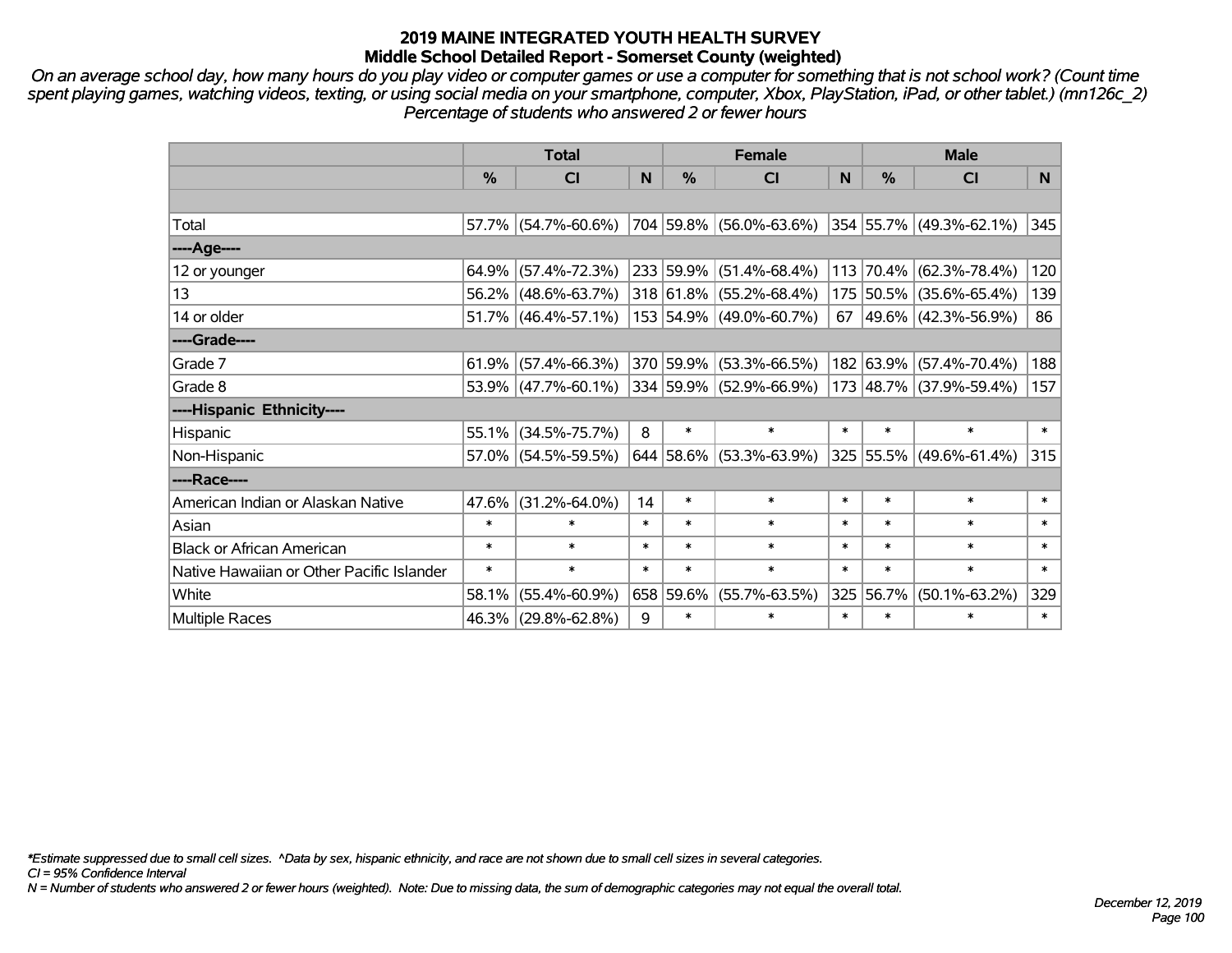*Percentage of students watching 2 or fewer hours of combined screen time (tv, video games, computer) per day on an average school day (mnscreen)*

|                                           | <b>Total</b> |                        |        |               | <b>Female</b>           | <b>Male</b> |               |                            |        |
|-------------------------------------------|--------------|------------------------|--------|---------------|-------------------------|-------------|---------------|----------------------------|--------|
|                                           | %            | <b>CI</b>              | N      | $\frac{0}{0}$ | CI                      | N           | $\frac{0}{0}$ | <b>CI</b>                  | N.     |
|                                           |              |                        |        |               |                         |             |               |                            |        |
| Total                                     |              | $27.2\%$ (22.4%-32.0%) |        |               | 327 30.3% (23.0%-37.6%) |             |               | 179 24.1% (20.3%-27.9%)    | 146    |
| ----Age----                               |              |                        |        |               |                         |             |               |                            |        |
| 12 or younger                             |              | 34.8% (31.8%-37.8%)    |        |               | 124 35.8% (26.4%-45.2%) | 67          | 33.6%         | $(28.2\% - 39.0\%)$        | 57     |
| 13                                        |              | 23.7% (18.3%-29.1%)    |        |               | 131 26.2% (17.0%-35.4%) |             |               | 74 20.9% (14.6%-27.2%)     | 55     |
| 14 or older                               |              | 24.5% (15.5%-33.6%)    |        |               | 72 31.4% (18.8%-43.9%)  |             |               | 38   19.7%   (10.5%-29.0%) | 34     |
| ----Grade----                             |              |                        |        |               |                         |             |               |                            |        |
| Grade 7                                   | 31.3%        | $(25.7\% - 36.8\%)$    |        |               | 182 32.1% (22.1%-42.2%) | 98          | 30.3%         | $(28.3\% - 32.3\%)$        | 84     |
| Grade 8                                   |              | 23.5% (18.0%-28.9%)    |        |               | 145 28.5% (22.3%-34.7%) | 82          |               | 18.9% (11.9%-26.0%)        | 61     |
| ----Hispanic Ethnicity----                |              |                        |        |               |                         |             |               |                            |        |
| Hispanic                                  | $\ast$       | $\ast$                 | $\ast$ | $\ast$        | $\ast$                  | $\ast$      | $\ast$        | $\ast$                     | $\ast$ |
| Non-Hispanic                              |              | 27.2% (22.6%-31.8%)    |        |               | 304 30.4% (23.9%-37.0%) |             | 169 24.0%     | $(19.9\% - 28.1\%)$        | 133    |
| ----Race----                              |              |                        |        |               |                         |             |               |                            |        |
| American Indian or Alaskan Native         |              | 27.7% (11.6%-43.8%)    | 8      | $\ast$        | $\ast$                  | $\ast$      | $\ast$        | $\ast$                     | $\ast$ |
| Asian                                     | $\ast$       | $\ast$                 | $\ast$ | $\ast$        | $\ast$                  | $\ast$      | $\ast$        | $\ast$                     | $\ast$ |
| <b>Black or African American</b>          | $\ast$       | $\ast$                 | $\ast$ | $\ast$        | $\ast$                  | $\ast$      | $\ast$        | $\ast$                     | $\ast$ |
| Native Hawaiian or Other Pacific Islander | $\ast$       | $\ast$                 | $\ast$ | $\ast$        | $\ast$                  | $\ast$      | $\ast$        | $\ast$                     | $\ast$ |
| White                                     | 26.9%        | $(22.2\% - 31.6\%)$    | 301    | $30.0\%$      | $(21.8\% - 38.2\%)$     | 163         | 23.8%         | $(20.6\% - 27.1\%)$        | 136    |
| <b>Multiple Races</b>                     | $\ast$       | $\ast$                 | $\ast$ | $\ast$        | $\ast$                  | $\ast$      | $\ast$        | $\ast$                     | $\ast$ |

*\*Estimate suppressed due to small cell sizes. ^Data by sex, hispanic ethnicity, and race are not shown due to small cell sizes in several categories.*

*CI = 95% Confidence Interval*

*N = Number of students watching 2 or fewer hours of combined screen time (tv, video games, computer) per day on an average school day (weighted). Note: Due to missing data, the sum of demographic categories may not equal the overall total.*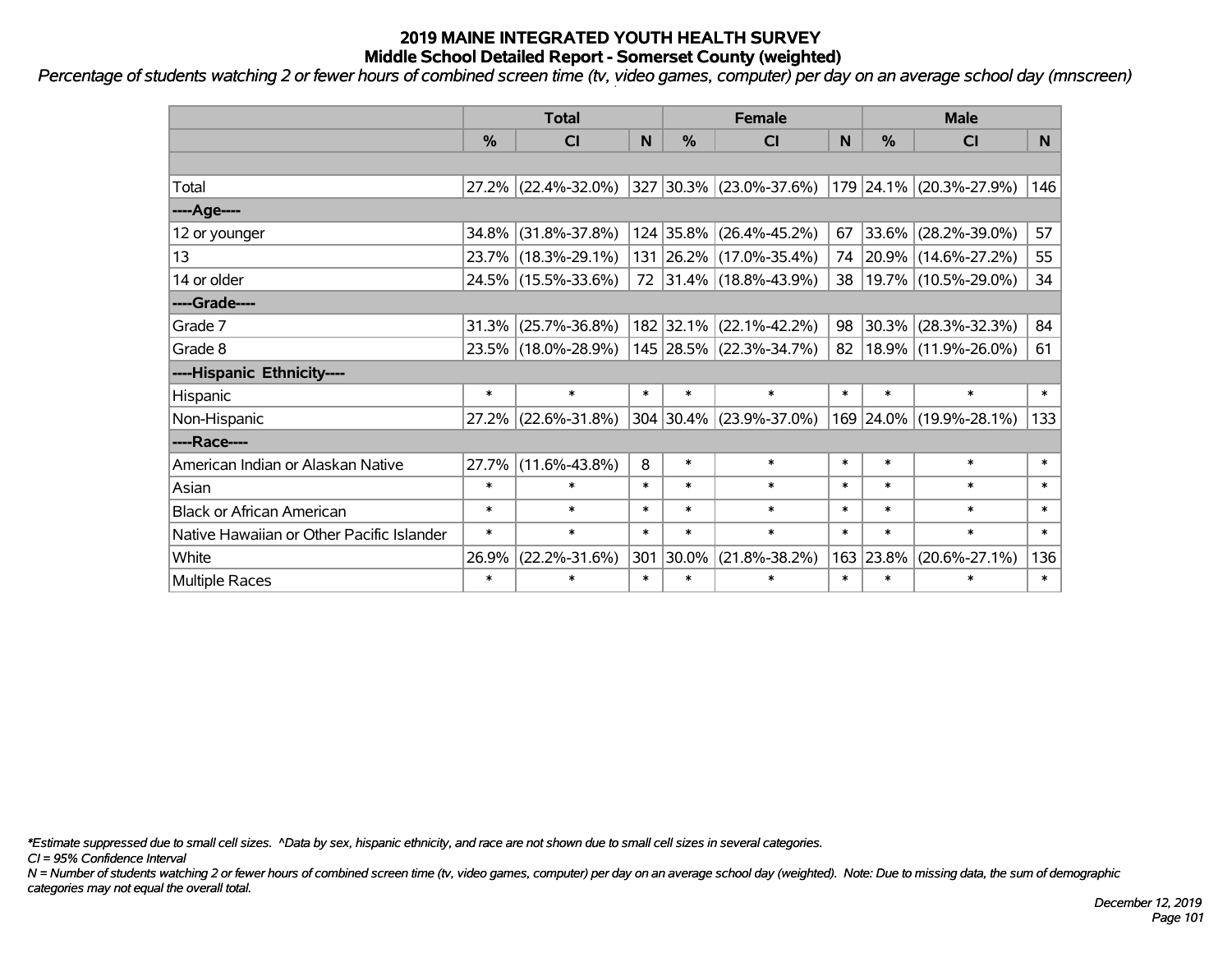*In an average week when you are in school, on how many days do you go to physical education (PE) classes? (mn127) Percentage of students who answered at least 1 day*

|                                           | <b>Total</b>  |                        |        | <b>Female</b> |                              | <b>Male</b> |               |                              |        |
|-------------------------------------------|---------------|------------------------|--------|---------------|------------------------------|-------------|---------------|------------------------------|--------|
|                                           | $\frac{0}{0}$ | CI                     | N      | $\%$          | <b>CI</b>                    | N           | $\frac{0}{0}$ | <b>CI</b>                    | N      |
|                                           |               |                        |        |               |                              |             |               |                              |        |
| Total                                     |               | 71.0% (53.3%-88.8%)    |        |               | $ 839 71.5\% $ (53.5%-89.4%) |             |               | $ 413 71.1\% $ (53.9%-88.4%) | 422    |
| ----Age----                               |               |                        |        |               |                              |             |               |                              |        |
| 12 or younger                             | 72.8%         | $(60.2\% - 85.3\%)$    |        |               | 239 73.2% (59.8%-86.6%)      | 126         | 72.3%         | $(59.8\% - 84.7\%)$          | 113    |
| 13                                        | 71.1%         | $(51.2\% - 90.9\%)$    |        |               | 394 72.3% (51.6%-93.1%)      |             |               | 198 70.8% (52.6%-89.0%)      | 192    |
| 14 or older                               |               | $69.1\%$ (45.7%-92.5%) |        |               | 206 67.3% (44.0%-90.6%)      |             |               | 88 70.5% (46.1%-95.0%)       | 117    |
| ----Grade----                             |               |                        |        |               |                              |             |               |                              |        |
| Grade 7                                   | 72.9%         | $(60.9\% - 84.8\%)$    |        |               | 415 73.5% (61.5%-85.6%)      |             | 214 72.1%     | $(59.5\% - 84.8\%)$          | 201    |
| Grade 8                                   |               | 69.4% (44.2%-94.7%)    |        |               | $ 419 69.3\% $ (41.5%-97.0%) |             |               | 197 70.5% (46.9%-94.1%)      | 218    |
| ----Hispanic Ethnicity----                |               |                        |        |               |                              |             |               |                              |        |
| Hispanic                                  | $\ast$        | $\ast$                 | $\ast$ | $\ast$        | $\ast$                       | $\ast$      | $\ast$        | $\ast$                       | $\ast$ |
| Non-Hispanic                              |               | 70.5% (51.7%-89.3%)    |        |               | 751 71.3% (52.4%-90.2%)      | 371         |               | 70.3% (51.8%-88.7%)          | 376    |
| ----Race----                              |               |                        |        |               |                              |             |               |                              |        |
| American Indian or Alaskan Native         | 77.8%         | $(63.3\% - 92.3\%)$    | 23     | $\ast$        | $\ast$                       | $\ast$      | $\ast$        | $\ast$                       | $\ast$ |
| Asian                                     | $\ast$        | $\ast$                 | $\ast$ | $\ast$        | $\ast$                       | $\ast$      | $\ast$        | $\ast$                       | $\ast$ |
| <b>Black or African American</b>          | $\ast$        | $\ast$                 | $\ast$ | $\ast$        | $\ast$                       | $\ast$      | $\ast$        | $\ast$                       | $\ast$ |
| Native Hawaiian or Other Pacific Islander | $\ast$        | $\ast$                 | $\ast$ | $\ast$        | $\ast$                       | $\ast$      | $\ast$        | $\ast$                       | $\ast$ |
| White                                     | 71.5%         | $(53.5\% - 89.5\%)$    | 782    | 72.6%         | $(55.0\% - 90.2\%)$          | 385         | 70.9%         | $(52.6\% - 89.1\%)$          | 393    |
| Multiple Races                            |               | 72.0% (52.7%-91.3%)    | 17     | $\ast$        | $\ast$                       | $\ast$      | $\ast$        | $\ast$                       | $\ast$ |

*\*Estimate suppressed due to small cell sizes. ^Data by sex, hispanic ethnicity, and race are not shown due to small cell sizes in several categories.*

*CI = 95% Confidence Interval*

*N = Number of students who answered at least 1 day (weighted). Note: Due to missing data, the sum of demographic categories may not equal the overall total.*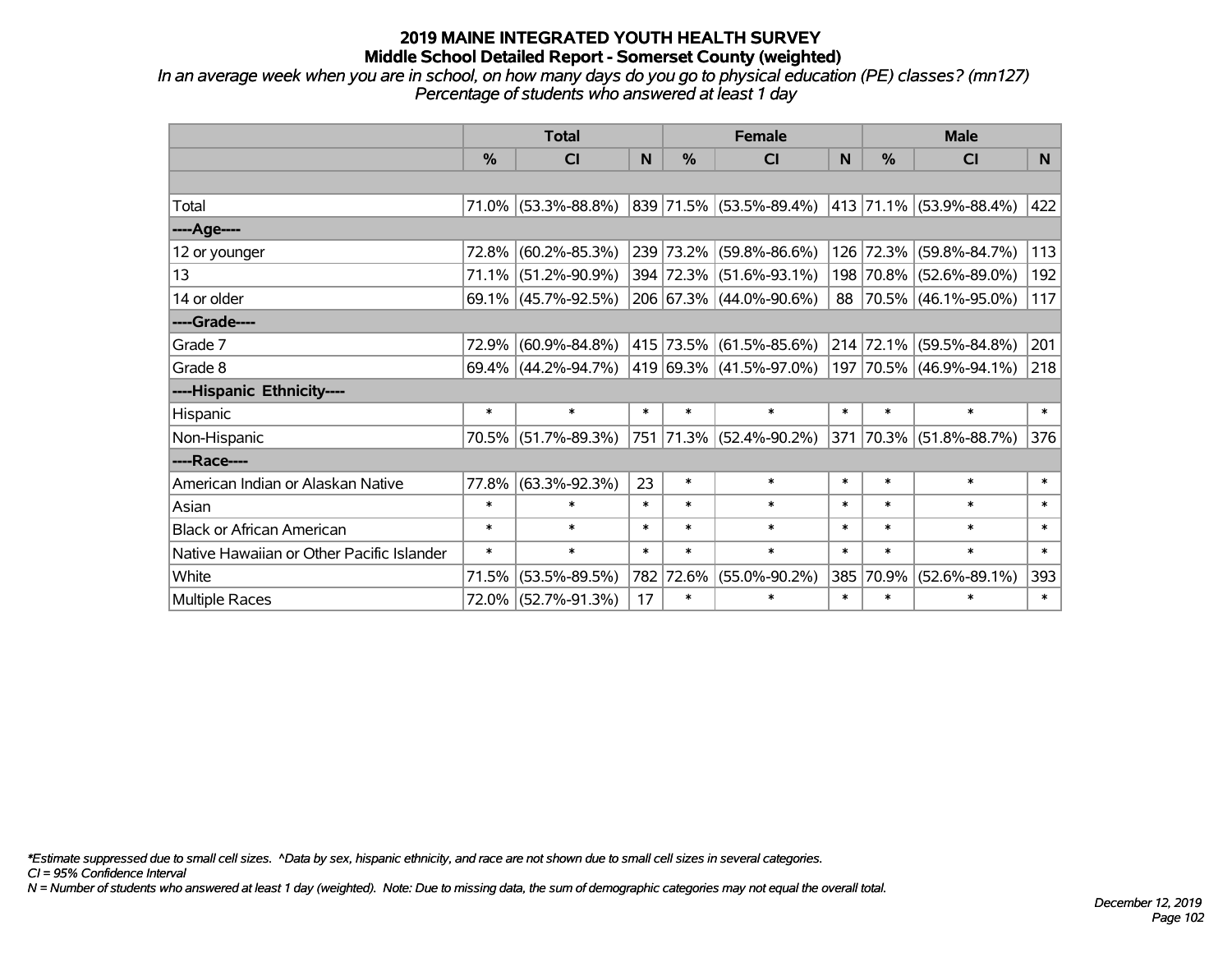*Percentage of students who attended physical education (PE) classes daily in an average week when they were in school (mndlype)*

|                                           | <b>Total</b> |                       |        | <b>Female</b> |                                                                                  |        | <b>Male</b>   |                           |        |
|-------------------------------------------|--------------|-----------------------|--------|---------------|----------------------------------------------------------------------------------|--------|---------------|---------------------------|--------|
|                                           | %            | <b>CI</b>             | N      | %             | <b>CI</b>                                                                        | N      | $\frac{0}{0}$ | <b>CI</b>                 | N      |
|                                           |              |                       |        |               |                                                                                  |        |               |                           |        |
| Total                                     |              | $13.4\%$ (1.7%-25.1%) |        |               | $ 158 11.8\% $ (1.6%-22.0%)                                                      |        |               | 68 15.1% (1.4%-28.9%)     | 90     |
| ----Age----                               |              |                       |        |               |                                                                                  |        |               |                           |        |
| 12 or younger                             | 15.1%        | $(3.0\% - 27.3\%)$    | 50     | 14.0%         | $(3.9\% - 24.1\%)$                                                               |        | 24 16.4%      | $(0.7\% - 32.1\%)$        | 26     |
| 13                                        |              | $13.1\%$ (2.1%-24.0%) | 73     | 9.9%          | $(0.0\% - 20.0\%)$                                                               |        | 27 16.7%      | $(3.8\% - 29.7\%)$        | 45     |
| 14 or older                               |              | $12.0\%$ (0.0%-25.7%) | 36     |               | $12.7\%$ (0.0%-27.0%)                                                            |        |               | $17 11.4\% $ (0.0%-25.3%) | 19     |
| ----Grade----                             |              |                       |        |               |                                                                                  |        |               |                           |        |
| Grade 7                                   | 15.4%        | $(3.6\% - 27.2\%)$    | 88     | 12.9%         | $(2.7\% - 23.0\%)$                                                               |        | 37 18.1%      | $(4.2\% - 31.9\%)$        | 50     |
| Grade 8                                   |              | $11.6\%$ (0.0%-24.1%) | 70     |               | $\vert$ 10.7% $\vert$ (0.0%-22.5%) $\vert$ 31 $\vert$ 12.8% $\vert$ (0.0%-26.9%) |        |               |                           | 40     |
| ----Hispanic Ethnicity----                |              |                       |        |               |                                                                                  |        |               |                           |        |
| Hispanic                                  | $\ast$       | $\ast$                | $\ast$ | $\ast$        | $\ast$                                                                           | $\ast$ | $\ast$        | $\ast$                    | $\ast$ |
| Non-Hispanic                              |              | $13.3\%$ (1.3%-25.2%) |        |               | 141   11.1%   (0.6%-21.7%)                                                       |        | 58 15.5%      | $(1.7\% - 29.3\%)$        | 83     |
| ----Race----                              |              |                       |        |               |                                                                                  |        |               |                           |        |
| American Indian or Alaskan Native         | $\ast$       | $\ast$                | $\ast$ | $\ast$        | $\ast$                                                                           | $\ast$ | $\ast$        | $\ast$                    | $\ast$ |
| Asian                                     | $\ast$       | $\ast$                | $\ast$ | $\ast$        | $\ast$                                                                           | $\ast$ | $\ast$        | $\ast$                    | $\ast$ |
| <b>Black or African American</b>          | $\ast$       | $\ast$                | $\ast$ | $\ast$        | $\ast$                                                                           | $\ast$ | $\ast$        | $\ast$                    | $\ast$ |
| Native Hawaiian or Other Pacific Islander | $\ast$       | $\ast$                | $\ast$ | $\ast$        | $\ast$                                                                           | $\ast$ | $\ast$        | $\ast$                    | $\ast$ |
| White                                     | 13.5%        | $(1.5\% - 25.4\%)$    | 147    | 11.7%         | $(0.8\% - 22.7\%)$                                                               | 62     | 15.4%         | $(1.9\% - 28.8\%)$        | 85     |
| Multiple Races                            | $\ast$       | $\ast$                | $\ast$ | $\ast$        | $\ast$                                                                           | $\ast$ | $\ast$        | $\ast$                    | $\ast$ |

*\*Estimate suppressed due to small cell sizes. ^Data by sex, hispanic ethnicity, and race are not shown due to small cell sizes in several categories.*

*CI = 95% Confidence Interval*

*N = Number of students who attended physical education (PE) classes daily in an average week when they were in school (weighted). Note: Due to missing data, the sum of demographic categories may not equal the overall total.*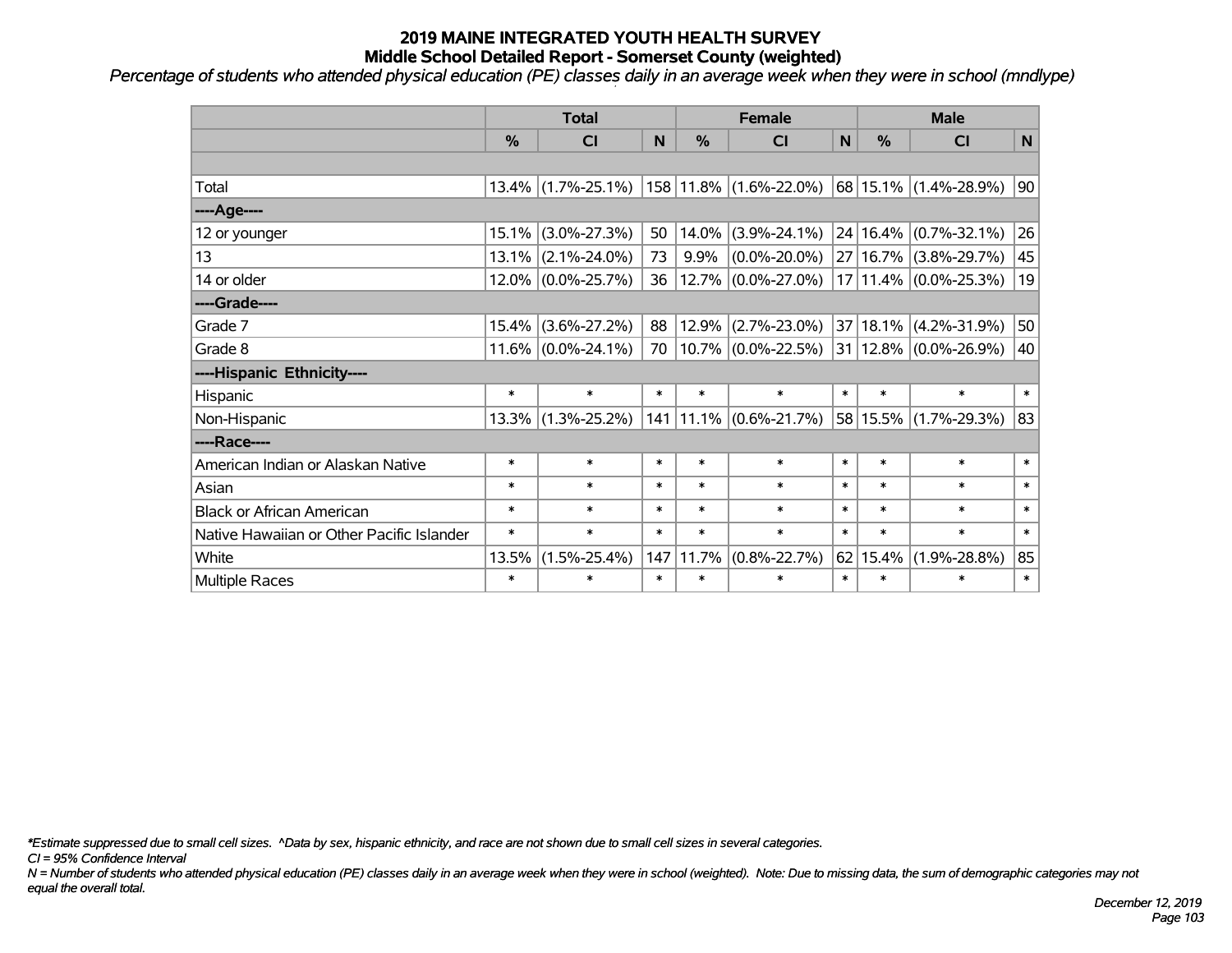*Do any of your classroom teachers provide short physical activity breaks during regular class time? (Do not count your physical education teacher.) (mn180)*

*Percentage of students who answered 'Yes'*

|                                           | <b>Total</b>  |                     | <b>Female</b> |           |                          | <b>Male</b> |        |                         |        |
|-------------------------------------------|---------------|---------------------|---------------|-----------|--------------------------|-------------|--------|-------------------------|--------|
|                                           | $\frac{0}{0}$ | <b>CI</b>           | N             | %         | <b>CI</b>                | N           | %      | <b>CI</b>               | N.     |
|                                           |               |                     |               |           |                          |             |        |                         |        |
| Total                                     |               | 29.5% (15.9%-43.1%) |               |           | 356 25.1% (11.6%-38.6%)  |             |        | 149 33.5% (19.5%-47.5%) | 203    |
| ----Age----                               |               |                     |               |           |                          |             |        |                         |        |
| 12 or younger                             | 27.5%         | $(7.3\% - 47.7\%)$  | 99            | 27.3%     | $(5.8\% - 48.8\%)$       | 52          | 27.7%  | $(7.2\% - 48.3\%)$      | 47     |
| 13                                        |               | 28.6% (15.9%-41.2%) |               |           | 159 21.9% (10.1%-33.7%)  | $62 \mid$   | 34.9%  | $(21.9\% - 47.9\%)$     | 93     |
| 14 or older                               |               | 33.8% (16.4%-51.3%) | 97            |           | $ 29.2\% $ (17.4%-41.0%) |             |        | 35 37.1% (10.8%-63.4%)  | 62     |
| ----Grade----                             |               |                     |               |           |                          |             |        |                         |        |
| Grade 7                                   | 30.9%         | $(17.5\% - 44.3\%)$ |               |           | 181 26.6% (10.0%-43.3%)  | 80          | 35.4%  | $(24.3\% - 46.6\%)$     | 101    |
| Grade 8                                   |               | 28.3% (12.4%-44.2%) |               |           | 175 23.6% (11.4%-35.7%)  |             |        | 68 32.0% (13.2%-50.9%)  | 102    |
| ----Hispanic Ethnicity----                |               |                     |               |           |                          |             |        |                         |        |
| Hispanic                                  | $\ast$        | $\ast$              | $\ast$        | $\ast$    | $\ast$                   | $\ast$      | $\ast$ | $\ast$                  | $\ast$ |
| Non-Hispanic                              | 29.4%         | $(14.8\% - 44.0\%)$ |               | 328 24.4% | $(9.7\% - 39.1\%)$       |             |        | 135 34.1% (19.4%-48.8%) | 188    |
| ----Race----                              |               |                     |               |           |                          |             |        |                         |        |
| American Indian or Alaskan Native         | 35.6%         | $(1.8\% - 69.5\%)$  | 11            | $\ast$    | $\ast$                   | $\ast$      | $\ast$ | $\ast$                  | $\ast$ |
| Asian                                     | $\ast$        | $\ast$              | $\ast$        | $\ast$    | $\ast$                   | $\ast$      | $\ast$ | $\ast$                  | $\ast$ |
| <b>Black or African American</b>          | $\ast$        | $\ast$              | $\ast$        | $\ast$    | $\ast$                   | $\ast$      | $\ast$ | $\ast$                  | $\ast$ |
| Native Hawaiian or Other Pacific Islander | $\ast$        | $\ast$              | $\ast$        | $\ast$    | $\ast$                   | $\ast$      | $\ast$ | $\ast$                  | $\ast$ |
| White                                     | 29.4%         | $(15.1\% - 43.6\%)$ | 329           | 25.1%     | $(10.8\% - 39.4\%)$      | 137         | 33.4%  | $(18.6\% - 48.1\%)$     | 190    |
| <b>Multiple Races</b>                     | $\ast$        | $\ast$              | $\ast$        | $\ast$    | $\ast$                   | $\ast$      | $\ast$ | $\ast$                  | $\ast$ |

*\*Estimate suppressed due to small cell sizes. ^Data by sex, hispanic ethnicity, and race are not shown due to small cell sizes in several categories.*

*CI = 95% Confidence Interval*

*N = Number of students who answered 'Yes' (weighted). Note: Due to missing data, the sum of demographic categories may not equal the overall total.*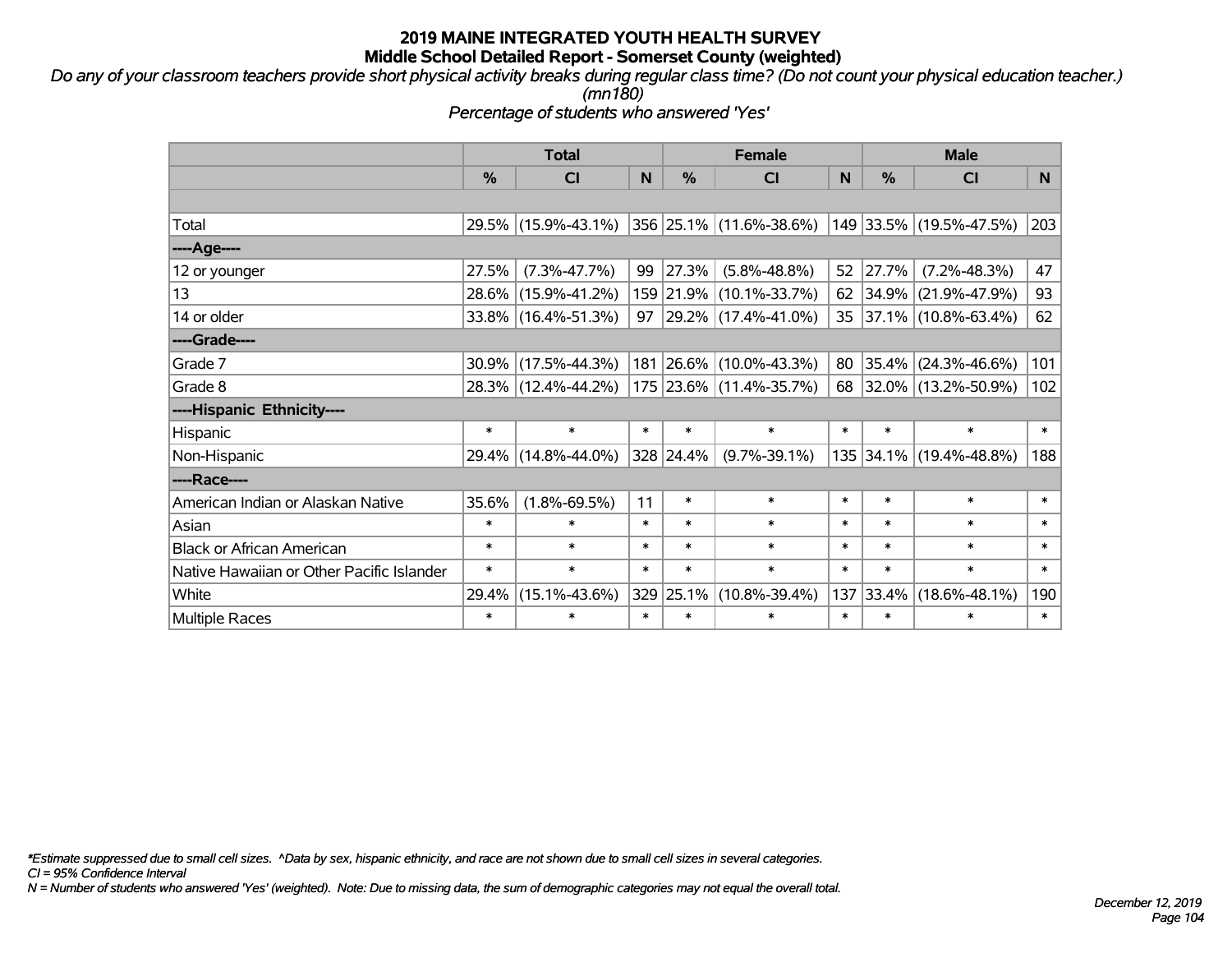*During the past 12 months, on how many sports teams did you play? (Count any teams run by your school or community groups.) (mn179) Percentage of students who answered at least one team*

|                                           | <b>Total</b>  |                        |                |        | <b>Female</b>           | <b>Male</b> |               |                          |        |
|-------------------------------------------|---------------|------------------------|----------------|--------|-------------------------|-------------|---------------|--------------------------|--------|
|                                           | $\frac{0}{0}$ | <b>CI</b>              | N              | %      | <b>CI</b>               | N           | $\frac{0}{0}$ | <b>CI</b>                | N.     |
|                                           |               |                        |                |        |                         |             |               |                          |        |
| Total                                     |               | $65.8\%$ (60.1%-71.6%) |                |        | 795 62.4% (52.5%-72.2%) |             |               | 368 69.0% (63.6%-74.5%)  | 420    |
| ----Age----                               |               |                        |                |        |                         |             |               |                          |        |
| 12 or younger                             | 65.4%         | $(53.0\% - 77.8\%)$    |                |        | 239 57.0% (42.6%-71.5%) |             | 109 74.6%     | $(59.8\% - 89.4\%)$      | 130    |
| 13                                        |               | 68.9% (62.2%-75.5%)    |                |        | 377 68.3% (59.0%-77.6%) |             |               | 188 69.2% (60.5%-77.9%)  | 182    |
| 14 or older                               |               | $60.7\%$ (51.8%-69.6%) |                |        | 179 57.3% (37.7%-77.0%) | 71          |               | $ 63.1\% $ (50.0%-76.2%) | 108    |
| ----Grade----                             |               |                        |                |        |                         |             |               |                          |        |
| Grade 7                                   | $67.8\%$      | $(59.4\% - 76.2\%)$    |                |        | 396 60.6% (49.3%-71.9%) |             | 182 75.6%     | $(67.2\% - 83.9\%)$      | 214    |
| Grade 8                                   |               | $64.2\%$ (60.1%-68.4%) |                |        | 399 64.2% (52.5%-76.0%) |             |               | 186 64.0% (57.6%-70.3%)  | 207    |
| ----Hispanic Ethnicity----                |               |                        |                |        |                         |             |               |                          |        |
| Hispanic                                  | 48.9%         | $(26.1\% - 71.8\%)$    | $\overline{7}$ | $\ast$ | $\ast$                  | $\ast$      | $\ast$        | $\ast$                   | $\ast$ |
| Non-Hispanic                              |               | 66.2% (59.8%-72.5%)    |                |        | 739 63.1% (53.0%-73.2%) |             |               | 348 69.0% (62.0%-76.0%)  | 384    |
| ----Race----                              |               |                        |                |        |                         |             |               |                          |        |
| American Indian or Alaskan Native         | 60.7%         | $(32.1\% - 89.4\%)$    | 18             | $\ast$ | $\ast$                  | $\ast$      | $\ast$        | $\ast$                   | $\ast$ |
| Asian                                     | $\ast$        | $\ast$                 | $\ast$         | $\ast$ | $\ast$                  | $\ast$      | $\ast$        | $\ast$                   | $\ast$ |
| <b>Black or African American</b>          | $\ast$        | $\ast$                 | $\ast$         | $\ast$ | $\ast$                  | $\ast$      | $\ast$        | $\ast$                   | $\ast$ |
| Native Hawaiian or Other Pacific Islander | $\ast$        | $\ast$                 | $\ast$         | $\ast$ | $\ast$                  | $\ast$      | $\ast$        | $\ast$                   | $\ast$ |
| White                                     | 66.4%         | $(60.5\% - 72.3\%)$    | 745            | 63.1%  | $(52.9\% - 73.4\%)$     | 343         | 69.5%         | $(63.8\% - 75.3\%)$      | 398    |
| Multiple Races                            |               | 45.8% (16.9%-74.8%)    | 9              | $\ast$ | $\ast$                  | $\ast$      | $\ast$        | $\ast$                   | $\ast$ |

*\*Estimate suppressed due to small cell sizes. ^Data by sex, hispanic ethnicity, and race are not shown due to small cell sizes in several categories.*

*CI = 95% Confidence Interval*

*N = Number of students who answered at least one team (weighted). Note: Due to missing data, the sum of demographic categories may not equal the overall total.*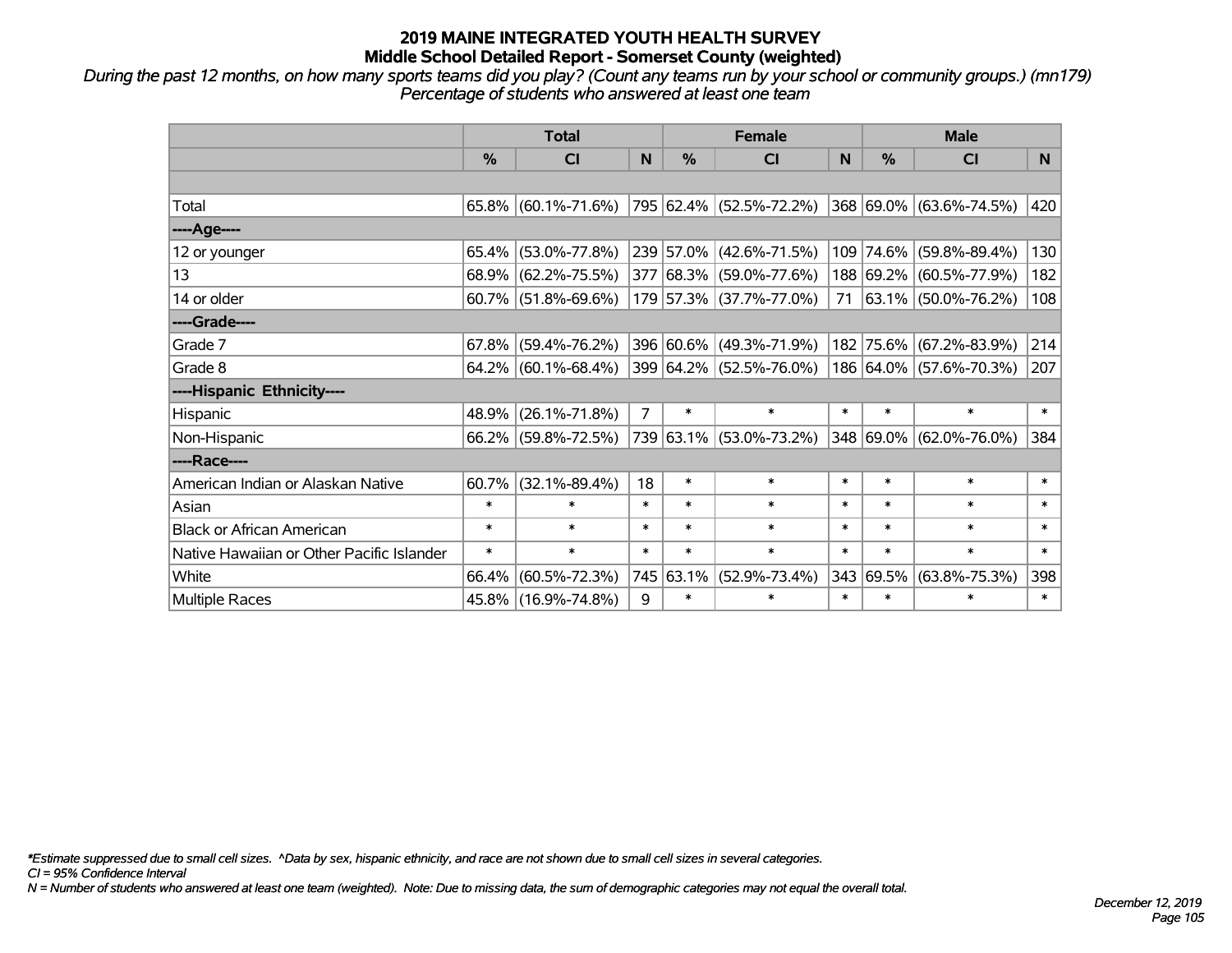### **2019 MAINE INTEGRATED YOUTH HEALTH SURVEY Middle School Detailed Report - Somerset County (weighted)** *On an average school night, how many hours of sleep do you get? (mn178) Percentage of students who answered at least 8 hours*

|                                           | <b>Total</b>  |                        |                | <b>Female</b> | <b>Male</b>                        |              |           |                         |                |
|-------------------------------------------|---------------|------------------------|----------------|---------------|------------------------------------|--------------|-----------|-------------------------|----------------|
|                                           | $\frac{0}{0}$ | <b>CI</b>              | N              | $\%$          | <b>CI</b>                          | <sub>N</sub> | $\%$      | <b>CI</b>               | N <sub>1</sub> |
|                                           |               |                        |                |               |                                    |              |           |                         |                |
| Total                                     |               | $51.7\%$ (47.1%-56.3%) |                |               | $ 624 46.0\%  (42.1\% - 49.9\%)$   |              |           | 270 57.4% (48.6%-66.3%) | 353            |
| ----Age----                               |               |                        |                |               |                                    |              |           |                         |                |
| 12 or younger                             | 58.0%         | $(47.8\% - 68.2\%)$    |                |               | 208 53.2% (42.8%-63.6%)            |              | 100 63.3% | $(48.5\% - 78.0\%)$     | 108            |
| 13                                        |               | 51.8% (47.4%-56.1%)    |                |               | 290 48.4% (41.0%-55.8%)            |              |           | 135 56.2% (46.7%-65.6%) | 153            |
| 14 or older                               |               | 43.6% (26.7%-60.6%)    |                |               | 127 29.1% (11.9%-46.4%)            |              |           | 35 53.7% (37.3%-70.1%)  | 92             |
| ----Grade----                             |               |                        |                |               |                                    |              |           |                         |                |
| Grade 7                                   |               | 52.6% (47.2%-58.0%)    |                |               | 309 48.2% (41.5%-54.8%)            |              | 144 57.2% | $(45.7\% - 68.7\%)$     | 165            |
| Grade 8                                   |               | 50.6% (44.0%-57.2%)    |                |               | $313   43.8\%   (38.8\% - 48.8\%)$ |              |           | 126 57.3% (46.9%-67.7%) | 185            |
| ----Hispanic Ethnicity----                |               |                        |                |               |                                    |              |           |                         |                |
| Hispanic                                  | 46.3%         | $(20.9\% - 71.7\%)$    | $\overline{7}$ | $\ast$        | $\ast$                             | $\ast$       | $\ast$    | $\ast$                  | $\ast$         |
| Non-Hispanic                              |               | 52.0% (48.0%-56.0%)    |                |               | 583 45.9% (40.7%-51.0%)            |              | 253 58.5% | $(51.0\% - 66.0\%)$     | 328            |
| ----Race----                              |               |                        |                |               |                                    |              |           |                         |                |
| American Indian or Alaskan Native         | $30.7\%$      | $(14.7\% - 46.7\%)$    | 9              | $\ast$        | $\ast$                             | $\ast$       | $\ast$    | $\ast$                  | $\ast$         |
| Asian                                     | $\ast$        | $\ast$                 | $\ast$         | $\ast$        | $\ast$                             | $\ast$       | $\ast$    | $\ast$                  | $\ast$         |
| <b>Black or African American</b>          | $\ast$        | $\ast$                 | $\ast$         | $\ast$        | $\ast$                             | $\ast$       | $\ast$    | $\ast$                  | $\ast$         |
| Native Hawaiian or Other Pacific Islander | $\ast$        | $\ast$                 | $\ast$         | $\ast$        | $\ast$                             | $\ast$       | $\ast$    | $\ast$                  | $\ast$         |
| White                                     | 52.7%         | $(47.3\% - 58.2\%)$    | 591            | 46.3%         | $(41.2\% - 51.3\%)$                |              | 249 59.4% | $(48.7\% - 70.2\%)$     | 342            |
| Multiple Races                            |               | 42.5% (26.8%-58.2%)    | 9              | $\ast$        | $\ast$                             | $\ast$       | $\ast$    | $\ast$                  | $\ast$         |

*\*Estimate suppressed due to small cell sizes. ^Data by sex, hispanic ethnicity, and race are not shown due to small cell sizes in several categories.*

*CI = 95% Confidence Interval*

*N = Number of students who answered at least 8 hours (weighted). Note: Due to missing data, the sum of demographic categories may not equal the overall total.*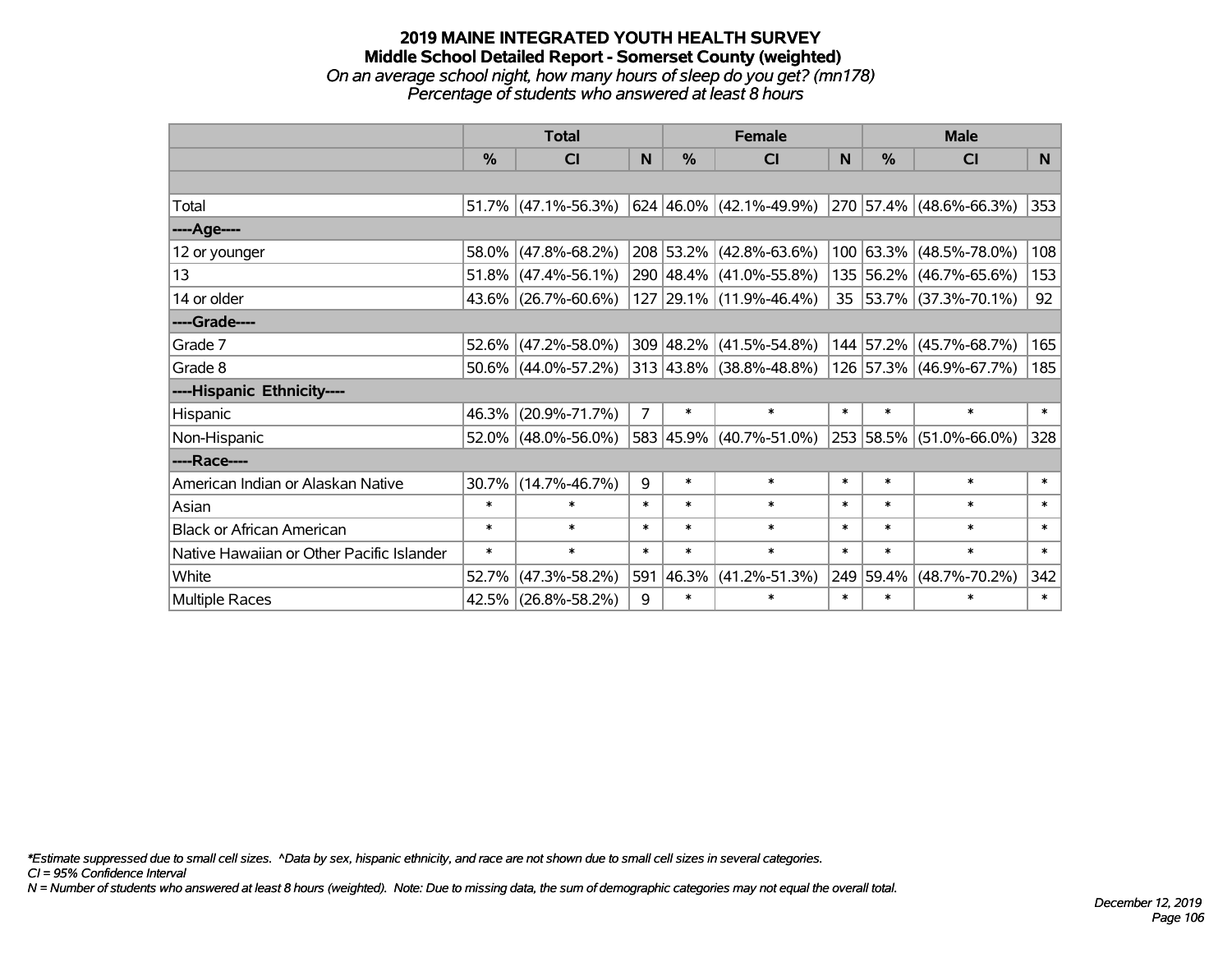### **2019 MAINE INTEGRATED YOUTH HEALTH SURVEY Middle School Detailed Report - Somerset County (weighted)** *During the past 12 months, how would you describe your grades in school? (mn171) Percentage of students who answered 'Mostly A's' or 'Mostly B's'*

|                                           | <b>Total</b>  |                        |                |               | <b>Female</b>            | <b>Male</b> |               |                         |        |
|-------------------------------------------|---------------|------------------------|----------------|---------------|--------------------------|-------------|---------------|-------------------------|--------|
|                                           | $\frac{0}{0}$ | C <sub>l</sub>         | N              | $\frac{0}{0}$ | <b>CI</b>                | N           | $\frac{0}{0}$ | <b>CI</b>               | N.     |
|                                           |               |                        |                |               |                          |             |               |                         |        |
| Total                                     |               | 77.2% (68.8%-85.6%)    |                | 903 81.5%     | $(71.1\% - 91.9\%)$      |             |               | 469 73.1% (64.7%-81.4%) | 428    |
| ----Age----                               |               |                        |                |               |                          |             |               |                         |        |
| 12 or younger                             |               | 73.0% (59.7%-86.3%)    |                | 252 79.0%     | $(66.4\% - 91.5\%)$      |             |               | 143 66.4% (43.9%-89.0%) | 109    |
| 13                                        |               | 77.9% (67.0%-88.8%)    |                | 423 79.9%     | $(67.8\% - 92.1\%)$      |             |               | 222 75.9% (64.3%-87.4%) | 195    |
| 14 or older                               |               | $81.0\%$ (74.6%-87.4%) |                |               | 228 89.1% (75.4%-100.0%) |             |               | 104 75.3% (64.5%-86.0%) | 124    |
| ----Grade----                             |               |                        |                |               |                          |             |               |                         |        |
| Grade 7                                   |               | 75.1% (62.1%-88.2%)    |                | 427 78.2%     | $(62.6\% - 93.7\%)$      |             |               | 229 71.9% (55.8%-88.0%) | 198    |
| Grade 8                                   |               | 79.1% (71.2%-87.0%)    |                | 474 85.0%     | $(75.0\% - 95.0\%)$      |             |               | 240 73.9% (65.3%-82.5%) | 227    |
| ----Hispanic Ethnicity----                |               |                        |                |               |                          |             |               |                         |        |
| Hispanic                                  |               | 46.4% (24.4%-68.4%)    | $\overline{7}$ | $\ast$        | $\ast$                   | $\ast$      | $\ast$        | $\ast$                  | $\ast$ |
| Non-Hispanic                              |               | 78.1% (69.8%-86.3%)    |                | 847 82.7%     | $(71.6\% - 93.7\%)$      |             |               | 449 73.4% (65.3%-81.6%) | 391    |
| ----Race----                              |               |                        |                |               |                          |             |               |                         |        |
| American Indian or Alaskan Native         |               | 66.5% (44.3%-88.8%)    | 18             | $\ast$        | $\ast$                   | $\ast$      | $\ast$        | $\ast$                  | $\ast$ |
| Asian                                     | $\ast$        | $\ast$                 | $\ast$         | $\ast$        | $\ast$                   | $\ast$      | $\ast$        | $\ast$                  | $\ast$ |
| <b>Black or African American</b>          | $\ast$        | $\ast$                 | $\ast$         | $\ast$        | $\ast$                   | $\ast$      | $\ast$        | $\ast$                  | $\ast$ |
| Native Hawaiian or Other Pacific Islander | $\ast$        | $\ast$                 | $\ast$         | $\ast$        | $\ast$                   | $\ast$      | $\ast$        | $\ast$                  | $\ast$ |
| White                                     | 77.7%         | $(69.3\% - 86.2\%)$    |                | 846 82.5%     | $(72.1\% - 93.0\%)$      | 437         | 73.3%         | $(64.5\% - 82.0\%)$     | 404    |
| Multiple Races                            |               | $67.7\%$ (55.4%-80.0%) | 13             | $\ast$        | $\ast$                   | $\ast$      | $\ast$        | $\ast$                  | $\ast$ |

*\*Estimate suppressed due to small cell sizes. ^Data by sex, hispanic ethnicity, and race are not shown due to small cell sizes in several categories.*

*CI = 95% Confidence Interval*

*N = Number of students who answered 'Mostly A's' or 'Mostly B's' (weighted). Note: Due to missing data, the sum of demographic categories may not equal the overall total.*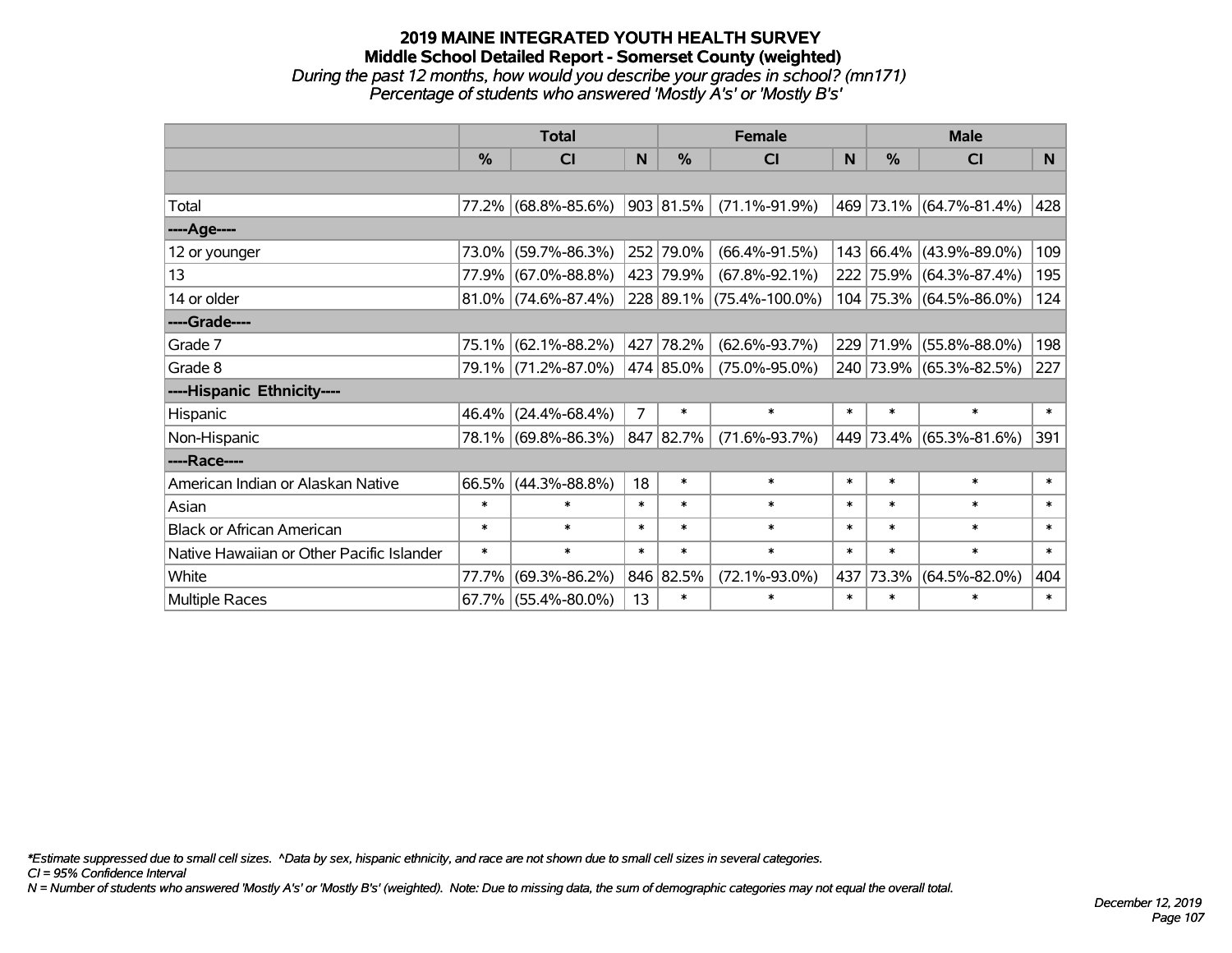*During an average week, how many hours do you spend in clubs or organizations (other than sports) outside of regular school hours? (mn146) Percentage of students who answered at least 1 hour*

|                                           | <b>Total</b>  |                        |        |               | <b>Female</b>             | <b>Male</b> |               |                         |        |
|-------------------------------------------|---------------|------------------------|--------|---------------|---------------------------|-------------|---------------|-------------------------|--------|
|                                           | $\frac{0}{0}$ | <b>CI</b>              | N      | $\frac{0}{0}$ | <b>CI</b>                 | N           | $\frac{0}{0}$ | <b>CI</b>               | N.     |
|                                           |               |                        |        |               |                           |             |               |                         |        |
| Total                                     |               | $31.6\%$ (26.0%-37.2%) |        |               | 380 35.8% (30.9%-40.6%)   |             |               | 207 27.4% (20.6%-34.2%) | 168    |
| ----Age----                               |               |                        |        |               |                           |             |               |                         |        |
| 12 or younger                             | 28.6%         | $(22.5\% - 34.8\%)$    |        | 100 32.5%     | $(29.3\% - 35.8\%)$       | 59          | 24.4%         | $(13.7\% - 35.1\%)$     | 41     |
| 13                                        | $32.2\%$      | $(24.1\% - 40.3\%)$    |        |               | 180 33.7% (25.5%-41.8%)   | $93 \mid$   |               | $30.1\%$ (20.2%-39.9%)  | 82     |
| 14 or older                               |               | 34.1% (25.1%-43.0%)    |        |               | 100 45.2% (32.1%-58.2%)   |             |               | 55 26.2% (18.1%-34.3%)  | 45     |
| ----Grade----                             |               |                        |        |               |                           |             |               |                         |        |
| Grade 7                                   | 31.6%         | $(28.7\% - 34.4\%)$    |        | 182 37.3%     | $(34.0\% - 40.6\%)$       | 108         | 25.7%         | $(18.5\% - 32.9\%)$     | 74     |
| Grade 8                                   |               | $31.8\%$ (22.5%-41.2%) |        |               | $198$ 34.2% (24.1%-44.2%) |             |               | 99 29.2% (20.2%-38.1%)  | 94     |
| ----Hispanic Ethnicity----                |               |                        |        |               |                           |             |               |                         |        |
| Hispanic                                  | $\ast$        | $\ast$                 | $\ast$ | $\ast$        | $\ast$                    | $\ast$      | $\ast$        | $\ast$                  | $\ast$ |
| Non-Hispanic                              | 31.9%         | $(25.8\% - 37.9\%)$    |        |               | 357 34.9% (29.4%-40.4%)   |             | 191 28.6%     | $(21.6\% - 35.6\%)$     | 161    |
| ----Race----                              |               |                        |        |               |                           |             |               |                         |        |
| American Indian or Alaskan Native         | 36.7%         | $(11.6\% - 61.8\%)$    | 11     | $\ast$        | $\ast$                    | $\ast$      | $\ast$        | $\ast$                  | $\ast$ |
| Asian                                     | $\ast$        | $\ast$                 | $\ast$ | $\ast$        | $\ast$                    | $\ast$      | $\ast$        | $\ast$                  | $\ast$ |
| <b>Black or African American</b>          | $\ast$        | $\ast$                 | $\ast$ | $\ast$        | $\ast$                    | $\ast$      | $\ast$        | $\ast$                  | $\ast$ |
| Native Hawaiian or Other Pacific Islander | $\ast$        | $\ast$                 | $\ast$ | $\ast$        | $\ast$                    | $\ast$      | $\ast$        | $\ast$                  | $\ast$ |
| White                                     | 30.9%         | $(25.2\% - 36.5\%)$    |        | 343 35.0%     | $(29.1\% - 40.8\%)$       | 186         | 26.6%         | $(20.8\% - 32.5\%)$     | 152    |
| <b>Multiple Races</b>                     |               | 46.2% (26.0%-66.4%)    | 9      | $\ast$        | $\ast$                    | $\ast$      | $\ast$        | $\ast$                  | $\ast$ |

*\*Estimate suppressed due to small cell sizes. ^Data by sex, hispanic ethnicity, and race are not shown due to small cell sizes in several categories.*

*CI = 95% Confidence Interval*

*N = Number of students who answered at least 1 hour (weighted). Note: Due to missing data, the sum of demographic categories may not equal the overall total.*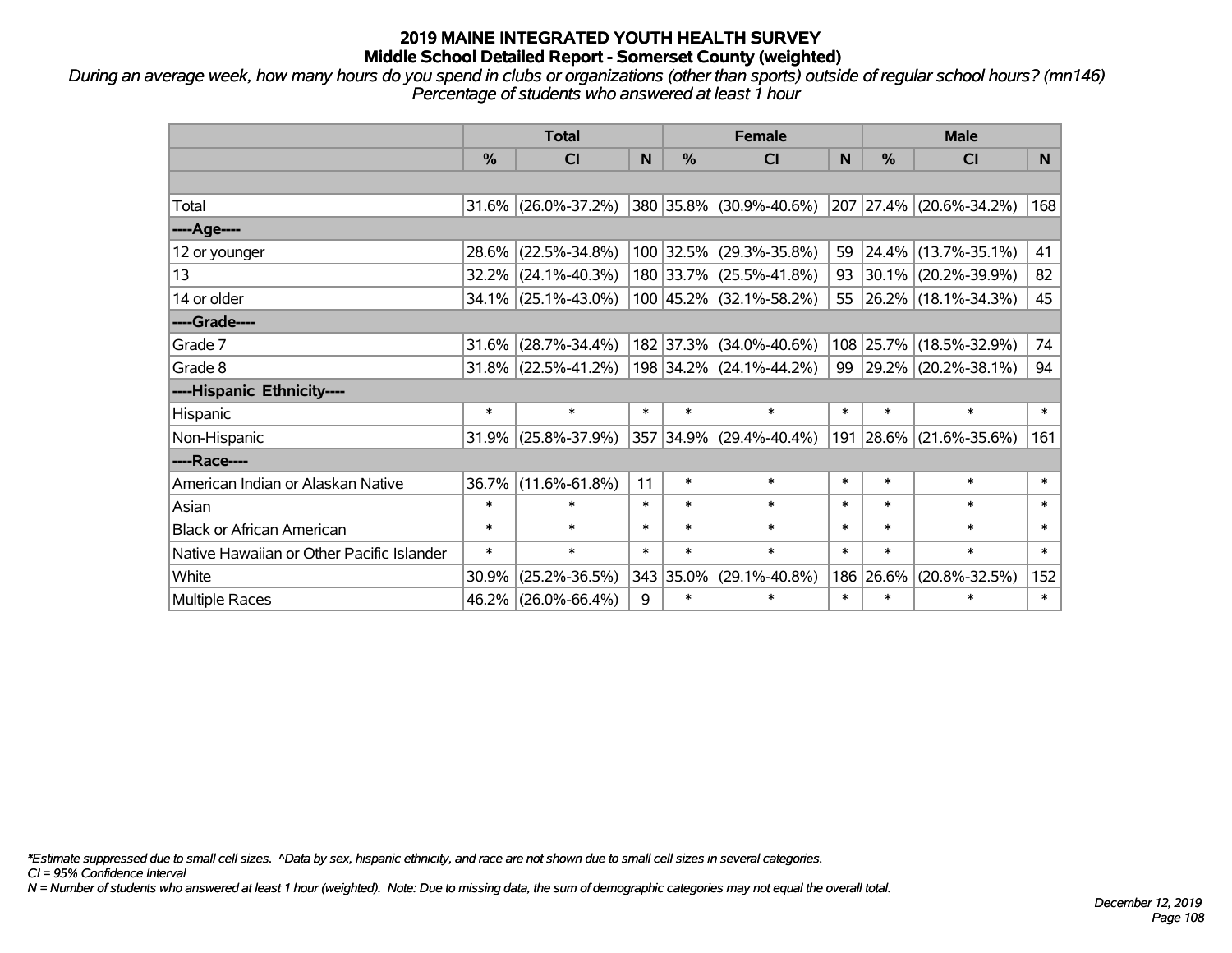# **2019 MAINE INTEGRATED YOUTH HEALTH SURVEY Middle School Detailed Report - Somerset County (weighted)**

*Do you agree or disagree that at least one of your teachers really cares and gives you help and support when you need it? (mn143) Percentage of students who answered 'Strongly agree' or 'Agree'*

|                                           | <b>Total</b>  |                     |        | <b>Female</b> |                             |        | <b>Male</b> |                         |        |
|-------------------------------------------|---------------|---------------------|--------|---------------|-----------------------------|--------|-------------|-------------------------|--------|
|                                           | $\frac{0}{0}$ | CI                  | N      | $\frac{9}{6}$ | <b>CI</b>                   | N      | %           | <b>CI</b>               | N.     |
|                                           |               |                     |        |               |                             |        |             |                         |        |
| Total                                     |               | 77.4% (73.6%-81.2%) |        |               | 923 76.7% (74.4%-79.1%)     |        |             | 450 78.6% (71.6%-85.7%) | 470    |
| ----Age----                               |               |                     |        |               |                             |        |             |                         |        |
| 12 or younger                             | 77.3%         | $(73.7\% - 80.9\%)$ |        |               | 254 75.1% (69.4%-80.7%)     | 131    | 79.8%       | $(76.0\% - 83.6\%)$     | 123    |
| 13                                        | 77.2%         | $(70.9\% - 83.6\%)$ |        |               | 437 78.1% (74.0%-82.1%)     |        |             | 217 77.8% (67.9%-87.8%) | 217    |
| 14 or older                               |               | 77.6% (70.5%-84.7%) |        |               | 233 76.2% (69.2%-83.1%)     |        |             | 103 78.8% (67.9%-89.8%) | 130    |
| ----Grade----                             |               |                     |        |               |                             |        |             |                         |        |
| Grade 7                                   | 75.7%         | $(71.3\% - 80.1\%)$ |        |               | 436   74.0%   (70.2%-77.9%) | 217    | 77.5%       | $(70.0\% - 84.9\%)$     | 218    |
| Grade 8                                   |               | 78.6% (73.8%-83.4%) |        |               | 480 79.3% (75.9%-82.7%)     |        |             | 231 79.3% (70.5%-88.0%) | 245    |
| ----Hispanic Ethnicity----                |               |                     |        |               |                             |        |             |                         |        |
| Hispanic                                  | $\ast$        | $\ast$              | $\ast$ | $\ast$        | $\ast$                      | $\ast$ | $\ast$      | $\ast$                  | $\ast$ |
| Non-Hispanic                              |               | 76.8% (72.3%-81.4%) |        |               | 827 75.9% (73.1%-78.6%)     |        | 402 78.5%   | $(70.8\% - 86.2\%)$     | 421    |
| ----Race----                              |               |                     |        |               |                             |        |             |                         |        |
| American Indian or Alaskan Native         | 79.4%         | $(59.2\% - 99.5\%)$ | 24     | $\ast$        | $\ast$                      | $\ast$ | $\ast$      | $\ast$                  | $\ast$ |
| Asian                                     | $\ast$        | $\ast$              | $\ast$ | $\ast$        | $\ast$                      | $\ast$ | $\ast$      | $\ast$                  | $\ast$ |
| <b>Black or African American</b>          | $\ast$        | $\ast$              | $\ast$ | $\ast$        | $\ast$                      | $\ast$ | $\ast$      | $\ast$                  | $\ast$ |
| Native Hawaiian or Other Pacific Islander | $\ast$        | $\ast$              | $\ast$ | $\ast$        | $\ast$                      | $\ast$ | $\ast$      | $\ast$                  | $\ast$ |
| White                                     | 77.5%         | $(73.2\% - 81.8\%)$ | 853    |               | 76.6% (73.6%-79.5%)         | 413    | 78.9%       | $(71.4\% - 86.5\%)$     | 438    |
| Multiple Races                            | $\ast$        | $\ast$              | $\ast$ | $\ast$        | $\ast$                      | $\ast$ | $\ast$      | *                       | $\ast$ |

*\*Estimate suppressed due to small cell sizes. ^Data by sex, hispanic ethnicity, and race are not shown due to small cell sizes in several categories.*

*CI = 95% Confidence Interval*

*N = Number of students who answered 'Strongly agree' or 'Agree' (weighted). Note: Due to missing data, the sum of demographic categories may not equal the overall total.*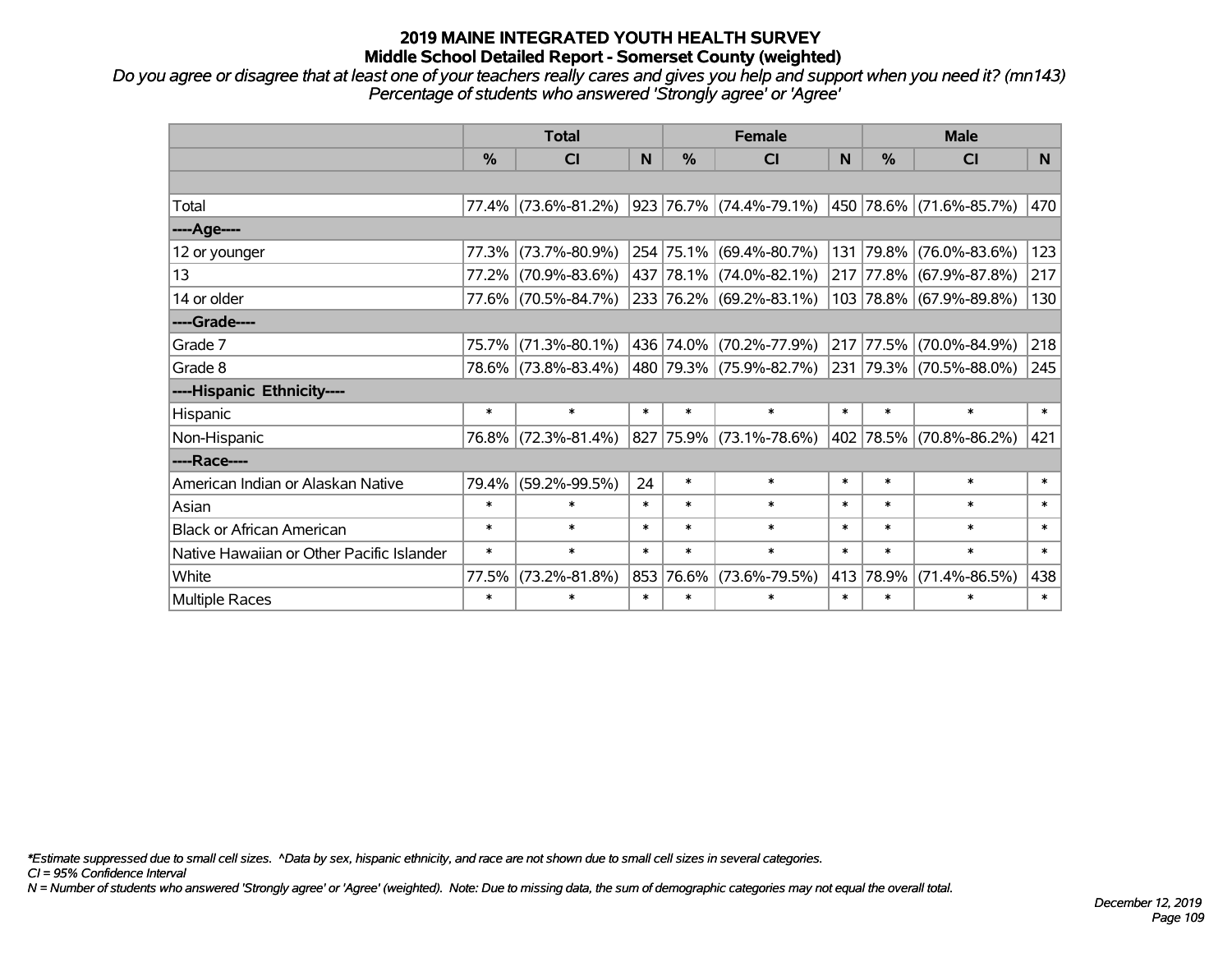# **2019 MAINE INTEGRATED YOUTH HEALTH SURVEY Middle School Detailed Report - Somerset County (weighted)**

### *How often does one of your parents talk with you about what you are doing in school? (mn144) Percentage of students who answered 'About every day' or 'About once or twice a week'*

|                                           | <b>Total</b> |                        |        | <b>Female</b> |                             |        | <b>Male</b>   |                         |                |
|-------------------------------------------|--------------|------------------------|--------|---------------|-----------------------------|--------|---------------|-------------------------|----------------|
|                                           | %            | <b>CI</b>              | N      | %             | CI                          | N      | $\frac{0}{0}$ | <b>CI</b>               | N <sub>1</sub> |
|                                           |              |                        |        |               |                             |        |               |                         |                |
| Total                                     |              | $83.6\%$ (80.5%-86.7%) |        |               | $1,003$ 84.8% (81.4%-88.2%) |        |               | 498 82.8% (78.9%-86.6%) | 499            |
| ----Age----                               |              |                        |        |               |                             |        |               |                         |                |
| 12 or younger                             | 86.4%        | $(81.8\% - 90.9\%)$    | 285    | 86.8%         | $(81.6\% - 91.9\%)$         |        |               | 153 85.9% (80.7%-91.2%) | 132            |
| 13                                        |              | 83.8% (81.2%-86.3%)    | 472    | 86.5%         | $(84.1\% - 89.0\%)$         |        |               | 240 81.7% (77.6%-85.8%) | 226            |
| 14 or older                               |              | $80.3\%$ (74.9%-85.8%) | 246    |               | 78.6% (70.0%-87.3%)         |        |               | 105 81.6% (74.4%-88.8%) | 141            |
| ----Grade----                             |              |                        |        |               |                             |        |               |                         |                |
| Grade 7                                   | 82.9%        | $(79.7\% - 86.2\%)$    | 475    | 83.3%         | $(78.9\% - 87.8\%)$         |        | 246 82.5%     | $(78.1\% - 86.8\%)$     | 229            |
| Grade 8                                   |              | 84.0% (79.8%-88.3%)    | 520    |               | 86.2% (79.5%-92.9%)         |        |               | 251 82.7% (78.2%-87.1%) | 264            |
| ----Hispanic Ethnicity----                |              |                        |        |               |                             |        |               |                         |                |
| Hispanic                                  | $\ast$       | $\ast$                 | $\ast$ | $\ast$        | $\ast$                      | $\ast$ | $\ast$        | $\ast$                  | $\ast$         |
| Non-Hispanic                              |              | 84.3% (80.5%-88.0%)    | 913    | 85.8%         | $(81.6\% - 89.9\%)$         |        |               | 455 83.2% (78.5%-87.8%) | 453            |
| ----Race----                              |              |                        |        |               |                             |        |               |                         |                |
| American Indian or Alaskan Native         | 78.1%        | $(66.7\% - 89.5\%)$    | 22     | $\ast$        | $\ast$                      | $\ast$ | $\ast$        | $\ast$                  | $\ast$         |
| Asian                                     | $\ast$       | $\ast$                 | $\ast$ | $\ast$        | $\ast$                      | $\ast$ | $\ast$        | $\ast$                  | $\ast$         |
| <b>Black or African American</b>          | $\ast$       | $\ast$                 | $\ast$ | $\ast$        | $\ast$                      | $\ast$ | $\ast$        | $\ast$                  | $\ast$         |
| Native Hawaiian or Other Pacific Islander | $\ast$       | $\ast$                 | $\ast$ | $\ast$        | $\ast$                      | $\ast$ | $\ast$        | $\ast$                  | $\ast$         |
| White                                     | 84.1%        | $(81.1\% - 87.1\%)$    | 933    | 85.2%         | $(81.9\% - 88.6\%)$         |        | 460 83.5%     | $(79.5\% - 87.5\%)$     | 469            |
| Multiple Races                            | $\ast$       | $\ast$                 | $\ast$ | $\ast$        | $\ast$                      | $\ast$ | $\ast$        | $\ast$                  | $\ast$         |

*\*Estimate suppressed due to small cell sizes. ^Data by sex, hispanic ethnicity, and race are not shown due to small cell sizes in several categories.*

*CI = 95% Confidence Interval*

*N = Number of students who answered 'About every day' or 'About once or twice a week' (weighted). Note: Due to missing data, the sum of demographic categories may not equal the overall total.*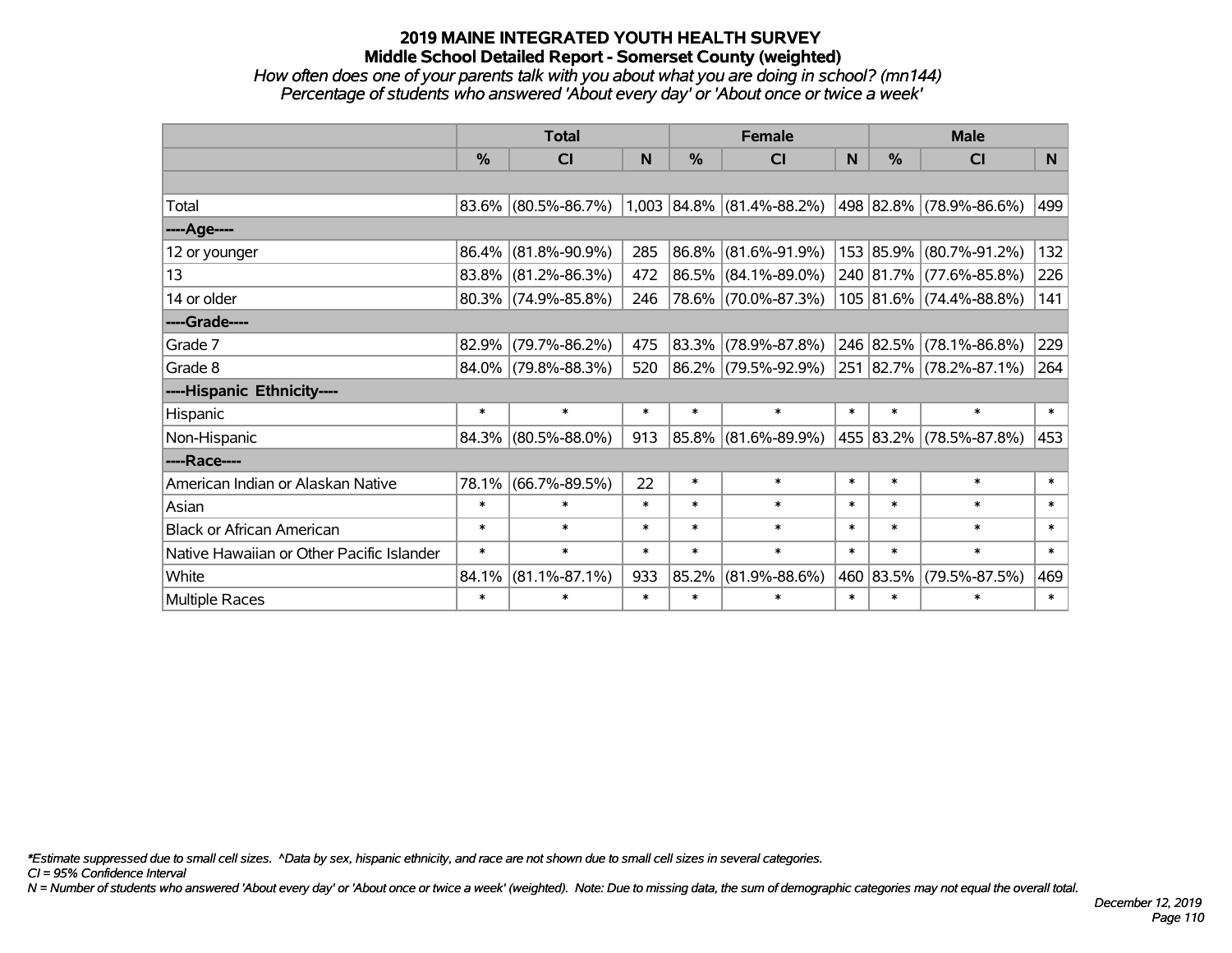#### **2019 MAINE INTEGRATED YOUTH HEALTH SURVEY Middle School Detailed Report - Somerset County (weighted)** *How often does your family give you love and support? (mn188) Percentage of students who answered 'Most of the time' or 'Always'*

|                                           | <b>Total</b>  |                        |        | <b>Female</b> |                             |          | <b>Male</b> |                             |          |
|-------------------------------------------|---------------|------------------------|--------|---------------|-----------------------------|----------|-------------|-----------------------------|----------|
|                                           | $\frac{0}{0}$ | CI                     | N      | $\frac{0}{0}$ | CI                          | <b>N</b> | %           | <b>CI</b>                   | <b>N</b> |
|                                           |               |                        |        |               |                             |          |             |                             |          |
| Total                                     |               | $81.4\%$ (76.9%-86.0%) |        |               | 980 82.7% (80.2%-85.2%)     |          |             | 484   80.5%   (73.3%-87.8%) | 490      |
| ----Age----                               |               |                        |        |               |                             |          |             |                             |          |
| 12 or younger                             |               | 84.5% (78.3%-90.7%)    |        |               | 278 82.8% (78.3%-87.3%)     |          |             | 143 86.4% (76.2%-96.6%)     | 135      |
| 13                                        |               | $81.5\%$ (77.8%-85.3%) |        |               | 463 84.6% (81.4%-87.7%)     |          |             | 235 79.2% (71.7%-86.7%)     | 223      |
| 14 or older                               |               | 78.0% (70.5%-85.5%)    |        |               | 239 78.8% (69.7%-87.8%)     |          |             | 106 77.4% (70.5%-84.3%)     | 133      |
| ----Grade----                             |               |                        |        |               |                             |          |             |                             |          |
| Grade 7                                   | 81.5%         | $(75.4\% - 87.6\%)$    |        |               | 469   81.9%   (78.0%-85.7%) |          |             | 239 81.1% (70.2%-92.1%)     | 230      |
| Grade 8                                   |               | $81.3\%$ (77.6%-85.1%) |        |               | 504   83.4%   (79.4%-87.4%) |          |             | 243 80.0% (75.6%-84.5%)     | 256      |
| ----Hispanic Ethnicity----                |               |                        |        |               |                             |          |             |                             |          |
| Hispanic                                  | $\ast$        | $\ast$                 | $\ast$ | $\ast$        | $\ast$                      | $\ast$   | $\ast$      | $\ast$                      | $\ast$   |
| Non-Hispanic                              |               | $82.1\%$ (77.6%-86.6%) |        |               | 890 83.0% (80.3%-85.7%)     |          |             | 439 81.6% (74.5%-88.8%)     | 447      |
| ----Race----                              |               |                        |        |               |                             |          |             |                             |          |
| American Indian or Alaskan Native         | 66.5%         | $(51.7\% - 81.2\%)$    | 20     | $\ast$        | $\ast$                      | $\ast$   | $\ast$      | $\ast$                      | $\ast$   |
| Asian                                     | $\ast$        | $\ast$                 | $\ast$ | $\ast$        | $\ast$                      | $\ast$   | $\ast$      | $\ast$                      | $\ast$   |
| <b>Black or African American</b>          | $\ast$        | $\ast$                 | $\ast$ | $\ast$        | $\ast$                      | $\ast$   | $\ast$      | $\ast$                      | $\ast$   |
| Native Hawaiian or Other Pacific Islander | $\ast$        | $\ast$                 | $\ast$ | $\ast$        | $\ast$                      | $\ast$   | $\ast$      | $\ast$                      | $\ast$   |
| White                                     | 81.8%         | $(77.8\% - 85.8\%)$    |        | 910 83.0%     | $(80.8\% - 85.2\%)$         |          | 446 81.1%   | $(74.4\% - 87.7\%)$         | 460      |
| Multiple Races                            | $\ast$        | $\ast$                 | $\ast$ | $\ast$        | $\ast$                      | $\ast$   | $\ast$      | $\ast$                      | $\ast$   |

*\*Estimate suppressed due to small cell sizes. ^Data by sex, hispanic ethnicity, and race are not shown due to small cell sizes in several categories.*

*CI = 95% Confidence Interval*

*N = Number of students who answered 'Most of the time' or 'Always' (weighted). Note: Due to missing data, the sum of demographic categories may not equal the overall total.*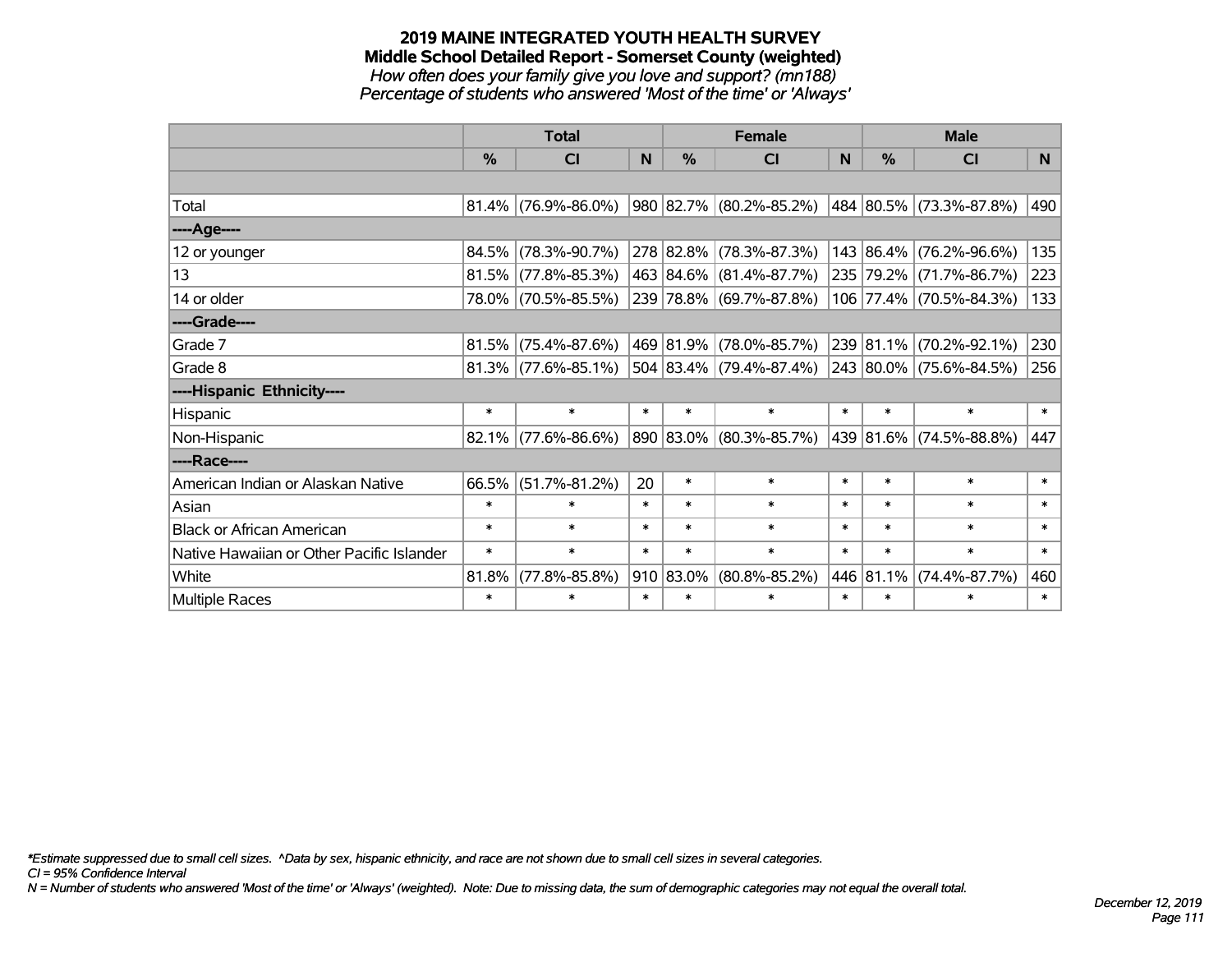#### **2019 MAINE INTEGRATED YOUTH HEALTH SURVEY Middle School Detailed Report - Somerset County (weighted)** *Do you agree or disagree that in your community you feel like you matter to people? (mn148) Percentage of students who answered 'Strongly agree' or 'Agree'*

|                                           | <b>Total</b>  |                                                |                 | <b>Female</b> |                                 |        | <b>Male</b> |                         |        |
|-------------------------------------------|---------------|------------------------------------------------|-----------------|---------------|---------------------------------|--------|-------------|-------------------------|--------|
|                                           | $\frac{0}{0}$ | <b>CI</b>                                      | N               | %             | <b>CI</b>                       | N      | %           | <b>CI</b>               | N.     |
|                                           |               |                                                |                 |               |                                 |        |             |                         |        |
| Total                                     |               | 58.0% (52.1%-63.9%)                            |                 |               | 694 54.9% (49.1%-60.7%)         |        |             | 320 61.7% (54.5%-68.9%) | 373    |
| ----Age----                               |               |                                                |                 |               |                                 |        |             |                         |        |
| 12 or younger                             | 61.4%         | $(53.9\% - 69.0\%)$                            |                 |               | $203 60.3\%  (52.3\% - 68.3\%)$ |        | 105 62.7%   | $(54.4\% - 70.9\%)$     | 98     |
| 13                                        |               | 56.6% (50.9%-62.2%)                            |                 |               | 318 51.5% (47.3%-55.7%)         |        |             | 142 63.0% (54.0%-72.0%) | 174    |
| 14 or older                               |               | 57.0% (46.4%-67.6%)                            |                 |               | 173 54.9% (41.0%-68.9%)         |        |             | 73 58.5% (48.7%-68.4%)  | 100    |
| ----Grade----                             |               |                                                |                 |               |                                 |        |             |                         |        |
| Grade 7                                   | 58.2%         | $(52.3\% - 64.1\%)$                            |                 |               | 334 53.1% (47.0%-59.1%)         |        | 155 63.5%   | $(54.8\% - 72.2\%)$     | 179    |
| Grade 8                                   |               | $57.5\%$ (51.0%-64.0%) 354 56.5% (48.3%-64.7%) |                 |               |                                 |        |             | 163 59.6% (52.1%-67.2%) | 189    |
| ----Hispanic Ethnicity----                |               |                                                |                 |               |                                 |        |             |                         |        |
| Hispanic                                  | $\ast$        | $\ast$                                         | $\ast$          | $\ast$        | $\ast$                          | $\ast$ | $\ast$      | $\ast$                  | $\ast$ |
| Non-Hispanic                              | 58.6%         | $(53.4\% - 63.9\%)$                            |                 |               | $634 54.3\% $ (48.4%-60.2%)     |        |             | 286 63.6% (56.6%-70.6%) | 347    |
| ----Race----                              |               |                                                |                 |               |                                 |        |             |                         |        |
| American Indian or Alaskan Native         | 42.1%         | $(29.4\% - 54.7\%)$                            | 12 <sub>2</sub> | 42.8%         | $(25.2\% - 60.4\%)$             | 6      | 41.4%       | $(30.2\% - 52.6\%)$     | 6      |
| Asian                                     | $\ast$        | $\ast$                                         | $\ast$          | $\ast$        | $\ast$                          | $\ast$ | $\ast$      | $\ast$                  | $\ast$ |
| <b>Black or African American</b>          | $\ast$        | $\ast$                                         | $\ast$          | $\ast$        | $\ast$                          | $\ast$ | $\ast$      | $\ast$                  | $\ast$ |
| Native Hawaiian or Other Pacific Islander | $\ast$        | $\ast$                                         | $\ast$          | $\ast$        | $\ast$                          | $\ast$ | $\ast$      | $\ast$                  | $\ast$ |
| White                                     | 58.7%         | $(52.6\% - 64.7\%)$                            |                 | 649 55.5%     | $(49.5\% - 61.5\%)$             | 297    | 62.5%       | $(54.9\% - 70.1\%)$     | 352    |
| <b>Multiple Races</b>                     | $39.1\%$      | $(24.2\% - 54.0\%)$                            | 9               | $\ast$        | $\ast$                          | $\ast$ | $\ast$      | $\ast$                  | $\ast$ |

*\*Estimate suppressed due to small cell sizes. ^Data by sex, hispanic ethnicity, and race are not shown due to small cell sizes in several categories.*

*CI = 95% Confidence Interval*

*N = Number of students who answered 'Strongly agree' or 'Agree' (weighted). Note: Due to missing data, the sum of demographic categories may not equal the overall total.*